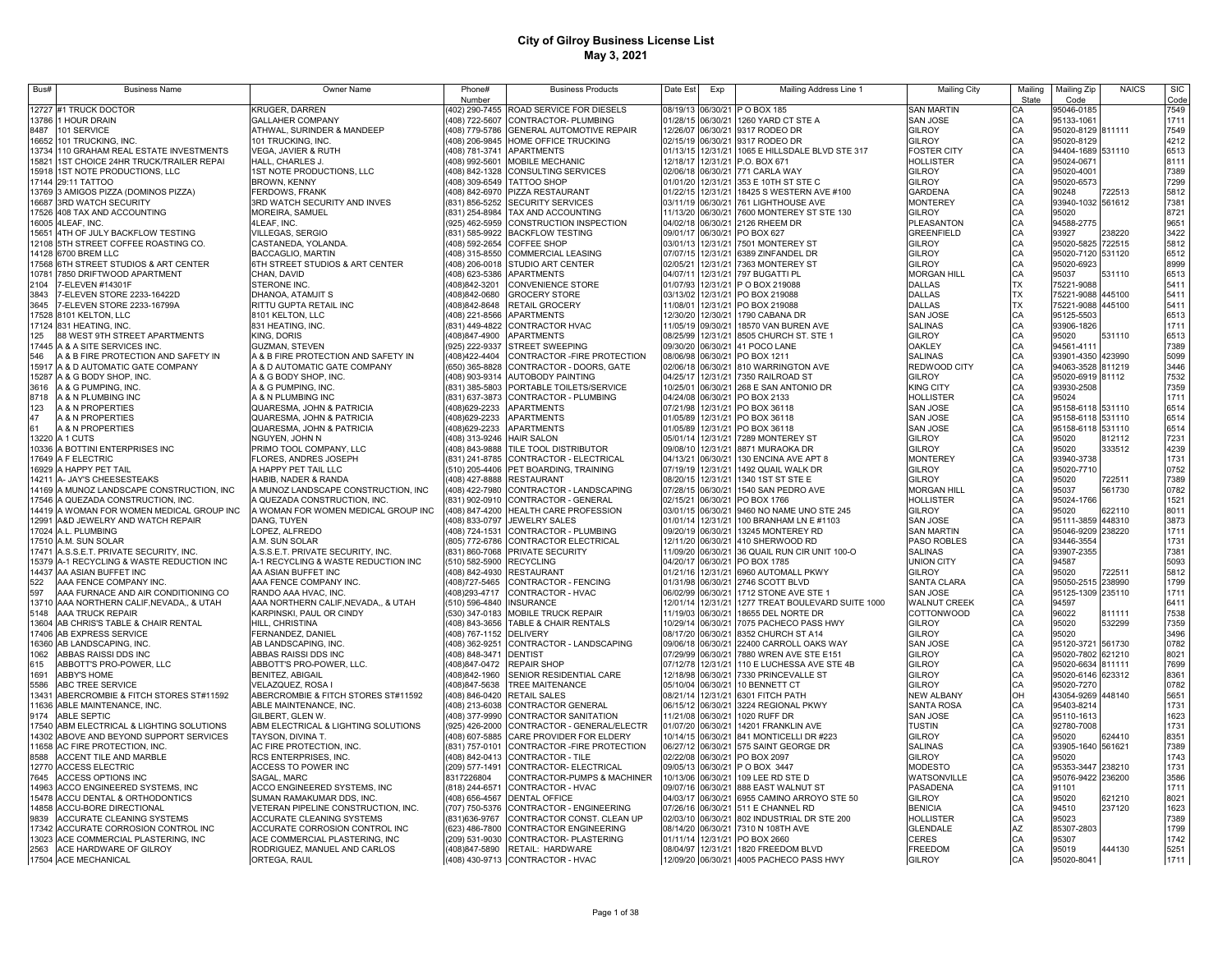| Bus#           | <b>Business Name</b>                                                       | Owner Name                                                              | Phone#                          | <b>Business Products</b>                                                       | Date Est             | Exp                  | Mailing Address Line 1                                                            | <b>Mailing City</b>                | Mailing   | Mailing Zip                     | <b>NAICS</b>     | SIC                          |
|----------------|----------------------------------------------------------------------------|-------------------------------------------------------------------------|---------------------------------|--------------------------------------------------------------------------------|----------------------|----------------------|-----------------------------------------------------------------------------------|------------------------------------|-----------|---------------------------------|------------------|------------------------------|
|                |                                                                            |                                                                         | Number                          |                                                                                |                      |                      |                                                                                   |                                    | State     | Code                            |                  | Code                         |
|                | 14483 ACEL MANAGEMENT & MAINTENANCE                                        | SU, WANCHIN & LU, MIN                                                   |                                 | 650) 797-9838 REAL ESTATE MGMT & MAINT                                         |                      |                      | 02/18/16 06/30/21 7546 TURNBERRY WY                                               | <b>GILROY</b>                      | CА        | 9020                            | 531311           | 6531                         |
|                | 17492 ACME PLUMBING                                                        | MENDONZA, EDWARD M                                                      |                                 | (831) 422-2311 CONTRACTOR PLUMBING                                             |                      |                      | 11/25/20 06/30/21 PO BOX 6204                                                     | <b>SALINAS</b>                     | CA        | 93912-6204                      |                  | 1711                         |
|                | 14720 ACME ROOFING SERVICES, INC                                           | ACME ROOFING SERVICES, INC                                              |                                 | (408) 482-3883 CONTRACTOR - ROOFING                                            |                      |                      | 05/26/16 06/30/21 572 ROSEWOOD CT                                                 | <b>LOS BANOS</b>                   | CA        | 93635                           | 238160           | 1761                         |
|                | 11978 ACPRODUCTS INC                                                       | ACPRODUCTS INC                                                          |                                 | (214) 469-3121 CABINET SALES                                                   | 11/01/12             |                      | 12/31/21 3551 PLANO PARKWAY #200                                                  | THE COLONY<br>CAMPBELL             | <b>TX</b> | 75056-5245 337110               |                  | 1751                         |
| 8929           | 17597 ACTON ADU<br>ADALBERTO NAVARRETE                                     | ACTON CONSTRUCTION, INC.<br>ADALBERTO NAVARRETE                         |                                 | (408) 369-1103 CONTRACTOR GENERAL<br>(408) 847-4402 GARDENING SERVICES         | 02/25/21<br>07/29/08 |                      | 06/30/21 1257 DELL AVE<br>06/30/21 661 FAIRVIEW DR                                | <b>GILROY</b>                      | CA<br>CA  | 95008-6612<br>95020             | 561730           | 1521<br>0782                 |
| 15422          | ADAMS POOL SOLUTIONS                                                       | EARL ADAMS TILE-COPING & PLASTERING                                     |                                 | (925) 828-3100 CONTRACTOR - POOL                                               | 05/16/17             |                      | 06/30/21 3675 OLD SANTA RITA RD                                                   | PLEASANTON                         | CA        | 94588-3457 238290               |                  | 1799                         |
| 193            | ADANAC FIRE PROTECTION, INC.                                               | ADANAC FIRE PROTECTION, INC.                                            |                                 | (408) 262-0400 CONTRACTOR - FIRE PROTECTION                                    | 04/30/92             |                      | 06/30/21 396 RAILROAD CT                                                          | <b>MILPITAS</b>                    | CA        | 95035-4339                      |                  | 1711                         |
| 14288          | ADIDAS AMERICA INC STORE #6114                                             | ADIDAS AMERICA, INC                                                     |                                 | (707) 410-6639 RETAIL/ ATHLETIC APPAREL                                        | 10/05/15             |                      | 12/31/21 PO BOX 80600                                                             | <b>INDIANAPOLIS</b>                | IN        | 46280                           | 448210           | 5661                         |
| 17586          | ADINA G. AUSTIN LMFT                                                       | AUSTIN, ADINA G.                                                        |                                 | (408) 316-7956 THERAPIST LMFT                                                  | 02/19/21             | 06/30/21             | 1580 CALABRESE WAY                                                                | <b>GILROY</b>                      | CA        | 95020-3702                      |                  | 8322                         |
| 11699          | ADT SECURITY SERVICES LLC                                                  | ADT SECURITY SERVICES LLC                                               | (510) 785-2912                  | CONTRACTOR ELECTRICAL                                                          | 07/11/12             | 06/30/21             | PO BOX 310702                                                                     | <b>BOCA RATON</b>                  | FL        | 33431                           | 235310           | 7382                         |
| 2565           | ADVANCE AMERICA #933                                                       | CASH ADVANCE CENTERS OF CA, LLC                                         | (408)842-0263                   | CASH ADVANCE CENTER                                                            | 12/01/98             | 12/31/21             | PO BOX 3058                                                                       | SPARTANBURG                        | SC        | 29304-3058 522200               |                  | 6162                         |
| 3471           | <b>ADVANCE EYECARE</b>                                                     | CHU, NHU Q                                                              | 408)848-6519                    | OPTOMETRIC PRACTICE                                                            | 07/24/01             | 06/30/21             | 1340 1ST ST STE F                                                                 | GILROY                             | CA        | 95020-4766 621320               |                  | 8042                         |
| 12949          | ADVANCED HOME IMPROVEMENT INC                                              | ADVANCED HOME IMPROVEMENT INC                                           | (408) 559-0999                  | CONTRACTOR- GENERAL                                                            | 12/04/13             | 06/30/21             | 877 E HAMILTON AVE                                                                | CAMPBELL                           | CA        | 95008-0614 236118               |                  | 1521                         |
| 16857          | ADVANCED MEDICAL BILLING                                                   | GAGE, LORI A.                                                           |                                 | (408) 846-8654 MEDICAL BILLING                                                 | 07/01/19             | 06/30/21             | PO BOX 93                                                                         | GILROY                             | CA        | 95021-0093                      |                  | 7389                         |
| 12114          | ADVANCED PERFORMANCE TECHNOLOGY                                            | MOULDEN, PAMELA                                                         |                                 | (408) 828-4805 SILICON WAFER DISTRIBUTOR                                       | 01/01/13             | 12/31/21             | 1720 WASABI WAY                                                                   | GILROY                             | CA        | 95020                           | 454390           | 7389                         |
| 16777          | ADVANCED TRUCKS INC                                                        | ADVANCED TRUCKS INC                                                     |                                 | (408) 891-4198 AUTO BROKER                                                     | 05/01/19             | 12/31/21             | 190 WELBURN AVE STE C                                                             | GILROY                             | CA        | 95020-4463                      |                  | 5511                         |
| 17642<br>9975  | ADVANTAGE ENGINEERS, LLC<br><b>ADVANTAGE HOMES</b>                         | ADVANTAGE ENGINEERS, LLC<br>INCEPTION HOMES, INC.                       |                                 | (818) 606-3059 TELECO. ENGINEERS<br>(408) 239-4859 SALES OF MANUFACTURED HOMES | 04/08/21<br>04/09/10 | 06/30/22<br>12/31/21 | 7543 WOODLEY AVE<br>2890 MONTEREY HWY                                             | VAN NUYS<br><b>SAN JOSE</b>        | CA<br>CA  | 91406-2903<br>95111             | 453930           | 8711<br>5271                 |
|                | 17276 ADVANTAGE TRUSS COMPANY, LLC                                         | ADVANTAGE TRUSS COMPANY, LLC                                            |                                 | (831) 635-0377 CONTRACTOR GENERAL                                              | 05/15/20             | 06/30/21             | 2025 SAN JUAN RD                                                                  | HOLLISTER                          | CA        | 95023-9601                      |                  | 2439                         |
| 11211          | AEC PROCESS ENGINEERING                                                    | BEDRICK, JAMES & PAMELA                                                 |                                 | (408) 612-5079 CONSULTING                                                      | 11/08/11             | 06/30/21             | 7830 SANTA BARBARA DR                                                             | <b>GILROY</b>                      | CA        | 95020                           |                  | 8748                         |
| 11001          | AECOM TECHNICAL SERVICES INC                                               | AECOM TECHNICAL SERVICES INC                                            |                                 | (804) 515-8493 CONTRACTOR - ENGINEERING                                        | 07/08/11             | 06/30/21             | 4840 COX ROAD                                                                     | <b>GLEN ALLEN</b>                  | VA        | 23060                           | 541330           | 8711                         |
|                | 12103 AEGIS ENTERPRISES INC                                                | AEGIS ENTERPRISES INC                                                   |                                 | (925) 417-5550 CONTRACTOR FIRE PROTECTION                                      | 02/28/13             | 06/30/21             | 500 BOULDER CT STE A                                                              | PLEASANTON                         | CA        | 94566-8311 561621               |                  | 1711                         |
| 10094          | AEROPOSTALE #1095                                                          | <b>SPARC GROUP LLC</b>                                                  |                                 | (201) 508-4977 RETAIL-TEEN CLOTHING/ACCESS                                     | 06/10/10             | 12/31/21             | 125 CHUBB AVE FL 5                                                                | LYNDHURST                          | <b>NJ</b> | 07071-3504 448120               |                  | 5651                         |
| 3966           | AFFORDABLE BOOKKEEPING SERVICE                                             | LINDA L BLUE                                                            |                                 | (408)242-9470 BOOKKEEPING SERVICE                                              | 05/15/02 06/30/21    |                      | PO BOX 2485                                                                       | <b>GILROY</b>                      | CA        | 95021-2485 541219               |                  | 8721                         |
| 7709           | AFFORDABLE WATER HEATERS & PLUMBING                                        | AFFORDABLE WATER HEATERS & PLUMBING                                     |                                 | 855) 348-9048 CONTRACTOR PLUMBING                                              |                      | 11/15/06 06/30/21    | 28358 CONSTELLATION RD STE 698                                                    | VALENCIA                           | CA        | 91355-5044 238220               |                  | 1711<br>1751<br>3537<br>1521 |
|                | 11144 AG-CON CONSTRUCTION, INC.                                            | AG-CON CONSTRUCTION, INC.                                               |                                 | (408) 279-9922 CONTRACTOR GENERAL                                              | 10/05/11             | 06/30/21             | 580 HARRISON ST                                                                   | <b>SAN JOSE</b>                    | CA        | 95125                           |                  |                              |
|                | 16084 AGILE TRANSPORT LLC                                                  | AGILE TRANSPORT LLC                                                     |                                 | (408) 310-2146 FREIGHT TRANSPORTATION OFF                                      | 04/20/18 06/30/21    |                      | 9005 KERN AVE APT K101                                                            | <b>GILROY</b>                      | CA        | 95020-7510                      |                  |                              |
|                | 17009 AIR & LUBE SYSTEMS, INC.                                             | AIR & LUBE SYSTEMS, INC                                                 |                                 | (916) 381-5588 CONTRACTOR - ENGINEER/BUILD                                     | 09/11/19 06/30/21    |                      | 8353 DEMETRE AVE                                                                  | SACRAMENTO                         | CA        | 95828-0920                      |                  |                              |
|                | 15065 AIR EXCHANGE, INC.                                                   | AIR EXCHANGE, INC.                                                      |                                 | (707) 864-2700 CONTRACTOR - SHEET METAL                                        |                      |                      | 11/03/16 06/30/21 495 EDISON CT STE A                                             | <b>FAIRFIELD</b>                   | CA        | 94534-1683                      |                  | 1521                         |
| 11361          | <b>AIR SYSTEMS INC</b>                                                     | AIR SYSTEMS INC                                                         |                                 | (408) 280-1666 CONTRACTOR ELECTRICAL                                           |                      |                      | 02/03/12 06/30/21 940 REMILLARD CT                                                | SAN JOSE                           | CA        | 95122-2683                      |                  | 1711                         |
|                | 17533 AIR SYSTEMS OF SACRAMENTO<br>15718 AJWA ANALYTICAL LABORATORIES, LLC | AIR SYSTEMS SERVICE & CONSTRUCTION<br>AJWA ANALYTICAL LABORATORIES, LLC |                                 | (916) 368-0336 CONTRACTOR - HVAC, PLUMBING                                     | 01/11/21             |                      | 06/30/21 10381 OLD PLACERVILLE RD STE 100<br>09/01/17 06/30/21 8100 ARROYO CIRCLE | SACRAMENTO<br><b>GILROY</b>        | CA<br>CA  | 95827-2558                      |                  | 1711<br>8734                 |
|                | 14450 AK AMMUNITION SUPPLY                                                 | KELLER, ALEXANDER & ELIZABETH                                           |                                 | (831) 637-0195 TESTING LABORATORY<br>(408) 461-0421 RE-SALE OF AMMUNITION      |                      |                      | 02/01/16 12/31/21 6071 KINGLET WAY                                                | <b>GILROY</b>                      | CA        | 95020<br>95020                  | 541380<br>423910 | 5091                         |
|                | 16495 AKEL ENGINEERING GROUP, INC.                                         | AKEL ENGINEERING GROUP, INC.                                            |                                 | (559) 436-0600 CIVIL ENGINEERING CONSULTIN                                     |                      |                      | 11/01/18 06/30/21 7433 N 1ST ST STE 103                                           | <b>FRESNO</b>                      | CA        | 93720-2851 541330               |                  | 8711                         |
|                | 17522 AL FRESCO LANDSCAPE MANAGEMENT, INC                                  | AL FRESCO LANDSCAPE MANAGEMENT, INC                                     |                                 | (831) 630-5790 CONTRACTOR-LANDSCAPING                                          |                      |                      | 12/21/20 06/30/21 PO BOX 2823                                                     | <b>HOLLISTER</b>                   | CA        | 95024-2823                      |                  | 0782                         |
|                | 12101 AL FRESCO LANDSCAPING, INC.                                          | AL FRESCO LANDSCAPING, INC.                                             |                                 | (831) 636-5444 CONTRACTOR - LANDSCAPING                                        |                      |                      | 02/27/13 06/30/21 22 PAN TEMPO WY                                                 | HOLLISTER                          | CA        | 95023-9393 561730               |                  | 0782                         |
| 45             | AL SANCHEZ PROPERTIES                                                      | SANCHEZ, AL                                                             |                                 | (408)842-9371 APARTMENTS                                                       |                      |                      | 05/08/79 12/31/21 885 GREENWICH DR                                                | GILROY                             | CA        | 95020-6327 531110               |                  | 6513                         |
| 17437          | ALATORRE GARDENING SERVICE                                                 | ALATORRE, ISIDRO                                                        |                                 | 408) 677-9467 GARDENING SERVICE                                                |                      |                      | 07/01/20 06/30/21 P.O. BOX 2663                                                   | GILROY                             | CA        | 95021                           |                  | 0782                         |
|                | 13398 ALBERT H. LEE, DDS                                                   | LEE, ALBERT H. DDS                                                      |                                 | (408) 847-6060 DENTAL OFFICE                                                   |                      |                      | 05/01/14 06/30/21 7880 WREN AVE STE D-145                                         | GILROY                             | CA        | 95020                           | 621399           | 5093                         |
| 15431          | ALBERT ROCHA                                                               | ROCHA, ADALBERTO M.                                                     |                                 | 408) 592-1917 APARTMENTS                                                       | 01/01/17             | 12/31/21             | 2335 DUNLAP AVE                                                                   | GILROY                             | CA        | 95020                           | 531110           | 6513                         |
| 15432          | <b>ALBERT ROCHA</b>                                                        | ROCHA, ADALBERTO M.                                                     |                                 | 408) 592-1917 APARTMENTS                                                       | 01/01/17             |                      | 12/31/21 2335 DUNLAP AVE                                                          | <b>GILROY</b>                      | CA        | 95020                           | 531110           | 6513                         |
|                | 17096 ALBL. LLC                                                            | ALBL. LLC                                                               |                                 | (408) 710-3338 APARTMENTS                                                      | 11/04/19             |                      | 12/31/21 PO BOX 1537                                                              | GILROY                             | CA        | 95021-1537                      |                  | 6513                         |
| 8593           | ALCA BUILDERS                                                              | AMECA ELECTRIC & NETWORK INC                                            | 408) 646-7831                   | CONTRACTOR ELECTRICAL                                                          | 02/26/08             | 06/30/21             | 130 LEWIS RD STE 8                                                                | <b>SAN JOSE</b>                    | CA<br>CA  | 95111-2135 238210               |                  | 1731<br>1799                 |
| 17378          | ALCAL SPECIALTY CONTRACTING INC<br>ALCALA PHARMACEUTICAL, INC.             | ALCAL SPECIALTY CONTRACTING INC<br>ALCALA PHARMACEUTICAL, INC.          | (916)444-9304<br>(702) 305-4875 | CONTRACTOR-INSTALLS INSULAT<br><b>COVID TESTING LAB</b>                        | 08/11/20<br>04/01/21 | 06/30/21<br>06/30/22 | 946 N MARKET BLVD<br>3703 CAMINO DEL RIO S STE 200                                | SACRAMENTO<br><b>SAN DIEGO</b>     | CA        | 95834-1268<br>92108-4033        |                  | 8734                         |
| 17636<br>17295 | ALDIN DALLOS                                                               | DALLOS, ALDIN                                                           | (925) 819-1757                  | CONTRACTOR GENERAL                                                             | 06/12/20             | 03/31/21             | 3112 CAMDON CT                                                                    | PLEASANTON                         | CA        | 94588-3554                      |                  | 1521                         |
| 15160          | ALEJANDRA G. HOUSE CLEANING                                                | GAMINO, ALEJANDRA                                                       | (408) 722-2574                  | <b>CLEANING SERVICE</b>                                                        | 12/20/16             | 06/30/21             | 575 SAN PEDRO AVE #28                                                             | <b>MORGAN HILL</b>                 | CA        | 95037                           |                  | 1799                         |
| 9136           | ALEJANDRAS HOUSE CLEANING                                                  | RIOS-VILLANUEVA, ALEJANDRA                                              | (408) 427-7214                  | <b>CLEANING SERVICE</b>                                                        | 10/28/08             | 06/30/21             | 8200 SWANSTON LN APT A                                                            | <b>GILROY</b>                      | CA        | 95020-4516                      |                  | 7394                         |
| 42             | ALES PUA PROPERTIES                                                        | ESTEBAN PUA, ARTHUR & LEONA                                             | (408)842-8660                   | <b>APARTMENTS</b>                                                              | 06/26/85             | 12/31/21             | 9087 SAN JUAN CT                                                                  | <b>GILROY</b>                      | CA        | 95020                           | 531110           | 6513                         |
| 16051          | ALEXANDER APARTMENTS                                                       | THE JOE A.MATTOS & BEVERLY C.2002 T                                     |                                 | (408) 507-2400 APARTMENTS                                                      | 04/06/18             | 12/31/21             | 7397 MONTEREY ST                                                                  | <b>GILROY</b>                      | CA        | 95020                           | 531110           | 6513                         |
| 11916          | ALEXANDER ST APARTMENTS                                                    | FERRAT IVETTE TRUSTEE                                                   |                                 | (619) 395-6847 APARTMENTS                                                      | 10/31/12             | 12/31/21             | 1569 DE ANZA BLVD                                                                 | <b>SAN MATEO</b>                   | CA        | 94403                           | 531110           | 6513                         |
| 16472          | ALEXANDER STATION APARTMENTS                                               | GILROY PACIFIC ASSOCIATES                                               |                                 | (408) 337-0329 APARTMENTS                                                      | 11/01/18             | 12/31/21             | 200 E 10TH ST                                                                     | <b>GILROY</b>                      | CA        | 95020-6585 531110               |                  | 6513                         |
| 17271          | ALEXANDRIAN LLC                                                            | ALEXANDRIAN LLC                                                         |                                 | (408) 680-6895 APARTMENTS                                                      | 05/13/20             | 12/31/21             | 720 UNIVERSITY AVE STE 100                                                        | LOS GATOS                          | CA        | 95032-7651                      |                  | 6531                         |
|                | 16376 ALEXIAN HEALTH CENTER                                                | COUNTY OF SANTA CLARA                                                   |                                 | (408) 272-6518 OUTPATIENT CLINIC FOR CHS                                       | 09/14/18             | 06/30/21             | 2101 ALEXIAN DR #110                                                              | SAN JOSE                           | CA        | 95116                           |                  |                              |
| 16377          | ALEXIAN HEALTH CENTER<br>16378 ALEXIAN HEALTH CENTER                       | COUNTY OF SANTA CLARA<br>COUNTY OF SANTA CLARA                          |                                 | (408) 272-6518 MT.MADONNA OUTPATIENT<br>(408) 272-6518 GILROY HS OUTPATIENT    | 09/14/18             | 09/14/18 06/30/21    | 06/30/21 2101 ALEXIAN DR #110<br>2101 ALEXIAN DR #110                             | <b>SAN JOSE</b><br><b>SAN JOSE</b> | CA<br>CA  | 95116<br>95116                  | 621498           | 8093                         |
|                | 10689 ALICIA JENNINGS                                                      | JENNINGS, ALICIA H                                                      | (408) 848-3461 GOLD SALES       |                                                                                | 02/28/11             |                      | 12/31/21 821 WOODCREEK WAY                                                        | <b>GILROY</b>                      | CA        | 95020                           | 423940           | 5944                         |
|                | 11693 ALL ABOUT CRITTERS LLC                                               | ALL ABOUT CRITTERS LLC                                                  | (408) 910-9194 PET SITTING      |                                                                                |                      |                      | 07/09/12 06/30/21 PO BOX 2608                                                     | <b>MORGAN HILL</b>                 | CA        | 95038-2608 812910               |                  | 7299                         |
|                | 17166 ALL AMERICAN BACKFLOW                                                | CARLOTTA, KENNETH                                                       |                                 | (408) 206-9987 BACKFLOW TESTING & SERVICES                                     |                      |                      | 01/06/20 06/30/21 1410 FALCON CT                                                  | <b>GILROY</b>                      | CA        | 95020                           |                  | 3432                         |
| 6427           | ALL AMERICAN FENCE CORPORATION                                             | ALL AMERICAN FENCE CORPORATION                                          | 925-743-8583                    | <b>CONTRACTOR FENCING</b>                                                      |                      |                      | 05/06/05 06/30/21 PO BOX 3057                                                     | DANVILLE                           | CA        | 94526-8057 238910               |                  | 1799                         |
|                | 17550 ALL AMERICAN MECHANICAL, INC                                         | ALL AMERICAN MECHANICAL, INC                                            |                                 | (916) 500-1286 CONTRACTOR - HVAC/MECHANICA                                     | 01/19/21             |                      | 06/30/21 3941 PARK DR # 20-423                                                    | EL DORADO HILLS                    | CA        | 95762-4549                      |                  | 1711                         |
| 5790           | ALL FORMS, INC.                                                            | ALL FORMS, INC.                                                         |                                 | (408) 591-2321 CONCRETE CONTRACTOR                                             | 08/04/04             |                      | 06/30/21 463 PALM AVE                                                             | <b>MORGAN HILL</b>                 | CA        | 95037-9357 238110               |                  | 6205                         |
|                | 17090 ALL POINTS CONSTRUCTION INC GENERAL                                  | ALL POINTS CONSTRUCTION, INC                                            |                                 | (408) 338-6001 CONTRACTOR GENERAL                                              |                      |                      | 10/30/19 06/30/21 1166 WEST AVE                                                   | <b>GUSTINE</b>                     | CA        | 95322-1708 236118               |                  | 1522                         |
| 9892           | ALL PRO BAIL BONDS                                                         | ALL PRO BAIL BONDS                                                      | (408) 848-9797 BAIL BONDS       |                                                                                |                      |                      | 03/02/10 06/30/21 1230 1ST ST STE 203                                             | <b>GILROY</b>                      | CA        | 95020-4723 812990               |                  | 7389                         |
|                | 15371 ALL PRO REPIPES INC.                                                 | ALL PRO REPIPES INC                                                     |                                 | (408) 650-6614 CONTRACTOR - PLUMBING                                           | 04/13/17             |                      | 06/30/21 3420 YERINGTON CT                                                        | MODESTO                            | CA        | 95355-7849 238220               |                  | 1711                         |
|                | 11639 ALL PRO TOWING                                                       | MOVRICH, JERRY                                                          |                                 | (408) 842-9090 TOWING OFFICE                                                   |                      |                      | 06/19/12 06/30/21 711 ANTONIO CT                                                  | <b>GILROY</b>                      | CA        | 95020-6720 488410               |                  | 7549                         |
| 1424           | ALL SEASON'S POOL SERVICE, INC.                                            | ALL SEASON'S POOL SERVICE, INC.                                         |                                 | (408) 710-6186 POOL SERVICE                                                    |                      |                      | 02/26/92 06/30/21 65 5TH ST STE 100<br>11/12/18 06/30/21 PO BOX 1309              | <b>GILROY</b><br>LATHROP           | CA        | 95020-5757                      |                  | 7389<br>1799                 |
|                | 16500 ALL STEEL FENCE, INC.<br>17544 ALL WEATHER ROOFING                   | ALL STEEL FENCE, INC.<br>REGALADO, LUIS F.                              |                                 | (209) 983-8409 CONTRACTOR FENCE<br>(408) 278-1100 CONTRACTOR ROOFING           | 01/13/21             |                      | 06/30/21 571 BIRD AVE                                                             | <b>SAN JOSE</b>                    | CA<br>CA  | 95330-1309 238990<br>95125-1501 |                  | 1761                         |
|                | 15775 ALL-GUARD ALARM SYSTEMS, INC.                                        | ALL-GUARD ALARM SYSTEMS, INC.                                           |                                 | (800) 255-4273 CONTRACTOR - ELECTRICAL                                         |                      |                      | 11/17/17 06/30/21 1306 STEALTH STREET                                             | LIVERMORE                          | CA        | 94551-9356 238210               |                  | 7382                         |
| 9707           | ALLIANCE BACKFLOW SERVICES                                                 | ALLIANCE BACKFLOW SERVICES                                              |                                 | (408) 500-2424 BACKFLOW SERVICES                                               |                      |                      | 11/12/09 06/30/21 10266 DUKE DR                                                   | <b>GILROY</b>                      | CA        | 95020                           | 238220           | 1711                         |
| 8490           | ALLIANCE ROOFING COMPANY, INC                                              | ALLIANCE ROOFING COMPANY, INC.                                          |                                 | (408) 261-2595 CONTRACTOR - ROOFING                                            |                      |                      | 11/20/07 06/30/21 630 MARTIN AVE                                                  | SANTA CLARA                        | CA        | 95050-2914                      |                  | 1761                         |
|                | 15505 ALLIED UNIVESAL SECURITY SYSTEMS                                     | UNIVERSAL PROTECTION GP, LLC                                            |                                 | (484) 351-1422 SECURITY GUARD SERVICE                                          |                      |                      | 01/26/17 06/30/21 P O BOX 8000                                                    | <b>MONSEY</b>                      | <b>NY</b> | 10952-8505 561612               |                  | 7381                         |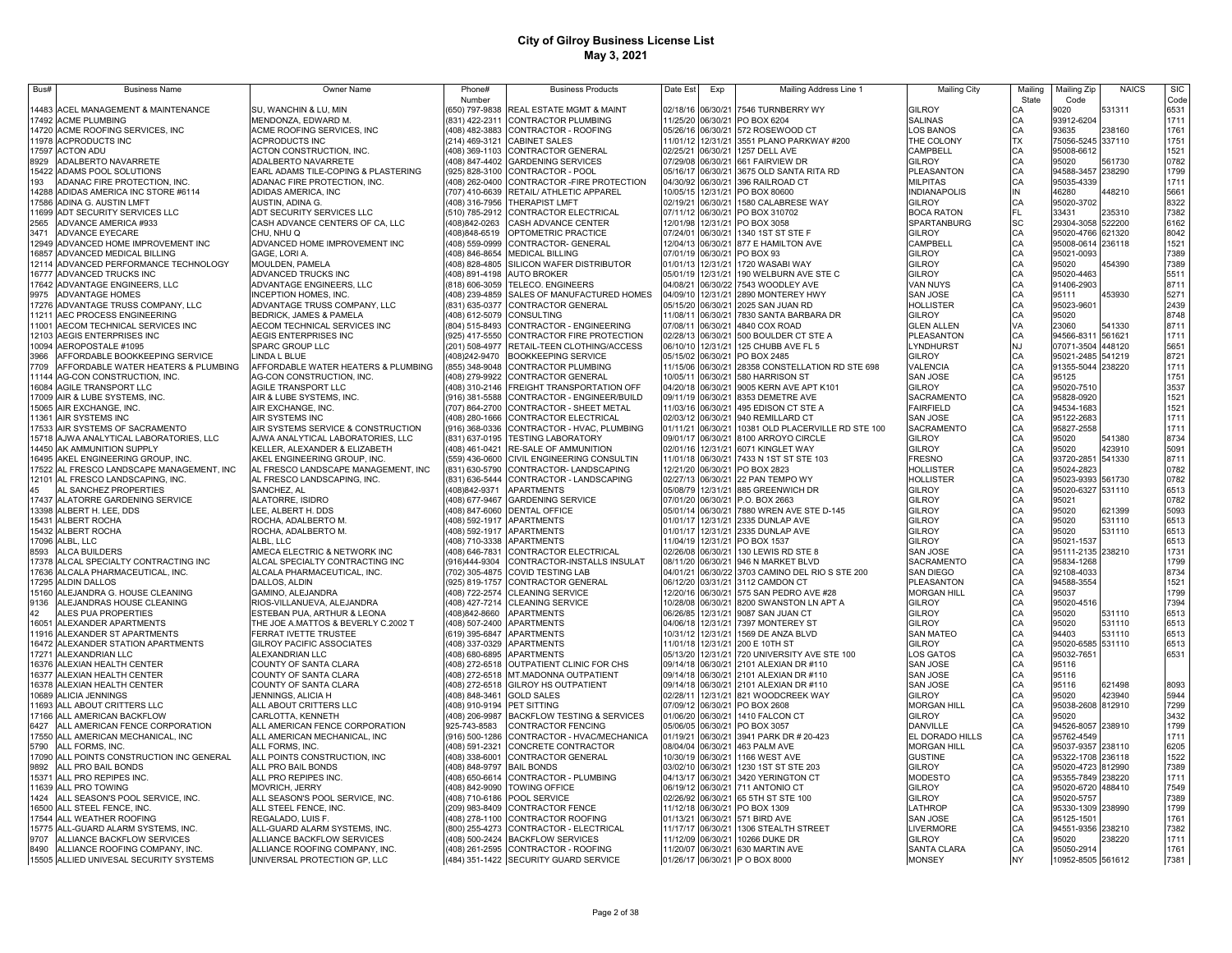| Bus#           | <b>Business Name</b>                                                 | Owner Name                                                                 | Phone#                           | <b>Business Products</b>                                                    | Date Est                               | Exp      | Mailing Address Line 1                                       | <b>Mailing City</b>                  | Mailing   | Mailing Zip                     | <b>NAICS</b>     | <b>SIC</b>   |
|----------------|----------------------------------------------------------------------|----------------------------------------------------------------------------|----------------------------------|-----------------------------------------------------------------------------|----------------------------------------|----------|--------------------------------------------------------------|--------------------------------------|-----------|---------------------------------|------------------|--------------|
|                |                                                                      |                                                                            | Number                           |                                                                             |                                        |          |                                                              |                                      | State     | Code                            |                  | Code         |
| 1752<br>12685  | ALLIUM LUXURY APARTMENTS<br>ALLTERRA SOLAR                           | <b>GILMONT LP</b><br>ALLTERRA ENVIRONMENTAL INC                            | 408) 847-3500<br>(831) 425-2608  | <b>APARTMENTS</b><br>CONTRACTOR SOLAR                                       | 08/01/13 06/30/21                      |          | 08/02/12 12/31/21 P.O. BOX 3564<br>849 ALMAR AVE STE C281    | <b>SARATOGA</b><br><b>SANTA CRUZ</b> | СA<br>CA  | 95070<br>95060-5875             | 531110<br>238220 | 1522<br>1522 |
| 9162           | ALONDRAS GARDENING                                                   | <b>BANDALA, ANDRES</b>                                                     | 408) 893-4732                    | <b>GARDENING SERVICES</b>                                                   | 11/17/08 06/30/21                      |          | 305 WALNUT LN                                                | <b>GILROY</b>                        | CA        | 95020-5200 561730               |                  | 0782         |
| 10958          | ALPINE LANDSCAPES                                                    | DINSMORE ENTERPRISES INC                                                   | 408)842-0665                     | CONTRACTOR - LANDSCAPE                                                      | 07/06/11                               | 06/30/21 | 8595 MURRAY AVE                                              | GILROY                               | CA        | 95020-3612 541320               |                  | 0782         |
| 1147           | AL'S SEPTIC TANK SERVICE                                             | ELLIOTT, ALVIN J SR                                                        | (408) 683-2362                   | SEPTIC TANK CLEANING SERV.                                                  | 07/20/90 06/30/21                      |          | PO BOX 2225                                                  | <b>MORGAN HILL</b>                   | CA        | 95038-2225                      |                  | 4959         |
| 7417           | ALSCO INC                                                            | KEVIN K. & ROBERT C. STEINER                                               | 408-279-2345                     | LINENS & UNIFORMS SUPPLY SE                                                 | 07/12/06 06/30/21                      |          | 2275 JUNCTION AVE                                            | <b>SAN JOSE</b>                      | CA        | 95131-1211                      |                  |              |
| 15059          | <b>ALVA PROPERTIES</b>                                               | ALVA, MARCIA                                                               | (408) 540-8039                   | <b>APARTMENTS</b>                                                           | 10/31/16 12/31/21                      |          | 1346 THE ALAMEDA STE 7-111                                   | <b>SAN JOSE</b>                      | CA        | 95126-2699 531110               |                  | 6531         |
| 17033          | ALVAREZ CLEANING SERVICES                                            | ALVAREZ, BRIANNA                                                           | (669) 327-7387                   | <b>JANITORIAL SERVICES</b>                                                  | 10/01/19 06/30/21                      |          | 9395 KERN AVE                                                | <b>GILROY</b>                        | CA        | 95020                           |                  | 7349         |
| 16804          | ALVAREZ TRAVEL & SERVICES                                            | ROCHA, PAULINA                                                             | (408) 854-2530                   | TRAVEL & NOTARY SERVICES                                                    | 05/25/19 06/30/21                      |          | 1664 TAMPA WAY                                               | SAN JOSE                             | CA        | 95122-2242                      |                  | 6411         |
| 5710           | <b>ALVA'S PAINTING</b>                                               | ALVA, RAMON                                                                | (831) 245-5872                   | HANDYMAN                                                                    | 06/29/04 06/30/21                      |          | 1860 BUENA VISTA RD                                          | <b>HOLLISTER</b>                     | CA        | 95023-9301                      |                  | 6513         |
| 6075           | ALVIN B. CHAN INC                                                    | GPSC 845 FIRST STREET LLC                                                  |                                  | COMMERCIAL LEASING                                                          | 08/30/04                               | 12/31/21 | 5 BEACONSFIELD CT                                            | ORINDA                               | CA        | 94563-4303 531120               |                  | 5411         |
| 12544          | ALY'S TREE TRIMMING&YARD CLEAN UP                                    | APOLINAR, ELISEO                                                           | (408) 280-6545                   | TREE SERVICE                                                                | 06/12/13 06/30/21                      |          | P O BOX 8110                                                 | <b>SAN JOSE</b>                      | CA        | 95155-8110 561730               |                  | 0782         |
| 10293          | AM DRYWALL, INC.                                                     | AM DRYWALL, INC.                                                           | (408) 286-4800                   | CONTRACTOR - DRYWALL                                                        | 08/28/10 06/30/21                      |          | 295 KINNEY DR                                                | <b>SAN JOSE</b>                      | CA        | 95112-4433 238310               |                  | 1742         |
| 7803           | <b>AMAASH CORPORATION</b>                                            | SHAIKH, MOHAMMED A.                                                        | 5103643632                       | RESTAURANT/WENDYS                                                           | 01/11/07 12/31/21                      |          | 1106 GERMANO WAY                                             | PLEASANTON                           | CA        | 94566-2241 722513               |                  | 5812         |
| 15948          | AMAR CORP/MONTEREY CHEVRON                                           | AMAR CORP/MONTEREY CHEVRON                                                 |                                  | (408) 394-3595 GAS & FOODMART                                               | 02/16/18 12/31/21                      |          | 7000 MONTEREY ST                                             | <b>GILROY</b>                        | CA        | 95020                           | 447110           | 5541         |
| 16930          | AMAYA'S LOCATING SERVICE                                             | AMAYA, DAVID/ ZEPEDA, CINDY                                                | (408) 337-1614                   | UNDERGROUND LOCATING SV                                                     | 07/19/19 06/30/21                      |          | P.O. BOX 1206                                                | <b>GILROY</b>                        | CA        | 95021                           | 561990           | 7389         |
| 12743          | <b>AMBIT ENERGY</b>                                                  | AMBIT CALIFORNIA LLC                                                       | (214) 270-1781                   | RETAIL SALES OF GAS                                                         |                                        |          | 08/26/13 12/31/21 6555 SIERRA DR                             | <b>IRVING</b>                        | <b>TX</b> | 75039-2479 486910               |                  | 4924         |
| 3724           | AMD RECYCLING, INC.                                                  | AMD RECYCLING, INC.                                                        | (408)842-0288                    | <b>RECYCLING</b>                                                            |                                        |          | 01/10/02 12/31/21 150 HOWSON ST                              | GILROY                               | CA        | 95020-4431 562000               |                  | 5093         |
| 16210          | AMERICAN ARRAY SOLAR ELECTRIC<br>AMERICAN ASPHALT REPAIR & RESURFING | AMERICAN ARRAY SOLAR, INC.                                                 | (510) 723-0280                   | (925) 800-5140 CONTRACTOR SOLAR                                             | 01/25/10 06/30/21                      |          | 06/18/18 06/30/21 3151 INDEPENDENCE DR<br>24200 CLAWITER RD. | LIVERMORE<br><b>HAYWARD</b>          | CA        | 94551-7595 238220<br>94545      | 238990           | 1521<br>1611 |
| 9818<br>9974   | AMERICAN BUILDERS & CONTRACTORS SUP                                  | AMERICAN ASPHALT REPAIR & RESURFING<br>AMERICAN BUILDERS & CONTRACTORS SUP | (608) 368-2272                   | CONTRACTOR- GENERAL<br>WHOLESALE DISTRIBUTORS                               | 04/09/10 06/30/21                      |          | PO BOX 838                                                   | <b>BELOIT</b>                        | CA<br>WI  | 53512                           | 423700           | 5065         |
| 17171          | AMERICAN CURRENT CARE OF CALIFORNIA                                  | AMERICAN CURRENT CARE OF CALIFORNIA                                        | (408) 848-0444                   | CLINIC URGENT CARE                                                          | 01/10/20 06/30/21                      |          | 4714 GETTYSBURG RD                                           | <b>MECHANICSBURG</b>                 | PA        | 17055-4325                      |                  | 8011         |
| 3455           | AMERICAN MEDIA SOLUTIONS                                             | A & A DISTRIBUTION                                                         | (408)436-2300                    | PAPER DISTRIBUTION                                                          | 07/11/01 06/30/21                      |          | PO BOX 26991                                                 | SAN JOSE                             | CA        | 95112-1109 454390               |                  | 7336         |
| 15511          | AMERICAN MEDICAL RESPONSE WEST                                       | AMERICAN MEDICAL RESPONSE WEST                                             | (888) 267-6591                   | AMBULANCE PROVIDER                                                          | 01/01/17 06/30/21                      |          | 13992 CATALINA ST                                            | SAN LEANDRO                          | CA        | 94577                           | 621910           | 4119         |
| 15913          | AMERICAN NATIONAL INSULATION, INC.                                   | AMERICAN NATIONAL INSULATION, INC.                                         | (386) 763-8787                   | CONTRACTOR- INSULATION                                                      | 02/06/18 06/30/21                      |          | 475 N WILLIAMSON BLVD                                        | DAYTONA BEACH                        | FL.       | 32114-7101                      | 238310           | 1799         |
| 12496          | AMERICAN VISION WINDOWS INC                                          | AMERICAN VISION WINDOWS INC                                                | (408) 617-0901                   | CONTRACTOR GENERAL                                                          | 07/01/13 06/30/21                      |          | 2125 N MADERA RD STE A                                       | <b>SIMI VALLEY</b>                   | CA        | 93065-7709 236116               |                  | 1751         |
| 15073          | AMERICA'S MAIDS                                                      | SALAZAR, ALMA & GARCIA, THELMA                                             | (408) 847-5820                   | <b>CLEANING SERVICE</b>                                                     | 11/04/16 06/30/21                      |          | 2209 CERRA VISTA DR                                          | <b>HOLLISTER</b>                     | CA        | 95023-8133 561720               |                  | 7349         |
| 12277          | AMERIGAS PROPANE. LP                                                 | AMERIGAS PROPANE, LP                                                       | (800) 660-1252                   | CONTRACTOR - PROPANE SALES                                                  | 05/08/13 12/31/21                      |          | PO BOX 965                                                   | <b>VALLEY FORGE</b>                  | PA        | 19482-0965                      |                  | 5984         |
| 10577          | AMERIKA TIRES & WHEELS                                               | RODRIGUEZ, ERIKA G                                                         | (408) 314-9104                   | TIRE & WHEEL ROAD SERVICE                                                   | 01/01/11                               | 06/30/21 | P O BOX 59459                                                | <b>SAN JOSE</b>                      | CA        | 95759                           | 488410           | 1799         |
| 16405          | AMERISONGS CORPORATION                                               | AMERISONGS CORPORATION                                                     | (408) 223-3340                   | PROPERTY MANAGEMENT                                                         | 09/12/18 06/30/21                      |          | 2690 S WHITE RD STE 100                                      | <b>SAN JOSE</b>                      | CA        | 95148-2075                      |                  | 6513         |
| 17221          | AMES TAPING TOOLS                                                    | AXIA ACQUISITION CORPORATION                                               | 770) 243-2637                    | RETAIL- DRYWALL TOOLS                                                       | 02/14/20                               | 12/31/21 | 1327 NORTHBROOK PKWY STE 400                                 | SUWANEE                              | GA        | 30024-7257                      |                  | 5999         |
| 2591           | AMGRO FERTILIZER & FARM SUPPLY                                       | LIU, EDWARD H                                                              | 408)842-9410                     | AG & FARM SUPPLY                                                            | 10/29/98                               | 12/31/21 | 8901 MURRAY AVE STE E                                        | <b>GILROY</b>                        | CA        | 95020-3794                      | 444220           | 0711         |
| 17456          | AMPARAN FLOORING, INC                                                | AMPARAN FLOORING, INC                                                      | 559) 419-9131                    | CONTRACTOR FLOORING                                                         | 10/28/20                               | 03/31/21 | <b>PO BOX 278</b>                                            | <b>KINGSBURG</b>                     | CA        | 93631-0278                      |                  | 1752         |
| 17152          | AMR TRANSPORT LLC                                                    | AMR TRANSPORT LLC                                                          | (408) 842-6326                   | TRUCKING SERVICE                                                            | 07/18/19                               | 06/30/21 | 10265 SANTA TERESA BLVD                                      | <b>GILROY</b>                        | CA        | 95020-9329                      |                  | 4789         |
| 16552          | AMY NGUYEN TRAN DDS INC                                              | AMY NGUYEN TRAN DDS INC                                                    | (408) 847-0795                   | <b>DENTAL OFFICE</b>                                                        | 12/20/18                               | 06/30/21 | 7880 WREN AVE STE A114                                       | <b>GILROY</b>                        | CA        | 95020-4963 621210               |                  | 8021         |
| 15766          | ANA MOJICA CLEANING SERVICES                                         | MOJICA STRICKLAND, ANA                                                     | (408) 427-2506                   | <b>CLEANING SERVICES</b>                                                    | 11/15/17                               | 06/30/21 | 7351 MILLER AVE                                              | <b>GILROY</b>                        | CA        | 95020-5909                      |                  | 7349         |
| 15762          | ANALGESIC SERVICES, INC.                                             | ANALGESIC SERVICES, INC.                                                   | (916) 928-1068                   | MEDICAL GAS DELIVERY                                                        | 11/13/17                               | 12/31/21 | 1418 N MARKET BLVD STE 300                                   | SACRAMENTO                           | CA        | 95834-6608                      |                  | 1796         |
| 15428          | ANALYN GONZAGA                                                       | GONZAGA, ANALYN                                                            | (408) 427-6053                   | COMPUTER DRAFTING SERVICES                                                  | 05/19/17<br>09/23/16                   | 06/30/21 | 1648 CREST HILL WAY                                          | <b>GILROY</b><br><b>GILROY</b>       | CA<br>CA  | 95020-7750                      |                  | 7379         |
| 14979          | ANANDA BOOKBUYERS INC                                                | ANANDA BOOKBUYERS INC                                                      | 408) 767-2929                    | SALES-USED BOOKS                                                            |                                        | 12/31/21 | 7541 MONTEREY ST                                             |                                      | CA        | 95020                           | 453310           | 5932         |
| 16654<br>16226 | ANBE ROOFING INC<br>ANCHIALE SYSTEMS, INC                            | ANBE ROOFING INC<br>ANCHIALE SYSTEMS, INC.                                 | (408) 591-9568                   | CONTRACTOR ROOFING<br>CONTRACTOR - GENERAL/ELECTR                           | 02/21/19 06/30/21<br>07/01/18          | 06/30/21 | 1009 E CAPITOL EXPY #115<br>6200 STONERIDGE MALL RD FL 300   | <b>SAN JOSE</b><br><b>PLEASANTON</b> | CA        | 95121-2415<br>94588-3702 238220 |                  | 1761<br>1542 |
| 17613          | ANDERSON DEVICES LLC                                                 | ANDERSON DEVICES LLC                                                       | (800) 260-0981<br>(408) 357-0089 | RETAIL SALES HVAC DEVICES                                                   | 03/11/21                               | 12/31/21 | 1750 MERIDIAN AVE UNIT 6086                                  | <b>SAN JOSE</b>                      | CA        | 95150-2071                      |                  | 5999         |
| 1352           | ANDERSON, MARK A, M.D.                                               | ANDERSON, MARK A                                                           | (408) 846-6630                   | ORTHOPEDIC SURGEON                                                          | 02/01/12 06/30/21                      |          | 700 W 6TH ST STE Q                                           | <b>GILROY</b>                        | CA        | 95020                           | 621111           | 8011         |
| 16711          | ANDREA VAN DEREN - YOGA INSTRUCTOR                                   | VAN DEREN, ANDREA M                                                        | (408) 687-1977                   | PRIVATE YOGA LESSONS                                                        | 03/27/19                               | 06/30/21 | 1622 VALLEY OAKS DR                                          | <b>GILROY</b>                        | CA        | 95020-7748                      |                  | 8243         |
| 5728           | ANDY CANDY VENDING                                                   | HANSON, JOHN A                                                             | 408)848-7656                     | <b>VENDING MACHINE BUSINESS</b>                                             | 07/08/04 06/30/21                      |          | 525 ANZAR RD                                                 | <b>SAN JUAN BAUTISTA</b>             | CA        | 95045-9728 454210               |                  | 5962         |
| 17204          | ANGELA SUE PHOTOGRAPHY LLC                                           | DELAHOUSSAYE, ANGELA S.                                                    | (408) 427-7443                   | PHOTOGRAPHY- HOME OFFICE                                                    |                                        |          | 02/04/20 12/31/21 500 W. 10TH ST #99                         | <b>GILROY</b>                        | CA        | 95020                           |                  | 7221         |
| 7029           | ANGELO BENASSI                                                       | <b>BENASSI ANGELO</b>                                                      | 408-847-4900                     | <b>APARTMENTS</b>                                                           |                                        |          | 02/13/06 12/31/21 8505 CHURCH ST, STE 1                      | <b>GILROY</b>                        | CA        | 95020                           | 531110           | 6513         |
| 100            | ANGELO BENASSI APARTMENTS                                            | BENASSI, ANGELO                                                            | (408) 842-4322                   | <b>APARTMENTS</b>                                                           |                                        |          | 03/31/66 12/31/21 7841 CINNAMON WAY                          | <b>GILROY</b>                        | CA        | 95020-5772 531110               |                  | 6513         |
| 126            | ANGELO BENASSI APARTMENTS                                            | BENASSI, ANGELO                                                            | (408) 842-4322                   | APARTMENTS                                                                  |                                        |          | 04/09/70 12/31/21 7841 CINNAMON WAY                          | <b>GILROY</b>                        | CA        | 95020-5772 531110               |                  | 6513         |
| 6649           | ANIMAL MEMORIAL SERVICE                                              | BRIAN E. MAXWELL                                                           | (408) 847-1002                   | ANIMAL CREMATORY SERVICE                                                    | 07/01/05 06/30/21                      |          | 5903 FLEET ST                                                | SAN JOSE                             | CA        | 95120-3828                      |                  | 7261         |
| 6906           | ANTONIO PEDREIRO APARTMENTS                                          | PEDREIRO, ANTONIO & JULIE                                                  | (559) 665-1928                   | <b>APARTMENTS</b>                                                           | 09/01/05 12/31/21                      |          | PO BOX 460                                                   | CHOWCHILLA                           | CA        | 93610-0460 531110               |                  | 6513         |
| 17007          | <b>ANUBIS K9</b>                                                     | LOCKHART, ALEC                                                             | (408) 802-9434                   | <b>DOG TRAINING</b>                                                         | 09/10/19 06/30/21                      |          | 1950 BALLYBUNION CT                                          | <b>GILROY</b>                        | CA        | 95020-3012                      |                  |              |
| 14636          | ANYS INC                                                             | <b>ANYS INC</b>                                                            | (408) 446-4141                   | CONTRACTOR ELECTRICAL                                                       | 04/28/16 06/30/21                      |          | 400 REED ST #5                                               | <b>SANTA CLARA</b>                   | CA        | 95050-3110 238210               |                  | 4911         |
| 1371           | ANYTIME FITNESS                                                      | THE MAKER'S FITNESS INC                                                    | (408) 846-4222                   | <b>FITNESS CENTER</b>                                                       | 05/01/12 12/31/21                      |          | 18625 SUTTER BLVD STE 500                                    | <b>MORGAN HILL</b>                   | CA        | 95037-2864 713940               |                  | 7991         |
| 16559          | A'OUS GATES & AUTOMATICS INC                                         | A'OUS GATES & AUTOMATICS INC                                               | (408) 722-5223                   | CONTRACTOR - DOOR, GATES                                                    | 07/01/18 06/30/21                      |          | 8851 MURAOKA DR ST # A                                       | <b>GILROY</b>                        | CA        | 95020                           |                  | 1799         |
| 13414<br>16471 | <b>A'OUS HOME INC.</b>                                               | A'OUS HOME INC.<br>APERTO PROPERTY MANAGEMENT, INC.                        | (408) 722-5223                   | STEEL & SUPPLY                                                              | 09/01/14 12/31/21<br>11/01/18 06/30/21 |          | 8851 MURAOKA DR ST#A<br>200 E 10TH ST                        | <b>GILROY</b><br><b>GILROY</b>       | CA<br>C.A | 95020<br>95020-6585             | 423510           | 5251         |
| 16959          | APERTO PROPERTY MANAGEMENT, INC.<br>APEX BUSINESS SERVICES, INC.     | APEX BUSINESS SERVICES, INC.                                               | (408) 842-0770<br>(408) 947-2000 | PROPERTY MANAGEMENT<br>CONTRACTOR - CLEANUP CONSTR                          | 08/09/19 06/30/21                      |          | 1070 STOCKTON AVE                                            | <b>SAN JOSE</b>                      | C.A       | 95110-1113                      |                  | 6531<br>7349 |
| 17327          | APEX ROOFING AND WATERPROOFING INC                                   | APEX ROOFING AND WATERPROOFING INC                                         | (408) 785-9019                   | ROOFING CONTRACTOR                                                          | 08/04/20 06/30/21                      |          | 2211 FORTUNE DR STE C                                        | <b>SAN JOSE</b>                      | CA        | 95131-1872                      |                  | 1761         |
| 9845           | APOSTOLIC CHURCH POWER                                               | APOSTOLIC CHURCH POWER                                                     | (408) 848-4208                   | CHURCH                                                                      | 02/08/10 06/30/21                      |          | 7100-A CHESTNUT                                              | <b>GILROY</b>                        | CA        | 95020                           | 813110           | 8661         |
| 12928          | <b>APOYO FINANCIERO</b>                                              | APOYO FINANCIERO INC                                                       | (408) 337-8621                   | CONSUMER FINANCE CO                                                         | 11/20/13 06/30/21                      |          | 6904 AUTOMALL PKWY                                           | <b>GILROY</b>                        | CA        | 95020                           | 522291           | 6141         |
| 10775          | APPLE CITY FIRE & SAFETY                                             | RUBLE, JOHN D                                                              | (831) 763-0862                   | SERVICING FIRE EXTINGUISHER                                                 | 04/06/11                               | 06/30/21 | 209 C HIDDEN VALLEY                                          | WATSONVILLE                          | CA        | 95076                           |                  | 7389         |
| 16674          | APPLIED COATINGS, INC.                                               | APPLIED COATINGS INC                                                       | (408) 648-4500                   | <b>MANUFACTURING</b>                                                        | 06/01/19 12/31/21                      |          | 3360 DEL LA CRUZ BLVD                                        | <b>SANTA CLARA</b>                   | CA        | 95054-2606                      |                  | 2952         |
| 722            | APPLIED IND TECH - CA, LLC                                           | APPLIED INDUSTRIAL TECHNOLOGIES - C                                        | (408) 847-1272                   | NON-CLASSIFIED                                                              | 01/22/81                               | 12/31/21 | PO BOX 6925                                                  | CLEVELAND                            | OH        | 44101-2193 423840               |                  | 5085         |
| 17150          | APPLIED PROCESS COOLING CORP APCCO                                   | PROCESS COOLING INTERNATIONAL INC                                          | (209) 578-1000                   | CONTRACTOR-REFRIGERATION                                                    | 01/01/20 06/30/21                      |          | 4812 ENTERPRISE WAY                                          | <b>MODESTO</b>                       | CA        | 95356-8718                      |                  | 1711         |
| 16309          | APRIL GAYLORD DANCE                                                  | GAYLORD, APRIL                                                             | (408) 848-0247                   | DANCE INSTRUCTION                                                           | 08/08/18                               | 06/30/21 | 1035 CLARK WAY                                               | <b>GILROY</b>                        | CA        | 95020-5412                      |                  | 7911         |
| 11613          | AQ CONSTRUCTION                                                      | CVITANIC, ANDREJ                                                           | (408) 439-1064                   | CONTRACTOR - GENERAL                                                        | 06/04/12 06/30/21                      |          | 12370 CALLE CELESTINA                                        | <b>GILROY</b>                        | CA        | 95020                           | 236220           | 1542         |
| 17444          | <b>AQUA METRIC</b>                                                   | THIRKETTLE CORPORATION                                                     | (916) 668-4656                   | METERING INFASTUCTURE SALES                                                 | 10/20/20 12/31/21                      |          | 4050 FLAT ROCK DR                                            | <b>RIVERSIDE</b>                     | C.A       | 92505-5858                      |                  | 5099         |
| 2582           | <b>AQUAMATIC COVER</b>                                               | AMCS. INC.                                                                 | 408)846-9274                     | POOL COVERS                                                                 | 07/08/97                               | 12/31/21 | 200 MAYOCK RD                                                | <b>GILROY</b>                        | CA        | 95020-7029                      | 326199           | 3089         |
| 16840          | <b>AQUATIC POOLS SOUTH BAY</b>                                       | AQUATIC POOLS SOUTH BAY                                                    | 408) 516-4154                    | CONTRACTOR- POOLS                                                           | 03/05/19 06/30/21                      |          | 18491 ALTIMIRA CIR                                           | <b>MORGAN HILL</b>                   | CA        | 95037-9084                      | 238990           | 1799         |
| 9833           | ARAMARK UNIFORM SERVICES                                             | ARAMARK UNIFORM SERVICES                                                   | (408) 243-9824                   | <b>DELIVERY TRUCKS</b>                                                      | 01/29/10 06/30/21                      |          | 5880 NOLENSVILLE PIKE                                        | <b>NASHVILLE</b>                     | <b>TN</b> | 37211-6502                      | 332618           | 7213         |
| 13441          | ARANDA AIR HEATING & AIR CONDITIO                                    | ARANDA, LOUIS J                                                            | (408) 271-8835                   | <b>CONTRACTOR HVAC</b>                                                      | 08/19/14 09/30/21                      |          | 1805 LITTLE ORCHARD ST STE.137                               | <b>SAN JOSE</b>                      | CA        | 95125-1016                      |                  | 1711         |
| 3462           | ARB INC                                                              | ARB INC                                                                    |                                  | (408)842-4570 CONTRACTOR - PLUMBING/GENER                                   |                                        |          | 07/16/01 06/30/21 26000 COMMERCENTRE DR                      | <b>LAKE FOREST</b>                   | CA        | 92630                           | 236220           | 1623         |
|                | 5169 ARBON EQUIPMENT CORPORATION                                     | ARBON EQUIPMENT CORPORATION                                                |                                  | (925)243-9400 LOADING EQUPMENT CONTRACTOR 11/11/03 06/30/21 8900 N ARBON DR |                                        |          |                                                              | MILWAUKEE                            | WI        | 53223-2451 235950               |                  | 5085         |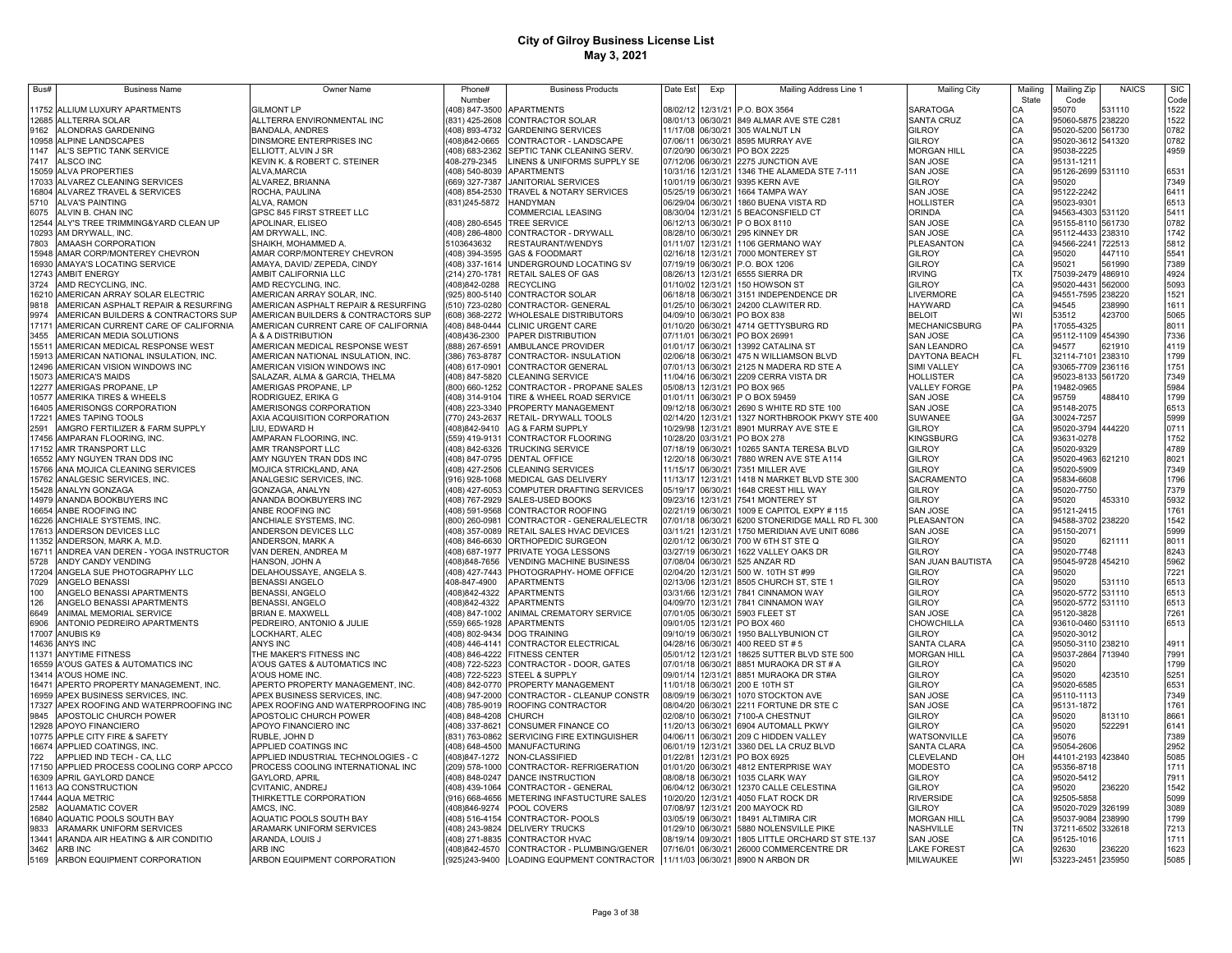| Bus#           | <b>Business Name</b>                           | Owner Name                               | Phone#                         | <b>Business Products</b>                               | Date Est             | Exp                  | Mailing Address Line 1                           | <b>Mailing City</b>    | Mailing        | Mailing Zip                | <b>NAICS</b> | <b>SIC</b>   |
|----------------|------------------------------------------------|------------------------------------------|--------------------------------|--------------------------------------------------------|----------------------|----------------------|--------------------------------------------------|------------------------|----------------|----------------------------|--------------|--------------|
|                |                                                |                                          | Number                         |                                                        |                      |                      |                                                  |                        | State          | Code                       |              | Code         |
| 12305          | ARBOR COURT APARTMENTS                         | SHAHIDI, BEHNAZ                          | 408) 835-8964                  | <b>APARTMENTS</b>                                      | 05/17/13             |                      | 12/31/21 P.O BOX 2044                            | SUNNYVALE              | СA             | 94087                      | 531110       | 6514         |
|                | 13930 ARCO AM/ PM GILROY                       | ARCO AM/ PM GILROY                       |                                | (408) 848-2530 GAS STATION / CONVENIENCE               |                      |                      | 03/31/15 12/31/21 400 LEAVESLEY RD               | <b>GILROY</b>          | CA             | 95020-3609 447110          |              | 5541         |
| 16531          | ARIAS JANITORIAL LLC                           | ARIAS JANITORIAL LLC                     |                                | 408) 500-2135 JANITORIAL SERVICE                       |                      |                      | 12/06/18 06/30/21 210 FORTUNATA PL               | GILROY                 | CA             | 95020-5279                 |              |              |
|                | 15456 ARIAT                                    | ARIAT INTERNATIONAL INC.                 |                                | (510) 477-7000 RETAIL APPAREL & FOOTWEAR               | 06/06/17             |                      | 12/31/21 3242 WHIPPLE RD                         | UNION CITY             | CA             | 94587-1217                 | 448140       | 5136         |
| 3482           | ARMAN ALAMPAJKAR                               | ALAMPAJKAR, SAEED                        |                                | (408) 775-5868 APARTMENTS                              | 09/08/14             |                      | 12/31/21 PO BOX 463                              | <b>LOS GATOS</b>       | CA             | 95031                      | 531110       | 6513         |
| 16884          | ARMER/NORMAN & ASSOCIATES                      | ARMER/NORMAN & ASSOCIATES                |                                | (925) 671-9200 CONTRACTOR- GENERAL                     | 08/01/19             |                      | 06/30/21 2600 WILLIAMS ST                        | SAN LEANDRO            | CA             | 94577-3153                 |              | 1542         |
| 6805           | ARNOLD T. ICHIUJI D.M.D.                       | <b>ICHIUJI, ARNOLD T</b>                 | 4088420365                     | GENERAL DENTISTRY PRACTICE                             | 10/25/05             | 06/30/21             | 700 W 6TH ST STE A                               | GILROY                 | CA             | 95020-6014 621210          |              | 8021         |
|                | 11765 AROOZ ELECTRONICS LLC                    | <b>BHAROL, RAJEEV</b>                    |                                | (510) 565-8260 TRADING ELECTRONIC COMPON               | 08/08/12             | 12/31/21             | 1030 CHEYENNE DR                                 | GILROY                 | CA             | 95020-8154                 |              | 5065         |
| 17549          | <b>ARROW ASPHALT</b>                           | <b>ARROW ASPHALT</b>                     |                                | 108) 833-2169 PAVING & CONCRETE CONTRACTO              | 01/18/21             | 06/30/21             | 6224 CURRENT AVE                                 | SAN JOSE               | CA             | 95123-4821                 |              | 1771         |
| 461            | ARROW ELECTRIC, INC.                           | ARROW ELECTRIC INC                       | 408)672-3687                   | CONTRACTOR ELECTRICAL                                  | 05/06/96             | 06/30/21             | 455 LONDON DR                                    | GILROY                 | CA             | 95020-6707                 | 238210       | 1731         |
| 3570           | ARTEAGA'S FOOD CENTER                          | LOPEZ & ARTEAGA, INC.                    |                                | 408) 847-7542 GROCERY STORE                            | 09/26/01             | 12/31/21             | 6906 AUTOMALL PKWY                               | GILROY                 | CA             | 95020-6635 445110          |              | 5411         |
| 16031          | <b>ARTEMEX</b>                                 | SANCHEZ, MARTHA & ALFRED                 |                                | (408) 780-5699 MEXICAN ARTS CRAFTS                     | 04/05/18             | 12/31/21             | 3321 TRACY DR                                    | SANTA CLARA            | CA             | 95051-6426 453220          |              | 5947         |
| 17631          | ARTEMEX                                        | SANCHEZ, MARTHA O                        |                                | (408) 780-5699 RETAIL ARTS & CRAFTS                    | 03/31/21             | 2/31/21              | 3321 TRACY DR                                    | SANTA CLARA            | CA             | 95051-6426                 |              | 5947         |
| 17573          | ARTICULATE SOLUTIONS, INC.                     | ARTICULATE SOLUTIONS, INC                |                                | (408) 842-2275 MARKETING & GRAPHIC DESIGNS             | 02/09/21             | 12/31/21             | 7365 MONTEREY ST                                 | GILROY                 | CA             | 95020-6937                 |              | 8742         |
| 6102           | ARTURO B & ROSEMARY GARIBAY                    | GARIBAY, ARTURO B & ROSEMARY             | (831) 638-0238                 | <b>APARTMENTS</b>                                      | 12/27/04             | 12/31/21             | 1910 SPRUCE DR                                   | <b>HOLLISTER</b>       | CA             | 95023-5249 531110          |              | 6513         |
| 11788          | ARTWORK BY MARGO/MARGO                         | MARGO AND COMPANY, LLC                   | (408) 891-5403                 | <b>TUTOR/ART LESSONS</b>                               | 08/20/12             | 12/31/21             | 353-E EAST 10TH ST #123                          | GILROY                 | CA             | 95020                      | 711510       | 8299         |
| 58             | ARZOLA APARTMENTS                              | ARZOLA, NELLIE                           |                                | APARTMENTS                                             | 08/08/80             | 12/31/21             | 260 GURRIES DR                                   | GILROY                 | CA             | 95020                      | 531110       | 6513         |
| 14855          | AS GOOD AS HOME                                | MCCOWAN, DAWN M                          | (408) 310-7955                 | PET SITTING                                            | 07/25/16             | 12/31/21             | 10695 MONTEREY RD                                | GILROY                 | CA             | 95020                      | 812910       | 0752         |
| 5134           | ASAP TRUCK & TRAILER REPAIR                    | SANDOVAL, RAUL M                         | (831) 970-4008                 | <b>MECHANICAL</b>                                      | 11/14/03             | 06/30/21             | 9628 PRUNEDALE SOUTH ROAD                        | <b>SALINAS</b>         | CA             | 93907                      | 811111       | 7538         |
| 1339           | ASCO SERVICE, INC.                             | ASCO SERVICE, INC.                       | 408)846-6499                   | CONTRACTOR HVAC                                        | 06/08/00             | 06/30/21             | 575 SOUTHSIDE DR STE B                           | GILROY                 | CA             | 95020-7031 238220          |              | 1711         |
|                | 17545 ASG BUILDERS                             | ASG BUILDERS                             |                                | (801) 370-7148 CONTRACTOR - GENERAL/ENGINE             | 01/24/21             | 06/30/21             | 318 SPEAR ST UNIT 6L                             | <b>SAN FRANCISCO</b>   | CA             | 94105-6162                 |              | 1542         |
| 14837          | ASHLEY HOME STORE SELECT                       | DELMONTE FURNITURE RENTAL, I             |                                | (831) 601-9324 FURNITURE SALES                         | 07/13/16             | 12/31/21             | 1688 N. MAIN ST                                  | SALINAS                | CA             | 93906                      | 442110       | 5712         |
|                | 17506 ASL REMODELING, INC                      | ASL REMODELING, INC                      |                                | (215) 807-9256 CONTRACTOR- BUILDING                    | 11/14/20             | 03/31/21             | 20S S SANTA CRUZ AVE                             | LOS GATOS              | CA             | 95030-6809                 |              | 1521         |
|                | 10445 ASSA ABLOY ENTRANCE SYSTEMS US INC.      | ASSA ABLOY ENTRANCE SYSTEMS US INC.      |                                | (704) 290-0913 CONTRACTOR - PEDESTRIAN DOOR            | 10/20/10             | 06/30/21             | 1900 AIRPORT RD                                  | <b>MONROE</b>          | N <sub>C</sub> | 28110-7396                 |              | 1799         |
| 322            | ASSOCIATED PLUMBING INC.                       | ASSOCIATED PLUMBING INC.                 | (408)847-4406                  | CONTRACTOR - PLUMBING                                  | 07/08/92             |                      | 06/30/21 90 LEAVESLEY RD                         | GILROY                 | CA             | 95020-3605 238220          |              | 1711         |
| 13077          | ASSOCIATED REBAR INC                           | ASSOCIATED REBAR INC                     |                                | (831) 758-1820 CONTRACTOR - REINFORCE STEEL            | 02/24/14             | 06/30/21             | 1095 MADISON LANE                                | <b>SALINAS</b>         | CA             | 93907                      |              | 1791         |
|                | 15820 ASSOCIATED WATER LOCATING                | ASSOCIATED LOCATING INC                  |                                | (408) 847-2100 CONTRACTOR PLUMBING                     |                      |                      | 01/01/18 06/30/21 90 LEAVESLEY RD                | GILROY                 | CA             | 95020-3605 238220          |              | 4939         |
| 17071          | <b>ASTRAPORT TABLES</b>                        | <b>ASTRAPORT TABLES</b>                  |                                | (831) 345-0247 MANUFACTURE & ASSEMBLY                  | 10/18/19             |                      | 12/31/21 PO BOX 643                              | AROMAS                 | CA             | 95004-0643                 |              |              |
|                | 15498 AT&T MOBILITY                            | NEW CINGULAR WIRELESS PCS LLC            |                                | (214) 464-1712 UNMANNED CELLULAR                       | 06/29/17             |                      | 06/30/21 308 S. AKARD ST., 17TH FLOOR            | <b>DALLAS</b>          | <b>TX</b>      | 75202                      |              | 4899         |
|                | 15499 AT&T MOBILITY                            | AT&T MOBILITY                            |                                | (214) 464-1712 UNMANNED CELLULAR TOWERS                | 07/01/17             |                      | 06/30/21 308 S. AKARD ST., 17TH FLOOR            | <b>DALLAS</b>          | TX             | 75202                      |              | 4899         |
| 6233           | <b>AT&amp;T MOBILITY</b>                       | NEW CINGULAR WIRELESS PCS LLC            |                                | (210) 351-3913 WIRELESS CELL SITE                      | 02/17/05             |                      | 06/30/21 308 S. AKARD STREET 17TH FLOOR          | <b>DALLAS</b>          | <b>TX</b>      | 75202                      |              | 4899         |
| 6511           | <b>AT&amp;T MOBILITY</b>                       | NEW CINGULAR WIRELESS PCS, LLC           |                                | (630) 857-2280 RETAIL COMMUNICATION EQUIP              |                      |                      | 06/14/05 12/31/21 1010 N ST MARY'S 15TH FLOOR    | <b>SAN ANTONIO</b>     | TX             | 78215-2109 513321          |              | 5999         |
| 8925           | <b>AT&amp;T MOBILITY</b>                       | NEW CINGULAR WIRELESS PCS, LLC           | (214) 464-1712 CELL TOWER      |                                                        |                      |                      | 07/25/08 06/30/21 308 S. AKARD ST., 17TH FLOOR   | <b>DALLAS</b>          | TX             | 75202                      | 237130       | 1623         |
| 9539           | <b>AT&amp;T MOBILITY</b>                       | NEW CINGULAR WIRELESS PCS LLC            |                                | (214) 464-1712 WIRELESS CELL TOWER SITE                |                      |                      | 07/23/09 06/30/21 308 S. AKARD ST., 17TH FLOOR   | <b>DALLAS</b>          | TX             | 75202                      | 517210       | 4899         |
| 16293          | ATC SEQUOIA LLC                                | ATC SEQUOIA LLC                          | (781) 926-4744 CELL TOWER      |                                                        |                      |                      | 08/01/18 06/30/21 140 GRAND ST STE 300           | WHITE PLAINS           | NY             | 10601-4840 237130          |              | 1623         |
| 2231           | ATD ARCHITECTURAL METAL PROD                   | GOBIN, LUCINDA L                         | (408)842-2309                  | SHEET METAL                                            | 09/18/95             |                      | 12/31/21 505 MAYOCK RD STE E19                   | <b>GILROY</b>          | CA             | 95020-7028 332332          |              | 3490         |
|                | 16682 ATELIER DESIGNS                          | KUN, FRANCIS T.                          |                                | (408) 806-8188 DRAFTING SERVICE/OFFICE                 |                      |                      | 03/07/19 06/30/21 PO BOX 2169                    | GILROY                 | CA             | 95021-2169                 |              | 4389         |
| 17581          | <b>ATHINA FREDERICO</b>                        | FREDERICO, ATHINA                        |                                | 408) 334-9698 ESTHETICIAN                              | 02/16/21             |                      | 12/31/21 8021 CARMEL ST                          | GILROY                 | CA             | 95020                      |              | 7231         |
| 236            | ATLANTIC CONCRETE, INC.                        | ATLANTIC CONCRETE, INC.                  | 408)848-3222                   | CONTRACTOR - CONCRETE                                  | 06/23/88             | 06/30/21             | PO BOX 1772                                      | GILROY                 | CA             | 95020-9277 238110          |              | 1771         |
|                | 14194 ATLANTIS PROPERTIES                      | <b>ATLANTIS PROPERTIES</b>               |                                | 408) 354-8910 PROPERTY MANAGEMENT                      | 08/12/15             | 06/30/21             | 10 JACKSON ST STE 107                            | LOS GATOS              | CA             | 95030-7168 531311          |              | 6531         |
| 7411           | ATLAS POOLS OF GILROY                          | MFR ENTERPRISES, INC                     | 408-842-3832                   | CONTRACTOR - SWIMMING POOL                             | 07/11/06             | 06/30/21             | 6443 POPPYFIELD ST                               | GILROY                 | CA             | 95020-3438 238990          |              | 1799         |
| 15469          | ATLAS PRIVATE SECURITY                         | ATLAS PRIVATE SECURITY                   | 408) 978-9111                  | PRIVATE SECURITY                                       | 05/03/17             | 06/30/21             | 1735 N 1ST ST STE 104                            | <b>SAN JOSE</b>        | CA             | 95112-4530 561612          |              | 7381         |
| 4892           | <b>ATLAS TRILLO</b>                            | ARS AMERICAN RESIDENTIAL SERVICES        | 408) 286-8931                  | CONTRACTOR - HVAC                                      | 08/05/16             | 06/30/21             | 965 RIDGE LAKE BLVD #201                         | <b>MEMPHIS</b>         | <b>TN</b>      | 38120-9401                 |              | 1711         |
| 14491          | ATS TRANSPORTATION SERVICES                    | BOND, RANDALL C                          | 408)842-5341                   | <b>TRANSPORT BROKER</b>                                | 02/23/16             | 06/30/21             | 8195 PARISH WAY APT 27                           | GILROY                 | CA             | 95020-4053                 |              | 4731         |
| 4046           | AUGIE'S CONCRETE PUMPING SERV                  | DE LA CRUZ, AUGUSTINE S                  | 408)316-9399                   | <b>CONCRETE PUMPING</b>                                | 07/01/02             | 06/30/21             | 850 WELBURN AVE                                  | GILROY                 | CA             | 95020-4015                 | 238110       | 1771         |
| 14927          | AUS DECKING, INC.                              | AUS DECKING, INC.                        |                                | (916) 373-5320 CONTRACTOR CONCRETE                     | 08/24/16             | 06/30/21             | 2999 PROMENADE ST STE 100                        | <b>WEST SACRAMENTO</b> | CA             | 95691-6418 238110          |              | 1771         |
| 9740           | AUSTRALIAN HORTICULTURE                        | STRAWHORN, BRADLEY                       |                                | (408) 472-2038 PRUNING SERVICES                        | 11/25/09             | 06/30/21             | 7745 WREN AVE                                    | <b>GILROY</b>          | CA             | 95020                      | 561730       | 0783         |
| 10470          | <b>AUTO USA</b>                                | SALILI, AMIR H.                          | (408) 605-2726 AUTO SALES      |                                                        | 11/04/10             | 12/31/21             | PO BOX 53001                                     | SAN JOSE               | CA<br>CA       | 95153<br>95020-7411 811121 | 441120       | 5012<br>7539 |
| 7329           | AUTODENTWORK.COM                               | LIM, WAYNE                               | 408) 842-9461                  | <b>AUTO DENT WORK</b>                                  | 07/01/06             | 12/31/21             | 1181 LERMA LANE                                  | GILROY                 |                |                            | 811113       | 7537         |
| 12692<br>13908 | AUTOMATIC TRANSMISSIONS<br>AUTOWORKS OF GILROY | MORELOS, REYNALDO R.<br>TELLEZ, ARNOLD R | (408) 705-0671                 | (408) 848-1055 TRANSMISSION SHOP<br><b>AUTO REPAIR</b> | 08/05/13<br>05/01/15 | 12/31/21<br>12/31/21 | 7896 MONTEREY ST<br>7651 DOWDY ST                | GILROY<br>GILROY       | CA<br>CA       | 95020<br>95020-5009 811111 |              | 7538         |
|                |                                                |                                          |                                |                                                        | 09/09/97             | 12/31/21             | PO BOX 2198                                      | <b>MEMPHIS</b>         | TN             |                            | 441310       | 5531         |
| 7124           | AUTOZONE #5690<br>16854 AV ARTISANS LLC        | AUTO ZONE WEST, LLC<br>AV ARTISANS LLC   | 408-842-6689<br>(408) 610-0759 | RETAIL AUTO PARTS & ACCESSO<br><b>CONSULTING</b>       | 05/16/19             | 06/30/21             | 940 BROOK WAY                                    | <b>GILROY</b>          | CA             | 38103<br>95020             | 541690       | 8999         |
|                | 16274 AV TIRES                                 | VAZQUEZ-PEREZ, CARLOS                    | (408) 799-6694                 | <b>TIRES SERVICE/SALES</b>                             | 07/17/18             | 12/31/21             | 7595 RAILROAD ST                                 | <b>GILROY</b>          | CA             | 95020-5820 441320          |              | 7534         |
|                | 17476 AVANTI WINDOW INSTALL CALIFORNIA         | AVANTI INSTALL CALIFORNIA, LLC           |                                | (602) 559-9900 CONTRACTOR WINDOWS                      | 11/16/20             | 06/30/21             | 5107 N 51ST AVE # 2                              | <b>GLENDALE</b>        | AZ             | 85301-7604                 |              | 1751         |
| 116            | AVERY CYPRESS POINTE, LP                       | AVERY CYPRESS POINTE, L.P.               | (408)848-6148                  | <b>APARTMENTS</b>                                      | 03/26/90             | 12/31/21             | 130 E DANA ST                                    | <b>MOUNTAIN VIEW</b>   | CA             | 94041-1508 531110          |              | 6531         |
| 4280           | <b>AVINA LAWN SERVICE</b>                      | AVINA, MARCIANO                          | (408)846-6221                  | YARD MAINTENANCE SERVICE                               | 10/24/02             | 06/30/21             | 1450 OUSLEY DR                                   | GILROY                 | CA             | 95020                      | 561730       | 0782         |
|                | 12313 AVIVA WINE ASSOCIATES, LLC.              | <b>MCBAIN, KELLEN S</b>                  | (408) 842-3723 WINE CAFE       |                                                        | 05/23/13             |                      | 12/31/21 7636 HACKETT DR                         | GILROY                 | CA             | 95020                      | 424820       | 5182         |
|                | 16548 AWD FAMILY TRUST APTS                    | AWD FAMILY TRUST                         |                                | (408) 848-1693 APARTMENTS                              | 12/18/18             |                      | 12/31/21 PO BOX 600                              | GILROY                 | CA             | 95021-0600 531110          |              | 7021         |
| 16831          | <b>AXIOM ENGINEERS</b>                         | <b>AXIOM ENGINEERS</b>                   |                                | (831) 649-8000 CONSULTING ENGINEERS                    | 06/05/19             |                      | 06/30/21 22 LOWER RAGSDALE DR STE A              | <b>MONTEREY</b>        | CA             | 93940-5788                 |              | 8711         |
|                | 17165 AYALA'S MOBILE NOTARY                    | FIGUEROA AYALA, SANDRA L.                |                                | (408) 623-2410 NOTARY SERVICE                          | 01/06/20             |                      | 06/30/21 7651 CARMEL ST                          | GILROY                 | CA             | 95020-5018                 |              | 7389         |
|                | 15098 AZEVEDO GARDENING SERVICES               | AZEVEDO, DIANA                           |                                | (408) 710-2832 GARDENING SERVICES                      | 11/08/16             |                      | 06/30/21 9080 LOGANBERRY DR                      | GILROY                 | CA             | 95020-8211                 |              | 0782         |
|                | 16882 AZEVEDO JANITORIAL SERVICE               | AZEVEDO, DIANA                           |                                | (408) 710-2832 CLEANING SERVICES                       |                      |                      | 07/01/19 06/30/21 9080 LOGANBERRY DR             | GILROY                 |                | 95020-8211                 |              | 7349         |
| 249            | B & B HEATING & SHEET METAL                    | BAKER, ROBERT & SUSAN                    | (408)842-5408                  | HEATING/VENTILATION/AIR C.                             |                      |                      | 08/02/88 06/30/21 6955 GLENVIEW DR               | GILROY                 | CA<br>CA       | 95020-6516 238220          |              | 8611         |
|                | 16392 B & C MANUFACTURING                      | CARRILLO, JOSE A                         |                                | (408) 846-8333 MACHINE SHOP                            | 10/01/18             |                      | 12/31/21 5945 OBATA WAY STE A & B                | <b>GILROY</b>          | CA             | 95020                      | 332710       | 3569         |
|                | 17391 B & L TRUCK AND TRACTOR REPAIR, INC      | B & L TRUCK AND TRACTOR REPAIR, INC      |                                | (408) 337-5016 TRUCK & TRACTOR REPAIRS                 |                      |                      | 09/14/20 12/31/21 8594 FOREST ST                 | GILROY                 | CA             | 95020                      |              | 7699         |
|                | 10443 B & N AUTO REPAIR                        | <b>THOMPSON ROBERT</b>                   |                                | (408) 842-8692 AUTOMOTIVE REPAIRS                      |                      |                      | 10/20/10 06/30/21 298 1ST ST                     | GILROY                 | CA             | 95020                      | 811111       | 7538         |
|                | 15798 B & T SERVICE STATION CONTRACTORS        | <b>KC PARTNERS CORP</b>                  | (805) 929-8944                 | CONTRACTOR - GENERAL                                   |                      |                      | 12/01/17 06/30/21 630 S FRONTAGE RD              | NIPOMO                 | CA             | 93444                      | 236118       | 1522         |
|                | 17475 B GREEN CONSTRUCTION INC                 | <b>B GREEN CONSTRUCTION INC</b>          |                                | (408) 717-3328 GENERAL CONTRACTOR/PLUMBING             |                      |                      | 11/16/20 06/30/21 2988 SUNBURST DRIVE            | <b>SAN JOSE</b>        | CA             | 95111-2264                 |              | 1521         |
|                | 13941 B I C SECURITY                           | BICSECSECURITY, INC.                     |                                | (209) 537-2588 CONTRACTOR- ELECTRICAL                  |                      |                      | 03/30/15 06/30/21 1656 HERNDON RD                | CERES                  | CA             | 95307-4420                 |              | 7382         |
|                | 16627 B M C                                    | BMC WEST, LLC.                           |                                | (707) 301-4503 CONTRACTOR - GENERAL/GLAZE              |                      |                      | 02/05/19 06/30/21 3333 VACA VALLEY PKWY STE 2000 | VACAVILLE              | CA             | 95688-8811 236118          |              | 5039         |
|                | 3119 B. T. MANCINI CO. INC.                    | B. T. MANCINI CO. INC.                   | (408)942-7900                  | CONTRACTOR GENERAL                                     |                      |                      | 12/22/00 06/30/21 PO BOX 361930                  | <b>MILPITAS</b>        | CA             | 95035-6311 236118          |              | 1521         |
| 410            | B. WILLIAMSON'S TEAM EAGLE FAB                 | <b>WILLIAMSON, BRET</b>                  |                                | (408)848-6333 WELDING REPAIRS                          |                      |                      | 10/29/86 12/31/21 8901 MURRAY AVE STE A          | GILROY                 | CA             | 95020-3794 811310          |              | 7692         |
|                | 17657 B.A.T. & COATINGS LLC                    | <b>B.A.T. &amp; COATINGS LLC</b>         |                                | (360) 314-2448 CONTRACTOR SYNTHETIC                    |                      |                      | 04/21/21 09/30/21 2115 E 27TH ST                 | VANCOUVER              | <b>WA</b>      | 98661-3911                 |              | 1799         |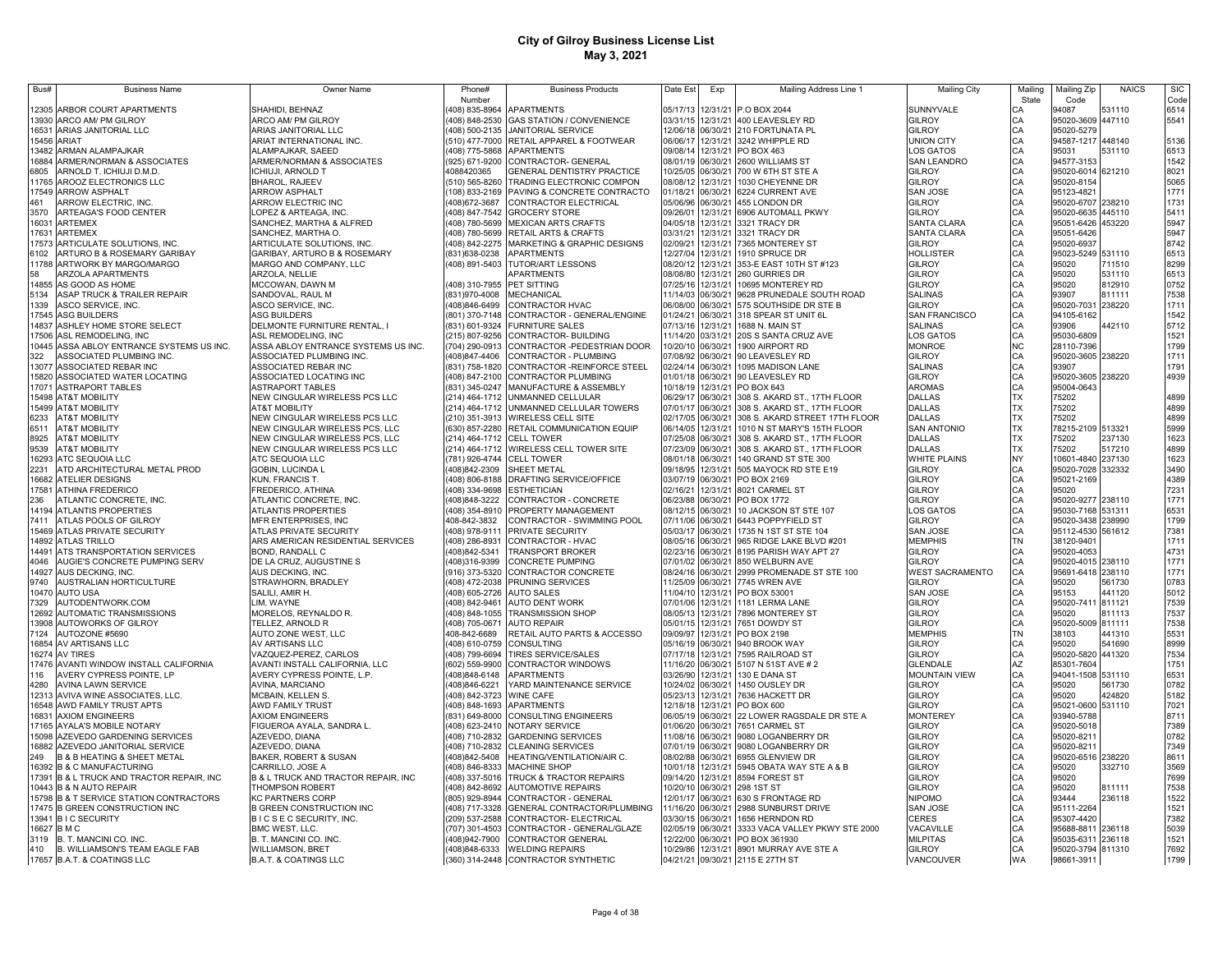| Bus#  | <b>Business Name</b>                                                          | Owner Name                                                        | Phone#                           | <b>Business Products</b>                                                        | Date Est             | Exp                           | Mailing Address Line 1                            | <b>Mailing City</b>              | Mailing   | Mailing Zip                            | <b>NAICS</b>     | <b>SIC</b>   |
|-------|-------------------------------------------------------------------------------|-------------------------------------------------------------------|----------------------------------|---------------------------------------------------------------------------------|----------------------|-------------------------------|---------------------------------------------------|----------------------------------|-----------|----------------------------------------|------------------|--------------|
|       | 13706 B.E.E PEST SERVICES                                                     | WELLINGTON, ROBERT & NORMA                                        | Number                           | 925) 634-4417 PEST CONTROL                                                      | 12/22/14             | 06/30/21                      | 275 CENTRAL TERRACE                               | <b>BRENTWOOD</b>                 | State     | Code<br>94513                          |                  | Code<br>7342 |
|       | 16720 B.J. PERCH CONSTRUCTION, INC.                                           | B.J. PERCH CONSTRUCTION, INC.                                     |                                  | 559) 651-5800 CONTRACTOR - GENERAL                                              | 04/01/19             | 06/30/21                      | 7034 W PERSHING CT STE A                          | VISALIA                          | СA<br>CA  | 93291-8988 236118                      |                  | 1541         |
|       | 10232 BABY NUTRITIONAL CARE 106                                               | ABED. HISHAM L                                                    |                                  | (408) 842-5222 WIC DIST CENTER                                                  | 08/05/10             | 06/30/21                      | 7500 ARROYO CIR STE 130                           | <b>GILROY</b>                    |           | 95020-7324                             |                  | 8322         |
|       | 15235 BACK ON ROAD DIESEL REPAIR                                              | 152 TRANSPORT, INC.                                               |                                  | (408) 690-0452 ROAD SERVICE (SMALL REPAIR)                                      | 02/08/17             | 06/30/21                      | 6560 PACHECO PASS ROAD                            | <b>GILROY</b>                    | CA<br>CA  | 95020                                  | 811198           | 7549         |
| 1244  | BACKFLOW PREVENTION SPECIALIST INC                                            | BACKFLOW PREVENTION SPECIALIST INC                                |                                  | (800) 464-3569 CONTRACTOR GENERAL                                               | 12/29/99             | 06/30/21                      | 1131 ELKO DR                                      | SUNNYVALE                        | CA        | 94089                                  | 233210           | 1711         |
| 16591 | <b>BACKFLOW TEAM, LLC</b>                                                     | <b>BACKFLOW TEAM, LLC</b>                                         | (888) 230-2747                   | <b>BACKFLOW TESTING AND REPAIR</b>                                              | 01/01/19             | 06/30/2                       | PO BOX 1240                                       | PLEASANTON                       | CA        | 94566-0240 238220                      |                  | 7699         |
|       | 10870 BACKFLOW UNLIMITED                                                      | PINHEIRO, JUSTIN                                                  | (408) 489-2334                   | <b>BACKFLOW TESTING</b>                                                         | 05/24/11             | 06/30/2                       | 1463 OUSLEY DR                                    | GILROY                           | CA        | 95020-3726                             | 238220           | 3432         |
|       | 15616 BAEZA PLUMBING SERVICE (BPS)<br>10335 BAGG ENGINEERS                    | BAEZA, ELOY & ARLEEN<br><b>BAGG ENGINEERS</b>                     |                                  | (408) 205-9720 CONTRACTOR - PLUMBING<br>(650) 852-9133 GEOTECHNICAL ENGINEERING | 01/01/17<br>09/08/10 | 06/30/2<br>06/30/2            | PO BOX 1560<br>138 CHARCOT AVE                    | GILROY<br>SAN JOSE               | CA<br>CA  | 95021-1560 238220<br>95131-1101 541330 |                  | 1711<br>8748 |
|       | 17027 BAJA123, LLC                                                            | BAJA123, LLC                                                      |                                  | (408) 592-8546 COMMERCIAL LEASING                                               | 09/24/19             | 12/31/21                      | 12475 LLAGAS AVE                                  | <b>SAN MARTIN</b>                | CA        | 95046-9508                             |                  | 6519         |
|       | 11696 BAKHTAR FAMILY TRUST                                                    | BAKHTAR, MOE & FARAH                                              | (408) 846-7607                   | <b>APARTMENTS</b>                                                               | 07/10/12             | 12/31/21                      | 2500 DRYDEN AVE                                   | GILROY                           | CA        | 95020-9178 531110                      |                  | 6513         |
|       | 11574 BALBINDER KAUR                                                          | KAUR, BALBINDER                                                   | (408) 712-6711                   | <b>APARTMENTS</b>                                                               | 05/22/12             | 12/31/21                      | 1019 REED AVE                                     | SUNNYVALE                        | CA        | 94086                                  | 531110           | 6513         |
|       | 11628 BALCH PETROLEUM CONTRACTORS & BUILD                                     | BALCH PETROLEUM CONTRACTORS & BUILD                               | (408)942-8686                    | CONTRACTOR - ENGINEERING                                                        | 06/13/12             | 06/30/21                      | 930 AMES AVE                                      | <b>MILPITAS</b>                  | CA        | 95035-6303                             |                  | 1799         |
| 2499  | <b>BAMBOO VILLAGE</b>                                                         | HUANG, LIQING                                                     | (408)842-3400                    | <b>RESTAURANT</b>                                                               | 10/26/00             | 12/31/21                      | 8045 WREN AVE                                     | <b>GILROY</b>                    | CA        | 95020-4124 722511                      |                  | 5812         |
| 5597  | BANANA REPUBLIC, LLC # 1721                                                   | CORPORATION                                                       | (505)462-0032                    | RETAIL CLOTHING STORE                                                           | 05/14/04             | 12/31/21                      | PO BOX 27809                                      | <b>ILBUQUERQUE</b>               | <b>NM</b> | 87125-7809 448140                      |                  | 5651         |
|       | 10853 BANISTER CERTIFIED HAND THERAPY INC<br>16762 BANNISTER CUSTOM HOMES INC | BANISTER CERTIFIED HAND THERAPY INC<br>BANNISTER CUSTOM HOMES INC | (408) 712-4669                   | <b>HAND THERAPY</b>                                                             | 08/01/11<br>05/02/19 | 06/30/21<br>06/30/21          | P O BOX 2104<br>PO BOX 5819                       | GILROY<br><b>SAN JOSE</b>        | CA<br>CA  | 95021-2104 621340<br>95150-5819        |                  | 8049<br>1521 |
|       | 13539 BARAJAS CARPET CLEANING SERVICES                                        | BARAJAS, GILBERTO                                                 | (408) 612-2301                   | (408) 722-6749 CONTRACTOR GENERAL<br><b>CARPET CLEANING</b>                     | 10/06/14             | 06/30/21                      | PO BOX 1013                                       | GILROY                           | CA        | 95021-1013 561740                      |                  | 7217         |
| 939   | BARBARA JOSEPH MD                                                             | BARBARA, JOSEPH C.                                                | (408)842-0278                    | <b>MEDICAL OFFICE</b>                                                           | 03/30/81             | 06/30/21                      | 7880 WREN AVE STE C133                            | <b>GILROY</b>                    | CA        | 95020-7801 621111                      |                  | 8011         |
| 6516  | <b>BARBARA SEILER</b>                                                         | SEILER, BARBARA                                                   | (831) 637-4625 APARTMENTS        |                                                                                 | 06/20/05             | 12/31/21                      | PO BOX 2125                                       | HOLLISTER                        | CA        | 95024                                  | 531110           | 6513         |
|       | 12083 BARBERI FAMILY TRUST 1989                                               | BARBERI FAMILY TRUST 1989                                         | (408) 847-1331                   | <b>APARTMENTS</b>                                                               | 01/10/13             | 12/31/21                      | 8050 SANTA TERESA BLVD STE 220                    | <b>GILROY</b>                    | CA        | 95020-3862 531110                      |                  | 6513         |
|       | 11640 BARE ESSENTIALS BEAUTY                                                  | SHISEIDO AMERICAS CORPORATION                                     |                                  | (415) 489-5000 RETAIL COSMETICS/BEAUTY                                          | 06/19/12             | 12/31/21                      | PO BOX 8000                                       | <b>MONSEY</b>                    | NY        | 10952-8505 446120                      |                  | 5999         |
|       | 15618 BARGHAUSEN CONSULTING ENGINEERS INC                                     | BARGHAUSEN CONSULTING ENGINEERS INC                               |                                  | (425) 251-6222 CIVIL ENGINEER                                                   | 06/01/17             | 06/30/21                      | 18215 72ND AVE S                                  | <b>KENT</b>                      | <b>WA</b> | 98032-1006 541330                      |                  | 8711         |
|       | 16523 BARKER HEATING & AIR CONDITIONING                                       | BARKER HEATING & AIR CONDITIONING                                 |                                  | (925) 560-0280 CONTRACTOR - GENERAL                                             | 12/03/18             | 06/30/21                      | 7066 LAS POSITAS RD STE G                         | <b>IVERMORE</b>                  | CA        | 94551-5121                             |                  | 1711         |
| 5608  | BARNES & NOBLE BOOKSELLLERS<br>16588 BARNETT REFRIGERATION, INC.              | BARNES & NOBLE BOOKSELLERS<br>BARNETT REFRIGERATION, INC.         | (408)846-5777                    | <b>BOOK STORE</b><br>(559) 298-6730 CONTRACTOR - REFRIGERATION                  | 05/19/04<br>01/01/19 | 12/31/21<br>06/30/21          | 1400 OLD COUNTRY RD<br>PO BOX 2489                | WESTBURY<br><b>CLOVIS</b>        | <b>NY</b> | 11590-5156 451211<br>93613-2489 238220 |                  | 5942<br>1711 |
|       | 16646 BARRIOS HANDYMAN SERVICE                                                | <b>BARRIOS, HECTOR</b>                                            | (408) 767-5500 HANDYMAN          |                                                                                 | 02/13/19             | 06/30/21                      | 8275 WREN AVE                                     | GILROY                           | CA<br>CA  | 95020-4116 236118                      |                  | 1521         |
|       | 15605 BARTENDERS UNION                                                        | EVANGER FAMILY, LLC                                               | (831) 682-8851                   | <b>BAR</b>                                                                      | 08/21/17             | 12/31/21                      | 7421 MONTEREY ST                                  | GILROY                           | CA        | 95020-5823 722410                      |                  | 5813         |
|       | 15624 BASKIN ROBBINS                                                          | BIKRAM GURKIRAN SANDHU LLC                                        | 408842-8842                      | ICE CREAM SHOP                                                                  | 08/14/17             | 12/31/21                      | 785 1ST ST                                        | GILROY                           | CA        | 95020-4918 722515                      |                  | 5812         |
|       | 16417 BASS MEDICAL GROUP                                                      | <b>BASS MEDICAL GROUP</b>                                         |                                  | (925) 393-0046 MEDICAL GROUP                                                    | 07/11/18             | 06/30/21                      | 2637 SHADELANDS DR                                | <b>WALNUT CREEK</b>              | CA        | 94598                                  |                  | 8011         |
|       | 16902 BASURTO MECHANIC SERVICE                                                | <b>BASURTO, RAFAEL</b>                                            |                                  | (408) 722-4002 AUTO REPAIR SERVICE                                              | 07/08/19             | 12/31/21                      | 7191 MONTEREY ST                                  | <b>GILROY</b>                    | CA        | 95020-6615                             |                  | 7538         |
|       | 2619 BATH & BODY WORKS, LLC                                                   | BATH & BODY WORKS, LLC                                            | (408)846-9940                    | <b>RETAIL BATH &amp; BODY</b>                                                   | 03/31/00             | 12/31/21                      | PO BOX 182515                                     | COLUMBUS                         | OH        | 43218-2515 446120                      |                  | 5999         |
|       | 15667 BATTALION ONE FIRE PROTECTION<br>17350 BAUGHMAN PROPERTIES              | BATTALION ONE FIRE PROTECTION<br>BAUGHMAN, DUSTIN & AMY           |                                  | (510) 653-8075 CONTRACTOR - FIRE PROTECTION<br>(408) 608-9399 APARTMENTS        | 10/05/17<br>08/19/20 | 06/30/21<br>12/31/21          | 14755 CATALINA ST<br>2818 UNION AVE               | <b>SAN LEANDRO</b><br>SAN JOSE   | CA<br>CA  | 94577-6609 238210<br>95124-1434        |                  | 1731<br>6513 |
|       | 11614 BAY AREA BACKFLOW INC                                                   | JOHNSON, STEVE & DEBRA                                            |                                  | (408) 848-5200 BACKFLOW TESTING                                                 | 06/05/12             | 06/30/21                      | 90 NAGAREDA DR STE 5                              | GILROY                           | CA        | 95020-7350                             |                  | 1711         |
|       | 16754 BAY AREA CARS AND MOTORCYCLES LLC                                       | BAY AREA CARS AND MOTORCYCLES LLC                                 |                                  | (408) 394-8778 USED CARS AND MOTORCYCLE                                         | 04/22/19             | 12/31/21                      | 708 CROCKETT AVE                                  | CAMPBELL                         |           | 95008-4412 441120                      |                  | 5521         |
|       | 17467 BAY AREA DISINFECTING SERVICES                                          | ZAMORA, EDDIE L.                                                  |                                  | (408) 449-1780 CLEANING SERVICES                                                | 07/01/20             | 06/30/21                      | 9785 COYOTE MOON LN                               | GILROY                           |           | 95020-9669                             |                  | 7342         |
|       | 8292 BAY AREA REALTY GROUP                                                    | BAY AREA REALTY GROUP, INC                                        | 408-529-5777                     | <b>REAL ESTATE</b>                                                              | 08/17/07             | 06/30/21                      | 12310 CALLE CELESTINA                             | GILROY                           |           | 95020                                  |                  | 6531         |
|       | 11334 BAY AREA RV SERVICE & PARTS INC.                                        | GARCIA, GENARD                                                    | (888) 980-2278                   | RV MOTORHOME SERVICE                                                            | 01/20/12             | 12/31/21                      | 2717 LOS ALTOS DR                                 | <b>SAN JOSE</b>                  |           | 95121                                  | 811111           | 7538         |
|       | 14585 BAY AREA TRAFFIC SOLUTIONS INC.                                         | BAY AREA TRAFFIC SOLUTIONS INC.                                   | (510) 657-2543                   | CONTRACTOR - TRAFFIC CONTROL                                                    | 04/06/16             | 06/30/21                      | 44800 INDUSTRIAL DR                               | <b>FREEMONT</b>                  |           | 94538                                  | 561990           | 7389         |
|       | 17601 BAY ELECTRICAL, INC.<br>13732 BAY QUALITY CONSTRUCTION, INC.            | BAY ELECTRICAL. INC<br>BAY QUALITY CONSTRUCTION, INC.             | (408) 476-5052<br>(831) 722-2298 | CONTRACTOR ELECTRICAL<br><b>COMMERCIAL ROOFING</b>                              | 03/02/21<br>01/12/15 | 06/30/21<br>06/30/21          | 2904 REQUA CT<br>399 AIRPORT BLVD                 | SAN JOSE<br>FREEDOM              |           | 95148-2754<br>95109                    | 238160           | 1731<br>1761 |
|       | 16467 BAYBAEBOY MOBILE BAR SERVICE                                            | ESCALERA, OSBALDO                                                 | (408) 612-9131                   | MOBILE BARTENDER SERVICE                                                        | 10/26/18             | 06/30/21                      | 820 W 6TH ST                                      | <b>GILROY</b>                    |           | 95020                                  |                  | 5813         |
|       | 16313 BAYSIDE COMMERCIAL CASEWORKS INC                                        | BAYSIDE COMMERCIAL CASEWORKS INC                                  | (408) 431-8033                   | CONTRACTOR CARPENTRY                                                            | 07/31/18             | 06/30/21                      | 105 LEAVESLEY RD BLDG #3A,3B,3D                   | GILROY                           |           | 95020-3639                             |                  | 1751         |
|       | 16967 BBR MASONRY INC                                                         | <b>BBR MASONRY INC</b>                                            | (209) 221-056                    | CONTRACTOR MASONRY                                                              | 08/01/19             | 06/30/21                      | 34672 BERNARD RD                                  | <b>TRACY</b>                     |           | 95377-9356 238140                      |                  | 1741         |
|       | 17556 BC COMMERCE LLC                                                         | BC COMMERCE LLC                                                   | (408) 767-3234                   | <b>E COMMERCE</b>                                                               | 01/26/21             | 2/31/21                       | 353 E 10TH ST # 618                               | GILROY                           |           | 95020-6572                             |                  | 5961         |
|       | 17661 BC PLUMBING, INC.                                                       | BC PLUMBING, INC.                                                 | (408) 295-9064                   | <b>CONTRACTOR PLUMBING</b>                                                      | 04/26/21             | 09/30/21                      | 1838 STONE AVE                                    | <b>SAN JOSE</b>                  |           | 95125-1306                             |                  | 1711         |
|       | 13642 BEARING ENGINEERING COMPANY, INC                                        | BEARING ENGINEERING COMPANY, INC                                  | (510) 746-3050                   | <b>BEARING DISTRIBUTOR</b>                                                      | 11/13/14             | 12/31/21                      | 290 NAGAREDA DRIVE #6                             | <b>GILROY</b>                    |           | 95020                                  | 423840<br>238110 | 5085<br>1771 |
| 8877  | 16992 BECON INC<br><b>BEE WORKERS</b>                                         | <b>BECON INC</b><br>RODRIGUEZ, JUANA/ALARCON, JESUS A.            |                                  | (408) 500-2350 CONTRACTOR- CONCRETE<br>(408) 846-4296 CLEANING SERVICE          | 08/28/19<br>07/07/08 | 06/30/21<br>06/30/21          | 8151 WAYLAND LN<br>8224 CHURCH ST APT 11          | <b>GILROY</b><br>GILROY          |           | 95020<br>95020                         | 561720           | 7348         |
|       | 12315 BEJARANO ELECTRIC, INC.                                                 | BEJARANO ELECTRIC, INC.                                           | (408) 761-1694                   | CONTRACTOR - ELECTRICAL                                                         | 05/24/13             | 06/30/21                      | P.O.BOX 1149                                      | GILROY                           |           | 95021-1149 238210                      |                  | 1731         |
|       | 16931 BELFOR PROPERTY RESTORATION                                             | BELFOR USA GROUP INC.                                             |                                  | (408) 929-3473 CONTRACTOR GENERAL                                               | 07/19/19             | 06/30/21                      | 2297 RINGWOOD AVE                                 | <b>SAN JOSE</b>                  |           | 95131-1717 236118                      |                  | 1799         |
| 124   | <b>BELLAGIO VILLAS</b>                                                        | REMA ASSOCIATES, L.P.                                             | (408)847-2328                    | <b>APARTMENTS</b>                                                               | 02/01/99             | 12/31/21                      | 1777 HAMILTON AVE STE 1250                        | <b>SAN JOSE</b>                  |           | 95125-5418 531110                      |                  | 6513         |
|       | 15389 BELLAMIA REAL ESTATE SERVICES                                           | MCINTYRE, CHELA                                                   | (831) 801-3923                   | <b>REAL ESTATE</b>                                                              | 01/19/17             | 06/30/21                      | 321 SAN FELIPE RD STE 14                          | HOLLISTER                        |           | 95023-3035 531210                      |                  | 6531         |
| 9503  | BELLOWS PLUMBING, HEATING & AIR, IN                                           | BELLOWS PLUMBING, HEATING & AIR, IN                               |                                  | (831) 477-7150 CONTRACTOR - PLUMBING                                            | 06/30/09             | 06/30/21                      | 2636 S RODEO GULCH RD STE D                       | SOQUEL                           |           | 95073-2091 238220                      |                  | 1711         |
|       | 11979 BENCHMARK ENVIRONMENTAL ENGINEERING<br>13261 BENGAL ENGINEERING, INC.   | BENCHMARK ENVIRONMENTAL ENGINEERING<br>BENGAL ENGINEERING, INC.   | (408) 448-7594                   | <b>ENVIRONMETAL</b><br>(805) 563-0788 CIVIL ENGINEER CONSULTING                 | 12/14/12<br>04/07/14 | 06/30/21<br>06/30/21          | 3732 CHARTER PARK DRIVE SUITE A<br>250 BIG SUR DR | <b>SAN JOSE</b><br><b>GOLETA</b> |           | 95136-1355<br>93117-2435               |                  | 8999<br>8711 |
|       | 12986 BENJAMIN FRANKLIN PLUMBING                                              | GAGNE BROTHERS ENT INC                                            |                                  | (415) 506-0400 CONTRACTOR - PLUMBING                                            | 01/03/14             | 06/30/21                      | 22 DIGITAL DRIVE #1                               | <b>NOVATO</b>                    |           | 94949                                  | 238220           | 1711         |
|       | 12187 BENJI'S LANDSCAPING                                                     | BARRAGAN, BENJAMIN                                                |                                  | (831) 540-8302 LANDSCAPE CONTRACTOR                                             | 04/05/13             | 06/30/21                      | 7705 MURRAY AVE                                   | <b>GILROY</b>                    |           | 95020-5252 561730                      |                  | 0782         |
| 8964  | BENNYS POOL SERVICE                                                           | NGUYEN, BENNY                                                     |                                  | (408) 629-6053 CLEAN POOLS                                                      | 08/20/08             | 06/30/21                      | 2640 SHERLOCK DR                                  | <b>SAN JOSE</b>                  |           | 95121-2765 561790                      |                  | 7349         |
|       | 13012 BERUMEN GARDENING SERVICES                                              | BERUMEN, JOSE LUIS                                                |                                  | (408) 706-8792 GARDENING SERVICE                                                | 01/15/14             | 06/30/21                      | 6685 PRINCEVALLE ST                               | <b>GILROY</b>                    |           | 95020-6712 561730                      |                  | 0782         |
| 8657  | BERUMEN GARDENING SERVICES                                                    | BERUMEN, ISMAEL                                                   |                                  | (408) 706-8792 GARDENING SERVICES                                               | 04/03/08             | 06/30/21                      | P.O. BOX 274                                      | SAN MARTIN                       |           | 95046                                  | 561730           | 0782         |
| 5092  | BEST BUY STORES L.P. #884                                                     | BEST BUY STORES L.P. #884                                         | (612)291-4863                    | RETAIL ELECTRONIC/APPLIANCE                                                     | 10/24/03             | 12/31/21                      | PO BOX 9450                                       | <b>MINNEAPOLIS</b>               | MN        | 55440                                  | 443112           | 5731         |
| 8398  | BEST WESTERN FOREST PARK INN                                                  | <b>BMV HOTELS LP</b>                                              | (408)848-5144                    | MOTEL/HOTEL                                                                     | 10/12/07             | 12/31/21                      | 375 LEAVESLEY RD                                  | <b>GILROY</b>                    | CA<br>CA  | 95020-3606 721110                      |                  | 7011<br>7999 |
|       | 13794 BEST YOGA STUDIOS<br>17486 BETACOM INCORPORATED                         | WAVES OF GRACE INVESTMENTS, INC<br>BETACOM INCORPORATED           |                                  | (408) 838-5300 YOGA STUDIO<br>(813) 986-4922 CONTRACTOR TELECOMM                | 01/30/15<br>11/20/20 | 06/30/21<br>06/30/21          | 60 4TH STREET STE 101<br>9331 E FOWLER            | GILROY<br>THONOTOSASSA           | FL        | 95020<br>33592-2135                    |                  | 1623         |
|       | 16774 BETHEL PRODUCTIONS, INC                                                 | BETHEL PRODUCTIONS, INC                                           |                                  | (408) 842-1390 VIDEO PRODUCTIONS                                                | 05/01/19             | 06/30/21                      | 1935 BALLYBUNION CT                               | <b>GILROY</b>                    | CA        | 95020                                  | 512110           | 7812         |
|       | 2367 BETTER BUILT CONSTRUCTION INC.                                           | BETTER BUILT CONSTRUCTION INC.                                    |                                  | (408) 848-9850 CONTRACTOR - GENERAL                                             | 09/05/00             | 06/30/21                      | PO BOX 849                                        | GILROY                           |           | 95021                                  | 236220           | 5201         |
|       | 11502 BFP FIRE PROTECTION, INC.                                               | BFP FIRE PROTECTION, INC.                                         | 831-461-1100                     | CONTRACTOR FIRE PROTECTION                                                      |                      | 04/24/12 06/30/21             | 17 JANIS WAY                                      | <b>SCOTTS VALLEY</b>             | CA<br>CA  | 95066-3537                             |                  | 1799         |
|       | 15970 BGGS LIGHTING & GRIP                                                    | DOHERTY, WILLIAM M                                                |                                  | (408) 839-4400 LIGHTING DESIGN/SERVICE                                          |                      | 02/27/18 06/30/21             | 755 W 9TH ST                                      | GILROY                           | CA        | 95020-6324                             |                  | 7922         |
|       | 9840 BIENESTAR FAMILIAR                                                       | VILLA, MARIA                                                      |                                  | (408) 310-5736 NUTRITION COUNSELING                                             |                      | 01/01/10 06/30/21             | 322 1ST ST STE A                                  | GILROY                           | CA        | 95020                                  | 446191           | 7299         |
|       | 16088 BIG 5 SPORTING #507<br>17591 BIG FILM INC                               | BIG 5 CORP.<br><b>BIG FILM INC</b>                                |                                  | (310) 536-0611 RETAIL SALES SPORTS                                              | 02/23/21             | 05/10/18 12/31/21<br>06/30/21 | 2525 E. EL SEGUNDO BLVD<br>7535 PINEHURST PL      | EL SEGUNDO<br>GILROY             | CA        | 90245<br>95020-2627                    | 453998           | 5941<br>2741 |
|       | 17407 BIG LOTS #4717                                                          | PNS STORES INC                                                    |                                  | (510) 290-6645 MUSIC PUBLISHING<br>(669) 305-0419 RETAIL STORE                  |                      |                               | 08/01/20 12/31/21 4900 E DUBLIN GRANVILLE RD      | <b>COLUMBUS</b>                  | CA<br>OH  | 43081-7651                             |                  | 5331         |
|       |                                                                               |                                                                   |                                  |                                                                                 |                      |                               |                                                   |                                  |           |                                        |                  |              |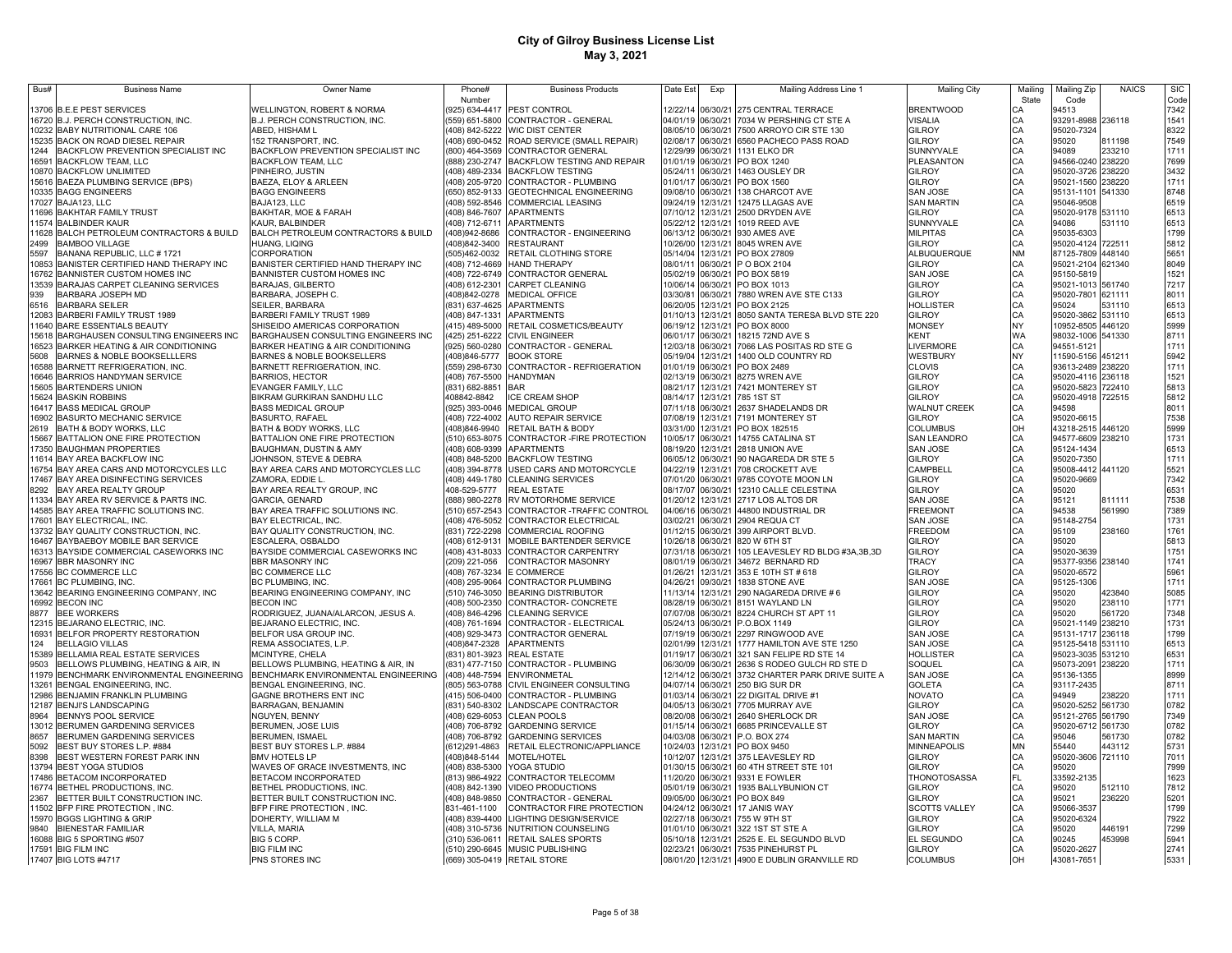| Bus#           | <b>Business Name</b>                                                | Owner Name                                                          | Phone#                          | <b>Business Products</b>                                                             | Date Est             | Exp                  | Mailing Address Line 1                               | <b>Mailing City</b>           | Mailing         | Mailing Zip                            | <b>NAICS</b> | <b>SIC</b>   |
|----------------|---------------------------------------------------------------------|---------------------------------------------------------------------|---------------------------------|--------------------------------------------------------------------------------------|----------------------|----------------------|------------------------------------------------------|-------------------------------|-----------------|----------------------------------------|--------------|--------------|
|                |                                                                     |                                                                     | Number                          |                                                                                      |                      |                      |                                                      |                               | State           | Code                                   |              | Code         |
|                | 17629 BIG SISTER SMAL SHOP, LLC                                     | BIG SISTER SMAL SHOP, LLC                                           |                                 | (408) 887-3843 ONLINE RETAIL                                                         | 04/05/21             |                      | 12/31/21 3001 GRASSLAND WY                           | GILROY                        |                 | 95020                                  |              | 5999         |
| 886            | 15829 BIGOLPIG<br><b>BIKE CENTER</b>                                | MURACO, ROBERT LOUIS<br><b>GAETA, ROMAN</b>                         | (408)847-4444                   | (408) 489-1821 RETAIL CLOTHING<br><b>BICYCLE SHOP</b>                                | 12/27/17<br>05/08/90 |                      | 12/31/21 920 HOESCH WAY<br>12/31/21 7441 MONTEREY ST | GILROY<br>GILROY              | CA              | 95020-3922 448140<br>95020-5823 451110 |              | 2329<br>3949 |
|                | 17414 BILL CLINE - STEVE ASHFORD GENERAL                            | BILL CLINE - STEVE ASHFORD GENERAL                                  |                                 | (408) 568-1688 CONTRACTOR HOME OFFICE                                                | 09/23/20             | 06/30/21             | 7554 PRINCEVALLE ST                                  | GILROY                        | CA<br>CA        | 95020-5736                             |              | 1521         |
| 8878           | BILL HAMILTON ROOFING INC                                           | BILL HAMILTON ROOFING INC                                           |                                 | (408) 379-1303 CONTRACTOR ROOFING                                                    | 10/23/17             | 06/30/21             | 230 HARRISON AVE                                     | CAMPBELL                      | CA              | 95008-1410                             |              | 1761         |
| 16052          | <b>BILL OAKS EA, CFP</b>                                            | OAKES, WILLIAM                                                      |                                 | (408) 703-5777 FINANCIAL SERVICES                                                    | 04/06/18             | 06/30/21             | 2500 MUIFIELD WAY                                    | GILROY                        | CA              | 95020-3063                             |              | 7291         |
| 3873           | <b>BLACK BEAR DINER</b>                                             | <b>BBD WEST, INC.</b>                                               |                                 | (408) 842-0798 RESTAURANT                                                            | 03/29/02             | 12/31/21             | 395 LEAVESLEY RD                                     | GILROY                        | CA              | 95020-3606                             | 722511       | 5812         |
| 15398          | BLACK DIAMOND PAVING INC.                                           | <b>BLACK DIAMOND PAVING INC.</b>                                    |                                 | (510) 770-1150 CONTRACTOR - CONCRETE                                                 | 05/02/17             | 06/30/21             | 23098 CONNECTICUT ST                                 | <b>HAYWARD</b>                | CA              | 94545-1606 238110                      |              | 1771         |
| 2216           | <b>BLACKOUT WINDOW TINTING</b>                                      | RUBIO, DANIEL R                                                     | 408)848-8468                    | <b>WINDOW TINTING</b>                                                                | 06/02/95             | 12/31/21             | 7760 MONTEREY ST STE B                               | GILROY                        | CA              | 95020-5242                             | 811122       | 7549         |
| 12276          | BLACKSTONE CONSULTING INC                                           | BLACKSTONE CONSULTING INC                                           | 310) 826-4389                   | UNARMED SECURITY GUARDS                                                              | 05/07/13             | 06/30/21             | 140 GRAND ST STE 300                                 | WHITE PLAINS                  | NY              | 10601-4840                             | 541690       | 7381         |
| 1751           | BLAKE INSURANCE AGENCY                                              | <b>BLAKE, MICHAEL J</b>                                             | 408)848-3800                    | <b>INSURANCE AGENT</b>                                                               | 05/06/99             | 06/30/21             | 449 LEAVESLEY RD                                     | GILROY                        | CA              | 95020-3634                             | 524210       | 6411         |
| 16468          | <b>BLINK BLINK NAILS</b>                                            | PHAN, HUE                                                           | (408) 520-8672 NAIL SALON       |                                                                                      | 10/29/18             | 12/31/21             | 8401 CHURCH ST STE C                                 | GILROY                        | CA              | 95020-4269                             | 812113       | 7231         |
| 795            | BLOSSOM VALLEY FOODS                                                | ROBERT & LEE WAGNER                                                 |                                 | (408) 848-5520 FOOD PACKAGING MACHINERY                                              | 06/30/87             | 12/31/21             | 20 CASEY LN                                          | GILROY                        | CA              | 95020-4539                             | 311900       | 3565         |
| 14871          | BLUE LOTUS MEDITATION & YOGA CENTER                                 | BLUE LOTUS MEDITATION & YOGA CENTER                                 |                                 | (408) 842-0208 MEDITATIVE CLASSES                                                    | 07/29/16             | 06/30/21             | 8347 CHURCH ST                                       | <b>GILROY</b>                 | CA              | 95020                                  | 713940       | 6732         |
| 14030          | BLUE MOUNTAIN CONSTRUCTION SERVICES                                 | BLUE MOUNTAIN CONSTRUCTION SERVICES                                 | (707) 451-8111                  | CONTRACTOR - GENERAL                                                                 | 05/13/15             | 06/30/21             | 707 ALDRIDGE RD STE B                                | VACAVILLE                     | CA              | 95688-956                              | 236220       | 1542         |
| 3204           | <b>BOE'S KENPO KARATE</b>                                           | <b>BOE, VALERIE R</b>                                               | (408)846-1535                   | MARTIAL ARTS INSTRUCTION                                                             | 03/23/01             | 06/30/21             | 7461 CARNOUSTIE CT                                   | <b>GILROY</b>                 | CA              | 95020-3004 611620                      |              | 7999         |
| 17364          | <b>BOLD &amp; DAINTY LLC</b>                                        | <b>BOLD &amp; DAINTY LLC</b>                                        | (408) 406-2585                  | ECOMMERCE-INTERNET SALES                                                             | 08/27/20             | 12/31/21             | 353 E 10TH ST STE E #328                             | GILROY                        | CA              | 95020                                  |              | 4541         |
| 14099<br>9626  | BOND PAVEMENT SOLUTIONS, INC.<br>BONFANTE COLLISION CENTER INC.     | BOND PAVEMENT SOLUTIONS, INC.<br>BONFANTE COLLISION CENTER INC.     | (408) 279-5007                  | <b>CONTRACTOR</b><br>(408) 842-1698 AUTO COLLISION REPAIR                            | 06/22/15<br>09/14/09 | 06/30/21<br>12/31/21 | PO BOX 8515<br>7560 RAILROAD ST                      | SAN JOSE<br>GILROY            | CA<br>CA        | 95155<br>95020                         | 811121       | 1611<br>7539 |
| 15409          | BONITA SPRINGS HOME HEALTH LLC                                      | BONITA SPRINGS HOME HEALTH LLC                                      |                                 | (408) 848-1114 HOME HEALTH AGENCY                                                    | 05/05/17             | 06/30/21             | 8545 MONTEREY ST STE A                               | GILROY                        | CA              | 95020-4273                             |              | 8082         |
| 13960          | BONITA SPRINGS HOSPICE CARE LLC                                     | BONITA SPRINGS HOSPICE CARE LLC                                     |                                 | (408) 848-1114 HOSPICE CARE PROVIDER                                                 | 04/01/15             | 06/30/21             | 8545 MONTEREY ST STE B                               | <b>GILROY</b>                 | CA              | 95020-4273 623110                      |              | 8059         |
| 15972          | BOOMGAARDEN DALE & CHERYL F TRUSTEE                                 | BOOMGAARDEN FAMILY TRUST                                            |                                 | (408) 842-7712 COMMERCIAL LEASING                                                    | 03/01/18             | 12/31/21             | 9015 EL MATADOR DR                                   | GILROY                        | CA              | 95020                                  | 531120       | 6512         |
| 17140          | <b>BOOSTER FUELS, INC.</b>                                          | BOOSTER FUELS, INC.                                                 |                                 | (415) 723-6616 RETAIL - FUEL COMPANY                                                 | 12/18/19             | 12/31/21             | 1840 GATEWAY DR STE 200                              | <b>SAN MATEO</b>              | CA              | 94404-4029                             |              | 5172         |
| 16622          | BORELLI INVESTMENT COMPANY                                          | R.N. BORELLI, INC.                                                  |                                 | (408) 453-4700 REAL ESTATE/PROPERTY MANAGE                                           | 11/01/18             | 06/30/21             | 2051 JUNCTION AVE STE 100                            | SAN JOSE                      | CA              | 95131-2100 531311                      |              | 6531         |
| 4394           | BORGES SECURITY SYSTEMS, INC.                                       | BORGES SECURITY SYSTEMS, INC.                                       |                                 | (408) 286-2205 CONTRACTOR - LOW VOLTAGE                                              | 12/12/02             | 06/30/21             | 50 S WHITE RD                                        | SAN JOSE                      | CA              | 95127-2944 561720                      |              | 7382         |
| 1028           | BOSTOCK CHIROPRACTIC OFFICES                                        | BOSTOCK, DR. GUY M                                                  | 408)847-7246                    | <b>CHIROPRACTORS</b>                                                                 | 03/12/97             | 06/30/21             | 7881 CHURCH ST STE A                                 | GILROY                        | CA              | 95020                                  | 621310       | 8041         |
| 3832           | BOSTONIAN CLARKS OUTLET #843                                        | C & J CLARK RETAIL, INC                                             |                                 | (610)925-1782 RETAIL SHOES                                                           | 03/04/02             |                      | 12/31/21 60 TOWER RD                                 | WALTHAM                       | MA              | 02451-1022 448210                      |              | 5139         |
| 16823          | <b>BOTANICA AGUILAR</b>                                             | <b>AGUILAR, MARITZA</b>                                             |                                 | 408) 665-2275 CANDLE & SCENTS SALES                                                  | 06/03/19             | 12/31/21             | 7511 RAILROAD ST                                     | <b>GILROY</b>                 | CA              | 95020-5820                             | 453998       | 5999         |
| 15771          | BOTHWELL CONSTRUCTION CORP                                          | BOTHWELL CONSTRUCTION CORP                                          |                                 | (408) 298-8049 CONTRACTOR- GENERAL                                                   | 11/21/17             | 06/30/21             | 1590 INDUSTRIAL AVENUE                               | <b>SAN JOSE</b>               | CA              | 95112-2718 236118                      |              | 1611         |
| 665            | <b>BOZZO'S UNION 76</b>                                             | BOZZO SERVICE, INC.                                                 | (408)842-6727                   | <b>GASOLINE SERVICE STATION</b>                                                      | 03/06/81             | 12/31/21             | 601 1ST ST                                           | <b>GILROY</b>                 | CA              | 95020-5033                             | 447110       | 5541         |
| 16299          | BRACCO'S TOWING & TRANSPORT INC                                     | BRACCO'S TOWING & TRANSPORT INC                                     | (408) 422-1734                  | <b>TOWING</b>                                                                        | 08/03/18             | 06/30/21             | PO BOX 1485                                          | GILROY                        | CA              | 95021-1485                             |              | 7549         |
|                | 11813 BRAD PLUCKHAN DC                                              | BRAD PLUCKHAN DC                                                    | (408) 848-2225                  | CHIROPRACTIC/PHYSICAL THERA                                                          | 08/31/12             | 06/30/21             | 8060 SANTA TERESA BLVD STE 110                       | GILROY                        | CA              | 95020-3863                             | 621310       | 8041         |
|                | 17263 BRADFORD STEEL INC                                            | <b>BRADFORD STEEL INC</b>                                           | (559) 564-1990                  | CONTRACTOR STEEL                                                                     |                      | 07/01/20 06/30/21    | PO BOX 126                                           | <b>IVANHOE</b>                | CA<br>CA        | 93235-0126                             |              | 1791         |
| 17491          | <b>BREW CITY BURGER</b>                                             | KDE RESTAURANTS INC.                                                | (408) 209-0343                  | <b>RESTAURANT</b>                                                                    | 11/23/20             | 12/31/21             | 1425 1ST ST STE 101                                  | <b>GILROY</b>                 |                 | 95020-4872                             |              | 5818         |
| 15579          | BRIGHT PLANET SOLAR INC.                                            | BRIGHT PLANET SOLAR INC.                                            | 888) 997-4469                   | CONTRACTOR - SOLAR INSTAL                                                            | 08/21/17             | 06/30/21             | 135 MASON CIR STE A                                  | CONCORD                       | CA              | 94520-8543 238220                      |              | 1731         |
| 3879           | BRIGHTVIEW LANDSCAPE SERVICES INC                                   | BRIGHTVIEW LANDSCAPE SERVICES INC                                   | (818) 223-8500                  | CONTRACTOR - LANDSCAPING                                                             | 04/03/02             | 06/30/21             | 980 JOLLY RD # 300                                   | <b>BLUE BELL</b>              | PA              | 19422-1904 561730                      |              | 0782         |
| 8904           | BRISE'S CLEANING SERVICE                                            | ESPINO, BRISEIDA                                                    | (408) 848-9645                  | <b>CLEANING SERVICE</b>                                                              | 07/15/08             | 06/30/21             | P.O. BOX 1141                                        | <b>GILROY</b>                 | CA              | 95021                                  | 561720       | 7349         |
| 13768<br>11196 | BROKEN ARROW COMMUNICATION INC.<br>BROOKS ELECTRICAL SERVICES, INC. | BROKEN ARROW COMMUNICATION INC.<br>BROOKS ELECTRICAL SERVICES, INC. | (505) 877-2100<br>831) 679-2406 | CONTRACTOR - ELECTRICAL/LOW<br>CONTRACTOR- ELECTRICAL                                | 01/22/15<br>11/01/11 | 06/30/21<br>06/30/21 | 8316 CORONA LOOP N.E<br>PO BOX 98                    | <b>ALBUQUERQUE</b><br>CHUALAR | <b>NM</b><br>CA | 87113<br>93925-0098 238210             |              | 1623<br>1731 |
| 14435          | BROTHERS HOME IMPROVEMENT INC                                       | BROTHERS HOME IMPROVEMENT INC                                       | (800) 672-3777                  | CONTRACTOR WINDOW, GLAZING                                                           | 01/21/16             | 06/30/21             | 4205 CINCINNATI AVE STE 300                          | ROCKLIN                       | CA              | 95765                                  | 238290       | 1751         |
| 10646          | BROTHER'S TRUCK & TRAILER REPAIR                                    | PENSAMIENTO, DORA A.                                                |                                 | (408) 612-7404 MOBILE ROAD SERVICE                                                   | 02/08/11             | 06/30/21             | P O BOX 686                                          | GILROY                        | CA              | 95021-0686                             | 811111       | 7538         |
|                | BROWN VERNON APARTMENTS                                             | BROWN, VERNON                                                       | (408)779-4958                   | <b>APARTMENTS</b>                                                                    | 04/23/74             | 12/31/21             | 8505 CHURCH ST, STE 1                                | GILROY                        | CA              | 95020                                  | 531110       | 6514         |
| 3647           | <b>BRUCE SARHADDI DDS</b>                                           | SARHADDI, KOUROSH B                                                 | (408)842-6811                   | <b>DENTIST</b>                                                                       | 11/09/01             | 06/30/21             | 7880 WREN AVE STE E155                               | GILROY                        | CA              | 95020-7802                             |              | 8021         |
| 7740           | BRUCE'S TIRE INC.                                                   | HOWARD, RICHARD                                                     | 408-842-0710                    | TIRES AUTOMOTIVE PARTS SALE                                                          | 12/01/06             | 12/31/21             | P.O. BOX 2300                                        | LIVERMORE                     | CA              | 94551                                  | 811198       | 5014         |
| 16136          | <b>BUCKEYE TITLE LOANS</b>                                          | BUCKEYE TITLE LOANS OF CALIFORNIA,L                                 | (408) 847-6028                  | TITLE LOANS                                                                          | 05/11/18             | 06/30/21             | 5165 EMERALD PKWY STE 100                            | <b>DUBLIN</b>                 | OH              | 43017-1063 522298                      |              | 6099         |
| 15550          | <b>BUDGET MOTEL</b>                                                 | DEV HOSPITALITY, LLC                                                | (408) 842-4138                  | MOTEL                                                                                | 07/27/17             | 12/31/21             | 2679 HOCKING WAY                                     | SAN JOSE                      | CA              | 95124-1320                             | 721110       | 7011         |
| 15069          | <b>BUENA BELLA SWEETS</b>                                           | KRETZ, LISA L.                                                      | (408) 848-8560                  | BAKED GOODS - COTTAGE FOOD                                                           | 01/01/17             | 12/31/21             | 1080 BYERS ST                                        | GILROY                        | CA              | 95020-5420                             | 311812       | 5461         |
| 15302          | BUENA VISTA CONSTRUCTION GROUP INC                                  | BUENA VISTA CONSTRUCTION GROUP INC                                  | (916) 354-9832                  | <b>HVAC CONTRACTOR</b>                                                               | 03/16/17             | 06/30/21             | 14958 VENADO DR                                      | RANCHO MURIETA                | CA              | 95683-9322 238220                      |              |              |
| 16312          | BURGER KING #2555                                                   | QUIKSERVE ENTERPRISES, INC                                          | (408) 842-5222                  | <b>FAST FOOD RETAIL</b>                                                              | 01/01/17             | 12/31/21             | 25 E. AIRWAY BLVD                                    | LIVERMORE                     | CA              | 94551                                  | 722513       | 5812         |
| 13583          | <b>BURKE COLLEGE CONSULTING</b>                                     | <b>BURKE, SUSAN I</b>                                               |                                 | (408) 375-4219 COLLEGE COUNSELING                                                    | 10/21/14             | 06/30/21             | 2365 COUNTRY DR.                                     | GILROY                        | CA              | 95020                                  | 611710       | 8748         |
| 9262           | BURLINGTON COAT FACTORY OF TEX, LLC                                 | BURLINGTON COAT FACTORY OF TEX, LLC                                 |                                 | (408) 847-0918 FAMILY CLOTHING STORE                                                 | 01/28/09             | 12/31/21             | 1830 ROUTE 130 N                                     | <b>BURLINGTON</b>             | <b>NJ</b>       | 08016-3017                             | 448140       | 5651         |
| 2342           | <b>BURNHAM ENTERPRISES</b>                                          | BURNHAM, GEORGE C.                                                  | (408)529-6126                   | ENTERTAINMENT PRODUCTION                                                             | 08/21/00             | 06/30/21             | PO BOX 1270                                          | <b>GILROY</b>                 | CA              | 95021-1270                             |              | 7929         |
| 8436           | BUSCH, JOHN D                                                       | BUSCH, JOHN D                                                       |                                 | (408) 842-4900 MASSAGE THERAPY                                                       | 11/09/07             | 06/30/21             | 2370 SHORE RD                                        | HOLLISTER                     | CA              | 95023                                  | 621399       | 7299         |
| 9480<br>17454  | <b>BUSINESS PRACTICUM</b><br><b>BWC CONSTRUCTION INC</b>            | BYERS, CHARLES F<br>BWC CONSTRUCTION INC                            |                                 | (408) 310-9244 CORP LEARNING & CONSULTING<br>(916) 226-6676 CONSTRUCTION-RESIDENTIAL | 07/01/09<br>10/27/20 | 06/30/21<br>03/31/21 | 7531 TROON CT<br>209 HARDING BLVD STE 25             | GILROY<br>ROSEVILLE           | CA              | 95020<br>95678-2815                    | 541000       | 7389<br>1521 |
| 1436           | C & B LANDSCAPE DBA CALIFORNIA INC                                  | C AND B LANDSCAPE, INC.                                             | (408)847-2370                   | CONTRACTOR LANDSCAPING                                                               | 07/30/92             | 06/30/21             | PO BOX 2683                                          | GILROY                        | CA              | 95020-9613 541320                      |              | 5083         |
| 16264          | C D L CONSTRUCTION                                                  | LOPEZ, CARLOS D.                                                    | (408) 310-0355                  | CONTRACTOR- GENERAL                                                                  | 07/16/18             | 06/30/21             | PO BOX 2029                                          | GILROY                        | CA<br>CA        | 95021                                  |              | 1521         |
|                | 11816 C. LARSON APPRAISALS                                          | LARSON, CAROLE                                                      | (408) 439-5428                  | REAL ESTATE APPRAISALS                                                               | 01/01/03             | 06/30/21             | <b>7527 PICKEMAN CT</b>                              | GILROY                        |                 | 95020-2626 531320                      |              | 6411         |
|                | 13563 C.APARICIO CEMENT CONTRACTORS INC D                           | C. APARICIO CEMENT CONTRACTORS INC                                  |                                 | (408) 847-7700 CONTRACTOR - GENERAL                                                  | 10/14/14             | 06/30/21             | 7170 FOREST STREET                                   | GILROY                        | CA<br>CA        | 95020                                  | 236220       | 1611         |
| 5361           | C.C.O.I. GATE & FENCE                                               | <b>GREG PATTERSON</b>                                               |                                 | (831)636-1015 CONTRACTOR FENCE                                                       | 02/27/04             | 06/30/21             | PO BOX 669                                           | <b>AROMAS</b>                 | CA              | 95004                                  | 238990       | 3699         |
| 16300          | C.H.W. DESIGNS                                                      | <b>WILLIAMS, TIMOTHEY</b>                                           |                                 | (415) 310-5457 LOGISTICS-MOVING FURNITURE                                            |                      | 08/01/18 06/30/21    | 1236 HOGAN WAY                                       | GILROY                        |                 | 95020                                  |              | 4731         |
| 17508          | C3 CONSTRUCTION GROUP, INC                                          | C3 CONSTRUCTION GROUP, INC                                          |                                 | (209) 264-3050 CONTRACTOR- GENERAL                                                   |                      | 12/10/20 06/30/21    | 1231 PARTEE LN                                       | CERES                         | CA<br>CA        | 95307-6424                             |              | 1751         |
| 8615           | CABRERA HOUSE CLEANING                                              | CABRERA, ANDRES                                                     |                                 | (408) 708-6168 CLEANING SERVICES                                                     |                      | 03/10/08 06/30/21    | 8200 KERN AVE APT B105                               | GILROY                        |                 | 95020                                  |              | 8811         |
| 8795           | CABRILLO APARTMENTS                                                 | <b>TERESI, CHRISTOPHER</b>                                          | (408) 593-4244 APARTMENTS       |                                                                                      | 05/01/05             | 12/31/21             | PO BOX 28745                                         | SAN JOSE                      | CA<br>CA        | 95159                                  | 531110       | 6513         |
| 14373          | CAFE 152 BREAD CO                                                   | HALLER, BRUCE S.                                                    | (408) 767-2868                  | RESTAURANT/FAST CASUAL                                                               | 12/08/15             | 12/31/21             | PO BOX 1465                                          | <b>MORGAN HILL</b>            | CA              | 95038                                  | 722511       | 5812         |
| 4628           | CAGWIN AND DORWARD                                                  | CAGWIN AND DORWARD                                                  | (415)892-7710                   | CONTRACTOR - LANDSCAPE                                                               | 04/17/03             | 06/30/21             | PO BOX 1600                                          | NOVATO                        | CA              | 94947-4143 561730                      |              | 0782         |
| 15082          | CAL BAY PROPERTY MANAGEMENT                                         | WEST COAST PROPERTY DEVELOPMENT, INC                                |                                 | (408) 871-2740 PROPERTY MANAGEMENT                                                   | 11/03/16             | 06/30/21             | 530 LYTTON AVE, FLOOR 2                              | PALO ALTO                     | CA              | 94301-1541                             |              | 6531         |
| 4449           | CAL ROCK TRANSPORT, INC.                                            | CAL ROCK TRANSPORT, INC.                                            |                                 | (408)847-7080 TRUCKING BUSINESS                                                      | 01/10/03             | 06/30/21             | PO BOX 1265                                          | GILROY                        | CA              | 95020-7039 484121                      |              | 4213         |
| 17072          | CAL WEST PROPERTY MANAGEMENT                                        | CAL WEST ASSET MANAGEMENT, I                                        | (408) 997-7100                  | PROPERTY MANAGEMENT                                                                  | 10/21/19             | 06/30/21             | 5671 SANTA TERESA BLVD STE 102                       | SAN JOSE                      | CA              | 95123-6515                             |              | 6531         |
| 13532          | <b>CALATLANTIC HOMES</b>                                            | CALATLANTIC HOMES                                                   | (949) 789-1600                  | HOME BUILDER/LAND DEVELOPM                                                           | 10/02/14             | 06/30/21             | 2603 CAMINO RAMON STE 525                            | <b>SAN RAMON</b>              |                 | 94583-9131                             |              | 1522         |
| 17269<br>13894 | CALI PET GOODZ<br>CALIBER COLLISION CENTERS                         | RUBANI INC<br>CALIBER COLLISION CENTERS                             | (408) 337-5056<br>469) 846-8888 | PET STORE<br>AUTO BODY REPAIR & PAINT                                                | 05/01/20<br>04/13/15 | 12/31/21<br>12/31/21 | 1230 1ST ST 103<br>2941 LAKE VISTA DR                | GILROY<br>LEWISVILLE          |                 | 95020-4723<br>75067-3801               | 811121       | 5999<br>7538 |
| 15858          | CALIBER COLLISION CENTERS                                           | CALIBER BODYWORKS INC.                                              |                                 | (469) 846-8888 AUTO BODY REPAIR & PAINT                                              | 01/08/18             | 12/31/21             | 2941 LAKE VISTA DR                                   | LEWISVILLE                    |                 | 75067-3801                             | 811121       | 7538         |
|                | 14647 CALI-EURO FITNESS                                             | BAWOL, JOLANTA                                                      |                                 | (408) 607-2963 PERSONAL TRAINER                                                      | 05/02/16             |                      | 12/31/21 9380 CHURCH ST                              | <b>GILROY</b>                 | CA              | 95020                                  | 812990       | 7999         |
|                |                                                                     |                                                                     |                                 |                                                                                      |                      |                      |                                                      |                               |                 |                                        |              |              |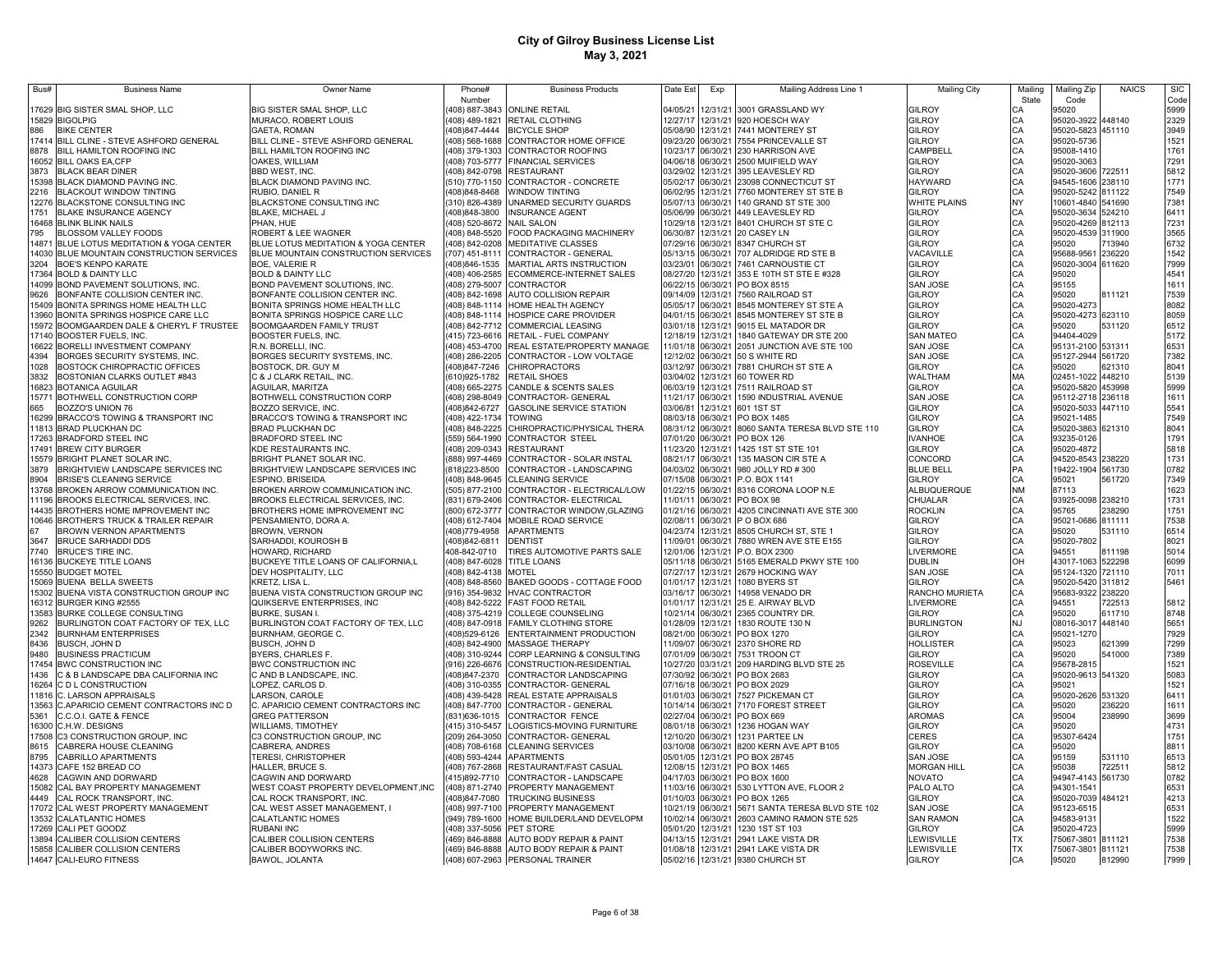| Bus#  | <b>Business Name</b>                                       | <b>Owner Name</b>                            | Phone#                   | <b>Business Products</b>                                                            | Date Est          | Exp      | Mailing Address Line 1                                                             | <b>Mailing City</b>         | Mailing                    | Mailing Zip        | <b>NAICS</b>     | <b>SIC</b>   |
|-------|------------------------------------------------------------|----------------------------------------------|--------------------------|-------------------------------------------------------------------------------------|-------------------|----------|------------------------------------------------------------------------------------|-----------------------------|----------------------------|--------------------|------------------|--------------|
|       |                                                            |                                              | Number                   |                                                                                     |                   |          |                                                                                    |                             | State                      | Code               |                  | Code         |
| 15978 | CALIFORNIA AUTO NETWORK, LLC                               | CALIFORNIA AUTO NETWORK, LLC                 | 408) 846-4888            | USED CAR SALES                                                                      | 03/01/18          |          | 12/31/21 7998 MONTEREY ST STE A                                                    | <b>GILROY</b>               | СA                         | 95020              | 441120           | 5511         |
| 14567 | CALIFORNIA COMMERCIAL CLEANING INC.                        | CALIFORNIA COMMERCIAL CLEANING INC.          |                          | 408) 613-2673 CONTRACTOR- CLEAN-UP                                                  | 03/28/16 06/30/21 |          | 4299 WINDSOR PARK DR                                                               | <b>SAN JOSE</b>             | CA                         | 95136              |                  | 7349         |
| 11357 | CALIFORNIA CONSTRUCTION COMPANY                            | CORREA, ARTHUR                               | (831) 636-8922           | CONTRACTOR- GENERAL                                                                 | 02/01/12          | 06/30/21 | 660 LONE TREE RD                                                                   | HOLLISTER                   | CA                         | 95023              | 236118           | 1521         |
| 15788 | CALIFORNIA DRYWALL CO                                      | CALIFORNIA DRYWALL CO                        | (408) 292-7500           | CONTRACTOR- DRYWALL                                                                 | 11/27/17          | 06/30/21 | 2290 S 10TH ST                                                                     | <b>SAN JOSE</b>             | CA                         | 95112-4114 238310  |                  | 1742         |
| 17580 | CALIFORNIA EYE SURGEONS                                    | HARRUP KAUR, MD, INC.                        | (408) 842-2500           | OPTHALMOLOGY CLINIC                                                                 | 02/16/21          | 06/30/21 | 7652 MONTEREY ST #B                                                                | GILROY                      | CA                         | 95020-5216         |                  | 8011         |
| 17493 | CALIFORNIA MAINTENANCE ENVIRONMENTA                        | MCMURPHY, PATRICK & LOPEZ JR, WILLI          | (909) 445-9707           | <b>CONTRACTOR GENERAL</b>                                                           | 11/30/20          | 06/30/21 | PO BOX 2336                                                                        | <b>IRWINDALE</b>            | CA<br>CA                   | 91706-1182         |                  | 1799         |
| 507   | CALIFORNIA MANTEL & FIREPLACE, INC.                        | CALIFORNIA MANTEL & FIREPLACE, INC.          | (916) 925-5775           | <b>GENERAL BUILDING</b>                                                             | 09/26/97          | 06/30/21 | PO BOX 340037                                                                      | SACRAMENTO                  |                            | 95834-0037 233210  |                  | 1743         |
| 17620 | CALIFORNIA PROFESSIONAL BUILDERS, I                        | CALIFORNIA PROFESSIONAL BUILDERS, I          | (650) 996-6898           | CONTRACTOR GENERAL                                                                  | 03/18/21          | 06/30/21 | 615 EXETER PL                                                                      | DANVILLE                    | CA                         | 94506-1264         |                  | 1541         |
| 14266 | CALIFORNIA ROOFING CO., INC                                | CALIFORNIA ROOFING CO., INC.                 | (408) 293-7977           | COTRACTOR-ROOFING                                                                   | 09/18/15          | 06/30/21 | 1595 S 10TH ST                                                                     | <b>SAN JOSE</b>             | CA                         | 95112-2516 238160  |                  | 5033         |
| 16835 | CALIFORNIA SKIN INSTITUTE                                  | CSI MEDICAL GROUP                            | (408) 847-0888           | DERMATOLOGIST - OFFICE/CLIN                                                         | 03/01/19          | 12/31/21 | 6399 SAN IGNACIO AVE STE 120                                                       | <b>SAN JOSE</b>             | CA                         | 95119-1215         |                  | 8011         |
| 16835 | CALIFORNIA SKIN INSTITUTE                                  | CSI MEDICAL GROUP                            | (408) 847-0888           | DERMATOLOGIST - OFFICE/CLIN                                                         | 03/01/19          | 06/30/21 | 6399 SAN IGNACIO AVE STE 120                                                       | <b>SAN JOSE</b>             | CA                         | 95119-1215         |                  | 8011         |
| 17338 | CALIFORNIA SPED SOLUTIONS INC                              | CALIFORNIA SPED SOLUTIONS INC                | (650) 833-9766           | PROVIDE VISION & O&M SERV                                                           | 07/01/20          | 06/30/21 | 7483 DORNOCH CT                                                                    | <b>GILROY</b>               | CA                         | 95020-3005         |                  | 8299         |
| 387   | <b>CALIFORNIA STAIRS</b>                                   | NORTHERN CALIFORNIA STAIRS                   | (408)847-0106            | CONTRACTOR- GENERAL                                                                 | 04/03/95          | 06/30/21 | PO BOX 536                                                                         | <b>GILROY</b>               | CA                         | 95020-6609 236220  |                  | 1521         |
| 11366 | CALLA TERRACE APARTMENTS                                   | CERNA, EDUARDO                               |                          | (832) 487-3573 APARTMENTS                                                           | 02/06/12          | 12/31/21 | 8505 CHURCH ST STE 1                                                               | <b>GILROY</b>               | CA                         | 95020-4262 531110  |                  | 6513         |
| 16075 | CALM DOWN CRAZY, LLC                                       | CALM DOWN CRAZY, LLC                         | (408) 612-1229           | COMMERCIAL LEASING                                                                  | 04/18/18          | 12/31/21 | PO BOX 367                                                                         | <b>SAN MARTIN</b>           | CA                         | 95046              | 531120           | 6512         |
| 2278  | CALPINE GILROY COGEN                                       | CALPINE GILROY COGEN, L.P                    | (408) 847-5328           | POWER PLANT                                                                         | 08/23/96          | 12/31/21 | 1400 PACHECO PASS HWY                                                              | <b>GILROY</b>               | CA                         | 95020-8076 221330  |                  | 4911         |
| 5909  | CALPINE POWER AMERICA-CA LLC                               | CALPINE POWER AMERICA- CA, LLC               | (713)830-2000            | RETAIL SALE OF ELECTRICITY                                                          | 09/24/04          | 12/31/21 | 3003 OAK RD STE 400                                                                | <b>WALNUT CREEK</b>         | CA                         | 94597-4503 221111  |                  | 4911         |
| 17422 | CALPRO SOLAR                                               | SANCHEZ, THOMAS GEORGE                       | (925) 513-5336           | CONTRACTOR - ROOFING/SOLAR                                                          | 10/05/20          | 03/31/21 | 2421 SMITH RD                                                                      | <b>BRENTWOOD</b>            | CA                         | 94513-5422         |                  | 4931         |
| 12551 | <b>CALSTAR</b>                                             | REACH AIR MEDICAL SERVICES, LLC              |                          | (408) 848-2075 AIR MEDICALTRASPORT/HELIPAD                                          |                   |          | 09/01/16 06/30/21 540 COHANSEY AVE                                                 | <b>GILROY</b>               | CA                         | 95020-3501 621910  |                  | 4522         |
| 14920 | <b>CALSTAR</b>                                             | REACH AIR MEDICAL SERVICES, LLC              |                          | (408) 848-2075 AIR MEDICAL TRANSPORT                                                |                   |          | 09/01/16 06/30/21 540 COHANSEY AVE                                                 | <b>GILROY</b>               | CA                         | 95020-3501 621910  |                  | 4522         |
| 11282 | CALSTATE CONSTRUCTION. INC.                                | CALSTATE CONSTRUCTION, INC.                  | (510) 657-1800           | <b>CONTRACTOR GENERAL</b>                                                           | 12/21/11          | 06/30/21 | 4165 BUSINESS CTR DR                                                               | <b>FREMONT</b>              | CA                         | 94538-6355         |                  | 1542         |
| 17403 | CAL-SUN CONSTUCTION, INC                                   | CAL-SUN CONSTUCTION, INC                     |                          | (530) 683-5518 CONTRACTOR- GENERAL                                                  |                   |          | 10/01/20 03/31/21 694 PLEASANT VALLEY RD STE 8                                     | <b>DIAMOND SPRINGS</b>      | CA                         | 95619-9249         |                  | 1731         |
| 9078  | <b>CALTRONICS BUSINESS SYSTEMS</b>                         | CALTRONICS BUSINESS SYSTEMS                  |                          | (916) 363-2666 SALES/SERVICE COPIERS/FAX                                            | 10/06/08          |          | 12/31/21 10491 OLD PLACERVILLE RD STE 150                                          | <b>SACRAMENTO</b>           | CA                         | 95827              | 423400           | 5999         |
| 10783 | CALVAC, INC.                                               | CALVAC, INC.                                 |                          | (408) 225-7700 CONTRACTOR - ENGINEERING                                             | 04/11/11          |          | 06/30/21 2645 PACER LANE                                                           | <b>SAN JOSE</b>             | CA                         | 95111              |                  | 1771         |
| 5048  | CALVIN KLEIN RETAIL #005                                   | PVH RETAIL STORES, LLC                       | (408)842-9132            | <b>RETAIL STORES</b>                                                                |                   |          | 10/09/03 12/31/21 PO BOX 6969                                                      | <b>BRIDGEWATER</b>          | <b>NJ</b>                  | 08807-0969 448140  |                  | 5651         |
| 13497 | CAL-WEST LIGHTING & SIGNAL                                 | CAL-WEST LIGHTING & SIGNAL                   |                          | (408) 923-1313 CONTRACTOR ELECTRICAL                                                |                   |          | 09/16/14 06/30/21 530 NORTH MARBURG WY                                             | <b>SAN JOSE</b>             | CA                         | 95133              | 238210           | 1731         |
| 13949 | CAMBRIDGE FINANCIAL PARTNERS                               | SCHAIDER, EDWARD G                           |                          | (408) 855-9600 FINANCIAL SERVICES                                                   |                   |          | 04/02/15 06/30/21 2872 BIRKDALE CT                                                 | <b>GILROY</b>               | CA                         | 95020-3019 523930  |                  | 6282         |
| 11810 | CAMBRIDGE MANAGEMENT CO                                    | CAMBRIDGE MANAGEMENT CO                      |                          | (408) 727-3021 PROPERTY MANAGEMENT                                                  |                   |          | 08/31/12 06/30/21 2975 SCOTT BLVD STE 200                                          | SANTA CLARA                 |                            | 95054-3314 531311  |                  | 6531         |
| 17515 | CAMBRIDGE PLACE COMMUNITY ASSN                             | CAMBRIDGE PLACE COMMUNITY ASSN               | (925) 603-6565           | <b>HOA</b>                                                                          |                   |          | 10/20/20 06/30/21 PO BOX 348600                                                    | SACRAMENTO                  | CA<br>CA                   | 95834-8600         |                  | 6722         |
| 3733  | CAMINO ARROYO PROPERTIES, LLC                              | CAMINO ARROYO PROPERTIES, LLC                | (831)623-1696            | COMMERCIAL LEASING                                                                  | 01/15/02          |          | 12/31/21 8055 CAMINO ARROYO                                                        | <b>GILROY</b>               | CA                         | 95020-7304 531100  |                  | 8711         |
| 9706  | CAMPBELL AUTO FINANCE                                      | BRASHEAR, MARK D.                            | (408) 847-6506           | <b>AUTOMOTIVE SALES</b>                                                             | 11/10/09          |          | 12/31/21 8915 MONTEREY RD                                                          | <b>GILROY</b>               |                            | 95020-7205 441120  |                  | 5599         |
| 2152  |                                                            | YASIN, ABDELKARIM                            | (408) 848-3058           | <b>NEW CAR DEALER</b>                                                               | 05/25/00          |          | 12/31/21 7021 MONTEREY ST                                                          | <b>GILROY</b>               | CA<br>CA                   | 95020-6613 441110  |                  | 5521         |
| 17509 | CAMPBELL AUTO SALES                                        |                                              |                          |                                                                                     |                   |          |                                                                                    |                             | CA                         |                    |                  | 1731         |
| 14673 | CAMPBELL BAY ELECTRIC INC                                  | CAMPBELL BAY ELECTRIC INC                    |                          | (408) 910-6195 CONTRACTOR ELECTRICAL                                                | 05/12/16          |          | 12/10/20 03/31/21 383 STOCKTON AVE UNIT 128                                        | <b>SAN JOSE</b><br>CAMPBELL |                            | 95126-5320         |                  |              |
| 15819 | CAMPBELL ROOFING, INC.                                     | CAMPBELL ROOFING, INC.                       |                          | 408) 326-2611 CONTRACTOR ROOFING                                                    |                   |          | 12/31/21 PO BOX 111535                                                             | GILROY                      | CA                         | 95011-1535 238160  |                  | 1761         |
|       | CANCER HELLA SUCKS! / LOVE LOSER                           | REGALADO, STEVEN R.                          | 408) 315-7681            | <b>RETAIL</b>                                                                       | 04/24/17          |          | 12/31/21 465 IOOF AVE                                                              |                             | CA                         | 95020              | 448140           | 5699         |
| 10197 | <b>CANDY'S GARDENING</b>                                   | VALENCIA, MA CANDELARIA                      | 408) 846-6920 GARDENING  |                                                                                     |                   |          | 07/22/10 06/30/21 671 FAIRVIEW DR                                                  | GILROY                      | CA                         | 95020              | 561730           | 0782         |
| 17439 | CAPITAL ELECTRIC & SIGN CO                                 | CAPITAL ELECTRIC & SIGN CO                   | 408) 892-6744            | CONTRACTOR - SIGNAGE INSTAL                                                         | 10/16/20          | 06/30/21 | 990 HELEN AVE STE 1                                                                | SUNNYVALE                   | CA                         | 94086-9220         |                  | 1799         |
| 13408 | <b>CAPITOL DOOR SERVICE</b>                                | CAPITOL DOOR SERVICE                         |                          | 916) 451-2821 CONTRACTOR DOOR                                                       | 08/04/14          | 06/30/21 | 4699 24TH ST                                                                       | <b>SACRAMENTO</b>           | CA                         | 95822-1412         |                  | 1751         |
| 9743  | CAR DEPOT LLC                                              | NICOSIA, DANIEL & JULIA                      | 408) 781-5626 AUTO SALES |                                                                                     | 12/01/09          | 12/31/21 | 675 SAN MIGUELITO ROAD                                                             | LOMPOC                      | CA                         | 93436              | 441120           | 7515         |
| 1405  | CARAVELLE WORLD TRAVEL                                     | PINHEIRO, AL                                 | 408)842-0200             | <b>TRAVEL AGENCY</b>                                                                | 03/19/91          | 06/30/21 | 190 1ST ST # A                                                                     | GILROY                      |                            | 95020-5129         |                  | 4724         |
| 15912 | CARDENAS                                                   | MI PUEBLO NEWCO, LLC.                        |                          | 408) 493-0113 GROCERY STORE                                                         | 01/01/18          | 12/31/21 | 2501 E GUASTI RD                                                                   | ONTARIO                     | CA<br>CA<br>CA<br>CA<br>CA | 91761-7657         | 445110           | 5411         |
| 11050 | CARDLOCK FUELS SYSTEM INC                                  | CARDLOCK FUELS SYSTEM INC                    | 714) 516-7365            | COMMERCIAL FUELING FACILITY                                                         | 07/08/11          | 12/31/21 | 1800 W KATELLA AVE STE 400                                                         | ORANGE                      |                            | 92867-3449 424710  |                  | 5171         |
| 11051 | CARDLOCK FUELS SYSTEM INC                                  | CARDLOCK FUELS SYSTEM INC                    | 714) 516-7365            | COMMERCIAL FUELING FACILITY                                                         | 07/08/11          | 12/31/21 | 1800 W KATELLA AVE STE 400                                                         | ORANGE                      |                            | 92867-3449 424710  |                  | 5171         |
| 12712 | AREMORE HEALTH SYSTEMS:                                    | CAREMORE HEALTH SYSTEMS                      |                          | (619) 990-4310 MANAGED HEALTH CARE                                                  | 08/13/13          | 06/30/21 | 12900 PARK PLAZA DR STE 150 MS 6175                                                | <b>CERRITOS</b>             |                            | 90703              |                  | 6719         |
| 7812  | <b>CARING HAND HOME HEALTH SERVIC</b>                      | CARING HAND HOME HEALTH SERVI                | 4088468928               | IN HOME PRIVATE HOME HEALTH                                                         | 01/17/07          | 06/30/21 | 8010 WAYLAND LN STE 2E                                                             | <b>GILROY</b>               | CA                         | 95020-4158 624120  |                  | 8059         |
| 251   | CARLON'S FIRE EXTINGUISHER SALES &                         | CARLON'S FIRE EXTINGUISHER SALES &           | (408) 842-8032           | CONTRACTOR FIRE PROTECTION                                                          | 08/02/88          | 06/30/21 | PO BOX 4548                                                                        | <b>SALINAS</b>              | CA<br>CA                   | 93908-9726         | 423990           | 9224         |
| 8923  | CARL'S JR                                                  | TRI STAR FOODS, LLC                          | (714) 931-2382           | RESTAURANT FAST FOOD                                                                | 07/23/08          | 12/31/21 | 850 FILBERT PL                                                                     | <b>BREA</b>                 |                            | 92821-4110 722513  |                  | 5812         |
| 13426 | CARLSON PLUMBING, INC                                      | CARLSON PLUMBING, INC.                       | (831) 637-6866           | CONTRACTOR - PLUMBING                                                               | 08/13/14          | 06/30/21 | 4311 SANTA ANA VALLEY RD.                                                          | <b>HOLLISTER</b>            | CA                         | 95023              | 236118           | 1711         |
| 16171 | CARNES & ASSOCIATES                                        | CARNES, GARY                                 | (408) 847-2013           | <b>LAND SURVEY</b>                                                                  | 05/31/18          | 06/30/21 | 9505 SUGAR BABE DR                                                                 | <b>GILROY</b>               | CA                         | 90520-9176 541370  |                  | 8713         |
| 17521 | CARNICERIA MILO'S MEAT SHOP                                | TORRES, ISMAEL & TRIGUGROS, AURORA           | (408) 846-0036           | <b>MEAT SHOP</b>                                                                    | 06/01/20          | 12/31/21 | 6945 MONTEREY RD STE B1                                                            | <b>GILROY</b>               | CA                         | 95020-6659         |                  | 5421         |
| 2275  | CARNITAS MICHOACAN                                         | BAUTISTA, MARIE & CANIZAL, JAMIE             | (408) 847-8812           | <b>RESTAURANT</b>                                                                   | 07/19/96          | 12/31/21 | 7484 MONTEREY ST                                                                   | <b>GILROY</b>               | CA                         | 95020              | 722511           | 5812         |
| 16730 | <b>CAROLINE PARRISH</b>                                    | PARRISH, CAROLINE                            | (408) 621-2843           | ONLINE BLOG, MEAL PLANNING                                                          | 04/03/19          | 06/30/21 | 7345 NANTUCKET PL                                                                  | <b>GILROY</b>               | CA                         | 95020-5925         |                  | 7299         |
| 8721  | CARQUEST AUTO PARTS NO. 3531                               | CARQUEST AUTO PARTS                          | (408) 842-155            | <b>AUTO PARTS STORE</b>                                                             | 04/24/08          | 12/31/21 | PO BOX 2710                                                                        | <b>ROANOKE</b>              | VA                         | 24001              | 441310           | 5531         |
| 2452  | CARRERA BACKFLOW SPECIALISTS                               | CARRERA, KATHLEEN E                          | (408) 683-5690           | <b>BACKFLOW TEST &amp; REPAIR</b>                                                   | 10/04/00          | 06/30/21 | PO BOX 1561                                                                        | <b>GILROY</b>               | CA                         | 95046-9650 238220  |                  | 1711         |
| 10166 | <b>CARRIER CORPORATION</b>                                 | <b>CARRIER CORPORATION</b>                   | (916) 515-2223           | CONTRACTOR - HVAC                                                                   | 07/01/10          | 06/30/21 | 120 S CENTRAL AVE STE 400                                                          | <b>CLAYTON</b>              | <b>MO</b>                  | 63105-1705 238220  |                  | 5075         |
| 16176 | <b>CARRY THE VISION</b>                                    | <b>CARRY THE VISION</b>                      | (408) 275-6133           | NONPROFIT ORGANIZATION                                                              | 06/01/18          | 06/30/21 | 7790 EIGLEBERRY ST STE G                                                           | <b>GILROY</b>               | CA                         | 95020-5146         |                  |              |
| 2094  | CARTER'S CHILDREN'S WEAR                                   | CARTER'S RETAIL INC.                         | (408) 847-3553           | CHILDREN'S CLOTHING                                                                 | 11/17/92          |          | 12/31/21 3438 PEACHTREE RD NE STE 1800                                             | <b>ATLANTA</b>              | GA                         | 30326-1554 448130  |                  | 5641         |
| 84    | CASA VERDE APARTMENTS                                      | <b>JOE FILICE</b>                            | (408)842-5982            | <b>APARTMENTS</b>                                                                   | 01/27/71          |          | 12/31/21 8505 CHURCH ST. STE 1                                                     | <b>GILROY</b>               | CA                         | 95020              | 531110           | 6514         |
| 10403 | CASCADE DRILLING, LP                                       | CASCADE HOLDING CORP                         | (916) 638-1169           | CONTRACTOR - ENVIRONM DRILL                                                         | 10/05/10          |          | 06/30/21 PO BOX 1184                                                               | WOODINVILLE                 | <b>WA</b>                  | 98072-1184 541620  |                  | 1799         |
| 14104 | CASE DESIGN & REMODELING                                   | CASE DESIGN & REMODELING                     |                          | (408) 323-5300 CONTRACTOR - GENERAL                                                 | 06/24/15          |          | 06/30/21 2157 OTOOLE AVE STE 70                                                    | <b>SAN JOSE</b>             | CA                         | 95131-1332         |                  | 1521         |
| 16137 | CASH <sub>1</sub>                                          | BUCKEYE CHECK CASHING OF CALIFORNIA          |                          | (408) 847-6028 FINANCIAL SERVICES                                                   | 05/11/18 06/30/21 |          | 5165 EMERALD PARKWAY SUITE 100                                                     | <b>DUBLIN</b>               |                            | 43017              | 523930           | 6099         |
| 16733 | CASH MANAGEMENT ADVISORS                                   | CASSETTA, DEBORAH A                          |                          | (408) 375-1626 FINANCE ADVISORS                                                     | 04/15/19 06/30/21 |          | 7532 TURNBERRY WAY                                                                 | <b>GILROY</b>               | OH<br>CA                   | 95020-2611 541211  |                  | 8721         |
| 14938 | <b>CASILLAS HOME RENTALS</b>                               | CASILLAS, MARIO H.                           |                          | (408) 802-3970 APARTMENTS                                                           | 08/26/16          |          | 12/31/21 710 LA PALOMA WAY                                                         | <b>GILROY</b>               |                            | 95020              | 531110           | 6531         |
| 499   | CASNER EXTERMINATOR CO                                     | CASNER, LAWRENCE                             | (831)633-9000            | PEST CONTROL                                                                        | 09/25/97          |          | 06/30/21 11025 COMMERCIAL PKWY                                                     | CASTROVILLE                 | CA<br>CA                   | 95012-3209 561720  |                  | 7342         |
| 16764 | CASTILLO'S BOUTIQUE                                        | CASTILLO, ALDAIR A                           |                          | (408) 706-1196 RETAIL - CLOTHING SALES                                              | 04/26/19          |          | 12/31/21 130 MATHILDA CT APT D                                                     | <b>MORGAN HILL</b>          | CA                         | 95037-5031 448140  |                  | 5611         |
| 5240  | CASTLE CARE FACILITY INC                                   | CASTLE CARE FACILITY INC                     | (408) 848-8116           | HOME CARE FOR ADULTS                                                                |                   |          | 01/14/04 06/30/21 9061 WREN AVE                                                    | <b>GILROY</b>               | CA                         | 95020-7513 624120  |                  | 8082         |
| 8550  | CASTLE CARE FACILITY INC                                   | CASTLE CARE FACILITY INC                     |                          | (408) 848-8116 CARE HOME FOR DEV DIS ADULT                                          |                   |          | 02/01/08 06/30/21 9061 WREN AVE                                                    | <b>GILROY</b>               | CA                         | 95020              | 624120           | 8322         |
| 17330 | CASTLEWOOD CORNER, LLC                                     | CASTLEWOOD CORNER, LLC                       |                          | (408) 847-4224 COMMERCIAL LEASING                                                   |                   |          | 01/01/20 12/31/21 7888 WREN AVE STE D-143                                          | <b>GILROY</b>               | CA                         | 95020-4966         |                  | 8741         |
| 1603  | CAT SCALE COMPANY                                          | CAT SCALE COMPANY                            | (319)284-6263            | <b>TRUCK SCALE SERVICE</b>                                                          |                   |          | 02/20/98 06/30/21 515 STERLING DR                                                  | <b>WALCOTT</b>              |                            | 52773-8571 561790  |                  | 7349         |
|       | 16244 CATHEDRAL OF FAITH                                   |                                              | (408) 267-4691           | <b>CHURCH</b>                                                                       |                   |          | 07/02/18 06/30/21 2315 CANOAS GARDEN AVE                                           | <b>SAN JOSE</b>             | CA                         | 95125-2005 813110  |                  | 8661         |
| 14552 |                                                            | THE FRIENDLY BIBLE CHURCH                    |                          |                                                                                     |                   |          | 03/22/16 12/31/21 1370-K BURTON AVE                                                | <b>SALINAS</b>              |                            |                    |                  | 7999         |
|       | CATHY'S ACTION PACKED FUN JUMPS INC                        | CATHY'S ACTION PACKED FUN JUMPS INC          | (831) 757-4781           | <b>INFLATABLE PARTY RENTALS</b><br><b>GARDENING SERVICE</b>                         |                   |          |                                                                                    | <b>GILROY</b>               | CA<br>CA                   | 93901<br>95021-032 | 532299<br>561730 | 0782         |
|       | 16689 CECILIO CALVA GARDENING                              | CRUZ CALVA, CECILIO                          | (408) 665-5991           |                                                                                     |                   |          | 03/11/19 06/30/21 PO BOX 320                                                       | <b>SALINAS</b>              |                            | 93907              | 236118           |              |
|       | 14072 CEILINGS UNLIMITED<br>15141 CEN CAL PLASTERING, INC. | BROWN, STEVEN E.<br>CEN CAL PLASTERING, INC. |                          | (831) 759-9455 CONTRACTOR INSULLATION<br>(209) 858-9766 CONTRACTOR - LATHING/PLASTE |                   |          | 06/08/15 06/30/21 36 QUAIL RUN CIR STE 107<br>12/01/16 06/30/21 15300 MCKINLEY AVE | LATHROP                     | CA<br>CA                   | 95330-8782         |                  | 5020<br>1742 |
|       |                                                            |                                              |                          |                                                                                     |                   |          |                                                                                    |                             |                            |                    |                  |              |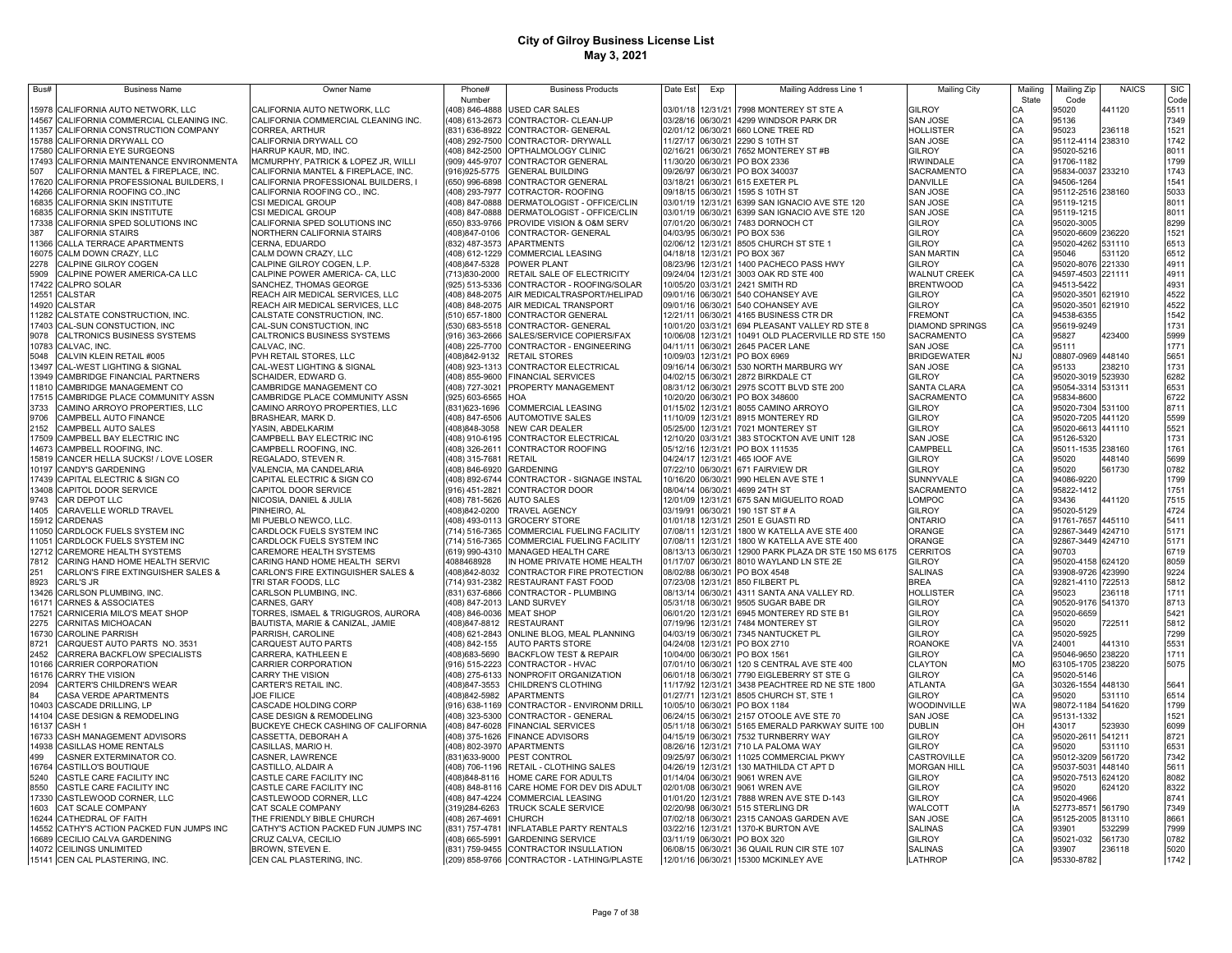| Bus#           | <b>Business Name</b>                                                | Owner Name                                                    | Phone#                           | <b>Business Products</b>                                                 | Date Est             | Exp                                    | Mailing Address Line 1                           | <b>Mailing City</b>              | Mailing                    | Mailing Zip                            | <b>NAICS</b>     | <b>SIC</b>   |
|----------------|---------------------------------------------------------------------|---------------------------------------------------------------|----------------------------------|--------------------------------------------------------------------------|----------------------|----------------------------------------|--------------------------------------------------|----------------------------------|----------------------------|----------------------------------------|------------------|--------------|
| 3639           | CENTER FOR CARDIOVASCULAR CARE                                      | CENTER FOR CARDIOVASCULAR CARE                                | Number<br>408) 842-5190          | <b>MEDICAL OFFICE</b>                                                    | 11/25/14             | 06/30/21                               | 200 JOSE FIGUERES AVE STE 325                    | SAN JOSE                         | State<br>СA                | Code<br>95116                          | 621111           | Code<br>8011 |
| 14311          | CENTER FOR SOCIAL DYNAMICS                                          | CENTER FOR SOCIAL DYNAMICS                                    | (408) 228-3489                   | ABA THERPY CHILDREN AUSTISM                                              |                      | 10/20/15 06/30/21                      | 1025 ATLANTIC AVE STE 101                        | <b>ALAMEDA</b>                   | CA                         | 94501                                  |                  | 8093         |
| 1884           | CENTER FOR STRESS MANAGEMENT                                        | PROTSMAN, FAITH R M.D                                         | 408)846-6444                     | DOCTOR FOR STRESS MANAGEMEN                                              |                      | 12/31/99 06/30/21                      | 700 W 6TH ST STE C                               | GILROY                           | CA<br>PA                   | 95020-6014 621111                      |                  | 8011         |
| 10762          | CENTIMARK CORPORATION                                               | CENTIMARK CORPORATION                                         | (510) 921-5500                   | CONTRACTOR ROOFING/FLOORING                                              |                      | 03/31/11 06/30/21                      | 12 GRANDVIEW CIRCLE                              | CANONSBURG                       |                            | 15317-8533 238160                      |                  | 1761         |
| 324            | CENTRAL CALIFORNIA INSULATION                                       | SAN JOSE INSULATION CONTRACTORS                               | 408)293-6755                     | CONTRACTOR - ACOUSTICAL                                                  |                      | 08/11/92 06/30/21                      | 405 SUNOL ST                                     | <b>SAN JOSE</b>                  | CA                         | 95126-3750 235420                      |                  | 1742         |
| 17655<br>11629 | CENTRAL COAST CONSTRUCTION COMPANY<br>CENTRAL COAST ENGINEERS, INC. | OPEZ, JOSE MARIA<br>CENTRAL COAST ENGINEERS, INC              | 831) 210-6532<br>(831) 757-5554  | CONTRACTOR - GENERAL<br><b>BUILDING PLANS</b>                            | 04/21/21<br>06/13/12 | 09/30/21<br>06/30/21                   | 174 ROSARITA DR<br>PO BOX 2503                   | <b>SALINAS</b><br><b>SALINAS</b> | CA<br>CA                   | 93906-3730<br>93902                    |                  | 1521<br>8711 |
| 14962          | CENTRAL COAST NEPHROLOGY MEDICAL CO                                 | CENTRAL COAST NEPHROLOGY MEDICAL CO                           |                                  | (408) 847-2200 MEDICAL OFFICE                                            | 09/06/16             | 06/30/21                               | 917 BLANCO CIR                                   | <b>SALINAS</b>                   |                            | 93901-4446 621111                      |                  | 8011         |
| 17257          | CENTRAL COAST POWER SERVICES, LLC                                   | CENTRAL COAST POWER SERVICES, LLC                             | (805) 610-3286                   | CONTRACTOR - ELECTRICAL                                                  | 04/01/20 06/30/21    |                                        | PO BOX 1986                                      | <b>TEMPLETON</b>                 | CA<br>CA                   | 93465-1986                             |                  | 1731         |
| 16017          | CENTRAL COAST SERVICES                                              | NIEBLAS, TOMY                                                 | (408) 710-6482                   | <b>STREET SWEEPER</b>                                                    | 03/20/18             | 06/30/22                               | PO BOX 2606                                      | GILROY                           | CA                         | 95021-2606 488490                      |                  | 7389         |
| 3336           | CENTRAL COAST SYSTEMS INC.                                          | CENTRAL COAST SYSTEMS INC.                                    | (831) 758-2037                   | CONTRACTOR ALARM                                                         | 05/29/04             | 06/30/21                               | 312 KINGS ST                                     | <b>SALINAS</b>                   | CA                         | 93905-2512 235310                      |                  | 1731         |
| 8360           | CENTRAL COATING COMPANY INC.                                        | CENTRAL COATING COMPANY INC.                                  | 559-673-0074                     | CONTRACTOR - ROOFING                                                     | 09/21/07             | 06/30/21                               | 670 S PINE ST                                    | MADERA                           | CA                         | 93637-5216                             |                  | 1761         |
| 6438<br>16974  | CENTRAL VALLEY IMAGING MEDICAL<br>CENTURY MECHANICAL & PLUMBING     | RICHARD PORZIO<br>NGUYEN, TOM THANH                           | 408-848-8622                     | RADIOLOGY PHYSICIALS GROUP<br>(408) 238-5000 CONTRACTOR - BUILDING/HVAC  |                      | 05/11/05 06/30/21<br>08/19/19 06/30/21 | 250 CHERRY LANE #116<br>2416 BRITT WAY           | MANTECA<br>SAN JOSE              | CA<br>CA                   | 95337<br>95148-250                     | 621512           | 8011<br>1711 |
| 15093          | CERTIFIED BACKFLOW ASSEMBLY TESTLLC                                 | CERTIFIED BACKFLOW ASSEMBLY TESTLLC                           | (831) 566-9647                   | BACKFLOW PREV ASSEMBL TEST                                               |                      | 11/14/16 06/30/21                      | 554 36TH AVE                                     | <b>SANTA CRUZ</b>                | CA                         | 95062                                  |                  | 1711         |
| 3369           | CERTIFIED FIRE AND SAFETY                                           | UTZIG, PETER MILES                                            | (408) 687-6849                   | CONTRACTOR - FIRE PROTECTION                                             |                      | 07/16/14 06/30/21                      | 7800 PRESWICK CIR                                | SAN JOSE                         | CA                         | 95135                                  |                  | 1799         |
| 17604          | CERTIFIRE SPRINKLER COMPANY INC.                                    | CERTIFIRE SPRINKLER COMPANY INC.                              |                                  | (408) 561-6275 CONTRACTOR FIRE PROTECTION                                | 03/05/21             | 09/30/21                               | 5358 MCDONALD AVE                                | <b>NEWARK</b>                    | CA                         | 94560-1908                             |                  | 5074         |
| 17366          | <b>CERVELLIERE LIMITED</b>                                          | CERVELLIERE LIMITED                                           |                                  | (925) 240-3575 STORMWATER COMPLIANCE                                     |                      | 08/28/20 06/30/21                      | PO BOX 1052                                      | DANVILLE                         | CA                         | 94526-1052                             |                  | 8711         |
| 15509          | 16317 CETANI DESIGNS<br>CGRS, INC.                                  | CETANI III, ROCCI J.<br>CGRS, INC.                            | (408) 891-2021<br>(916) 991-1100 | <b>CLOTHING DESIGNS</b><br>CONTRACTOR GENERAL ENGINEER                   |                      | 08/13/18 12/31/21<br>07/05/17 09/30/21 | 875 W 8TH ST<br>5444 DRY CREEK RD                | GILROY<br><b>SACRAMENTO</b>      | CA<br>CA                   | 95020<br>95838-1606                    | 541490           | 5699<br>1799 |
| 165            | CHALGREN ENTERPRISES. INC                                           | KAISER, RICHARD                                               | (408)847-3994                    | ELECTROMEDIAL MANUFACTURING                                              | 04/13/92             | 12/31/21                               | 380 TOMKINS CT                                   | <b>GILROY</b>                    | CA                         | 95020-3631 334510                      |                  | 3841         |
| 11312          | CHAMPION FIRE PROTECTION                                            | CARON, DAVID                                                  | (510) 661-9533                   | CONTRACTOR FIRE PROTECTION                                               |                      | 09/01/17 06/30/21                      | 42613 ISLE ROYAL ST                              | <b>FREMONT</b>                   | CA                         | 94538-3940                             |                  | 1926         |
| 5513           | CHAMPION INDUSTRIAL CONTRACTOR                                      | CHAMPION INDUSTRIAL CONTRACTORS, IN                           | (209)524-6601                    | CONTRACTOR- MECHANICAL                                                   | 05/05/04             | 06/30/21                               | PO BOX 4399                                      | <b>MODESTO</b>                   | CA<br>CA                   | 95350-5704 235310                      |                  | 1711         |
| 1610           | CHAPARRAL ASSOCIATES                                                | STAUBLE, GARY                                                 | 408)847-5049                     | BUSINESS CONSULTING SERVICE                                              | 03/05/98             | 06/30/21                               | PO BOX 1502                                      | GILROY                           |                            | 95021-1502                             |                  | 8748         |
| 228            | CHAPARRAL SIGNS & AUTO GRAPHICS, IN                                 | CHAPARRAL SIGNS & AUTO GRAPHICS, IN                           | (408) 506-4086                   | <b>CONTRACTOR - SIGNS</b>                                                | 06/20/88             | 06/30/21                               | 195 SAN PEDRO AVE C-9                            | <b>MORGAN HILL</b>               | CA                         | 95037                                  | 235210           | 7336         |
| 16550<br>129   | CHAPIN MOBILE ROAD SERVICE<br>CHAPPELL PUMP & SUPPLY                | MARROQUIN, RONY E.<br>GILROY PUMP & DRILLING CO. INC.         | 408) 495-9345<br>408)842-3113    | MOBILE ROAD SERVICE<br><b>MACHINERY &amp; EQUIPMENT</b>                  | 08/28/91             | 12/19/18 06/30/21<br>12/31/21          | 7841 EIGLEBERRY ST UNIT A<br>PO BOX 1683         | <b>GILROY</b><br>GILROY          | CA<br>CA                   | 95020-5126<br>95020-3525               | 238990           | 7549<br>1781 |
| 10105          | CHARLIES LIQUORS, INC                                               | CHARLIES LIQUORS INC                                          | 408) 337-1153                    | <b>LIQUOR STORE MARKET</b>                                               |                      | 06/16/10 12/31/21                      | 166 W 10TH ST                                    | GILROY                           | CA                         | 95020                                  | 445310           | 5921         |
| 6633           | CHECK INTO CASH OF CA, INC                                          | CHECK INTO CASH OF CA, INC                                    |                                  | (408) 842-4136 PAY DAY ADVANCE                                           |                      | 08/12/05 06/30/21                      | PO BOX 550                                       | CLEVELAND                        | <b>TN</b>                  | 37364-0550 522390                      |                  | 6141         |
| 11895          | CHECKERED FLAG CLASSICS                                             | CHECKERED FLAG CLASSICS                                       |                                  | (408) 847-8788 AUTO SALES INDOOR                                         |                      | 01/01/13 12/31/21                      | 7743 MONTEREY ST                                 | GILROY                           | CA                         | 95020-5217 441110                      |                  | 7389         |
| 9424           | <b>CHEERS LIQUOR</b>                                                | CHEERS LIQUOR                                                 |                                  | 408) 847-1604 LIQUOR & CONVENIENCE STORE                                 |                      | 05/15/09 12/31/21                      | 7051 MONTEREY ST                                 | <b>GILROY</b>                    |                            | 95020                                  | 445310           | 5921         |
| 16812<br>14091 | CHERIE D. SOMAVIA<br>CHEVRON GAS                                    | SOMAVIA, CHERIE D.<br>ABUMANNEH, ASSAD                        |                                  | 408) 472-4472 COUNSELING SERVICES<br>(408) 674-0478 GAS STATION/CAR WASH |                      | 05/24/19 06/30/21<br>07/01/15 12/31/21 | 8339 CHURCH ST STE 206<br>743 DAILEY AVE         | GILROY<br>SAN JOSE               |                            | 95020-4450<br>95123                    | 447110           | 8049<br>5541 |
| 164            | CHEVRON USA - UNIT #96293                                           | CHEVRON USA INC.                                              | 408)847-8688                     | <b>GAS STATION</b>                                                       | 03/18/92             | 12/31/21                               | PO BOX 6007                                      | <b>SAN RAMON</b>                 |                            | 94583-0807 531120                      |                  | 6512         |
| 9647           | CHEVRON USA INC-305237                                              | CHEVRON USA INC-305237                                        | (408) 846-5230                   | <b>GAS STATION</b>                                                       | 08/28/09             | 12/31/21                               | P.O. BOX 6007                                    | <b>SAN RAMON</b>                 | CA<br>CA<br>CA<br>CA<br>CA | 94583-0807                             | 447110           | 5541         |
| 7527           | CHICO'S #355                                                        | CHICO'S FAS . INC                                             | 408-848-6190                     | RETAIL SALES WOMENS APPAREL                                              | 08/23/06             | 12/31/21                               | 11215 METRO PKWY                                 | <b>FORT MYERS</b>                | FL                         | 33966-1206                             | 448120           | 5621         |
| 5233           | CHILI'S GRILL & BAR                                                 | <b>BRINKER RESTAURANT CORP</b>                                | 408)842-4000                     | RESTAURANT FULL SERVICE                                                  | 01/09/04             | 12/31/21                               | 3000 OLYMPUS BLVD                                | COPPELL                          | TX                         | 75019-4880                             | 722511           | 5812         |
| 12932<br>469   | CHIPOTLE MEXICAN GRILL #2137                                        | CHIPOTLE MEXICAN GRILL #2137                                  | (408) 848-4079<br>510)656-2840   | <b>RESTAURANT</b>                                                        | 01/17/97             | 11/22/13 12/31/21                      | PO BOX 182566<br>PO BOX 1368                     | COLUMBUS                         |                            | 43218-2566                             | 722513           | 5812<br>1799 |
| 13697          | CHRISP COMPANY<br>CHRISTOPHER AND NICHOLA CRUISE                    | CHRISP COMPANY<br>CRUISE, CHRISTOPHER & NICHOLA               | 408) 603-7681                    | CONTRACTOR - ENGINEERING<br>ONLINE SALES/RETAIL SALES                    | 01/01/15             | 06/30/21<br>12/31/21                   | PO BOX 1755                                      | FREMONT<br>GILROY                |                            | 94539-5631<br>95021                    | 235990<br>454111 | 5947         |
| 9708           | CHRISTOPHER PALMS, LLC.                                             | DONALD C & KAREN D CHRISTOPHER                                | 408) 710-8273                    | REAL ESTATE INVESTMENT                                                   | 11/12/09             | 06/30/21                               | 305 BLOOMFIELD AVE                               | GILROY                           | H<br>2332                  | 95020-9516 525930                      |                  | 6798         |
| 6117           | CHUCK E. CHEESE'S                                                   | <b>CEC ENTERTAINMENT</b>                                      | (972)258-5481                    | PIZZA RESTAURANT/ENTERTAIN                                               | 12/28/04             | 12/31/21                               | 1707 MARKET PL BLVD. STE 200                     | <b>IRVING</b>                    |                            | 75063                                  | 722513           | 5812         |
| 15448          | CHURCH OF GOD                                                       | CHURCH OF GOD                                                 | (650) 772-1919                   | <b>CHURCH</b>                                                            | 05/31/17             | 06/30/21                               | 1755 E BAYSHORE RD STE 15A                       | REDWOOD CITY                     | CA<br>CA                   | 94063                                  | 813110           | 8661         |
| 12589          | CHURCH OF GOD IN CHRIST JESUS                                       | .AAN, HERMINIO S.                                             | 408) 846-5915                    | <b>CHURCH</b>                                                            | 07/01/13<br>01/06/21 | 06/30/21                               | 8387 WREN AVENUE                                 | <b>GILROY</b><br><b>GILROY</b>   | CA                         | 95020                                  | 813110           | 8661         |
| 17539<br>14842 | CID'S COLLISION CENTER<br>CIEL COMMUNITY SERVICES                   | CID, RAFAEL & JOSIE<br>CIEL COMMUNITY SERVICES                | (408) 848-0462<br>(408) 836-3323 | AUTO COLIISION CENTER<br>OFFICE/COUNSELING &RESOURCE                     | 08/01/16             | 12/31/21<br>06/30/21                   | 110 E LUCHESSA AVE STE 1A<br>1550 W. HILLVIEW CT | GILROY                           |                            | 95020-6634<br>95020                    | 624190           | 7532<br>8322 |
| 752            | CIELITO LINDO                                                       | AVILA, GRISELDA K                                             | (408) 430-8032                   | <b>RESTAURANT</b>                                                        | 09/25/81             | 12/31/21                               | 7460 MONTEREY ST                                 | GILROY                           | CA<br>CA<br>CA<br>CA       | 95020-5824 722210                      |                  | 5812         |
| 8512           | <b>CIGARETTES FOR LESS</b>                                          | ZIAIE, SARA                                                   | 408) 848-3221                    | <b>CIGARETTES</b>                                                        | 01/09/08             | 12/31/21                               | 220 E 10TH ST STE #0                             | GILROY                           |                            | 95020                                  | 453991           | 5993         |
| 16558          | CINELUX GILROY                                                      | CINELUX THEATRES GILROY LLC                                   | (408) 559-7469                   | MOTION PICTURE THEATER                                                   | 01/01/19             | 12/31/21                               | PO BOX 54100                                     | SAN JOSE                         |                            | 95154-0100                             |                  | 7832         |
| 14996          | CINNAMON ENERGY SYSTEMS INC                                         | CINNAMON SOLAR TECHNOLOGY INC                                 | (408) 883-7000                   | CONTRACTOR-SOLAR PANELS                                                  | 09/23/20             | 06/30/21<br>12/31/21                   | 1550 DELL AVE STE K                              | CAMPBELI<br><b>MASON</b>         | CA<br>OH                   | 95008-6912 236115                      |                  | 1731<br>7218 |
| 2071<br>5382   | CINTAS CORPORATION<br>CIRAULO PLUMBING INC                          | <b>CINTAS</b><br>CIRAULO, PETER I.                            | (408)848-1023<br>408)842-0224    | LAUNDRY/COMMERCIAL<br>CONTRACTOR - PLUMBING                              | 04/15/91<br>03/08/04 | 06/30/21                               | 6800 CINTAS BLVD<br>PO BOX 1509                  | <b>GILROY</b>                    | CA                         | 45040-9151 812331<br>95021             | 238220           | 1711         |
| 15654          | <b>CIRCLE K</b>                                                     | LETRIEU, INC                                                  | (408) 829-9993                   | <b>GAS STATION</b>                                                       | 11/01/17             | 12/31/21                               | 398 1ST ST                                       | GILROY                           |                            | 95020-5029 447110                      |                  | 5541         |
| 10127          | CIRCLE K SMOG                                                       | NGUYEN, KIM                                                   | (408) 847-7800                   | SMOG TEST                                                                |                      | 08/01/10 06/30/21                      | 2664 SENTER RD #223                              | <b>SAN JOSE</b>                  | CA<br>CA                   | 95111                                  |                  | 7549         |
| 3278           | CISNERO'S W & D REPAIRS                                             | CISNEROS, OCTAVIO                                             | (408)848-6350                    | <b>NASHER/DRYER REPAIR</b>                                               | 04/24/01             | 06/30/21                               | 267 LEWIS ST                                     | <b>GILROY</b>                    | CA                         | 95020-5211                             |                  | 7629         |
| 5825<br>2123   | CITADEL ROOFING AND SOLAR<br>CITY GILROY GAS STATION                | <b>JAJ ROOFING</b><br>NGUYEN, HUNG                            | (707) 446-5500<br>(408) 842-8018 | CONTRACTOR - GENERAL<br><b>GAS STATION</b>                               | 12/21/17<br>10/04/93 | 06/30/21<br>12/31/21                   | 4980 ALLISON PARKWAY<br>700 1ST ST               | VACAVILLE<br><b>GILROY</b>       | CA<br>CA                   | 95688-9346 236118<br>95020-4916 447110 |                  | 1522<br>5541 |
| 17299          | CJM JR SUSPENDED CEILINGS. INC.                                     | CJM JR SUSPENDED CEILINGS, INC.                               | (559) 686-3710                   | CONTRACTOR INSULATION                                                    | 06/16/20             | 03/31/21                               | PO BOX 20154                                     | <b>BAKERSFIELD</b>               |                            | 93390-0154                             |                  | 1799         |
| 12637          | CJ'S MODEL HOME MAINTENANCE INC.                                    | CJ'S MODEL HOME MAINTENANCE INC.                              | (925) 485-3280                   | MODEL HOME MAINTENANCE                                                   |                      | 07/22/13 06/30/21                      | 4307 A VALLEY AVENUE STE 5                       | PLEASANTON                       | CA<br>CA                   | 94566                                  |                  | 7349         |
| 8855           | CK WOMEN'S #005                                                     | PVH RETAIL STORES, LLC                                        | (908) 685-0050                   | RETAIL SALE CLOTHING ACCESO                                              | 06/25/08             | 12/31/21                               | P.O. BOX 6969                                    | <b>BRIDGEWATER</b>               | <b>NJ</b>                  | 08807-0969 448190                      |                  | 5651         |
| 2543           | CLADDAGH IRISH REST & PUB, THE                                      | CLADDAGH GROUP LLC, THE                                       | (408)848-5050                    | <b>SPORTS BAR</b>                                                        | 01/14/99             | 12/31/21                               | 1300 1ST ST #A                                   | <b>GILROY</b>                    | CA<br>FL                   | 95020                                  | 722410           | 5812         |
| 2670<br>4233   | <b>CLAIRE'S #3206</b><br><b>CLARK PEST CONTROL</b>                  | CLAIRES BOUTIQUES INC.<br>CLARK PEST CONTROL OF STOCKTON, INC | 408)842-6273<br>(831)442-5184    | RETAIL ACCESSORIES<br>PEST CONTROL                                       | 04/01/98<br>10/02/02 | 12/31/21<br>06/30/21                   | 3 SW 129TH AVE STE 400<br>12360 CHRISTENSEN RD   | PEMBROKE PINES<br><b>SALINAS</b> |                            | 33027-1775 448150<br>93907             | 561710           | 5632<br>7342 |
|                | 11683 CLASSIC GLASS, INC.                                           | CLASSIC GLASS INC                                             | (408) 293-7606                   | CONTRACTOR - GLASS                                                       | 09/01/87             | 06/30/21                               | 735 COLEMAN AVE                                  | <b>SAN JOSE</b>                  | CA CA CA CA CA CA CA       | 95110                                  |                  | 1793         |
| 9489           | <b>CLAY PIGEON ENTERPRISES</b>                                      | WENHOLZ, JANET F.                                             | (408) 847-0160                   | GENERAL BUSINESS SUPPORT                                                 |                      | 06/19/09 06/30/21                      | 9077 SAN JUAN CT                                 | GILROY                           |                            | 95020-7413 236220                      |                  | 7389         |
|                | 16989 CLE                                                           | WILLIAM LILLY & ASSOCIATES, INC.                              | (209) 538-2879                   | ENERGY CONSULTANTS                                                       |                      | 08/27/19 06/30/21                      | 3015 DALE CT                                     | CERES                            |                            | 95307-2913                             |                  | 1799         |
|                | 12919 CLEAN ELECTRICAL                                              | CLEAN SOLAR INC                                               | (408) 217-8876                   | SOLAR INSTALLATION                                                       |                      | 11/15/13 06/30/21                      | 1445 KOLL CIRCLE #109                            | <b>SAN JOSE</b>                  |                            | 95112                                  | 238160           | 1731         |
| 9540           | 16014 CLEANING SERVICES AND A-1 SERVICES                            | M.A. JONES, INC.                                              | (408) 842-1896                   | RESDENTL & COMMRCL CLEANING                                              |                      | 03/16/18 06/30/21                      | 8352 CHURCH ST UNIT B<br>555 12TH ST STE 950     | <b>GILROY</b>                    |                            | 95020-4400 561720<br>94607-3689 339950 |                  | 7217         |
|                | CLEAR CHANNEL OUTDOOR, LLC<br>17603 CLEARVIEW WEST, LLC             | CLEAR CHANNEL OUTDOOR, LLC<br>CLEARVIEW WEST, LLC             | (510) 835-5900<br>408) 271-2734  | CONTRACTOR<br>MANUFACTURING                                              | 03/04/21             | 07/23/09 06/30/21                      | 12/31/21 321 KISHIMURA DR                        | OAKLAND<br>GILROY                | CA                         | 95020                                  |                  | 7312<br>5999 |
| 14397          | CLEARVIEW WINDSHIELD/HEADLIGHT REST                                 | VOGEL, EDWARD JR                                              | (408) 710-4027                   | <b>WINDSHIELD REPAIR</b>                                                 |                      | 12/17/15 06/30/21                      | 520 ARNOLD DR                                    | GILROY                           |                            | 95020                                  | 811121           | 7532         |
|                | 17003 CLEVER KIDZ DAYCARE                                           | NGUYEN, ANH DP                                                | 408) 338-8346                    | HOME DAY CARE                                                            |                      | 09/06/19 06/30/21                      | 295 LONDON DR                                    | <b>GILROY</b>                    | CA<br>CA<br>CA<br>CA       | 95020-6704                             |                  |              |
| 210            | CLIFFORD CONSTRUCTION INC.                                          | CLIFFORD CONSTRUCTION INC.                                    | (408)847-5050                    | PROPERTY MANAGEMENT                                                      |                      |                                        | 06/13/88 06/30/21 PO BOX 156                     | <b>GILROY</b>                    |                            | 95020-6612 236220                      |                  | 6531         |
|                | 17132 CLIMATE PROS LLC                                              | <b>CLIMATE PROS LLC</b>                                       |                                  | (630) 893-8511 CONTRACTOR REFRIGERATION                                  |                      |                                        | 12/12/19 06/30/21 3550 ARDEN RD                  | <b>HAYWARD</b>                   |                            | 94545-3921                             |                  | 1711         |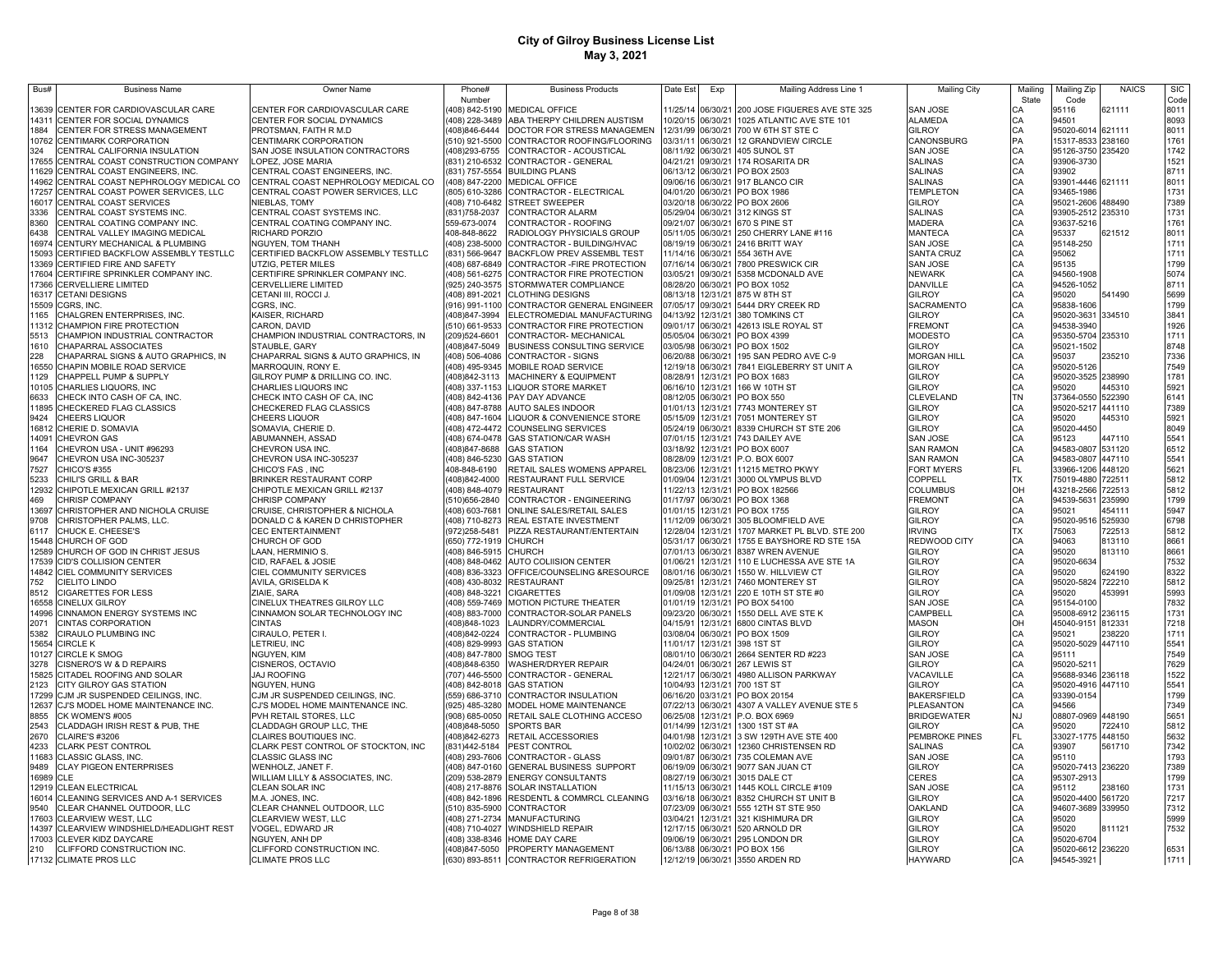| Bus#           | <b>Business Name</b>                                                      | Owner Name                                                                 | Phone#                           | <b>Business Products</b>                                                        | Date Est             | Exp                                    | Mailing Address Line 1                                          | <b>Mailing City</b>                      | Mailing   | Mailing Zip                     | <b>NAICS</b>     | SIC          |
|----------------|---------------------------------------------------------------------------|----------------------------------------------------------------------------|----------------------------------|---------------------------------------------------------------------------------|----------------------|----------------------------------------|-----------------------------------------------------------------|------------------------------------------|-----------|---------------------------------|------------------|--------------|
|                |                                                                           |                                                                            | Number                           |                                                                                 |                      |                                        |                                                                 |                                          | State     | Code                            |                  | Code<br>6513 |
| 3324           | CLINT COX<br>13272 CLOUD NINE PHOTO BOOTH                                 | <b>CLINT COX</b><br>RAOOF, ABRAHAM                                         | 408)356-0363                     | <b>APARTMENTS</b><br>408) 679-1575 PHOTOGRAPHY                                  | 05/22/01             |                                        | 12/31/21 119 AMANDA LN<br>05/27/14 12/31/21 5981 WINGED FOOT DR | LOS GATOS<br>GILROY                      | CА<br>CА  | 95032-4712 531110<br>95020      | 541921           | 7221         |
|                | 17213 CLOVIS GLASS CO., INC.                                              | CLOVIS GLASS CO., INC                                                      |                                  | (559) 299-2819 CONTRACTOR GLAZING                                               |                      |                                        | 02/12/20 06/30/21 99 SUNNYSIDE AVE                              | CLOVIS                                   | CA        | 93622-051                       |                  | 1793         |
| 1144           | CM ANALYTICAL INC.                                                        | CM ANALYTICAL INC.                                                         | 408)848-3619                     | <b>LABORATORY</b>                                                               |                      |                                        | 03/02/90 06/30/21 6700 BREM LN STE 10                           | GILROY                                   | CA        | 95020-7021                      |                  | 8734         |
| 13576          | CM PROPERTY MANAGEMENT INC.                                               | CM PROPERTY MANAGEMENT INC.                                                |                                  | 408) 377-2676 PROPERTY MANAGEMENT                                               |                      | 10/17/14 06/30/21                      | 2034 WOODARD RD                                                 | SAN JOSE                                 | CA        | 95124-2739 531311               |                  | 6531         |
| 12605          | CM PUBLICATIONS                                                           | MIENDERS, CHAD                                                             |                                  | 408) 710-7195 PRINTING BROKER                                                   | 07/09/13             | 12/31/21                               | 743 SAINT CLAR AVE                                              | <b>GILROY</b>                            | CA        | 95020-7553                      | 561990           | 7389         |
| 4808           | CMG CLEANING SERVICE                                                      | GONZALEZ, CESAR V                                                          | (408) 532-6410                   | <b>CLEANING SERVICE</b>                                                         |                      | 07/03/03 06/30/21                      | 2607 AIDA AVE                                                   | SAN JOSE                                 | CA        | 95122-1302 561790               |                  | 7349         |
| 15311<br>10750 | CMT WOODCRAFT<br>COACH #3825                                              | ONGABAUGH, JOHN                                                            | 408) 836-2218                    | CONTRACTOR - MILLWORK MANUF                                                     | 03/23/17<br>05/13/11 | 06/30/21                               | 375 SPRING GROVE RD                                             | HOLLISTER<br>NEW YORK                    | CA<br>NY  | 95023-9022                      | 424330           | 1751<br>5948 |
| 16524          | COAST & VALLEY PROPERTIES, INC.                                           | TAPESTRY, INC<br>COAST & VALLEY PROPERTIES, INC.                           |                                  | 408) 846-8255 RETAIL, HANDBAGS&ACCESSORIE<br>(831) 757-1270 PROPERTY MANAGEMENT |                      | 12/31/21<br>12/04/18 06/30/21          | 10 HUDSON YARDS FL 10<br>376A MAIN ST                           | <b>SALINAS</b>                           | CA        | 10001-2156<br>93901-2706        |                  | 6531         |
| 1936           | COAST AUTO INSURANCE SERVICES, INC                                        | COAST AUTO INSURANCE SERVICES, INC                                         | (408)842-1990                    | <b>AUTO INSURANCE</b>                                                           | 10/29/97             | 06/30/21                               | 401 AUTOMALL PKWY STE 2                                         | GILROY                                   | CA        | 95020-6624                      | 524210           | 6411         |
| 6144           | COAST CATERING                                                            | ALVAREZ, JORGE                                                             |                                  | (831) 795-3109 LUNCH TRUCK                                                      | 01/06/05 06/30/21    |                                        | 485 HOLOHAN RD APT 210                                          | WATSONVILLE                              | CA        | 95076-1374                      |                  | 5963         |
| 13763          | COAST SIGN. INC                                                           | ALEMI, CHARLIE                                                             | 714-520-9144                     | <b>SIGN CONTRACTOR</b>                                                          | 01/21/15             | 06/30/21                               | 1500 W EMBASSY ST                                               | ANAHEIM                                  | CA        | 92802-1016                      |                  | 3993         |
| 9895           | COASTAL CONSTRUCTION & LUMBER                                             | COASTAL CONSTRUCTION & LUMBER                                              | (408) 995-0791                   | CONTRACTOR - FENCING                                                            |                      | 03/03/10 06/30/21                      | 99 PULLMAN WAY                                                  | SAN JOSE                                 | CA        | 95111-3161 238990               |                  | 5211         |
| 13737          | COASTAL DERMATOLOGY AND AESTHETICS                                        | CLAYTON L SCHILTZ, D.O., INC                                               |                                  | (408) 713-2600 MEDICAL DERMATOLOGY OFFICE                                       | 01/13/15 06/30/21    |                                        | 7888 WREN AVE # A110                                            | GILROY                                   | CA        | 95020                           |                  | 8011         |
| 5231           | COASTLINE DESIGNS                                                         | CARMAN, RUSS B                                                             | (408) 848-4343                   | LANDSCAPE DESIGN/DRAFTING                                                       |                      | 01/08/04 06/30/21                      | 7711 ROSANNA ST                                                 | GILROY<br><b>MORGAN HILL</b>             | CA        | 95020-5037                      | 541320           | 0781         |
| 17226<br>14304 | COASTWIDE ELECTRIC<br>COASTWIDE ENVIRONMENTAL TECHNOLOGIE                 | HADZIC, MIRALEM<br>COASTWIDE ENVIRONMENTAL TECHNOLOGIE                     | (408) 500-9622<br>(831) 761-5511 | CONTRACTOR - ELECTRICAL<br>CONTRACTOR - GENERAL/ROOFIN                          |                      | 02/25/20 06/30/21<br>10/14/15 06/30/21 | 16936 CORY DR<br>170 SECOND STREET                              | <b><i>NATSONVILLE</i></b>                | CA<br>CA  | 95037-4694<br>95076             | 562910           | 1731<br>1799 |
| 7621           | COB CLEANING HOUSES                                                       | COBARRUVIAS, IRMA                                                          | 408-842-4927                     | HOUSE CLEANING                                                                  |                      | 10/02/06 06/30/21                      | 8340 SPRINGDALE CT                                              | GILROY                                   | CA        | 95020-4510                      | 561720           | 7349         |
| 13673          | COBALT POWER SYSTEMS INC                                                  | COBALT POWER SYSTEMS INC                                                   |                                  | (650) 938-9574 CONTRACTOR SOLAR                                                 |                      | 09/21/20 06/30/21                      | 2557 WYANDOTTE ST                                               | MOUNTAIN VIEW                            | CA        | 94043-2314                      |                  | 1731         |
| 16621          | CODE FOR FUN                                                              | CODE FOR FUN                                                               | (510) 468-7837                   | CODING CLASSES NON PROFIT                                                       |                      | 07/01/19 06/30/21                      | 4395 GROVER DR                                                  | <b>FREMONT</b>                           | CA        | 94536-5938                      |                  |              |
| 1243           | COFFEY FIRE PROTECTION, INC.                                              | COFFEY FIRE PROTECTION, INC.                                               |                                  | (831)724-1376 CONTRACTOR FIRE PROTECTION                                        |                      | 12/31/99 06/30/21                      | 135 AVIATION WY STE 20                                          | <b>NATSONVILLE</b>                       | CA        | 95076-0420 235210               |                  | 1799         |
| 17525          | COINSTAR ASSET HOLDINGS, LLC                                              | COINSTAR ASSET HOLDINGS, LLC                                               |                                  | (425) 410-7713 AUTOMATED COIN COUNTING                                          |                      |                                        | 12/29/20 06/30/21 330 120TH AVE NE                              | <b>BELLEVUE</b>                          | WA        | 98005-3014                      |                  | 7299         |
| 14595          | COLD CRAFT INC.                                                           | COLD CRAFT INC.                                                            |                                  | (408) 374-7292 CONTRACTOR - HVAC                                                |                      |                                        | 04/08/16 06/30/21 PO BOX 320248                                 | <b>_OS GATOS</b>                         | CA        | 95032-0104                      | 238220           | 1711         |
| 17583          | COLLECTABLES N' STUFF, LLC                                                | COLLECTABLES N' STUFF, LLC                                                 | (669) 253-3751                   | RETAIL SALES COLLECTIBLES                                                       | 01/30/21             |                                        | 12/31/21 7478 ROSANNA ST                                        | GILROY                                   | CA        | 95020-5739                      |                  | 5945         |
| 7438<br>10471  | COLLIERS INTERNATIONAL<br>COLLINS ELECTRICAL COMPANY INC                  | COLLIERS INTERNATIONAL<br>COLLINS ELECTRICAL COMPANY INC                   | 4082824000<br>(209) 466-3691     | COMMERCIAL REAL ESTATE<br>CONTRACTOR ELECTRICAL                                 |                      | 07/20/06 06/30/21<br>11/04/10 09/30/21 | 8070 SANTA TERESA BLVD STE 220<br>3412 METRO DRIVE              | GILROY<br><b>STOCKTON</b>                | CA<br>CA  | 95020-3865 531120<br>95215      | 238210           | 7389<br>1731 |
| 1549           | <b>COLONY ENTERPRISES</b>                                                 | OGLE, SANDRA L                                                             | (408) 847-4275                   | <b>ACCOUNTING SERVICES</b>                                                      | 03/26/97             | 06/30/21                               | 1710 COLONY CT                                                  | GILROY                                   | CA        | 95020-7431                      |                  | 8721         |
| 13325          | COLUMBIA SPORTSWEAR                                                       | COLUMBIA SPORTSWEAR                                                        | (503) 985-4000                   | RETAIL OF OUTDOOR CLOTHING                                                      |                      | 06/24/14 12/31/21                      | 14375 NW SCIENCE PARK DRIVE                                     | PORTLAND                                 | OR        | 97229                           | 448150           | 5699         |
| 16303          | COMMERCIAL ENVIRONMENT LANDSCAPE                                          | LEONARD ANTHONY VALENTI, INC                                               |                                  | (408) 848-9688 CONTRACTOR LANDSCAPING                                           |                      | 09/01/18 06/30/21                      | PO BOX 1179                                                     | <b>GILROY</b>                            | CA        | 95021-1179 561730               |                  | 0782         |
| 16154          | COMMERCIAL FIRE PROTECTION, INC.                                          | COMMERCIAL FIRE PROTECTION. INC.                                           | 949) 415-2651                    | CONTRACTOR-FIRE PROTECTION                                                      | 05/18/18 06/30/21    |                                        | 360 GODDARD                                                     | <b>RVINE</b>                             | CA        | 92618-4601                      | 238220           | 7389         |
| 9600           | COMMERCIAL SERVICES                                                       | <b>COMMERCIAL SERVICES</b>                                                 | (831) 422-0127                   | CONTRACTTOR REFRIGERATION                                                       |                      | 08/26/09 06/30/21                      | 541 BRUNKEN AVE                                                 | SALINAS                                  | CA        | 93901                           | 238220           | 7623         |
| 17296          | COMMERCIAL TREE CARE                                                      | RHINO ENTERPRISES INC                                                      | (408) 985-8733                   | CONTRACTOR TREE SERVICE                                                         |                      | 06/16/20 06/30/21                      | PO BOX 549                                                      | SANTA CLARA                              | CA        | 95052-0549                      |                  | 0783         |
| 15561          | COMMUNITY AGENCY FOR RESOURCES ADVO                                       | COMMUNITY AGENCY FOR RESOURCES ADVO                                        | (408) 847-4978                   | <b>NON PROFIT</b>                                                               | 08/01/17             | 06/30/21                               | 381 1ST ST #B                                                   | GILROY                                   | CA        | 95020-5028                      |                  |              |
| 4812<br>17344  | COMMUNITY INTERNAL MED., INC.<br>COMMUNITY MANAGEMENT SERVICES, INC       | WU, SAMUEL WENDONG<br>COMMUNITY MANAGEMENT SERVICES, INC.                  | 408)234-5229<br>(408) 559-1977   | <b>MEDICAL OFFICE</b><br>HOME OWNERS ASSOCIATION                                | 07/08/03<br>08/14/20 | 06/30/21<br>06/30/21                   | 7880 WREN AVE STE D143<br>1935 DRY CREEK RD STE 203             | GILROY<br>CAMPBELL                       | CA<br>CA  | 95020-7802<br>95008-3631        | 621111           | 8011<br>8641 |
| 14755          | COMMUNITY MEDIA ACCESS PARTNERSHIP                                        | COMMUNITY MEDIA ACCESS PARTNERSHIP                                         | (408) 722-9144                   | PUBLIC ACCESS TV                                                                | 06/08/16             | 06/30/21                               | PO BOX 1822                                                     | GILROY                                   | CA        | 95021                           | 515120           | 4833         |
| 11977          | COMMUNITY SOLUTIONS                                                       | COMMUNITY SOLUTIONS                                                        |                                  | (408) 846-4777 MENTAL HEALTH/COUNSELING                                         | 01/13/12             | 06/30/21                               | 9015 MURRAY AVE                                                 | GILROY                                   | CA        | 95020-3617 621410               |                  | 8099         |
| 14242          | COMPETITIVE CONSTRUCTION, INC.                                            | COMPETITIVE CONSTRUCTION, INC                                              |                                  | (408) 718-4440 CONTRACTOR- GENERAL                                              | 09/08/15             | 06/30/21                               | 9251 MOHAGANY CT                                                | GILROY                                   | CA        | 95020                           |                  | 1521         |
| 16197          | COMPETITIVE PROFORMANCE, LLC                                              | SANCHEZ, ROBERT & NELSON VILLANUEVA                                        | (408) 391-0563                   | <b>SPORTS TRAINING</b>                                                          | 06/12/18             | 12/31/21                               | 2730 LEAVESLEY RD                                               | GILROY                                   | CA        | 95020                           | 611620           | 7299         |
| 17408          | COMPLETE SOLAR INC                                                        | COMPLETE SOLAR INC                                                         |                                  | (650) 204-4336 CONTRACTOR - PV SOLAR INSTA                                      | 10/01/20             | 03/31/21                               | 3000 EXECUTIVE PKWY STE 504                                     | <b>SAN RAMOM</b>                         | CA        | 94583-2300                      |                  | 1521         |
| 16838          | CONCENTRA                                                                 | OCCUPATIONAL HEALTH CENTERS OF CA                                          | (408) 848-0444                   | <b>MEDICAL OFFICE</b>                                                           |                      | 05/06/19 06/30/21                      | 4714 GETTYSBURG RD                                              | MECHANICSBURG                            | PA        | 17055-4325 621111               |                  | 8011         |
| 13587          | CONCRETE VALUE CORP<br>CONFIDENCE UST SERVICES INC.                       | CONCRETE VALUE CORP<br>CONFIDENCE UST SERVICES INC.                        |                                  | (916) 852-6030 CONTRACTOR CONCRETE<br>(661) 631-3870 CONTRACTOR GENERAL         | 11/11/14             | 06/30/21<br>08/01/18 06/30/21          | 530 BERCUT DR STE G<br>16250 MEACHAM RD                         | SACRAMENTO<br><b>BAKERSFIELD</b>         | CA<br>CA  | 95811-0101<br>93314             |                  | 1771<br>1799 |
| 16291<br>13803 | CONROTTO FAMILY TRUST                                                     | CONROTTO FAMILY TRUST                                                      |                                  | (408) 842-4390 COMMERCIAL LEASING                                               |                      | 02/04/15 12/31/21                      | 7791 REA ST                                                     | <b>GILROY</b>                            | CA        | 95020                           | 531120           | 6519         |
| 13296          | CONSOLIDATED ELECTRICAL DISTRIBUTOR                                       | CONSOLIDATED ELECTRICAL DISTRIBUTOR                                        | (408) 848-5225                   | ELECTRICAL & LIGHTING SUPPL                                                     | 06/02/14             | 12/31/21                               | 1920 WESTRIDGE DR                                               | <b>RVING</b>                             | TX        | 75038-2901                      | 238210           | 5063         |
| 2252           | CONTAINER CONSULTING SERVICE                                              | CONTAINER CONSULTING SERVICE INC                                           | (408)842-1919                    | WHOLESALE PACKING MATERIAL                                                      |                      | 02/13/96 12/31/21                      | 455 MAYOCK RD                                                   | GILROY                                   | CA        | 95020-7040                      |                  | 5113         |
| 13519          | CONVERGINT TECHNOLOGIES, LLC.                                             | CONVERGINT TECHNOLOGIES, LLC.                                              | (510) 300-2800                   | CONTRACTOR - ELECTRICAL                                                         | 10/01/14             | 06/30/21                               | 5860 W. LAS POSITAS BLV STE 7                                   | PLEASANTON                               | CA        | 94588                           | 561621           | 7382         |
| 15135          | CONWED PLASTICS ACQUISITION CO LLC                                        | CT CORPORATION SYSTEM                                                      |                                  | (234) 466-0818 MANUFACTURE EROSION CONTROL                                      | 01/01/17             |                                        | 12/31/21 61 N CLEVELAND MASSILLON RD #E                         | AKRON                                    | OH        | 44333-4557                      |                  | 4783         |
| 6303           | COOKING FOR ALL SEASONS                                                   | KEYES, JUDY SAMUEL                                                         | 408-842-6513                     | COOKING CLASSES AND SERVICE                                                     |                      | 03/16/05 06/30/21                      | 7642 BRAID CT                                                   | GILROY                                   | CA        | 95020-3051                      | 512110           | 8999         |
| 17566<br>11589 | COOKING ROUND THE WORLD                                                   | MYERS, MINDY                                                               | (510) 593-5285                   | <b>INSTRUCTOR</b><br>(714) 510-9579 CONTRACTOR HVAC                             | 02/03/21             | 06/30/21<br>05/29/12 06/30/21          | 6657 GUNN DR                                                    | OAKLAND<br><b>BREA</b>                   | CA        | 94611-1438<br>92821-5806 238220 |                  | 8299<br>1711 |
| 16978          | COOLSYS COMMERCIAL & INDUSTRIAL SOL<br>COOLSYS LIGHT COMMERCIAL SOLUTIONS | COOLSYS COMMERCIAL & INDUSTRIAL SOL<br>COOLSYS LIGHT COMMERCIAL SOLUTIONS, | (602) 263-8111                   | CONTRACTOR - HVAC                                                               |                      | 08/20/19 06/30/21                      | 145 S STATE COLLEGE BLVD STE 200<br>645 E MISSOURI AVE STE 205  | PHOENIX                                  | CA<br>AZ  | 85012-1334 238220               |                  | 1700         |
| 10110          | COOPER BROTHERS, INC.                                                     | COOPER BROTHERS, INC.                                                      | (408) 649-2008                   | CONTRACTOR - HEATING & AC                                                       |                      | 06/17/10 06/30/21                      | 6122 CAMINO VERDE DR #15                                        | SAN JOSE                                 | CA        | 95119                           | 238220           | 1711         |
| 17448          | COPP ROOFING & CONSTRUCTION INC                                           | COPP ROOFING & CONSTRUCTION INC                                            | (877) 405-4545                   | CONTRACTOR - ROOFING                                                            |                      | 10/23/20 06/30/21                      | PO BOX 4543                                                     | <b>BLUE JAY</b>                          | CA        | 92317-4543                      |                  | 1761         |
| 13391          | CORDOVA SHOPPING CENTER LLC.                                              | SALMAN, MUTHANNA                                                           | (408) 234-0179                   | <b>COMMERCIAL LEASING</b>                                                       | 07/28/14             | 12/31/21                               | 3561 HOMESTEAD RD #514                                          | SANTA CLARA                              | CA        | 95051-5161                      | 531120           | 7380         |
| 16618          | CORE-AGEOUS FITNESS, LLC                                                  | CORE-AGEOUS FITNESS, LLC                                                   |                                  | (408) 891-2825 PERSONAL TRAINING                                                |                      | 02/01/19 06/30/21                      | 1493 PARTRIDGE DR                                               | GILROY                                   | CA        | 95020-8239                      |                  | 7991         |
| 1368           | CORE-MARK DIST.                                                           | CORE-MARK INT, INC                                                         | (415) 487-3000                   | SOLID WASTE COLLECTION                                                          |                      | 06/13/66 06/30/21                      | 31300 MEDALLION DR                                              | <b>HAYWARD</b>                           | CA        | 94544-7902                      | 562111           | 4212         |
| 7339           | CORINTHIAN CONTRACTORS                                                    | OLSEN, THOMAS                                                              | 4083795599                       | REMODEL CONSTRUCTION                                                            | 01/01/21             | 06/30/21                               | 383 E LATIMER AVE APT 3                                         | CAMPBELL                                 | CA        | 95008-1212                      |                  | 1751         |
| 8468<br>1153   | CORNERSTONE PEST CONTROL INC<br>CORNING REVERE FACTORY STORE              | CHEADLE, EVERETT<br>CORELLE BRANDS, LLC.                                   | (408) 778-3626<br>408)848-3484   | PEST CONTROL<br>RETAIL HOME FURNISHING                                          | 12/06/07<br>10/08/91 | 06/30/21<br>12/31/21                   | P O BOX 297<br>12000 MOLLY PITCHER HWY S. STE R                 | <b>MORGAN HILL</b><br><b>GREENCASTLE</b> | СA<br>PA  | 95038<br>17225-9047             | 561710<br>442299 | 7342<br>5719 |
| 8743           | CORRPRO COMPANIES, INC                                                    | CORRPRO COMPANIES, INC.                                                    | (602) 269-7641                   | CONTRACTOR - ELECTRICAL                                                         | 07/01/05             | 06/30/21                               | 17988 EDISON AVE                                                | CHESTERFIELD                             | <b>MO</b> | 63005-3700                      |                  | 1542         |
| 11253          | COSCO FIRE PROTECTION, INC.                                               | FIELDING, KEITH                                                            |                                  | (559) 275-3795 CONTRACTOR FIRE PROTECTION                                       | 01/01/59             | 06/30/21                               | 4233 W SIERRA MADRE AVE STE 108                                 | <b>FRESNO</b>                            | CA        | 93722-3955                      |                  | 1796         |
| 4533           | COSTCO WHOLESALE                                                          | COSTCO WHOLESALE CORP                                                      |                                  | (408) 848-0700 WHOLESALE STORE                                                  | 02/27/03             | 12/31/21                               | PO BOX 35005                                                    | SEATTLE                                  | <b>WA</b> | 98124-3405 452910               |                  | 5399         |
| 240            | COTTAGE FLOORS INC                                                        | COTTAGE FLOORS INC.                                                        | (408) 842-0215                   | CONTRACTOR - FLOORING                                                           | 06/30/88             | 06/30/21                               | 8365 MONTEREY ST                                                | GILROY                                   | CA        | 95020                           | 238330           | 5713         |
| 17311          | COVID-19 COMPLIANCE COMPANY                                               | LEON, LOUIS                                                                |                                  | (408) 201-2109 COVID-19 STATE INSPECTOR                                         | 07/01/20 06/30/21    |                                        | 1350 DAY RD                                                     | GILROY                                   | CA        | 95020-9307                      |                  | 8748         |
| 16006          | COWBOYS LANDSCAPING                                                       | COWBOYS LANDSCAPING                                                        |                                  | (408) 706-3048 CONTRACTOR - LANDSCAPING                                         | 03/13/18 06/30/21    |                                        | 16275 MONTEREY RD STE G                                         | <b>MORGAN HILL</b>                       | CA        | 95037                           | 561730           | 0782         |
| 17608          | <b>CPR CELL PHONE REPAIR</b><br>CRAFT BUILDERS CONSTRUCTION               | TECH GUYS LLC                                                              |                                  | (831) 900-0333 ELECTRONICS REPAIR                                               | 03/05/21<br>03/26/21 | 12/31/21                               | 787 1ST ST<br>845 BLACK WALNUT WAY                              | GILROY                                   | CA<br>CA  | 95020-4918<br>95037-3751        |                  | 7378<br>1521 |
| 17627<br>3316  | CRAFTSMAN CONSTRUCTION COMPANY                                            | CRAFT BUILDERS CONSTRUCTION<br>JASO, ADAM J                                | (888) 497-6999                   | <b>GENERAL CONTRACTOR</b><br>(408) 847-7576 CONTRACTOR GENERAL                  | 05/18/01             | 09/30/21<br>06/30/21                   | 7670 FOREST ST                                                  | MORGAN HILL<br><b>GILROY</b>             | CA        | 95020                           |                  | 1542         |
| 987            | CRAMER & MARTINEZ LLP                                                     | CRAMER, CHRISTOPHER & MARTINEZ, RA                                         |                                  | (408) 848-1113 LEGAL SERVICES                                                   | 03/09/92             | 06/30/21                               | 7459 MONTEREY ST STE A                                          | GILROY                                   | CA        | 95020-5878                      |                  | 8111         |
| 17595          | CREATE & LEARN INC.                                                       | CREATE & LEARN INC.                                                        |                                  | (650) 996-4487 ONLINE CLASSES                                                   | 02/25/21             | 06/30/22                               | 12680 LA CRESTA DR                                              | <b>LOS ALTOS</b>                         | CA        | 94022-2511                      |                  | 8299         |
|                | 16036 CREATIVE BAY MEDIA, LLC                                             | CREATIVE BAY MEDIA, LLC                                                    |                                  | (408) 656-5907 MEDIA SERVICES                                                   |                      |                                        | 03/29/18 06/30/21 PO BOX 67                                     | <b>MORGAN HILL</b>                       | CA        | 95037                           |                  | 7812         |
|                | 14251 CREATIVE CABINETRY                                                  | ROCKY INC.                                                                 |                                  | (408) 307-8699 CABINET SHOP                                                     |                      |                                        | 09/11/15 12/31/21 5985 OBATA WY STE C                           | <b>GILROY</b>                            | CA        | 95020                           | 238350           | 1751         |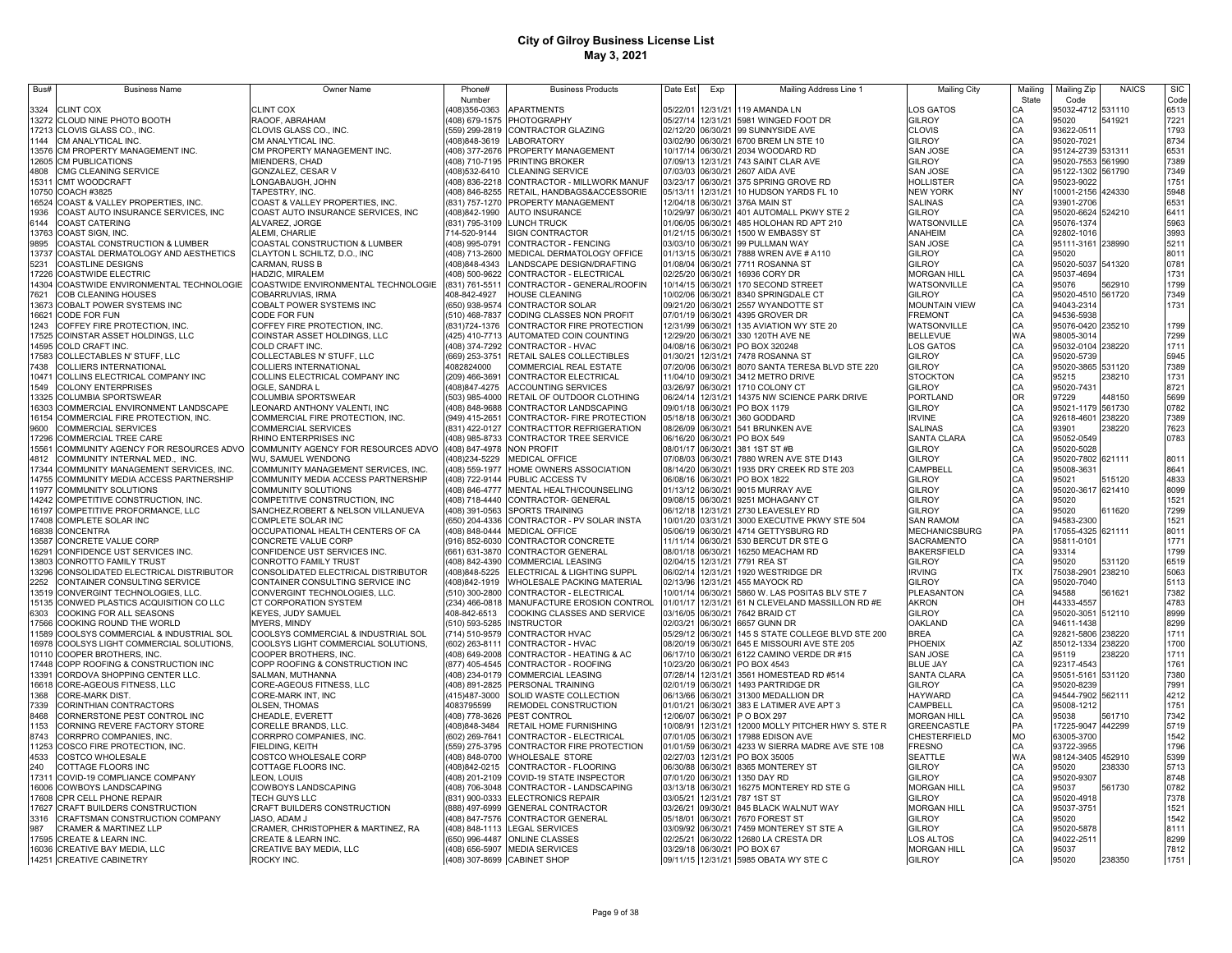| Bus#           | <b>Business Name</b>                                                  | Owner Name                                                           | Phone#                           | <b>Business Products</b>                                                        | Date Est                               | Exp                  | Mailing Address Line 1                                                    | <b>Mailing City</b>                    | Mailing   | Mailing Zip                            | <b>NAICS</b>     | <b>SIC</b>   |
|----------------|-----------------------------------------------------------------------|----------------------------------------------------------------------|----------------------------------|---------------------------------------------------------------------------------|----------------------------------------|----------------------|---------------------------------------------------------------------------|----------------------------------------|-----------|----------------------------------------|------------------|--------------|
| 2286           | CREATIVE LABELS, INC.                                                 | SANDRA ASHER-FRANZEN                                                 | Number<br>(408)842-0376          | <b>COMMERCIAL PRINTING</b>                                                      |                                        |                      | 10/08/96 12/31/21 6670 SILACCI WAY                                        | GILROY                                 | State     | Code<br>95020-7005                     | 323113           | Code<br>2759 |
| 1687           | CREATIVE PLAY LEARNING CENTER                                         | NASIATKA, JULIE                                                      | (408)846-9551                    | DAY CARE/PRESCHOOL                                                              |                                        |                      | 12/17/98 06/30/21 95 4TH ST                                               | GILROY                                 |           | 95020-5111 624410                      |                  | 8351         |
| 11084          | <b>CRESCO EQUIPMENT RENTALS</b>                                       | NORCAL RENTAL GROUP LLC                                              |                                  | (408) 846-1830 EQUIPMENT RENTAL & SALES                                         |                                        |                      | 10/01/11 12/31/21 318 STEALTH CT                                          | LIVERMORE                              | CA        | 94551-9303 534240                      |                  | 7359         |
| 162            | CRESTWOOD MANOR APARTMENTS                                            | FORTINO, ALBERT & BRENDA                                             | (408)847-5366                    | <b>APARTMENTS</b>                                                               | 09/23/98 12/31/21                      |                      | 7840 FILICE DR                                                            | GILROY                                 | CA        | 95020-4050 531110                      |                  | 6513         |
| 14910          | CRIME SCENE STERI-CLEAN, LLC                                          | CRIME SCENE STERI-CLEAN, LLC                                         | (888) 577-7206                   | <b>BIOHAZARD REMEDIATION</b>                                                    | 08/15/16 06/30/21                      |                      | 9785 CRESCENT CTR DR # 302                                                | RANCHO CUCAMANGA                       | CA        | 91730                                  |                  | 7349         |
| 692<br>1078    | <b>CROCKER SERVICE</b><br>CROCKERS LOCKERS OF GILROY                  | CROCKER, LILLIAN/DAVID<br>YEH, TSU M & JENNIFER                      | (408)842-9088<br>(408)842-0464   | <b>AUTO REPAIR</b><br>GEN. WAREHOUSING & STORAGE                                | 12/26/67 12/31/21<br>05/31/84 06/30/21 |                      | 92 W 7TH ST<br>7151 CROCKER LN                                            | <b>GILROY</b><br><b>GILROY</b>         | CA<br>CA  | 95020-6107 811111<br>95020-6638 493110 |                  | 7539<br>4225 |
| 11775          | <b>CROCS RETAIL LLC</b>                                               | CROCS RETAIL LLC                                                     | (408) 848-1574 FOOTWEAR          |                                                                                 | 08/23/12 12/31/21                      |                      | 120 S CENTRAL AVE STE 350                                                 | <b>CLAYTON</b>                         | <b>MO</b> | 63105                                  | 448210           | 5661         |
| 17440          | <b>CROSSFIT GILROY</b>                                                | MOZZONE JR., THOMAS R.                                               | (408) 896-3934                   | <b>CROSSFIT GYM</b>                                                             | 10/01/20 12/31/21                      |                      | 8840 MURAOKA DR                                                           | GILROY                                 | CA        | 95020                                  |                  | 7991         |
| 15967          | CROTHALL LAUNDRY SERVICES INC.                                        | CROTHALL LAUNDRY SERVICES INC.                                       | (270) 841-0052                   | <b>LAUNDRY SERVICES</b>                                                         | 03/01/18 12/31/21                      |                      | 1500 LIBERTY RIDGE DRIVE STE 210                                          | <b>CHESTERBROOK</b>                    | PA        | 19087-5583 812331                      |                  | 7219         |
| 17599          | <b>CROWN PLUMBING</b>                                                 | CHANDLER, ABRAM E.                                                   | (408) 217-8841                   | CONTRACTOR PLUMBING                                                             | 02/26/21                               | 06/30/21             | 859 SAVAKER AVE                                                           | SAN JOSE                               | CA        | 95126-3712                             |                  | 1711         |
| 10834          | <b>CROWN SANITATION</b>                                               | RODRIGUEZ, RAMIRO                                                    | (408) 968-9573                   | PORTABLE SANITATION SERVICE                                                     | 05/05/11                               | 06/30/21             | 710 KIRKPATRICK CT                                                        | <b>HOLLISTER</b>                       |           | 95023                                  | 562991           | 4959         |
| 17012<br>11712 | CRUZ CREATIONS TATTOO<br>CRUZ TIRE & TRUCK REPAIR                     | CRUZ, ARIEL & SUAREZ LORENA<br>CRUZ TRUCK PARTS INC.                 | (408) 767-2219<br>(209) 639-2056 | TATTOOS AND PIERCINGS<br>REPAIR TRUCKS AND SELL PART                            | 09/12/19 06/30/21<br>07/17/12 12/31/21 |                      | 8401 CHURCH ST STE G<br>5870 MONTEREY RD #A                               | <b>GILROY</b><br>GILROY                | CA<br>CA  | 95020-4269<br>95020                    | 812199<br>811111 | 7299<br>7538 |
| 8053           | CRYSTAL SPRINGS LANDSCAPE                                             | STEVENSON-SMITH, BRIAN                                               | 408-286-9616                     | CONTRACTOR LANDSCAPING                                                          | 05/08/07                               | 06/30/21             | 426 PERRYMONT AVE                                                         | SAN JOSE                               | CA        | 95125-1444                             | 561730           | 0782         |
| 8586           | CRYSTAL TIRES MOBILE REPAIR                                           | SENCION, OSCAR                                                       | (408) 639-2968                   | MOBILE TIRE REPAIR                                                              | 02/21/08 06/30/21                      |                      | 9120 MURRAY AVE                                                           | GILROY                                 |           | 95020                                  | 811198           | 7534         |
| 14565          | CSC OF GILROY                                                         | CSC OF SALINAS                                                       | (408) 847-1233                   | HYDRAUTIC & INDUSTRIAL SUPP                                                     | 03/25/16 12/31/21                      |                      | 721B ABBOTT ST                                                            | <b>SALINAS</b>                         | CA        | 93901-4376 326220                      |                  | 5013         |
| 6026           | CSG CONSULTANTS, INC                                                  | CSG CONSULTANTS INC                                                  | (650)522-2500                    | ENGINEERING CONSULTING FIRM                                                     | 11/19/04                               | 06/30/21             | 550 PILGRIM DR                                                            | FOSTER CITY                            | CA        | 94404-1253                             |                  | 8711         |
| 17393          | CTE,CAL, INC.                                                         | CTE,CAL, INC.                                                        | (651) 057-3636                   | TESTING & ENGINEERING CONST                                                     | 09/15/20 06/30/21<br>02/02/21          |                      | 46716 FREMONT BLVD                                                        | <b>FREMONT</b>                         | CA        | 94536-6538                             |                  | 8711<br>5812 |
| 17564<br>9879  | CULICHI'S URBAN KITCHEN<br>CULTURED MARBLE PRODUCTS                   | MORE BURGERS INC<br>PEGGY S. LANE, INC.                              | (909) 680-7041<br>(510) 483-1202 | <b>RESTAURANT</b><br>CONTRACTOR MARBLE                                          | 02/24/10 06/30/21                      | 12/31/21             | 164 LUSITANO WAY<br>2701 MERCED ST                                        | <b>GILROY</b><br>SAN LEANDRO           | CA<br>CA  | 95020-8513<br>94577-5601               | 238340           | 1743         |
| 960            | CUNNINGHAM EQUITIES CORP.                                             | BRIAN D. CUNNINGHAM                                                  | (408)847-2000                    | REAL ESTATE AGENTS                                                              | 08/04/87 06/30/21                      |                      | 1335 1ST ST STE C                                                         | <b>GILROY</b>                          | CA        | 95020-4738 531210                      |                  | 6531         |
| 13882          | <b>CUPCAKES FOR COLLEGE</b>                                           | NEVILLE, OLYMPIA                                                     | (408) 842-2300                   | <b>BAKED GOODS</b>                                                              | 03/10/15 12/31/21                      |                      | 500 W 10TH ST STE 122                                                     | GILROY                                 | CA        | 95020                                  | 311812           | 2051         |
| 288            | CUPERTINO ELECTRIC, INC                                               | CUPERTINO ELECTRIC. INC.                                             | (408)808-8000                    | CONTRACTOR - GENERAL                                                            | 01/16/90 06/30/21                      |                      | 1132 N 7TH ST                                                             | SAN JOSE                               | CA        | 95112-4427                             | 238210           | 1731         |
| 12931          | <b>CURRIERS HOME &amp; PROPERTY SERVICES</b>                          | <b>CURRIERS HOME &amp; PROPERTY SERVICES</b>                         | (408) 710-6853                   | CONTRACTOR - GENERAL                                                            | 11/21/13 06/30/21                      |                      | 431 FOREST RD                                                             | <b>SAN JUAN BAUTISTA</b>               | CA        | 95045-9616                             |                  | 1771         |
| 307            | 15270 CUSTOM COOLING OF CA LLC<br>CUSTOM ONE, INC.                    | CUSTOM COOLING OF CA LLC<br>CUSTOM ONE, INC.                         | (925) 817-0037<br>(408) 857-0162 | <b>CONTRACTOR HVAC</b><br><b>CONTRACTOR GENERAL</b>                             | 03/01/17 06/30/21<br>10/30/91 09/30/21 |                      | 5063 COMMERCIAL CIR STE I<br>PO BOX 1265                                  | CONCORD<br><b>MORGAN HILL</b>          | CA<br>CA  | 94520<br>95038-1265 233210             |                  | 17<br>1521   |
|                | 16640 CUSTOM TILE AND STONE, INC.                                     | CUSTOM TILE AND STONE, INC.                                          | (408) 476-3577                   | CONTRACTOR - TILE                                                               | 02/11/19 06/30/21                      |                      | 1280 LONGMEADOW DR                                                        | GILROY                                 | CA        | 95020-7730                             |                  | 1743         |
|                | 15425 CVS/PHARMACY #16971                                             | GARFIELD BEACH CVS, LLC                                              | (408) 848-6941                   | PHARMACY                                                                        | 12/16/15 12/31/21                      |                      | 1 CVS DR-MC1160                                                           | WOONSOCKET                             | RI        | 02895-6146 446110                      |                  | 5912         |
|                | 15006 CVS/PHARMACY #9945                                              | LONGS DRUG STORES CALIFORNIA, LLC                                    |                                  | (408) 842-0373 RETAIL PHARMACY                                                  | 10/23/16 12/31/21                      |                      | ONE CVS DRIVE/MD1160                                                      | <b>WOONSOCKET</b>                      | <b>RI</b> | 02895-6146 446110                      |                  | 5912         |
| 8899           | CYCLE GEAR NO 103                                                     | CYCLE GEAR, INC.                                                     | (707) 747-5053                   | RETAIL MOTORCYCLE APPAREL                                                       | 07/14/08 12/31/21                      |                      | 4705 INDUSTRIAL WY                                                        | <b>BENICIA</b>                         | CA        | 94510-1040 451110                      |                  | 5941         |
| 8939           | CYCLONE FENCE & IRON FENCE                                            | CYCLONE FENCE & IRON INC                                             |                                  | (408) 656-0315 FENCE CONTRACTOR                                                 |                                        |                      | 08/05/08 06/30/21 PO BOX 1418                                             | <b>SAN MARTIN</b>                      |           | 95046                                  | 238990           | 1799         |
| 5611           | 14315 CYPREXX SERVICES, LLC<br>D & B TRENCHING, INC.                  | CYPREXX SERVICES, LLC<br>D & B TRENCHING, INC.                       | (408)224-7896                    | (800) 516-6348 PROPERTY MANAGEMENT<br>CONTRACTOR - ENGINEERING                  |                                        |                      | 10/22/15 06/30/21 PO BOX 874<br>05/19/04 06/30/21 PO BOX 21817            | <b>BRANDON</b><br>SAN JOSE             | FL<br>CA  | 33509<br>95151-1817 541300             | 531311           | 6531<br>1629 |
|                | 15999 D & J HILLVIEW LLC                                              | D & J HILLVIEW LLC                                                   | (408) 727-3021                   | <b>COMMERCIAL LEASING</b>                                                       |                                        |                      | 03/01/18 12/31/21 2975 SCOTT BLVD STE 200                                 | SANTA CLARA                            | CA        | 95054-3314 531120                      |                  | 8721         |
|                | 16000 D & J HILLVIEW LLC                                              | D & J HILLVIEW LLC                                                   | (408) 727-3021                   | COMMERCIAL LEASING                                                              |                                        |                      | 03/01/18 12/31/21 2975 SCOTT BLVD STE 200                                 | SANTA CLARA                            |           | 95054-3314 531120                      |                  | 8721         |
|                | 3202 D B A ELECTRIC, INC                                              | D B A ELECTRIC, INC                                                  | (831)422-8308                    | CONTRACTOR ELECTRICAL                                                           |                                        |                      | 03/23/01 06/30/21 35 SPRING ST                                            | <b>SALINAS</b>                         |           | 93901-3693                             |                  | 1731         |
|                | 15356 D ONE BUILDERS                                                  | <b>D ONE BUILDERS</b>                                                | (408) 310-1337                   | CONTRACTOR - GENERAL                                                            | 04/10/17 06/30/21                      |                      | 8901 MURRAY AVE STE B                                                     | GILROY                                 |           | 95020-3794                             |                  | 1521         |
|                | 12494 D R DOMENICHINI CONSTRUCTION                                    | DOMENICHINI, DAVID                                                   | (408) 691-3283                   | CONTRACTOR GENERAL                                                              | 07/01/13 06/30/21                      |                      | P.O. BOX 1430                                                             | <b>SAN MARTIN</b>                      | CA        | 95046                                  | 236220           | 2361         |
|                | 17189 D&C GLASS AND ALUMINUM INC<br>16699 D&Z DESIGN ASSOCIATES, INC. | D&C GLASS AND ALUMINUM INC<br>D&Z DESIGN ASSOCIATES, INC.            | (925) 425-7671<br>(408) 778-7005 | CONTRACTOR - GLAZING<br><b>DESIGN FIRM</b>                                      | 01/24/20 06/30/21<br>03/19/19 06/30/21 |                      | 7087 COMMERCE CIR STE C<br>18640 SUTTER BLVD STE 500                      | PLEASANTON<br><b>MORGAN HILL</b>       | CA<br>CA  | 94588-8025<br>95037-8124               |                  | 1793<br>8712 |
|                | 10320 D. C. FINANCIAL SERVICE                                         | COX, DAVID K                                                         | (408) 482-4558                   | <b>REAL ESTATE BROKER</b>                                                       | 08/31/10 06/30/21                      |                      | 2316 CLUB DR                                                              | <b>GILROY</b>                          | CA        | 95020                                  | 531210           | 6531         |
|                | 11205 D.C. TAYLOR CO.                                                 | D.C. TAYLOR CO.                                                      | (925) 603-1100                   | CONTRACTOR - ROOFING                                                            | 11/07/11                               | 06/30/21             | 500 STICKLE DR NE                                                         | <b>CEDAR RAPIDS</b>                    | IA        | 52401-1021                             |                  | 1761         |
|                | 12041 D.H. SMITH COMPANY, INC.                                        | D.H. SMITH COMPANY, INC.                                             | (408) 532-7617                   | CONTRACTOR - LATH & PLASTER                                                     | 01/15/13 06/30/21                      |                      | PO BOX 730189                                                             | SAN JOSE                               | CA        | 95173-0189                             |                  | 1742         |
|                | 17389 D.L.H.I. CONSTRUCTION                                           | LEON, DENNIS                                                         | (408) 823-0972                   | CONTRACTOR - GEN BUILDING                                                       | 09/10/20 06/30/21                      |                      | 2781 LENA DR                                                              | SAN JOSE                               | CA        | 95124-1931                             |                  | 1521         |
| 17351<br>3948  | DABBLE ART CENTER<br>DADDARIO ROOFING CO., INC.                       | CATHERS, SHERYL A.<br>DADDARIO ROOFING CO., INC.                     | (408) 427-2204<br>(831)476-9109  | ART INSTRUCTION & CENTER<br>CONTRACTOR ROOFING                                  | 07/01/20<br>05/02/02                   | 06/30/21<br>09/30/21 | 5875 MILLER AVE<br>716 CAPITOLA AVE, SUITE #E2                            | GILROY<br>CAPITOLA                     | CA<br>CA  | 95020<br>95010-2777 238160             |                  | 7089<br>1761 |
| 17371          | <b>DAENA'S CLEANING</b>                                               | COPLADO, CITLALI D.                                                  | (831) 297-4682                   | <b>CLEANING SERVICES</b>                                                        | 08/31/20                               | 06/30/21             | 200 E 10TH ST APT 226                                                     | GILROY                                 | CA        | 95020                                  |                  | 7349         |
| 16283          | DAGMAR WARTENBERG                                                     | WARTENBERG, DAGMAR                                                   | (408) 623-6347                   | WEB DESIGN, WEB DEVELOPEMTN                                                     | 07/01/18                               | 06/30/21             | 2815 TAYMOUTH WAY                                                         | GILROY                                 | CA        | 95020                                  | 541512           | 7371         |
| 6300           | DAIM CLEAN INC DBA CLASSIC CLEANERS                                   | <b>DAIM CLEAN INC</b>                                                | (408) 842-6363                   | <b>CLOTHING DRY CLEANERS</b>                                                    | 03/15/05                               | 12/31/21             | 1280 1ST ST STE D                                                         | GILROY                                 | CA        | 95020                                  | 812320           | 7212         |
| 15243          | DALEO INC                                                             | DALEO INC                                                            | (408) 846-9621                   | CONTRACTOR - ENGINEER/ELECT                                                     | 02/10/17                               | 06/30/21             | 550 E LUCHESSA AVE                                                        | GILROY                                 |           | 95020                                  | 237130           | 1623         |
| 17634<br>17517 | DAN MATTHEWS ELECTRIC<br>DANCE MOM CONSIGNMENTS                       | MATTHEWS, DANIEL<br>ZERBINI, GERI                                    | (408) 722-8308                   | CONTRACTOR - ELECTRICAL                                                         | 04/01/21<br>12/15/20                   | 09/30/21<br>12/31/21 | 12215 MCCONNELL CT<br>1192 CHEYENNE DR                                    | <b>SAN MARTIN</b><br>GILROY            | CA<br>CA  | 95046-9528<br>95020                    |                  | 1731<br>5932 |
|                | 16096 DANCO BUILDERS                                                  | DANCO BUILDERS                                                       | (408) 806-9813<br>(707) 822-9000 | <b>ONLINE RETAIL</b><br>CONTRACTOR GENERAL                                      | 04/27/18                               | 09/30/21             | 5251 ERICSON WAY                                                          | ARCATA                                 | CA        | 95521-9273 236118                      |                  | 1522         |
|                | 15668 DANEL ROOFING, INC.                                             | DANEL ROOFING, INC.                                                  | (408) 695-0072                   | CONTRACTOR ROOFING                                                              | 10/05/17                               | 03/31/21             | 1355 KING GEORGE CT                                                       | <b>SAN MARTIN</b>                      | CA        | 95046-9776                             |                  | 1761         |
| 3101           | DANIEL & MARIA SILVEIRA APTS                                          | SILVERA, DANIEL & MARIA                                              | (408)274-0949                    | <b>APARTMENTS</b>                                                               | 01/19/01                               | 12/31/21             | 4465 PARTRIDGE CT                                                         | SAN JOSE                               | CA        | 95121-1051 531110                      |                  | 6514         |
|                | 11418 DANIEL R. BONSELL DESIGNS                                       | BONSELL, DANIEL R.                                                   | (408) 846-9281                   | WEBSITE DESIGN/CONSULTING                                                       | 03/02/12 06/30/21                      |                      | 8761 ARBOR ST                                                             | <b>GILROY</b>                          | CA        | 95020                                  | 541511           | 7371         |
| 14841          | <b>DAN'S HELPING HANDS</b>                                            | BLUM, DANIEL R                                                       |                                  | (408) 314-9443 HANDY MAN SERVICE                                                | 07/15/16 06/30/21                      |                      | 840 5TH ST                                                                | GILROY                                 | CA        | 95020                                  | 236118           | 1522         |
| 14627<br>378   | DARLENE BROWN<br>DASSEL'S PETROLEUM                                   | BROWN, DARLENE<br>HOI T                                              | (831)637-9253                    | (408) 612-6919 PHLEBOTOMIST<br>GEN. BLDG/ELECTRICAL                             | 04/26/16 06/30/21                      |                      | 321 VIA LOMA<br>10/12/94 06/30/21 31 WRIGHT RD                            | <b>MORGAN HILL</b><br><b>HOLLISTER</b> | CA<br>CA  | 95037<br>95023-9318                    | 621511           | 8071<br>1629 |
|                | 11809 DATAMATE BOOKKEEPING AND TAX INC                                | DATAMATE BOOKKEEPING AND TAX INC                                     | (408) 848-2293                   | <b>BOOKKEEPING &amp; TAX SERVICE</b>                                            | 08/30/12 06/30/21                      |                      | 7881 CHURCH ST STE F                                                      | GILROY                                 | CA        | 95020-5141 541219                      |                  | 8721         |
| 9249           | DAVE BOZZO                                                            | BOZZO, DAVE                                                          |                                  | (408) 202-2910 CATERING SERVICE                                                 |                                        |                      | 01/26/09 12/31/21 7511 DOWDY ST                                           | GILROY                                 | CA        | 95020-5721 722320                      |                  | 5812         |
|                | 17488 DAVE NEWTON GARDENING                                           | NEWTON, DAVE                                                         |                                  | (408) 740-7319 GARDENING SERVICE                                                |                                        |                      | 11/20/20 06/30/21 6740 CHURCH ST                                          | GILROY                                 | CA        | 95020-6508                             |                  | 0782         |
| 9344           | DAVE'S REPAIR SERVICE                                                 | GAMBETTA, DAVID                                                      |                                  | (831) 754-3010 TESTING/MAINT GAS STATIONS                                       |                                        |                      | 03/20/09 06/30/21 1105 OLD STAGE RD                                       | <b>SALINAS</b>                         | CA        | 93908-9765                             |                  |              |
| 248            | 16985 DAVID REYES HANDYMAN SERVICES                                   | REYES, DAVID                                                         | (408) 917-0269<br>(408) 779-4757 | <b>HANDYMAN SERVICES</b><br><b>APARTMENTS</b>                                   |                                        |                      | 08/24/19 06/30/21 8195 WESTWOOD DR APT 3<br>09/11/80 12/31/21 PO BOX 1182 | GILROY<br><b>MORGAN HILL</b>           | CA        | 95020                                  |                  |              |
| 131            | DAVID-MALIG MANUEL APARTMENTS<br>DAVID-MALIG/ANDERSON APTS            | DAVID-MALIG MANUEL & DOROTHY E TRUS<br>DAVID-MALIG, M & ANDERSON, R. | (408) 779-4757                   | <b>APARTMENTS</b>                                                               |                                        |                      | 02/04/86 12/31/21 PO BOX 1182                                             | <b>MORGAN HILL</b>                     | CA<br>CA  | 95038-1182 531110<br>95038-1182 531110 |                  | 6513<br>6513 |
| 15527          | DAWN MARIE - THE ZEN ROOM                                             | CULP, DAWN M.                                                        | (408) 569-9909                   | <b>HYPNOSIS MEDITATION</b>                                                      |                                        |                      | 08/01/17 06/30/21 60 4TH ST STE 103                                       | GILROY                                 |           | 95020                                  |                  | 5947         |
| 5661           | DAYCARE PEREYRA                                                       | PEREYRA, IRENE G                                                     | (408)842-5946                    | DAY CARE ONLY 14 CHILDREN                                                       |                                        |                      | 06/09/04 06/30/21 766 MARIA WAY                                           | GILROY                                 |           | 95020-4009 624410                      |                  | 8351         |
|                | 15326 DAYS INN                                                        | PARVATI HOSPITALITY, INC.                                            |                                  | (408) 848-3500 HOTEL/MOTEL                                                      |                                        |                      | 03/30/17 12/31/21 8292 MURRAY AVE                                         | GILROY                                 |           | 95020                                  | 721110           | 7011         |
|                | 11039 DBA GILROY WELCOME CENTER                                       | GILROY VISITORS BUREAU                                               |                                  | (408) 842-6436 VISITOR SERVICES AND RETAIL                                      | 09/15/11 06/30/21                      |                      | 8155 ARROYO CIR #6                                                        | GILROY<br>CHICO                        |           | 95020<br>95928-8950 236220             | 541613           | 8742         |
|                | 14616 DBI CONTRACTING INC.<br>16329 DD'S DISCOUNTS #5378              | DBI CONTRACTING INC.<br>ROSS DRESS FOR LESS, INC                     |                                  | (530) 570-9755 CONTRACTOR GENERAL<br>(925) 965-4526 RETAIL CLOTHING, HOME ACCES |                                        |                      | 04/22/16 03/31/21 2960 BANCROFT DR<br>09/27/18 12/31/21 5130 HACIENDA DR  | <b>DUBLIN</b>                          | CA        | 94568-7635 446120                      |                  | 1522<br>5651 |
|                | 16482 DDMK LIVESCAN FINGERPRINTING                                    | DDMK PROFESSIONAL SERVICES I                                         |                                  | (650) 248-3320 FINGERPRINT SERVICES                                             |                                        |                      | 11/05/18 06/30/21 7490 CARNOUSTIE CT                                      | <b>GILROY</b>                          | CA        | 95020-3004                             |                  | 7381         |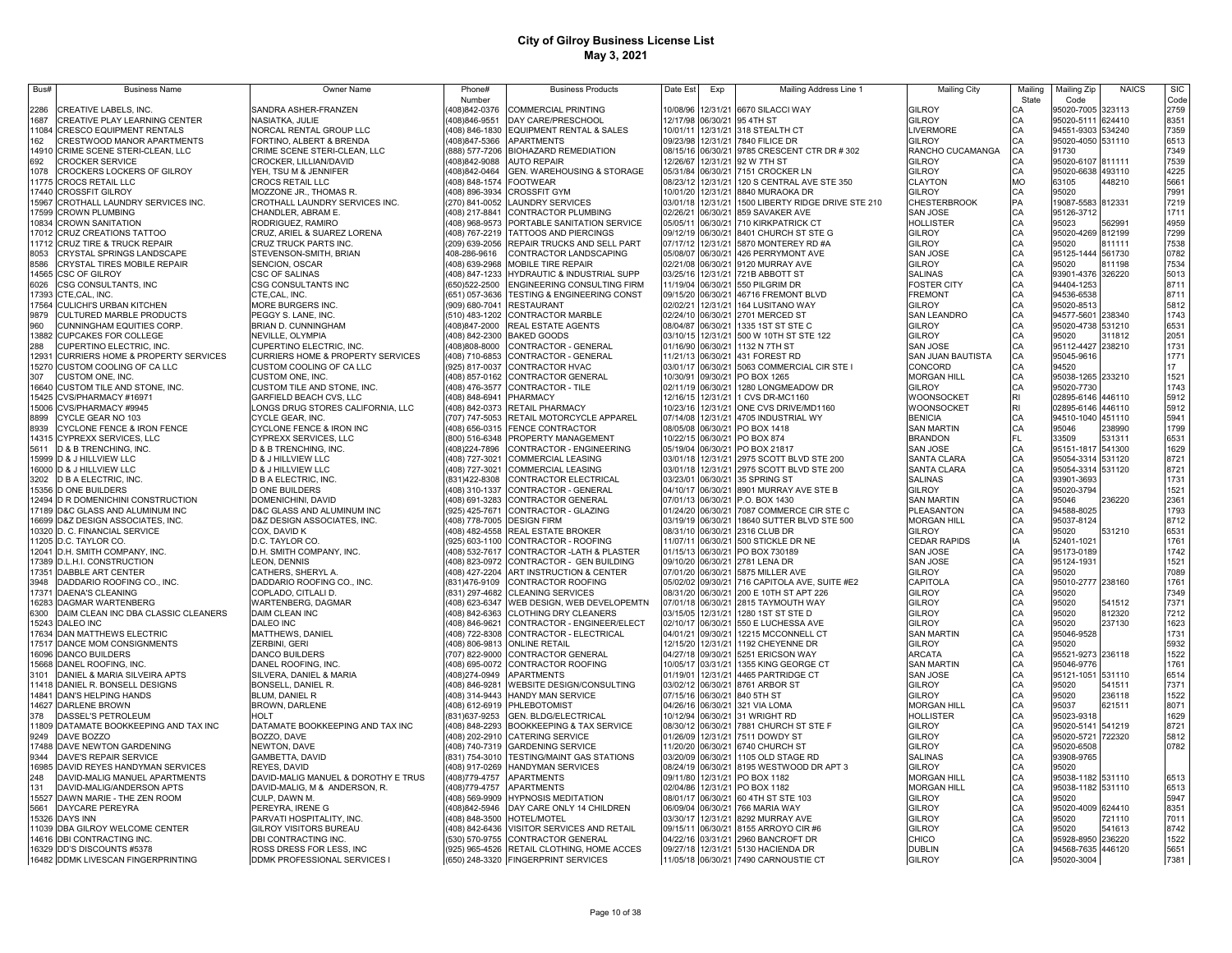| Bus#           | <b>Business Name</b>                                                         | <b>Owner Name</b>                                              | Phone#                           | <b>Business Products</b>                                                       | Date Est                               | Exp                  | Mailing Address Line 1                                               | Mailing City                            | Mailino         | Mailing Zip                            | <b>NAICS</b>     | <b>SIC</b>   |
|----------------|------------------------------------------------------------------------------|----------------------------------------------------------------|----------------------------------|--------------------------------------------------------------------------------|----------------------------------------|----------------------|----------------------------------------------------------------------|-----------------------------------------|-----------------|----------------------------------------|------------------|--------------|
|                |                                                                              |                                                                | Number                           |                                                                                |                                        |                      |                                                                      |                                         | State           | Code                                   |                  | Code         |
|                | 16470 DDMK PREMIER TAX SERVICE<br>17175 DE VASCONCELOS ZUMBA                 | DDMK PROFESSIONAL SERVICES, INC.<br>DE VASCONCELOS, KAMILA     |                                  | (650) 248-3320 TAX SERVICE<br>(408) 800-7905 ZUMBA FITNESS INSTUCTOR           | 01/13/20 06/30/21                      |                      | 12/01/18 06/30/21 7490 CARNOUSTIE COURT<br>8336 GAUNT AVE            | <b>GILROY</b><br><b>GILROY</b>          | CА<br>CA        | 95020<br>95020-3816                    | 541213           | 7381<br>7299 |
|                | 13458 DEAN DAVIS AUTO CARE                                                   | DAVIS, JESSE D.                                                | (408) 833-8901                   | <b>AUTO REPAIR</b>                                                             |                                        |                      | 08/25/14 12/31/21 8655 MONTEREY RD                                   | <b>GILROY</b>                           | CA              | 95020                                  | 311111           | 7538         |
| 16111          | <b>DEEP ENTERPRISES</b>                                                      | SINGH.NARINDER                                                 | 408) 848-3879                    | <b>MANAGAMENT</b>                                                              |                                        |                      | 05/03/18 06/30/21 300 LEAVESLEY RD                                   | <b>GILROY</b>                           | CA              | 95020-3607                             |                  | 5541         |
| 10653          | DEERING & SONS DIVERSIFIED CLEANING                                          | DEERING, DAVID J.                                              | (831) 595-8264                   | JANITORIAL CLEANING                                                            |                                        | 02/09/11 06/30/21    | 19 SANTA ROSA AVE                                                    | <b>SALINAS</b>                          | CA              | 93901-1326 561720                      |                  | 7349         |
| 267            | <b>DEL MONTE GLASS</b>                                                       | COAST COUNTIES GLASS, INC.                                     | (408)640-4444                    | CONTRACTOR GLAZING                                                             |                                        |                      | 08/12/88 06/30/21 4 UPPER RAGSDALE DR                                | <b>MONTEREY</b>                         | CA              | 93940-5730 238150                      |                  | 1793         |
| 16653          | DEL REY PLAZA LLC                                                            | DEL REY PLAZA LLC                                              | (669) 342-4313                   | COMMERICAL LEASING                                                             |                                        |                      | 02/20/19 12/31/21 20410 TOWN CTR LN STE 100                          | <b>CUPERTINO</b>                        | CA              | 95014-3230                             | 531120           | 6531         |
| 16653          | DEL REY PLAZA LLC                                                            | DEL REY PLAZA LLC                                              | 669) 342-4313                    | COMMERICAL LEASING                                                             | 02/20/19                               | 12/31/21             | 20410 TOWN CTR LN STE 100                                            | <b>CUPERTINO</b>                        | CA              | 95014-3230                             | 531120           | 6531         |
| 11526          | DEL SOL BAKERY                                                               | BATISTA & CARRAZCO, INC.                                       | 408) 846-4660                    | <b>BAKERY</b>                                                                  | 05/02/12                               | 12/31/21             | 7901 WESTWOOD DR STE K                                               | GILROY                                  | CA              | 95020                                  | 311812           | 5812         |
| 15562          | DEL TORO FABRICATION                                                         | DEL TORO, RUBEN                                                | (408) 843-0504                   | <b>AUTO FABRICATION</b>                                                        | 08/01/17                               | 12/31/21             | 8911 MURRAY AVE #C                                                   | <b>GILROY</b>                           | CA              | 95020-3699                             |                  | 7692         |
| 16056<br>79    | <b>DEL TORO FABRICATION 2</b>                                                | DEL TORO JR., RODOLFO                                          | (408) 840-5210                   | <b>AUTO FABRICATION</b><br><b>APARTMENTS</b>                                   | 04/09/18<br>05/21/86                   | 12/31/21<br>12/31/21 | 8911 MURRAY AVE STE C<br>2055 CAMINO DE LOS ROBLES                   | <b>GILROY</b><br><b>MENLO PARK</b>      | CA<br>CA        | 95020                                  | 531110           | 7692         |
| 14625          | DELATORRE APARTMENTS<br><b>DELIZIA IMPORTS</b>                               | DELATORRE, AL & INGRID<br>MERCANTE, ANTONIO M.                 | (650)854-1230<br>(408) 846-8787  | <b>IMPORT EXPORT BROKER</b>                                                    | 04/25/16                               | 12/31/21             | 7614 ALISTER CT                                                      | <b>GILROY</b>                           | CA              | 94025<br>95020                         |                  | 6514<br>7389 |
| 6535           | DELTA BIOLABS, LLC                                                           | DELTA BIOLABS, INC.                                            | 408-846-6650                     | LABORATORY                                                                     | 06/13/05 06/30/21                      |                      | 8870 MURAOKA DR                                                      | <b>GILROY</b>                           | CA              | 95020-3684                             |                  | 2836         |
| 16521          | DELTA ELECTRIC                                                               | FRANKS, DERRICK                                                | (408) 224-0176                   | CONTRACTOR ELECTRICAL                                                          |                                        | 12/03/18 06/30/21    | 724 COLLEEN DR                                                       | SAN JOSE                                | CA              | 95123-4605                             |                  | 1731         |
| 16859          | DEMOLITION SERVICES AND GRADING                                              | DEMOLITION SERVICES AND GRADING INC                            | (209) 740-0081                   | CONTRACTOR- DEMOLITION                                                         | 07/15/19 06/30/21                      |                      | 281 GENERATIONS CT                                                   | <b>MANTECA</b>                          | CA              | 95337-8993 236118                      |                  | 1795         |
| 16326          | DENISE M. BROLIN, CPA                                                        | BROLIN, DENISE M.                                              |                                  | (408) 848-3861 ACCT/CPA/ TAX SERVICES                                          | 08/20/18 06/30/21                      |                      | 1205 3RD ST                                                          | GILROY                                  | CA              | 95020-5305 541211                      |                  | 7389         |
| 16833          | DENNY MCCOWAN GENERAL ENGINEERING,                                           | DENNY MCCOWAN GENERAL ENGINEERING,                             |                                  | (559) 734-1115 CONTRACTOR - ENGINEERING                                        | 06/06/19 06/30/21                      |                      | PO BOX 6027                                                          | VISALIA                                 | CA              | 93290-6027                             |                  | 1799         |
| 16942          | DENNY'S 9523                                                                 | SEASIDE DINING GROUP, INC.                                     |                                  | (949) 215-0377 RESTAURANT                                                      | 07/26/19 12/31/21                      |                      | 3 JULIA ST                                                           | LADERA RANCH                            | CA              | 92694-1541                             | 722511           | 5812         |
| 5185           | DENTAL OFFICE OF DAWN PAN                                                    | PAN, YINGHUI DAWN                                              | (408)846-8899                    | DENTAL OFFICE                                                                  | 12/12/03 06/30/21                      |                      | 8060 SANTA TERESA BLVD STE 120                                       | <b>GILROY</b>                           | CA              | 95020-3863 621210                      |                  | 8021         |
| 13922<br>17021 | DESILVA GATES CONSTRUCTION L.P.<br>DETATI COMMUNICATIONS, INC.               | DESILVA GATES CONSTRUCTION L.P.<br>DETATI COMMUNICATIONS, INC. |                                  | (925) 361-1533 CONTRACTOR - PAVING<br>(408) 744-9300 MARKETING & DESIGN        | 03/13/15 06/30/21<br>09/19/19 06/30/21 |                      | 11555 DUBLIN BLVD<br>265 CASPIAN DR                                  | <b>DUBLIN</b><br><b>SUNNYVALE</b>       | C.A<br>CA       | 94568-2854 238990<br>94089-1015        |                  | 1611<br>7330 |
| 14463          | DEVAN INC.                                                                   | MARISCAL, MARIA & HECTOR                                       |                                  | (831) 998-0374 AGRICULTURAL CONSULTING                                         | 02/10/16 12/31/21                      |                      | 7522 STRATH PL                                                       | <b>GILROY</b>                           | CA              | 95020                                  | 541690           | 8748         |
| 17411          | DFBX CONSULANT LLC                                                           | HSIAO, CHIU-WEI                                                |                                  | (669) 239-9786 CONSULTANT                                                      | 06/26/20 06/30/21                      |                      | 8865 ACORN WY                                                        | <b>GILROY</b>                           | CA              | 95020                                  |                  | 8711         |
| 14802          | DG HEATING & AIR CONDITIONING                                                | DG HEATING & AIR CONDITIONING                                  |                                  | (408) 201-9411 CONTRACTOR HVAC                                                 | 06/28/16 06/30/21                      |                      | 1040 COMMERCIAL ST STE 104                                           | <b>SAN JOSE</b>                         | CA              | 95112-1418 238220                      |                  | 1711         |
| 15418          | DIAMOND DOOR'S, INC.                                                         | DIAMOND DOOR'S, INC.                                           |                                  | (408) 842-0727 DOORS, MILLWORK, HARDWARE                                       | 05/12/17 12/31/21                      |                      | 5820 OBATA WAY # A                                                   | <b>GILROY</b>                           | CA              | 95020-7038                             |                  | 1751         |
| 1725           | DIAMOND'S SERVICE                                                            | GONZALEZ, FELIPA                                               | (408)779-7380                    | HOUSE CLEAN. & GARDENING                                                       |                                        |                      | 03/19/99 06/30/21 PO BOX 2687                                        | <b>GILROY</b>                           | CA              | 95020-4445 561790                      |                  | 7349         |
|                | 15304 DIAZ CLEANING                                                          | DIAZ, DELFINA                                                  |                                  | (408) 843-0850 HOUSE CLEANING                                                  |                                        |                      | 03/20/17 06/30/21 950 EAST MIDDLE AVE                                | <b>SAN MARTIN</b>                       | CΑ              | 95046                                  | 561720           | 7349         |
| 8807           | <b>DIAZ DAY CARE</b>                                                         | DIAZ, JOYCE                                                    | (408) 842-1920 DAYCARE           |                                                                                | 07/04/08 06/30/21                      |                      | 820 2ND ST                                                           | GILROY                                  | СA              | 95020-4958                             |                  | 8351         |
| 1480           | <b>DIAZ GARDENING</b>                                                        | DIAZ, JUAN                                                     |                                  | 408)842-7918 GARDENING SERVICES                                                |                                        |                      | 05/05/95 06/30/21 PO BOX 193                                         | <b>SAN MARTIN</b>                       | CА              | 95020                                  | 561730           | 0782         |
|                | 13643 DICKSON PROPERTIES MURRAY, LLC<br>13662 DICKSON PROPERTIES MURRAY, LLC | DICKSON, L. BRENT<br>DICKSON, L. BRENT                         |                                  | 408) 309-0242 COMMERCIAL LEASING<br>408) 309-0242 COMMERCIAL LEASING           | 11/14/14                               |                      | 12/31/21 393-J TOMKINS CT<br>11/24/14 12/31/21 393-J TOMKINS CT      | <b>GILROY</b><br><b>GILROY</b>          | CА<br>СA        | 95020<br>95020                         | 531120<br>531120 | 6512<br>6512 |
|                | 17367 DINSMORE ENTERPRISES INC                                               | DINSMORE ENTERPRISES INC                                       |                                  | (408) 846-9511 COMMERCIAL LEASING                                              |                                        |                      | 08/28/20 12/31/21 8595 MURRAY AVE                                    | GILROY                                  | СA              | 95020                                  |                  | 6519         |
|                | 16143 DISCOUNT CIGARETTES                                                    | NASRAT BROTHERS INC.                                           |                                  | 408)848-8715   TOBACCO SHOP                                                    |                                        |                      | 05/14/18 12/31/21 8027 WAYLAND LN                                    | GILROY                                  | CA              | 95020-4122 453991                      |                  | 5993         |
| 3555           | DISCOUNT TIRE CO./ AMERICAN'S TIRE                                           | AMERICA'S TIRE CO.# CAN16                                      | (408)848-9066                    | <b>TIRES SALES</b>                                                             | 09/18/01                               |                      | 12/31/21 20225 N SCOTTSDALE RD # DEPT28                              | <b>SCOTTSDALE</b>                       | AZ              | 85255-6456 811198                      |                  | 5014         |
| 15047          | DISCOVERY COUNSELING CENTER                                                  | DISCOVERY COUNSELING CENTER                                    |                                  | (408) 778-5120 MENTAL HEALTH                                                   |                                        |                      | 10/24/16 06/30/21 8351 CHURCH ST                                     | <b>GILROY</b>                           | CA              | 95020                                  | 13910            | 8611         |
|                | 11688 DISNEY STORE USA LLC #865                                              | T1 ACQUISITION CORP                                            |                                  | 408) 842-3487 RETAIL DISNEY STORE                                              |                                        |                      | 07/06/12 12/31/21 1101 FLOWER ST                                     | <b>GLENDALE</b>                         | CA              | 91201-2415 448130                      |                  | 5311         |
| 8751           | DJ & LIVE MUSIC WITH ALVARO                                                  | JUAREZ, ALVARO                                                 |                                  | 408) 427-7088 DJ & LIVE MUSIC                                                  |                                        |                      | 05/07/08 06/30/21 6810 GLENVIEW DR                                   | GILROY                                  | CA              | 95020                                  | 11510            | 8999         |
| 17579          | DLB FIRE PROTECTION                                                          | CFP DESIGNS, INC.                                              | 661) 903-8940                    | CONTRACTOR - FIRE PROTECTIO                                                    | 02/12/21                               |                      | 06/30/21 3001 PETROL RD                                              | <b>BAKERSFIELD</b>                      | CA              | 93308-9739                             |                  |              |
| 16822          | DMI INSURANCE SERVICES, INC                                                  | DMI INSURANCE SERVICES, INC                                    | (408) 779-3178                   | <b>INSURANCE AGENCY</b>                                                        | 05/31/19<br>04/30/01                   | 06/30/21             | 8911 N. CAPITAL OF TEXAS HWY 4240                                    | <b>AUSTIN</b>                           | <b>TX</b>       | 78759-7267                             | 524210           | 6411         |
| 3292<br>16335  | <b>DMNT DBA GRANITE OUTLET</b><br>DO BUILDER & DESIGN INC.                   | DMD DBA GRANITE OUTLET<br>DO BUILDER & DESIGN INC.             | 408)842-9830<br>714) 847-3456    | MARBLE LATE TILE SALES<br>CONTRACTOR GENERAL                                   | 08/22/18                               | 12/31/21             | 8955 MONTEREY RD<br>06/30/21 9419 GERANIUM AVE                       | <b>GILROY</b><br><b>FOUNTAIN VALLEY</b> | CA<br>CA        | 95020-7344 444190<br>92708-1920        |                  | 5211<br>1521 |
| 17056          | DOCE & DOCE                                                                  | CAMILO PAVEI, MARIANA                                          | 650) 210-6687                    | HOME BASED BAKERY                                                              | 10/10/19                               | 12/31/21             | 154 SANDPIPER WAY                                                    | <b>GILROY</b>                           | CA              | 95020                                  |                  | 2052         |
| 16971          | <b>DODDS PLUMBING</b>                                                        | DODDS, DONNIE                                                  | (559) 684-1350                   | CONTRACTOR - PLUMBING                                                          | 08/23/19                               | 06/30/21             | 3941 N MOONEY BLVD                                                   | TULARE                                  | CA              | 93274-1137 238220                      |                  | 1711         |
| 17293          | DOLLAR TREE STORES #07810                                                    | DOLLAR TREE STORES, INC.                                       | 757) 321-5000                    | <b>RETAIL STORE</b>                                                            | 06/09/20                               |                      | 12/31/21 500 VOLVO PKWY                                              | CHESAPEAKE                              | VA              | 23320-1604                             |                  | 5331         |
| 4410           | DOLLAR TREE STORES #2274                                                     | DOLLAR TREE STORES INC.                                        | 408) 848-2502                    | <b>RETAIL STORE</b>                                                            | 08/30/02                               | 12/31/21             | 500 VOLVO PKWY                                                       | CHESAPEAKE                              | VA              | 23320-1604                             | 452990           | 5331         |
| 1703           | DON BEVILACQUA CONSULTING, INC.                                              | DON BEVILACQUA CONSULTING, INC.                                | (408) 848-6347                   | CONSULTANTS                                                                    | 01/11/99                               | 06/30/21             | 741 5TH ST                                                           | <b>GILROY</b>                           | CA              | 95020-5606 541000                      |                  | 7299         |
| 2706           | DON ROBERTO JEWELERS INC.                                                    | DON ROBERTO JEWELERS INC                                       | (408)847-6733                    | RETAIL JEWELRY SALES                                                           | 08/07/98                               | 12/31/21             | 205 AVENIDA FABRICANTE                                               | <b>SAN CLEMENTE</b>                     | CA              | 92672                                  | 148310           | 5944         |
| 395            | DONALD C. CHRISTOPHER APTS.                                                  | CHRISTOPHER, DONALD C                                          | (408) 847-1100                   | <b>APARTMENTS</b>                                                              | 06/26/98                               | 12/31/21             | 305 BLOOMFIELD AVE                                                   | <b>GILROY</b>                           | CA              | 95020-9516 531110                      |                  | 7215         |
| 10658<br>11340 | DONNA KARAN COMPANY STORES<br>DONWARD PAINTING INC                           | THE DONNA KARAN COMPANY STORE, LLC                             | (201) 635-2358<br>(408) 847-8819 | RETAIL CLOTHING STORE                                                          | 02/10/11<br>01/23/12                   | 12/31/21<br>06/30/21 | 7401 BOONE AVE N<br>7500 WESTWOOD DR                                 | <b>BROOKLYN PARK</b><br><b>GILROY</b>   | <b>MN</b><br>CA | 55428-1007 448140<br>95020-4743 238320 |                  | 5651<br>1721 |
| 1434           | DORI'S WINDOWS ETC                                                           | DONWARD PAINTING INC<br>LEONARD, DORI                          | (408)848-6643                    | <b>CONTRACTOR PAINTING</b><br><b>WINDOW CLEANING</b>                           | 07/14/92                               | 06/30/21             | PO BOX 282                                                           | <b>GILROY</b>                           | CA              | 95020-4107                             |                  | 7349         |
| 17653          | DOUG WHITE CONSTRUCTION                                                      | WHITE, DOUGLAS M                                               | (408) 671-7798                   | <b>CONTRACTOR GENERAL</b>                                                      | 04/16/21                               | 09/30/21             | 2550 ROOP RD                                                         | GILROY                                  | CA              | 95020-9139                             |                  | 1629         |
| 11161          | DOUGLAS FUNK CONSULTING                                                      | FUNK, DOUGLAS J                                                | (408) 691-3507                   | <b>REPAIR SERVICES</b>                                                         | 10/12/11                               | 06/30/21             | 1224 SWANER DR                                                       | <b>GILROY</b>                           | CA              | 95020                                  |                  | 7699         |
|                | 14343 DOUGS APPLIANCE REPAIR                                                 | DOUGLAS, ABEND                                                 | (408) 960-4206                   | <b>APPLIANCE REPAIR</b>                                                        | 11/05/15 06/30/21                      |                      | 633 W JUDI ST                                                        | CASA GRANDE                             | AZ              | 85122-5132 811412                      |                  | 7699         |
| 14084          | DOVE LANDSCAPING                                                             | ZAMORA, EDDIE L.                                               | (800) 205-0533                   | <b>LANDSCAPING &amp; TREE SERVICE</b>                                          | 07/01/15                               | 06/30/21             | 9785 COYOTE MOON LN                                                  | <b>GILROY</b>                           | CA              | 95020                                  | 561730           | 0782         |
| 152            | DOWDY MANOR APARTMENTS                                                       | KIMBALL, GARY                                                  | (925)736-6256                    | <b>APARTMENTS</b>                                                              | 11/04/83                               | 12/31/21             | 4005 SUGAR MAPLE DR                                                  | <b>DANVILLE</b>                         | CA              | 94506-4640 531110                      |                  | 6513         |
| 10656          | DOYLE'S WORK COMPANY, INC.                                                   | DOYLE'S WORK COMPANY, INC.                                     |                                  | (408) 686-1398 CONTRACTOR ENGINEERING                                          | 02/10/11                               | 06/30/21             | 8595 MURRAY AVE                                                      | <b>GILROY</b>                           | CA              | 95020-3612 238910                      |                  | 1794         |
| 11785          | DR CPR TRAINING SERVICES<br>DR HORTON BAY INC                                | REID, DIANE M.<br>DR HORTON BAY INC                            | (408) 799-9618 EDUCATION         | (818) 251-5700 CONTRACTOR - GENERAL BUILD                                      | 08/17/12 06/30/21<br>07/07/10 06/30/21 |                      | P.O. BOX 1760<br>6683 OWENS DR                                       | <b>GILROY</b><br>PLEASANTON             | CA<br>CA        | 95020<br>94588-3335                    | 311691           | 8299         |
| 10152<br>1042  | DR NADER TABIBZADEH DDS                                                      | TABIB, DAVID NADER                                             | (408)842-5000                    | <b>DENTIST OFFICE</b>                                                          | 03/05/98                               | 06/30/21             | 7671 MONTEREY ST STE C                                               | <b>GILROY</b>                           | CA              | 95020-5215 621210                      |                  | 1521<br>8021 |
| 1037           | DR PAULA WHANG-RAMOS                                                         | WHANG-RAMOS, PAULA                                             | (408)842-0208                    | PROFESSIONAL SERVICES                                                          | 09/24/97                               | 06/30/21             | 8339 CHURCH ST STE 110                                               | <b>GILROY</b>                           | CA              | 95020-4450 621330                      |                  | 9111         |
| 8225           | DR. ANDREW LU, O.D.                                                          | DR. ANDREW LU, O.D.                                            | 408-846-6005                     | PHYSICIAN / OPTOMETRY                                                          | 07/24/07                               |                      | 06/30/21 7251 CAMINO ARROYO                                          | <b>GILROY</b>                           | CA              | 95020-7340                             |                  | 5048         |
| 14101          | DR. KAWALJEET K. BHATIA                                                      | BHATIA, DR. KAWALJEET K.                                       | (408) 848-5520                   | <b>PEDIATRIC OFFICE</b>                                                        |                                        |                      | 06/23/15 06/30/21 9460 NO NAME UNO STE 135                           | <b>GILROY</b>                           | CA              | 95020                                  | 621111           | 8011         |
| 15001          | DR. LARRY BOUNDS, MS DMIN                                                    | <b>BOUNDS, LARRY</b>                                           |                                  | (209) 617-3023 COUNSELING GUIDANCE SERV                                        |                                        |                      | 09/28/16 06/30/21 353 E. 10TH STREET 322                             | <b>GILROY</b>                           | CA              | 95020                                  | 624190           | 8399         |
| 15882          | DRAFT PROS LLC                                                               | DRAFT PROS LLC                                                 |                                  | (408) 230-7264 BEER LINE CLEANING                                              | 02/12/18 06/30/21                      |                      | 1520 BRANHAM LANE APT 63                                             | <b>SAN JOSE</b>                         | СA              | 95118-2307                             |                  | 7349         |
| 16547          | <b>DRAKE APTS</b>                                                            | AWD FAMILY TRUST                                               |                                  | (408) 848-1693 APARTMENTS                                                      |                                        |                      | 12/18/18 12/31/21 PO BOX 600                                         | <b>GILROY</b>                           | CA              | 95021-0600 531110                      |                  | 7021         |
| 5700           | DREW & CO. MARKETING                                                         | CABATINGAN, JOSE A                                             | (408) 710-0385 SALES             |                                                                                |                                        |                      | 01/02/04 12/31/21 1035 WENTZ DR                                      | <b>GILROY</b>                           | CA              | 95020-5924 311942                      |                  | 2035         |
| 17664          | DRL PROPERTIES, LLC                                                          | DRL PROPERTIES, LLC                                            | (831) 245-8295                   | <b>COMMERCIAL LEASING</b>                                                      | 04/30/21                               |                      | 12/31/21 7211 EAGLE RIDGE DR                                         | GILROY                                  | CA              | 95020-3052                             |                  | 6531         |
| 15846<br>9123  | DRUMMOND AND SONS INC<br><b>DRYCO</b>                                        | DRUMMOND AND SONS INC<br>DRYCO CONSTRUCTION INC                |                                  | (408) 809-7420 CONTRACTOR - SWIMMING POOL<br>(510) 438-6500 CONTRACTOR GENERAL |                                        |                      | 08/17/20 06/30/21 PO BOX 20220<br>10/22/08 06/30/21 42745 BOSCELL RD | SAN JOSE<br><b>FREMONT</b>              | CA<br>CА        | 95160-0220 238990<br>94538             | 238990           | 1799<br>1542 |
|                | 17614 DRYSDALE DOUGLAS INC                                                   | DRYSDALE DOUGLAS INC                                           |                                  | (925) 925-2539 CONTRACTOR GENERAL                                              |                                        |                      | 03/11/21 06/30/21 11040 BOLLINGER CANYON RD                          | <b>SAN RAMON</b>                        | CA              | 94582-4969                             |                  | 1521         |
| 1377           | DS SERVICES OF AMERICA, INC.                                                 | DS SERVICES OF AMERICA, INC                                    |                                  | (707) 937-7353 BOTTLED WATER                                                   |                                        |                      | 08/02/88 06/30/21 2300 WINDY RIDGE PARKWAY STE 500                   | N ATLANTA                               | GA              | 30339                                  | 221310           | 4941         |
|                | 17382 DTI CONSTRUCTION                                                       | DURAN, MANUEL JOSEPH JR                                        |                                  | (669) 300-7012 GENERAL CONTRACTOR                                              |                                        |                      | 09/03/20 06/30/21 6284 BOTHELL CIR                                   | <b>SAN JOSE</b>                         | ICA             | 95123-4903                             |                  | 1521         |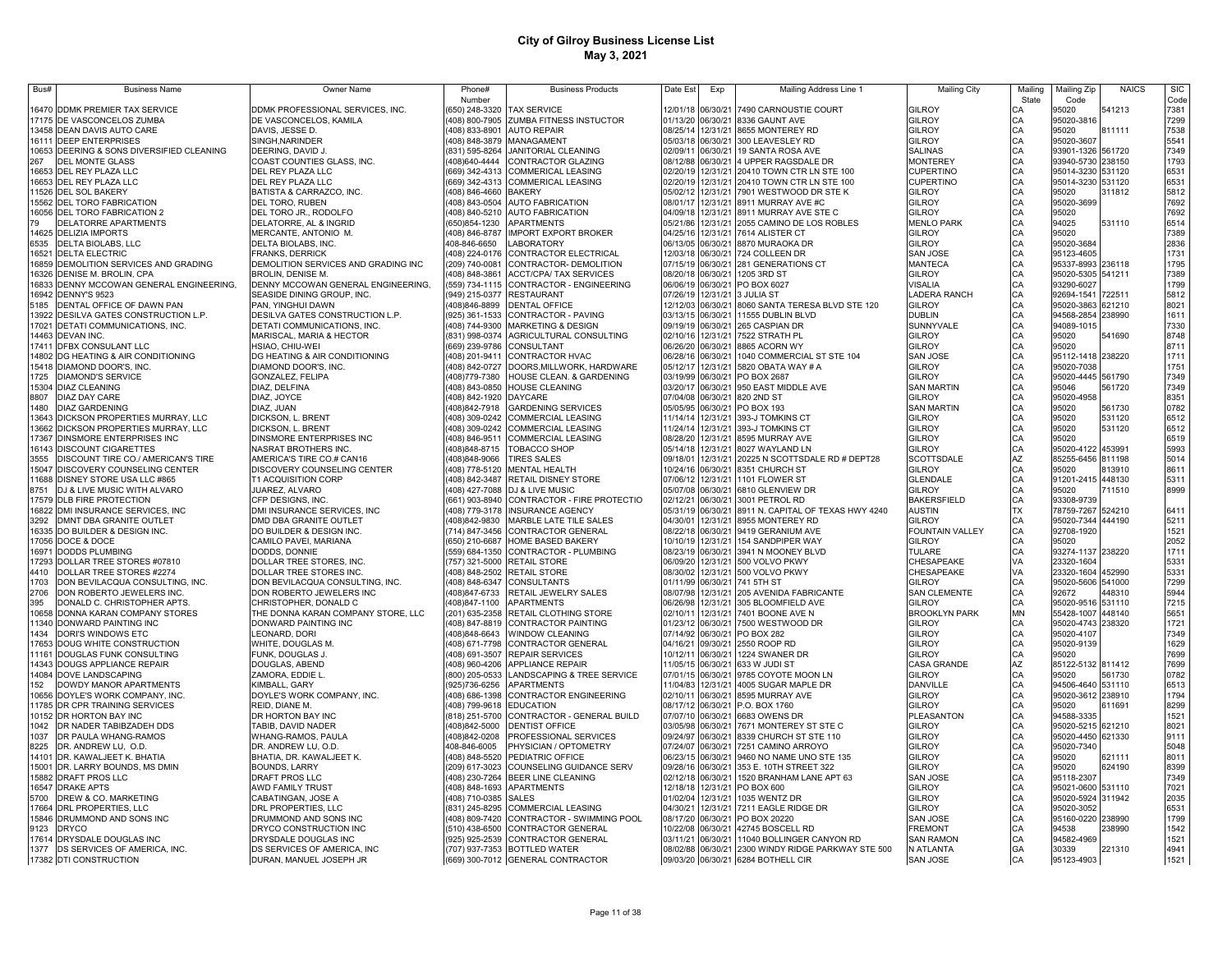| Bus#           | <b>Business Name</b>                                            | Owner Name                                           | Phone#<br>Number                | <b>Business Products</b>                                                | Date Est             | Exp                  | Mailing Address Line 1                                       | <b>Mailing City</b>                    | Mailing  | Mailing Zip                            | <b>NAICS</b>     | <b>SIC</b>   |
|----------------|-----------------------------------------------------------------|------------------------------------------------------|---------------------------------|-------------------------------------------------------------------------|----------------------|----------------------|--------------------------------------------------------------|----------------------------------------|----------|----------------------------------------|------------------|--------------|
| 17208          | <b>DUDEK</b>                                                    | DUDEK                                                | 760) 942-5147                   | CONSULTING ENVIRONMENTAL                                                | 2/07/20              | 06/30/21             | 605 3RD ST                                                   | <b>ENCINITAS</b>                       | State    | Code<br>92024-3513                     |                  | Code<br>8748 |
| 13250          | DUERR HEATING AND AIR CONDITIONING                              | DUERR HEATING AND AIR, INC                           |                                 | 408) 782-9877 CONTRACTOR- HVAC                                          | 05/01/14             | 06/30/21             | 8380 CHURCH ST STE G                                         | <b>GILROY</b>                          |          | 95020                                  |                  | 1711         |
| 7030           | DUILIO A. BENASSI                                               | BENASSI, DUILIO A.                                   | 408-847-4900                    | <b>APARTMENTS</b>                                                       | 02/13/06             | 12/31/21             | 8505 CHURCH ST, STE 1                                        | GILROY                                 | CА       | 9502                                   | 531110           | 6513         |
| 13764          | <b>DUNG PHAM</b>                                                | PHAM, DUNG H.                                        |                                 | (408) 480-7687 APARTMENTS                                               | 01/21/15             | 12/31/21             | 18625 SAGE CT                                                | SARATOGA                               | CA<br>CA | 95070                                  | 531110           | 6513         |
| 16996<br>6536  | DUNHAM'S CONCOURS & CLASSICS<br>DUTCHMANS PIZZA                 | DUNHAM, THOMAS R.<br>SHUSTER, JAMES                  | (408) 839-6708                  | CAR RESTORATION/MAINTENANCE<br>408) 848-3322 RESTAURANT PIZZA           | 08/29/19<br>07/01/05 | 12/31/21<br>12/31/21 | PO BOX 5838<br>6940 AUTOMALL PKWY                            | CARMEL<br>GILROY                       | CA       | 93921-5838<br>95020                    | 722513           | 7538<br>5812 |
|                | 14513 DWORAK CONSULTING                                         | DWORAK, ROSELIA                                      |                                 | 408) 710-6322 BOOKKEEPING/ACCOUNTING                                    | 03/03/16             | 06/30/21             | 871 MARTIRI DR                                               | GILROY                                 | CA       | 95020                                  |                  | 8721         |
|                | 15704 DYLAN HAIR & NAILS                                        | NGUYEN, QUAN & QUYNHNHU                              |                                 | 408) 717-2997 HAIR AND NAIL SALON                                       | 11/01/17             | 12/31/21             | 1827 LA PORTE AVE                                            | SAN JOSE                               | CA       | 95122                                  | 812112           | 7231         |
|                | 17617 DYNAMIC CUSTOMS INC                                       | DYNAMIC CUSTOMS INC.                                 |                                 | 408) 767-8312 AUTO DETAILING                                            | 03/16/21             | 12/31/21             | 6062 PIPIT WAY                                               | GILROY                                 | CA       | 95020-3458                             |                  | 7542         |
|                | 17635 DYNASTY ELECTRIC INC<br>15347 E & Y SWEEPING INC.         | DYNASTY ELECTRIC INC<br>E & Y SWEEPING INC.          |                                 | (559) 999-6327 CONTRACTOR- ELECTRICAL<br>408) 394-8357 SWEEPING SERVICE | 04/01/21<br>04/04/17 | 09/30/21<br>06/30/21 | <b>PO BOX 637</b><br>219 SORREL CT                           | FRIANT<br><b>PATTERSON</b>             | CA<br>CA | 93626-0637<br>95363-8827               |                  | 1731<br>4959 |
| 1857           | E J PIRES TRUCKING INC                                          | E J PIRES TRUCKING INC                               | 408)846-8557                    | <b>TRUCKING &amp; TRUCK REPAIR</b>                                      | 12/27/99             |                      | 06/30/21 731 RENZ LN                                         | <b>GILROY</b>                          | CA       | 95020-9560                             |                  | 4213         |
|                | 14383 E U S INC                                                 | <b>ERICSSON INC</b>                                  |                                 | 972) 583-9702 CONTRACTOR - TELCOMM/INSTAL                               | 12/07/15             |                      | 06/30/21 6300 LEGACY DR                                      | <b>PLANO</b>                           | TX       | 75024-3607                             | 238220           | 1731         |
| 2723           | E Z CLEAN CAR WASH                                              | HOWARD, AL                                           | 408)847-3955                    | SELF SERVE CAR WASH                                                     | 06/01/98             |                      | 12/31/21 3300 CANADA RD                                      | GILROY                                 | CA       | 95020-4521 811190                      |                  | 7549         |
|                | 15805 E. P. & G. SOUTH VALLEY PLAZA, LLC                        | E. P. & G. SOUTH VALLEY PLAZA, LLC                   |                                 | 408) 266-0607 COMMERCIAL LEASING                                        | 12/01/17             |                      | 12/31/21 4020 MOORPARK AVE STE 218                           | SAN JOSE                               | CA       | 95117-4100 531120                      |                  | 6512         |
| 6324<br>4779   | EAGLE RIDGE GOLF COURSE MAINT<br><b>EAGLE RIDGE LIQUORS</b>     | EAGLE RIDGE, LLC<br>SINGH, AMRIT PAL & KAUR, GURTEET |                                 | 408) 846-4531 MAINTENANCE BUILDING<br>408)848-4018 LIQUOR STORE         | 09/17/99<br>06/25/03 | 06/30/21             | 2951 CLUB DR<br>12/31/21 1327 1ST ST                         | <b>GILROY</b><br>GILROY                | CA<br>СA | 95020-3043 561790<br>95020-4735 445310 |                  | 7349<br>5921 |
| 3609           | <b>EAGLE RIDGE REALTY</b>                                       | FRIMANN, GARY E                                      | (408)848-3589                   | <b>REAL ESTATE SALES</b>                                                | 10/23/01             | 06/30/21             | 2471 CLUB DR                                                 | <b>GILROY</b>                          | СA       | 95020-3018 531210                      |                  | 7389         |
|                | 14070 EARTH ELECTRIC INCORPORATED                               | EARTH ELECTRIC INCORPORATED                          | 408) 609-0888                   | CONTRACTOR ELECTRICAL                                                   | 06/08/15             |                      | 06/30/21 1821 S BASCOM AVE # 172                             | CAMPBELL                               | CA       | 95009-2309 238210                      |                  | 1731         |
| 4235           | EARTH SYSTEMS PACIFIC                                           | EARTH SYSTEMS PACIFIC                                | (831) 637-2133                  | <b>GEOTECHNICAL ENG CONSULTING</b>                                      | 10/03/02             | 06/30/21             | 500 PARK CENTER DR STE 1                                     | HOLLISTER                              | CA       | 95023-2539                             | 541380           | 8711         |
| 13634          | 15673 EARTHWORKS LANDSCAPE<br><b>EAST BANK FINANCIAL</b>        | EARTHWORKS LANDSCAPE<br>SOUTHWEST FINANCIAL ENT LLC  | 408) 607-4653                   | CONTRACTOR LANDSCAPE<br>(520) 247-3549 USED CAR SALES                   | 10/09/17<br>11/10/14 | 06/30/21<br>12/31/21 | PO BOX 355<br>740 VIA ORIZABA                                | <b>MORGAN HILL</b><br><b>RIVERSIDE</b> | CA<br>CA | 95038-0355<br>92506-3644               | 561730<br>441120 | 1799<br>5521 |
|                | 10235 EASY MART                                                 | DAKSHA CORPORATION                                   |                                 | 408) 842-3192 LIQUOR STORE                                              | 08/09/10             | 12/31/21             | 150 LEVESLEY RD STE #A                                       | <b>GILROY</b>                          | CA       | 95020                                  | 45310            | 5921         |
| 17309          | EC AUTO AND IRON FABRICATION INC                                | EC AUTO AND IRON FABRICATION INC                     |                                 | 925) 525-7294 AUTO MOTIVE REPAIR & FABRIC                               | 06/17/20             | 12/31/21             | 8881 MURAOKA DR STE 1                                        | GILROY                                 | CА       | 95020-3689                             |                  | 7538         |
| 15325          | <b>ECONOLODGE</b>                                               | PARVATI ONE HOSPITALITY, INC.                        | 408) 848-1467                   | HOTEL/MOTEL                                                             | 03/30/17             | 12/31/21             | 360 LEAVESLEY RD                                             | GILROY                                 | CА       | 95020                                  | 721110           | 7011         |
| 13131          | ECONOMIC ARRANGEMENTS                                           | AVENDANO, ANTONIA & LUIS                             | 408) 665-0925                   | DECORATIONS/CENTERPIECE                                                 | 03/24/14             | 12/31/21             | 2 VICTORIA DR                                                | GILROY                                 | CA       | 95020                                  |                  | 3229         |
| 16166<br>11618 | ECONOMIC DRIVING SCHOOL<br><b>ECONOMY ROOTER</b>                | MEYER, DONALD, JACKSON, DONNELL<br>LIMA, GEORGE      | 408) 972-1168<br>408) 866-9511  | DRIVING INSTRUCTION<br><b>CONTRACTOR PLUMBING</b>                       | 06/21/18<br>06/07/12 | 06/30/21<br>06/30/21 | 771 SUNSET GLEN DR<br>4589 HAMILTON AVE STE 17               | <b>SAN JOSE</b><br><b>SAN JOSE</b>     | CA<br>CA | 95123-4555<br>95130                    | 238220           | 8211<br>1711 |
| 9836           | EDDIE BAUER, LLC                                                | EDDIE BAUER LLC                                      |                                 | (408) 842-4445 RETAIL FAMILY APPAREL SALES                              | 02/02/10             | 12/31/21             | PO BOX 90139                                                 | <b>BELLEVUE</b>                        | WA       | 98009                                  | 448140           | 5651         |
| 1611           | EDGE DESIGN                                                     | DISKOWSKI, ROBERT C                                  | 408)406-9791                    | <b>GRAPHIC DESIGN</b>                                                   | 03/19/98             | 06/30/21             | 711 4TH ST                                                   | GILROY                                 | CA       | 95020-5604 541430                      |                  | 7336         |
| 15791          | EDGES ELECTRICAL GROUP, LLC                                     | ELECTRICAL DISTRIBUTORS CO.                          | 408) 847-2222                   | ELECTRICAL SUPPLY WHOLESALE                                             | 11/29/17             | 12/31/21             | PO BOX 26830                                                 | SAN JOSE                               | CA       | 95159-6830                             | 423610           | 5063         |
| 17395<br>14303 | EDISON FIRE PROTECTION, INC<br>EDT TEC, INC.                    | EDISON FIRE PROTECTION, INC<br>EDT TEC, INC.         | 323) 259-9999<br>(925) 876-3734 | CONTRACTOR- FIRE PROTECTION<br>CONTRACTOR- GENERAL                      | 11/01/20<br>10/14/15 | 03/31/21<br>06/30/21 | 8026 LORRAINE AVE STE 205<br>4398 CONTRACTORS CMN            | <b>STOCKTON</b><br>LIVERMORE           | CA<br>CA | 95210-4224<br>95436                    |                  | 5099<br>1731 |
| 6651           | EDWARD CHIANG, CPA                                              | CHIANG, EDWARD                                       | 408-848-3555                    | ACCOUNTING SERVICES                                                     | 08/29/05             | 06/30/21             | 8070 SANTA TERESA BLVD STE 200                               | <b>GILROY</b>                          | CA       | 95020-3865 541211                      |                  | 7291         |
| 934            | EDWARD L. VINES, D.D.S, A DENTAL CO                             | EDWARD L. VINES, D.D.S, A DENTAL CO                  | 408)842-3436                    | <b>DENTIST OFFICE</b>                                                   | 03/27/81             | 06/30/21             | 7880 WREN AVE STE B121                                       | <b>GILROY</b>                          | CA       | 95020-780                              |                  | 8021         |
| 15406          | <b>EDWIN SAVAY</b>                                              | SAVAY, EDWIN                                         | 408) 842-9688                   | <b>CRANIOSACRAL THERAPY</b>                                             | 05/04/17             | 06/30/21             | 8070 SANTA TERESA BLVD STE 100                               | <b>GILROY</b>                          | CA       | 95020-3865                             |                  |              |
| 12125          | EHSAN REZVAN DDS, MS, INC.                                      | EHSAN REZVAN DDS, MS, INC.                           |                                 | (408) 842-9045 DENTAL OFFICE                                            | 03/08/13             | 06/30/21             | 7888 WREN AVE STE B120                                       | <b>GILROY</b>                          | CA       | 95020                                  | 621210           | 5047         |
| 275<br>6415    | EIGLEBERRY APARTMENTS<br>EIGLEBERRY TAX SERVICE                 | FORNERIS, LOUIS & MARY<br>DISALVO, JACUELINE M       | (408)683-0533<br>408-842-0046   | <b>APARTMENTS</b><br>INCOME TAX PREPERATION                             | 08/03/87<br>05/05/05 | 12/31/21<br>06/30/21 | 11780 COLUMBET AVE<br>7671 EIGLEBERRY ST                     | <b>GILROY</b><br><b>GILROY</b>         | CA<br>CA | 95020-6434 531110<br>95020-5122 541213 |                  | 6513<br>7291 |
| 17469          | <b>EINSIGNS</b>                                                 | <b>EINSIGNS</b>                                      | (831) 920-7890                  | SIGNS INSTALLATION & SERV                                               | 11/06/20             |                      | 03/31/21 3170 VISTA DEL CAMINO STE B                         | <b>MARINA</b>                          | CA       | 93933-2637                             |                  | 1799         |
| 6474           | EL CERRITO WAY APARTMENTS                                       | GREGORY, PHILIP & WINTER, JOHN S                     |                                 | (408) 275-7644 APARTMENTS                                               | 10/01/03             |                      | 12/31/21 PO BOX 32900                                        | <b>SAN JOSE</b>                        | CA       | 95152-2900                             | 531110           | 6513         |
| 7907           | EL CHARRITO MARKET                                              | ANDRADE, KARINA & FRANCISCO                          |                                 | (408) 842-3659 GROCERY STORE                                            | 03/13/07             |                      | 12/31/21 7638 MONTEREY ST                                    | <b>GILROY</b>                          | CA       | 95020-5216 445110                      |                  | 5411         |
| 246<br>39      | EL DORADO APARTMENTS<br>EL DORADO APARTMENTS                    | WILLARD, SHIRLEY<br>WILLARD, SHIRLEY                 | (408)842-9586<br>(408)842-9586  | <b>APARTMENTS</b><br>APARTMENTS                                         | 02/07/73<br>02/07/73 |                      | 12/31/21 7520 WESTWOOD DR<br>12/31/21 7520 WESTWOOD DR       | <b>GILROY</b><br>GILROY                | CA<br>CA | 95020-3748 531110<br>95020-3748 531110 |                  | 6513<br>6513 |
|                | 11429 EL GRULLENSE GILROY                                       | LLAMAS, HUGO                                         |                                 | (408) 842-7749 RESTAURANT                                               | 03/08/12             |                      | 12/31/21 1280 1ST ST STE A                                   | GILROY                                 | CA       | 95020                                  | 722513           | 5812         |
|                | 17146 EL GRULLENSE JAL GILROY                                   | EL GRULLENSE JAL GILROY                              |                                 | (408) 568-8635 RESTAURANT                                               | 12/19/19             |                      | 12/31/21 8401 CHURCH ST STE I                                | GILROY                                 | СA       | 95020-4269                             |                  | 5812         |
| 7739           | EL POLLO LOCO                                                   | SUNNYVALE/SANTA CLARA EL POLLO LOCO                  |                                 | (562) 425-6172 RESTAURANT FAST FOOD                                     | 12/18/06             |                      | 12/31/21 EL POLLO LOCO                                       | CYPRESS                                | CA       | 90630-4754                             | 722513           | 5812         |
| 14969          | 17559 EL RANCHO FOODS<br>EL RANCHO WESTERN WEAR                 | ADBULLA, ALI<br>BARRAGAN, MARIA GUADALUPE            | (408) 807-8992                  | (831) 228-2201 GROCERY STORE<br>CLOTHING STORE/WESTERN                  | 01/26/21<br>10/15/16 | 12/31/21<br>12/31/21 | 1357 E LOUISE AVE<br>6945 MONTEREY RD B 2                    | LATHROP<br>GILROY                      | CA<br>CA | 95330-8633<br>95020                    | 148140           | 5141<br>5651 |
| 15536          | ELAN PROPERTY MANAGEMENT CO. INC.                               | ELAN PROPERTY MANAGEMENT CO. INC.                    |                                 | (408) 297-8993 PROPERTY MANAGEMENT                                      | 07/21/17             | 06/30/21             | 2105 S BASCOM AVE STE 230                                    | CAMPBELL                               | CA       | 95008-780                              | 531311           | 6513         |
|                | 17489 ELAY'S ORIENTAL STORE LLC                                 | ELAY'S ORIENTAL STORE LLC                            | (669) 239-0930                  | <b>GROCERY STORE</b>                                                    | 12/01/20             | 12/31/21             | 671 1ST ST                                                   | GILROY                                 | CA       | 95020-5033                             |                  | 5411         |
| 2260           | ELEC-TRAN DIAGNOSTICS                                           | ZACARIAS, JESSE                                      | (408)847-3076                   | <b>AUTO TRANSMISSION REPAIR</b>                                         | 04/09/96             | 12/31/21             | 7585 RAILROAD ST                                             | GILROY                                 | CA       | 95020-5820 811113                      |                  | 7549         |
| 14831          | ELECTRIC TECH CONSTRUCTION, INC.                                | ELECTRIC TECH CONSTRUCTION, INC.                     | (925) 849-5324                  | CONTRACTOR - ELECTRICAL                                                 | 07/12/16             | 06/30/21             | 1910 MARK CT STE 130                                         | CONCORD                                | CA       | 94520                                  |                  | 1731<br>1731 |
| 17516<br>17594 | ELECTRICAL HEROES, INC<br>ELESSAR PROPERTIES LLC                | ELECTRICAL HEROES, INC.<br>ELESSAR PROPERTIES LLC    | (510) 631-4056                  | CONTRACTOR - ELECTRICAL<br>(650) 918-0677 PROPERTY MANAGEMENT           | 12/15/20<br>02/24/21 | 03/31/21<br>06/30/21 | 1191 LINDEN DR<br>PO BOX 3167                                | CONCORD<br>SARATOGA                    | CA<br>CA | 94520-4013<br>95070-1167               |                  | 6531         |
| 17045          | ELITE LANDSCAPE CONSTRUCTION, INC                               | ELITE LANDSCAPE CONSTRUCTION, INC                    | (559) 292-2900                  | CONTRACTOR-LANDSCAPING                                                  | 10/03/19             | 06/30/21             | 2972 LARKIN AVE                                              | CLOVIS                                 | CA       | 93612-3986 561730                      |                  | 0782         |
| 17436          | ELITE SUNROOMS & LOUVERED ROOFS INC                             | ELITE SUNROOMS & LOUVERED ROOFS INC                  | (916) 345-5818                  | CONTRACTOR- GENERAL BUILDIN                                             | 10/14/20             | 03/31/21             | 5120 MANZANITA AVE STE 120                                   | CARMICHAEL                             | CA       | 95608-0590                             |                  | 1521         |
| 16868          | ELIZA'S CLEANING                                                | XOCHILT, MANCILLA                                    |                                 | (408) 710-9839 CLEANING SERVICE                                         | 07/01/19             | 06/30/21             | 200 E 10TH ST APT 358                                        | <b>GILROY</b>                          | CA       | 95020-6590                             |                  | 7349         |
| 8064<br>13370  | ELIZONDO'S HANDYMAN SERVICES<br>ELLINGTON FINANCIAL LLC         | ELIZONDO, JR. FRANCISCO C.<br>ELLINGTON, KRISTI      | (408) 665-2291<br>408) 848-0874 | <b>HANDYMAN SERVICES</b><br>COMPREHENSIVE FINANCIAL PL                  | 02/25/20<br>07/16/14 | 06/30/21<br>06/30/21 | 170 LEWIS ST BLDG A<br>8343 CHURCH ST                        | <b>GILROY</b><br>GILROY                | CA<br>CA | 95020<br>95020-4406 523920             |                  | 1721<br>6282 |
| 15516          | ELLIS EYE AND LASER MEDICAL CENTER                              | EYE CENTER OF NORTHERN CALIF                         |                                 | 408) 665-4740 OPTHALMOLOGYE                                             | 03/01/17             | 06/30/21             | 6500 FAIRMOUNT AVE                                           | <b>EL CERRITO</b>                      | C.A      | 94530                                  |                  | 8011         |
| 4898           | ELVA'S HOUSEKEEPING SERVICE                                     | HOWARD, ELVA                                         | 4088483772                      | <b>HOUSE CLEANING</b>                                                   | 08/12/03             | 06/30/21             | 844 FESTA AGLIO DR                                           | <b>GILROY</b>                          | CA       | 95020-3246 561720                      |                  | 7349         |
| 10303          | <b>EMC PLANNING GROUP INC</b>                                   | <b>EMC PLANNING GROUP INC</b>                        |                                 | (831) 649-1799 URBAN & ENVIRONMENT PLANNIN                              | 08/02/10             | 06/30/21             | 301 LIGHTHOUSE AVE STE C                                     | <b>MONTEREY</b>                        | CA       | 93940-1461                             |                  | 9532         |
| 7321<br>17592  | EMCOR SERVICE/MESA ENERGY SYST<br><b>EMPOWER ELECTRIC SOLAR</b> | MESA ENERGY SYSTEMS, INC.<br>EMPOWER SOLAR, INC.     | 4087827975                      | CONTRACTOR - HVAC<br>(800) 306-6953 CONTRACTOR ELECTRICAL               | 06/01/06<br>02/24/21 |                      | 06/30/21 24051 AMADOR ST<br>06/30/21 1300 E SHAW AVE STE 173 | <b>HAYWARD</b><br>FRESNO               | CA<br>CA | 94544<br>93710-791                     |                  | 1711<br>3674 |
| 2099           | <b>EMSEE TRANSPORTATION CO</b>                                  | CONROTTO, MIKE                                       | 408/842-7301                    | COMMERCIAL LEASING                                                      | 11/24/92             | 12/31/21             | PO BOX 638                                                   | <b>GILROY</b>                          | CA       | 95020-6619                             | 531120           | 6519         |
| 5328           | ENGINEERING BY DESIGN, INCORPORATED                             | <b>GRANATA, MICHAEL A</b>                            |                                 | (408) 842-2833 MECH ENGINEERING & DRAFT                                 | 02/13/04             |                      | 06/30/21 1440 CYPRESS CT                                     | GILROY                                 | СA       | 95020-4776                             |                  | 8711         |
| 16938          | ENHANCED CONCRETE CONSTRUCTION, INC                             | ENHANCED CONCRETE CONSTRUCTION, INC                  |                                 | (408) 842-3484 CONTRACTOR - CONCRETE                                    | 07/11/19 06/30/21    |                      | 5820 OBATA WAY STE C                                         | GILROY                                 | СA       | 95020-7093 238110                      |                  | 1771         |
| 1067           | ENTERPRISE RENT-A-CAR                                           | ENTERPRISE RENT-A-CAR CO OF SAN FRA                  | (408)847-4001                   | PASSENGER CAR RENTAL                                                    | 05/01/91             |                      | 12/31/21 340 E 10TH ST STE F                                 | GILROY                                 |          | 95020-6582                             | 532100           | 7514         |
| 8310<br>17561  | ENTERPRISE ROOFING SERVICE INC<br>ENTERSOLAR, LLC.              | REARDON LAWRENCE & SHEHORN AUB<br>ENTERSOLAR, LLC.   | 925-689-8100                    | ROOFING CONTRACTOR<br>(213) 325-5768 CONTRACTOR - SOLAR                 | 09/01/07<br>01/27/21 |                      | 06/30/21 PO BOX 5130<br>06/30/21 805 3RD AVE FL 20           | CONCORD<br><b>NEW YORK</b>             | NY       | 94524-0130<br>10022-7513               |                  | 1700<br>8748 |
|                | 14214 ENVIRONMENTAL ROOFING INC.                                | ENVIRONMENTAL ROOFING INC.                           |                                 | (408) 871-1540 ROOFING CONTRACTOR                                       | 08/21/15             |                      | 06/30/21 1157 ODELL AVE                                      | CAMPBELL                               | СA       | 95008                                  | 238160           | 1761         |
|                | 13641 EPIC PAINTING                                             | <b>EPIC PAINTING</b>                                 |                                 | (408) 848-8866 CONTRACTOR PAINTING                                      |                      |                      | 11/13/14 06/30/21 777 1ST PMB 164                            | GILROY                                 | CA       | 95020-4918 541410                      |                  | 1721         |
|                | 7769 EPIC WORKSHOP INC                                          | EPIC WORKSHOP INC                                    |                                 | (408) 710-6210 CONTRACTOR - LOW VOLTAGE                                 |                      |                      | 01/01/07 06/30/21 PO BOX 1806                                | <b>GILROY</b>                          | CA       | 95021                                  | 238210           | 5731         |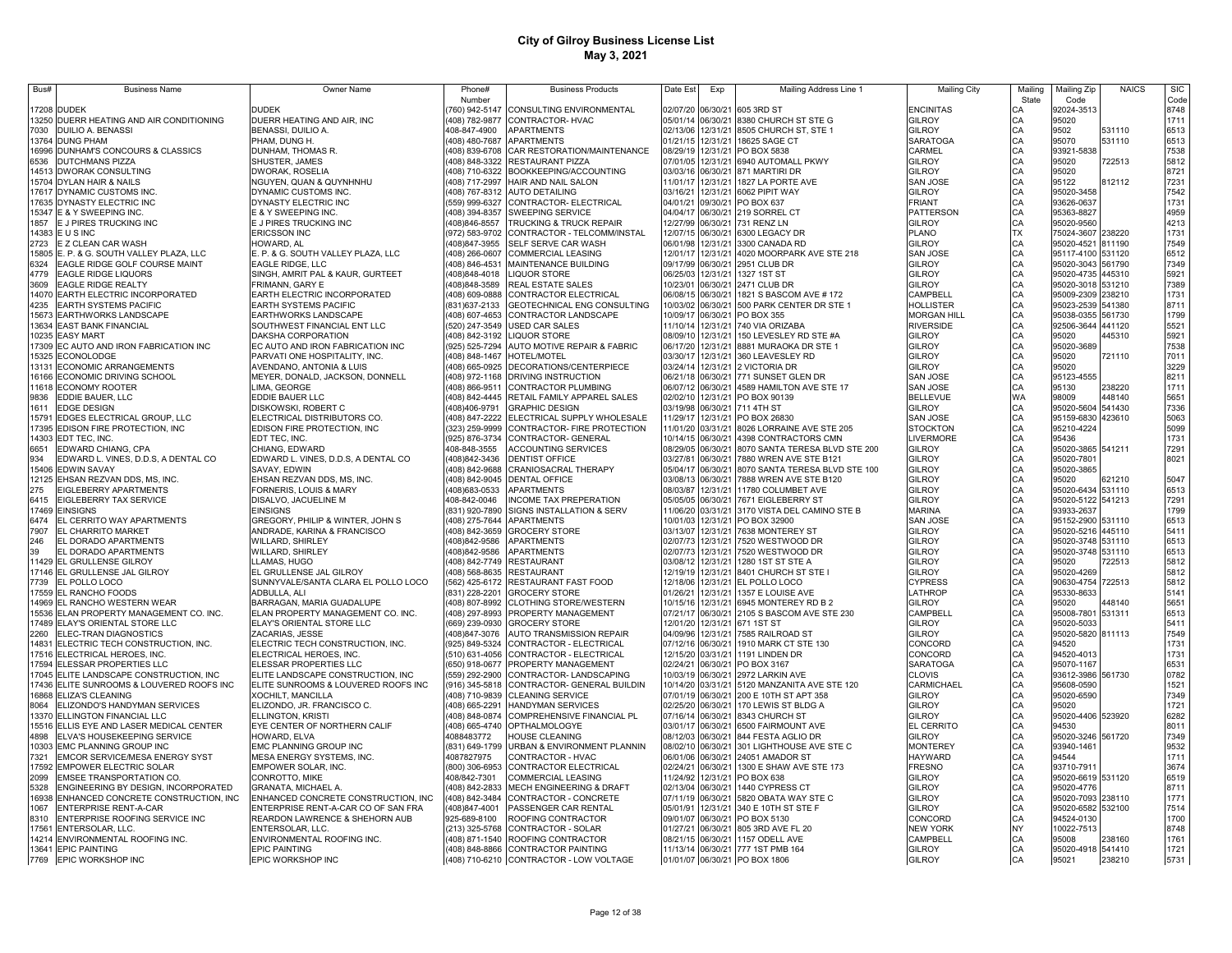| Bus#         | <b>Business Name</b>                                          | <b>Owner Name</b>                                 | Phone#                    | <b>Business Products</b>                                               | Date Est             | Exp                  | Mailing Address Line 1                                  | <b>Mailing City</b>                      | Mailing   | <b>Mailing Zip</b>         | <b>NAICS</b>     | <b>SIC</b>   |
|--------------|---------------------------------------------------------------|---------------------------------------------------|---------------------------|------------------------------------------------------------------------|----------------------|----------------------|---------------------------------------------------------|------------------------------------------|-----------|----------------------------|------------------|--------------|
|              |                                                               |                                                   | Number                    |                                                                        |                      |                      |                                                         |                                          | State     | Code                       |                  | Code         |
|              | 12849 ERIC & TRACI GORMAN                                     | <b>GORMAN, ERIC &amp; TRACI</b>                   |                           | 408) 500-1464 APARTMENTS                                               | 10/11/13             |                      | 12/31/21 7434 CHURCH ST                                 | GILROY                                   | CA        | 95020                      | 531110           | 6513         |
|              | 13703 ERIC ALLEN COLLIER ELECTRIC                             | COLLIER, ERIC A.                                  |                           | 408) 314-0854 CONTRACTOR - ELECTRICAL                                  | 12/19/14             |                      | 06/30/21 7788 CHESTNUT ST                               | <b>GILROY</b>                            | СA        | 95020                      | 236118           | 1731         |
|              | 15852 ERIK'S DELI CAFE                                        | GDSIS INVESTMENTS LLC                             |                           | (408) 847-5252 RESTAURANT                                              | 01/01/18             |                      | 12/31/21 8300 ARROYO CIR STE 320                        | <b>GILROY</b>                            | CA        | 95020-7336 722513          |                  | 5812         |
|              | 16185 ERLINDA CRISOLO BUNAO                                   | BUNAO, ERLINDA                                    |                           | (408) 717-1723 PHLEBOTOMIST FOR GILROY PD                              | 07/01/18             | 06/30/21             | 13645 SYCAMORE AVENUE                                   | <b>SAN MARTIN</b>                        | CA        | 95046                      |                  | 8071         |
| 7626         | <b>ERNEST &amp; MARIE FORTINO</b>                             | FORTINO, ERNEST & MARIE                           | 4088482190                | OFFICE PROPERTY MANAGEMENT                                             | 10/05/06             | 06/30/21             | 4500 CAMPISI CT                                         | GILROY                                   | CA        | 95020-9457 531311          |                  | 6531         |
| 366          | ERNIE'S PLUMBING & REPAIR SERVICE                             | ERNIE'S PLUMBING & REPAIR SERVICE                 |                           | (408) 847-3274 CONTRACTOR - PLUMBING                                   | 05/26/94             | 06/30/21             | 7411 RAILROAD ST                                        | GILROY                                   | CA        | 95020-5818                 |                  | 1711         |
|              | 17606 ESPINO APPLIANCES                                       | ESPINO ROMERO, ROSA ELENA                         |                           | (408) 607-8392 SALES- USED APPLIANCES                                  | 03/05/21             | 12/31/21             | 8380 CHURCH ST STE H                                    | GII ROY                                  | CA        | 95020-4448                 |                  | 5722         |
|              | 17572 ESSENTIAL AIR HEATING & AIR CONDITI                     | ABOUT TIME SERVICES HEATING                       |                           | (530) 919-0183 CONTRACTOR HVAC                                         | 02/05/21             | 06/30/21             | 444 PLEASANT VALLEY RD STE A                            | <b>DIAMOND SPRINGS</b>                   | CA        | 95619-9123                 |                  | 1711         |
|              | 15947 ESTEBAN ET TENNIS                                       | ESTEBAN, EDUARDO                                  |                           | (831) 245-6451 TENNIS INSTRUCTOR                                       | 01/01/18             | 06/30/21             | 710 TEVIS TRAIL                                         | <b>HOLLISTER</b>                         | CA        | 95023-9028                 |                  | 7997         |
| 5469         | ESTRADA JANITORIAL SERVICE                                    | ESTRADA, PEDRO                                    | (408)842-8955             | <b>JANITORIAL</b>                                                      | 03/30/04             | 06/30/21             | 2745 LEAVESLEY RD                                       | <b>GILROY</b>                            | CA        | 95020-9076 561790          |                  | 7349         |
|              | 17161 ETIC                                                    | ETIC                                              | (925) 602-4710            | CONTRACTOR-ENGINEERING,CONS                                            | 01/03/20             | 06/30/21             | 2285 MORELLO AVE                                        | PLEASANT HILL                            | CA        | 94523-1850                 |                  | 8999         |
|              | 17359 EUROPEAN WAX CENTER                                     | JASS EWC, INC.                                    |                           | (669) 305-1700 HAIR REMOVAL SERVICES                                   | 08/26/20             | 12/31/21             | 1316 ELKWOOD DR                                         | <b>MILPITAS</b>                          | CA        | 95035                      |                  | 7231         |
| 1249         | EVANS & SON INC                                               | EVANS & SON, INC                                  | (661) 254-8787            | CONTRACTOR- GENERAL                                                    | 12/08/88             | 06/30/21             | 25821 SPRINGBROOK AVE                                   | <b>SANTA CLARITA</b>                     | CA<br>C.A | 91350                      | 238210           | 1542         |
|              | 13888 EVENTOS PALMAS & PARTY SUPPLIES                         | RESENDIZ, LEON P                                  |                           | 408) 847-1062 PARTY GOODS STORE<br>408) 888-6464 EVENT PLANNING/RENTAL | 03/11/15<br>02/12/18 | 12/31/21<br>12/31/21 | 231 1ST ST<br>155 BENNETT ST                            | GILROY                                   | C.A       | 95020-5130<br>95020        | 453220           | 5947<br>8999 |
|              | 15930 EVENTS BY MONICA SEBEDRA<br><b>EVERGREEN APARTMENTS</b> | SABEDRA, MONICA                                   |                           | (650) 424-8299 APARTMENTS                                              | 01/06/00             | 12/31/21             | 1075 W. DUNNE AVE.                                      | <b>GILROY</b>                            | C.A       | 95037                      | 711320           |              |
| 3070<br>3104 | <b>EVERGREEN APARTMENTS</b>                                   | <b>IU. MEI-CHIH WAN</b><br><b>IU, MEICHIH WAN</b> |                           | 408) 605-5240 APARTMENTS                                               | 01/19/01             | 12/31/21             | 1075 W. DUNNE AVE.                                      | <b>MORGAN HILL</b><br><b>MORGAN HILL</b> | CА        | 95037                      | 531110<br>531110 | 6513<br>6513 |
| 17434        |                                                               |                                                   |                           | <b>AOH</b>                                                             |                      |                      |                                                         | GILROY                                   | CА        |                            |                  |              |
|              | EVERGREEN COURT HOA<br>14846 EVLAR                            | EVERGREEN COURT HOA ASSN.                         | 408) 665-6684             | (408) 886-1004 APARTMENTS                                              | 10/01/20<br>07/19/16 | 06/30/21<br>12/31/21 | 8741 EVERGREEN COURT                                    | SAN JOSE                                 | CA        | 95020<br>95138             | 531110           | 8641<br>6513 |
|              | 17247 EVOCO INC.                                              | ASHKAR, KAMRAN & VATANPARAST, RAMIN<br>EVOCO INC. | (415) 312-0454            | ARCHITECTURAL FIRM                                                     | 03/06/20             | 06/30/21             | 5655 SILVER CREEK VALLEY RD<br>160 S LINDEN AVE STE 210 | SOUTH SAN FRANCISCO CA                   |           | 94080-6436                 |                  | 8712         |
| 706          | EXCEL AUTO BODY                                               | 3OB LYNCH FAMILY HOLDINGS INC                     | (408)847-1111             | <b>AUTO BODY</b>                                                       | 01/06/69             | 12/31/21             | PO BOX 6                                                | <b>GILROY</b>                            | СA        | 95021-0006 811120          |                  | 7532         |
|              | 16957 EXCEL GILROY LP                                         | SHOPCORE PROPERTIES LP                            | (209) 474-9900            | PROPERTY MANAGEMENT                                                    | 08/08/19             | 06/30/21             | 10920 VIA FRONTERA, STE 220                             | SAN DIEGO                                | CA        | 92127                      |                  | 6531         |
|              | 17548 EXCEL SIGNS, INC                                        | EXCEL SIGNS, INC.                                 | (510) 418-6653            | CONTRACTOR - ELECTRICAL SIG                                            | 01/15/21             | 06/30/21             | 5348 MARTIN LUTHER KING JR WAY                          | OAKLAND                                  | CA        | 94609-1830                 |                  | 3993         |
| 9199         | <b>EXCELLENT CUTS</b>                                         | KY, LY S.                                         | (408) 842-6162            | <b>HAIR SALON</b>                                                      | 12/08/08             | 12/31/21             | 353 E TENTH ST STE D                                    | <b>GILROY</b>                            | CA        | 95020                      | 812112           | 7299         |
|              | 13597 EXPRESS FACTORY OUTLET #1751                            | EXPRESS FACTORY OUTLET #1751                      | (614) 474-4765            | <b>RETAIL SALES</b>                                                    | 10/27/14             | 12/31/21             | 1 EXPRESS DR                                            | <b>COLUMBUS</b>                          | OH        | 43230-1496 448140          |                  | 5651         |
| 2742         | <b>EXPRESS MEDIA GRAPHICS</b>                                 | EXPRESS MEDIA GRAPHICS INC                        |                           | (408) 847-7217 SOFTWARE SERVICES                                       | 07/21/98             | 12/31/21             | 8380 CHURCH ST STE D                                    | <b>GILROY</b>                            | CA        | 95020-4446 541511          |                  | 5141         |
|              | 15342 EXPRESS SERVICES, INC.                                  | EXPRESS SERIVICES, INC.                           | (408) 840-5000 JOB AGENCY |                                                                        | 01/01/16             | 06/30/21             | 9701 BOARDWALK BLVD                                     | OKLAHOMA CITY                            | OK        | 73162-6029 561320          |                  | 7389         |
|              | 15880 EXPRESSIONS FLORAL                                      | REGIONAL FARMS INC.                               | (408) 847-5888            | <b>FI ORIST</b>                                                        | 01/23/18             | 12/31/21             | <b>PO BOX 196</b>                                       | <b>SAN MARTIN</b>                        | CA        | 95046                      | 453110           | 5992         |
|              | 17369 EXTERIOR PERFECTION BUILDERS INC                        | EXTERIOR PERFECTION BUILDERS INC                  |                           | (916) 582-1948 INSTALL ALUMINUM COVERS&SUN                             | 08/01/20             | 06/30/21             | 3166 INDUSTRIAL BLVD                                    | <b>WEST SACRAMENTO</b>                   | CA        | 95691-3473                 |                  | 1799         |
|              | 14336 EXTRA SPACE STORAGE #1674                               | EXTRA SPACE MANAGEMENT. INC.                      |                           | (408) 846-9772 SELF STORAGE WITH RETAIL                                | 10/01/15             | 12/31/21             | 2795 E. COTTONWOOD PKWY #400                            | <b>SALT LAKE CITY</b>                    | UT        | 84121-7033 493190          |                  | 4226         |
|              | 14495 EXTRA SPACE STORAGE #8638                               | EXTRA SPACE MANAGEMENT. INC.                      | (408) 842-3677            | <b>SELF STRORAGE</b>                                                   | 02/24/16             | 12/31/21             | 2795 E COTTONWOOD PKWY STE 400                          | <b>SALT LAKE CITY</b>                    | UT        | 84121-7033 493190          |                  | 4226         |
|              | 14200 EXTREME BACKHOE SERVICES, INC.                          | EXTREME BACKHOE SERVICES, INC.                    | (408) 461-0728            | UNDERGROUND CONSTRUCTION                                               | 08/19/15             | 06/30/21             | 9900 GUIBAL AVE                                         | <b>GILROY</b>                            | CA        | 95020                      | 237990           | 1542         |
|              | 17130 EXTREME PROPERTIES                                      | EXTREME ASSOCIATION MANAGEMENT LLC                | (669) 888-3233            | HOA                                                                    | 12/12/19             | 06/30/21             | 409 TENNANT STA # 240                                   | <b>MORGAN HILL</b>                       | CA        | 95037-7115                 |                  | 6531         |
|              | 17057 EXTREME SERVICES                                        | MARTIN DEL CAMPO, JAVIER                          | (408) 799-8593            | DEMOLITION LIMITED                                                     | 10/11/19             | 06/30/21             | 2771A FERGUSON RD                                       | GILROY                                   | СA        | 95020                      |                  | 1795         |
| 6336         | F & H LANDSCAPING & MAINTENANCE                               | FONSECA, ISRAEL                                   | 408-761-8392              | CONTRACTOR - LANDSCAPE                                                 | 03/28/05             |                      | 06/30/21 90 WEST MAIN AVE STE #2                        | <b>MORGAN HILL</b>                       | CA        | 95037                      | 561730           | 0782         |
|              | 17618 F AND J PRECISION INC                                   | <b>AND J PRECISION INC</b>                        |                           | (408) 981-9715 CNC MACHINE SHOP                                        | 03/16/21             | 12/31/21             | 6700 BREM LN STE 1&2                                    | GILROY                                   | CA        | 95020-7021                 |                  | 3599         |
|              | 13679 F C FRAMING                                             | FRAMECOM, INC                                     |                           | (408) 592-6187 CONTRACTOR - GENERAL                                    | 12/05/14             | 06/30/21             | PO BOX 279                                              | <b>GILROY</b>                            | CA        | 95020                      |                  | 2431         |
|              | 11581 F D OULETTE & SONS, INC                                 | <b>DOULETTE &amp; SONS, INC.</b>                  |                           | (408) 210-7543 CONTRACTOR - GENERAL                                    | 05/24/12             | 06/30/21             | 7451 RAILROAD ST                                        | GILROY                                   | CA        | 95020-5818 236220          |                  | 1542         |
|              | 6173 FACILITIES PROTECTION SYSTEMS                            | INTELLIGENT TECHNOLOGIES & SERVICES               |                           | (925) 484-3701 CONTRACTOR-FIRE SUPRESSION                              | 01/24/05             | 06/30/21             | 1031 SERPENTINE LN STE 101                              | PLEASANTON                               | CA        | 94566-4799 238990          |                  | 1731         |
| 160          | FAIRVIEW APARTMENT-460, 480                                   | CHAN, DAVID                                       |                           | (408)779-6710 APARTMENTS                                               | 07/14/98             | 12/31/21             | 797 BUGATTI PL                                          | <b>MORGAN HILL</b>                       | CA        | 95037-7511 531110          |                  | 6513         |
|              | 16864 FAIRWAY EV                                              | WIRED WEST WHEELS INC.                            |                           | (408) 781-6600 NEW & USED AUTO SALES                                   | 06/20/19             | 12/31/21             | 17300 HENDRY DR                                         | <b>MORGAN HILL</b>                       | CА        | 95037-9710                 |                  | 5511         |
|              | 15349 FAITH PLUMBING AND AIR                                  | CAZARES, CESAR & KRISTEN                          |                           | 408) 658-4646 CONTRACTOR - PLUMBING                                    | 01/01/17             | 06/30/21             | 6450 KENSINGTON PLACE                                   | GILROY                                   | CA        | 95020                      | 238220           | 1711         |
|              | 16248 FAITHFUL FRIENDS GROOMING                               | WARREN, REBECCA                                   |                           | 408) 209-2654 DOG GROOMING BY APPT ONLY                                | 07/05/18             | 06/30/21             | 8155 WESTWOOD DR APT 13                                 | GILROY                                   | CA        | 95020-3928                 |                  | 0752         |
|              | 10148 FAMILIAS PARA CRISTO                                    | <b>AMILIAS PARA CRISTO</b>                        | 408) 710-1788             | <b>CHURCH</b>                                                          | 07/01/10             | 06/30/21             | PO BOX 1698                                             | GILROY                                   | CA        | 95021                      | 813110           | 8661         |
| 6966         | <b>FAMOUS DAVE'S</b>                                          | <b>GALA, ANAND</b>                                | 408) 842-1400             | <b>RESTAURANT</b>                                                      | 01/24/06             | 12/31/21             | 3191 RED HILL AVE STE# 200                              | <b>COSTA MESA</b>                        | CA        | 92626                      | 722511           | 5812         |
| 2750         | FAMOUS FOOTWEAR #1194 (DBA)                                   | BROWN GROUP RETAIL INC.                           | 408)848-3344              | <b>RETAIL SHOES</b>                                                    | 07/07/94             | 12/31/21             | PO BOX 360                                              | <b>SAINT LOUIS</b>                       | <b>MO</b> | 63166-0360                 | 448210           | 5661         |
|              | 16842 FANCY NAILS                                             | <b>PHAM CORPORATION</b>                           | 408) 842-6776             | <b>NAIL SALON</b>                                                      | 04/01/19             | 12/31/21             | 353 E 10TH ST STE G                                     | GILROY                                   | CA        | 95020-6574                 | 812113           | 7231         |
| 8285         | <b>FAST WATER HEATER</b>                                      | JORDON, JEFF HANLEYBROWN JASON                    | 800-454-8955              | CONTRACTOR - PLUMBING                                                  | 08/15/07             | 06/30/21             | 11715 NORTH CREEK PKWY S, STE C106                      | <b>BOTHELL</b>                           | <b>WA</b> | 98011                      | 238220           | 1711         |
|              | 13459 FAULT LINE PLUMBING, INC.                               | FAULT LINE PLUMBING, INC.                         | (925) 443-6450            | CONTRACTOR - PLUMBING SUB                                              | 08/25/14             | 06/30/21             | 7640 NATIONAL DR                                        | <b>IVERMORE</b>                          | CA        | 94550                      |                  | 1711         |
|              | 16665 FEDEX OFFICE AND PRINT SERVICES, IN                     | FEDEX OFFICE AND PRINT SERVICES, IN               | (669) 500-4907            | MAIL AND PRINT SERVICES                                                | 02/28/19             | 12/31/21             | PO BOX 8000                                             | <b>MONSEY</b>                            | NY        | 10952-8505                 |                  | 5999         |
|              | 17413 FELIPE CARLOS INTERPRETING                              | CARLOS, FELIPE                                    | (209) 509-9238            | <b>TRANSLATOR SERVICES</b>                                             | 09/23/20             | 06/30/21             | 7624 ROSANNA ST                                         | <b>GILROY</b>                            | CA        | 95020-5047                 |                  | 7389         |
|              | 12049 FELIX DIAZ GARDENING SERVICES                           | DIAZ, FELIX                                       | (408) 460-3523            | <b>GARDENING SERVICES</b>                                              | 02/05/13             | 06/30/21             | P O BOX 2423                                            | <b>GILROY</b>                            | CA        | 95021-2423 561730          |                  | 0782         |
| 215          | <b>FELLOM PLUMBING</b>                                        | FELLOM, ROBERT                                    | (408)842-3922             | CONTRACTOR PLUMBIN/FIRE PRO                                            | 06/14/88             | 06/30/21             | PO BOX 2326                                             | <b>GILROY</b>                            | CA        | 95020-6915                 |                  | 1711         |
|              | 11918 FERGUSON ENTERPRISES, LLC                               | FERGUSON ENTERPIRSES INC.                         |                           | (408) 846-6469 WHOLESALE HVAC                                          | 11/01/12<br>12/16/19 | 12/31/21             | PO BOX 8000                                             | <b>MONSEY</b>                            | NY<br>CA  | 10952-8505                 | 238220           | 5074<br>7389 |
|              | 17136 FERNANDEZ TRUCKING CORP                                 | FERNANDEZ TRUCKING CORP<br>LEOS, FIDELINA D       | (408) 687-1837 TRUCKING   | <b>SEAMSTRESS</b>                                                      | 04/27/92             | 2/31/21<br>12/31/21  | 1600 JENNIFER LN<br>92 5TH ST                           | GILROY<br><b>GILROY</b>                  | CA        | 95020-9228                 |                  |              |
| 2072<br>3069 | <b>FIDELINA'S</b><br>FILICE & CO (8051-55 FOREST)             | DEBELL, DENNIS                                    | (408) 842-1851            | (408) 847-4900 APARTMENTS                                              | 01/04/01             | 12/31/21             | 8505 CHURCH ST, STE 1                                   | <b>GILROY</b>                            | CA        | 95020-5702 541490<br>95020 | 531110           | 7219<br>6513 |
| 172          | FILICE & CO.(8101, 8111 FOREST                                | DEBELL CORPORATION                                | (408)847-4900             | <b>APARTMENTS</b>                                                      | 04/11/74             | 12/31/21             | 8505 CHURCH ST, STE 1                                   | <b>GILROY</b>                            | CA        | 95020                      | 531110           | 6513         |
| 245          | <b>FILICE &amp; COMPANY</b>                                   | ETAL. KENNETH DEBELL                              | 408)842-4437              | <b>APARTMENTS</b>                                                      | 04/11/74             | 12/31/21             | 8505 CHURCH ST, STE 1                                   | <b>GILROY</b>                            | CA        | 95020                      | 531110           | 6513         |
| 44           | <b>FILICE &amp; COMPANY</b>                                   | LANE, JIM                                         | (408) 842-4437            | <b>APARTMENTS</b>                                                      | 05/18/84             | 12/31/21             | 8505 CHURCH ST. STE 1                                   | <b>GILROY</b>                            | CA        | 95020                      | 531110           | 6513         |
| 57           | <b>FILICE &amp; COMPANY</b>                                   | GREENBERG, HERN                                   | (408) 847-4900            | <b>APARTMENTS</b>                                                      | 08/29/78             | 12/31/21             | 8505 CHURCH ST. STE 1                                   | <b>GILROY</b>                            | CA        | 95020                      | 531110           | 6514         |
| 93           | FILICE & COMPANY                                              | <b>FILICE ETAL</b>                                | (408)842-4437             | <b>APARTMENTS</b>                                                      | 10/23/75             |                      | 12/31/21 8505 CHURCH ST, STE 1                          | <b>GILROY</b>                            | CA        | 95020                      | 531110           | 6513         |
| 43           | FILICE & COMPANY (585 OLD GIL)                                | DEBELL CORP                                       | (408)847-4900             | <b>APARTMENTS</b>                                                      | 10/15/82             |                      | 12/31/21 8505 CHURCH ST, STE 1                          | <b>GILROY</b>                            | CA        | 95020                      | 531110           | 6513         |
| 173          | FILICE & COMPANY (7080 EIGLE)                                 | MALECH, EARL                                      | (408)847-4900             | <b>APARTMENTS</b>                                                      | 11/12/82             | 12/31/21             | 8505 CHURCH ST, STE 1                                   | GILROY                                   | CA        | 95020                      | 531110           | 6513         |
| 138          | FILICE & COMPANY (7810 HANNA)                                 | DOWD, TERRANCE                                    | (408) 847-4900            | <b>APARTMENTS</b>                                                      | 06/07/84             |                      | 12/31/21 8505 CHURCH ST, STE 1                          | GILROY                                   | CA        | 95020                      | 531110           | 6513         |
| 106          | FILICE & COMPANY (8170 CHURCH)                                | DEBELL CORP                                       | (408)847-4900             | <b>APARTMENTS</b>                                                      | 04/11/74             | 12/31/21             | 8505 CHURCH ST, STE                                     | GILROY                                   | CA        | 95020                      | 531110           | 6513         |
| 83           | FILICE & COMPANY(631 BROADWAY)                                | <b>LARRY CONNELL</b>                              | (408)847-4900             | <b>APARTMENTS</b>                                                      | 01/23/73             | 12/31/21             | 8505 CHURCH ST, STE 1                                   | <b>GILROY</b>                            | CA        | 95020                      | 531110           | 6513         |
|              | 10262 FILICE & COMPANY, INC                                   | FILICE & COMPANY, INC.                            | (408) 847-4900            | PROPERTY MGMT CO.                                                      | 08/23/10             | 06/30/21             | 8505 CHURCH ST, STE NO. 1                               | GILROY                                   | CA        | 95020                      | 531311           | 6513         |
|              | 15544 FILICE ESTATE VINEYARDS, LLC                            | FILICE ESTATE VINEYARDS, LLC                      |                           | (408) 847-4224 COMMERCIAL LEASING                                      | 07/26/17             | 12/31/21             | 7888 WREN AVE STE D143                                  | <b>GILROY</b>                            | CA        | 95020                      | 531120           | 6351         |
| 6986         | FIRATO SERVICE COMPANY, INC.                                  | FIRATO SERVICE COMPANY, INC.                      | 408-779-4101              | JANITORIAL SERVICE                                                     | 08/01/04             | 06/30/21             | 17485 MONTEREY RD STE 200                               | <b>MORGAN HILL</b>                       | CA        | 95037-5117                 | 561720           | 7349         |
|              | 12748 FIRE SPRINKLER SYSTEMS, INC.                            | FIRE SPRINKLER SYSTEMS, INC.                      |                           | (800) 915-3473 CONTRACTOR - FIRE SPRINKLER                             | 08/27/13             | 06/30/21             | 705 E. HARRISON ST STE 200                              | CORONA                                   | CА        | 92879                      | 238220           | 1796         |
|              | 13364 FIRESHIELD                                              | GRODE, AARON                                      |                           | (408) 457-4282 SERVICE FIRE EXTINGUISHERS                              | 07/14/14             | 06/30/21             | 7450 DOWDY ST STE C                                     | GILROY                                   | C.A       | 95020                      | 238190           | 7389         |
| 259          | <b>FIRST ALARM</b>                                            | <b>FIRST ALARM</b>                                |                           | (831) 476-1111 CONTRACTOR - ELECTRICAL                                 |                      |                      | 08/03/88 06/30/21 1111 ESTATES DR                       | <b>APTOS</b>                             | C.A       | 95003-3500 235310          |                  | 7382         |
|              | 13571 FIRST ALARM SECURITY PATROL, INC.                       | FIRST ALARM SECURITY PATROL, INC.                 |                           | (408) 364-1110 ARMED SECURITY GUARDS                                   |                      |                      | 10/16/14 06/30/21 161 WASHINGTON ST STE 600             | <b>CONSHOHOCKEN</b>                      | PA        | 19428                      | 561612           | 7382         |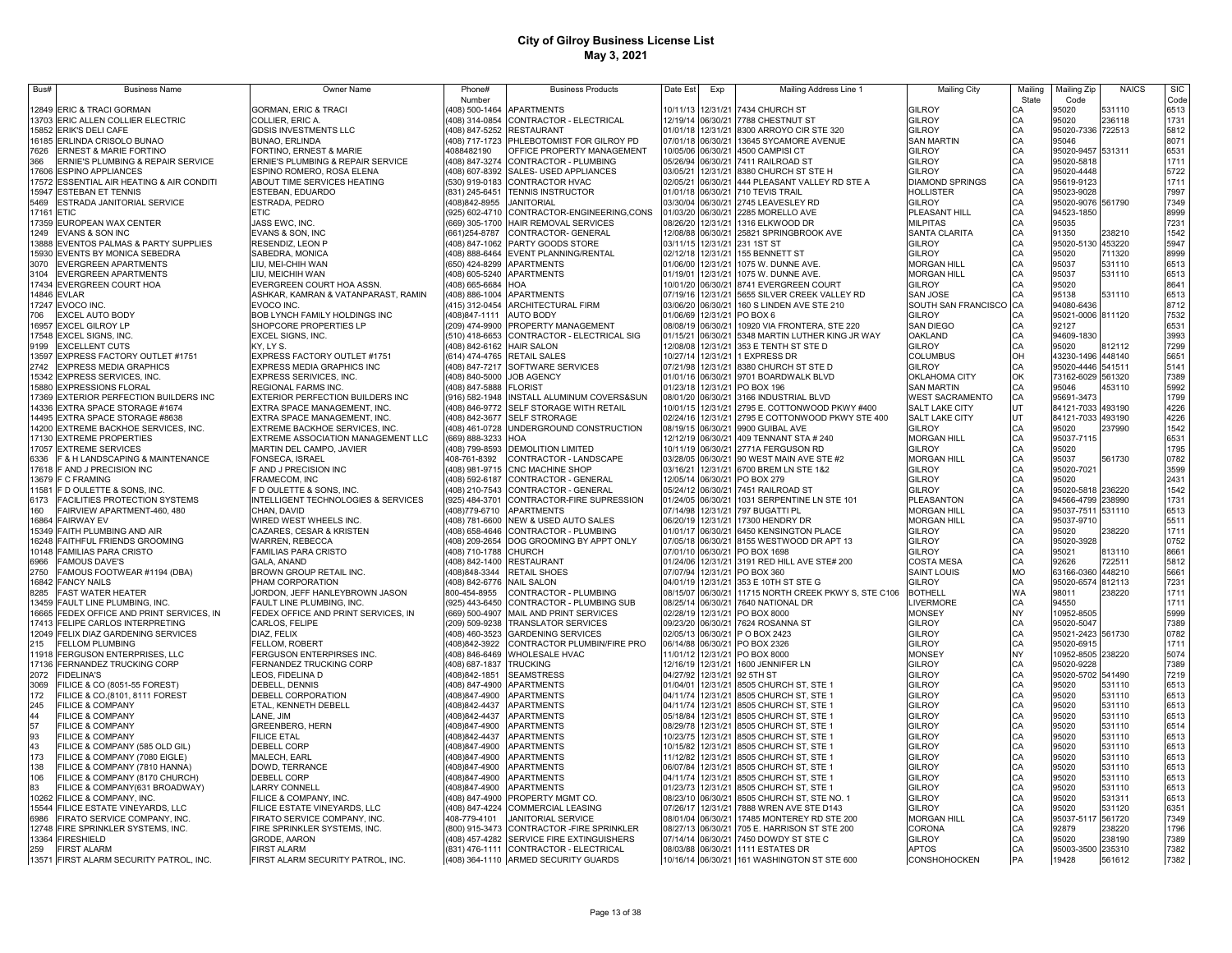| Bus#          | <b>Business Name</b>                                                | Owner Name                                                          | Phone#                           | <b>Business Products</b>                                       | Date Est                               | Exp                           | Mailing Address Line 1                            | <b>Mailing City</b>                   | Mailing                          | Mailing Zip                            | <b>NAICS</b>     | <b>SIC</b>   |
|---------------|---------------------------------------------------------------------|---------------------------------------------------------------------|----------------------------------|----------------------------------------------------------------|----------------------------------------|-------------------------------|---------------------------------------------------|---------------------------------------|----------------------------------|----------------------------------------|------------------|--------------|
|               |                                                                     |                                                                     | Number                           |                                                                |                                        |                               |                                                   |                                       | State                            | Code                                   |                  | Code         |
| 3082<br>11959 | FIRST CHIROPRACTIC<br>FIRST CLASS FUMIGATION INC                    | NIJMEH, SAM E.<br>FIRST CLASS FUMIGATION INC                        | 408) 848-6222<br>408) 770-4950   | CHIROPRACTIC CLINIC<br><b>FUMIGATION</b>                       | 01/10/01                               | 06/30/21<br>11/27/12 06/30/21 | 7461 EIGLEBERRY ST<br>1767 JUNCTION AVE           | <b>GILROY</b><br><b>SAN JOSE</b>      | СA<br>CA                         | 95020<br>95112-1024 561710             |                  | 8041<br>7342 |
| 17449         | FIRST IMPRESSION HOME STAGING INC.                                  | FIRST IMPRESSION HOME STAGING INC.                                  | 408) 679-9836                    | HOME STAGING                                                   |                                        | 10/23/20 12/31/21             | 610 RONAN AVE                                     | GILROY                                |                                  | 95020-2705                             |                  | 2519         |
| 15277         | FIRST STREET COFFEE HOUSE                                           | <b>ZUZU EDISON</b>                                                  |                                  | 408) 842-1340 COFFEE SHOP                                      | 04/01/17                               | 12/31/21                      | 1211 1ST ST                                       | GILROY                                | CA<br>CA                         | 95020-4733 722515                      |                  | 5812         |
| 15765         | FIRST STREET GILROY I, LLC                                          | FIRST STREET GILROY I, LLC                                          | 925) 964-7071                    | RETAIL SHOPPING CENTER                                         | 11/01/17                               | 12/31/21                      | 1230 1ST ST                                       | GILROY                                | CA                               | 95020-4723                             |                  | 8741         |
| 225           | FIRST TRUST ALARM COMPANY, INC.                                     | FIRST TRUST ALARM COMPANY, INC.                                     |                                  | (831) 636-1470 CONTRACTOR - FIRE PROTECTOR                     | 11/23/99                               | 06/30/21                      | 400 PARK CENTER DR #1                             | HOLLISTER                             | CA                               | 95023                                  |                  | 1731         |
| 16876         | FISHER CONSTRUCTION GROUP, INC.                                     | FISHER CONSTRUCTION GROUP, INC.                                     | (360) 757-4094                   | CONTRACTOR - GENERAL BUILD                                     | 06/25/19 06/30/21                      |                               | 625 FISHER LN                                     | <b>BURLINGTON</b>                     | <b>WA</b>                        | 98233-3431                             |                  | 1522         |
| 16983         | FIT REPUBLIC GILROY                                                 | THRIVE BUSINESS DEVELOPMENT                                         | 559) 977-6767                    | <b>FITNESS CENTER</b>                                          | 08/23/19                               | 12/31/21                      | 2037 W BULLARD AVE # 156                          | <b>FRESNO</b>                         | CA                               | 93711-1200 713940                      |                  | 7991         |
| 17482         | FIVE OR FREE ELECTRICAL SOLUTIONS                                   | FIVE OR FREE ELECTRICAL SOLUTIONS                                   |                                  | (510) 394-2770 CONTRACTOR ELECTRICAL                           |                                        | 11/18/20 03/31/21             | 2015 RESEARCH DRIVE                               | LIVERMORE                             | CA                               | 94550-3803                             |                  | 1731         |
| 8208          | FIX AUTO GILROY                                                     | SPRINGER COLLISION CENTERS                                          | (408) 927-5893                   | AUTOMOTIVE COLLISION REPAIR                                    | 07/17/07                               | 06/30/21                      | 6650 BREM LN                                      | GILROY                                | CA                               | 95020-7004                             |                  | 7532         |
|               | 17424 FIXIT                                                         | HLGN SOLUTIONS CORP                                                 |                                  | (408) 990-5119 REMOTE TECHNICAL SUPPORT                        | 05/01/20 06/30/21                      |                               | 80 BENNETT ST                                     | GILROY                                | CA<br>CA                         | 95020                                  |                  | 7379         |
|               | 17480 FLEET BODYWORX                                                | FLEET BODYWORX                                                      |                                  | (408) 291-0676 COMMERICAL BODY SHOP                            | 01/01/21                               | 12/31/21                      | 341 N MONTGOMERY ST                               | SAN JOSE                              |                                  | 95110-2326                             |                  | 7532         |
| 16922         | FLINT BUILDERS. INC                                                 | FLINT BUILDERS, INC.                                                |                                  | (916) 757-1000 CONTRACTOR- GENERAL                             | 07/01/19                               | 06/30/21                      | 401 DEREK PL                                      | <b>ROSEVILLE</b>                      | CA                               | 95678-7153                             |                  | 1542         |
| 7273          | FLORES DRYWALL CONSTRUCTION<br>11460 FLOWERS & ASSOCIATES INC       | FLORES, ALBERT<br>FLOWERS & ASSOCIATES INC                          | 4083903402                       | CONTRACTOR GENERAL<br>(805) 966-2224 CIVIL ENGINEERS           | 05/10/06 06/30/21<br>04/01/12 06/30/21 |                               | 166 AROMAS RD<br>201 N CALLE CESAR CHAVEZ STE 100 | <b>AROMAS</b><br><b>SANTA BARBARA</b> | CA<br>CA                         | 95004-9719<br>93103-3256 541330        |                  | 1521<br>8711 |
|               | 15189 FLOWRITE, INC.                                                | FLOWRITE, INC.                                                      |                                  | (408) 710-1420 CONTRACTOR - ENGINEER/ELECT                     | 01/13/17 06/30/21                      |                               | P.O. BOX 1008                                     | <b>GILROY</b>                         | CA                               | 95021                                  | 238990           | 1771         |
| 1068          | <b>FLOWSTAR</b>                                                     | CURRIER, JAMES & DEBRA                                              | 408)842-2400                     | <b>CLEAN ROOMS</b>                                             | 05/01/91 12/31/21                      |                               | 6800 SILACCI WAY                                  | <b>GILROY</b>                         | CA                               | 95020-7007 236210                      |                  | 3441         |
|               | 13725 FOOTHILL                                                      | FOOTHILL HEALTH CENTER                                              | 408) 729-4290                    | COMMUNITY HEALTH CENTER                                        | 01/20/15 06/30/21                      |                               | 2670 S. WHITE ROAD #200                           | <b>SAN JOSE</b>                       |                                  | 95148                                  | 621498           | 8093         |
|               | 17452 FOREST ST LLC                                                 | FOREST ST LLC                                                       |                                  | 408) 640-4291 COMMERCIAL LEASING                               |                                        | 10/01/20 12/31/21             | 281 YAMANE DR                                     | <b>GILROY</b>                         |                                  | 95020-3695                             |                  | 6512         |
|               | 7643 FOREVER 21                                                     | F21 OPCO, LLC                                                       | 408) 427-0029                    | <b>RETAIL FASHION</b>                                          | 04/08/21                               | 12/31/21                      | 3880 N MISSION RD #3064                           | LOS ANGELES                           | CA<br>CA<br>CA                   | 90031-3138                             |                  | 5621         |
|               | 11769 FOREVER MY PET CREMATION                                      | ROSENZWEIG, MARK & MELANIE                                          | (408) 847-6454                   | PET SERVICES                                                   | 06/16/12 06/30/21                      |                               | 5945 OBATA WY STE D                               | <b>GILROY</b>                         | CA<br>CA                         | 95020                                  |                  |              |
| 6491          | FORTINO APARTMENTS                                                  | FORTINO, KAREN A                                                    |                                  | 408) 848-2429 APARTMENTS                                       |                                        | 06/08/05 12/31/21             | 1346 WHITE OAK PL                                 | GILROY                                |                                  | 95020-4174 531110                      |                  | 6513         |
| 16447         | FORUM WHOLESALE LLC                                                 | FORUM WHOLESALE LLC                                                 | (408) 891-4649                   | INTERNET RETAIL RESELLER                                       |                                        | 10/10/18 12/31/21             | 134 CHICKADEE LANE                                | GILROY                                |                                  | 95020                                  |                  | 3089         |
|               | 16413 FOUR SEASONS ROOFING                                          | TAYLOR, TERRY L.                                                    |                                  | 530) 875-0418 CONTRACTOR- ROOFING                              |                                        |                               | 10/02/18 03/31/21 11 COMMERCE CT STE 1            | CHICO                                 |                                  | 95928-7133 238160                      |                  | 1761         |
| 2026<br>1744  | FOX HEAD, INC                                                       | FOX HEAD, INC                                                       |                                  | (408) 776-8633 RETAIL SPORTSWEAR                               |                                        |                               | 06/27/00 12/31/21 16752 ARMSTRONG AVE             | <b>IRVINE</b>                         |                                  | 92606                                  | 711310           | 5611         |
| 17494         | FRANCESCA BACOSA MFT<br>FRANCISCA VARGAS                            | BACOSA, FRANCESCA<br><b>/ARGAS, FRANCISCA</b>                       | 408)842-1119<br>(408) 767-1901   | THERAPY<br><b>CLEANING SERVICES</b>                            | 04/21/99 06/30/21                      | 11/30/20 06/30/21             | 8339 CHURCH ST STE 110<br>2350 N FALLBROOK DR     | GILROY<br>LOS BANOS                   |                                  | 95020-4450 621330<br>93635-8818        |                  | 8049<br>5511 |
| 5607          | FRANCISCO JAVIER LOPEZ                                              | OPEZ, FRANCISCO JAVIER                                              | 408) 710-3173                    | <b>GARDENING SERVICES</b>                                      | 08/21/17                               | 06/30/21                      | 627 VINE ST                                       | LOS BANOS                             |                                  | 93635-6393                             |                  | 0782         |
| 16320         | FRANK COMIN AUTO REPAIR                                             | COMIN, FRANK N.                                                     | 408) 607-5264                    | MOBILE AUTO REPAIR                                             |                                        | 08/13/18 06/30/21             | 1331 KENTWOOD CT                                  | <b>GILROY</b>                         |                                  | 95020                                  |                  |              |
| 17616         | FRANK PANETTA GOLF INSTRUCTION                                      | PANETTA, FRANK                                                      | (408) 307-9557                   | <b>GOLF INSTRUCTOR</b>                                         | 03/15/21                               | 06/30/21                      | 5142 CRIBARI PL                                   | <b>SAN JOSE</b>                       |                                  | 95135-1301                             |                  | 7999         |
| 15510         | FRANKLIN R. NOTO, CPA                                               | NOTO, FRANKLIN R.                                                   | (408) 842-0164                   | <b>ACCOUNTING</b>                                              | 07/01/17                               | 06/30/21                      | 7877 WREN AVE STE E                               | GILROY                                | CA CA CA CA CA CA CA CA CA CA CA | 95020                                  | 541211           | 8721         |
| 232           | FRANK'S PLUMBING COMPANY INC                                        | FRANK'S PLUMBING COMPANY INC                                        | 408)779-3737                     | CONTRACTOR - PLUMBING                                          | 06/20/88                               | 06/30/21                      | 305 E DUNNE AVE                                   | <b>MORGAN HILL</b>                    |                                  | 95037-4610 238220                      |                  | 1711         |
| 225           | FRANTZICH CONSTRUCTION INC.                                         | FRANTZICH CONSTRUCTION INC                                          | 408)842-3304                     | CONTRACTOR - GENENGINEERING                                    | 06/16/88                               | 06/30/21                      | PO BOX 2478                                       | <b>GILROY</b>                         |                                  | 95021-2478 541330                      |                  | 1771         |
| 9590          | FRED LOYA INSURANCE AGENCY, INC                                     | FRED LOYA INSURANCE AGENCY, INC                                     | (915) 590-5692                   | INSURANCE AGENCY SALES OFFI                                    | 06/01/09                               | 06/30/21                      | 1800 LEE TREVINO STE 201                          | <b>EL PASO</b>                        | TX                               | 79936                                  | 524210           | 6411         |
| 16267         | FREEDOM FOREVER LLC                                                 | FREEDOM FOREVER LLC                                                 | (951) 551-6801                   | CONTRACTOR-SOLAR/ELECTRICAL                                    | 07/20/18                               | 06/30/21                      | 6800 SIERRA CT STE Q                              | DUBLIN                                |                                  | 94568-2644                             |                  | 4931         |
| 1631          | REEDOM SOLAR, INC.                                                  | FREEDOM SOLAR, INC.                                                 | (408) 613-2300                   | <b>CONTRACTOR SOLAR</b>                                        | 06/14/12                               | 06/30/21                      | 845 S MCGLINCY LN                                 | CAMPBELL                              |                                  | 95008-5402 238220                      |                  | 1731         |
| 15850         | FRESHPOINT CENTRAL CALIFORNIA, INC                                  | FRESHPOINT CENTRAL CALIFORNIA, INC.                                 | (209) 216-0226                   | DELIVERY TRUCK-PRODUCE                                         | 01/05/18                               | 06/30/21                      | 5900 N GOLDEN STATE BLVD                          | <b>TURLOCK</b>                        |                                  | 95382-9671                             | 332618           | 5141         |
| 16994<br>9978 | FRICKE-PARKS PRESS, INC.<br>FRIENDS FOOD & LIQUOR                   | FRICKE-PARKS PRESS, INC.<br>ASHAPORI INC                            | (510) 489-6543                   | RETAIL -PRINTING, BINDERING<br>(408) 848-4200 GROCERY & LIQUOR | 09/01/19<br>04/09/10                   | 12/31/21<br>12/31/21          | 33250 TRANSIT AVE<br>343 E 10TH ST STE A          | UNION CITY<br><b>GILROY</b>           |                                  | 94587-2035<br>95020                    | 445310           | 2712<br>5921 |
| 930           | FRITTER & SCHULZ PHY. THERAPY                                       | FRITTE, CRHIS & SCHULZ, GLENN                                       | (408)847-0107                    | <b>HEALTH PRACTITIONERS</b>                                    | 02/18/81                               | 06/30/21                      | 9460 N NAME UNO STE 140                           | <b>GILROY</b>                         |                                  | 95020-3532 621340                      |                  | 8049         |
| 16156         | <b>FSG CONSULTING LLC</b>                                           | FSG CONSULTING LLC                                                  | (559) 232-0214                   | TOOL MANUFACTURER                                              | 07/01/18                               | 12/31/21                      | 2845 TAYMOUTH WAY                                 | <b>GILROY</b>                         |                                  | 95020-2675                             | 332439           | 3999         |
| 6131          | FSI - FORTNET SECURITY, INC                                         | FSI - FORTNET SECURITY, INC                                         | (408) 876-4371                   | INTERN SECURITY & SALES                                        | 01/04/05                               | 06/30/21                      | 7411 CARNOUSTIE CT                                | GILROY                                | CA CA CA CA CA CA CA CA CA CA    | 95020-3004                             |                  | 7371         |
|               | 17034 FULL SERVICE MAINTENANCE, INC                                 | FULL SERVICE MAINTENANCE, INC.                                      | (408) 224-2700                   | CONTRACTOR GENERAL                                             | 10/01/19                               | 03/31/21                      | 350 PIERCY RD                                     | <b>SAN JOSE</b>                       |                                  | 95138-1401 236118                      |                  | 7349         |
|               | 14504 FUTURE VISION REMODELING INC                                  | FUTURE VISION REMODELING INC                                        | (800) 485-4919                   | CONTRACTOR - GENERAL                                           | 03/01/16 06/30/21                      |                               | 18709 TOPHAM ST 200                               | TARZANA                               |                                  | 91335-6805 236118                      |                  | 1542         |
|               | 16566 G & J MACHINING, INC                                          | G & J MACHINING, INC                                                | (408) 722-1104                   | <b>MACHINE SHOP</b>                                            | 01/14/19                               | 12/31/21                      | 5870 MONTEREY RD STE B                            | <b>GILROY</b>                         |                                  | 95020                                  | 332710           | 3599         |
|               | 16178 G AND R STEEL FENCING, LLC                                    | GARMAN, CHRIS & RINAURO, FRANK                                      | (408) 848-3464                   | TEMPORARY FENCING RENTAL                                       | 06/01/18 12/31/21                      |                               | 2110 MANTELLI DR                                  | <b>GILROY</b>                         |                                  | 95020-7921 238990                      |                  | 7359         |
|               | 16918 G E RICHARDSON ELECTRIC<br>12102 G&M HANDYMAN                 | RICHARDSON, GEORGE E.<br>MANCIA, GLORIA                             | (408) 438-1192<br>(408) 710-4646 | CONTRACTOR- ELECTRICAL<br>HANDYMAN SERVICES                    | 07/17/19 09/30/21<br>02/27/13 06/30/21 |                               | 15466 LOS GATOS BLVD STE 109<br>7461 CHESTNUT ST. | <b>LOS GATOS</b><br><b>GILROY</b>     |                                  | 95032-2542 238210<br>95020             | 236118           | 1731<br>1521 |
| 5263          | GABILAN CONGREGATION OF JEHOVAH'S W                                 | GABILAN CONGREGATION OF JEHOVAH'S W                                 | (408)842-0519                    | CHURCH                                                         | 01/23/04                               | 06/30/21                      | 2440 BRIDLE PATH CT                               | <b>GILROY</b>                         |                                  | 95020-9157 813110                      |                  | 8661         |
| 11781         | <b>GAETA'S PROPERTIES</b>                                           | GAETA, ABELARDO                                                     | (408) 710-4548                   | <b>APARTMENTS</b>                                              | 07/10/09                               | 12/31/21                      | 701 WELBURN AVE                                   | <b>GILROY</b>                         |                                  | 95020-4114 531110                      |                  | 6513         |
| 14443         | <b>GAETA'S TAQUERIA</b>                                             | GAETA, JOSE                                                         | (408) 767-2422                   | RESTAURANT                                                     | 01/22/16                               | 12/31/21                      | 7820 MONTEREY                                     | <b>GILROY</b>                         |                                  | 95020                                  | 722511           | 5812         |
| 10860         | GALANTE BROS GEN ENGINEERING INC                                    | GALANTE BROS GEN ENGINEERING INC                                    | (408) 291-0100                   | GEN ENGINEERING CONTRACTOR                                     | 05/17/11                               | 06/30/21                      | PO BOX 41490                                      | <b>SAN JOSE</b>                       |                                  | 95160-1490                             |                  | 8711         |
| 11054         | <b>GALAXY TAXI</b>                                                  | RODRIGUEZ, ARTURO/AVILA, AURELIO                                    | (408) 840-6565                   | <b>TAXI SERVICE</b>                                            | 08/17/11                               | 06/30/21                      | 8406 DORIS CT                                     | <b>GILROY</b>                         |                                  | 95020                                  | 485310           | 4121         |
| 15172         | <b>GALINDO HOUSE CLEANING</b>                                       | AGUILAR GALINDO, CAROLINA                                           | (925) 497-2741                   | CLEANING SERVICE                                               |                                        | 01/03/17 06/30/21             | 351 2ND STREET APT #2                             | <b>GILROY</b>                         |                                  | 95020-5045                             |                  | 7349         |
|               | 17218 GALLEGOS PLUMBING SPECIALISTS INC.                            | GALLEGOS PLUMBING SPECIALISTS INC.                                  | (510) 491-5008                   | CONTRACTOR PLUMBING                                            |                                        | 02/13/20 06/30/21             | 2386 PAULINE DR APT C                             | SAN JOSE                              |                                  | 95124-1045                             |                  | 5074         |
| 7979          | 17019 GALLERY 1202                                                  | MCEWAN-UPRIGHT, EMILY                                               | (408) 206-0018                   | RETAIL - ART GALLERY                                           | 10/01/19                               | 12/31/21                      | 7363 MONTEREY ST                                  | <b>GILROY</b>                         |                                  | 95020                                  |                  | 5999         |
| 2240          | <b>GAME STOP #4993</b><br>GAP OUTLET #7755                          | <b>GAME STOP INC.</b><br>THE GAP INC                                | 408-842-6460<br>(408)842-4123    | RETAIL SALES VIDEO GAMES<br>RETAIL CLOTHING                    | 11/20/95                               | 02/01/07 12/31/21<br>12/31/21 | 625 WESTPORT PKWY<br>PO BOX 27809                 | <b>GRAPEVINE</b><br>ALBUQUERQUE       | <b>NM</b>                        | 76051-6740 451120<br>87125-7809 448140 |                  | 5999<br>5651 |
| 935           | GAR N. CHAN, D.D.S., INC.                                           | GAR N. CHAN, D.D.S., INC.                                           | 408) 847-1234                    | <b>DENTIST OFFICE</b>                                          | 07/31/73 06/30/21                      |                               | 7880 WREN AVE STE E154                            | <b>GILROY</b>                         | CA                               | 95020-7802                             |                  | 8021         |
| 14092         | GARCIAS DEVELOPMENT LLC                                             | GARCIA, ARMANDO & DANIEL                                            | (408) 623-5280                   | COMMERCIAL LEASING                                             | 06/18/15 12/31/21                      |                               | 1106 ORCHID DR                                    | SUNNYVALE                             | CA                               | 94086                                  | 531120           | 6135         |
| 5812          | <b>GARCIA'S HAIR SALON</b>                                          | GARCIA, JENNIFER C.                                                 | 408) 847-1714                    | <b>HAIR SALON</b>                                              | 12/11/17                               | 12/31/21                      | 7777 MONTEREY ST STE 102                          | <b>GILROY</b>                         |                                  | 95020                                  | 812112           | 7231         |
| 5737          | GARDNER SOUTH COUNTY HC PHARMACY                                    | GARDNER SOUTH COUNTY HC PHARMACY                                    | 408) 848-9494                    | PHARMACY                                                       | 10/01/17 12/31/21                      |                               | 7526 MONTEREY ST                                  | <b>GILROY</b>                         |                                  | 95020-5826 446110                      |                  | 8011         |
| 7326          | GARDNER SOUTH COUNTY HEALTH CE                                      | GARDNER SOUTH COUNTY HEALTH CE                                      | 4089162682                       | COMMUNITY HEALTH CENTER                                        | 06/01/06 06/30/21                      |                               | 7526 MONTEREY ST                                  | <b>GILROY</b>                         | CA<br>CA<br>CA<br>CA             | 95020-5826                             | 621498           | 8093         |
| 13106         | <b>GARLIC CITY BARBERS</b>                                          | RODRIGUEZ, RANDY GARCIA                                             | 4) 087-1054                      | <b>BARBER SHOP</b>                                             | 03/10/14                               | 12/31/21                      | 7520 EIGLEBERRY ST STE 100                        | GILROY                                |                                  | 95020-5756 812111                      |                  | 7241         |
| 15283         | <b>GARLIC CITY CASINO</b>                                           | PHUON, KY P                                                         | (408) 847-7074                   | CARD ROOM/RESTAURANT                                           | 03/03/17                               | 12/31/21                      | 8630 SAN YSIDRO AVE #100                          | GILROY                                | CA                               | 95020                                  | 713210           | 7999         |
| 16713         | GARLIC CITY CLEANING SERVICE                                        | GONZALEZ, LILIANA                                                   | (408) 843-3170                   | <b>CLEANING SERVICE</b>                                        | 03/26/19 06/30/21                      |                               | 8360 KELTON DR                                    | GILROY                                | CA                               | 95020-380                              | 6 561720         | 7349         |
| 9749          | GARLIC CITY COMPUTER & NETWORK                                      | COFFIN, CHRIS/ MASLANKA                                             | (408) 309-8934                   | <b>COMPUTER SERVICE</b>                                        | 12/08/09                               | 06/30/21                      | 1229 AYER DR                                      | GILROY                                | CA                               | 95020                                  | 811212           | 7379         |
| 8655<br>8699  | <b>GARLIC CITY LIMOUSINE, LLC</b><br>GARLIC CITY TRANSPORTATION LLC | <b>GARLIC CITY LIMOUSINE, LLC</b><br>GARLIC CITY TRANSPORTATION LLC | (408) 842-5466                   | <b>LIMOUSINE SERV</b><br>(408) 847-7610 GREYHOUND TICKET SALES | 04/01/08<br>04/15/08                   | 06/30/21<br>12/31/21          | 6550 BREM LN STE D<br>385 MANTELLI DR             | GILROY<br>GILROY                      | CA<br>CA                         | 95020<br>95020-427                     | 485320<br>561599 | 4119<br>4729 |
| 8544          | GARLIC FARM FOOD CENTER AND SHELL                                   | ALI, SAMIR                                                          |                                  | 408) 847-5172 RETAIL TRUCK STOP                                | 01/28/08                               | 12/31/21                      | 5000 E 2ND STREET STE G                           | <b>BENICIA</b>                        | CA                               | 94510-1019 445110                      |                  | 5541         |
| 15338         | GARLIC FARM TRUCK CENTER LLC                                        | GARLIC FARM TRUCK CENTER, LLC                                       | (707) 747-2955                   | <b>COMMERCIAL LEASING</b>                                      | 03/23/17                               | 12/31/21                      | 5000 E 2ND ST STE G                               | <b>BENICIA</b>                        | CA                               | 94510                                  | 531120           | 6512         |
| 62            | <b>GARY BURKE</b>                                                   | <b>BURKE, GARY</b>                                                  | (408)445-7129                    | APARTMENTS                                                     | 11/25/97                               | 12/31/21                      | PO BOX 320695                                     | LOS GATOS                             | CA                               | 95032                                  | 531110           | 6513         |
|               | 17180 GARY CLIFFORD                                                 | CLIFFORD, GARY                                                      |                                  | (916) 847-5054 COMMERCIAL LEASING                              |                                        | 01/16/20 12/31/21             | 780 W 6TH ST                                      | <b>GILROY</b>                         | CA                               | 95020                                  |                  | 6512         |
| 1060          | <b>GARY K. BANNER DDS</b>                                           | <b>BANNER, GARY K</b>                                               |                                  | (408)842-0226 DENTIST OFFICE                                   |                                        | 07/02/99 06/30/21             | 7880 WREN AVE STE A115                            | <b>GILROY</b>                         | CA                               | 95020-4943                             |                  | 8021         |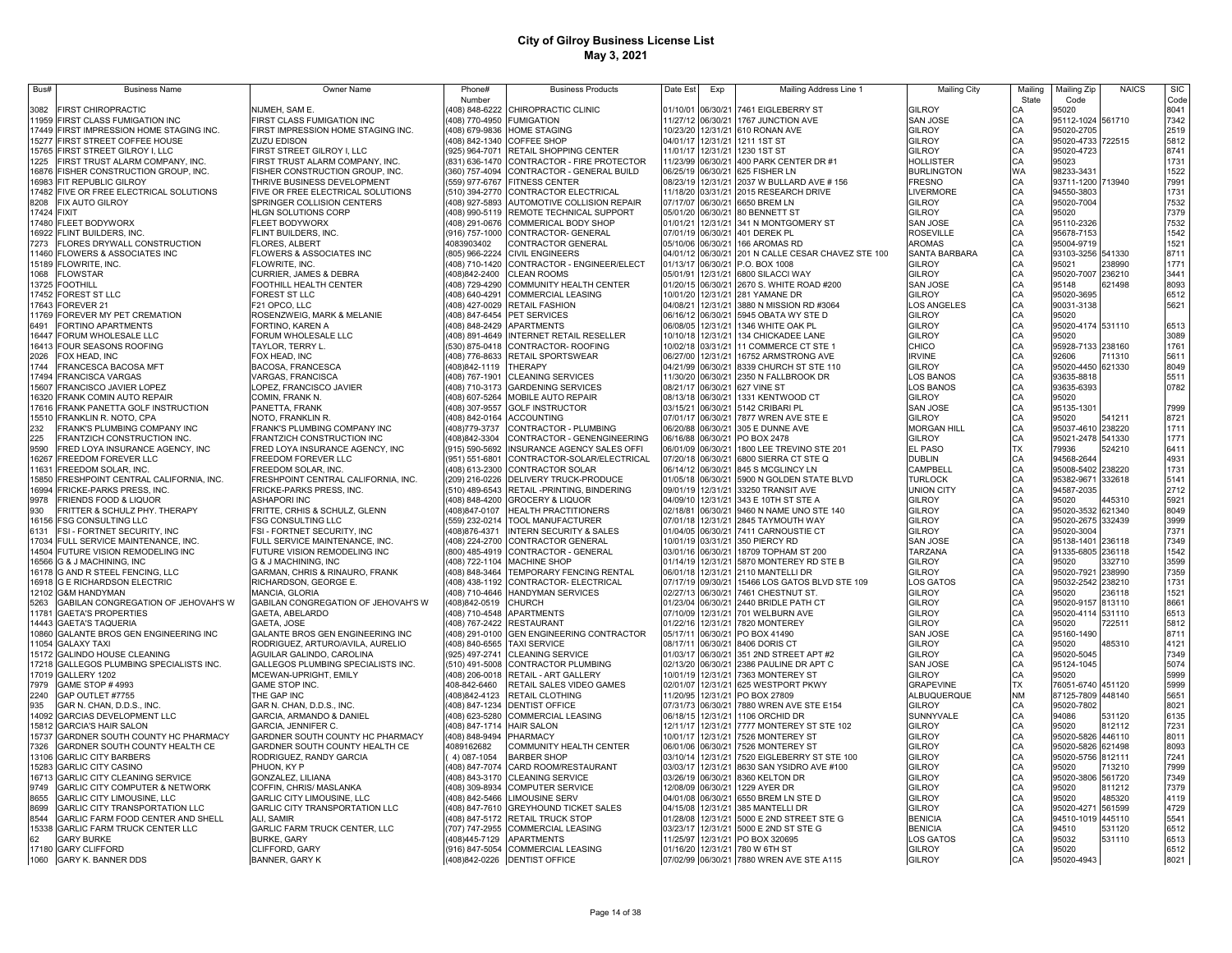| Bus#           | <b>Business Name</b>                                                          | <b>Owner Name</b>                                             | Phone#                          | <b>Business Products</b>                                   | Date Est             | Exp                  | Mailing Address Line 1                        | Mailing City                   | Mailing  | Mailing Zip                | <b>NAICS</b> | <b>SIC</b>   |
|----------------|-------------------------------------------------------------------------------|---------------------------------------------------------------|---------------------------------|------------------------------------------------------------|----------------------|----------------------|-----------------------------------------------|--------------------------------|----------|----------------------------|--------------|--------------|
|                |                                                                               |                                                               | Number                          |                                                            |                      |                      |                                               |                                | State    | Code                       |              | Code         |
| 12737          | GARY WELCH CONSTRUCTION & ROOFING                                             | WELCH, GARY R.                                                | (408) 640-3648                  | CONTRACTOR - ROOFING & GEN                                 | 08/22/13             |                      | 06/30/21 P.O. BOX 511                         | <b>TRES PINOS</b>              | СA       | 95075                      | 238160       | 1761         |
| 143            | <b>GAVILAN HILLS CREMATORY</b>                                                | <b>STEPHEN G HABING</b>                                       | 1088474040                      | <b>CREMATORY</b>                                           | 03/28/06             | 06/30/21             | 129 4TH ST                                    | <b>GILROY</b>                  | CA       | 95020                      | 812220       | 7261         |
| 1830           | <b>GB ENGINEERING</b>                                                         | <b>BISSELL, GREGORY</b>                                       | (408) 887-9323                  | ENGINEERING DESIGN/FAB                                     | 09/12/12             | 06/30/21             | 5770 OBATA WAY #A                             | <b>GILROY</b>                  | CA       | 95020                      | 541330       | 8711         |
| 13702          | GB LANDSCAPE SERVICES, INC.                                                   | GB LANDSCAPE SERVICES, INC.                                   | 408) 847-0900                   | CONTRACTOR - LANDSCAPE                                     |                      | 12/19/14 06/30/21    | 7511 DOWDY ST                                 | <b>GILROY</b>                  | CA       | 95020-5721                 |              | 0782         |
| 16142<br>12064 | GB ONE FINANCE, INC.<br><b>GEER'S EXCAVATING. INC</b>                         | GB ONE FINANCE, INC.<br><b>GEER'S EXCAVATING. INC.</b>        |                                 | 408) 710-2114 AUTO LOAN OFFICE<br>CONTRACTOR - ENGINEERING | 05/14/18<br>02/05/13 | 06/30/21             | 06/30/21 PO BOX 660<br>976 CHESTNUT ST        | WATSONVILLE<br><b>SAN JOSE</b> | CA       | 95077-0660<br>95110        |              | 6159         |
| 17427          | <b>GENERAL AUTOMOTIVE REPAIR</b>                                              | VASQUEZ, MIKE                                                 | 408) 316-5144                   | 408) 500-6777 AUTOMOTIVE REPAIR                            | 09/01/20             | 12/31/21             | 500 BROADWAY                                  | <b>GILROY</b>                  | CA<br>CA | 95020-4303                 |              | 1794<br>7538 |
| 12038          | <b>GENERAL BUILDING CONTRACTORS</b>                                           | BB CONSTRUCTION, INC                                          | (408) 842-3298                  | CONSTRUCTION/ CONTRACTOR                                   | 01/28/13             | 06/30/21             | 8095 SOLIS RANCHO RD                          | <b>GILROY</b>                  | CA       | 95020                      | 238220       | 1751         |
| 17149          | <b>GENERAL DYNAMICS INFORMATION TECH</b>                                      | GENERAL DYNAMICS INFORMATION TECH                             |                                 | (703) 268-7655 CONTRACTOR- GENERAL                         | 01/01/20             | 06/30/21             | 13857 MCLEAREN RD                             | HERNDON                        | VA       | 20171-3210                 |              | 7373         |
| 13442          | SENESIS FIRE PROTECTION, INC.                                                 | GENESIS FIRE PROTECTION, INC                                  | (408) 748-1518                  | CONTRACTOR FIRE PROTECTION                                 | 08/19/14             | 06/30/21             | 9120 WREN AVE                                 | <b>GILROY</b>                  | CA       | 95020-7282                 |              | 7389         |
| 11347          | GENESSIS BEAUTY SALON                                                         | VELASQUIEZ, HEIDY Y.                                          | (408) 500-1159                  | BEAUTY SALON & SUPPLIES                                    | 01/26/12             | 12/31/21             | 7598 MONTEREY ST STE 160                      | <b>GILROY</b>                  | CA       | 95020                      | 812112       | 7231         |
| 15178          | GENTLEMEN'S QUALITY GROOMING BARBER                                           | SANCHEZ, FERNANDO                                             | (408) 710-9679                  | <b>BARBER SHOP/SERVICE</b>                                 | 01/17/17             | 12/31/21             | 8505 CHURCH ST #11                            | <b>GILROY</b>                  | CA       | 95020                      | 812111       | 7241         |
| 3847           | GEOCON CONSULTANTS, INC.                                                      | GEOCON CONSULTANTS, INC.                                      | (925)371-5900                   | CONSULTING ENVIROMENTAL                                    | 03/18/02             | 06/30/21             | 6671 BRISA ST                                 | <b>LIVERMORE</b>               | CA       | 94550-2505                 |              | 8711         |
| 14772          | <b>GEORGE E. HALL</b>                                                         | HALL, GEORGE E.                                               | (408) 779-3762                  | <b>COMMERCIAL LEASING</b>                                  | 06/15/16             | 12/31/21             | 15105 UVAS ROAD                               | <b>MORGAN HILL</b>             | CA       | 95037-9476 531120          |              | 2082         |
| 10389          | <b>GERARDOS MAINTENANCE SERVICE</b>                                           | VILLARREAL, GERARDO                                           | (408) 234-7371                  | <b>GARDENING</b>                                           | 09/30/10             | 06/30/21             | PO BOX 1192                                   | <b>MORGAN HILL</b>             | CA       | 95038                      | 561730       | 0781         |
| 904            | <b>GERMAINS SEED TECHNOLOGY INC</b>                                           | GERMAINS SEED TECHNOLOGY INC                                  | (408)848-8120                   | <b>SEEDS</b>                                               | 02/15/91             | 12/31/21             | 8333 SWANSTON LN                              | <b>GILROY</b>                  | CA       | 95020-4517 115110          |              | 0721         |
| 850            | <b>GILROY ANTIQUES</b>                                                        | GARCIA, GRACE L.                                              | (408)842-1776                   | USED MERCHANDISE STORE                                     | 04/12/89             | 12/31/21             | 7445 MONTEREY ST                              | <b>GILROY</b>                  | CA       | 95020-5823 453310          |              | 5932         |
|                | 11124 GILROY ARTS ALLIANCE                                                    | HEATH, KEVIN                                                  | (408) 842-6999                  | UMBRELLA OF ARTS FOR GILROY                                | 09/22/11             | 06/30/21             | 7341 MONTEREY ST                              | <b>GILROY</b>                  | CA       | 95020                      | 711110       | 7922         |
| 13349          | GILROY AUTOMOTIVE REPAIR, INC.                                                | GILROY AUTOMOTIVE REPAIR, INC                                 | (408) 210-6500                  | AUTOMOTIVE REPAIR SHOP                                     | 07/08/14             |                      | 12/31/21 6460 AUTOMALL PKWY                   | <b>GILROY</b>                  | CA       | 95020                      | 811111       | 7538         |
|                | 16818 GILROY BARBER LOUNGE                                                    | GILROY BARBER LOUNGE                                          |                                 | (650) 305-9451 BARBER SHOP                                 | 08/01/19             |                      | 12/31/21 965 BLAKE CT                         | <b>GILROY</b>                  | CA       | 95020                      | 812111       | 7241         |
|                | 17183 GILROY BUICK GMC                                                        | GILROY IM AUTOMOTIVE LLC                                      |                                 | (925) 479-3552 AUTO DEALER                                 | 01/16/20             |                      | 12/31/21 6600 AUTOMALL PARKWAY                | <b>GILROY</b>                  | CA       | 95020-6622                 |              | 5511         |
|                | 15394 GILROY CAR CARE                                                         | <b>EWING, KRISTOPHER</b>                                      |                                 | (408) 846-0006 AUTOMOTIVE REPAIRS                          | 05/01/17             |                      | 12/31/21 7747 MONTEREY RD                     | <b>GILROY</b>                  | CA       | 95020                      | 811111       | 7539         |
| 2664           | GILROY CHAMBER OF COMMERCE                                                    | GILROY CHAMBER OF COMMERCE                                    | 408)842-6437                    | <b>CHAMBER</b>                                             | 07/01/85             |                      | 06/30/21 7471 MONTEREY ST                     | <b>GILROY</b>                  |          | 95020-5823 813410          |              | 8641         |
| 9800           | GILROY CHIROPRACTIC CENTER                                                    | KOVACS, ROBERT                                                | (408)848-3666                   | CHIROPRACTIC OFFICE                                        | 01/18/10             |                      | 06/30/21 7888 WREN AVE STE B123               | <b>GILROY</b>                  | CA<br>CA | 95020-7801                 |              | 8099         |
|                | 17474 GILROY CHRYSLER DODGE JEEP RAM                                          | GILROY MOTORS, INC.                                           | (559) 906-6065 CAR DEALER       |                                                            | 11/01/20             |                      | 12/31/21 6720 AUTOMALL DR                     | <b>GILROY</b>                  | CA       | 95020-7103                 |              | 5511         |
| 1025           | GILROY DENTAL CARE                                                            | CLOR, RAMSEY A                                                | 408)842-5620                    | <b>DENTAL OFFICE</b>                                       | 06/07/96             | 06/30/21             | 1335 1ST ST                                   | <b>GILROY</b>                  | CA       | 95020-4738 621210          |              | 3843         |
|                | 12295 GILROY DENTAL SMILES                                                    | GILROY DENTAL SMILES                                          |                                 | 408) 842-0418 DENTAL OFFICE                                | 09/01/12             |                      | 06/30/21 681 1ST ST                           | <b>GILROY</b>                  | CA       | 95020-5033 621210          |              | 8021         |
|                | 17644 GILROY DISPATCH                                                         | NEW SV MEDIA, INC.                                            | (408) 842-6400 NEWSPAPER        |                                                            | 04/08/21             |                      | 12/31/21 380 S 1ST ST                         | <b>SAN JOSE</b>                | CA       | 95113-2803                 |              | 2711         |
|                | 11346 GILROY DOWNTOWN BUSINESS ASSOC                                          | GILROY DOWNTOWN BUSINESS ASSOC                                |                                 | (408) 607-2491 OFFICE FOR DOWNTOWN ASSN                    | 01/26/12             |                      | 06/30/21 P O BOX 2310                         | <b>GILROY</b>                  | CA       | 95021-2310 813410          |              | 8641         |
| 261            | GILROY ELECTRIC. INC.                                                         | GILROY ELECTRIC, INC.                                         |                                 | (408)842-2649 CONTRACTOR - ELECTRICAL                      | 08/03/88             |                      | 06/30/21 PO BOX 1147                          | <b>GILROY</b>                  | CA       | 95020-8084 238210          |              | 1731         |
| 6139           | GILROY ENDOSCOPY SUITE, L.P.                                                  | GILROY ENDOSCOPY CENTER                                       | (408)847-1311                   | <b>MEDICAL OFFICE</b>                                      | 01/05/05             | 06/30/21             | 9460 NO NAME UNO #130                         | <b>GILROY</b>                  | CA       | 95020                      |              | 8011         |
| 5536           | GILROY ENERGY CENTER                                                          | <b>GILROY ENERGY CENTER</b>                                   | 408)847-5328                    | POWER PRODUCTION                                           | 04/26/04             |                      | 12/31/21 1400 PACHECO PASS HWY                | <b>GILROY</b>                  | CA       | 95020                      | 221118       | 4911         |
| 7414           | GILROY EXPRESS CAR WASH                                                       | LOGAN, JOHN C. & FELIGE, JOHN R.                              | 408) 847-9910                   | <b>CAR WASH</b>                                            | 07/11/06             | 12/31/21             | 951 1ST ST                                    | <b>GILROY</b>                  | CA<br>CA | 95020-4816 811192          |              | 7542         |
| 8685           | GILROY FAMILY CHIROPRACTIC                                                    | SANTIAGO, JAMIE                                               | (408) 847-8555                  | CHIROPRACTIC OFFICE                                        | 04/08/08             | 06/30/21             | 8010 WAYLAND LN STE 1B                        | <b>GILROY</b>                  |          | 95020-4158 621310          |              | 8041         |
| 14429          | <b>GILROY FAMILY DENTAL</b>                                                   | ATRAYA DENTAL CORPORATION                                     | (408) 842-5037                  | <b>DENTAL OFFICE</b>                                       | 01/25/16             | 06/30/21             | 1395 1ST ST STE 102                           | <b>GILROY</b>                  | CA       | 95020-3876                 |              | 8021         |
| 1344           | GILROY FAMILY MEDICAL GROUP, INC.                                             | GILROY FAMILY MEDICAL GROUP, INC.                             | 408) 842-3134                   | <b>MEDICAL CLINIC</b>                                      | 09/23/98             | 06/30/21             | 9460 N NAME UNO STE 115                       | <b>GILROY</b>                  | CA<br>CA | 95020-3537 621111          |              | 8011         |
| 10643          | GILROY FLOWER SHOP                                                            | ANAYA, GLORIA E.                                              | (408) 842-5673                  | <b>FLOWER SHOP</b>                                         | 02/07/11             | 12/31/21             | 47 5TH ST                                     | <b>GILROY</b>                  |          | 95020                      | 453110       | 5992         |
| 16784          | GILROY FOOT SPA                                                               | <b>BRESEE, BINGHUA</b>                                        | (408) 338-5766                  | FOOT SPA AND MESSAGE                                       | 05/08/19             | 06/30/21             | 1245 1ST ST                                   | <b>GILROY</b>                  | CA       | 95020                      |              |              |
| 10931          | GILROY FOUNDATION                                                             | <b>GILROY FOUNDATION</b>                                      | (408) 842-3727                  | COMMUNITY FOUNDATION                                       | 06/21/11             | 06/30/21             | 60 4TH ST #208                                | <b>GILROY</b>                  | CA       | 95020                      | 813211       | 6732         |
| 2030           | <b>GILROY GARDENS</b>                                                         | <b>GILROY GARDENS</b>                                         | (408) 842-2121                  | <b>AMUSEMENT PARK</b>                                      | 06/27/00             | 06/30/21             | 3050 HECKER PASS RD                           | <b>GILROY</b>                  | CA       | 95020-9411 713110          |              | 7996         |
| 11931          | <b>GILROY GARLIC FESTIVAL ASSOC</b>                                           | GILROY GARLIC FESTIVAL ASSOC                                  | (408) 842-1625                  | FESTIVAL MANAGEMENT                                        | 07/27/12<br>05/31/19 | 07/28/21             | 7050 MILLER AVE                               | GILROY<br><b>GILROY</b>        | CA<br>CA | 95020                      | 711320       | 7389         |
| 16893<br>2778  | SILROY GARLIC FESTIVAL ASSOC., INC.<br><b>GILROY GAS &amp; MINI MART INC.</b> | GILROY GARLIC FESTIVAL ASSOC.<br>GILROY GAS & MINI MART INC.  | (408) 842-1625<br>(408)847-8688 | <b>NON PROFIT</b>                                          | 03/16/92             | 06/30/21<br>12/31/21 | P.O. BOX 2311<br>5887 MONTEREY RD             | <b>GILROY</b>                  | CA       | 95021<br>95020-9587 447110 | 711310       | 7999         |
| 14173          | GILROY GENERATOR & STARTER EX                                                 | GUZMAN, MICHAEL S.                                            | (408) 842-2940                  | <b>GASOLINE STATION</b><br>AUTOMOTIVE ELECTRICAL PARTS     | 08/01/15             | 12/31/21             | P.O. BOX 1732                                 | <b>GILROY</b>                  | CA       | 95021                      | 811118       | 5541<br>7539 |
| 17479          | GILROY GLEN LOMA PACIFIC ASSOCIATES                                           | GILROY GLEN LOMA PACIFIC ASSOCIATES                           | (208) 461-0022                  | <b>APARTMENTS</b>                                          | 11/17/20             | 12/31/21             | 1335 W LUCHESSA AVE                           | <b>GILROY</b>                  | CA       | 95020                      |              | 1522         |
| 748            | GILROY GOLF COURSE                                                            | DE LORENZO, DON                                               | (408)848-0490                   | PUBLIC GOLF COURSE                                         | 03/04/76             | 12/31/21             | 2695 HECKER PASS RD                           | <b>GILROY</b>                  | CA       | 95020-9402 713910          |              | 7992         |
| 1035           | GILROY HEALTHCARE & REHAB CNTR                                                | <b>COVENANT CARE</b>                                          | (408)842-9311                   | SKILLED NURSING CARE FACIL                                 | 03/19/97             | 06/30/21             | 8170 MURRAY AVE                               | <b>GILROY</b>                  | CA       | 95020-4605 623110          |              | 8059         |
| 846            | GILROY INN                                                                    | GI 611, LLC                                                   | (408)847-0688                   | <b>MOTEL</b>                                               | 03/06/89             |                      | 12/31/21 611 LEAVESLEY RD                     | <b>GILROY</b>                  | CA       | 95020-3610 721110          |              | 7011         |
| 14593          | GILROY INVESTMENT PARTNERS, LLC                                               | GILROY INVESTMENT PARTNERS. LLC                               |                                 | (925) 256-2017 COMMERCIAL LEASING                          | 04/08/16             |                      | 12/31/21 PO BOX 1646                          | PLEASANTON                     | CA       | 94566                      | 531120       | 6512         |
| 7800           | <b>GILROY LUBE AND AUTO REPAIR</b>                                            | CRUZ. LUIS A                                                  |                                 | (408) 848-4346 RETAIL AUTO REPAIR                          | 01/09/07             |                      | 12/31/21 7970 MONTEREY ST                     | <b>GILROY</b>                  | CA       | 95020                      | 811111       | 7538         |
| 5075           | <b>GILROY MARKET (DBA)</b>                                                    | <b>HARJOT MARKETS INC</b>                                     | (408)842-4909                   | <b>MINI MARKET</b>                                         | 10/21/03             |                      | 12/31/21 401 AUTOMALL PKWY STE 8              | <b>GILROY</b>                  | CA       | 95020-6624 445100          |              | 5411         |
| 10124          | <b>GILROY MARTIAL ARTS</b>                                                    | AITKEN, MARIA                                                 |                                 | (408) 835-7769 TAE KWON DO STUDIO                          | 07/01/10             |                      | 06/30/21 1090 SAN MIGUEL ST                   | <b>GILROY</b>                  | CA       | 95020                      | 611620       | 7999         |
| 16775          | GILROY MEDICAL GROUP, INC.                                                    | GILROY MEDICAL GROUP, INC                                     |                                 | (408) 842-1544 MEDICAL OFFICE                              | 06/01/19             |                      | 06/30/21 2222 LAFAYETTE ST                    | <b>SANTA CLARA</b>             |          | 95050-2904 621111          |              | 8011         |
| 15411          | GILROY MOTORCYCLE CENTER                                                      | LA SALETTE HOLDINGS LLC                                       |                                 | (831) 359-4541 MOTORCYCLE DEALER                           | 05/31/17             | 12/31/21             | 765 CEDAR ST STE 101                          | <b>SANTA CRUZ</b>              | CA<br>CA | 95060-4368                 |              | 5571         |
| 14782          | GILROY MOTORSPORTS LLC                                                        | GILROY MOTORSPORTS LLC                                        | (408) 318-3736 AUTO SALES       |                                                            | 06/17/16             |                      | 12/31/21 7787 MONTEREY ST STE 108             | <b>GILROY</b>                  | CA       | 95020                      | 441110       | 5521         |
| 16562          | GILROY MOTORSPORTS LLC                                                        | GILROY MOTORSPORTS LLC                                        | (408) 318-3736 AUTO SALES       |                                                            | 02/01/19             | 12/31/21             | 8405 MONTEREY ST STE B                        | <b>GILROY</b>                  |          | 95020-3697 441110          |              | 5521         |
| 2899           | GILROY NINJA CORPORATION                                                      | KYONGHO CHUNG                                                 |                                 | (408) 847-8855 JAPANESE RESTAURANT                         | 06/06/00             |                      | 12/31/21 715 1ST ST                           | <b>GILROY</b>                  | CA<br>CA | 95020-4918 722511          |              | 5812         |
| 8805           | <b>GILROY OPTOMETRY</b>                                                       | TRAN, CHARLENE M                                              | (408) 836-8251 OPTOMETRY        |                                                            |                      |                      | 07/01/08 06/30/21 8650 SAN YSIDRO AVE STE 104 | <b>GILROY</b>                  | CA<br>CA | 95020-5268                 |              | 8042         |
| 8606           | <b>GILROY PAINT COMPANY</b>                                                   | CISNEROS, JASON                                               |                                 | (408) 842-8527 PAINTING COMPANY                            |                      |                      | 03/05/08 06/30/21 8420 HANNA ST               | <b>GILROY</b>                  |          | 95020                      | 238320       | 1721         |
| 15289          | GILROY PEDIATRIC DENTISTRY                                                    | VAN, VINCENT DOAN                                             |                                 | (408) 847-1118 DENTIST OFFICE                              | 02/16/17             |                      | 06/30/21 7880 WREN AVE A111                   | <b>GILROY</b>                  | CA       | 95020-4943                 |              | 8021         |
| 16617          | <b>GILROY PIANO OUTLET</b>                                                    | GILROY PIANO OUTLET, LLC.                                     |                                 | (408) 767-2990 RETAIL PIANO STORE                          | 01/15/19             |                      | 12/31/21 8401 CHURCH ST STE F                 | <b>GILROY</b>                  | CA       | 95020                      | 451140       | 5736         |
| 7271           | GILROY PLASTICS INC                                                           | BRENT & TRACIE LOTTEN                                         | 408-842-2050                    | MANUFACTURING                                              |                      |                      | 04/01/06 06/30/21 PO BOX 1602                 | <b>GILROY</b>                  | CA       | 95021-1602                 |              | 3089         |
| 16249          | <b>GILROY PLAZA DENTAL</b>                                                    | RUPINDER PUREWAL DDS, INC.                                    | (408) 847-4111                  | DENTAL OFFICE                                              | 08/01/18             | 06/30/21             | 1353 BLACK HAWK DR                            | <b>MORGAN HILL</b>             | CA       | 95037                      |              | 8021         |
| 3810           | GILROY PREMIUM OUTLETS, LLC                                                   | GILROY PREMIUM OUTLETS, LLC                                   | (408)842-3732                   | <b>COMMERCIAL LEASING</b>                                  | 02/21/02             | 12/31/21             | PO BOX 7066 TAX DEPT                          | <b>INDIANAPOLIS</b>            | IN       | 46207                      | 531120       | 6512         |
| 5275           | <b>GILROY PRESBYTERIAN CHURCH</b>                                             | Of San Jose Presbytery                                        | 408)842-3000                    | CHURCH                                                     | 01/23/04             | 06/30/21             | 6000 MILLER AVE                               | <b>GILROY</b>                  | CA       | 95020                      | 813110       | 8661         |
| 16839<br>5346  | <b>GILROY SELF STORAGE DEPOT</b><br>GILROY SEVENTH-DAY ADVENTIST CHURCH       | GILROY SELF STORAGE PARTNERS<br>CENTRAL CALIFORNIA CONFERENCE | (408) 665-7069                  | <b>SELF STORAGE</b>                                        | 06/15/19<br>02/23/04 | 12/31/21<br>06/30/21 | 9080 SAN YSIDRO AVE<br>PO BOX 770             | <b>GILROY</b><br><b>CLOVIS</b> | CA<br>CA | 95020<br>93613-0770 813110 |              | 7216<br>8661 |
| 4246           | <b>GILROY STEEL &amp; SUPPLY</b>                                              | GILROY STEEL & SUPPLY, INC.                                   | 408) 842-6053<br>(408) 842-2230 | CHURCH<br>STEEL FABRICATORS                                | 10/09/02             | 12/31/21             | 220 MAYOCK RD                                 | <b>GILROY</b>                  | CA       | 95020-7029 238120          |              | 5051         |
| 14019          | GILROY STORAGE, LLC                                                           | SMITH, THOMAS & MCCARRTHY, JOE                                | (408) 846-6600                  | <b>SELF STORAGE</b>                                        | 05/08/15             | 12/31/21             | 10608 INDUSTRIAL AVE STE 100                  | <b>ROSEVILLE</b>               | CA       | 95678-6266 493110          |              | 1541         |
| 10020          | <b>GILROY TOYOTA</b>                                                          | GILROY TOYOTA                                                 | (408) 848-8000                  | <b>AUTO DEALERSHIF</b>                                     | 04/27/10             | 12/31/21             | 6800 AUTOMALL PARKWAY                         | <b>GILROY</b>                  | CA       | 95020-6670 441120          |              | 5012         |
| 5421           | <b>GILROY TRACTOR SERVICE</b>                                                 | LOERA, STEVEN P                                               | (408)806-4313                   | <b>TRACTOR SERVICE</b>                                     | 03/17/04             | 06/30/21             | 9150 NEW AVE                                  | <b>GILROY</b>                  | CA       | 95020-9136 811310          |              | 1799         |
| 16020          | GILROY VALERO FOOD MART                                                       | GAWFCO ENTERPRISES, INC.                                      | (925) 979-0560                  | <b>GAS STATION</b>                                         | 04/01/18             | 12/31/21             | 3669 MT DIABLO BLVD                           | LAFAYETTE                      | CA       | 94549-3739 447110          |              | 5541         |
| 6150           | GILROY VILLAGE CAR WASH                                                       | GILROY VILLAGE CAR WASH INC                                   | (408)846-9529 CAR WASH          |                                                            | 01/07/05             |                      | 12/31/21 8383 CHURCH ST                       | <b>GILROY</b>                  | CA       | 95020-4406 811192          |              | 7542         |
|                | 14061 GILROY VILLAGE DENTAL CARE                                              | DR KIM PHUNG, PC DBA GILROY                                   | (408) 842-9439 DENTIST          |                                                            | 06/01/15             |                      | 06/30/21 7970 PRINCEVALLE ST                  | <b>GILROY</b>                  | CA       | 95020-5027                 |              | 8021         |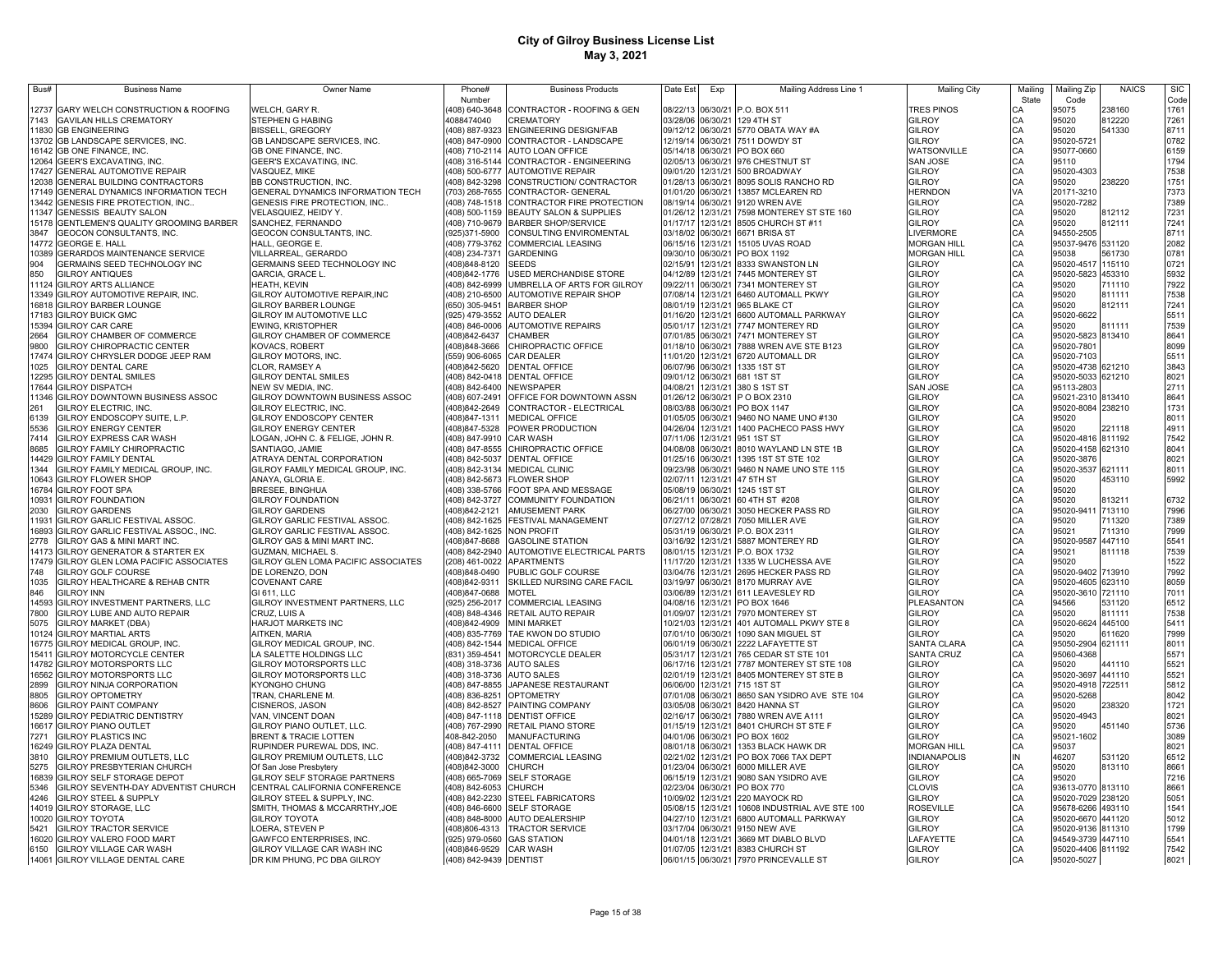| Bus#           | <b>Business Name</b>                                            | Owner Name                                            | Phone#                           | <b>Business Products</b>                                      | Date Est             | Exp                  | Mailing Address Line 1                                     | <b>Mailing City</b>                | Mailing   | Mailing Zip                            | <b>NAICS</b> | <b>SIC</b>   |
|----------------|-----------------------------------------------------------------|-------------------------------------------------------|----------------------------------|---------------------------------------------------------------|----------------------|----------------------|------------------------------------------------------------|------------------------------------|-----------|----------------------------------------|--------------|--------------|
|                |                                                                 |                                                       | Number                           |                                                               |                      |                      |                                                            |                                    | State     | Code                                   |              | Code         |
| 7220           | GILROY WASH & DRY                                               | HECKEL, ROGER & SANDRA                                | (831) 915-9709 LAUNDRYMAT        |                                                               | 04/20/06             |                      | 12/31/21 P.O. BOX 794                                      | <b>GILROY</b>                      | CA        | 95021-0794 812310                      |              | 7215         |
|                | 16321 GILROY WEB DESIGN                                         | VASCONCELOS, CESAR                                    | (408) 843-8921 WEB DESIGN        |                                                               |                      |                      | 08/13/18 06/30/21 7256 HANNA ST                            | GILROY<br>GILROY                   | CA        | 95020                                  | 541512       | 7371         |
| 797<br>4991    | GILROY'S DONUT HOUSE<br><b>GINGER CAFE</b>                      | KIMLANG PHOEU / SOKTEA H HOK<br>TUYEN CHUNG           | (408)847-1917<br>(408)238-7965   | <b>DONUT SHOP</b><br>ASIAN CUISINE RESTAURANT                 | 08/26/87<br>09/18/03 | 12/31/21             | 12/31/21 703 1ST ST<br>121 BERNAL RD STE 50                | <b>SAN JOSE</b>                    | CA<br>CA  | 95020-4918 722213<br>95119-1396 722511 |              | 5461<br>5812 |
| 9326           | GIRL SCOUTS OF NORTHERN CALIFORNIA                              | GIRL SCOUTS OF NORTHERN CALIFORNIA                    | (800) 447-4475                   | COMMUNITY (COOKIES SALE)                                      | 03/10/09             | 06/30/21             | 1650 HARBOR BAY PKWY STE 100                               | ALAMEDA                            | CA        | 94502-3013                             |              |              |
|                | 10049 GIULIANI CONSTRUCTION & RESTORATION                       | GIULIANI CONSTRUCTION & RESTORATION                   | (408) 452-8700                   | <b>CONTRACTOR GENERAL</b>                                     | 05/24/10             | 06/30/21             | 424 LANO STREET                                            | <b>SAN JOSE</b>                    | CA        | 95125-1244 236220                      |              | 1521         |
|                | 17147 GJEL ACCIDENT ATTORNEY                                    | GILLIN, ANDREW & ELLIS, LUKE                          | $(925)$ 253-5800                 | <b>LAW FIRM</b>                                               | 12/01/19             | 06/30/21             | 2 THEATRE SQ STE 230                                       | <b>ORINDA</b>                      | CA        | 94563-3389                             |              | 8111         |
|                | 15996 GK ENTERPRISES                                            | MILLER, EUGENE & KYLE                                 | (408) 857-8174                   | RETAIL HOUSEHOLD                                              | 03/09/18             | 12/31/21             | 750 RAMONA WAY                                             | <b>GILROY</b>                      | CA        | 95020                                  |              | 5961         |
| 3372           | <b>GLACIER WATER</b>                                            | <b>GLACIER WATER</b>                                  | (760)5601111                     | <b>VENDING MACHINES</b>                                       | 12/12/97             | 06/30/21             | 1385 PARK CENTER DR                                        | VISTA                              | CA        | 92081-8338 532210                      |              | 7359         |
|                | 16744 GLASS TECH, INC.                                          | GLASS TECH, INC.                                      | (559) 221-7200                   | CONTRACTOR GLAZING                                            | 04/16/19             | 06/30/21             | 3659 W RICHERT AVE                                         | FRESNO                             | CA        | 93722-4255                             |              | 5211         |
| 15656          | GLEN LOMA RANCH MASTER ASSOCIATION                              | THE HELSING GROUP, INC.                               | (925) 355-2100                   | HOMEOWNERS ASSOCIATION                                        | 09/28/17             | 06/30/21             | 7888 WREN AVE STE D143                                     | GILROY                             | CA        | 95020                                  | 313990       | 8699         |
| 961            | GLEN-LOMA CORPORATION                                           | <b>GLEN-LOMA CORPORATION</b>                          | (408) 847-4224                   | <b>LAND DEVELOPERS</b>                                        | 01/30/78             | 06/30/21             | 7888 WREN AVE STE 143                                      | GILROY                             | CA        | 95020-4962 233110                      |              | 6552         |
| 15421          | <b>GLOBAL AUTO GLASS</b>                                        | RODRIGUEZ, FELIX                                      | (408) 848-3577                   | <b>AUTOGLASS REPAIR</b>                                       | 05/08/17             | 12/31/21             | 110 E LUCHESSA AVE STE 3A                                  | GILROY                             | CA        | 95020-6634 811122                      |              | 7536         |
| 9109           | <b>GLORIA GARCIA</b>                                            | GARCIA, GLORIA                                        | (408) 607-5651                   | <b>HOUSE CLEANING</b>                                         | 10/17/08             | 06/30/21             | 110 JACOBS WAY                                             | GILROY                             | CA        | 95020                                  | 561720       | 7349         |
|                | 16357 GO KIDS, INC.                                             | GO KIDS, INC.                                         | (408) 843-9000                   | <b>NON PROFIT</b>                                             | 09/01/18             | 06/30/21             | 885 MORO DR                                                | GILROY                             | CA        | 95020-3260                             |              | 8351         |
| 4159           | GO KIDS, INC                                                    | GO KIDS, INC                                          | 408)779-1943                     | NON PROFIT CHILD DEVELOPMEN                                   | 08/26/02             | 06/30/21             | 885 MORO DR                                                | GILROY                             | CA        | 95020-3260 624410                      |              | 8351         |
| 1825           | GO WEST COMMUNICATIONS                                          | WEST, CHRISTINE A                                     | (408)842-9822                    | <b>MARKETING</b>                                              | 10/25/99             | 06/30/21             | 820 GREYSTONE CT                                           | <b>GILROY</b>                      | CA        | 95020-4096 541613                      |              | 8742         |
| 14264          | <b>GOGO ROOTER</b>                                              | GOGO ROOTER                                           | (408) 282-7026                   | CONTRACTOR - PLUMBING                                         | 09/17/15             | 12/31/21             | 326 PHELAN AVE.                                            | <b>SAN JOSE</b><br>EL DORADO HILLS | CA<br>CA  | 95112-4103 236118                      |              | 1711         |
| 15239<br>12330 | GOLD RUSH ENERGY SOLUTIONS<br>GOLDEN ANGEL FOOT REFLEXOLOGY     | GOLD RUSH ENERGY SOLUTIONS<br>TAN, SUEI ENG           | (530) 334-0676<br>(626) 354-0998 | SOLAR/ELECTRICAL/GENERAL<br>PROFESSIONAL FOOT MASSAGE         | 07/01/20<br>06/03/13 | 06/30/21<br>06/30/21 | 4911 WINDPLAY DR STE 4<br>6972 AUTOMALL PKWY               | <b>GILROY</b>                      | CA        | 95762-9643 238220<br>95020             | 812199       | 1731<br>7299 |
| 9763           | GOLDEN BEAR FIRE EXTINGUISHER, INC                              | GOLDEN BEAR FIRE EXTINGUISHER, INC                    | (408) 847-4411                   | FIRE EXTINGUISHER SERVICE &                                   | 07/01/09             | 06/30/21             | 8352 CHURCH ST STE A11                                     | GILROY                             | CA        | 95020                                  | 423990       | 5099         |
| 5460           | GOLDEN GATE MECHANICAL INC                                      | GOLDEN GATE MECHANICAL INC                            | (408)246-3355                    | CONTRACTOR HVAC                                               | 03/25/04             | 06/30/21             | 1793 LAFAYETTE ST STE 130                                  | <b>SANTA CLARA</b>                 | CA        | 95050-3989                             |              | 1711         |
|                | 17485 GOLDEN HAMMER CONSTRUCTION SERVICES                       | GOLDEN HAMMER CONSTRUCTION SERVICES                   | (408) 592-1434                   | <b>CONTRACTOR GENERAL</b>                                     | 11/20/20             | 06/30/21             | 133 N TEMPLE DR APT 94                                     | <b>MILPITAS</b>                    | CA        | 95035-4943                             |              | 1522         |
| 15957          | <b>GOLDEN HANDS CPR</b>                                         | SAVELLA, ROSALIE C.                                   |                                  | (408) 710-8181 CPR CERTIFICATION                              | 02/22/18             | 06/30/21             | 7926 WESTWOOD DR APT D215                                  | <b>GILROY</b>                      | CA        | 95020                                  |              | 7999         |
| 3734           | <b>GOLDEN PACIFIC SURVEYS</b>                                   | GOLDEN PACIFIC SURVEYS                                | (408)848-0313                    | <b>LAND SURVEY</b>                                            | 01/15/02             | 06/30/21             | 8055 CAMINO ARROYO                                         | <b>GILROY</b>                      | CA        | 95020-7304 541370                      |              | 8713         |
|                | 10079 GOLDEN STATE PORTABLES LLC                                | GOLDEN STATE PORTABLES LLC                            | (408) 640-9351                   | PORTABLE RESTROOM SERVICE                                     | 06/03/10             | 06/30/21             | 845 W MARKET ST SP Q                                       | <b>SALINAS</b>                     | CA        | 93901-1405 562991                      |              | 7359         |
| 7668           | GOLDEN STATE UTILITY CO.                                        | <b>GOLDEN STATE UTILITY CO.</b>                       | 209-579-3400                     | CONTRACTOR - ENGINEER                                         | 10/26/06             | 06/30/21             | 11818 SE MILL PLAIN BLVD STE 410                           | VANCOUVER                          | <b>WA</b> | 98684-5092 234910                      |              | 1541         |
| 1659           | GOLDMAN & MOLINARI WAREHOUSING                                  | WANGBERG, MARY LOU                                    |                                  | (831) 655-1981 WAREHOUSE RENTALS                              | 08/27/98             | 06/30/21             | 26048 PASEO DEL SUR                                        | <b>MONTEREY</b>                    | CA        | 93940-6638                             |              | 1541         |
|                | 15081 GOLDSTAR SERVICES                                         | BERI, STELLA YUFENYUY                                 |                                  | (650) 200-7076 RETAIL CLOTHING                                | 11/07/16             | 12/31/21             | 1763 FENNEL PL                                             | GILROY                             | CA        | 95020-2696 448150                      |              | 5699         |
|                | 12060 GOMEZ HOUSE & WINDOW CLEANING                             | GOMEZ, CANDIDA J.                                     |                                  | (408) 413-8555 JANITORIAL SERVICES                            | 02/07/13             |                      | 06/30/21 P.O. BOX 2152                                     | GILROY                             | CA        | 95021                                  | 561720       | 7349         |
|                | 11858 GOMEZ TIRE DISCOUNT                                       | CALDERON, ESTEBAN J                                   |                                  | (408) 842-6831 TIRE SALES & INSTALLATION                      | 09/24/12             | 12/31/21             | 8707 MONTEREY RD                                           | GILROY                             | CA        | 95020                                  | 441320       | 5531         |
| 854            | <b>GOMEZ USED TIRES</b>                                         | CALDERON, ESTEBAN                                     |                                  | (408) 842-6831 WHOLESALE TIRES                                | 05/25/89             |                      | 12/31/21 7531 RAILROAD ST                                  | GILROY                             | CA        | 95020-5820 811198                      |              | 5531         |
| 101            | <b>GONG APARTMENTS</b>                                          | GONG, HAR                                             |                                  | (408) 718-2270 APARTMENTS                                     | 09/21/76             |                      | 12/31/21 1767 N KAREN AVE                                  | <b>CLOVIS</b>                      | CA        | 93619-0438 531110                      |              | 6513         |
|                | 14378 GONZALEZ GARDENING SERVICES                               | GONZALEZ, JOSE LUIS                                   | (209) 710-7568                   | <b>GARDENING SERVICES</b>                                     | 12/03/15             | 06/30/21             | 1051 KATHY ST                                              | LOS BANOS                          | CA        | 93635                                  |              | 0782         |
| 2787           | 15844 GONZALEZ HAIRCUTS & STYLES                                | GONZALEZ, FELIPA<br>RAFAEL GOMEZ                      |                                  | (408) 639-8275 BEAUTY SALON                                   | 01/01/18<br>01/08/99 |                      | 12/31/21 PO BOX 2687<br>1261 YARD CT                       | GILROY                             | CA<br>CA  | 95021                                  | 812112       | 7231<br>4226 |
|                | <b>GONZALEZ PALLETS</b><br>11910 GOODFELLOW BROS CALIFORNIA LLC | GOODFELLOW BROS. CONSTRUCTORS LLC                     | (408) 999-0280<br>(866) 441-8538 | WOODEN PALLETS & STORAGE<br>CONTRACTOR - GEN HEAVY CIVIL      | 10/29/12             | 06/30/21<br>06/30/21 | C/O CT-BL                                                  | <b>SAN JOSE</b><br>CLAYTON         | <b>MO</b> | 95133-1048 493120<br>63105-1705        |              | 1629         |
| 3144           | <b>GOODWILL INDUSTRIES</b>                                      | <b>GOODWILL INDUSTRIES</b>                            | 408-998-5774                     | <b>RETAIL THRIFT STORE</b>                                    | 02/08/01             | 06/30/21             | 1080 N 7TH ST                                              | <b>SAN JOSE</b>                    | CA        | 95112-4425 453310                      |              | 5932         |
|                | 15576 GOOGLE FI                                                 | GOOGLE NORTH AMERICA INC.                             | (407) 260-1011                   | WIRELESS SALES/PHONES/EMAIL                                   | 08/09/17             | 12/31/21             | 242 RANGELINE RD                                           | LONGWOOD                           | FL        | 32750-4035 423690                      |              | 4813         |
| 5725           | <b>GOOGOOLI</b>                                                 | GHAJARI, LADAN N                                      | (408)425-9010                    | <b>BEAUTY SALON</b>                                           | 07/07/04             | 12/31/21             | 8505 CHURCH ST STE 9                                       | GILROY                             | CA        | 95020-4262 812112                      |              | 7231         |
| 16909          | GOUBAUD REYNA, LCSW COUNSELING                                  | GOUBAUD REYNA, ROLANDO                                | (408) 612-9723                   | COUNSELING SERVICES                                           | 07/11/19             | 06/30/21             | PO BOX 604                                                 | <b>SAN MARTIN</b>                  | CA        | 95046-0604                             |              | 8322         |
| 7403           | <b>GRAHAM CONTRACTORS INC</b>                                   | <b>GRAHAM CONTRACTORS INC</b>                         | 408293-9516                      | CONTRACTOR - ENGINEERING                                      | 07/06/06             | 06/30/21             | 860 LONUS ST                                               | SAN JOSE                           | CA        | 95126-3713 238990                      |              | 8611         |
| 235            | <b>GRANITE CONSTRUCTION COMPANY</b>                             | <b>GRANITE CONSTRUCTION COMPANY</b>                   | (408) 728-8282                   | CONCTRACTOR - GEN ENGINEER                                    | 06/23/17             | 06/30/21             | <b>PO BOX 720</b>                                          | WATSONVILLE                        | CA        | 95076-5107                             |              | 1611         |
|                | 11363 GRANITE ROCK COMPANY                                      | <b>GRANITE ROCK COMPANY</b>                           | (408) 574-1400                   | <b>CONTRACTOR GENERAL</b>                                     | 02/03/12             | 06/30/21             | PO BOX 50001                                               | WATSONVILLE                        | CA        | 95077-5001 238910                      |              | 1521         |
| 3905           | <b>GRASS FARM</b>                                               | WILLIAM Y. GIL, INC.                                  | (408)846-4555                    | <b>SOD SALES</b>                                              | 04/17/02             | 12/31/21             | P O BOX 1330                                               | <b>MORGAN HILL</b>                 | CA        | 95038                                  | 111421       | 0181         |
| 3446           | <b>GREAT CLIPS</b>                                              | JOTSTICK, INC.                                        | (408)842-0237                    | <b>HAIR SALON</b>                                             | 07/06/01             | 12/31/21             | 3414 FLORA VISTA AVE                                       | SANTA CLARA                        | CA        | 95051-2103 812112                      |              | 7231         |
| 16141          | <b>GREAT HONOUR GOODS</b>                                       | RAICHE, MIQUELA                                       | (408) 816-4533                   | <b>ONLINE SALES</b>                                           | 03/23/18             | 12/31/21             | 7612 BRAID CT                                              | GILROY                             | CA        | 95020                                  |              | 5999         |
| 16477          | GREAT NORTHERN FENCE, CO.                                       | GREAT NORTHERN FENCE, CO.                             | (408) 427-7694                   | CONTRACTOR FENCING                                            | 11/01/18             | 06/30/21             | P.O. BOX 803                                               | <b>SAN MARTIN</b>                  | CA<br>CA  | 95046-0803 238990                      |              | 3423         |
| 9417<br>947    | GREAT WEST EQUIPMENT, INC<br><b>GRECO &amp; FILICE</b>          | <b>GREAT WEST EQUIPMENT, INC.</b>                     | (408) 848-0885<br>(408)848-2727  | PAVING EQUIP DISTRIB                                          | 05/11/09<br>04/30/68 | 12/31/21             | 8821 MURAOKA DR<br>751 1ST ST STE B                        | GILROY<br><b>GILROY</b>            | CA        | 95020-3685 423810<br>95020-4970 541211 |              | 3531<br>8721 |
| 14697          | GREEN HAVEN CLEANING                                            | <b>GRECO &amp; FILICE</b><br>SOKOL. JENNIFER E.       | (408) 842-2037                   | <b>ACCOUNTING SERVICES</b><br><b>CLEANING SERVICES</b>        | 05/17/16             | 06/30/21<br>06/30/21 | 315 BRAZOS ST                                              | GILROY                             | CA        | 95020                                  | 561720       | 7349         |
| 17461          | GREEN REFUND TAX SERVICE                                        | ALVARADO, ANAYANTZI                                   | (408) 690-0454                   | <b>TAX SERVICE</b>                                            | 11/03/20             | 06/30/21             | 7091 MONTEREY ST STE A                                     | GILROY                             | CA        | 95020                                  |              | 7291         |
| 10030          | <b>GREEN SEASONS LANDSCAPE</b>                                  | ROBINSON, MARTIN D                                    | (650) 960-3435                   | CONTRACTOR - LANDSCAPING                                      | 05/04/10             | 06/30/21             | 21130 CANYON OAK WAY                                       | CUPERTINO                          | CA        | 95014-6572                             |              | 0782         |
| 16260          | GREEN TECH ROOFING, INC                                         | GREEN TECH ROOFING, INC                               | (408) 309-6072                   | CONTRACTOR ROOFING                                            | 07/11/18             | 06/30/21             | 353 E 10TH ST PMB 34                                       | <b>GILROY</b>                      | CA        | 95020-6572                             |              | 1761         |
|                | 13138 GREENLIGHT DRYWALL, INC                                   | GREENLIGHT DRYWALL, INC                               | (408) 847-4020                   | CONSTRUCTION - DRYWALL                                        | 03/26/14             | 06/30/21             | 8518 CHURCH ST STE 5                                       | <b>GILROY</b>                      | CA        | 95020-4200 238310                      |              | 1742         |
| 16997          | <b>GREENSIDE</b>                                                | JOHNSON, DEJA L.                                      | (408) 706-4437                   | <b>ONLINE SELLING</b>                                         | 08/29/19             | 12/31/21             | 8994 TAOS WAY                                              | <b>GILROY</b>                      | CA        | 95020-2703                             |              | 5399         |
|                | 15129 GREENSPACE RECYCLING                                      | PIERCE MAINTENANCE & RECYCLING LLC                    | (541) 905-0805                   | SORTING GARBAGE/RECYLING                                      | 11/30/16             | 06/30/21             | PO BOX 827                                                 | <b>LIBERTY LAKE</b>                | <b>WA</b> | 99019-0827                             |              | 3087         |
| 11947          | <b>GREENSTAND INC.</b>                                          | GREENSTAND INC.                                       | (408) 253-3840                   | <b>COMMERCIAL LEASING</b>                                     | 01/01/08             | 12/31/21             | 10075 PASADENA AVE                                         | <b>CUPERTINO</b>                   | CA        | 95014                                  | 237210       | 6512         |
| 280            | GREENSTREAK LANDSCAPING, INC                                    | GREENSTREAK LANDSCAPING, INC.                         |                                  | (408) 848-8446 CONTRACTOR - LANDSCAPING                       | 01/06/89             | 06/30/21             | 1105 BOLSA RD                                              | GILROY                             | CA        | 95020-8072 561730                      |              | 1741         |
|                | 15848 GREENTRIPE.COM, INC.                                      | GREENTRIPE.COM, INC.                                  | (831) 635-0724                   | MGTR. FROZEN DOG FOOD                                         | 02/01/18             | 12/31/21             | 7238 ALEXANDER ST                                          | GILROY                             | CA        | 95020                                  | 311111       | 2047         |
| 4059           | <b>GREG WHITTAKER MFCC</b>                                      | WHITTAKER, GREG B                                     | (408)848-3331                    | MARRIAGE/FAMILY THERAPY                                       | 07/02/02             | 06/30/21             | 8371 CHURCH ST                                             | <b>GILROY</b>                      | CA        | 95020-4406                             |              | 8321         |
|                | 16879 GREGG DRILLING, LLC                                       | GREGG DRILLING, LLC                                   | (925) 313-5800                   | <b>CONTRACTOR DRILLING</b>                                    | 06/25/19             | 06/30/21             | 950 HOWE RD                                                | <b>MARTINEZ</b>                    | CA        | 94553-3444                             |              | 1781         |
| 8640           | <b>GRIFFIN SOIL</b>                                             | <b>GRIFFIN SOIL</b>                                   | (925) 962-2260                   | CONTRACTOR EARTHWORK& PAVIN                                   | 03/26/08             |                      | 06/30/21 248 INDUSTRIAL DR                                 | <b>STOCKTON</b>                    | CA<br>CA  | 95206-3905 237990                      |              | 1799         |
| 5743           | 12782 GROCERY OUTLET OF GILROY                                  | SATH ENTERPRISES LLC                                  |                                  | (408) 848-2700 GROCERY STORE<br><b>RETAIL WIRELESS PHONES</b> | 10/02/13<br>07/15/04 |                      | 12/31/21 333 E 10TH ST                                     | <b>GILROY</b><br>LISLE             |           | 95020-6570 445110<br>60532             | 443112       | 5411<br>4812 |
|                | GTE MOBILNET OF CALIFORNIA<br>17552 GUARDSLINE SECURITY INC     | GTE MOBILNET OF CALIFORNIA<br>GUARDSLINE SECURITY INC | (630) 857-2290<br>(408) 745-1111 | <b>SECURITY SERVICE</b>                                       | 01/21/21             | 06/30/21             | 12/31/21 2200 CABOT DRIVE STE 400<br>2084 WALSH AVE STE C1 | <b>SANTA CLARA</b>                 | CA        | 95050-2537                             |              | 7381         |
|                | 14556 GUERRA CONSTRUCTION GROUP                                 | GUERRA CONSTRUCTION GROUP                             | (408) 279-2027                   | <b>CONTRACTOR GENERAL</b>                                     | 03/22/16             |                      | 06/30/21 984 MEMOREX DR                                    | SANTA CLARA                        | CA        | 95050-2810 236220                      |              | 1771         |
| 2086           | GUESS? RETAIL INC #122                                          | GUESS ?, INC.                                         | (408)847-3400                    | <b>RETAIL CLOTHING</b>                                        | 11/05/92             |                      | 12/31/21 1444 S ALAMEDA                                    | LOS ANGELES                        | CA        | 90021-2433 448140                      |              | 5651         |
| 7186           | GUITAR CENTER #221                                              | GUITAR CENTER STORES INC                              | 408-848-2583                     | RETAIL MUSICAL INSTRUMENTS                                    | 04/11/06             |                      | 12/31/21 120 S CENTRAL AVE STE 350                         | <b>CLAYTON</b>                     | <b>MO</b> | 63105-1705                             |              | 5736         |
|                | 13983 GUNS UNLIMITED                                            | ROBESON, W DAVID                                      | (408) 847-1906                   | <b>FIREARMS DEALER</b>                                        | 04/20/15             |                      | 12/31/21 771 LA PALOMA WAY                                 | GILROY                             | CA        | 95020-4106 451110                      |              | 5941         |
|                | 14652 GURRIES ELECTRIC INC.                                     | GURRIES ELECTRIC INC.                                 | (408) 710-4251                   | CONTRACTOR - ELECTRICAL                                       | 05/05/16             |                      | 06/30/21 909 BOGGS TER                                     | <b>FREMONT</b>                     | CA        | 94539-7094 238210                      |              | 1731         |
| 6247           | <b>GURRIES ENTERPRISES</b>                                      | GURRIES, RONALD J.                                    | 408-842-2838                     | <b>COMMERCIAL LEASING</b>                                     | 02/23/05             |                      | 12/31/21 301 1ST ST STE C                                  | GII ROY                            | CA        | 95020-5028 531120                      |              | 6512         |
| 473            | GUY'S HEATING A/C & SHEETMETAL                                  | TRUJILLO, GUY A                                       | (408)847-4898                    | CONTRACTOR-SHEET METAL                                        | 02/07/97             |                      | 06/30/21 17500 HOOT OWL WY                                 | <b>MORGAN HILL</b>                 | CA        | 955037                                 | 235110       | 1711         |
|                | 11743 GUZMAN TIRE AND BRAKE SERVICE                             | GUZMAN, CECILIO AND ERIN                              |                                  | (408) 848-1093 TIRE AND BRAKE SVC                             |                      |                      | 09/01/12 12/31/21 6310 MONTEREY RD                         | <b>GILROY</b>                      | C.A       | 95020-6678 441320                      |              | 5014         |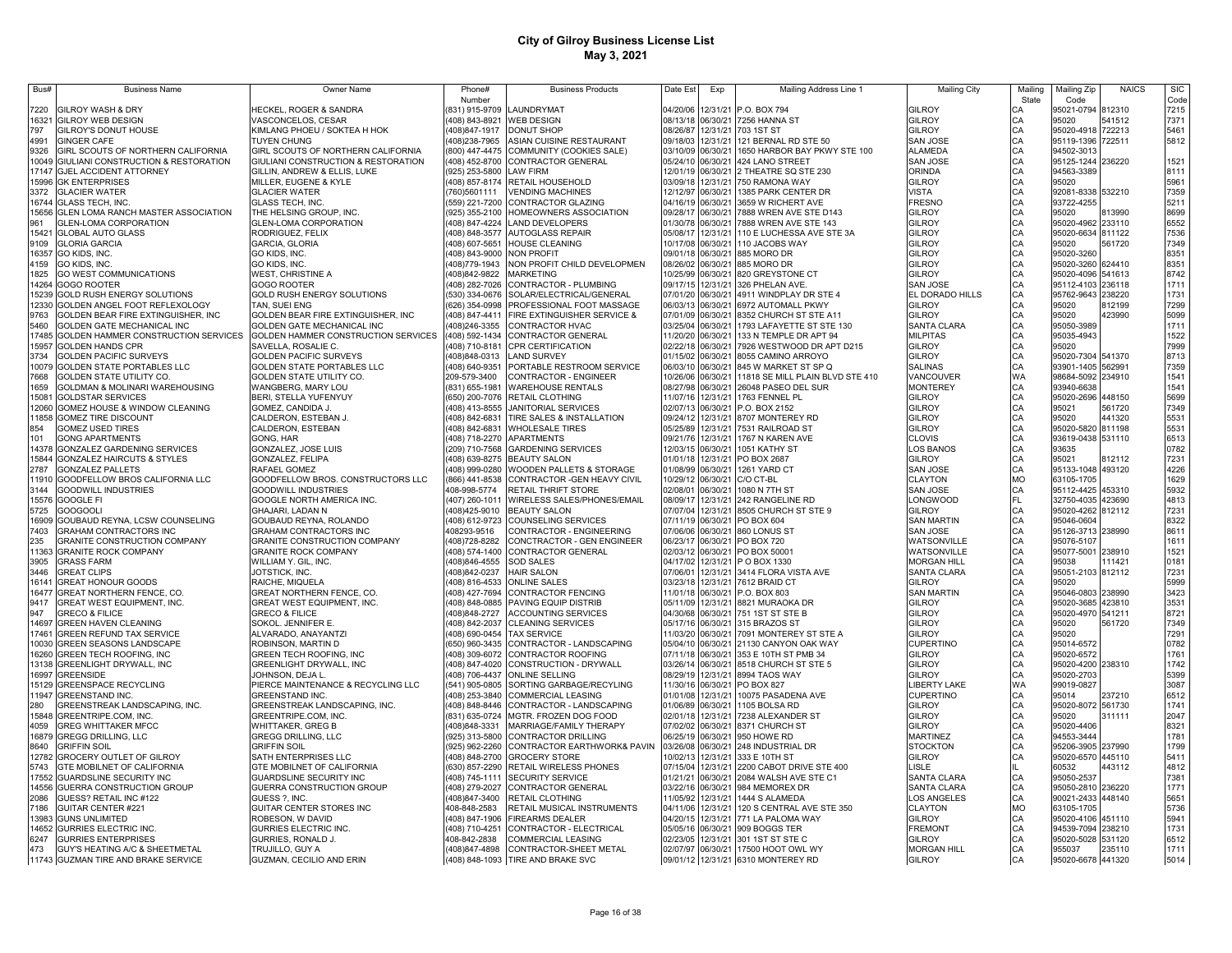| Bus#           | <b>Business Name</b>                                        | Owner Name                                                  | Phone#                                     | <b>Business Products</b>                                                         | Date Est             | Exp                  | Mailing Address Line 1                                                                        | <b>Mailing City</b>                 | Mailing              | Mailing Zip                            | <b>NAICS</b> | <b>SIC</b>   |
|----------------|-------------------------------------------------------------|-------------------------------------------------------------|--------------------------------------------|----------------------------------------------------------------------------------|----------------------|----------------------|-----------------------------------------------------------------------------------------------|-------------------------------------|----------------------|----------------------------------------|--------------|--------------|
|                |                                                             |                                                             | Number                                     |                                                                                  |                      |                      |                                                                                               |                                     | State                | Code                                   |              | Code         |
|                | 16979 GYFTSIE                                               | SATNAM GIFTS, INC.                                          |                                            | 408) 387-4646 RETAIL - ONLINE/WAREHOUSE                                          | 08/20/19             |                      | 12/31/21 8825 FOREST ST STE C                                                                 | <b>GILROY</b>                       | СA                   | 95020                                  |              | 5399         |
|                | 13676 H & R BLOCK                                           | HRB TAX GROUP INC                                           |                                            | (408) 847-2464 TAX PREP SERVICES                                                 |                      |                      | 01/15/14 06/30/21 1 H AND R BLOCK WAY                                                         | <b>KANSAS CITY</b><br><b>GILROY</b> | MO                   | 64105-1905                             |              | 7291         |
| 8810           | H & T DENTAL CARE INC.<br>15072 H ALVA GARDENING SERVICES   | NGUYEN, WILLIAM HUY Q.<br>ALVA, HUMBERTO                    |                                            | (408) 842-3900 DENTAL OFFICE<br>408) 393-7027 LAWN MAINTENANCE                   |                      |                      | 07/01/08 06/30/21 8650 SAN YSIDRO AVE STE 112<br>11/04/16 06/30/21 1320 FOXDALE LOOP APT #217 | <b>SAN JOSE</b>                     | CA<br>CA             | 95020<br>95122-1069 561730             | 621210       | 8021<br>0782 |
| 17170          | H AND J FLOWERS                                             | LOCSIN, HYLARY & JASON                                      |                                            | (408) 427-1526 RETAIL - FLORIST                                                  | 01/09/20             |                      | 12/31/21 1413 LONGMEADOW DR                                                                   | <b>GILROY</b>                       | CA                   | 95020                                  |              | 5992         |
| 7575           | H.V. WELKER CO, INC DBA WELKER                              | STUART H. WELKER VINCENT A GRA                              | 408-263-4400                               | <b>FLOORING CONTRACTOR</b>                                                       | 09/08/06             | 06/30/21             | 970 SOUTH MILPITAS BLVD                                                                       | <b>MILPITAS</b>                     |                      | 95035-6820 238330                      |              | 1752         |
| 1104           | HABING FUNERAL PARLOR                                       | HABING, JAMES F                                             | (408)847-4040                              | FUNERAL SERVICE/CREMATORY                                                        | 07/20/66             | 06/30/21             | 129 4TH ST                                                                                    | <b>GILROY</b>                       | CA<br>CA<br>CA<br>CA | 95020-5112 812220                      |              | 7261         |
| 956            | HAESSLER AND ASSOCIATES                                     | E. H. HAESSLER                                              | 408)842-0809                               | REAL ESTATE AGENTS                                                               | 10/04/85             | 06/30/21             | 714 LEXINGTON PL                                                                              | <b>GILROY</b>                       |                      | 95020-6008 531210                      |              | 7591         |
| 9434           | HAIR AND NAILS EXPERT                                       | NGUYEN, THU NGUYET                                          | 408) 846-6496 HAIR SALON                   |                                                                                  | 05/26/09             | 12/31/21             | 193 WELBURN AVE #C                                                                            | <b>GILROY</b>                       |                      | 95020                                  | 812112       | 7231         |
| 13291          | HAIR BY DEBORAH MULLANEY @VILLAGE                           | MULLANEY, DEBORAH                                           | (831) 524-2242 HAIR STYLIST                |                                                                                  | 06/06/14             | 06/30/21             | 7600 ISABELLA WY                                                                              | GILROY                              | CA                   | 95020                                  | 812112       | 7231         |
| 17600          | HAIR OF THE DOG PET SPA LLC                                 | HAIR OF THE DOG PET SPA LLC                                 | (650) 468-2803                             | MOBILE DOG GROOMING                                                              | 03/01/21             | 12/31/21             | 751 LAUREL ST #817                                                                            | <b>SAN CARLOS</b>                   | CA                   | 94070-311                              |              | 0752         |
| 8389           | <b>HAIR STYLE</b>                                           | JIMENEZ, CARMEN                                             | (408) 460-8849 HAIR SALON                  |                                                                                  | 10/09/07             | 12/31/21             | 8195 WESTWOOD DR APT 29                                                                       | <b>GILROY</b>                       | CA                   | 95020                                  | 812112       | 7231         |
| 11365          | HAMMETT & EDISON INC                                        | HAMMETT & EDISON INC                                        | (707) 996-5200                             | CONSULTING ENGINEERS                                                             | 02/01/12             | 06/30/21             | 470 THIRD ST WEST                                                                             | SONOMA                              | CA                   | 95476                                  | 541330       | 8711         |
| 16404          | HAMPTON FIVE INVESTMENT, LLC.                               | HAMPTON FIVE INVESTMENT, LLC.                               | (408) 390-0951                             | APARTMENTS                                                                       | 09/12/18             | 12/31/21             | 2690 S WHITE RD STE 100                                                                       | <b>SAN JOSE</b>                     | CA                   | 95148-2075 531110                      |              | 6513         |
| 16485          | HANESBRANDS INC.                                            | HANESBRANDS INC.                                            | (336) 519-8080                             | RETAIL WOMENS CLOTHING                                                           | 11/06/18             | 12/31/21             | 1000 E HANES MILL RD                                                                          | <b>WINSTON SALEM</b>                | <b>NC</b>            | 27105-1384 448120                      |              | 5651         |
| 16486          | HANESBRANDS INC.                                            | HANESBRANDS INC.                                            | (336) 519-8080                             | WOMENS RETAIL STORE                                                              | 11/06/18             | 12/31/21             | 1000 E HANES MILL RD                                                                          | <b>WINSTON SALEM</b>                | <b>NC</b>            | 27105-1384 448120                      |              | 5651         |
| 14853          | HANNA & BRUNETTI                                            | ASSOCIATED ENGINEERING SURVEYING SE                         |                                            | (408) 842-2173 CIVIL ENGINEERING & SURVEYI                                       | 07/22/16             | 06/30/21             | 7651 EIGLEBERRY ST                                                                            | <b>GILROY</b>                       | CA                   | 95020-5122 541330                      |              | 8711         |
| 9936<br>2798   | HANOVER MACHINING                                           | HANOVER, MIKE K                                             |                                            | (408) 483-7345 MACHINE SHOP<br><b>CRAFT</b>                                      | 03/22/10             | 12/31/21             | 335 MAYOCK RD #2                                                                              | <b>GILROY</b><br><b>GILROY</b>      | CA                   | 95020                                  | 332710       | 3599         |
| 16203          | HANSEN, MARLENE F & TERRENCE C<br>HAPPY DAZE RV'S           | HANSEN, MARLENE F & TERRENCE C<br>PROGRESSIVE HOUSING, INC. | (408) 848-8277<br>(916) 340-5830 RV DEALER |                                                                                  | 06/30/98<br>06/29/18 | 12/31/21<br>12/31/21 | 1400 PARTRIDGE DR<br>1199 EL CAMINO AVE                                                       | <b>SACRAMENTO</b>                   | CA<br>CA             | 95020-8221 711510<br>95815             | 441210       | 5963<br>5561 |
| 13402          | <b>HAPPY SMOG</b>                                           | LA. THUY                                                    |                                            | (408) 846-1318 SMOG TESTS ONLY                                                   | 08/01/14             | 12/31/21             | 7896 MONTEREY HWY SUITE #B                                                                    | <b>GILROY</b>                       | CA                   | 95020                                  | 811111       | 7538         |
| 11565          | HARDWARE TECHNOLOGY/M. FARIS                                | HARDWARE TECHNOLOGY/M. FARIS                                |                                            | (408) 997-7721 PRINTER & SCANNER REPAIR                                          | 05/16/12             |                      | 12/31/21 230 MAYOCK RD                                                                        | <b>GILROY</b>                       | CA                   | 95020                                  | 811212       | 5734         |
| 16728          | HARDY QUALITY AIR, INC.                                     | HARDY QUALITY AIR, INC.                                     |                                            | (831) 722-3242 CONTRACTOR HVAC                                                   | 04/01/19 06/30/21    |                      | 2576 FREEDOM BLVD                                                                             | WATSONVILLE                         |                      | 95076-1046 238220                      |              | 1711         |
| 336            | HARRY L. MURPHY, INC.                                       | HARRY L. MURPHY, INC.                                       |                                            | (408) 955-1100 CONTRACTOR - FLOORING                                             |                      |                      | 11/12/92 06/30/21 42 BONAVENTURA DR                                                           | <b>SAN JOSE</b>                     | CA<br>CA             | 95134-2104 238330                      |              | 1752         |
| 5390           | HARTMAN CUSTOM                                              | HARTMAN, DAVID W                                            | (408) 842-1233                             | MACHINE SHOP/GUNSMITHING SV                                                      |                      |                      | 03/01/04 06/30/21 7525 PINEHURST PL                                                           | <b>GILROY</b>                       |                      | 95020-2627 811490                      |              | 7692         |
| 17412          | HASMUKHLAL PANCHAL APARTMENTS                               | PANCHAL, HASMUKHLAL & DAMAYANTI                             |                                            | (408) 201-2822 APARTMENTS                                                        | 09/22/20             |                      | 12/31/21 15080 MONTEREY ST                                                                    | <b>MORGAN HILL</b>                  |                      | 95037-5408                             |              | 6513         |
|                | 16149 HCI, LLC                                              | HCI, LLC                                                    |                                            | (951) 520-4200 CONTRACTOR - GENERAL                                              |                      |                      | 05/01/18 06/30/21 PO BOX 5389                                                                 | <b>NORCO</b>                        |                      | 92860-8097 236220                      |              | 1542         |
| 6561           | <b>HD AUTO GLASS</b>                                        | DELEON, HECTOR                                              | 4088470085                                 | MOBIL GLASS INSTALLATION                                                         |                      |                      | 07/11/05 06/30/21 337 E 7TH ST                                                                | <b>GILROY</b>                       |                      | 95020-6936                             |              | 8999         |
| 12592          | HEALING TOUCH OF CALIFORNIA HOME HE                         | LAUDER, KARLO N.                                            |                                            | (408) 848-3900 HOME HEALTH AGENCY                                                |                      |                      | 07/02/13 06/30/21 8010 WAYLAND LANE                                                           | <b>GILROY</b>                       |                      | 95020                                  | 621610       | 8082         |
| 10282          | HEART SAPCE HEALING                                         | GOOSSEN, AHNNA                                              |                                            | (408) 842-9688 ACUPUNTURE CLINIC                                                 |                      |                      | 08/27/10 06/30/21 8070 SANA TERESA BLVD STE 100                                               | <b>GILROY</b>                       |                      | 95020-3862 621399                      |              | 8049         |
| 8983           | HEART SPACE STUDIO                                          | GOOSSEN, AHNNA                                              |                                            | (408) 842-9688 YOGA STUDIO                                                       | 08/26/08             |                      | 06/30/21 8060 SANTA TERESA BLVD STE 130                                                       | <b>GILROY</b>                       |                      | 95020-3863 713940                      |              | 7991         |
| 16625          | HEAT WAVE VISUAL, INC                                       | HEAT WAVE VISUAL, INC                                       |                                            | 408) 309-9004 SALES EYEWEAR BRAND                                                | 03/01/19             |                      | 12/31/21 8840 FOREST ST                                                                       | <b>GILROY</b>                       |                      | 95020-3681                             | 446130       | 5048         |
| 16421          | <b>HEBE NAVARRO</b>                                         | NAVARRO, HEBE                                               |                                            | 408) 455-2761 PERSONAL TRAINER                                                   | 10/05/18             |                      | 06/30/21 7257 ROSANNA ST                                                                      | <b>GILROY</b>                       |                      | 95020                                  |              |              |
| 15761          | HEIDI'S BEAUTY SALON                                        | TOVAR, MARIA GUADALUPE                                      | 408) 710-7890                              | <b>BEAUTY SALON</b>                                                              | 11/01/17             |                      | 12/31/21 7671 MONTEREY ST STE D                                                               | <b>GILROY</b>                       |                      | 95020                                  | 812112       | 7231         |
| 866            | HEINZEN MANUFACTURING                                       | HEINZEN, LLC                                                | 408)842-7233                               | <b>MACHINE SHOP</b>                                                              | 12/28/89             |                      | 12/31/21 405 MAYOCK RD                                                                        | <b>GILROY</b>                       |                      | 95020-7040 332710                      |              | 5084         |
| 11284<br>3428  | HENNINGSEN CONSTRUCTION CO INC<br>HERITAGE BANK OF COMMERCE | HENNINGSEN CONSTRUCTION CO INC<br>HERITAGE BANK OF COMMERCE | 831-455-2377<br>(408)842-8310              | CONTRACTOR - DEMOLITION<br><b>BANK</b>                                           | 12/21/11<br>01/01/03 | 06/30/21<br>06/30/21 | 12 SPRECKELS LN<br>7598 MONTEREY ST #110                                                      | <b>SALINAS</b><br><b>GILROY</b>     |                      | 93908-8941<br>95020-5869 522110        |              | 1795<br>6029 |
| 14272          | <b>HERNANDEZ PAINTING</b>                                   | HERNANDEZ, BENJAMIN                                         |                                            | (408) 483-1839 PAINTING SERVICES                                                 | 09/23/15             | 06/30/21             | 8290 SWANSTON LN                                                                              | GILROY                              |                      | 95020                                  | 238320       | 1721         |
| 263            | HEWELL & SHEEDY CONSTRUCTION INC                            | HEWELL & SHEEDY CONSTRUCTION INC                            |                                            | (408) 847-2136 CONTRACTOR GENERAL                                                | 08/03/88             | 06/30/21             | PO BOX 1901                                                                                   | <b>GILROY</b>                       |                      | 95021-1901                             |              | 1542         |
| 11717          | HEXAGON TRANSPORT CONSULTANTS                               | HEXAGON TRANS CONSULT, INC.                                 | 408-846-7410                               | DESIGN/PLANNING                                                                  | 06/22/12             | 06/30/21             | 4 N. SECOND STREET STE 400                                                                    | <b>SAN JOSE</b>                     |                      | 95113                                  |              |              |
| 15392          | HIDDEN BEAUTY SALON                                         | VASQUEZ, HERMAN H.                                          | (408) 842-6407                             | <b>BEAUTY SALON</b>                                                              | 07/01/17             | 12/31/21             | 7901 WESTWOOD DR #B                                                                           | <b>GILROY</b>                       | CA<br>CA<br>CA       | 95020-4745 812112                      |              | 7231         |
| 15032          | HIGH DEFINITION SOLAR                                       | HIGH DEFINITION SOLAR                                       | (925) 566-8282                             | CONTRACTOR GENERAL                                                               | 10/14/16             | 06/30/21             | 1190 BURNETT AVE STE F                                                                        | CONCORD                             |                      | 94520-5612 236220                      |              | 1521         |
| 14742          | HILL CONSULTING AND TRAINING                                | HILL, DAVID E                                               | (408) 710-2723 TEACHING                    |                                                                                  | 07/01/16             | 06/30/21             | 1612 VALLEY OAKS DR                                                                           | <b>GILROY</b>                       | CA                   | 95020                                  |              | 9411         |
| 15540          | <b>HILLTOP FOUNDATION</b>                                   | HILLTOP CHURCH                                              | (775) 751-1600                             | PROPERTY MANAGEMENT                                                              | 07/26/17             | 06/30/21             | 250 W NOPAH VISTA AVE                                                                         | <b>PAHRUMP</b>                      | <b>NV</b>            | 89060-1716                             |              | 6531         |
| 15361          | HILTON GARDEN INN GILROY                                    | TRIMARK GILROY HOSPITALITY LLC                              | (408)840-7000                              | HOTEL/MOTEL                                                                      | 03/28/17             | 12/31/21             | 6070 MONTEREY RD                                                                              | <b>GILROY</b>                       | CA                   | 95020-9502 721110                      |              | 7011         |
|                | 13013 HMH ENGINEERS                                         | HMH ENGINEERS                                               | (408) 487-2200                             | <b>CIVIL ENGINEERING</b>                                                         | 01/15/14             | 06/30/21             | 1570 OAKLAND RD                                                                               | <b>SAN JOSE</b>                     | CA                   | 95131                                  |              | 8711         |
| 1100           | <b>HOBART SALES &amp; SERVICE</b>                           | TRABOH INC                                                  | (408)758-6646                              | COMMERCIAL FOOD EQUIPMENT                                                        | 09/11/85             | 06/30/21             | 1536 MOFFETT ST                                                                               | <b>SALINAS</b>                      | CA                   | 93905                                  |              | 9999         |
| 17498          | HOFF & SMITH PBM SERVICE                                    | HOFF & SMITH PBM SERVICE                                    |                                            | (951) 279-3386 CONTRACTORS GENERAL                                               | 12/03/20             |                      | 03/31/21 139 N MAPLE ST STE J                                                                 | <b>CORONA</b>                       | CA                   | 92878-3272                             |              | 1542         |
| 16366          | HOLDERS AIR CONDITIONING & HEATING,                         | HOLDERS AIR CONDITIONING & HEATING,                         |                                            | (661) 864-1925 CONTRACTOR- HVAC                                                  | 10/01/18 06/30/21    |                      | 1140 BLACK GOLD RD                                                                            | <b>BAKERSFIELD</b>                  | CA                   | 93308                                  | 238220       | 1711         |
| 15362          | HOME DEPOT USA                                              | HOME DEPOT USA                                              |                                            | (770) 433-8211 CONTRACTOR - GENERAL                                              | 04/10/17             |                      | 06/30/21 PO BOX 8000                                                                          | <b>MONSEY</b>                       | NY                   | 10952                                  |              | 1542         |
| 16950<br>6696  | HOME SMART IMPROVEMENTS<br>HOMEGOODS #354                   | TRIBUTE PRODUCTIONS, LLC.<br>HOMEGOODS, INC. #354           |                                            | (408) 477-0217 RETAIL STORE/CONTRACTOR<br>(408) 846-5713 RETAIL HOME FURNISHINGS | 09/07/05             |                      | 08/05/19 06/30/21 7579 MONTEREY ST<br>12/31/21 P.O. BOX 9358                                  | <b>GILROY</b><br><b>FRAMINGHAM</b>  | CA<br>MA             | 95020-5825<br>01701                    | 442299       | 1521<br>5311 |
| 358            | HOMEGUARD, INCORPORATED                                     | HOMEGUARD, INCORPORATED                                     | (408)993-1900                              | CONTRACTOR ROOFING                                                               | 11/29/93             |                      | 06/30/21 510 MADERA AVE                                                                       | <b>SAN JOSE</b>                     |                      | 95112-2918                             |              | 7342         |
| 9963           | HOMESITE SERVICES INC., A CALI CORP                         | HOMESITE SERVICES INC., A CALI CORP                         |                                            | (825) 237-3050 CONTRACTOR - FLOORING/BUILD                                       |                      |                      | 04/05/10 06/30/21 6611 PRESTON AVE STE E                                                      | <b>LIVERMORE</b>                    | CA<br>CA             | 94551-5108 238330                      |              | 1752         |
| 396            | HONERLAH TRUST                                              | HONERLAH ROBERT R TRUST                                     | (408)683-2832                              | <b>APARTMENTS</b>                                                                | 07/20/98             |                      | 12/31/21 13190 LLAGAS AVE                                                                     | <b>SAN MARTIN</b>                   | CA                   | 95046-9513 531110                      |              | 6513         |
| 328            | HONEYWELL INTERNATIONAL INC.                                | HONEYWELL INTERNATIONAL INC                                 | (612)870-5616                              | CONTRACTOR - BUILDING/AC/EL                                                      | 08/28/92             |                      | 06/30/21 PO BOX 524 MN10-182A                                                                 | <b>MINNEAPOLIS</b>                  | MN                   | 55440-0524                             |              | 1731         |
| 3485           | HORIZON SOLUTIONS INC.                                      | HORIZON SOLUTIONS INC.                                      | (408) 206-8570                             | COMPUTER CONSULTING                                                              | 07/27/01             |                      | 06/30/21 840 GREYSTONE CT                                                                     | <b>GILROY</b>                       | CA                   | 95020-4096 811212                      |              | 7379         |
| 556            | HOULE L&M, INC.                                             | HOULE L&M, INC.                                             | (408) 686-9307                             | CONTRACTOR - LANDSCAPING                                                         |                      |                      | 09/24/98 06/30/21 14870 MARIE CT                                                              | <b>SAN MARTIN</b>                   | CA<br>CA             | 95046-9753                             |              | 0782         |
| 16727          | HOURET FAMILY LTD. PARTNERSHIP                              | HOURET FAMILY LTD PARTNERSHI                                | (408) 978-2221                             | PROPERTY MANAGEMENT                                                              |                      |                      | 04/02/19 06/30/21 5570 SANCHEZ DR STE 230                                                     | <b>SAN JOSE</b>                     |                      | 95123-1119                             |              |              |
| 6909           | <b>HOUSE DRESSING</b>                                       | JENKINS, CANDI E.                                           | 408/842-1390                               | EVENT DECOR/HOME STAGING                                                         |                      |                      | 01/02/06 06/30/21 1935 BALLYBUNION CT                                                         | GILROY                              | CA                   | 95020-3012 711320                      |              | 7389         |
| 2806           | HOUSE OF BAGELS                                             | LMN BAGELS GILROY INC.                                      | (408)846-9377                              | <b>BAGEL SHOP</b>                                                                | 11/08/99             |                      | 12/31/21 793 1ST ST                                                                           | GILROY                              | CA                   | 95020                                  | 311812       | 5812         |
| 2726           | HOUSE OF FURNITURE & MATTRESS INC.                          | HOUSE OF FURNITURE & MATTRESS INC.                          | 408)846-8788                               | <b>FURNITURE STORE</b>                                                           | 12/02/99             |                      | 12/31/21 7390 MONTEREY ST                                                                     | <b>GILROY</b>                       | CA                   | 95020-6935                             |              | 5712         |
| 9374           | HOWELL ELECTRIC                                             | <b>K.F. HOWELL ELECTRIC, INC</b>                            | (408) 980-8800 ELECTRICAL                  |                                                                                  | 04/15/09             | 06/30/21             | 3390 VISO CT                                                                                  | <b>SANTA CLARA</b>                  | CA                   | 95054                                  | 238210       | 1731         |
| 11665          | HP COMMUNICATIONS INC.                                      | GOLDMANN, NICHOLAS                                          |                                            | (951) 572-1200 CONTRACTOR - ENGINEERING                                          | 07/02/12             | 06/30/21             | 13341 TEMESCAL CANYON RD                                                                      | <b>CORONA</b>                       | CA                   | 92883                                  |              | 1623         |
| 10585<br>14798 | HUANG, JENNY                                                | HUANG, JENNY                                                | (408) 779-5000                             | <b>APARTMENTS</b>                                                                | 01/05/11             | 12/31/21             | 1615 VENTURA DRIVE                                                                            | <b>MORGAN HILL</b>                  | CA                   | 95037                                  | 531110       | 6513<br>1731 |
| 7722           | HUE & CRY, INC<br>HULBERT ELECTRIC INC                      | HUE & CRY, INC.<br>HULBERT ELECTRIC INC                     | 530) 365-0071<br>408-847-8949              | CONTRACTOR ELECTRICAL<br>CONTRACTOR- ELECTRICAL                                  | 07/01/16<br>11/21/06 | 06/30/21<br>06/30/21 | 1751 BRUCE DR<br>7530 SANTA PAULA DR                                                          | ANDERSON<br><b>GILROY</b>           | CA<br>CA             | 96007-4126 561621<br>95020-5433 235310 |              | 1731         |
| 17089          | HUNKIN MAINTENANCE SOLUTIONS HVAC                           | HUNKIN, FABIAN                                              |                                            | (408) 310-5146 CONTRACTOR HVAC                                                   | 10/28/19             | 06/30/21             | 920 SUMMERHILL CIR                                                                            | <b>GILROY</b>                       | CA                   | 95020-3207 238220                      |              | 1711         |
| 17460          | <b>HYUNDAI OF GILROY</b>                                    | GILROY IM 2 LLC                                             |                                            | (408) 502-8510 AUTO DEALER                                                       | 11/02/20             | 12/31/21             | 6600 AUTOMALL PKWY                                                                            | <b>GILROY</b>                       | CA                   | 95020-7143                             |              | 5511         |
| 12093          | I. C. REFRIGERATION SERVICE, INC.                           | . C. REFRIGERATION SERVICE, INC.                            | (209) 538-8271                             | CONTRACTOR HVAC                                                                  | 02/25/13             | 06/30/21             | 2216 ROCKEFELLER DRIVE                                                                        | <b>CERES</b>                        | CA                   | 95307-7201 238220                      |              | 1711         |
|                | 16489 ICEFACTORY                                            | ICEFACTORY, LLC                                             | (831) 245-9388 ICE CREAM                   |                                                                                  | 12/22/18             | 12/31/21             | 8155 ARROYO CIR STE A003                                                                      | <b>GILROY</b>                       | CA                   | 95020                                  |              | 5812         |
|                | 17514 ICICLES GILROY CA                                     | HUYNH, MICHAEL                                              |                                            | (408) 722-7712 ICE CREAM PARLOR                                                  | 12/14/20             | 12/31/21             | 7210 CAMINO ARROYO STE 105                                                                    | <b>GILROY</b>                       | CA                   | 95020-7316                             |              | 2024         |
|                | 11552 ICOM MECHANICAL, INC                                  | ICOM MECHANICAL, INC                                        |                                            | (408) 792-2292 HVAC SERVICE & MAINTENANCE                                        |                      |                      | 05/11/12 06/30/21 477 BURKE ST                                                                | <b>SAN JOSE</b>                     | CA                   | 95112-4101 238220                      |              | 1711         |
|                | 5880 ICS INTEGRATED COMMUNICATION                           | ICS INTEGRATED COMMUNICATION SYSTEM                         | (408)491-6000                              | CONTRACTOR LOW VOLTAGE                                                           |                      |                      | 09/13/04 06/30/21 6680 VIA DEL ORO                                                            | <b>SAN JOSE</b>                     | CA                   | 95119-1392                             |              | 1731         |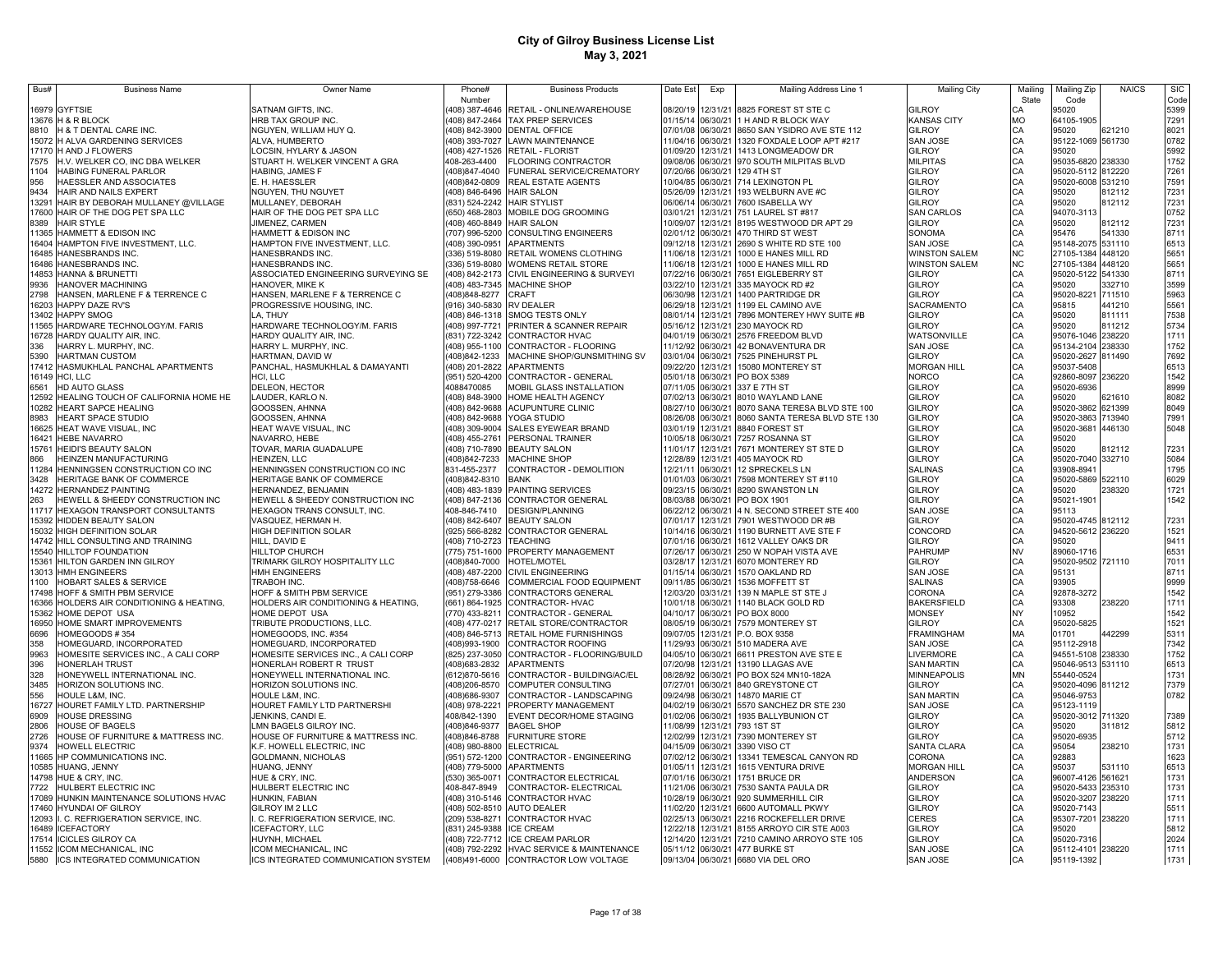| Bus#           | <b>Business Name</b>                                                     | <b>Owner Name</b>                                                        | Phone#                           | <b>Business Products</b>                                                          | Date Est             | Exp                  | Mailing Address Line 1                  | <b>Mailing City</b>            | Mailinc   | Mailing Zip                     | <b>NAICS</b>     | <b>SIC</b>   |
|----------------|--------------------------------------------------------------------------|--------------------------------------------------------------------------|----------------------------------|-----------------------------------------------------------------------------------|----------------------|----------------------|-----------------------------------------|--------------------------------|-----------|---------------------------------|------------------|--------------|
|                |                                                                          |                                                                          | Number                           |                                                                                   |                      |                      |                                         |                                | State     | Code                            |                  | Code         |
| 16631<br>17628 | IGNITE SPEECH THERAPY AND CONSULTAT                                      | MCMANUS HERNANDEZ, MARIE I<br><b>ILLUMINATE SOLAR COMPANY</b>            |                                  | (469) 231-4746 SPEECH THERAPY<br>(925) 324-7176 CONTRACTOR-SOLAR PANEL INST       | 02/06/19             | 06/30/21<br>09/30/21 | 7930 ENGLISH OAK CIR<br>155 LAKEWOOD RD | GII ROY<br><b>WALNUT CREEK</b> | CА<br>CA  | 95020-2537<br>94598-4720        | 621340           | 8049<br>5074 |
| 9966           | ILLUMINATE SOLAR COMPANY<br>IMAGE AND DESIGN SALON                       | TRUJILLO, HEIDI/ BOYD, TYRENE                                            | 408) 842-6969                    | <b>HAIR SALON</b>                                                                 | 03/30/21<br>04/06/10 | 12/31/21             | 7995 PRINCEVALLE STE 120                | <b>GILROY</b>                  | CA        | 95020-5042 812112               |                  | 7231         |
| 16726          | IMAGEFIRST OF SAN FRANCISCO, LLC                                         | IMAGEFIRST OF SAN FRANCISCO, LLC                                         | 562) 704-3929                    | HEALTHCARE LINEN RENTAL                                                           | 04/02/19             | 12/31/21             | 8190 MURRAY AVE STE C                   | GILROY                         | CA        | 95020-4605 812331               |                  | 7213         |
| 15374          | <b>IMELDA BERONILLA</b>                                                  | BERONILLA, IMELDA                                                        |                                  | (408) 799-6394 DANCE INSTRUCTION                                                  | 04/14/17             | 06/30/21             | 943 MORO CT                             | GILROY                         | CA        | 95020-3227                      |                  | 7911         |
| 17426          | <b>IMPRESSIONS DENTISTRY</b>                                             | NIMRAT DHILLON DENTAL CORP                                               | (510) 557-5535                   | DENTAL OFFICE                                                                     | 10/05/20             | 06/30/21             | 1325 1ST ST                             | GILROY                         | CA        | 95020-4735                      |                  | 8021         |
| 17105          | <b>INCOME PROPERTY SPECIALISTS</b>                                       | THE SALWASSER GROUP, INC                                                 |                                  | (408) 446-0848 PROPERTY MANAGEMENT                                                | 11/13/19             | 06/30/21             | 20410 TOWN CENTER LN STE 100            | <b>CUPERTINO</b>               | CA        | 95014-3230 531311               |                  | 6531         |
| 14989          | <b>INDOFF, INC</b>                                                       | <b>INDOFF, INC</b>                                                       |                                  | (314) 997-1122 WHOLESALE & DISTRIBUTION                                           | 09/23/16             | 06/30/21             | 11816 LACKLAND RD                       | ST. LOUIS                      | <b>MO</b> | 93146                           |                  | 1771         |
| 15299          | INDRAS HAIR SALON                                                        | GARCIA, JENNIFER C.                                                      | (408) 847-1714 HAIR SALON        |                                                                                   | 03/14/17             | 12/31/21             | 7261 MONTEREY ST                        | GILROY                         | CA        | 95020                           | 812112           | 7231         |
| 11355          | INDUSTRIAL RAILWAYS CO                                                   | INDUSTRIAL RAILWAYS CO                                                   |                                  | (510) 724-1117 CONTRACTOR GENERAL                                                 | 02/01/12             | 06/30/21             | 675 E H ST                              | <b>BENICIA</b>                 | CA        | 94510-3549 541310               |                  | 1629         |
| 14371          | INFINITY ENERGY, INC                                                     | INFINITY ENERGY, INC.                                                    |                                  | 916) 474-4723 CONTRACTOR - SOLAR                                                  | 11/30/15             | 06/30/21             | 3855 ATHERTON RD                        | <b>ROCKLIN</b>                 | CA        | 95765-3700 238220               |                  | 1522         |
| 17537          | INFINITY ROOFING, INC                                                    | INFINITY ROOFING, INC                                                    |                                  | (888) 244-2513 CONTRACTOR ROOFING                                                 | 01/05/21             | 06/30/21             | 3855 ATHERTON RD                        | <b>ROCKLIN</b>                 | CA        | 95765-3700                      |                  | 1761         |
| 16732          | INFINITY STAFFING SERVICES                                               | INFINITY STAFFING SERVICES, INC.                                         |                                  | (408) 373-7232 EMPLOYMENT SERVICES                                                | 04/08/19             | 06/30/21             | 710 KIRKPATRIC CT STE B                 | <b>HOLLISTER</b>               | CA<br>C.A | 95023-2808 531311               |                  | 7361         |
| 17228<br>1593  | INFINIUM SOLAR, INC.<br>INFO POWER COMMUNICATIONS                        | INFINIUM SOLAR, INC.<br>DOWELL-MICKARTZ, J CHRIS                         | (408)848-6540                    | (408) 583-8101 CONTRACTOR - SOLAR<br><b>PUBLICATION</b>                           | 02/26/20<br>01/26/98 | 06/30/21<br>06/30/21 | 1190 DELL AVE # 0<br>7446 ROSANNA ST    | CAMPBELL<br>GILROY             | C.A       | 95008-6614<br>95020-5739 511120 |                  | 1731<br>7336 |
| 11755          | <b>INFORMED CHOICES</b>                                                  | <b>INFORMED CHOICES</b>                                                  | (408) 847-8880                   | <b>MOBILE MEDICAL RV</b>                                                          | 08/06/12             | 06/30/21             | <b>PO BOX 745</b>                       | GILROY                         | C.A       | 95021-0745                      |                  |              |
| 13546          | <b>INFORMED CHOICES</b>                                                  | <b>INFORMED CHOICES</b>                                                  | (408) 847-8880                   | PREGNANCY RESOURCE CENTER                                                         | 10/08/14             | 06/30/21             | P.O. BOX 745                            | GILROY                         | CA        | 95021                           | 621410           | 8093         |
| 11866          | <b>INKBLOSSOM DESIGNS</b>                                                | HERNANDEZ, JAMIE Y                                                       |                                  | (408) 607-5757 RETAIL - PARACORD NOVELTIES                                        | 09/26/12             | 12/31/21             | 7861 CHURCH ST                          | GILROY                         | CA        | 95020-5120 451120               |                  | 5963         |
| 17001          | INNER STRENGTH PSYCHOLOGY                                                | NNER STRENGTH PSYCHOLOGY CORP                                            |                                  | (669) 219-0487 MENTAL HEALTH SERVICES                                             | 09/01/19             | 06/30/21             | 7891 WESTWOOD DR STE D-1                | GILROY                         | CA        | 95020                           |                  | 8049         |
| 2179           | IN-N-OUT BURGERS #100                                                    | IN-N-OUT BURGERS                                                         |                                  | (949) 509-6279 RESTAURANT FAST FOOD                                               | 10/27/94             | 12/31/21             | 4199 CAMPUS DR 9TH FLOOR                | <b>IRVINE</b>                  | CA        | 92612-4684 722513               |                  | 5812         |
| 15666          | INPWR INC.                                                               | <b>INPWR INC</b>                                                         |                                  | (317) 723-3375 ELECTRICAL CONTRACTOR                                              | 10/03/17             | 06/30/21             | 10640 DEME DR STE M                     | <b>INDIANAPOLIS</b>            | IN        | 46236-4713 238210               |                  | 1731         |
| 16040          | INSITUFORM TECHNOLOGIES, LLC                                             | INSITUFORM TECHNOLOGIES, LLC                                             |                                  | (636) 530-8000 CONTRACTOR - GENERAL                                               | 03/30/18             | 06/30/21             | 17988 EDISON AVE                        | CHESTERFIELD                   | <b>MO</b> | 63005-3700 236118               |                  | 1522         |
| 14039          | INTEGRATED BUILDING SYSTEMS INC.                                         | INTEGRATED BUILDING SYSTEMS INC.                                         |                                  | (408) 966-4562 CONTRACTOR GENERAL                                                 | 07/21/20             | 06/30/21             | P.O BOX 862                             | GILROY                         | CA        | 95021                           |                  | 1751         |
| 17496          | INTEGRATED HOME SOLUTIONS GROUP, IN                                      | INTEGRATED HOME SOLUTIONS GROUP, IN                                      |                                  | (818) 720-7893 CONTRACTOR- LOW VOLTAGE                                            | 12/02/20             | 06/30/21             | 6208 CASTLETON ST                       | <b>BAKERSFIELD</b>             | CA        | 93313-3565                      |                  | 1700         |
| 17527<br>6589  | INTEGRATED PSYCH. ASSESSMENT SER.<br>INT-ELECT ENGINEERING INC           | INTEGRATED PSYCH. ASSESSMENT SER.<br>INT-ELECT ENGINEERING INC           | 4088467171                       | (408) 359-6700 MENTAL HEALTH AGENCY<br>CONSULTANT ELECTRICAL ENG                  | 12/29/20<br>08/02/05 | 06/30/21<br>06/30/21 | PO BOX 657<br>1487 FINCH LN             | GILROY<br>GILROY               | CA        | 95021-0657<br>95020-8226 541000 |                  | 8093<br>8711 |
| 11426          | <b>INTELLICO</b>                                                         | WU, WEI & YU, PEIRONG                                                    | (408) 694-2551                   | APARTMENTS                                                                        | 03/07/12             | 12/31/21             | PO BOX 41104                            | <b>SAN JOSE</b>                | CA<br>CA  | 95160                           | 531110           | 6513         |
| 17093          | INTEMPUS REALTY, INC.                                                    | INTEMPUS REALTY, INC.                                                    |                                  | (408) 320-5509 PROPERTY MANAGEMENT/REALTY                                         | 10/31/19             | 06/30/21             | 1900 THE ALAMEDA STE 100                | <b>SAN JOSE</b>                | CA        | 95126-1450 531311               |                  | 6531         |
| 16962          | INTERIOR LOGIC GROUP BUILDER SERVIC                                      | CREATIVE DESIGN INTERIORS, I                                             |                                  | (916) 641-1121 CONTRACTOR FLOORING                                                | 08/12/19             | 06/30/21             | P.O. BOX 8000                           | <b>MONSEY</b>                  | NY        | 10952                           |                  | 1521         |
| 13139          | INTERIOR SPECIALISTS, INC.                                               | INTERIOR SPECIALISTS, INC.                                               | 760) 929-6700                    | CONTRACTOR - FLOORING                                                             | 03/26/14             | 06/30/21             | PO BOX 8000                             | <b>MONSEY</b>                  | CA        | 10952-8505 236200               |                  | 1752         |
| 14292          | INTERIOR SYSTEMS AND SERVICE CO                                          | BLANCHARD, J DANIEL                                                      | (408) 209-1064                   | <b>GENERAL CONTACTOR</b>                                                          | 10/06/15             | 06/30/21             | 1000 DAY RD #B                          | GILROY                         | CA        | 95020                           | 236118           | 1521         |
| 15198          | INTERMOUNTAIN SLURRY SEAL, INC.                                          | INTERMOUNTAIN SLURRY SEAL, INC.                                          | 775) 358-1355                    | CONTRACTOR GENERAL ENGINEER                                                       | 01/23/17             | 06/30/21             | PO BOX 1841                             | <b>SPARKS</b>                  | <b>NV</b> | 89432-1841                      | 237310           | 1611         |
| 9837           | INTERNATIONAL BUILDING INVESTMENT                                        | INTERNATIONAL BUILDING INVESTMENT                                        | (916) 716-9565                   | CONTRACTOR - GENERAL                                                              | 02/03/10             | 06/30/21             | 6117 GRANT AVE                          | CARMICHAEL                     | C.A       | 95608-3331                      | 236200, 236100   | 1522         |
| 13695          | <b>INTERNATIONAL PAPER</b>                                               | INTERNATIONAL PAPER                                                      | (408) 848-0163                   | CORRUGATED BOX MFG                                                                | 01/01/15             | 12/31/21             | PO BOX 182682 MS#2                      | COLUMBUS                       | OH        | 43218-2682                      | 322212           | 2653         |
| 4355           | <b>INTERNATIONAL PAPER</b>                                               | INTERNATIONAL PAPER                                                      | (408) 846-2063                   | CORRUGATED BOX MFG                                                                | 11/19/02             | 12/31/21             | 6791 ALEXANDER ST                       | GILROY                         | CA        | 95020                           | 322211           | 2653         |
| 17500<br>17501 | INTERNATIONAL PAPER COMPANY<br>INTERNATIONAL PAPER COMPANY               | INTERNATIONAL PAPER COMPANY<br>INTERNATIONAL PAPER COMPANY               | (408) 847-6400<br>(408) 847-6400 | <b>WAREHOUSE STORAGE</b><br><b>WAREHOUSE STORAGE</b>                              | 12/07/20<br>12/07/20 | 06/30/21<br>06/30/21 | 6400 JAMIESON WAY<br>6400 JAMIESON WAY  | GILROY<br>GILROY               | CA<br>CA  | 95020-6620<br>95020-6620        |                  | 2653<br>2653 |
| 17187          | INTERO REAL ESTATE SERVICES, INC.                                        | INTERO REAL ESTATE SERVICES, INC.                                        | (408) 848-8400                   | REAL ESTATE OFFICE                                                                | 01/22/20             | 06/30/21             | 10275 N DE ANZA BLVD                    | <b>CUPERTINO</b>               | CA        | 95014-2045                      |                  | 6531         |
| 17156          | <b>IRENE STOEL TRANSLATIONS</b>                                          | STOEL, IRENE                                                             | (408) 580-1700                   | FREELANCE TRANSLATOR                                                              | 01/01/20             | 06/30/21             | 783 ALDER ST                            | <b>GILROY</b>                  | CA        | 95020-3409                      |                  | 7389         |
| 14294          | IRISH CONSTRUCTION                                                       | <b>IRISH CONSTRUCTION</b>                                                | (408) 782-0232                   | CONTRACTOR - ENGINEERING                                                          | 10/07/15             | 06/30/21             | 19490 MONTEREY RD                       | <b>MORGAN HILL</b>             | CA        | 95037                           | 236118           | 1623         |
| 10193          | <b>ISEC INCORPORATED</b>                                                 | <b>ISEC INCORPORATED</b>                                                 | (303) 790-1444                   | SPECIALTY CONTRACTOR                                                              | 07/01/10             | 06/30/21             | 6000 GREENWOOD BLVD PLAZA STE 200       | GREENWOOD VILLAGE              | CO        | 80111                           | 238290           | 1542         |
| 15112          | ISI DESIGN & INSTALL SOLUTION, INC.                                      | ISI DESIGN & INSTALLATION SOLUTIONS                                      | (317) 596-3260                   | CONTRACTOR- FLOORING. TILE                                                        | 09/20/16             | 03/31/21             | PO BOX 80600                            | <b>INDIANAPOLIS</b>            | IN        | 46280-0600                      | 238390           | 1799         |
| 15783          | I-WIRE NETWORKS INC                                                      | I-WIRE NETWORKS INC                                                      | (650) 281-1008                   | ELECTRICAL LOW VOLTAGE                                                            | 11/07/17             | 06/30/21             | 1204 SYCAMORE CT                        | GILROY                         | CA        | 95020-7448                      | 238210           | 3661         |
| 6093           | <b>J &amp; J AIR CONDITIONING. INC.</b>                                  | <b>8 J AIR CONDITIONING, INC.</b>                                        | (408)920-0662                    | <b>CONTRACTOR HVAC</b>                                                            | 12/22/04             | 06/30/21             | 1086 N 11TH ST                          | <b>SAN JOSE</b>                | CA        | 95112-2927                      |                  | 1711         |
| 7635           | J & J HOUSE CLEANING SERVICE                                             | JUANA ESCOBAR & JORGE FLORES                                             | 408-847-5139                     | HOUSE CLEANING                                                                    | 10/10/06             | 06/30/21             | 9250 WREN AVE APT 106                   | GILROY                         | CA        | 95020-7630 561720               |                  | 7349         |
| 16965<br>17307 | <b>J &amp; S REFRIGERATION. INC.</b><br>J A R UNDERGROUND ELECTRIC, INC. | <b>J &amp; S REFRIGERATION. INC.</b><br>J A R UNDERGROUND ELECTRIC, INC. |                                  | (831) 676-0194 CONTRACTOR REFRIGERATION<br>(408) 691-9690 CONTRACTOR - ELECTRICAL | 08/13/19<br>07/01/20 | 06/30/21<br>06/30/21 | 22307 BERRY DR<br>1771 SMITH AVE # A    | <b>SALINAS</b><br>SAN JOSE     | CA<br>CA  | 93908-8729<br>95112-4123        |                  | 1711<br>1731 |
| 231            | J C HEATING & AIR CONDITIONING INC                                       | J C HEATING & AIR CONDITIONING INC                                       | (408)475-6538                    | <b>CONTRACTOR HVAC</b>                                                            | 06/20/88             | 06/30/21             | PO BOX 1078                             | SOQUEL                         | CA        | 95073                           | 238220           | 1711         |
| 15977          | J CORREA CONSTRUCTION                                                    | CORREA, JESUS T.                                                         |                                  | (831) 682-7420 CONTRACTOR - GENERAL                                               | 02/28/18             | 06/30/21             | 7715 GINGER PL                          | GILROY                         | CA        | 95020                           | 236118           | 1521         |
| 6084           | J J POWDER COATING                                                       | ARANDA, JOSE J                                                           | (408)848-2058                    | POWDER COATING                                                                    | 12/16/04             | 06/30/21             | 335 MAYOCK RD BLDG 6                    | <b>GILROY</b>                  | CA        | 95020-7024 325920               |                  | 2892         |
| 14972          | J PEART CONSTRUCTION                                                     | PEART, JOEL                                                              | (408) 515-2186 OFFICE ONLY       |                                                                                   | 09/14/16             | 06/30/21             | 7110 POTOMAC PL                         | <b>GILROY</b>                  | CA        | 95020                           |                  | 8741         |
| 15251          | J ROMERO BROS CONCRETE CONSTRUCTION                                      | J. ROMERO BROS. CONSTRUCTION, INC.                                       |                                  | (408) 289-8600 CONTRACTOR - CONCRETE                                              | 02/16/17             | 06/30/21             | 283 SAN JOSE AVE                        | <b>SAN JOSE</b>                | CA        | 95125-1009 238110               |                  | 1771         |
| 17325          | J T PLUMBING                                                             | JAFET TORRES PLUMB HEAT INC                                              |                                  | (831) 632-0139 PLUMBING CONTRACTOR                                                | 07/27/20             | 06/30/21             | 3016 DEL MONTE BLVD                     | <b>MARINA</b>                  | CA        | 93933                           |                  | 1711         |
| 6146           | J V ROCHA PROPERTIES                                                     | ROCHA, JOE                                                               |                                  | (408) 842-4188 COMMERCIAL LEASING                                                 | 01/07/05<br>07/03/19 | 12/31/21<br>12/31/21 | 575 SOUTHSIDE DR STE C                  | <b>GILROY</b>                  | CA<br>CA  | 95020-7031 531120               |                  | 6512         |
| 16896<br>16492 | J VANNI DESIGNS<br>J. FARRINGTON HOLISTIC NUTRITION                      | VANNI, JILL<br>FARRINGTON, JENNIFER                                      |                                  | (408) 483-1027 INTERIOR DESIGN<br>(408) 313-3257 HOLISTIC NUTRITION CONSULT       | 11/15/18             | 06/30/21             | 2035 HOLLYHOCK LN<br>484 5TH ST         | GILROY<br>GILROY               | CA        | 95020-7913<br>95020             |                  | 7389<br>8049 |
| 12147          | J. LORENZO GARDENING                                                     | ROJAS, LORENZO NEGRA & MARIA                                             | (408) 500-9498 GARDENING         |                                                                                   | 03/19/13             | 06/30/21             | 1215 CHESBRO WY                         | GILROY                         | CA        | 95020                           | 561730           | 0782         |
| 17206          | J.A.V. LANGUAGE SOLUTIONS LLC                                            | J.A.V. LANGUAGE SOLUTIONS LLC                                            | (408) 722-8470                   | INTERPRETER/TRANSLATION SER                                                       | 01/01/20             | 06/30/21             | 755 CUMBERLAND DR                       | <b>GILROY</b>                  | CA        | 95020-5904                      |                  | 7389         |
| 13024          | J.R. PIERCE PLUMBING CO. INC                                             | PIERCE, DENNIS                                                           | (916) 434-9554                   | CONTRACTOR - PLUMBING SUB                                                         | 01/01/14             | 06/30/21             | 3610 CINCINNATI AVE                     | ROCKLIN                        | CA        | 95765                           |                  | 1711         |
| 13038          | J.R.PIERCE PLUMBING. INC.                                                | J.R. PIERCE PLUMBING COMPANY                                             |                                  | (510) 483-5473 CONTRACTOR- PLUMBING                                               | 01/01/14             | 06/30/21             | 14481 WICKS BLVD                        | SAN LEANDRO                    | CA        | 94577                           |                  | 1711         |
| 15145          | J.T. CONSTRUCTION SERVICE. INC.                                          | J.T. CONSTRUCTION SERVICE. INC.                                          | (408)234-4340                    | CONTRACTOR - GENERAL                                                              | 12/09/16             | 06/30/21             | 1720 OCALA AVE #B                       | <b>SAN JOSE</b>                | CA        | 95122-2078                      | 236220           | 1522         |
| 667            | J.V. LIQUOR & DELI                                                       | SULAIMAN, TAREQ                                                          | (408)848-1494                    | <b>LIQUOR STORE</b>                                                               | 02/11/86             | 12/31/21             | 420 1ST ST                              | <b>GILROY</b>                  | CA        | 95020-5031                      | 445310           | 5921         |
| 9523           | <b>JACK IN THE BOX</b>                                                   | CENTRAL COAST RESTAURANT INC                                             | (510) 792-3393                   | RESTAURANT FAST FOOD                                                              | 07/15/09             | 12/31/21             | 3550 MOWRY AVE STE 301                  | <b>FREMONT</b>                 | CA        | 94538                           | 722513           | 5812         |
| 9524           | JACK IN THE BOX                                                          | CENTRAL COAST RESTAURANT INC                                             |                                  | (510) 792-3393 FAST FOOD RESTAURANT                                               | 07/15/09             | 12/31/21             | 3550 MOWRY AVE STE 301                  | FREMONT                        | CA        | 94538-1461                      | 722513           | 5812         |
| 9525           | JACK IN THE BOX                                                          | CENTRAL COAST RESTAURANT INC                                             | (510) 792-3393                   | RESTAURANT FAST FOOD                                                              | 07/15/09             | 12/31/21             | 3550 MOWRY AVE STE 301                  | <b>FREMONT</b>                 | CA        | 94538                           | 722513           | 5812         |
| 264<br>15974   | JACK'S OVERHEAD DOORS & INSUL<br><b>JACQUEZ ELECTRIC</b>                 | JACK'S OVERHEAD STORAGE AND INSULAT<br>JACQUEZ, OSCAR F.                 | (408)842-0295<br>(831) 801-9697  | LMT SPECIALTY/INSULATION<br>CONTRACTOR- ELECTRICAL                                | 08/04/88<br>03/01/18 | 06/30/21<br>06/30/21 | 110 E LUCHESSA AVE STE 2<br>PO BOX 456  | GILROY<br>HOLLISTER            | CA<br>CA  | 95020-6634<br>95024             | 233210<br>238210 | 3442<br>1731 |
| 17318          | <b>J'ADORE GILROY</b>                                                    | CHRISTINE'S NATURAL BEAUTY CORPORAT                                      | (669) 239-0922 BEAUTY SPA        |                                                                                   | 07/28/20             | 12/31/21             | 1470 LUPINE CT                          | <b>GILROY</b>                  | CA        | 95020-7404                      |                  | 7299         |
| 14747          | <b>JAKES PLUMBING SERVICES</b>                                           | MARTINEZ, JACOB                                                          | (408) 655-6723 PLUMBING          |                                                                                   | 06/06/16             | 06/30/21             | 10830 1ST ST                            | GILROY                         | C.A       | 95020                           | 238220           | 1711         |
| 5209           | JAMBA JUICE                                                              | CREATIVE JUICES, INC                                                     | (408)842-2440                    | SMOOTHIES FRESH JUICES                                                            | 12/31/03             | 12/31/21             | 398 ALVARADO ST                         | <b>MONTEREY</b>                | CA        | 93940-2414                      | 722213           | 5812         |
| 11828          | JAMES A. WATSON, MD INC.                                                 | JAMES A. WATSON, MD INC.                                                 | (408) 842-6500                   | <b>MEDICAL OFFICE</b>                                                             | 09/11/12             | 06/30/21             | 8833 MONTEREY ST STE G                  | <b>GILROY</b>                  | CA        | 95020-7200                      | 621111           | 8011         |
| 15614          | JAMES C. BLOCHER                                                         | BLOCHER, JAMES C.                                                        |                                  | (408) 842-4892 COMMERCIAL LEASING                                                 | 03/01/13             | 12/31/21             | 3873 HECKER PASS RD                     | <b>GILROY</b>                  | CA        | 95020-8805 531120               |                  | 5311         |
| 2461           | JAMES D BATY                                                             | BATY, JAMES D                                                            | (408) 848-1430 HANDYMAN          |                                                                                   | 01/08/98             | 06/30/21             | 7540 WESTWOOD DR                        | <b>GILROY</b>                  | CA        | 95020-4743                      |                  | 7378         |
|                | 17543 JAMES GOLLNER SERVICES, INC                                        | JAMES GOLLNER SERVICES, INC                                              |                                  | (949) 388-3232 CONTRACTOR- ELECTRICAL                                             | 09/30/21             | 06/30/21             | 302 N. EL CAMINO REAL STE 206           | <b>SAN CLEMENTE</b>            | CA        | 92672-4778                      |                  | 1731         |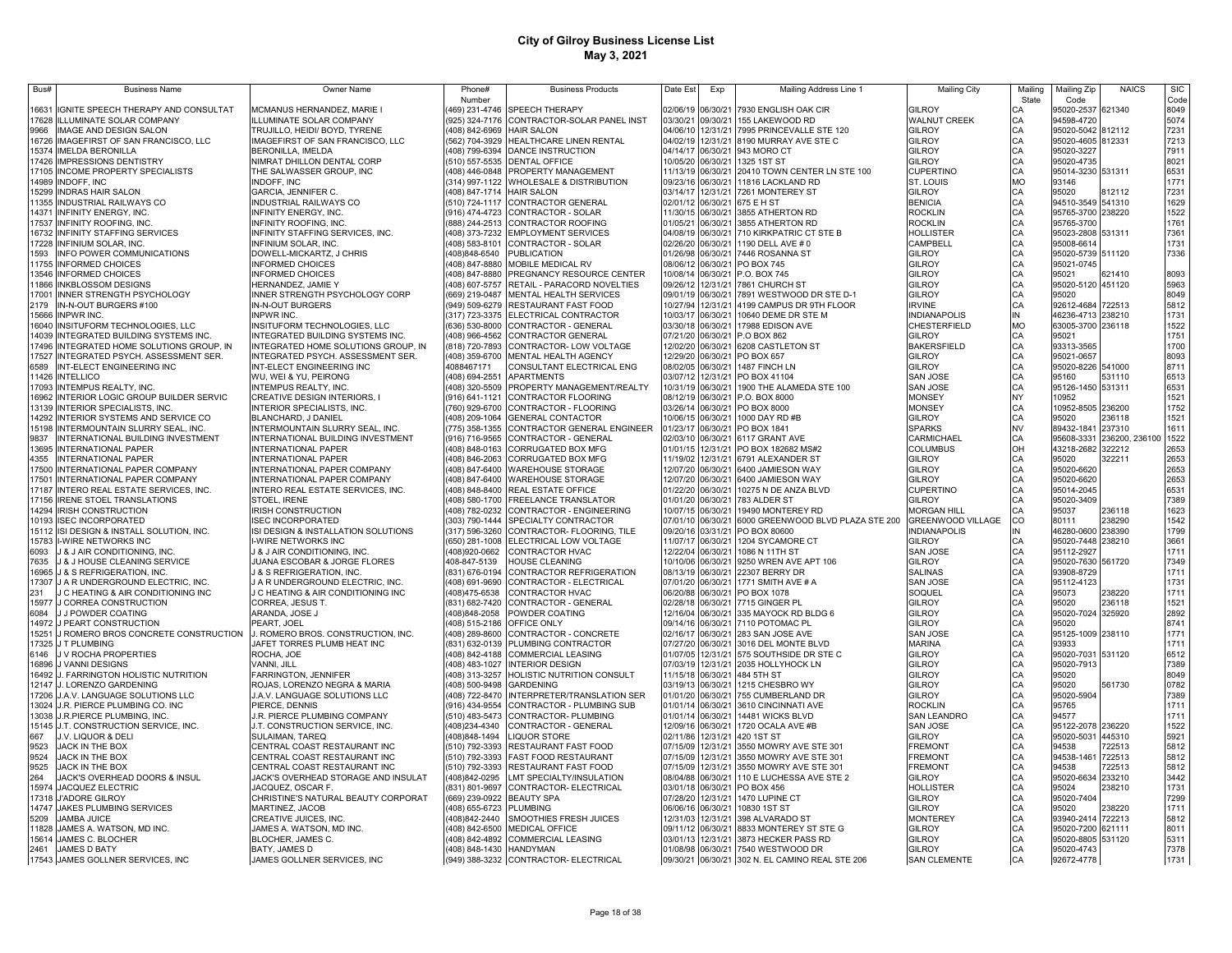| Bus#  | <b>Business Name</b>                                | Owner Name                              | Phone#         | <b>Business Products</b>               | Date Est          | Exp      | Mailing Address Line 1                     | <b>Mailing City</b>     | Mailing   | Mailing Zip                | <b>NAICS</b> | <b>SIC</b>   |
|-------|-----------------------------------------------------|-----------------------------------------|----------------|----------------------------------------|-------------------|----------|--------------------------------------------|-------------------------|-----------|----------------------------|--------------|--------------|
|       |                                                     |                                         | Number         |                                        |                   |          |                                            |                         | State     | Code                       |              | Code         |
| 11362 | JANE'S REPAIR SERVICE                               | DUTRA, JANE                             | 408)842-8597   | <b>AUTOMOTIVE REPAIR</b>               |                   |          | 02/03/12 06/30/21 P.O. BOX 579             | GILROY                  |           | 95021                      | 811111       | 1799         |
|       | 17050 JANIE AND JACK LLC #8289                      | JANIE AND JACK LLC #8289                | (408) 842-5605 | RETAIL CHILDREN'S CLOTHING             |                   |          | 10/07/19 12/31/21 PO BOX 27809             | ALBUQUERQUE             | <b>NM</b> | 87125-7809                 |              | 5641         |
| 16064 | <b>JARDINLAND</b>                                   | HUERTA, JOSE J.                         | (408) 665-6062 | <b>GARDEN MAINTENANCE</b>              |                   |          | 04/12/18 06/30/21 860 LAGUNA CT            | <b>HOLLISTER</b>        | CA        | 95023                      |              | 0782         |
| 3028  | JARED VAULT #4031                                   | STERLING JEWELERS INC.                  | 408)846-5633   | RETAIL JEWELRY                         | 08/05/99          |          | 12/31/21 375 GHENT RD                      | <b>AKRON</b>            | OH        | 44333                      | 448310       | 5944         |
| 12043 | <b>JASSO GARDENING</b>                              | JIMENEZ, LUIS F. JASSO                  | 408) 422-6546  | GARDENING/MAINTENANCE                  | 01/29/13 06/30/21 |          | 185 FARREL AVE                             | GILROY                  | CA        | 95020                      | 561730       | 0782         |
| 15876 | JAY JOHNSON & ASSOCIATES, LLC                       | JAY JOHNSON & ASSOCIATES, LLC           | (669) 888-5076 | CONSULTING COMM. VEHICLE               | 01/18/18          | 06/30/21 | 8010 WAYLAND LANE STE 2A                   | <b>GILROY</b>           | CA        | 95020-4158                 |              | 8742         |
| 8038  | <b>JBK AIRE, INC.</b>                               | <b>JBK AIRE, INC.</b>                   | (408) 779-3296 | CONTRACTOR - HVAC SERVICES             | 05/01/07          | 06/30/21 | 16925 MALAGA DR                            | <b>MORGAN HILL</b>      | CA        | 95037-7037                 | 238220       | 1711         |
| 13560 | JC CUSTOM TIRE & WHEEL CORP.                        | <b>JC CUSTOM TIRE &amp; WHEEL CORP.</b> | (408) 859-0604 | TIRES SALE AND ALIGNMENT               | 10/13/14          | 12/31/21 | 7998 MONTEREY ST                           | GILROY                  |           | 95020-4521                 | 811198       | 7538         |
| 9730  | JCREW FACTORY STORE                                 | H.F.D #55, INC                          | (212) 209-2763 | RETAIL CLOTHING                        | 09/28/94          | 12/31/21 | 225 LIBERTY ST FL 17                       | <b>NEW YORK</b>         | <b>NY</b> | 10281-1049                 |              | 5651         |
| 17368 | <b>JCS BUILDERS INC</b>                             | JCS BUILDERS INC.                       | (408) 466-4711 | <b>GENERAL CONTRACTOR</b>              | 08/28/20          | 06/30/21 | 15436 CHARMERAN AVE                        | SAN JOSE                |           | 95124                      |              | 1542         |
| 17115 | <b>JC'S LAWN SERVICE</b>                            | CONTRERAS, JASIEL                       | 559) 978-7730  | CONTRACTOR-LANDSCAPING                 | 11/21/19          | 06/30/21 | 10859 E CLARKSON AVE                       | KINGSBURG               |           | 93631-9509                 |              | 0782         |
| 17388 | JCSSHIELD HOME CARE LLC                             | JCSSHIELD HOME CARE LLC                 | (669) 205-8210 | HOME CARE SERVICES                     | 06/17/20          | 06/30/21 | 895 GREENWICH DR                           | GILROY                  | CA        | 95020-6327                 |              | 8082         |
| 4487  | JDL DATA SOLUTIONS                                  | LAMBERT, JEFFREY D                      | 408)846-9884   | SALES OF COMPUTER EQUIPMNT             | 02/04/03          | 12/31/21 | 1221 BLUE PARROT CT                        | GILROY                  | CA        | 95020-7473 518210          |              | 3577         |
| 9130  | JD'S/JEFFREY DAVIS                                  | DAVIS, JEFFREY                          | (408) 848-3366 | <b>MAINTANANCE SERVICE</b>             | 11/13/08 06/30/21 |          | 850 LAWRENCE DR                            | <b>GILROY</b>           | CA        | 95020                      |              | 1522         |
| 12026 | JE PENZO ENTERPRISES                                | PENZO, JASON E.                         | (831) 902-7656 | CONTRACTOR - HVAC                      | 01/22/13          | 06/30/21 | 7704 CHURCH ST                             | GILROY                  | CA        | 95020-5119                 |              | 1711         |
| 14852 | JEANNIE DAVID REIKI MASTER TEACHER                  | DAVID, JEANNIE                          | (408) 590-6909 | PALM READING                           | 07/21/16          | 12/31/21 | 9710 SPARROW GLEN                          | GILROY                  | CA        | 95020                      | 812990       | 7299         |
| 16061 | JEFF WALLER CONSULTING, LLC                         | JEFF WALLER CONSULTING, LLC             | (408) 607-1454 | ENGINEER CONSULTING                    | 04/16/18          | 06/30/21 | 1555 HECKER PASS RD APT C103               | GILROY                  | CA        | 95020-3765 541330          |              | 8711         |
| 1049  | JEFFREY R. LAVERONI D.D.S.                          | LAVERONI, JEFFREY R                     | (408) 842-6660 | DENTIST OFFICE                         | 10/26/98          | 06/30/21 | 1335 1ST ST                                | GILROY                  | CA        | 95020-4738 621210          |              | 8021         |
| 10434 | JEFF'S CPR                                          | SCHERCK, JEFF & CAROLYN                 | (408) 842-0562 | CPR CLASSES                            | 10/14/10          | 06/30/21 | 1360 CEDAR CT                              | GILROY                  | CA        | 95020                      | 611699       | 9999         |
| 17254 | JEG AUTO WHOLESALE                                  | GOMEZ, JORGE E.                         | (408) 891-4394 | HOME OFFICE- AUTO WHOLESALE            | 03/10/20          | 12/31/21 | 139 2ND ST                                 | <b>GILROY</b>           | CA        | 95020-5102                 |              | 5511         |
| 17641 | JELLYFISH SEAFOOD BAR LLC                           | JELLYFISH SEAFOOD BAR LLC               | (415) 209-8918 | RESTAURANT                             | 04/07/21          | 12/31/21 | 773 1ST ST                                 | GILROY                  | CA        | 95020-4918                 |              | 5812         |
| 17622 | JEMCOR CONSTRUCTION PARTNERS INC                    | JEMCOR CONSTRUCTION PARTNERS INC        | (415) 941-5832 | CONTRACTOR GENERAL                     | 03/22/21          | 09/30/21 | 1700 S EL CAMINO REAL STE 400              | SAN MATEO               | CA        | 94402-3050                 |              | 1522         |
| 7090  | <b>JEN VAN DEREN</b>                                | VAN DEREN, JENNIFER S.                  | (408) 771-3913 | PONY RIDES AND PETTING ZOO             | 01/20/06          | 06/30/21 | 1120 FITZFERALD AVE                        | GILROY                  | CA        | 95020                      | 712130       | 9093         |
|       | 11893 JENNIFER FRANCO                               | FRANCO, JENNIFER                        | (408) 398-4890 | <b>HAIR SYLIST</b>                     | 10/15/12          |          | 06/30/21 8712 LIONS CREEK DR               | GILROY                  | CA        | 95020                      | 812112       | 7231         |
| 13225 | JENNILYNN'S EVENTS                                  | SWIGART, JENNY                          | (408) 387-9734 | WEDDING PLANNING                       | 04/10/14          |          | 06/30/21 7684 LOS PADRES CT                | <b>GILROY</b>           | CA        | 95020-5312                 |              | 8999         |
| 9799  | <b>JENNY HUANG</b>                                  | HUANG, JENNY                            | (408) 203-1128 | <b>APARTMENTS</b>                      | 01/13/10          |          | 12/31/21 1615 VENTURA DR                   | <b>MORGAN HILL</b>      | CA        | 95037                      | 531110       | 6514         |
| 6858  | JENSEN LANDSCAPE SERVICES, LLC.                     | JENSEN LANDSCAPE SERVICES, LLC.         | (408) 446-4555 | CONTRACTOR - LANDSCAPING               | 12/02/05          | 06/30/21 | 1250 AMES AVE                              | <b>MILPITAS</b>         |           | 95035-6364                 |              | 8712         |
| 12832 | JERNELL ESCOBAR DDS                                 | JERNELL ESCOBAR DDS, INC.               | (408) 847-2658 | DENTAL PRACTICE                        |                   |          | 02/01/13 06/30/21 7880 WREN AVE STE D142   | <b>GILROY</b>           |           | 95020-4943                 |              | 8021         |
| 15519 | JERONIMO AND QUISTIAN SOLUTIONS                     | QUISTIAN, VALENTINO & JERONIMO, ALF     | (408) 582-4116 | COMPUTER DESIGN SERVICE                | 08/01/17          |          | 06/30/21 7610 ROSANNA ST                   | <b>GILROY</b>           |           | 95202                      | 541512       | 8748         |
| 11458 | JERRY'S WELDING & FABRICATION, INC.                 | RODRIGUEZ, GERARDO                      | (408) 309-6055 | <b>WELDING, FABRICATION</b>            | 03/26/12          |          | 12/31/21 105 LEAVESLEY RD BLDG 1B          | GILROY                  |           | 95020                      | 811310       | 7692         |
| 15959 | <b>JERSEY MIKE'S SUBS</b>                           |                                         |                | RESTAURANT                             | 06/01/18          |          | 12/31/21 6050 WINGED FOOT DR               | GILROY                  |           |                            |              |              |
| 16705 |                                                     | HLJ FOODS, INC                          | (408) 710-0979 |                                        |                   |          | 01/01/19 06/30/21 409 TENNANT STATION #204 | <b>MORGAN HILL</b>      |           | 95020-2636 722513<br>95037 |              | 5812<br>7389 |
| 17441 | JESSICA GROSSMEIER CONSULTING                       | GROSSMEIER, JESSICA                     | (408) 214-0423 | WELLNESS CONSULTING                    |                   |          |                                            | GILROY                  |           |                            |              |              |
|       | <b>JESSICA KHUTH NOTARY</b>                         | KHUTH, JESSICA A.                       | (408) 390-1944 | <b>NOTARY SERVICES</b>                 |                   |          | 10/20/20 06/30/21 1012 MANTELLI DR         |                         |           | 95020-7529                 |              | 7389         |
| 15386 | JESUS MEXICAN RESTAURANT                            | GOMEZ, JESUS                            | (408) 778-9446 | RESTAURANT                             | 04/24/17          |          | 03/31/22 16715 MONTEREY ST STE C           | <b>MORGAN HILL</b>      |           | 95037                      | 722511       | 5812         |
| 17523 | JET BLACK PROFESSIONAL OF SANTA CLA                 | JET BLACK PROFESSIONAL OF SANTA CLA     | (650) 495-6933 | <b>AUTOMOTIVE WINDOW TINTING</b>       | 11/15/20          |          | 12/31/21 5945 OBATA WAY STE C              | <b>GILROY</b>           |           | 95020-7000                 |              | 7549         |
| 17541 | JG BOOKKEEPING AND TAX SERVICES                     | MCEWAN, JOHN G.                         | (408) 618-6976 | <b>TAX SERVICES</b>                    | 01/01/21          | 06/30/21 | 1970 KILLARNEY CT                          | GILROY                  | CA        | 95020-3054                 |              | 7291         |
| 13619 | JGINGER MASONRY, LP                                 | JGINGER MASONRY, LP                     | 951) 688-5050  | CONTRACTOR MASONRY                     | 11/03/14          | 06/30/21 | 8188 LINCOLN AVE                           | RIVERSIDE               | CA        | 92504                      |              | 1741         |
| 10550 | JIFFY LUBE #1947                                    | M.C. LLC                                | (408) 848-0813 | <b>AUTOMOTIVE REPAIR</b>               | 12/14/10          | 12/31/21 | 1422 EDINGER AVE STE 150                   | <b>TUSTIN</b>           | CA        | 92780-6299 811111          |              | 7549         |
| 12758 | JIMENEZ COMMTIRES&TRK/TRL REPAIR                    | JIMENEZ, ISRAEL                         | (408) 375-4856 | <b>TIRE REPAIR SERVICE</b>             | 08/30/13          | 12/31/21 | 5491 JUDITH ST STE 4                       | SAN JOSE                | CA        | 95123-1810                 |              | 7534         |
| 1597  | JIMENEZ GARDENING                                   | REYNALDO/ALEXIS JIMENEZ                 | 408) 394-6864  | GARDENING                              | 02/04/98          | 06/30/21 | PO BOX 818                                 | GILROY                  | CA        | 95021-0818 541320          |              | 0781         |
| 17236 | <b>JIMMY PERALES BARBER</b>                         | PERALES, ELIAS J.                       | (408) 767-5359 | <b>BARBER</b>                          | 03/03/20          | 06/30/21 | 7477 MONTEREY RD                           | GILROY                  | CA        | 95020                      |              | 7241         |
| 11841 | JIMMY SHRULL ROOFING INC                            | JIMMY SHRULL ROOFING INC                | (408) 847-5090 | CONTRACTOR - ROOFING                   | 09/19/12          | 06/30/21 | 10940 GUIBAL AVE                           | GILROY                  | CA        | 95020-8946 238160          |              | 1761         |
| 13740 | JLS ENVIRONMENTAL SERVICES, INC                     | JLS ENVIRONMENTAL SERVICES, INC         | (916) 660-1525 | CONTRACTOR - GEN/CONCRETE              | 01/14/15          | 06/30/21 | 3460 SWETZER RD                            | <b>COMIS</b>            | CA        | 95650                      | 238220       | 1521         |
| 10123 | <b>JM CONSTRUCTION</b>                              | MIDLANDS RESTORATIONS                   | (408)379-9852  | CONTRACTOR GENERAL                     | 07/01/10          | 03/31/21 | 562 DIVISION ST                            | CAMPBEL                 | CA        | 95008-6906 236118          |              | 8611         |
| 6577  | <b>JM ELECTRIC</b>                                  | STEVEN R. TRYBOM                        | 831-422-7819   | CONTRACTOR ELECTRICAL                  | 07/29/05          | 06/30/21 | 400 GRIFFIN ST                             | <b>SALINAS</b>          | CA        | 93901-4344                 | 238210       | 1731         |
| 12690 | <b>JMG ELECTRIC</b>                                 | GALINDO, JESSE M.                       | (408) 836-3582 | CONTRACTOR- ELECTRIC                   | 08/02/13          | 06/30/21 | PO BOX 1719                                | <b>GILROY</b>           | CA        | 95021                      | 238210       | 1731         |
| 14511 | <b>JMJ CONSULTING</b>                               | MORALES, JAMES J.                       | (408) 690-8401 | SALES/CONSULTING                       | 03/02/16          | 12/31/21 | 831 W 6TH ST                               | <b>GILROY</b>           | CA        | 95020                      | 541611       | 8742         |
| 16391 | <b>JMM DANCE CO</b>                                 | <b>JMM DANCE CO</b>                     | (408) 600-5107 | DANCE PERFORMING ARTS                  | 09/21/18          | 06/30/21 | 410 ALICANTE DR                            | HOLLISTER               | CA        | 95023-5277                 | 611610       | 7911         |
| 10429 | <b>JNM SERVICES</b>                                 | MUELLER, JEANETTE N                     | (831) 524-6284 | <b>INCOME TAX SERVICES</b>             | 10/13/10          | 06/30/21 | PO BOX 2136                                | <b>MORGAN HILL</b>      | CA        | 95038-2136                 |              | 7291         |
| 2096  | JOCKEY INTERNATIONAL GLOBAL IN                      | JOCKEY INTERNATIONAL GLOBAL IN          | (408)847-5666  | RETAIL CLOTHING                        | 11/20/92          |          | 12/31/21 PO BOX 1417                       | <b>KENOSHA</b>          | WI        | 53141-1417                 | 448190       | 5651         |
| 3048  | JOE F. YOUNG                                        | YOUNG, JOE F.                           | (408) 842-2606 | COMMERCIAL LEASING                     | 06/25/98          |          | 12/31/21 1515 W HILLVIEW CT                | <b>GILROY</b>           | CA        | 95020-3753 531120          |              | 5943         |
| 13981 | JOELLEROBERT PHOTOGRAPHY                            | KURTZ, LINDSAY J.                       | (408) 398-4002 | PHOTOGRAPHY                            | 04/17/15          |          | 12/31/21 5845 CALIENTE WY                  | GILROY                  | CA        | 95020                      | 541922       | 7221         |
| 15870 | JOE'S TIRES, LUBE AND WASH                          | DHESI TRUCK SERVICES, INC.              | (559) 260-1342 | OIL CHANGE, TIRES, WASH                | 01/17/18          |          | 12/31/21 5870 MONTEREY RD STE H & I        | GILROY                  | CA        | 95020                      | 811198       | 7542         |
| 923   | JOHN B. PEREZ, D.D.S., A DENTAL COR                 | JOHN B. PEREZ, D.D.S., A DENTAL COR     | (408) 847-4550 | DENTIST OFFICE                         | 12/06/79          |          | 06/30/21 7880 WREN AVE STE F162            | GILROY                  | CA        | 95020-7802 621210          |              | 8021         |
| 17472 | JOHNNY MOBILE AUTO REPAIR                           | PEREZ, MA DEL ROSARIO                   | (408) 413-9724 | MOBILE AUTO REPAIR                     | 11/12/20          |          | 12/31/21 8881 MURAOKA DR STE 2             | GILROY                  | CA        | 95020-3689                 |              | 7532         |
| 2238  | JOHNNY'S CUSTOM                                     | WEBSTER, JOHN M                         | (408) 848-2826 | <b>AUTO BODY SHOP</b>                  | 11/20/95          |          | 12/31/21 275 WELBURN AVE # K # J           | GILROY                  | CA        | 95020-4447 811121          |              | 7532         |
| 942   | JOHNSON & SIMONI ATTNYS AT LAW                      | SIMONI, JAMES V.                        | 408)842-3144   | <b>LEGAL SERVICES</b>                  | 05/30/78          |          | 06/30/21 7415 EIGLEBERRY ST                | GILROY                  | CA        | 95020-5752 541110          |              | 8111         |
| 379   | JOHNSON CONTROLS FIRE PROTECTION LP                 | JOHNSON CONTROLS FIRE PROTECTION LP     | 925)273-0100   | CONTRACTOR FIRE PROTECTION             | 11/18/94          |          | 06/30/21 PO BOX 3042                       | <b>BOCA RATON</b>       | FL.       | 33431-0942 423990          |              | 7283         |
| 302   | JOHNSON CONTROLS SECURITY SOLUTIONS                 | JOHNSON CONTROLS SECURITY SOLUTIONS     | (561) 988-3755 | CONTRACTOR ELECTRICAL/GLAZI            | 07/26/91          |          | 06/30/21 P O BOX 3042                      | <b>BOCA RATON</b>       | FL        | 33431                      | 561611       | 7283         |
| 6530  | JOHNSON ENGINEERED SYSTEMS, INC.                    | JOHNSON ENGINEERED SYSTEMS, INC.        | 831-424-6459   | CONTRACTOR - LOW VOLTAGE               |                   |          | 06/28/05 06/30/21 PO BOX 2415              | <b>SALINAS</b>          |           | 93901-4311                 |              | 1731         |
| 6935  | JOHNSTON & MURPHY FACTORY #2062                     | GENESCO INC                             | (615) 367-8313 | RETAIL SHOE STORE                      | 01/11/06          |          | 12/31/21 1415 MURFREESBORO PIKE, RM 240    | NASHVILLE               | TN        | 37217                      | 448210       | 5661         |
| 17646 | JON ANDERSON BUILDS, INC.                           | JON ANDERSON BUILDS, INC.               | (408) 300-1231 | CONTRACTOR -LANSCAPING/GENE            | 04/12/21          | 06/30/21 | PO BOX 320094                              | LOS GATOS               | CA        | 95032-0101                 |              | 1799         |
| 14659 | JON CASEY CONSTRUCTION, INC.                        | JON CASEY CONSTRUCTION, INC.            | (559) 867-4121 | <b>FINISH CARPENTRY</b>                | 05/09/16 06/30/21 |          | <b>PO BOX 548</b>                          | RIVERDALE               | CA        | 93656                      | 238350       | 1751         |
| 11971 | JONES/COVEY GROUP INC                               | JONES/COVEY GROUP INC                   | 888) 972-7581  | <b>GENERAL CONTRACTOR</b>              | 12/03/12          | 06/30/21 | 9595 LUCAS RANCH RD STE 100                | RANCHO CUCAMONGA        | CA        | 91730-5794                 | 236118       | 1542         |
| 449   | JORGENSEN & COMPANY                                 | JORGENSEN COMPANY                       | (209)529-0835  | CONTRACTOR FIRE PROTECTION             | 10/30/95          | 06/30/21 | 2467 FOUNDRY PARK AVE                      | <b>FRESNO</b>           | CA        | 93706-4531                 | 561621       | 7382         |
| 1061  | JOSEPH C. MCMURRAY DMD INC.                         | JOSEPH C. MCMURRAY DMD INC.             | (408) 847-6725 | <b>DENTIST OFFICE</b>                  | 07/29/99          | 06/30/21 | 7880 WREN AVE STE E152                     | <b>GILROY</b>           | CA        | 95020-7802 621210          |              | 8021         |
| 320   | JOSEPH J. ALBANESE INC                              | JOSEPH J. ALBANESE INC                  | (408) 727-5700 | CONTRACTOR- GENERAL                    | 05/20/92          | 06/30/21 | PO BOX 667                                 | SANTA CLARA             | CA        | 95050-2906 238110          |              | 1771         |
| 16991 | JOSEPH RAE BBQ CO.                                  | BAPTISTA, JOE JR                        | (510) 750-2747 | PERSONAL CHEF/COOKING CLASS            | 08/28/19          | 06/30/21 | 1082 CLARK WAY                             | GILROY                  |           | 95020                      |              | 5812         |
| 14994 | JOSH MASTON INTERIOR, INC                           | JOSH MASTON INTERIOR INC                | (408) 666-1710 | AUTO BODY                              | 10/03/16          | 12/31/21 | 8595 MONTEREY ST                           | GILROY                  |           | 95020-3692 811121          |              | 7532         |
| 17273 | JOSHUA S. BLAKE APARTMENTS                          | BLAKE, JOSHUA S.                        | 703) 209-3931  | <b>APARTMENTS</b>                      | 05/14/20          | 12/31/21 | 2034 WOODARD RD                            | SAN JOSE                |           | 95124-2739                 |              | 6514         |
| 7406  |                                                     |                                         | 408-847-5761   |                                        | 07/07/06          | 06/30/21 |                                            | GILROY                  |           |                            |              | 7349         |
| 15856 | JOSIES HOUSE CLEANING<br>JOY HOLT'S JOYFUL PRODUCTS | MURILLO, LETICIA<br>HOLT, JOY E.        | (408) 373-2256 | CLEANING HOUSES<br><b>ONLINE SALES</b> | 01/01/18          | 12/31/21 | 7820 CHURCH ST<br>6594 LOPEZ WAY           | GILROY                  |           | 95020-5121<br>95020        |              | 5932         |
| 8786  | JOYERIA TESORITO                                    | CASTREJON, YECENIA                      | (408) 848-2631 | <b>JEWELRY STORE</b>                   |                   |          | 12/31/21 7469 ALEXANDER STREET #A          |                         |           | 95020                      | 448310       | 5944         |
|       |                                                     |                                         |                |                                        | 05/23/08          |          |                                            | GILROY<br><b>GILROY</b> | CA<br>CA  | 95020-5130 448310          |              | 5944         |
|       | 15596 JOYERIA TORRES INC                            | JOYERIA TORRES INC                      | (408) 842-2244 | JEWELRY SALES                          | 10/01/17          |          | 12/31/21 281 1ST ST                        |                         |           |                            |              |              |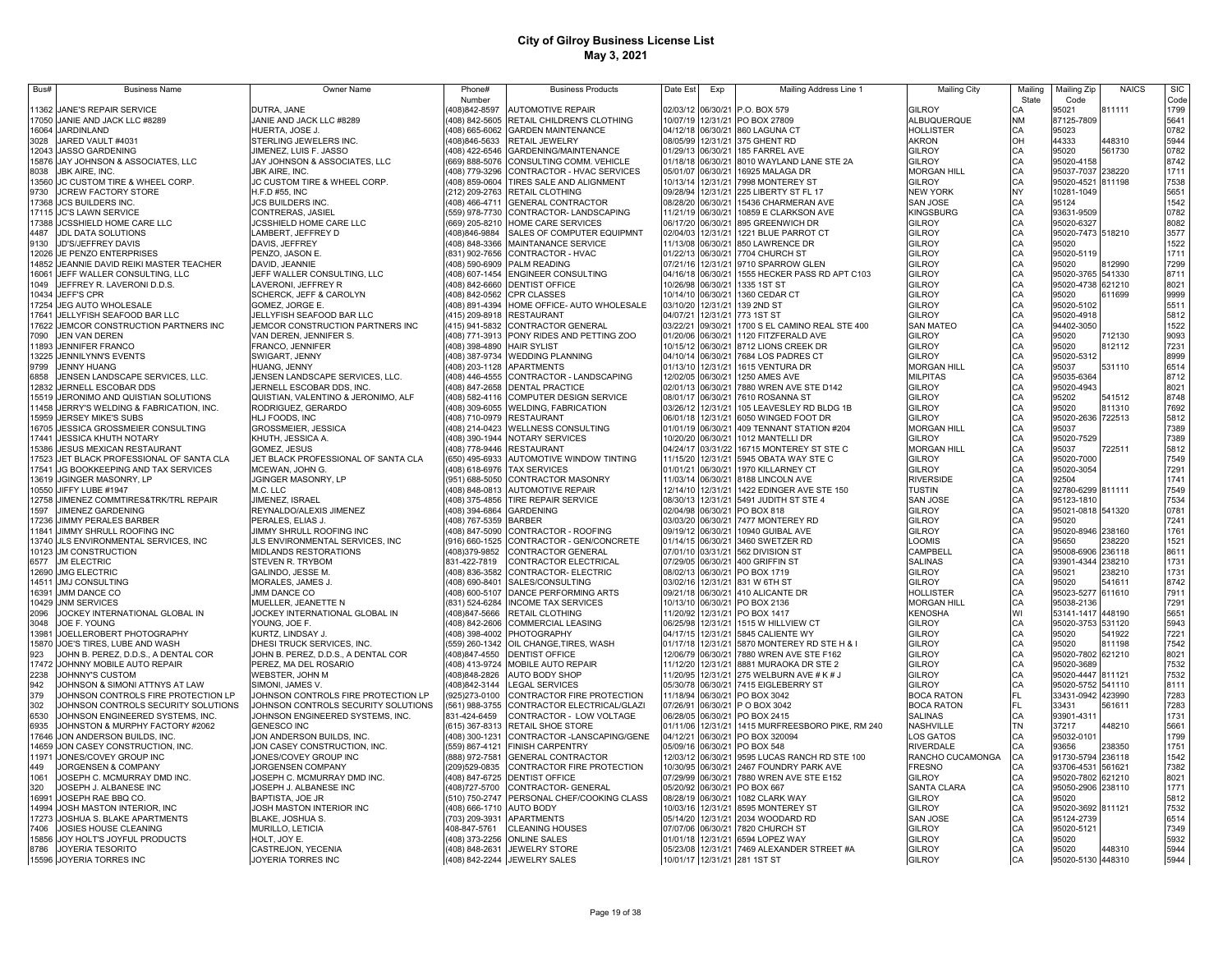| Bus#  | <b>Business Name</b>                         | Owner Name                          | Phone#         | <b>Business Products</b>                                          | Date Est<br>Exp      | Mailing Address Line 1                       | <b>Mailing City</b>    | Mailing   | Mailing Zip       | <b>NAICS</b>     | <b>SIC</b>   |
|-------|----------------------------------------------|-------------------------------------|----------------|-------------------------------------------------------------------|----------------------|----------------------------------------------|------------------------|-----------|-------------------|------------------|--------------|
|       |                                              |                                     | Number         |                                                                   |                      |                                              |                        | State     | Code              |                  | Code         |
| 15273 | <b>JPW COMPANY</b>                           | WILSON, JEFF M                      |                | 408) 504-7016 ONLINE RETAIL                                       | 03/01/17             | 12/31/21 8511 GAUNT AVE                      | <b>GILROY</b>          |           | 95020-3858        |                  | 7389         |
|       | 11807 JUAN M. RAMOS                          | RAMOS, JUAN M.                      |                | (408) 224-1018 APARTMENTS                                         | 08/29/12             | 12/31/21 451 ARCHCOVE                        | <b>SAN JOSE</b>        | CA        | 95111             | 531110           | 6514         |
|       | 17232 JUAN M. RAMOS #2                       | RAMOS, JUAN M.                      |                | (408) 307-8981 COMMERCIAL LEASING                                 | 03/03/20             | 12/31/21 451 ARCHCOVE CT                     | <b>SAN JOSE</b>        |           | 95111-1736        |                  | 5921         |
|       | 11849 JUAN SANCHEZ                           | SANCHEZ, JUAN                       |                | (408) 665-5511 GARDENING SERVICES                                 | 09/20/12             | 06/30/21 8131 WAYLAND LANE                   | <b>GILROY</b>          | CA<br>CA  | 95020-410         | 561730           | 0782         |
| 4455  | JUAN TREE SERVICE                            | RAMIREZ, JUAN                       | (831) 637-7376 | <b>GARDENING SERVICES</b>                                         | 01/15/03             | 06/30/21 691 AMERICAN CT                     | HOLLISTER              | CA        | 95023-8940 561730 |                  | 0783         |
| 1828  | JUDY HESS LANDSCAPE DESIGN                   | HESS, JUDY L                        | (408)683-5064  | LANDSCAPE DESIGNER                                                | 10/25/99<br>06/30/21 | 777 1ST ST PMB 260                           | <b>GILROY</b>          | CA        | 95020-4918 541320 |                  | 8712         |
| 15275 | JULIANO SIGN & MACHINE                       | JULIANO, MARC                       | (408) 427-7234 | <b>BUSINESS SUPPORT SERVICES</b>                                  | 03/01/17<br>06/30/21 | 675 BOLSA RD                                 | GILROY                 | CA        | 95020-9513        |                  | 7389         |
| 16844 | JUNCTION REALTY CORPORATION                  | JUNCTION REALTY CORPORATION         | (408) 981-6897 | PROPERTY MANAGEMENT                                               | 05/22/19<br>06/30/21 | 2051 JUNCTION AVE STE 108                    | <b>SAN JOSE</b>        |           | 95131-2100        |                  | 6514         |
| 4798  | JUNE'S BOOKKEEPING                           | YOKOYAMA OTAGURO, JUNE Y            | (408)842-6900  | <b>BOOKKEEPING SERVICES</b>                                       | 07/01/03<br>06/30/21 | 885 PLYMOUTH DR                              | <b>GILROY</b>          | CA        | 95020-6308        |                  | 8721         |
| 7516  | <b>JUST FIX IT</b>                           | MALDONADO, MIGUEL                   | 408/848-1748   | HANDYMAN SERVICE                                                  | 08/21/06<br>06/30/21 | PO BOX 938                                   | GILROY                 | CA        | 95020-3637 236118 |                  | 1521         |
| 15506 | JUSTINTIME GARDEN & SPRINKLER SVC            | LUGO, JUSTIN M.                     | (408) 430-8441 | <b>GARDEN &amp; SPRINKLER SERVICES</b>                            | 07/05/17<br>06/30/21 | 8959 ALMOND AVE                              | DOS PALOS              |           | 93620             |                  | 0782         |
| 16042 | JV VELAZQUEZ YARD MAINTENANCE                | VELAZQUEZ, JOSE G.                  | (408) 219-8300 | <b>GARDENING SERVICE</b>                                          | 04/03/18<br>06/30/21 | 10045 MONTEREY RD                            | GILROY                 | CA        | 95020-9605        |                  | 0782         |
| 13997 | JZ WINDOW SCREENING & DOORS                  | ZEPEDA. JULIO A.                    |                | 408) 337-5789 WINDOW SCREENING/DOOR                               | 04/24/15<br>12/31/21 | 8380 CHURCH ST                               | GILROY                 |           | 95020-4446 444190 |                  | 3442         |
| 14422 |                                              |                                     |                |                                                                   |                      |                                              |                        | CA        |                   |                  | 7218         |
|       | K - CLEANERS                                 | KIM, JUNG J.                        | 408) 842-6676  | LAUNDRYMAT                                                        | 01/08/16<br>12/31/21 | 8037 WAYLAND LN                              | GILROY                 |           | 95020             | 812332           |              |
| 15446 | K & D LANDSCAPING, INC.                      | K & D LANDSCAPING, INC.             | 831) 728-4018  | CONTRACTOR - LANDSCAPING                                          | 05/31/17<br>06/30/21 | PO BOX 2187                                  | FREEDOM                |           | 95019             |                  | 0782         |
| 17647 | K A LAU CONSTRUCTION                         | LAU, TONY K.                        | 916) 601-0584  | CONTRACTOR GENERAL                                                | 04/12/21<br>09/30/21 | 969 ARGENTA DR                               | PACHECO                |           | 94553-5007        |                  | 1541         |
| 15310 | K NAGY ART & DESIGN                          | NAGY, KIRSTIN                       | (310) 703-3710 | SELL DIGITAL ARTWORK ONLINE                                       | 03/22/17<br>12/31/21 | 9737 GOLDEN SKY WAY                          | GILROY                 |           | 95020             |                  | 4541         |
| 10307 | K&K PROPERTY MGMT, INC                       | K&K PROPERTY MGMT, INC              | (408) 778-7493 | PROPERTY MANAGEMENT                                               | 08/28/10<br>06/30/21 | P O BOX 2313                                 | <b>MORGAN HILL</b>     |           | 95038-2313        |                  | 6531         |
| 17507 | K&M ASPHALT MAINTENANCE SPECIALIST           | K&M ASPHALT MAINTENANCE SPECIALIST  | (408) 225-8822 | CONTRACTOR- PAVING                                                | 01/01/21<br>03/31/21 | 14897 LOS GATOS ALMADEN RD                   | LOS GATOS              | CA        | 95032-4009        |                  | 1771         |
| 10546 | K&S POWER WASHING SERVICE                    | SATO, KEN                           | (408) 842-7934 | POWER WASHING SERVICE                                             | 12/10/10<br>06/30/21 | 724 LEXINGTON PL                             | <b>GILROY</b>          | CА        | 95020             | 561790           | 1799         |
| 17483 | K1 CABINETS                                  | FARAMARZI, KEYVAN                   | (408) 960-5495 | CABINETS MFG                                                      | 10/01/20<br>12/31/21 | 5945 OBATA WAY STE B                         | <b>GILROY</b>          | CA        | 95020-7000        |                  | 2434         |
| 15474 | KAG WEST, LLC                                | KAG WEST, LLC                       | (408) 848-9075 | THIRD PARTY MOTOR CARRIER                                         | 06/15/17<br>06/30/21 | 4366 MT. PLEASENT ST NW                      | NORTH CANTON           | OH        | 44720             |                  | 7359         |
| 467   | KAISER FOUNDATION HEALTH PLAN INC            | KAISER FOUNDATION HEALTH PLAN INC   | (408)848-4623  | GENERAL BLDG/ELECTRICAL                                           | 10/29/96<br>06/30/21 | 1780 2ND ST                                  | <b>BERKELEY</b>        | CA        | 94710-1705 233210 |                  | 1542         |
| 8840  | KAISER FOUNDATION HEALTH PLAN INC            | KAISER FOUNDATION HEALTH PLAN INC   | (510) 271-5638 | OUT PATIENT PHARMACY                                              | 06/18/08<br>06/30/21 | 1 KAISER PLAZA 15TH FLOOR                    | OAKLAND                | CA        | 94612             | 446110           | 5912         |
| 6111  | KAMPS PROPANE, INC.                          | KAMPS PROPANE, INC.                 | (209) 858-6039 | CONTRACTOR- DELIVER PROPANE                                       | 12/28/04<br>06/30/21 | 1262 DUPONT CT                               | <b>MANTECA</b>         | CA        | 95336-003         |                  | 5983         |
| 15895 | KAPPA 6 INVESTMENTS, LLC.                    | KAPPA 6 INVESTMENTS, LLC            | (408) 858-3586 | COMMERCIAL LEASING                                                | 01/01/18<br>12/31/21 | 2255 S BASCOM AVE STE 200                    | CAMPBELL               | CA        | 95008             | 531120           | 8011         |
| 14966 | KATKI MOLLOY WINDSOR LMFT ATR                | WINDSOR, KATKI MOLLOY               |                | (408) 471-8536 MENTAL HEALTH THERAPIST                            | 09/12/16<br>06/30/21 | 8339 CHURCH ST #217                          | GILROY                 | CA        | 95020             | 621112           | 8011         |
|       | 15106 KAVEH AKHBARI DPM PC                   | AKHBARI, KAVEH                      | (408) 842-0281 | <b>MEDICAL OFFICE</b>                                             | 01/01/17<br>06/30/21 | 80 5TH ST                                    | <b>GILROY</b>          | CA        | 95020-5702 621391 |                  | 8043         |
|       | 11805 KAY JEWELERS #2936                     | STERLING JEWELERS INC.              |                | 330) 665-6582 RETAIL JEWELRY                                      | 09/08/12<br>12/31/21 | 375 GHENT RD                                 | <b>AKRON</b>           | OK        | 44333             | 448310           | 5944         |
| 9546  | KAYLYN LLC - CREATIVE MIND DP                | KAYLYN LLC -CREATIVE MIND DP        |                | (408) 262-1595 CARE HOME/ADULT DAY CARE                           | 07/24/09<br>06/30/21 | 331 WOODRUFF WAY                             | <b>MILPITAS</b>        | CA        | 95035             |                  | 8322         |
| 761   | KB HOME SOUTH BAY. INC.                      | KB HOME SOUTH BAY INC               |                | 888) 524-6637 CONTRACTOR GENERAL                                  | 03/04/99<br>06/30/21 | 5000 EXECUTIVE PKWY STE 125                  | <b>SAN RAMON</b>       | CA        | 94583-4349 333315 |                  | 1521         |
|       | 17575 KB REALTY INVESTMENTS INC              | KB REALTY INVESTMENTS INC           |                | 510) 573-3477 COMMERCIAL LEASING                                  | 02/02/21<br>12/31/21 | 5759 TROWBRIDGE WAY                          | <b>SAN JOSE</b>        | CA        | 95138-2359        |                  | 6531         |
|       | 11872 KB USED AUTO SALES                     | BHATIA, KASHMIRI                    | 408) 460-0262  | <b>AUTOMOTIVE SALES</b>                                           | 11/10/12<br>12/31/21 | 8655 MONTEREY ST STE B                       | GILROY                 | CA        | 95020             | 441120           | 5521         |
|       | 12796 KD LIQUOR                              | DAKSHA CORPORATION                  |                | 408) 767-2220 LIQUOR STORE                                        | 09/17/13<br>12/31/21 | 8401 CHURCH ST STE A                         | GILROY                 | CA        | 95020             | 445310           | 5921         |
|       | 17308 KEITH E. DICK CONSTRUCTION, INC        | KEITH E. DICK CONSTRUCTION, INC.    | (408) 847-5598 | CONTRACTOR - ENGINEER/GENER                                       | 06/30/20<br>06/30/21 | 1025 DENIO AVE                               | GILROY                 | CA        | 95020-9206        |                  | 1794         |
|       | <b>15228 KEITH HIGGINS, TRAFFIC ENGINEER</b> | HIGGINS, KEITH                      | (408) 201-2752 | CONSULTING TRAFFIC ENGINEER                                       | 02/06/17<br>06/30/21 | 2060 ROCKROSE COURT                          | GILROY                 | CA        | 95020-7931        |                  | 9111         |
|       | 12032 KEITH ROOFING CO., INC.                | KEITH ROOFING CO., INC.             |                | (408) 295-8616 CONTRACTOR - ROOFING                               | 01/23/13 09/30/21    | 920 LINCOLN AVE                              | <b>SAN JOSE</b>        |           | 95126-3710 238160 |                  | 1761         |
|       | 12631 KELLER HEATING & A/C                   | KELLER HEATING & AIR CONDITIONING,  |                | (408) 847-5773 CONTRACTOR HVAC                                    | 07/18/13<br>06/30/21 | 10800 GUIBAL AVE                             | <b>GILROY</b>          |           | 95020-9235 238220 |                  | 1711         |
| 12070 | KELLY MOORE PAINT COMPANY INC.               | KELLY MOORE PAINT COMPANY INC.      | (650) 592-8337 | <b>STORAGE</b>                                                    | 02/12/13<br>06/30/21 | 987 COMMERCIAL ST                            | <b>SAN CARLOS</b>      |           | 94070             |                  | 5231         |
| 1160  | KELLY-MOORE PAINT COMPANY, INC               | KELLY-MOORE PAINT COMPANY, INC.     | (408)848-1401  | PAINT & SUPPLYS STORE                                             | 02/14/92             | 12/31/21 987 COMMERCIAL ST                   | <b>SAN CARLOS</b>      |           | 94070-4018 444120 |                  | 5231         |
| 8829  | KEMPER REFRIGERATION INC                     | KEMPER REFRIGERATION INC            | (831) 722-4681 | REFRIGERATION CONTRACTOR                                          | 06/12/08<br>06/30/21 | 223 ROEDEL AVE                               | CALDWELL               | ID        | 83605-6716 238220 |                  | 1711         |
| 200   | <b>KENT CONSTRUCTION</b>                     | <b>LARRY S KENT INC</b>             | (408) 846-5550 | CONTRACTOR GENERAL                                                | 02/13/97<br>06/30/21 | 8505 CHURCH ST STE 12                        | GILROY                 | CA        | 95020-4262        |                  | 1542         |
|       | 17518 KENT ROOFING COMPANY                   | KENT ROOFING COMPANY                | (408) 975-4042 | CONTRACTOR-ROOFING                                                | 12/15/20<br>06/30/21 | 1670 LITTLE ORCHARD ST                       | <b>SAN JOSE</b>        |           | 95125-1028        |                  | 1761         |
| 446   | KENTUCKY FRIED CHICKEN #279                  | RON & RENEE 279, INC.               | 408)842-4550   | RESTAURANT-FAST FOOD                                              | 03/13/73<br>12/31/21 | 5544 GREEN ST                                | <b>MURRAY</b>          |           | 84123-5798        | 722513           | 5812         |
| 4986  | KENYON PLASTERING, LIVERMORE INC.            | KENYON PLASTERING, LIVERMORE INC.   | 925)371-8102   | CONTRACTOR LATHING                                                | 09/18/03<br>06/30/21 | 4001 W INDIAN SCHOOL RD                      | PHOENIX                | AZ        | 94551-4931        | 235420           | 1742         |
| 17314 | <b>KERN AVE APARTMENTS</b>                   | TWIN OAKS III LLC                   | (408) 848-3505 | <b>APARTMENTS</b>                                                 | 06/30/20<br>12/31/21 | PO BOX 1300                                  | <b>MORGAN HILL</b>     | CA        | 95038-1300        |                  | 6513         |
|       | 15818 KERSTIN HELGASON NP                    | HELGASON, KERSTIN                   | 408) 767-2337  | PSYCHIATRY PRACTICE                                               | 12/14/17<br>06/30/21 | 842 HUDSON PL                                | GILROY                 | CA        | 95020             |                  | 8011         |
| 985   | KEVIN D. STUART, MD                          | <b>KEVIN D. STUART</b>              | 408)847-1311   | DOCTOR OF MEDICINE                                                | 07/10/91<br>06/30/21 | 9460 N NAME UNO STE 130                      | GILROY                 | CA        | 95020-3532 621111 |                  | 8011         |
| 11420 | KEVIN'S POOLS AND SPOT SERVICES              | ESPINO, FELIPE                      | 408) 710-4912  | POOL & SPOT SERVICE                                               | 03/05/12<br>06/30/21 | P.O. BOX 1141                                | GILROY                 |           | 95021             | 561790           | 7389         |
| 16476 | KEY MECHANICAL COMPANY                       | KEY MECHANICAL CO OF WASHINGTON     | 925) 294-8111  | CONTRACTOR - HVAC                                                 | 11/01/18<br>06/30/21 | 747 ENTERPRISE CT                            | LIVERMORE              | CA        | 94550-5215        | 236200           | 1711         |
| 17624 | KEYSTONE CONSTRUCTION GROUP, INC             | KEYSTONE CONSTRUCTION GROUP, INC    | 707) 365-8367  | CONTRACTOR- GENERAL                                               | 06/01/21<br>09/30/21 | 1 LETTERMAN DR                               | <b>SAN FRANCISCO</b>   | CA        | 94129-1494        |                  | 1521         |
| 5004  | KFC/A & W                                    | SHERI & LOUIE 233, INC              | (408)846-1970  | FAST FOOD RESTAURANT                                              | 09/24/03<br>12/31/21 | 5544 S GREEN ST                              | MURRAY                 | UT        | 84123-5798        | 722513           | 5812         |
| 16511 | <b>KHODA'S CARS</b>                          | KHODABANDEH, PAGMAN PAGT            | (408) 497-1032 | USED CAR SALES                                                    | 11/26/18<br>12/31/21 | 8200 CHURCH ST                               | GILROY                 | CA        | 95020             | 441120           | 5511         |
| 15938 | KIDZ LOVE SOCCER                             | NORTH AMERICAN YOUTH ACTIVITIES LLC | (408) 774-4629 | CHILDREN'S SOCCER SCHOOL                                          | 01/01/18<br>06/30/21 | PO BOX 337                                   | CORTE MADERA           | CA        | 94976             | 611620           | 7999         |
| 6113  | KIER & WRIGHT CIVIL ENGINEERS                | KIER & WRIGHT CIVIL ENGINEERS       | (408) 727-6665 | CIVIL ENGINEERS/SURVEYORS                                         | 12/28/04<br>06/30/21 | 3350 SCOTT BLVD BLDG 22                      | SANTA CLARA            | CA        | 95054-3106        |                  | 8711         |
| 85    | KIMBALL PROPERTIES APARTMENTS                | <b>GARY KIMBALL</b>                 | (925)736-6256  | APARTMENTS                                                        | 08/01/79<br>12/31/21 | 4005 SUGAR MAPLE DR                          | DANVILLE               | CA        | 94506-4640 531110 |                  | 6513         |
| 13189 | KIMLEY-HORN AND ASSOCIATES, INC.             | KIMLEY-HORN AND ASSOCIATES, INC.    | (925) 398-4840 | <b>ENGINEER CONSULTING SERVICE</b>                                | 04/15/14<br>06/30/21 | 421 FAYETTEVILLE ST STE 600                  | RALEIGH                | <b>NC</b> | 27601-1777 541330 |                  | 8711         |
|       | 14808 KINBERLY ANTRIM, DDS DENTAL CORP       | KINBERLY ANTRIM DDS DENTAL CORPORAT |                | (408) 375-2155 DENTAL OFFICE                                      | 09/01/16<br>06/30/21 | 9276 SOLANA DR                               | <b>GILROY</b>          | CA        | 95020             |                  | 8021         |
| 750   | KING'S REST MOTEL                            | PANCHAL, KISHORE & ARUNA            | (408)842-2193  | <b>MOTEL</b>                                                      | 10/19/76<br>12/31/21 | 8175 MONTEREY ST                             | <b>GILROY</b>          | CA        | 95020-4534        | 721110           | 7011         |
| 8992  | KINGSTONE MARBLE MANUFACTURING               |                                     |                | (408) 842-4374 WATER FOUNTAINS & STATUARY                         | 08/29/08<br>12/31/21 | 5350 MONTEREY RD STE D                       | <b>GILROY</b>          | CA        | 95020             | 444220           | 5719         |
| 11796 | KIRKLANDS 675                                | HUYNH, DAVID                        |                |                                                                   | 08/27/12<br>12/31/21 | 5310 MARYLAND WAY                            | <b>BRENTWOOD</b>       | <b>TN</b> | 37027             |                  |              |
|       | 14275 KLEINFELDER INC                        | KIRKLANDS 675<br>KLEINFELDER, INC   |                | (615) 872-4988 RETAIL STORE<br>(619) 831-4600 CONSULTING SERVICES | 09/23/15<br>06/30/21 | 550 WEST C ST STE 1200                       | <b>SAN DIEGO</b>       | CA        | 92101             | 442299<br>541611 | 5719<br>8742 |
|       |                                              |                                     |                |                                                                   | 12/31/07             |                                              |                        |           |                   | 541219           |              |
| 8494  | <b>KLV BOOKKEEPING SERVICES</b>              | VILLARRUEL, KRISANN                 |                | (408) 710-1258 BOOKKEEPING                                        | 06/30/21             | 7810 DRIFTWOOD TERR                          | <b>GILROY</b>          | CA        | 95020             |                  | 8721         |
| 16600 | KM DESIGN & PHOTOGRAPHY                      | MANDILAG, KRYSTLE                   |                | (408) 903-3957 PHOTOGRAPHY                                        | 01/24/19<br>12/31/21 | 11315 SCHOFIELD CT                           | GILROY                 | CA        | 95020-9274 541921 |                  | 7221         |
| 5842  | <b>KOHL'S #737</b>                           | KOHL'S DEPARTMENT STORES, INC.      | (262)703-7000  | RETAIL DEPARTMENT STORE                                           | 08/26/04<br>12/31/21 | N56W17000 RIDGEWOOD DR                       | <b>MENOMONEE FALLS</b> | WI        | 53051             | 452111           | 5311         |
|       | 17663 KOTA CONSTRUCTION, LLC.                | KOTA CONSTRUCTION, LLC.             | (510) 871-0087 | CONTRACTOR - GENERAL                                              | 05/31/21<br>09/30/21 | 5205 AVENIDA ENCINAS STE D                   | CARLSBAD               | CA        | 92008-4366        |                  | 4931         |
|       | 10035 KRAZAN ASSOCIATES, INC.                | KRAZAN ASSOCIATES, INC.             | (559) 348-2200 | CONTRACTOR - WELL DRILLING                                        | 01/23/19<br>06/30/21 | 215 W DAKOTA AVE                             | CLOVIS                 | CA        | 93612-5608        |                  | 8734         |
|       | 16740 KUMON OF GILROY                        | LAKHAT, BADRUDDIN N                 | (408) 836-2386 | SUPPLEMENTAL EDUCATION                                            | 06/01/19<br>12/31/21 | 3430 GRADELL PL                              | <b>SAN JOSE</b>        | CA        | 95148-2164        |                  | 8299         |
|       | 13510 KUTS & COLORS                          | ADAMS, LOVELL & ELIZABETH           | (408) 842-9991 | <b>HAIR SERVICES</b>                                              | 09/24/14<br>06/30/21 | 44 MARTIN ST                                 | GILROY                 |           | 95020             | 812112           | 7231         |
|       | 16158 KUUBIX ENERGY INC.                     | KUUBIX ENERGY INC.                  | (909) 644-0699 | CONTRACTOR - ELECTRICAL                                           | 05/22/18<br>09/30/21 | 7401 W SUNNYVIEW AVE                         | VISALIA                |           | 93291-9601        |                  | 3433         |
|       | 17401 KW HOUR ENERGY                         | KW HOUR ENERGY                      | (669) 232-6900 | CONTRACTOR - GENERAL                                              | 09/16/20<br>06/30/21 | 9520 MEG CT                                  | GILROY                 | CA<br>CA  | 95020-9173        |                  | 1522         |
|       | 14033 KYSMET SECURITY & PATROL               | KYSMET SECURITY & PATROL, INC.      |                | (831) 710-2425 PRIVATE SECURITY                                   |                      | 05/14/15 06/30/21 21 W LAUREL DR STE 49      | <b>SALINAS</b>         |           | 93906             |                  | 7381         |
|       | 17356 L J MECHANICAL HEATING & CODING INC    | L J MECHANICAL HEATING & CODING INC |                | (408) 201-2194 HVAC CONTRACTOR                                    |                      | 08/24/20 06/30/21 7540 CHURCH ST#A           | <b>GILROY</b>          | CA        | 95020             |                  | 1711         |
|       | 10742 L&L HAWAIIAN BARBECUE                  | GHQ, INC                            |                | 408-846-0917 RESTAURANT                                           |                      | 03/24/11 12/31/21 7210 CAMINO ARROYO STE 104 | <b>GILROY</b>          | CA        | 95020-7316 722513 |                  | 5812         |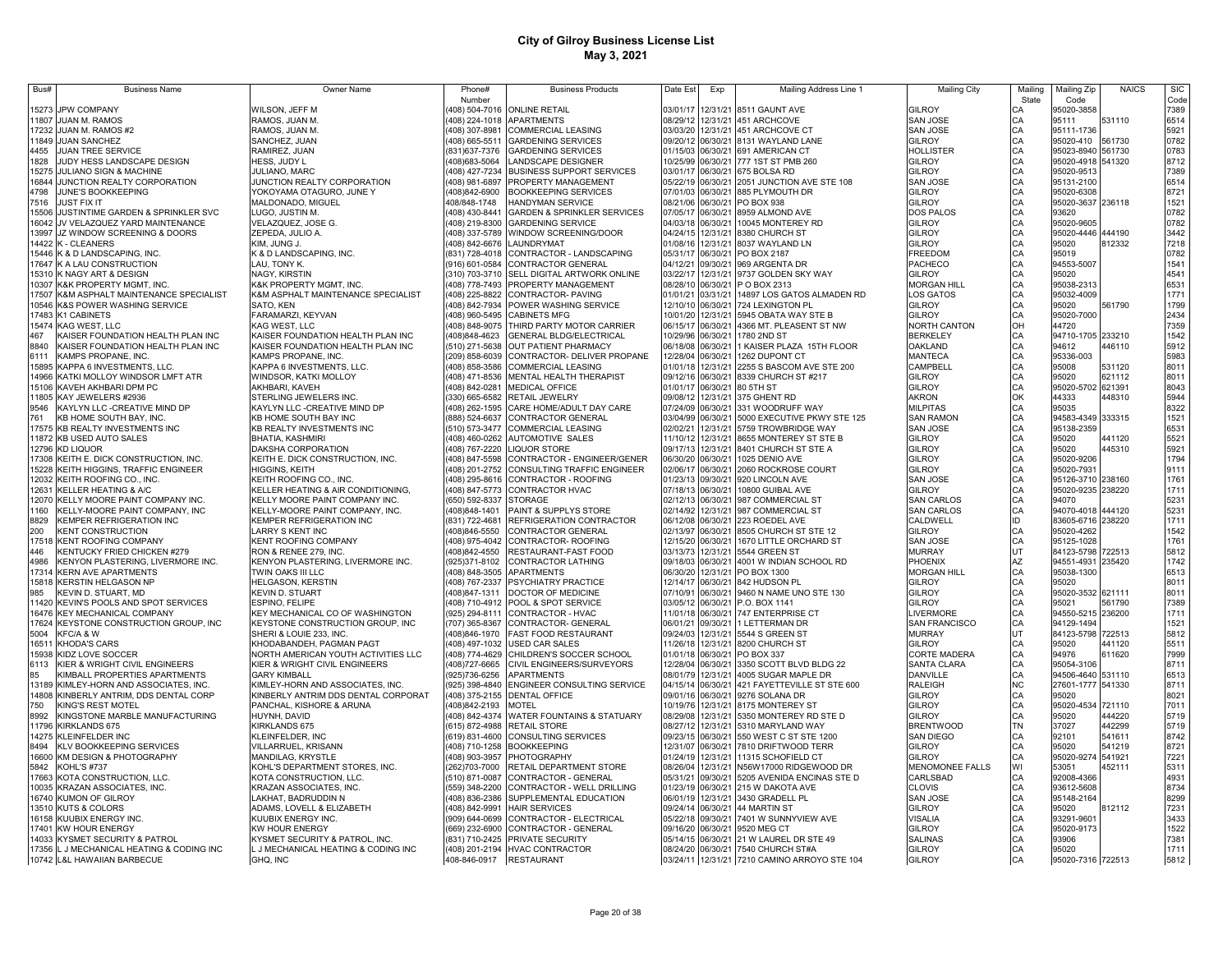| Bus#  | <b>Business Name</b>                                    | Owner Name                                     | Phone#                          | <b>Business Products</b>                                  | Date Est             | Exp                  | Mailing Address Line 1                            | <b>Mailing City</b>           | Mailing         | Mailing Zip                     | <b>NAICS</b>     | <b>SIC</b>   |
|-------|---------------------------------------------------------|------------------------------------------------|---------------------------------|-----------------------------------------------------------|----------------------|----------------------|---------------------------------------------------|-------------------------------|-----------------|---------------------------------|------------------|--------------|
|       |                                                         |                                                | Number                          |                                                           |                      |                      |                                                   |                               | State           | Code                            |                  | Code         |
|       | 12319 L.G. CONSTRUCTION                                 | GONZALES, LEROY M.                             |                                 | 408) 310-2147 CONTRACTOR - GENERAL                        | 05/24/13             |                      | 06/30/21 337 E. SIXTH ST.                         | <b>GILROY</b>                 |                 | 95020                           | 236118           | 1522         |
| 8230  | LA FLOR DE JALISCO FOOD MART                            | GARCIA, GRACIELA                               | (408) 848-8371 MARKET           |                                                           | 07/27/07             |                      | 12/31/21 144 LEWIS ST                             | GILROY                        | CA              | 95020-5210 445110               |                  | 5411         |
|       | 13105 LA FLOR DE JALISCO TAQUERIA                       | GARCIA, GRACIELA                               |                                 | (408) 848-8371 RESTAURANT                                 | 03/03/14             |                      | 12/31/21 144 LEWIS STREET                         | GILROY                        | CA              | 95020                           | 722511           | 5411         |
| 5860  | LA HACIENDA MEXICAN RESTAURANT                          | LA HACIENDA MEXICAN RESTAURANT                 |                                 | (408) 848-4133 MEXICAN RESTAURANT                         | 09/02/04             |                      | 12/31/21 1160 1ST ST                              | GILROY                        | CA              | 95020-4819 722511               |                  | 5812         |
|       | 16270 LA MORENITA PRODUCE                               | RUIZ, RUTH MAYRA                               |                                 | (831) 206-7993 PRODUCE MARKET                             | 07/20/18             |                      | 12/31/21 575 1ST ST                               | <b>GILROY</b>                 | CA              | 95020                           |                  | 5411         |
| 8297  | <b>LA PLACITA</b>                                       | RIVERA, DORA                                   |                                 | (408) 842-1947 RETAIL SALES                               | 08/23/07             |                      | 12/31/21 7822 MONTEREY ST                         | GILROY<br>GILROY              | CA<br>CA        | 95020-4537                      | 448120<br>541213 | 5999         |
|       | 15827 LA RIVIERA TAX SERVICE                            | ARAIZA, BRENDA & BOLIVAR                       |                                 | (408) 417-3612 TAX SERVICES/LEGAL                         | 12/01/17<br>01/01/19 |                      | 06/30/21 661 1ST STREET                           | GILROY                        | CA              | 95020                           | 812112           | 7291         |
| 7087  | 16602 LA ROCA HAIR DESIGN<br>LA SUPER MICHOACANA        | GOMEZ, TANIA L.<br>PANIAGUA, JUAN              | (408) 846-9222<br>408) 375-5536 | <b>HAIR SALON</b><br>ICE CREAM COMMISARY                  | 06/06/97             | 12/31/21             | 12/31/21 6978 AUTOMALL PKWY<br>8881 MURAOKA DR #2 | GILROY                        | CA              | 95020<br>95020                  | 722330           | 7241<br>5963 |
| 2567  | LABORATORY CORPORATION OF AMERICA                       | MUSA, M. BAKRI                                 | 408) 846-8750                   | <b>LABORATORY</b>                                         | 06/21/13             | 06/30/21             | 231 MAPLE AVE                                     | <b>BURLINGTON</b>             | N <sub>C</sub>  | 27215                           | 541380           | 8071         |
| 1483  | <b>LABORMAX STAFFING</b>                                | <b>INGHAM, MIKE</b>                            | 408) 848-5700                   | <b>EMPLOYMENT AGENCY</b>                                  | 04/16/12             | 06/30/21             | PO BOX 900                                        | KEARNEY                       | <b>MO</b>       | 64060-0900 561311               |                  | 7363         |
| 5699  | LANDMARK7, LLC                                          | LANDMARK7, LLC.                                |                                 | 415) 562-7020 RECRUITING/STAFFING                         | 10/16/17             | 06/30/21             | 6684 EAGLE RIDGE CT                               | GILROY                        | CA              | 95020                           |                  | 7361         |
| 5835  | <b>LAPELS DRY CLEANING</b>                              | TJAM, LLC                                      |                                 | 408) 847-2121 DRY CLEANING                                | 01/01/18             | 12/31/21             | 775 1ST STREET                                    | GILROY                        | CA              | 95020                           | 812320           | 3633         |
| 17300 | LARRY FISHER AND SONS                                   | LARRY FISHER AND SONS                          | 559) 252-2575                   | CONTRACTOR - MATERIAL HANDI                               | 06/11/20             | 03/31/21             | 5242 E HOME AVE                                   | FRESNO                        | CA              | 93727-2103                      |                  | 2542         |
| 3759  | <b>ARSON STEEL INC</b>                                  | LARSON STEEL INC.                              | 408)848-5485                    | <b>CONTRACTOR - STEEL</b>                                 | 01/25/02             | 06/30/21             | 5727 OBATA WAY                                    | GILROY                        | CA              | 95020-7018                      | 238120           | 3446         |
| 14566 | LAS AMERICAS BAKERY # 2                                 | BARONA, NORA C.                                | 408) 848-5152 BAKERY            |                                                           | 03/25/16             | 12/31/21             | 7435 MONTEREY ST                                  | GILROY                        | CA              | 95020                           | 311812           | 5461         |
| 1108  | LAS ANIMAS JANITORIAL SERVICE                           | ARDE, JOHN                                     | 408)842-7852                    | BLDG. CLEANING/MAINTENANCE                                | 07/24/80             | 06/30/21             | 10860 NEW AVE                                     | GILROY                        | CA              | 95020-9126                      | 561790           | 7349         |
| 393   | LAS CASITAS APARTMENTS                                  | PORTILLA, MARIBEL                              | 408)683-2557                    | <b>APARTMENTS</b>                                         | 04/09/96             | 12/31/21             | 16325 DE WITT AVE                                 | <b>MORGAN HILL</b>            | CA              | 95037-4708 531110               |                  | 6513         |
|       | 16568 LAS CASITAS APARTMENTS 2                          | PORTILLA, MARCIAL & MARIBEL                    |                                 | (408) 710-2017 APARTMENTS                                 | 01/09/19             | 12/31/21             | PO BOX 1094                                       | <b>SAN MARTIN</b>             | CA              | 95046                           | 531110           | 6513         |
| 16570 | LAS CASITAS APARTMENTS 3                                | PORTILLA, MARCIAL & MARIBEL                    |                                 | (408) 710-2017 APARTMENTS                                 | 01/09/19             | 12/31/21             | PO BOX 1094                                       | SAN MARTIN                    | CA              | 95046                           | 531110           | 6513         |
|       | 16645 LAS CASITAS APARTMENTS 4                          | PORTILLA, MARCIAL & MARIBEL                    |                                 | (408) 710-2017 APARTMENTS                                 | 02/13/19             | 12/31/21             | PO BOX 1094                                       | <b>SAN MARTIN</b>             | CA              | 95046-1094                      | 531110           | 6513         |
|       | 17182 LASH REBEL                                        | LASH REBEL LLC                                 | (669) 253-0005                  | <b>LASH STUDIO</b>                                        | 01/16/20             | 12/31/21             | 60 4TH ST STE 307                                 | GILROY                        | CA              | 95020-5191                      |                  | 7231         |
|       | 14598 LATINOS UNIDOS                                    | MARTINEZ, JULIO                                |                                 | (408) 848-4332 BEAUTY SUPPLIES, MONEY XFRS                | 04/08/16             | 12/31/21             | 7901 WESTWOOD DR STE N                            | GILROY                        | CA              | 95020                           | 424210           | 5947         |
|       | 17387 LATINT BEAUTY                                     | <b>LATINT BEAUTY</b>                           |                                 | 408) 722-8427 ONLINE RETAIL                               | 08/31/20             | 12/31/21             | 818 MONTICELLI DR                                 | <b>GILROY</b>                 | CA              | 95020-3251                      |                  | 5999         |
|       | 15341 LAUDERLAND COIN-OP LAUNDRY                        | HL LAUNDROMAT CORP                             | 408) 390-4262                   | LAUNDRYMAT                                                | 03/24/17             | 12/31/21             | 413 WATERTON CT                                   | <b>MORGAN HILL</b>            | CA              | 95037                           | 812310           | 7215         |
| 447   | LAUNDERLAND                                             | LANE, ROBERT & THERESA                         | 408)847-1030                    | LAUNDRYMAT                                                | 09/25/74             | 12/31/21             | 6695 DEVON PL                                     | <b>GILROY</b>                 | CA              | 95020                           | 812310           | 7215         |
|       | 14883 LAURIE J CECACI BOOKKEEPING SERVICE               | CECACI, LAURIE                                 |                                 | 408) 839-5543 BOOKKEEPING & PAYROLL SERV                  | 08/03/16             | 06/30/21             | 1551 BIANCA WAY                                   | GILROY                        | CA              | 95020                           | 541219           | 8721         |
|       | 5992 LAYMAN ELECTRIC INC                                | <b>LAYMAN ELECTRIC INC</b>                     |                                 | 209) 522-2244 CONTRACTOR ELECTRICAL                       | 03/07/18             | 06/30/21             | 1628 CULPEPPER RD STE A                           | <b>MODESTO</b>                | CA              | 95351-1222                      | 238210           | 1731         |
|       | 5204 LAZY SUZAN DESIGNS                                 | MCCAULEY, ANN MARIE                            |                                 | 408) 848-5956 DESIGNING KITCHENS                          | 01/24/17             | 12/31/21             | 1695 BRENTWOOD LN                                 | GILROY                        | CA              | 95020                           | 541490           | 7389         |
|       | 17192 LCRP PROPERTIES, LLC                              | LCRP PROPERTIES, LLC                           |                                 | 408) 438-8932 PROPERTY MANAGEMENT                         | 01/28/20             | 06/30/21             | 4381 GUILFORD AVE                                 | LIVERMORE                     | CA              | 94550-5049                      |                  | 6531         |
|       | 4843 LCS MAINTENANCE INC                                | <b>LCS MAINTENANCE INC</b>                     |                                 | 408) 712-8463 CONTRACTOR - GENERAL                        | 07/01/16             | 06/30/21             | 1015 WENTZ DR                                     | <b>GILROY</b>                 | CA              | 95020-5924                      |                  | 1542         |
| 2852  | LE CREUSET FACTORY STORES<br>16242 LEARN SPEECH THERAPY | <b>SCHILLERS STORES INC</b><br>HANSEN, DAWN L. |                                 | 408)848-6619 RETAIL STORE                                 | 04/18/97<br>07/01/18 | 06/30/21             | 12/31/21 114 BOB GIFFORD BLVD                     | EARLY BRANCH<br><b>GILROY</b> | <b>SC</b><br>CA | 29916-4138<br>95020-6014        | 442299           | 5719<br>8049 |
|       | 13719 LEARN, PLAY AND GROW DAYCARE                      | DOMINGUEZ, MARIA DELCARMEN                     | (408) 607-1466 DAYCARE          | (408) 847-7900 SPEECH THERAPHY SERVICES                   | 01/06/15             | 06/30/21             | 700 W 6TH ST STE I<br>8428 CARMEL STREET          | GILROY                        | CA              | 95020                           | 624410           | 8351         |
| 2857  | <b>LEAVESLEY CHEVRON</b>                                | VAAZHGA VALAMUDAN INVESTMENTS, INC.            |                                 | (408) 842-6860 GAS, FOOD MART/ CARWASH                    | 06/28/04             |                      | 12/31/21 5542 MONTEREY HWY # 217                  | <b>SAN JOSE</b>               | CA              | 95138-1529 447100               |                  | 5541         |
| 2858  | LEAVESLEY ROAD UNION 76                                 | DAN CARLINO ENTERPRISES, INC.                  |                                 | (408) 847-7676 GAS STATION                                | 12/22/77             |                      | 12/31/21 601 LEAVESLEY RD                         | <b>GILROY</b>                 | CA              | 95020-3610 447110               |                  | 5541         |
|       | 13672 LEEDO ART & FRAMING                               | DORRIS ROSSI, KIMBERLEE A.                     |                                 | (408) 842-8118 ART GALLERY FRAME SHOP                     | 01/01/15             |                      | 12/31/21 7436 MONTEREY ST                         | GILROY                        | CA              | 95020                           | 446120           | 8412         |
| QQAA  | LEE'S AUTO SMOG TEST ONLY                               | CORTEZ, JAMES                                  |                                 | (408) 842-7612 SMOG TESTING                               | 04/01/10             |                      | 12/31/21 7691 MONTEREY ST                         | <b>GILROY</b>                 |                 | 95020                           |                  | 7533         |
| 4255  | LEGACY ROOFING & WATERPF, INC.                          | LEGACY ROOFING & WATERPROOFING, INC            | (408) 590-8911                  | CONTRACTOR - ROOFING                                      | 10/11/02             | 06/30/21             | 1698 ROGERS AVE STE 10                            | <b>SAN JOSE</b>               | CA              | 95112-1130 238160               |                  | 1761         |
| 15358 | LEGADO CYMBALS                                          | SALVADOR, CARLOS & MCROY, WILLIAM              |                                 | (408) 712-7215 CUSTOM CYMBAL COMPANY MUSIC                | 04/07/17             | 12/31/21             | 110 CASPIAN WAY                                   | <b>GILROY</b>                 |                 | 95020                           |                  | 5736         |
| 16188 | LEICHTER'S FLOOR COVERING, INC                          | LEICHTER'S FLOOR COVERING, INC.                | (925) 360-0267                  | CONTRACTOR- FLOORING                                      | 07/01/18             | 06/30/21             | 3022 WINDMILL CANYON DR                           | CLAYTON                       |                 | 94517-1907                      |                  | 1752         |
| 17108 | <b>ENNAR</b>                                            | <b>LENNAR</b>                                  |                                 | 925) 327-8362 SALES OFFICE                                | 11/14/19             | 12/31/21             | 2603 CAMINO RAMON STE 525                         | <b>SAN RAMON</b>              | CA              | 94583-9131                      |                  | 1522         |
| 17109 | <b>ENNAR</b>                                            | <b>LENNAR</b>                                  | 925) 327-8362                   | <b>SALES OFFICE</b>                                       | 11/14/19             | 12/31/21             | 2603 CAMINO RAMON STE 525                         | <b>SAN RAMON</b>              | CA              | 94583-9131                      |                  |              |
| 1994  | LENNOX NATIONAL ACCOUNT SERVICES                        | LENNOX NATIONAL ACCOUNT SERVICES               | 954) 537-5544                   | CONTRACTOR AIR CONDITIONING                               | 01/02/13             | 06/30/21             | 3511 NE 22ND AVE STE 100                          | FORT LAUDERDALE               | FL              | 33308-6261                      | 238220           | 3585         |
| 8145  | LEO-MICHAEL ANSHUTZ LANDSCAPING INC                     | LEO-MICHAEL ANSHUTZ LANDSCAPING INC            | 408-846 0125                    | CONTRACTOR - LANDSCAPING                                  | 06/13/07             | 06/30/21             | P O BOX 1807                                      | <b>GILROY</b>                 | CA              | 95021-1807                      | 561730           | 0781         |
| 16976 | LEONARD ROOFING INC.                                    | LEONARD ROOFING INC.                           | (951) 506-3811                  | CONTRACTOR ROOFING                                        | 08/01/19             | 06/30/21             | 43280 BUSINESS PARK DR STE 107                    | <b>TEMECULA</b>               | CA              | 92590-3676                      | 238160           | 1761         |
| 10763 | <b>EONARDO RENTALS</b>                                  | LEONARDO, ANTONIO & MANUEL                     |                                 | (408) 842-6947 APARTMENTS                                 | 03/31/11             | 12/31/21             | 105 LONDON PL                                     | GILROY                        | CA              | 95020                           | 531110           | 6513         |
| 16885 | <b>LEPE SWIMMING</b>                                    | LEPE. MELISSA                                  | (408) 665-7909                  | <b>SWIM LESSONS</b>                                       | 07/01/19             | 06/30/21             | 7665 LOS PADRES CT                                | GILROY                        | CA              | 95020-5332                      |                  | 7999         |
| 5647  | LESLIE'S POOL SUPPLY #505                               | LESLIE'S POOLMART INC                          | (408)846-6738                   | SWIMMING POOL SUPPLIES                                    | 06/04/04             | 12/31/21             | 2005 E INDIAN SCHOOL RD                           | PHOENIX                       | AZ              | 85016-6113                      | 453998           | 5999         |
| 9544  | <b>LEVI'S OUTLET</b>                                    | <b>LEVI'S OUTLET</b>                           | (408) 848-4533                  | RETAIL FAMILY APPAREL                                     | 07/23/09             | 12/31/21             | 3125 CHAD DR                                      | EUGENE                        | <b>OR</b>       | 97408                           | 448140           | 5651         |
| 14392 | LICE CLINICS OF AMERICA GILROY                          | ALLEN, WILLIAM & AMY                           | 831) 588-9423                   | <b>ICE REMOVAL CLINIC</b>                                 | 12/15/15             | 12/31/21             | 251 PROMISE WAY                                   | HOLLISTER                     | CA              | 95023                           | 812199           | 7299         |
| 14459 | <b>LICO PROPERTIES</b>                                  | LICO, FRANK                                    | (408) 847-7300                  | COMMERCIAL LEASING                                        | 02/09/16             | 12/31/21             | 8339 CHURCH ST #105                               | GILROY                        | CA<br>IN        | 95020                           | 531120           | 6512         |
| 3987  | 15050 LIDS #6469<br>LIFE ADVOCATES                      | HAT WORLD INC<br>LIFE ADVOCATES                | (317) 334-9428                  | RETAIL HAT SALES<br>408) 847-2018 CHARITY OUTREACH OFFICE | 10/28/16<br>04/21/15 | 12/31/21<br>06/30/21 | 7676 INTERACTIVE WAY #300<br>1335 1ST ST STE E    | <b>INDIANAPOLIS</b><br>GILROY | CA              | 46278-2726<br>95020-4738 813410 | 453998           | 5999<br>5137 |
| 16080 | <b>LIFE SERVICES</b>                                    | SEPLUVEDA, SAMUEL L.                           | (669) 239-0019                  | ASSISTANCE FOR DISABLED                                   | 04/19/18             | 06/30/21             | 8339 CHURCH ST STE 207                            | <b>GILROY</b>                 | CA              | 95020                           | 624120           | 8399         |
|       | 17100 LIGHTING LABOR SOURCE INC                         | LIGHTING LABOR SOURCE INC                      | (805) 231-8552                  | CONTRACTOR ELECTRICAL                                     | 11/07/19             | 06/30/21             | 2247 LINDSAY WY                                   | <b>GLENDORA</b>               | CA              | 91740-5398                      | 238210           | 1731         |
|       | 12864 LIGHTNING AUTO REPAIR SERVICES                    | RAMIREZ, PAUL J.                               |                                 | (831) 840-9779 MECHANIC/SMOG SHOP                         | 10/22/13             | 12/31/21             | 7555 RAILROAD ST                                  | GILROY                        | CA              | 95020-5820                      |                  | 7538         |
|       | 4332 LILAJAR LLC                                        | <b>LILAJAR LLC</b>                             |                                 | (408) 203-0596 APARTMENTS                                 | 11/02/15             | 12/31/21             | 1167 NIKULINA CT                                  | SAN JOSE                      | CA              | 95120-5441                      | 531110           | 6531         |
|       | 16680 LILIPAULINA BEAUTY CO                             | MURILLO, LILIANA P                             |                                 | (408) 337-1775 BEAUTY SALON                               | 04/01/19             | 12/31/21             | 7560 MONTEREY ST STE 200                          | <b>GILROY</b>                 | CA              | 95020-5879 812112               |                  | 7231         |
|       | 15479 LILLY AFFORDABLE COMMUNITIES.LP                   | LILLY COMMUNITIES, LLC                         |                                 | (408) 842-8387 APARTMENTS                                 | 06/16/17             |                      | 12/31/21 PO BOX 880367                            | <b>SAN DIEGO</b>              | CA              | 92168-0367 531110               |                  | 6513         |
|       | 12817 LILLY'S HOUSECLEANING                             | MAGALLANEZ, LILLY                              | 4087105859                      | <b>HOUSEKEEPING SERVICES</b>                              | 09/30/13             | 06/30/21             | 841 EL CERRITO WAY APT A                          | <b>GILROY</b>                 | CA              | 95020                           | 561720           | 8999         |
|       | 17157 LILLY'S SUGAR CRUMBS                              | RAMIREZ, LILLIAN B.                            |                                 | (818) 370-5539 BAKERY/CLASSES                             | 01/01/20             | 12/31/21             | 8200 KERN AVE APT D201                            | <b>GILROY</b>                 | CA              | 95020-4066                      |                  | 5461         |
|       | 12865 LILY Y KAWAFUCHI, CPA                             | KAWAFUCHI, LILY Y                              | (408) 847-8600 CPA              |                                                           | 08/01/13             | 06/30/21             | 8339 CHURCH ST 104A                               | GILROY                        | CA              | 95020                           | 541211           | 8721         |
|       | 13097 LIN R. ROGERS ELECTRICAL CONTRACTOR               | LIN R. ROGERS ELECTRICAL CONTRACTOR            |                                 | (770) 772-3473 CONTRACTOR- ELECTRICAL                     | 03/05/14             | 06/30/21             | 2050 MARCONI DR STE 100                           | <b>ALPHARETTA</b>             | GA              | 30005-2077 238210               |                  | 1731         |
| 4694  | LINDGREN CONSTRUCTION                                   | LINDGREN, ERIC A                               | (408) 639-7310                  | <b>CONTRACTOR GENERAL</b>                                 | 05/14/03 09/30/21    |                      | 1991 SAGE DR                                      | <b>HOLLISTER</b>              | CA              | 95023-9762                      |                  | 1521         |
| 3693  | LINDY ROOFING COMPANY, INC.                             | LINDY ROOFING COMPANY, INC.                    | (408)286-9990                   | CONTRACTOR ROOFING                                        | 12/17/01             | 06/30/21             | 476 W TAYLOR ST                                   | <b>SAN JOSE</b>               | CA              | 95118-3418                      |                  | 1761         |
| 11697 | LISA M BAKER ATTY AT LAW                                | BAKER, LISA M ESQ                              | (408) 846-2910 LAW OFFICE       |                                                           | 09/01/11             | 06/30/21             | 8339 CHURCH ST STE 102                            | <b>GILROY</b>                 | CA              | 95020-4450 541110               |                  | 8111         |
| 14257 | LITTLE INDIA                                            | <b>BAINS, K RANVIR</b>                         | (408) 229-3486                  | <b>RESTAURANT</b>                                         | 09/17/15             |                      | 12/31/21 1340 FIRST STREET SUITE A                | GILROY                        |                 | 95020                           | 722511           | 5812         |
|       | 15254 LITTLEJOHN'S FINE JEWELRY                         | VALIENTE, JOSE MARTINEZ                        | (408) 842-1001                  | RESALE JEWELRY, COINS REPAI                               | 02/17/17             | 12/31/21             | 8220 MONTEREY ST                                  | GILROY                        |                 | 95020                           |                  | 5944         |
|       | 15010 LIVE SIMPLY - HEALTH COACHING                     | <b>WELLER, FRANCES</b>                         | (408) 243-6314                  | HEALTH COACH/BONE SCREENING                               | 10/03/16             |                      | 06/30/21 1832 ROSEMARY DR                         | GILROY                        |                 | 95020                           | 621999           | 8049         |
| 1292  | LOBER CONSTRUCTION COMPANY INC                          | LOBER CONSTRUCTION COMPANY INC                 | (408) 847-3627                  | CONTRACTOR GENERAL                                        | 12/31/99             | 06/30/21             | 8521 MOSSROSE WAY                                 | GILROY                        |                 | 95020-3102 236220               |                  | 1542         |
| 16337 | <b>LOBO TRUCK SERVICES</b>                              | DIAZ, RICARDO                                  |                                 | (408) 594-0660 MECHANIC REPAIRS TRUCKS                    | 08/22/18             |                      | 06/30/21 9760 MONTEREY RD                         | <b>MORGAN HILL</b>            |                 | 95037-9331                      |                  |              |
| 4868  | LOCATION REALTY & INVESTMENTS, INC.                     | LOCATION REALTY & INVESTMENTS, INC.            |                                 | (408) 842-0505 REAL ESTATE                                |                      |                      | 07/31/03 06/30/21 7810 MONTEREY ST                | <b>GILROY</b>                 | CA              | 95020-4549 531210               |                  | 6531         |
|       | 17632 LOLA'S ORGANICS                                   | JORDAN, ANGELA                                 |                                 | (408) 710-0034 MANUF & SALE OF CBD                        |                      |                      | 03/31/21 12/31/21 1361 CEDAR CT                   | <b>GILROY</b>                 | CA              | 95020-4704                      |                  | 2844         |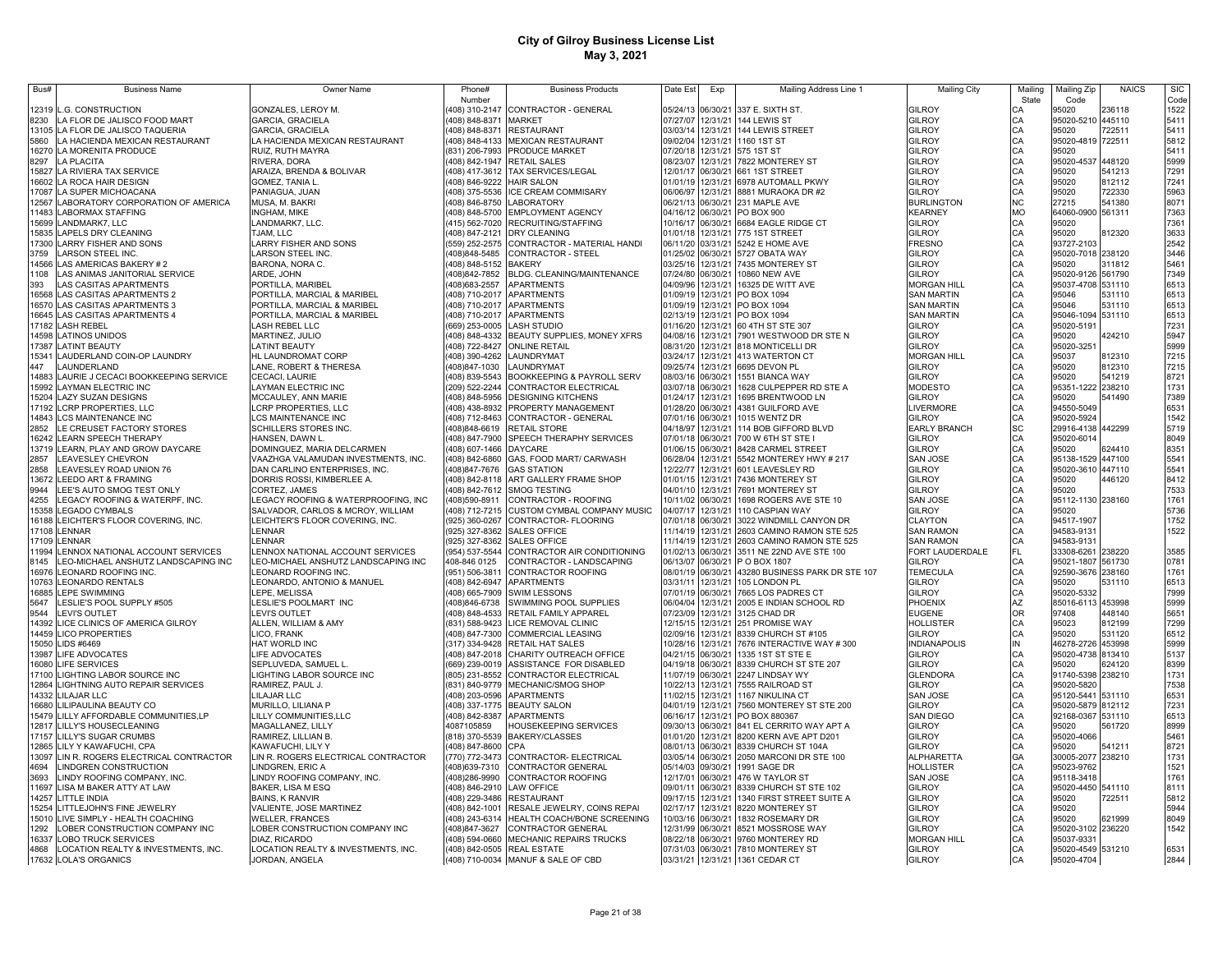| Bus#           | <b>Business Name</b>                                               | Owner Name                                                    | Phone#                          | <b>Business Products</b>                                                     | Date Est             | Exp                  | Mailing Address Line 1                                                            | <b>Mailing City</b>                 | Mailing                    | Mailing Zip                            | <b>NAICS</b>     | <b>SIC</b>   |
|----------------|--------------------------------------------------------------------|---------------------------------------------------------------|---------------------------------|------------------------------------------------------------------------------|----------------------|----------------------|-----------------------------------------------------------------------------------|-------------------------------------|----------------------------|----------------------------------------|------------------|--------------|
| 1168           | OMBARDO DIAMOND CORE DRILLING COMP                                 | LOMBARDO DIAMOND CORE DRILLING COMP                           | Number<br>408)727-7922          | CONTRACTOR - CONCRETE                                                        | 07/12/93             | 06/30/21             | 2225 DE LA CRUZ BLVD                                                              | <b>SANTA CLARA</b>                  | State<br>СA                | Code<br>95050-3007                     | 235420           | Code<br>1771 |
| 3346           | ONARDO'S WOODWORKING BY DESI                                       | <b>FRANK LONARDO</b>                                          | 408)846-5452                    | CABINETRY                                                                    | 06/01/01             | 12/31/21             | 8941 MURRAY AVE                                                                   | <b>GILROY</b>                       | CA                         | 95020-3633 337110                      |                  | 1751         |
| 15623          | <b>LOOMIS TANK LINES, INC.</b>                                     | LOOMIS TANK LINES, INC                                        |                                 | 707) 450-0129 BULK DELIVERY FUEL TRUCKS                                      | 08/31/17             | 12/31/21             | PO BOX 3060                                                                       | VACAVILLE                           | CA                         | 95696                                  | 484220           | 4212         |
| 1724           | LOPEZ GARDENING                                                    | LOPEZ, JOSE                                                   | (408) 842-7785                  | <b>GARDENING SERVICE</b>                                                     | 03/19/99             | 06/30/21             | PO BOX 885                                                                        | <b>SAN MARTIN</b>                   | CA                         | 95020-5839 561730                      |                  | 0782         |
| 9405<br>17481  | LOPEZ TAX SERVICE INC                                              | LOPEZ TAX SERVICE INC                                         |                                 | (408) 846-6228 TAX PRRP/BOOK KEEPING<br>408) 210-5215 COMMERCIAL LEASING     | 05/04/09<br>11/18/20 | 06/30/21<br>12/31/21 | 280 E 10TH ST STE F<br>1201 SHORTRIDGE AVE                                        | <b>GILROY</b>                       | CA<br>CA                   | 95020                                  | 541213           | 7291         |
| 15685          | LORENA GONZALEZ<br>LORRIE ANN PRADO HEALTH & WELLNESS              | GONZALEZ, LORENA<br>PRADO, LORRIE ANN                         |                                 | (408) 413-9743 FACIAL SERVICES                                               | 10/10/17             | 06/30/21             | 8426 DORIS CT                                                                     | <b>SAN JOSE</b><br><b>GILROY</b>    | CA                         | 95116-2348<br>95020-4214 812112        |                  | 6512<br>7231 |
| 17000          | LOS CUATES BUFFET                                                  | AFRODITA CORPORATION                                          | (831) 804-5428 RESTAURANT       |                                                                              | 08/30/19             | 12/31/21             | 220 SAN FELIPE RD                                                                 | HOLLISTER                           | CA                         | 95023-3018                             |                  | 5812         |
| 14234          | LOS GATOS GLASS                                                    | LOS GATOS GLASS, LLC                                          |                                 | (408) 354-1523 CONTRACTOR - GLAZING                                          | 09/01/15             | 06/30/21             | 15687 LOS GATOS BLVD                                                              | LOS GATOS                           | CA                         | 95032-2539                             |                  | 1793         |
| 14918          | LOS GATOS ROOFING                                                  | JIREH INC.                                                    | (408) 298-9399                  | <b>ROOFING</b>                                                               | 08/08/16             | 06/30/21             | PO BOX 1726                                                                       | LOS GATOS                           | CA                         | 95031                                  | 238160           | 1761         |
| 2051           | LOURENCO HANDY MAN SERVICE                                         | LOURENCO, CARLOS M                                            | (408)776-0254                   | HANDY MAN SERVICES                                                           | 07/21/00             | 06/30/21             | 17205 BIRCH WAY                                                                   | <b>MORGAN HILL</b>                  | CA                         | 95037-3312 236118                      |                  | 1521         |
| 17582<br>12301 | <b>LOVEFIX</b>                                                     | KABBADJ, MEHDI & ALEGRIA, DALILA                              |                                 | (408) 824-8505 HEALTH COACHING & TRAINING                                    | 02/01/21<br>05/16/13 | 12/31/21<br>12/31/21 | 7425 EIGLEBERRY ST<br>8660 SAN YSIDRO AVE SUITE 100                               | <b>GILROY</b><br><b>GILROY</b>      | CA                         | 95020-5711<br>95020                    | 448150           | 7299<br>5947 |
| 17652          | LOVER'S OUTLET<br>LOW READY TACTICAL L.L.C.                        | CLINK, ROBERT E. /JUSTINE O.<br>LOW READY TACTICAL L.L.C.     | (831) 207-3827                  | LINGERIE & GIFT STORE<br>(408) 816-5860 ONLINE RETAIL                        | 04/15/21             | 12/31/21             | 851 WOODCREEK WAY                                                                 | <b>GILROY</b>                       | CA<br>CA                   | 95020-3213                             |                  | 5999         |
| 15702          | LOW VOLTAGE SECURITY INC                                           | LOW VOLTAGE SECURITY INC                                      | (707) 620-0889                  | CONTRACTOR- ELECTRICAL                                                       | 10/15/17 06/30/21    |                      | 5803 SKYLANE BLVD STE A-3                                                         | <b>WINDSOR</b>                      | CA                         | 95492-7754 238210                      |                  | 1731         |
| 6775           | LOWELL O. TAN, DDS INC                                             | LOWELL O. TAN, DDS INC                                        | 408-842-5805                    | <b>DENTAL OFFICE</b>                                                         |                      |                      | 10/13/05 06/30/21 7880 WREN AVE STE B122                                          | <b>GILROY</b>                       | CA                         | 95020-7801                             |                  | 8021         |
| 17358          | LOWERY-PENA CONSTRUCTION COMPANY IN                                | LOWERY-PENA CONSTRUCTION COMPANY IN                           |                                 | (209) 938-7333 PLUMBING CONTRACTOR                                           |                      |                      | 08/25/20 06/30/21 249 MYLNAR AVE                                                  | <b>MANTECA</b>                      | CA                         | 95336                                  |                  | 1711         |
| 9387           | LOWERY'S PAINTING AND DECORATING                                   | LOWERY, RONALD E.                                             |                                 | (408) 779-1915 CONTRACTOR - PAINTING                                         |                      |                      | 04/24/09 06/30/21 16170 DODD LN                                                   | <b>MORGAN HILL</b>                  | CA                         | 95037-9639                             |                  | 1521         |
| 4614<br>17520  | LOWE'S HOME CENTERS LLC<br>LOZANO'S ROOFING SERVICES               | LOWE'S HOME CENTERS LLC<br>LOZANO, CESAR O                    |                                 | (408) 413-6000 HOME IMPROVEMENT RETAIL<br>(408) 807-8750 CONTRACTOR- ROOFING |                      |                      | 04/09/03 12/31/21 1000 LOWES BLVD<br>12/10/20 03/31/21 251 GAAR CT                | <b>MOORESVILLE</b><br>LATHROP       | <b>NC</b><br>CA            | 28117-8520 444110<br>95330-8955        |                  | 5261<br>1761 |
| 12870          | LP ELECTRIC, INC.                                                  | LP ELECTRIC, INC.                                             |                                 | 408) 761-2768 CONTRACTOR - ELECTRICAL                                        |                      |                      | 10/25/13 06/30/21 7751 SANTA BARBARA DRIVE                                        | <b>GILROY</b>                       |                            | 95020                                  | 238210           | 1731         |
| 17512          | <b>LSA ASSOCIATES, INC</b>                                         | LSA ASSOCIATES, INC.                                          | (949) 553-0666 CONSULTING       |                                                                              |                      |                      | 12/14/20 06/30/21 20 EXECUTIVE PARK STE 200                                       | <b>IRVINE</b>                       | CA<br>CA                   | 92614-4739                             |                  | 8748         |
| 17334          | LUBDUB IMAGING LLC                                                 | <b>LUBDUB IMAGING LLC</b>                                     |                                 | (661) 330-7779 MOBILE DIAGNOSTIC ULTRASOUN                                   |                      |                      | 07/13/20 06/30/21 2131 CRUDEN BAY WAY                                             | <b>GILROY</b>                       | CA<br>CA                   | 95020-3081                             |                  | 8099         |
| 675            | LUCAS/SIGNATONE CORP                                               | DICKSON, L BRENT                                              | 408)848-2851                    | ELECTRICITY MEASUR. INSTRU                                                   |                      |                      | 10/04/83 12/31/21 393 TOMKINS CT STE J                                            | <b>GILROY</b>                       |                            | 95020-3632 334515                      |                  | 2823         |
|                | 17648 LUISITANO BAKING CO.                                         | THOMAS, DENISE & JACOB                                        |                                 | 408) 569-1681 HOME BAKERY                                                    | 04/12/21             |                      | 12/31/21 117 LUSITANO WAY                                                         | <b>GILROY</b>                       | CA<br>ВC                   | 95020-8510                             |                  | 5461         |
|                | 11548 LULULEMON USA, INC.<br>9816 LULU'S BEAUTY SALON              | LULULEMON USA, INC<br>TORRES, MARIA L.                        |                                 | (604) 732-6124 RETAIL OF ATHLETIC APPAREL<br>(408) 843-0848 BEAUTY SALON     | 05/09/12             |                      | 12/31/21 1818 CORNWALL AVE<br>01/22/10 06/30/21 7680 MONTEREY ST NO 103           | VANCOUVER<br><b>GILROY</b>          | CA                         | V6JIC7<br>95020                        | 448110<br>812112 | 5699<br>7231 |
|                | 15154 LUMA AJLOUNI, DDS, INC                                       | LUMA AJLOUNI, DDS, INC                                        |                                 | (408) 848-5040 DENTAL OFFICE                                                 | 01/06/17             |                      | 06/30/21 7897 EIGLEBERRY ST                                                       | <b>GILROY</b>                       |                            | 95020-5126                             |                  | 8021         |
|                | 17420 LUNAR AIR SYSTEMS                                            | HAYDEN, JAMES M.                                              |                                 | 408) 502-4201 CONTRACTOR- HVAC                                               |                      |                      | 09/28/20 06/30/21 5688 MAKATI CIR APT C                                           | <b>SAN JOSE</b>                     | CA<br>CA                   | 95123-6224                             |                  | 1761         |
|                | 10875 LUND PEARSON MCLAUGHLIN                                      | LUND-PEARSON, INC                                             |                                 | (650) 961-9460 CONTRACTOR - FIRE PROTECT                                     | 05/25/11             |                      | 06/30/21 897 INDEPENDENCE AVE #1E                                                 | <b>MOUNTAIN VIEW</b>                | CA                         | 94043                                  | 561621           | 7389         |
| 5721           | LUPITA'S DAYCARE                                                   | MENDOZA, ESPERANZA                                            | (408)842-0620                   | <b>DAYCARE</b>                                                               |                      |                      | 07/01/04 06/30/21 750 GARY ST                                                     | <b>GILROY</b><br>GILROY             | CA                         | 95020-4004 624410                      |                  | 8351         |
| 5272<br>16367  | LUTHERAN CHURCH OF THE GOOD S<br>LUXE BEAUTY BAR                   | LUTHERAN CHURCH OF THE GOOD S<br>TOVAR, ALEXIS T. & LAUREN T. | (408)842-2713 CHURCH            | 408) 710-7824 BEAUTY SERVICES                                                | 09/11/18             |                      | 01/23/04 06/30/21 1735 HECKER PASS RD<br>12/31/21 1961 PORTMARNOCK WY             | <b>GILROY</b>                       | CA                         | 95020-8837 813110<br>95020             | 812199           | 8661<br>7231 |
| 5555           | LYONS BROTHERS PLUMBING                                            | LYONS, JOHN P & RAYMOND                                       | 408)297-8893                    | CONTRACTOR- PLUMBING                                                         | 04/30/04             |                      | 06/30/21 1020 CHESTNUT ST                                                         | <b>SAN JOSE</b>                     | CA<br>CA                   | 95110-1506 238220                      |                  | 3432         |
|                | 10983 M & M SERVICE CLEANING                                       | BECERRA, ALVARO                                               |                                 | 408) 842-5826 CLEANING SERVICE                                               | 07/18/11             |                      | 06/30/21 8190 WREN AVE #B                                                         | <b>GILROY</b>                       | CA                         | 95020                                  | 561720           | 7349         |
|                | 10678 M C H ELECTRICAL INC                                         | M C H ELECTRICAL INC                                          |                                 | 209) 835-9755 UNDERGROUND UTILITIES                                          | 02/17/11             | 06/30/21             | 7693 LONGARD RD                                                                   | <b>LIVERMORE</b>                    | CA                         | 94551                                  | 238210           | 1731         |
| 7506           | M CONSTRUCTION & DESIGN, INC                                       | MARTINEZ, MARK                                                | 510/651-6981                    | CONTRACTOR                                                                   | 08/17/06             | 06/30/21             | 43126 OSGOOD RD                                                                   | <b>FREMONT</b>                      | CA                         | 94539-5608 236220                      |                  | 1731         |
| 15851          | M NOODLE & CAFE<br>14160 M PEDICURE & SPA                          | <b>NGUYEN, HOANG VAN</b><br>NGUYEN, HOANG V                   | 408) 842-1222 NAIL SALON        | 408) 842-4848 RESTAURANT                                                     | 01/05/18<br>07/24/15 | 12/31/21<br>12/31/21 | 6945 MONETREY RD STE D<br>6945 MONTEREY RD STE C                                  | <b>GILROY</b><br><b>GILROY</b>      |                            | 95020<br>95020                         | 722511<br>812113 | 5812<br>7231 |
| 1943           | M&J CUSTOM CONSTRUCTION, INC.                                      | M&J CUSTOM CONSTRUCTION, INC.                                 | 408)683-4979                    | CONTRACTOR GENERAL                                                           | 08/14/98             | 09/30/21             | 105 ROOSEVELT AVE                                                                 | <b>SAN MARTIN</b>                   | CA<br>CA<br>CA             | 95046-9459                             |                  | 1521         |
| 11341          | M. MOZAFFARI                                                       | MOZAFFARI, MOHAMMAD                                           |                                 | 408) 564-2496 APARTMENTS                                                     | 01/23/12             | 12/31/21             | PO BOX 23723                                                                      | SAN JOSE                            | CA                         | 95153                                  | 531110           | 6514         |
| 16756          | <b>MA APARTMENTS ONE</b>                                           | MA, WEIMIN & WANG, XIAOYU                                     | (408) 306-6758 APARTMENTS       |                                                                              | 04/16/19             | 12/31/21             | P.O. BOX 2868                                                                     | <b>CUPERTINO</b>                    | CA                         | 95015-2868 531110                      |                  | 6513         |
| 16757          | <b>MA APARTMENTS TWO</b>                                           | MA, WEIMIN & WANG, XIAOYU                                     | (408) 306-6758 APARTMENTS       |                                                                              | 04/23/19             | 12/31/21             | P.O. BOX 2868                                                                     | <b>CUPERTINO</b>                    | CA<br>CA                   | 95015                                  | 531110           | 6513         |
| 791            | <b>MACHINIST COOPERATIVE</b>                                       | HENNESSY, LLOYD                                               | (408) 842-8437                  | <b>MACHINE SHOP</b><br>(510) 438-9702 CHILDREN'S SCIENCE EDU                 | 12/02/81<br>06/22/18 | 12/31/21             | 7200 ALEXANDER ST                                                                 | <b>GILROY</b>                       | CA                         | 95020-6907 332710                      |                  | 3599<br>8299 |
| 16228<br>9809  | MAD SCIENCE OF THE BAY AREA<br><b>MAGIC BARBER SHOP</b>            | MAD SCIENCE OF THE BAY AREA<br>PHAM, HOI V                    | (408) 847-1011                  | <b>BARBER SHOP</b>                                                           | 01/20/10             | 06/30/21<br>12/31/21 | 48834 KATO RD STE 110A<br>301 1ST ST                                              | <b>FREMONT</b><br><b>GILROY</b>     | CA                         | 94538-7368<br>95020                    | 812111           | 7241         |
| 12571          | MAGNA SOLUTIONS, INC                                               | MAGNA SOLUTIONS, INC.                                         | (408) 848-2071                  | <b>FOOD INGREDIENT SALES</b>                                                 | 07/01/13             | 12/31/21             | 2365 STONECRESS ST                                                                | <b>GILROY</b>                       | CA                         | 95020                                  | 424490           | 5141         |
| 17534          | MAH'S TRUCKING INC                                                 | MAH'S TRUCKING INC                                            |                                 | (408) 847-6003 FURNITURE TRANSPORT                                           | 11/18/20             | 06/30/21             | 8851 MUROAKA DR STE B                                                             | <b>GILROY</b>                       | CA<br>CA                   | 95020                                  |                  | 4214         |
| 9806           | <b>MAKPLATE LLC</b>                                                | MAKPLATE LLC                                                  |                                 | (408) 842-7572 METAL FINISHING                                               | 01/19/10             | 06/30/21             | 5780 OBATA WAY STE F                                                              | <b>GILROY</b>                       |                            | 95020-7092 333220                      |                  | 3471         |
| 10936          | <b>MALENA ARVIZU</b>                                               | ARVIZU, MALENA                                                |                                 | (408) 607-3460 DANCE INSTRUCTION                                             | 07/01/11             | 06/30/21             | 7218 MILLER AVE                                                                   | <b>GILROY</b>                       | CA                         | 95020                                  | 611610           | 7911         |
| 13380<br>14952 | MANAGEMENT COST CONTROLS, INC<br>MANCINI'S SLEEPWORLD INC.         | MANAGEMENT COST CONTROLS, INC<br>MANCINI'S SLEEPWORLD INC.    | (408) 848-5953                  | <b>BOOKKEEPING</b><br>(408) 846-5300 RETAIL SALES MATTRESS                   | 07/21/14<br>08/31/16 | 06/30/21             | 8010 WAYLAND LANE SUITE# 2B<br>12/31/21 599 HAWTHORN PL                           | <b>GILROY</b><br><b>I IVERMORE</b>  | CA<br>CA                   | 95020<br>94550                         | 541219<br>442299 | 8721<br>5712 |
| 15102          | MANPOWER US INC.                                                   | MANPOWER GROUP INC                                            | (408) 486-1144 JOB AGENCY       |                                                                              | 11/21/16             |                      | 06/30/21 100 MANPOWER PL                                                          | MILWAUKEE                           | WI                         | 53212-4030 561320                      |                  | 7363         |
| 16253          | MANZO CONSTRUCTION INCORPORATED                                    | MANZO CONSTRUCTION INCORPORATED                               |                                 | (831) 630-1747 CONTRACTOR GENERAL                                            |                      |                      | 07/09/18 06/30/21 1821 MONTE VISTA DR                                             | <b>HOLLISTER</b>                    | CA                         | 95023-6024                             |                  |              |
| 10847          | MARBLE PALACE INC.                                                 | MARBLE PALACE INC.                                            |                                 | (209) 462-1700 MARBLE FURNISH & INSTALL                                      | 05/11/11             |                      | 06/30/21 711 S. SAN JOAQUIN ST.                                                   | <b>STOCKTON</b>                     | CA                         | 95203                                  | 238340           | 1743         |
|                | 17645 MARC JACOBS                                                  | MARC JACOBS INTERNATIONAL, L.L.C.                             |                                 | (408) 709-5599 RETAIL FASHION                                                | 04/09/21             |                      | 12/31/21 251 LITTLE FALLS DR                                                      | <b>WILMINGTON</b>                   | DE                         | 19808-1674                             |                  | 5999         |
| 13831<br>4264  | MARCELA'S FULL CLEAN SERVICE<br>MARCIA QUEEN FINANCIAL SUP SRV     | MARTINEZ, MARCELA<br>QUEEN, MARCIA                            | (408)848-5645                   | (408) 706-1113 CLEANING SERVICES<br><b>BOOKKEEPING SERVICES/ TAXES</b>       | 02/19/15<br>10/15/02 |                      | 06/30/21 16985 MONTEREY ST APT 310<br>06/30/21 6070 ASHBURY CT                    | <b>MORGAN HILL</b><br><b>GILROY</b> | CA                         | 95037<br>95020-3413 541219             | 561720           | 7349<br>8721 |
| 12329          | MARES ELECTRONICS ASSEMBLY                                         | MARES ORTIZ, ANTONIA                                          |                                 | (831) 840-1635 ELECTRONICS ASSEMBLY                                          | 06/03/13             |                      | 06/30/21 552 LA PRIMAVERA WY                                                      | <b>GILROY</b>                       | CA<br>CA<br>CA<br>CA<br>CA | 95020-6832                             |                  | 3679         |
| 11409          | MARGARET MALLISON'S QUILT CREATIONS                                | MALLINSON, MARGARET J                                         |                                 | (408) 848-3436 QUILTING SERVICE                                              | 02/28/12             |                      | 12/31/21 8520 CULP DR                                                             | <b>GILROY</b>                       |                            | 950202                                 | 314999           | 7299         |
| 16250          | MARGARET'S PET SITTING SERVICES                                    | NAVE, MARGARET                                                |                                 | (408) 427-5389 PET SITTING AT CLIENTS HOME                                   |                      |                      | 07/01/18 06/30/21 1136 HOLLY OAK CIR                                              | <b>SAN JOSE</b>                     |                            | 95120-1541 812910                      |                  | 0752         |
| 13432          | MARIA ARTEAGA/MARIA'S DAYCARE                                      | ARTEAGA, MARIA                                                |                                 | (408) 710-2552 FAMILY HOME DAYCARE                                           |                      |                      | 08/14/14 06/30/21 910 PERRELLI ST                                                 | <b>GILROY</b>                       |                            | 95020                                  | 624410           | 8322         |
| 15382          | 16379 MARIA CASTANEDA CLEANING SERVICES<br>MARIA GUADALUPE MENDOZA | CASTANEDA, MARIA<br>MENDOZA, MARIA GUADALUPE                  |                                 | (408) 706-1340 CLEANING SERVICES<br>(831) 240-6746 HERBALIFE PRODUCTS        | 04/27/17             |                      | 09/17/18 06/30/21 700 HEATHERWOOD ESTATES DR<br>12/31/21 7598 MONTEREY ST STE 140 | <b>HOLLISTER</b><br><b>GILROY</b>   | CA<br>CA                   | 95023-9176 561720<br>95020-5869 446191 |                  | 7349<br>5499 |
|                | 15942 MARIA MATEUS                                                 | MATEUS, MARIA                                                 | (408) 489-3686 APARTMENTS       |                                                                              | 02/15/18             |                      | 12/31/21 12800 DEL PUERTO CANYON RD                                               | <b>LIVERMORE</b>                    | CA                         | 94550-8460 531110                      |                  | 6513         |
| 11254          | MARIE P BLANKLEY, CPA                                              | <b>BLANKLEY, MARIE P</b>                                      | (408) 842-4544                  | CERTIFIED PUBLIC ACCOUNTANT                                                  | 11/30/11             |                      | 06/30/21 2290 CORAL BELL CT                                                       | <b>GILROY</b>                       | CA                         | 95020-7903                             |                  | 8721         |
| 3543           | MARINA'S EXAM SERVICES                                             | THOMAS, JON S & MARINA H                                      | (408) 842-2684                  | EXAMINER FOR INSURANCE CO                                                    | 09/06/01             |                      | 06/30/21 1428 EAGLES NEST LN                                                      | <b>GILROY</b>                       | CA                         | 95020-7720 524298                      |                  | 6411         |
| 10825          | MARINI CONSTRUCTION                                                | MARINI, MIKE A                                                |                                 | (408) 310-8732 CONTRACTOR GENERAL                                            | 04/28/11             |                      | 06/30/21 11155 FOOTHILL AVE                                                       | <b>GILROY</b>                       | CA                         | 95020                                  |                  | 1542         |
| 10626<br>17576 | MARISCOS PUERTO VALLARTA 2                                         | RAMIREZ, JUAN CARLOS                                          | (408) 848-9700 RESTAURANT       |                                                                              | 01/28/11             |                      | 12/31/21 74 CLAUSEN RD<br>06/30/21 1163 BAY TREE DR                               | WATSONVILLE<br><b>GILROY</b>        | CA<br>CA                   | 95076-5504 722511                      |                  | 5812         |
| 5215           | MARK COSTANTINI, CPA<br>MARKET CONTRACTORS, LTD                    | COSTANTINI, MARK<br>MARKET CONTRACTORS, LTD                   | (408) 621-1884<br>(503)255-0977 | <b>ACCOUNTING SERVICES</b><br><b>GENERAL CONTRACTOR</b>                      | 02/12/21<br>01/05/04 |                      | 06/30/21 10250 NE MARX ST                                                         | PORTLAND                            | OR                         | 95020-7427<br>97220-1152 233320        |                  | 8721<br>1542 |
| 5722           | MARQUEE FIRE PROTECTION                                            | MARQUEE FIRE PROTECTION                                       | 916)641-7997                    | CONTRACTOR - FIRE SPRINKLER                                                  |                      |                      | 07/06/04 06/30/21 710 W STADIUM LN                                                | <b>SACRAMENTO</b>                   | CA                         | 95834-1130 238220                      |                  | 1711         |
| 6597           | MARROQUIN TRUCK & TRAILER REPAIR                                   | MARROQUIN, SELVIN & CARLOS                                    | 408-595-2018                    | <b>TRUCKING SERVICES</b>                                                     |                      |                      | 08/05/05 06/30/21 7264 DOWDY ST A                                                 | GILROY                              | CA                         | 95020-6124 484121                      |                  | 7538         |
|                | 15360 MARSHALL ANDERSON                                            | ANDERSON, MARSHALL                                            |                                 | (408) 763-7332 COMMERCIAL LEASING                                            |                      |                      | 04/10/17 12/31/21 P.O. BOX 143                                                    | <b>GILROY</b>                       | CA                         | 95021                                  | 531120           | 4225         |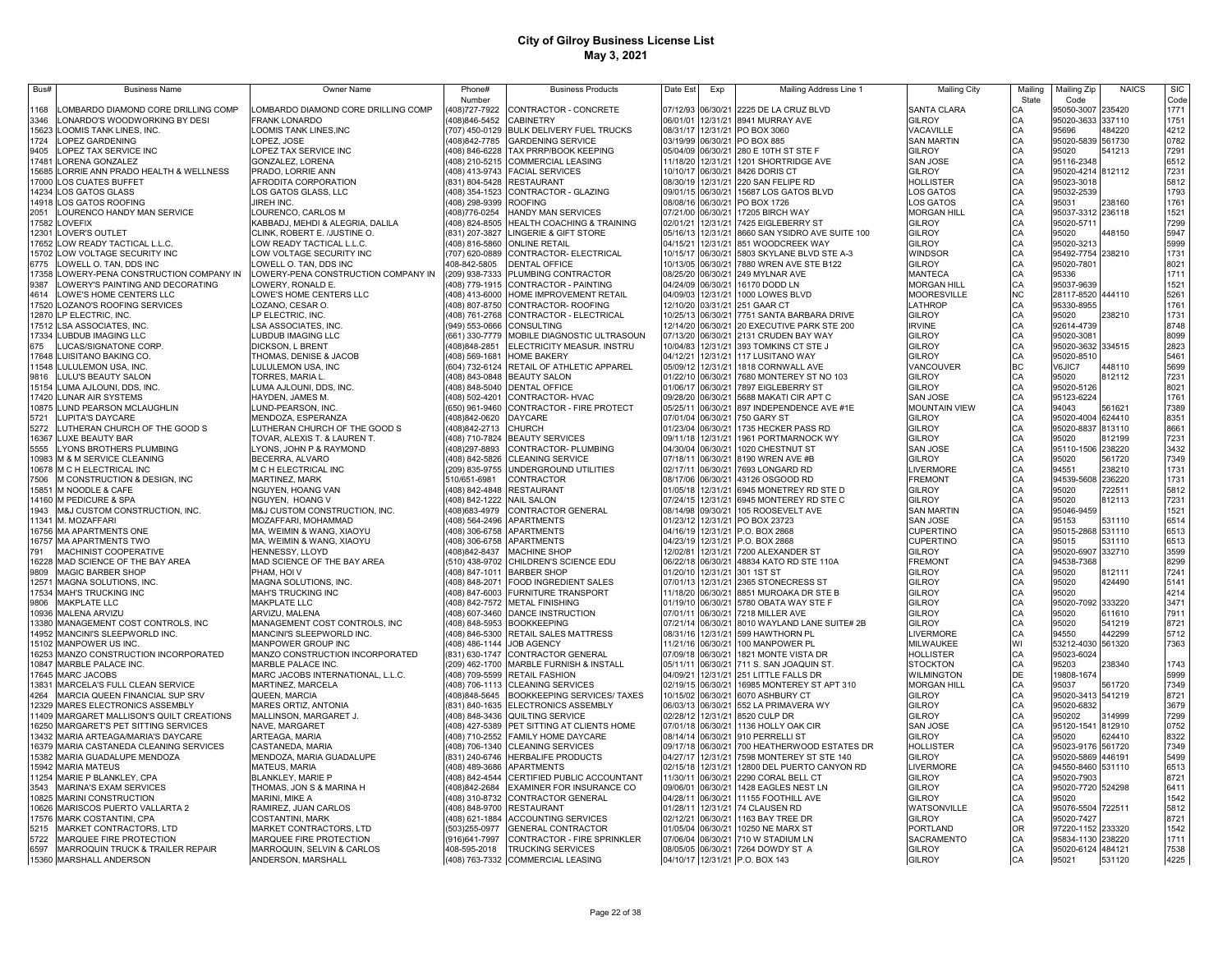| Bus# | <b>Business Name</b>                                                       | <b>Owner Name</b>                                       | Phone#                   | <b>Business Products</b>                                       | Date Est             | Exp                  | Mailing Address Line 1                                 | <b>Mailing City</b>             | Mailino   | Mailing Zip                | <b>NAICS</b> | <b>SIC</b>   |
|------|----------------------------------------------------------------------------|---------------------------------------------------------|--------------------------|----------------------------------------------------------------|----------------------|----------------------|--------------------------------------------------------|---------------------------------|-----------|----------------------------|--------------|--------------|
|      |                                                                            |                                                         | Number                   |                                                                |                      |                      |                                                        |                                 | State     | Code                       |              | Code         |
|      | 11397 MARSHALLS #1158                                                      | MARSHALLS OF CA, LLC.                                   |                          | 408) 846-5713 RETAIL STORE                                     | 11/04/11             |                      | 12/31/21 P O BOX 9358                                  | <b>FRAMINGHAM</b>               | MA        | 01701-9358                 | 452112       | 5651         |
|      | 13028 MARTINS RECYCLING                                                    | NORTHERN CALIFORNIA RECYCLING, INC.                     |                          | 408) 842-2565 COLLECTOR / RECYCLING                            | 02/01/14             |                      | 12/31/21 6310 AUTOMALL PKWY                            | <b>GILROY</b>                   | CA        | 95020-6618 325998          |              | 5093         |
| 1461 | <b>MARX TOWING INC</b>                                                     | <b>MARX TOWING INC</b>                                  | 408)847-8697             | <b>TOWING</b>                                                  | 03/17/94             | 06/30/21             | PO BOX 531                                             | GILROY                          | CA        | 95020-7018 488410          |              | 4789         |
|      | 14131 MASTAR PROFESSIONAL CORPORATION                                      | MASTAR PROFESSIONAL CORPORATION                         | (408) 310-0077           | PROPERTY MANAGEMENT                                            | 07/09/15             | 06/30/21             | <b>PO BOX 734</b>                                      | <b>MORGAN HILL</b>              | CA        | 95038-0734                 |              | 6531         |
|      | 13154 MASTEC NETWORK SOLUTIONS INC                                         | MASTEC NETWORK SOLUTIONS INC                            | (916) 295-9983           | MICROWAVE COMM EQUIP INSTAL                                    | 04/01/14             | 06/30/21             | 3443 AIRPORT RD                                        | SACRAMENTO                      | CA        | 95834-1307                 | 238210       | 4899         |
| 7031 | <b>MASTER CLEANERS</b>                                                     | YOM, CHAE H                                             | (408) 842-9539           | <b>DRY CLEANERS</b>                                            | 02/13/06             | 06/30/21             | 340 E 10TH ST STE B                                    | GILROY                          | CA        | 95020-6582 812320          |              | 7212         |
| 4439 | <b>MATA APARTMENTS</b>                                                     | MATA, JOE F.                                            | (408)842-3519            | <b>APARTMENTS</b>                                              | 01/07/03             | 12/31/21             | 7216 ROSANNA ST                                        | GILROY                          | CA        | 95020-6140 531110          |              | 6513         |
|      | 16694 MATES RATES CARS, LLC.                                               | MATES RATES CARS, LLC.                                  |                          | (408) 669-0826 AUTOMOTIVE SALES                                | 03/13/19             | 12/31/21             | 6490 AUTOMALL PKWY #2                                  | GILROY                          |           | 95020-7140                 |              | 5521         |
|      | 10883 MATSON ALARM CO INC                                                  | MATSON ALARM CO INC                                     |                          | (800) 697-9800 CONTRACTOR LOW VOLTAGE                          | 05/27/11             | 06/30/21             | 581 W FALLBROOK AVE STE 100                            | <b>FRESNO</b>                   | CA        | 93711                      |              | 7382         |
|      | 16696 MATTERHORN PLUMBING                                                  | MATTERHORN PLUMBING                                     | (408) 839-3132           | <b>CONTRACTOR PLUMBING</b>                                     | 03/14/19             | 06/30/21             | 6760 CHURCH ST                                         | GILROY                          | CA        | 95020-6508                 |              | 1711         |
|      | 15245 MATTRESS FIRM INC                                                    | MATTRESS FIRM INC.                                      | (408) 846-8693           | RETAIL SALES MATTRESS PRODU                                    | 03/15/17             | 12/31/21             | 10201 S MAIN ST                                        | HOUSTON                         | <b>TX</b> | 77025-5229                 | 442299       | 5712         |
|      | 16130 MAUREEN LEE                                                          | LEE, MAUREEN                                            | (415) 309-3693           | <b>APARTMENTS</b>                                              | 05/10/18             | 12/31/21             | 3855 CALIFORNIA ST APT 2                               | <b>SAN FRANCISCO</b>            | CA        | 94118                      | 531110       | 6513         |
|      | 16107 MAUREEN LEE APARTMENTS                                               | <b>LEE, MAUREEN</b>                                     | (415) 309-3693           | APARTMENTS                                                     | 04/24/18             | 12/31/21             | 3855 CALIFORNIA ST                                     | <b>SAN FRANCISCO</b>            | CA        | 94118-1520 531110          |              | 6513         |
|      | 17209 MAURO PROFESSIONAL SUITES                                            | MAURO ANTHONY/CAROL L TRUST                             |                          | (831) 801-8943 COMMERCIAL LEASING                              | 01/01/20             | 12/31/21             | 1275 ASPEN CIRCLE                                      | <b>HOLLISTGER</b>               | CA        | 95023-5870                 |              | 6512         |
|      | 17241 MAVITECHPRO                                                          | PEREZ, MARK L.                                          |                          | (408) 355-8117 HOME OFFICE                                     | 03/03/20             | 12/31/21             | 7930 KIPLING CIR                                       | <b>GILROY</b>                   | CA        | 95020                      |              | 5734         |
|      | 13756 MAX MUSCLE GILROY                                                    | MALONE, GEOFFERY                                        |                          | (408) 607-4835 SPORTS NUTRITION                                | 01/20/15             | 12/31/21             | 950 RENZ LANE #40                                      | GILROY                          | CA        | 95020                      | 446191       | 5999         |
|      | 15083 MAYAS CLEANING                                                       | MAYA, MOISES A.                                         | 408) 767-8511            | <b>CLEANING HOUSES</b>                                         | 11/07/16             | 06/30/21             | 7720 SANTA THERESA DR                                  | GILROY                          | CA        | 95020                      | 561720       | 7349         |
|      | 13661 MAYOCK RENTAL                                                        | MANN, INGRID D.                                         |                          | (831) 206-1868 COMMERCIAL LEASING                              | 11/21/14             | 12/31/21             | 4400 SAN JUAN CANYON RD                                | SAN JUAN BAUTISTA               | CA        | 95045                      | 532299       | 6519         |
|      | 15184 MBL-ENERGY                                                           | MBL & SON, INC                                          | 888) 885-4401            | CONTRACTOR - SOLAR INSTALATI                                   | 01/04/17             |                      | 06/30/21 954 HAMPSWOOD WAY                             | SAN JOSE                        | CA        | 95120-3318                 |              | 8611         |
| 7455 | MCCARTHY GILROY, LLC                                                       | MCCARTHY GILROY, LLC                                    | 408-356-2300             | <b>COMMERCIAL LEASING</b>                                      | 07/27/06             | 12/31/21             | 210 ALMENDRA AVE                                       | <b>LOS GATOS</b>                | CA        | 95030                      | 531120       | 6519         |
|      | 17379 MCCOWAN'S HANDYMAN SERVICES                                          | MCCOWAN, CURTIS A.                                      |                          | (408) 981-8886 HANDYMAN SERVICES                               | 09/02/20             | 06/30/21             | 10695 MONTEREY RD                                      | GILROY                          | CA        | 95020                      |              | 5121         |
|      | 10130 MCDONALD CONCRETE CONSTRUCTION, INC                                  | MCDONALD CONCRETE CONSTRUCTION, INC                     |                          | 408) 846-0800 CONTRACTOR - CONCRETE                            | 06/28/10             |                      | 06/30/21 7180 ALBANY PL                                | GILROY                          | CA        | 95020                      | 238110       | 1771         |
| 2270 | MCDONALD'S #1                                                              | PEAT, STEVE & JEAN                                      | 408)847-3588             | <b>FAST FOOD RESTAURANT</b>                                    | 07/03/96             |                      | 12/31/21 PO BOX 7                                      | GILROY                          | CA        | 95021-0007                 | 722513       | 5812         |
| 2272 | <b>MCDONALD'S #2</b>                                                       | PEAT, STEVE & JEAN                                      | 408)847-3588             | <b>FAST FOOD RESTAURANT</b>                                    | 07/03/96             |                      | 12/31/21 PO BOX 7                                      | GILROY                          |           | 95021-0007                 | 722513       | 5812         |
| 2271 | <b>MCDONALD'S#3</b>                                                        | PEAT, STEVE & JEAN                                      | 408)847-3588             | <b>FAST FOOD RESTAURANT</b>                                    | 07/03/96             |                      | 12/31/21 PO BOX 7                                      | GILROY                          |           | 95021-0007                 | 722513       | 5812         |
| 2209 | MCDONALD'S RESTAURANT-WALMART                                              | CARLISLE ENTERPRISES INC                                |                          | 408) 848-3820 RESTAURANT FAST FOOD                             | 04/17/95             |                      | 12/31/21 PO BOX 299                                    | HOLLISTER                       | CA        | 95024-0299 722513          |              | 5812         |
|      | 17190 MCE CORPORATION                                                      | MCE CORPORATION                                         |                          | 925) 803-4111 CONTRACTOR- GENERAL/CONCRET                      | 01/27/20             |                      | 06/30/21 4000 INDUSTRIAL WAY                           | CONCORD                         | CA        | 94520-1289                 |              | 1771         |
|      | 17569 MCEWAN-UPRIGHT & ASSOCIATES, INC.                                    | MCEWAN-UPRIGHT & ASSOCIATES, INC.                       |                          | (831) 373-7767 ACCOUNTING FIRM                                 | 02/05/21             |                      | 06/30/21 PO BOX 129                                    | GILROY                          | CA        | 95020-0129                 |              | 5412         |
|      | 17230 MCKIM CORPORATIONS                                                   | MCKIM CORPORATIONS                                      |                          | (408) 848-8700 CONTRACTOR - ENGINEERING                        | 02/27/20             |                      | 06/30/21 60 4TH ST #210                                | GILROY                          |           | 95020-5191                 |              | 1611         |
|      | 14783 MEANSTREETS PERFORMANCE FABRICATION                                  | <b>MSP FABRICATION LLC</b>                              |                          | (415) 271-4839 AUTO RESTORATION                                | 07/01/16             |                      | 12/31/21 6700 BREM LANE ST 7                           | GILROY                          |           | 95020                      | 811121       | 7538         |
| 9452 | MEARS GROUP, INC.                                                          | MEARS GROUP, INC.                                       |                          | (925) 820-7630 CONTRACTOR - GENERAL                            | 06/04/09             |                      | 06/30/21 2021 OMEGA RD STE 110                         | <b>SAN RAMON</b>                |           | 94583                      |              | 1623         |
|      | 16610 MEDICAL PAVILION PHARMACY                                            | MEDICAL PAVILION PHARMACY, INC.                         | 408) 842-2001            | PHARMACY                                                       | 01/01/19             |                      | 12/31/21 9460 NO NAME UNO STE 100                      | GILROY                          |           | 95020                      | 446110       | 5912         |
| 8777 | <b>MEDINA JANITOR</b>                                                      | MEDINA, MERSEDES                                        | (408) 706-0673           | CLEANING SERVICE                                               | 05/20/08             |                      | 06/30/21 40 W DUNNE AVE APT 7                          | <b>MORGAN HILL</b>              |           | 95037                      | 561720       | 7349         |
|      | 10820 MEDRANO ELECTRIC INC                                                 | MEDRANO, OSCAR                                          | (408) 848-6677           | CONTRACTOR - ELECTRICAL                                        | 04/27/11             | 06/30/21             | P O BOX 2309                                           | GILROY                          | CA        | 95021-2309                 | 238210       | 1731         |
|      | 11133 MEINEKE CAR CARE CENTER                                              | AIDEN AUTOMOTIVE, INC.                                  |                          | 408) 847-2900 AUTO CARE CENTER                                 | 01/28/12             | 12/31/21             | 190 WELBURN AVE                                        | GILROY                          |           | 95020                      | 811111       | 7538         |
| 1535 | MELECIO'S YARD CLEANING                                                    | <b>DOMINGUEZ, MELECIO</b>                               | 408)838-1920             | <b>GARDENING SERVICES</b>                                      | 07/02/01             | 06/30/21             | 1930 PACHECO PASS HWY                                  | GILROY                          | CA        | 95020                      | 561790       | 7349         |
| 133  | <b>MELLO APARTMENTS</b>                                                    | MELLO, DAN                                              | 408)847-2810             | <b>APARTMENTS</b>                                              | 04/22/81             | 12/31/21             | PO BOX 1538                                            | GILROY                          |           | 95021-1538 531110          |              | 6513         |
| 222  | MELO'S CONCRETE INC                                                        | MELO'S CONCRETE INC.                                    | 408)842-3484             | CONTRACTOR - CONCRETE                                          | 06/15/88             | 06/30/21             | 5820 OBATA WAY #C                                      | GILROY                          |           | 95020-7038 238110          |              | 1771         |
|      | 17049 MELY'S HAIR CUT SALON                                                | MARTINEZ, AMELIA                                        | (408) 201-4460           | <b>HAIR SALON</b>                                              | 10/07/19             | 12/31/21             | 7265 MONTEREY ST                                       | GILROY                          | CA        | 95020                      |              | 7231         |
|      | 14119 MENCHACA LAW                                                         | MENCHACA, JAY P.                                        | (408) 256-3004           | <b>LEGAL SERVICES</b>                                          | 07/01/15             | 06/30/21             | P.O. BOX 161                                           | <b>GILROY</b>                   | CA        | 95020                      |              | 8111         |
|      | 11660 MENDOZA'S GARDENING SERVICE                                          | MENDOZA, MARTIN & RAQUEL                                | (408) 710-1215           | <b>GARDENING SERVICE</b>                                       | 06/27/12             | 06/30/21             | 7351 EIGLEBERRY ST APT A                               | GILROY                          | CA        | 95020-6118 561730          |              | 0782         |
|      | 17466 MERCTEK INTERNATIONAL                                                | MERCHANT, SALIM                                         | (408) 603-5138           | <b>ENGINEERING CONSULTING</b>                                  | 09/01/20             | 06/30/21             | 1775 COLONY WY                                         | GILROY                          | CA        | 95020-7915                 |              | 8711         |
|      | 13342 MERIDIAN WEST SPECIALTIES, INC                                       | MERIDIAN WEST SPECIALTIES, INC.                         | (408) 847-6767           | <b>AUTO DEALER SUPPLIES</b>                                    | 07/02/14             | 12/31/21             | 110 E. LUCHESSA AVE STE 4G                             | <b>GILROY</b>                   | CA        | 95020                      | 441310       | 5999         |
|      | 12596 MERRILL GARDENS AT GILROY                                            | MG TENANT, LLC                                          |                          | (408) 842-0113 SENIOR CARE LIVING                              | 07/03/13             | 06/30/21             | 1938 FAIRVIEW STE E                                    | <b>SEATTLE</b>                  | <b>WA</b> | 98102-3650 623312          |              | 8361         |
|      | 16488 MERRY MAIDS OF GILROY                                                | HALE TO THE QUEEN, INC.                                 | (408) 848-5667           | <b>CLEANING SERVICE</b>                                        | 11/06/18             | 06/30/21             | 8380 CHURCH ST STE L                                   | <b>GILROY</b>                   | CA        | 95020-4446                 |              | 7349         |
|      | 10940 METACRYLICS                                                          | INSTANT ASPHALT, INC.                                   | (408) 280-7733           | <b>MANUFACTURING</b>                                           | 07/15/11             | 12/31/21             | 455 W VICTORIA ST                                      | COMPTON                         | CA        | 90220-6064                 | 332322       | 2952         |
| 620  | METECH RECYCLING, INC.                                                     | METECH INTERNATIONAL                                    | 408)848-3050             | <b>SCRAP/WASTE MATERIALS</b>                                   | 01/24/86             |                      | 12/31/21 6200 ENGLE WAY                                | GILROY                          | CA        | 95020                      | 421930       | 5093         |
|      | 11561 METHOD CONSTRUCTION, INC.                                            | METHOD CONSTRUCTION, INC.                               | (408) 842-0054           | <b>CONTRACTOR GENERAL</b>                                      | 05/16/12             |                      | 06/30/21 P O BOX 2702                                  | GILROY                          | CA        | 95021-2702                 |              | 1542         |
| 5579 | <b>METRO MECHANICAL</b>                                                    | METRO MECHANICAL. INC.                                  | 408)227-7276             | CONTRACTOR-HVAC                                                | 05/07/04             | 06/30/21             | 5985 OBATA WAY STE D                                   | GILROY                          | CA        | 95020                      |              | 7623         |
|      | 13749 METROPHONES UNLIMITED INC                                            | JAMES, GREGG A.                                         |                          | 408) 846-1666 CELLULAR RETAIL                                  | 01/16/15             | 12/31/21             | 737 1ST ST                                             | GILROY                          | CA        | 95020                      | 517210       | 5999         |
|      | 14167 MG REUPHOLSTERY & CUSTOM                                             | <b>BENABIDES, FRANCISCO</b>                             |                          | (408) 603-6123 REUPHOLSTERY SERVICE                            | 07/27/15             | 12/31/21             | 722 RENZ LN                                            | GILROY                          | CA        | 95020                      | 811420       | 7641         |
|      | 15137 MGE UNDERGROUND, INC                                                 | MGE UNDERGROUND, INC                                    |                          | (805) 358-3510 CONTRACTOR - ENGINEERING                        | 12/02/16             | 06/30/21             | 2501 GOLDEN HILL RD                                    | <b>PASO ROBLES</b>              | CA        | 93446-6391                 |              | 1799         |
|      | 1117 MH ENGINEERING CO.                                                    | MH ENGINEERING CO.                                      | 408)779-7381             | <b>ENGINEERING SERVICES</b>                                    | 07/14/88<br>10/08/19 |                      | 06/30/21 PO BOX 1029                                   | <b>MORGAN HILL</b>              | CA        | 95037-7133                 |              | 8711         |
|      | 17053 MHHD PARTNERS LLC                                                    | MHHD PARTNERS LLC                                       | (408) 776-1900 WAREHOUSE | <b>RESTAURANT</b>                                              | 03/06/20             | 06/30/21<br>12/31/21 | 16175 CONDIT RD<br>433 1ST ST                          | <b>MORGAN HILL</b>              | CA        | 95037-9508                 |              | 5571<br>5812 |
|      | 17246 MI GUSTO ES MEXICAN RESTAURANT                                       | BUCIO, MARIANO & VILLAGOMEZ, MARILU                     | (669) 327-7271           |                                                                |                      |                      |                                                        | GILROY                          | CA        | 95020                      |              |              |
|      | 14228 MICHAEL BAKER INTERNATIONAL, INC.<br>15070 MICHAEL BENSON PROPERTIES | MICHAEL BAKER INTERNATIONAL, INC.<br>BENSON, MICHAEL E. | (916) 207-9544           | (949) 472-3505 CIVIL ENGINEERING & DESIGN<br><b>APARTMENTS</b> | 08/31/15<br>11/04/16 | 06/30/21<br>12/31/21 | 5 HUTTON CENTRE DRIVE STE 500<br>7891 WESTWOOD DR #103 | SANTA ANA<br><b>GILROY</b>      | CA        | 92707<br>95020-4786 531110 | 541330       | 8711         |
|      | 11082 MICHAEL KORS                                                         |                                                         | (314) 236-3956           |                                                                | 03/06/05             | 12/31/21             | 120 S CENTRAL AVE STE 400                              |                                 |           | 63105-1705 448120          |              | 6513         |
|      | 15138 MICHAEL VENOSTA PLUMBING                                             | MICHAEL KORS STORES (CA)                                | (408) 710-8653           | RETAIL STORE APPAREL<br><b>CONTRACTOR PLUMBING</b>             |                      | 12/01/16 06/30/21    | 8505 CHURCH ST STE 13                                  | <b>CLAYTON</b><br><b>GILROY</b> | MO        | 95020-4262                 |              | 5621<br>1711 |
|      | 16352 MICHELLE PAULSON-SPIRITUAL MEDIUM                                    | VENOSTA, MICHAEL<br>PAULSON, MICHELLE                   |                          | (408) 891-6383 SPIRITUAL MEDIUM                                |                      | 08/30/18 06/30/21    | 100 4TH ST UNIT 898                                    | GILROY                          | CA<br>CA  | 95021-3038                 |              | 7999         |
|      | 16135 MICHELLE SERRANO                                                     |                                                         |                          | (408) 930-3575 ARTS INSTRUCTOR                                 | 07/01/18 06/30/21    |                      | 8713 LIONS CREEK DR                                    | <b>GILROY</b>                   |           |                            |              |              |
|      | 17040 MICHELS PACIFIC ENERGY, INC                                          | SERRANO, MICHELLE N<br>MICHELS PACIFIC ENERGY, INC      |                          | (920) 583-3132 CONTRACTOR- GENERAL                             | 10/02/19             |                      | 06/30/21 PO BOX 128                                    | <b>BROWNSVILLE</b>              | CA<br>WI  | 95020<br>53006-012         |              | 7922<br>1623 |
|      |                                                                            |                                                         |                          | (920) 583-3132 CONTRACTOR - UTILITY CONST.                     |                      | 10/26/16 06/30/21    | 817 WEST MAIN STREET                                   | <b>BROWNSVILLE</b>              |           | 53006                      |              |              |
|      | 15056 MICHELS PIPELINE CONSTRUCTION<br>15873 MIDTOWN BARBER COMPANY        | MICHELS CORPORATION<br>ARCHULETA, FELIX                 | 408) 310-0314            | <b>BARBERSHOP</b>                                              | 02/01/18             | 12/31/21             | 7660 MONTEREY ST STE 102                               | GILROY                          | WI<br>CA  | 95020                      | 812111       | 1623<br>7241 |
|      | 12146 MIKADO MOTOR WORKS                                                   | MIKADO INTERNATIONAL INC.                               |                          | (408) 848-5000 AUTO SERVICE ELECT.REPAIR                       | 03/18/13             | 06/30/21             | 320 KISHIMURA DR SUITE 1                               | GILROY                          | CA        | 95020-3676                 |              | 7538         |
| 9592 | MIKE BERTOLONE                                                             | BERTOLONE, MICHAEL                                      | 408) 422-3084            | <b>APARTMENTS</b>                                              | 08/20/09             | 12/31/21             | 7433 MONTEREY ST                                       | GILROY                          | CA        | 95020                      | 531110       | 6513         |
| 4622 | MIKE ROSCOE CONSTRUCTION INC.                                              | MIKE ROSCOE CONSTRUCTION INC.                           | (408) 858-6487           | <b>CONTRACTOR GENERAL</b>                                      | 04/15/03             | 06/30/21             | 1160 SAN MIGUEL ST                                     | GILROY                          |           | 95020-5404                 | 236220       | 1521         |
|      | 10736 MIKE'S USED CARS INC                                                 | BERTOLONE, ELIZABETH C OR MIKE                          | (408) 761-0107           | AUTO RETAIL USED VEHICLES                                      | 03/23/11             | 12/31/21             | 8405-A MONTEREY ST                                     | GILROY                          |           | 95020                      | 441120       | 5521         |
| 1821 | MILIAS BARBER SHOP                                                         | FLORES, JESUS                                           | (408) 842-2870           | <b>BARBER SHOP</b>                                             | 09/22/99             | 06/30/21             | 7395 MONTEREY ST                                       | GILROY                          |           | 95020-692                  | 812111       | 7241         |
|      | 15488 MILLA REGISTRATION SERVICES LLC                                      | BERTOLONE, ELIZABETH                                    | (408) 766-2555           | DOCUMENT PROCESSING                                            | 07/01/17             | 06/30/21             | 8435 MURRAY AVE                                        | GILROY                          |           | 95020                      | 541199       | 8111         |
|      | 14723 MILLA REGISTRATION SERVICES LLC                                      | BERTOLONE, ELIZABETH                                    | (408) 766-2555           | <b>VEHICLE REGISTRATION SERVIC</b>                             | 05/27/16             | 06/30/21             | 8435 MURRAY AVE                                        | GILROY                          |           | 95020                      | 561990       | 8111         |
|      | 15980 MILLENNIUM VACUUM PRODUCTS                                           | <b>WENDT, ROBERT</b>                                    |                          | 408) 713-8520 RESELLER TECH PARTS                              | 02/07/18             | 12/31/21             | 1243 BLUE PARROT CT                                    | GILROY                          |           | 95020                      |              | 3674         |
|      | 16608 MILLWORK BROTHERS, INC                                               | MILLWORK BROTHERS, INC                                  |                          | (562) 802-0210 CONTRACTOR - CARPENTRY                          | 10/01/10             | 06/30/21             | 13921 BETTENCOURT ST                                   | <b>CERRITOS</b>                 |           | 90703-1011                 |              | 2541         |
|      | 6253 MIMIS CAFE #98                                                        | SWH MIMI'S CAFE, LLC                                    | 408-842-4043             | <b>RESTAURANT</b>                                              | 02/24/05             |                      | 12/31/21 5243 E BEVERLY BLVD                           | <b>LOS ANGELES</b>              | CA        | 90022-2020 722511          |              | 5812         |
|      |                                                                            |                                                         |                          |                                                                |                      |                      |                                                        |                                 |           |                            |              |              |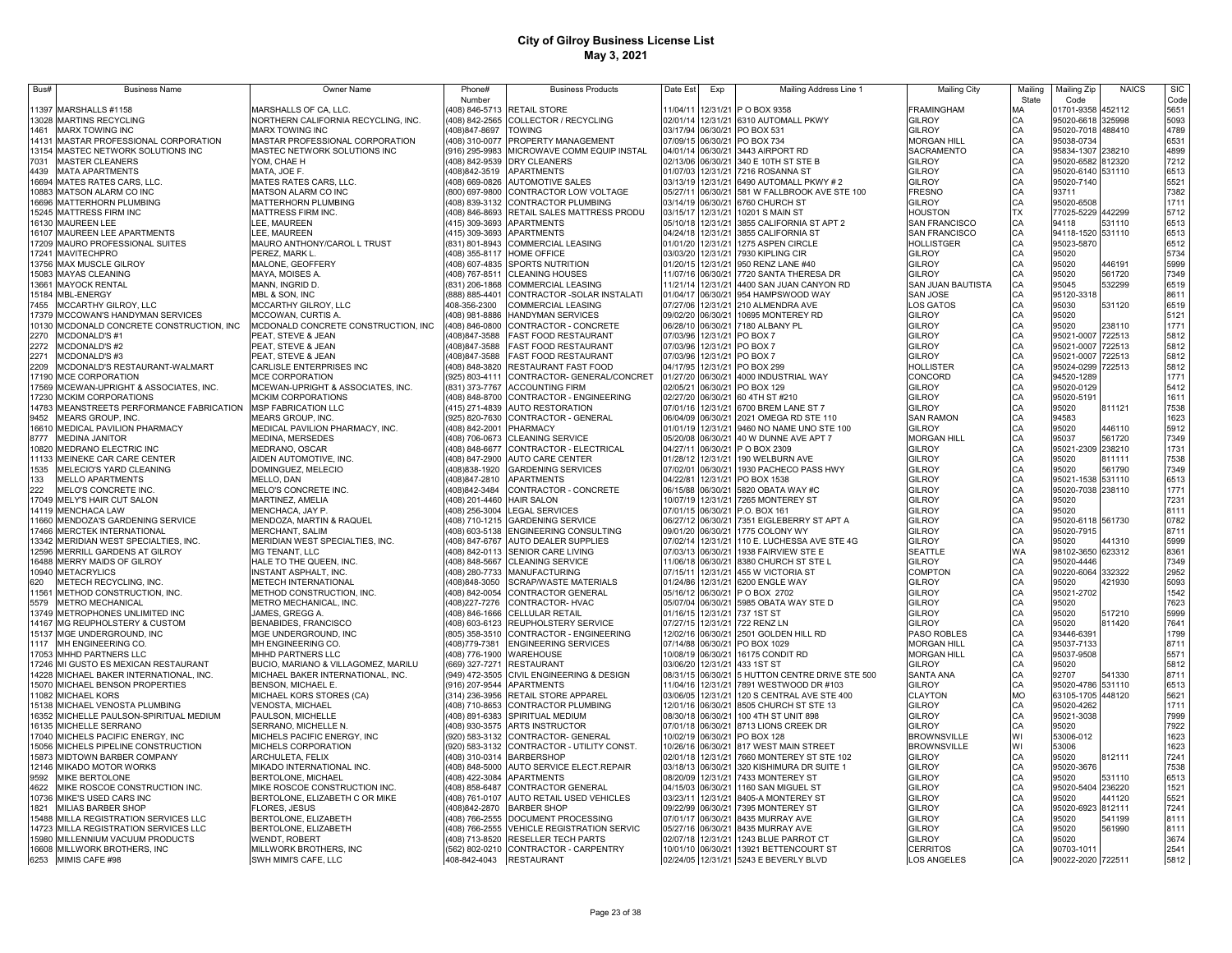| Bus#           | <b>Business Name</b>                                        | Owner Name                                              | Phone#                          | <b>Business Products</b>                                                  | Date Est             | Exp                  | Mailing Address Line 1                                                | <b>Mailing City</b>                 | Mailing   | Mailing Zip                     | <b>NAICS</b> | <b>SIC</b>   |
|----------------|-------------------------------------------------------------|---------------------------------------------------------|---------------------------------|---------------------------------------------------------------------------|----------------------|----------------------|-----------------------------------------------------------------------|-------------------------------------|-----------|---------------------------------|--------------|--------------|
|                |                                                             |                                                         | Number                          |                                                                           |                      |                      |                                                                       |                                     | State     | Code                            |              | Code         |
| 17131          | MINDFUL SOUND MASSAGE THERAPY<br>12218 MINDS IN MOTION      | VASQUEZ, PIERRETTE<br>BEYER, CHERYL A.                  |                                 | 408) 607-3180 MASSAGE THERAPY<br>(650) 575-2404 ACADEMIC TUTORING         | 12/12/19             |                      | 06/30/21 8105 KERN AVE APT 30<br>04/12/13 06/30/21 1135 ORTEGA CIRCLE | GILROY<br><b>GILROY</b>             | CА<br>СA  | 95020-4055<br>95020-5317 611691 |              | 8049<br>8299 |
| 448            | MINI STORAGE OF GILROY                                      | LYNCH, ROBERT S. & KIMBERLY E.                          | (408) 848-2898                  | STORAGE UNITS                                                             |                      |                      | 10/21/86 12/31/21 PO BOX 6                                            | <b>GILROY</b>                       | CA        | 95021-0006 493110               |              | 4225         |
| 15617          | MIRROR MIRROR HAIR STUDIO, LLC                              | MIRROR MIRROR HAIR STUDIO, LLC                          | (408) 482-2830                  | <b>HAIR SALON</b>                                                         | 10/01/17             |                      | 12/31/21 2902 CAPEWOOD CT                                             | <b>SAN JOSE</b>                     | CA        | 95132-1107 812112               |              | 7241         |
| 15026          | <b>MISSION BELL</b>                                         | MISSION BELL MFG CO INC.                                | (408) 465-8300 WAREHOUSE        |                                                                           | 10/11/16             |                      | 06/30/21 16100 JACQUELINE CT                                          | <b>MORGAN HILL</b>                  | CA        | 95037                           |              | 2452         |
| 17396          | <b>MISSION CITY SIGNS</b>                                   | <b>UDAYAN ENTERPRISES INC</b>                           | (408) 963-6587                  | CONTRACTOR - SIGNAGE, PAINT                                               | 09/15/20             | 06/30/21             | 1589 LAURELWOOD RD                                                    | <b>SANTA CLARA</b>                  | CA        | 95054                           |              | 3993         |
| 13299          | MISSION CONCRETE PRODUCTS                                   | CALSTONE CO.                                            | 408-842-9320                    | CONCRETE BLOCK PAV MFG                                                    | 06/11/14             | 12/31/21             | 5787 OBATA WAY                                                        | GILROY                              | CA        | 95020-7018 327331               |              | 3271         |
| 6228           | MISSION CONTROLS COMPANY, INC.                              | MISSION CONTROLS COMPANY, INC.                          | 408-848-5250                    | ELECTRONIC ASSEMBLY                                                       | 02/14/05             | 06/30/21             | 305 MAYOCK RD STE H                                                   | <b>GILROY</b>                       | CA        | 95020-7079 334418               |              | 3625         |
| 3363           | <b>MISSION LINEN SUPPLY</b>                                 | MISSION LINEN SUPPLY                                    | (831) 424-1753                  | DELIVERY VEHICLES                                                         | 08/19/97             | 06/30/21             | PO BOX 1299                                                           | SANTA BARBARA                       | CA        | 93102-1299                      |              | 9621         |
| 3186           | <b>MISSION PARK APARTMENTS</b>                              | MISSION PARK GILROY, LLC                                | (408) 842-2083                  | APARTMENTS                                                                | 03/14/01             | 12/31/21             | 766 1ST ST                                                            | <b>GILROY</b>                       | CA        | 95020-4944 531110               |              | 6513         |
| 155            | MISSION VALLEY PROPANE, INC                                 | MISSION VALLEY PROPANE, INC.                            | (408) 848-2757                  | PROPANE STORE                                                             | 11/12/91             | 12/31/21             | 7225 TRENTON PL                                                       | GILROY                              | CA        | 95020-6013 424710               |              | 5984         |
| 3529           | MISSION VALLEY VET. CARDIOLOGY                              | KIENLE, RICHARD D                                       | (408)842-2899                   | VETERINARY CONSULTANT                                                     | 08/27/01             | 06/30/21             | PO BOX 1499                                                           | GILROY                              | CA        | 95020-4158                      |              | 0742         |
| 8860           | MITTAL FAMILY HEALTHCARE INC                                | MITTAL FAMILY HEALTHCARE INC                            | (408) 310-7059                  | <b>MEDICAL OFFICE</b>                                                     | 07/01/08             | 06/30/21             | 9360 NO NAME UNO STE 240                                              | <b>GILROY</b>                       | CA        | 95020-3540                      |              | 8011         |
| 470            | MJR ELECTRIC, INC                                           | MJR ELECTRIC, INC                                       | (408) 846-6300                  | CONTRACTOR- ELECTRIC                                                      | 01/31/97             | 06/30/21             | PO BOX 668                                                            | <b>MORGAN HILL</b>                  | CA        | 95038-0668 238210               |              | 1731         |
| 13258          | MLC INSURANCE SERVICES, LLC                                 | MLC INSURANCE SERVICES, LLC                             | (408) 848-2271                  | INSURANCE AGENCY                                                          | 05/19/14             | 06/30/2              | 60 FOURTH ST STE #102                                                 | <b>GILROY</b>                       | CA        | 95020                           |              | 8810         |
| 17590          | <b>MMM GENERAL CONTRACTOR INC</b>                           | MMM GENERAL CONTRACTOR INC                              | (510) 258-3139                  | CONTRACTOR GENERAL                                                        | 02/23/21             | 06/30/2              | 18297 LAKE CHABOT RD                                                  | CASTRO VALLEY                       | <b>RD</b> | 94546-1945                      |              | 1522         |
| 14178          | <b><i>IODERN MANAGEMENT INC</i></b>                         | MODERN MANAGEMENT INC                                   | (408) 465-4655                  | PROPERTY MANAGEMENT                                                       | 08/03/15             | 06/30/2              | PO BOX 1823                                                           | GILROY                              | CA        | 95020                           | 531390       | 6531         |
| 11834          | MOLINA'S TECHNICAL PLUMBING REPAIR                          | MOLINA, GEORGE M.                                       | (408) 310-9899                  | CONTRACTOR - PLUMBING                                                     | 09/17/12             | 06/30/21             | PO BOX 2010                                                           | <b>HOLLISTER</b>                    | CA        | 95024-2010 238220               |              | 1711         |
| 17195          | MOLITECH MANUFACTURING                                      | CAMPOS, GERMAN                                          | 408) 800-8436                   | METAL MANUFACTURING                                                       | 01/29/20             | 12/31/21             | 6700 BREM LN STE 3                                                    | <b>GILROY</b>                       | CA        | 95020                           |              | 3547         |
| 17570          | MONICA K. LIU, NOTARY PUBLIC                                | LIU, MONICA K.                                          | (408) 250-6927                  | NOTARY SERVICES                                                           | 02/05/21             | 06/30/21             | 900 PUMA WAY                                                          | <b>GILROY</b>                       | CA        | 95020-9344                      |              | 3953         |
| 5467<br>7480   | MONSCHEIN INDUSTRIES, INC.                                  | MONSCHEIN INDUSTRIES, INC.                              | (209)869-4514                   | CONTRACTOR CABINET & TILE                                                 | 03/30/04             | 06/30/21             | 6344 ROSELLE AVE STE 101                                              | <b>RIVERBANK</b>                    | CA<br>CA  | 95367-2829 238340               |              | 1751         |
| 911            | MONTEREY BAY MOBILE AUTO DETAI                              | ORDAZ, ARTURO                                           | 8318405127                      | <b>MOBILE AUTO DETAILING</b>                                              | 08/08/06             | 06/30/21             | 120 E CURTIS ST                                                       | <b>SALINAS</b>                      |           | 93906-2802 811192               |              | 7542         |
| 10994          | MONTEREY MORTGAGE<br><b>MONTES CLEANER</b>                  | MILLER, KENT<br><b>MONTES, ANGEL</b>                    | 408)842-3557                    | <b>MORTGAGE BANKERS &amp; LOANS</b>                                       | 04/11/84<br>07/22/11 | 06/30/21<br>06/30/21 | 320 1ST ST<br>9053 FREEMAN CT                                         | <b>GILROY</b><br>GILROY             | CA<br>CA  | 95020-5029 522292<br>95020      | 561720       | 6162<br>7349 |
| 6626           |                                                             |                                                         | 408) 848-8830                   | HOUSE/COMMERCIAL CLEANING<br><b>GARDEN SERVICE</b>                        | 08/10/05             |                      | 06/30/21 796 RAMONA WAY                                               | <b>GILROY</b>                       | CA        | 95020-4011 561730               |              | 0782         |
| 17560          | MONTES GARDENING SERVICES<br>MORALES CONSTRUCTION           | MONTES, HUMBERTO & ANGEL<br>MORALES, RICARDO            | 408) 394-6824<br>(831) 254-4004 | CONTRACTOR GENERAL                                                        | 01/10/21             | 06/30/21             | 36 WILLOW RD                                                          | ROYAL OAKS                          | CA        | 95076-5610                      |              | 1761         |
| 298            | <b>MORGAN HILL GLASS</b>                                    | KIEVLAN, KELLY                                          | (408)779-2189                   | CONTRACTOR-BUILDING/GLAZING                                               | 01/28/91             |                      | 06/30/21 16080 CAPUTO DR STE 100                                      | <b>MORGAN HILL</b>                  | CA        | 95037                           | 235990       | 1793         |
| 233            | MORGAN HILL J.E.T. ELECTRIC, INC.                           | MORGAN HILL J.E.T. ELECTRIC, INC.                       | 408) 779-6695                   | CONTRACTOR ELECTRIC/GENERAL                                               | 06/20/88             |                      | 06/30/21 16230 CHURCH ST STE A                                        | <b>MORGAN HILL</b>                  | CA        |                                 |              | 1731         |
| 14791          | MORGAN HILL PLASTICS INC.                                   | MORGAN HILL PLASTICS INC                                | (831) 902-7268                  | MACHINE SHOP                                                              | 07/01/16             |                      | 12/31/21 8118 ARROYO CIR                                              | GILROY                              | CA        | 95037-7157<br>95020             | 332710       | 3089         |
| 17223          | <b>MORIARTY STORE</b>                                       | PAKHOMOVA, LIUDMILA                                     | (650) 441-5852                  | <b>DROPSHIP SHOP</b>                                                      | 03/02/20             |                      | 12/31/21 13 LUSITANO WY                                               | GILROY                              | CA        | 95020                           |              | 5091         |
| 11663          | MORTON SEPTIC SERVICE INC.                                  | MORTON SEPTIC SERVICE INC.                              | 408) 842-2942                   | CONTRACTOR SANATATION                                                     | 10/01/01             |                      | 06/30/21 PO BOX 1682                                                  | <b>MORGAN HILL</b>                  | CA        | 95038                           | 562991       | 9426         |
| 12018          | MOTEL 6 #0025                                               | <b>G6 HOSPITALITY PROPERTY</b>                          | 408) 842-6061                   | <b>MOTEL</b>                                                              | 10/01/12             |                      | 12/31/21 PO BOX 8000                                                  | MONSEY                              | NY        | 10952                           | 721110       | 7011         |
| 14413          | MOTIVE PRODUCTS TRACKHAUS APE                               | L & R HOLDINGS LLC                                      | 408) 846-8800                   | <b>AUTOMOTIVE TOOL</b>                                                    | 01/04/16             |                      | 12/31/21 5770 OBATA WAY #D                                            | GILROY                              | CA        | 95020                           | 334519       | 5191         |
| 16460          | MOUNTAIN CASCADE, INC.                                      | MOUNTAIN CASCADE, INC.                                  | (925) 373-7380                  | CONTRACTOR - ENGINEERING/HAZ                                              | 10/25/18             |                      | 06/30/21 PO BOX 5050                                                  | <b>LIVERMORE</b>                    | СA        | 94551-5050                      |              | 1799         |
| 7855           | MOUNTAIN MIKES PIZZA                                        | SEKITON, BALJIT S                                       |                                 | (408) 846-1900 RESTAURANT PIZZA                                           | 02/08/07             |                      | 12/31/21 747 1ST ST                                                   | <b>GILROY</b>                       | CA        | 95020-4918 722513               |              | 5812         |
| 17394          | MP NEXTLEVEL, LLC                                           | API GROUP, INC.                                         |                                 | (320) 963-2400 FIBER OPTIC CABLE CONTRACTO                                | 09/22/20             |                      | 06/30/21 500 COUNTY RD 37 E                                           | MAPLE LAKE                          | MN        | 55358                           |              | 1623         |
| 11093          | MR CLEAN CLEANING SERVICES                                  | ESCOBAR GROUP CORPORATION                               |                                 | (408) 461-0965 CLEANING SERVICE                                           | 08/31/11             |                      | 06/30/21 80 ANGELICA WY                                               | <b>MORGAN HILL</b>                  | CA        | 95037                           | 561720       | 7349         |
| 8933           | MR SANDOVAL GARDENING SERVICES                              | SANDOVAL, PORFIRIO                                      | (408) 205-5157                  | <b>GARDENING SERVICES</b>                                                 | 08/01/08             |                      | 06/30/21 9081 CHURCH ST                                               | <b>GILROY</b>                       | CA        | 95020-7210                      |              | 0782         |
| 10101          | MR. LADYBUG DAYCARE                                         | GONZALES, LINDA                                         | (408) 842-8430                  | DAY CARE-RESIDENTIAL                                                      | 07/01/10             | 06/30/21             | 7225 PRINCEVALLE ST                                                   | <b>GILROY</b>                       | СA        | 95020                           | 624410       | 8351         |
| 16198          | MR. ROOTER PLUMBING OF SANTA CRUZ                           | <b>GAUNLET ENTERPRISES, INC.</b>                        | (831) 676-8888                  | CONTRACTOR - PLUMBING                                                     | 06/12/18             | 06/30/21             | PO BOX 367                                                            | <b>APTOS</b>                        | CA        | 95001                           |              | 1711         |
| 16593          | MS LARAE GRIFFIN'S LITTLE SWIMMERS                          | <b>GRIFFIN, LARAE L</b>                                 | (831) 801-1685                  | SWIMMING LESSONS                                                          | 05/01/19             | 06/30/21             | 6400 HASTINGS PL                                                      | GILROY                              | CA        | 95020-6703                      |              | 7299         |
| 16792          | <b>MT RELAXATION</b>                                        | HAN. LIHUI                                              | 626) 316-9858                   | MASSAGE THERAPY                                                           | 05/03/19             | 06/30/21             | 1230 1ST ST STE 101                                                   | <b>GILROY</b>                       | CA        | 95020                           | 621399       | 7299         |
| 8390           | MTD DRYWALL. INC                                            | MTD DRYWALL. INC                                        | 408) 847-8400                   | CONTRACTOR - DRYWALL                                                      | 10/10/07             | 06/30/21             | 675 W MIDDLE AVE                                                      | <b>MORGAN HILL</b>                  | CA        | 95037                           |              | 1742         |
| 1556           | MTE INVESTMENTS, INC.                                       | MOOSMAN, PETER                                          | 408) 206-0675                   | <b>APARTMENTS</b>                                                         | 07/13/87             | 12/31/21             | 305 VINEYARD TOWN CENTER #303                                         | <b>MORGAN HILL</b>                  | CA        | 95037                           | 531110       | 6513         |
| 14976          | MTM BUILDING GROUP                                          | MTM BUILDING GROUP                                      | 408) 448-4068                   | CONTRACTOR - GENERAL                                                      | 09/19/16             | 06/30/21             | 900 E HAMILTON AVE STE 100                                            | CAMPBELL                            | CA        | 95008-0668 236115               |              | 1521         |
| 17328          | <b>MUFG UNION BANK</b>                                      | MUFG UNION BANK                                         | 408) 848-2162                   | BANK                                                                      | 08/01/20             | 06/30/21             | 790 1ST STREET                                                        | <b>GILROY</b>                       | CA        | 95020-4972                      |              | 6021         |
| 8693           | <b>MUNISERVICES LLC</b>                                     | MUNISERVICES LLC                                        | 559) 271-6800                   | CONSULTING                                                                | 01/18/07             | 06/30/21             | 7625 N PALM AVE STE 108                                               | <b>FRESNO</b>                       | CA        | 93711                           |              |              |
| 16099          | MUNOZ REPAIR SERVICES                                       | MUNOZ, RAUL                                             | 408) 612-1860                   | REPAIR SERVICES                                                           | 04/27/18             | 06/30/21             | 7205 EAST ST APT 2                                                    | <b>GILROY</b>                       | CA        | 95020                           | 811111       | 7538         |
| 14052          | MURGA STRANGE & CHALMERS INC                                | MURGA STRANGE & CHALMERS INC                            | 707) 643-9075                   | CONTRACTOR - CONCRETE SUB                                                 | 05/26/15             | 06/30/21             | 924 LEMON ST                                                          | VALLEJO                             | CA        | 94590-7248 238110               |              | 1771         |
| 17542          | MY GILROY DENTIST                                           | AMY NGUYEN TRAN DDS INC                                 | 408) 847-0795                   | DENTIST OFFICE                                                            | 01/11/21             | 06/30/21             | 7888 WREN AVE STE A114                                                | <b>GILROY</b>                       | CA        | 95020-4963                      |              | 8021         |
| 17658          | MYERS ELECTRIC COMPANY INC.                                 | MYERS ELECTRIC COMPANY INC.                             | (951) 205-2056                  | CONTRCTOR ELECTRICAL                                                      | 04/22/21             | 09/30/21             | 575 BIRCH CT STE A                                                    | COLTON                              | CA        | 92324-3248                      |              | 1731         |
| 1504           | N R N CAD CAM                                               | NEDLEY, WILLIAM M                                       | 408) 848-5880                   | COMPUTER PROGRAMMING SERVIC                                               | 02/21/96             | 06/30/21             | 1403 PHEASANT DR                                                      | <b>GILROY</b>                       | CA        | 95020-8219 541511               |              | 7371         |
| 17567          | NAAIM YAHYA                                                 | YAHYA, NAAIM                                            | (559) 824-5435                  | COMMERCIAL LEASING                                                        | 02/08/21             | 12/31/21             | 5780 OBATA WAY STE F                                                  | GILROY                              | CA        | 95020-7092                      |              | 6512         |
| 10943          | NADO PRODUCTS                                               | MALDONADO, MIGUEL                                       | 408) 607-4209                   | NTERNET SALES                                                             | 06/21/11             | 12/31/21             | 475 GARFIELD CT                                                       | <b>GILROY</b>                       | CA        | 95020                           | 451130       | 3423         |
| 8414           | <b>NADORES PUBLISHING &amp; RESEARCH</b>                    | ZAPATA, REGULO                                          | 408) 842-8894                   | <b>BOOK PUBLISHER/WRITER</b>                                              | 10/26/07             | 12/31/21             | 7450 SANTA THERESA DR                                                 | <b>GILROY</b>                       | CA        | 95020                           | 511130       | 5192         |
| 13276          | NANCY G BUTLER L.AC                                         | <b>BUTLER, NANCY G</b>                                  | 408) 846-5639                   | <b>ACUPUNCTURE</b>                                                        | 05/01/14             | 06/30/21             | 7463 EIGLEBERRY ST                                                    | <b>GILROY</b>                       | CA        | 95020                           | 621399       | 8049         |
| 17623          | NATHAN PODSHALEY                                            | PODSHALEY, NATHAN                                       | 408) 612-7602                   | PHOTOGRAPHY BUSINESS                                                      | 03/01/21             | 12/31/21             | 9571 VIA DEL ORO                                                      | <b>GILROY</b>                       | CA        | 95020-9016                      |              | 7335         |
| 6053           | NATIONAL CONSTRUCTION RENTAL I                              | NATIONAL CONSTRUCTION RENTAL                            | 408)280-2704                    | CONTRACTOR - FENCING/ELECTR                                               | 11/04/04             | 06/30/21             | 15319 CHATSWORTH ST                                                   | <b>MISSION HILLS</b>                | CA        | 91345-2040 234990               |              | 7359         |
| 8259           | NATIONAL ENTERTAINMENT NETWORK LLC                          | NATIONAL ENTERTAINMENT NETWORK INC                      | 303) 444-2559                   | COIN OPERATED VENDING MACHI                                               | 08/07/07             | 06/30/21             | 325 INTERLOCKEN PARKWAY B                                             | <b>BROOMFIELD</b>                   | CO        | 80021-8043                      |              | 7993         |
| 2127           | NATIONAL VISION EYECARE CTR #2002                           | NATIONAL VISION, INC.                                   | 408)848-1868                    | PHYSICIAN/EYE CARE                                                        | 10/22/93             |                      | 12/31/21 PO BOX 460                                                   | <b>BRASELTON</b>                    | GA        | 30517-0008 621320               |              | 5995         |
| 2895           | NAUTICA RETAIL USA LLC                                      | NAUTICA RETAIL USA LLC                                  | (201) 508-4977                  | RETAIL CLOTHING                                                           | 06/25/98             |                      | 2/31/21 125 CHUBB AVE 5TH FL                                          | <b>LYNDHURST</b>                    | <b>NJ</b> | 07071                           | 448140       | 5651         |
| 16662          | NAVAZA TRANSLATIONS                                         | VAN ZANTEN, LEO                                         | (831) 471-5010                  | FREELANCE TRANSLATOR                                                      | 01/01/19             |                      | 06/30/21 783 ALDER STREET                                             | <b>GILROY</b>                       | CA        | 95020-3409                      |              | 7389         |
| 16926          | NAVIGATOR SCHOOLS                                           | NAVIGATOR SCHOOLS                                       | (408) 337-5445                  | PUBLIC CHARTER SCHOOL                                                     | 07/18/19             |                      | 06/30/21 650 SAN BENITO ST STE 230                                    | <b>HOLLISTER</b>                    | CA        | 95023-3968                      |              | 6111         |
| 16897          | NELSON & SONS ELECTRIC, INC.                                | NELSON & SONS ELECTRIC, INC.                            | (209) 667-4343                  | CONTRACTOR - ELECTRICAL                                                   | 07/05/19             |                      | 06/30/21 401 N WALNUT RD<br>12/31/21 10433 DUKE DR                    | <b>TURLOCK</b>                      | CA        | 95380-9426                      |              | 1731         |
| 78             | NEUNZIG APARTMENTS                                          | NEUNZIG, DAVID                                          | (408)779-6576                   | APARTMENTS                                                                | 08/08/82             |                      |                                                                       | <b>GILROY</b>                       | CA        | 95020                           | 531110       | 6513         |
| 14626<br>10188 | NEVERIA ALASKA<br>NEW DIRECTIONS SIGN SERVICE               | MENDOZA, SALVADOR                                       | (408) 706-3103<br>(408)778-3916 | <b>ICE CREAM PARLOR</b><br>CONTRACTOR ELECTRICAL SIGNS                    | 04/25/16<br>07/01/10 |                      | 12/31/21 7291 MONTEREY ST<br>12/31/21 PO BOX 2052                     | <b>GILROY</b><br><b>MORGAN HILL</b> | CA<br>CA  | 95020-6921<br>95038-2052 238990 | 722515       | 5143<br>7312 |
| 5269           | NEW HOPE COMMUNITY CHURCH                                   | REGIONAL ENTERPRISES, INC.<br>NEW HOPE COMMUNITY CHURCH | (408)842-4857                   | <b>CHURCH</b>                                                             | 01/23/04             |                      | 06/30/21 8886 MURAOKA DR                                              | GILROY                              | CA        | 95020-3684 813110               |              | 8661         |
| 1757'          |                                                             | DINH, HOALE                                             |                                 |                                                                           | 02/05/21             |                      | 12/31/21 411 1ST ST                                                   | <b>GILROY</b>                       | CA        |                                 |              | 7231         |
| 8351           | <b>NEW IMAGE SALON</b><br>NEW PATH LANDSCAPE SERVICES, INC. | NEW PATH LANDSCAPE SERVICES, INC.                       |                                 | (408) 848-8502 HAIR AND NAIL SALON<br>(408) 310-8476 CONTRACTOR-LANDSCAPE | 09/17/07             |                      | 06/30/21 5542 MONTEREY HWY # 277                                      | <b>SAN JOSE</b>                     | CA        | 95020-5055<br>95138-1529        |              | 1742         |
| 15156          | NEW PERSPECTIVES, INC.                                      | NEW PERSPECTIVES, INC.                                  |                                 | (831) 676-3523 DAY PROGRAM FOR ADULTS                                     | 12/14/16             | 06/30/21             | 3609 BRADSHAW ROAD #H222                                              | <b>SACRAMENTO</b>                   | CA        | 95827-3275                      |              | 8322         |
| 13545          | NEW VISION PRECISION INC                                    | NEW VISION PRECISION INC                                |                                 | (408) 840-1389 SHEET METAL MFG                                            | 10/08/14             |                      | 12/31/21 490 MAYOCK ROAD, SUITE B                                     | GILROY                              | CA.       | 95020                           | 333517       | 3444         |
| 1141           | NEW WEST CONCEPTS                                           | MAZZUCA, BRADLEY S                                      |                                 | (408) 847-5702 COMM. ART & GRAPHIC DESIGN                                 |                      |                      | 11/07/89 06/30/21 790 LA ALONDRA WAY                                  | GII ROY                             | C.A       | 95020-4105 541430               |              | 7336         |
|                | 17612 NEWGROUND INTERNATIONAL, INC.                         | NEWGROUND INTERNATIONAL INC                             |                                 | (636) 898-8100 CONTRACTOR GENERAL                                         |                      |                      | 03/08/21 06/30/21 15450 SOUTH OUTER 40 RD STE 300                     | <b>CHESTERFIELD</b>                 | <b>MO</b> | 63017-2062                      |              | 6062         |
|                |                                                             |                                                         |                                 |                                                                           |                      |                      |                                                                       |                                     |           |                                 |              |              |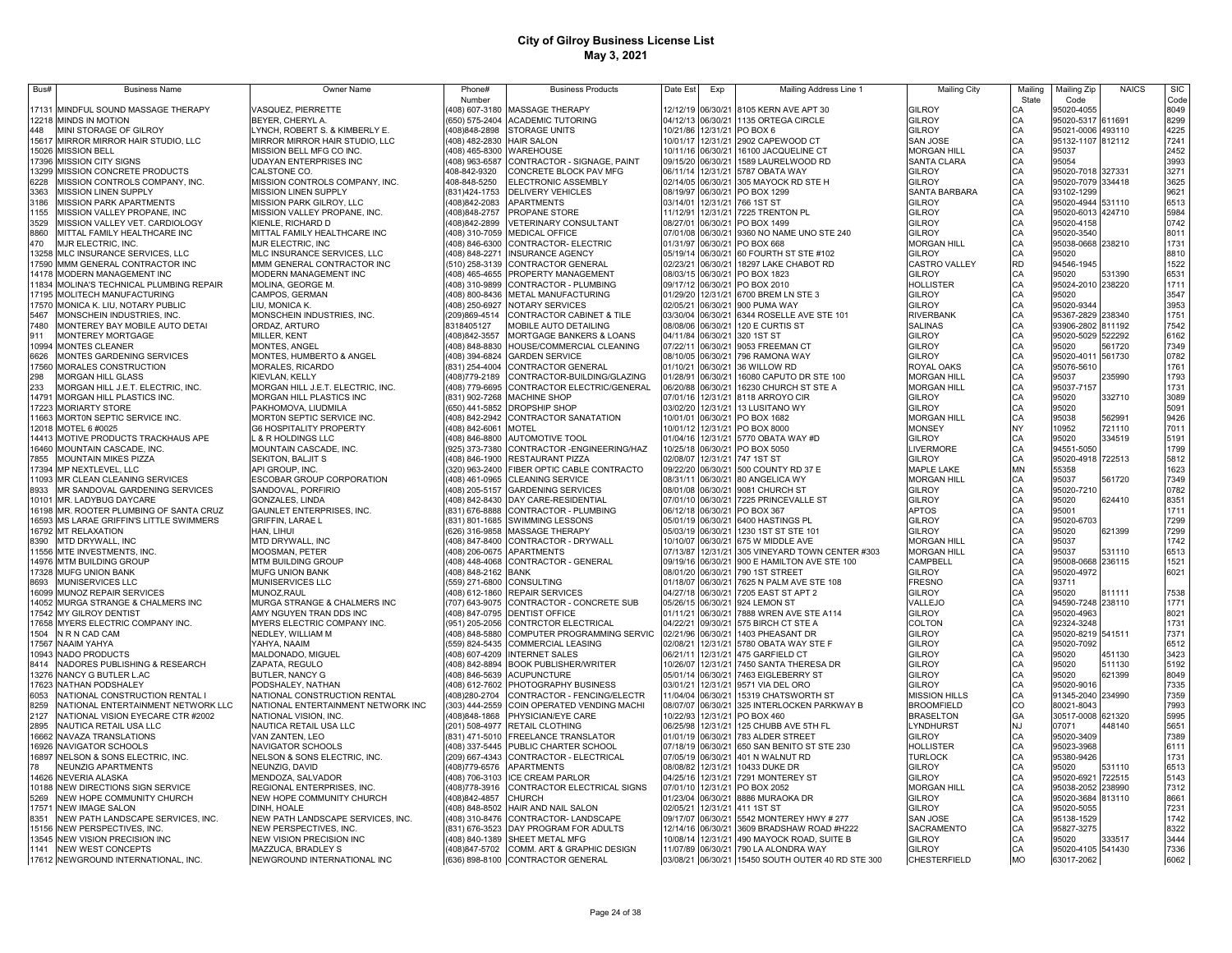| Bus#  | <b>Business Name</b>                      | Owner Name                          | Phone#                    | <b>Business Products</b>                    | Date Est          | Exp      | Mailing Address Line 1                   | <b>Mailing City</b>    | Mailing   | Mailing Zip       | <b>NAICS</b> | <b>SIC</b> |
|-------|-------------------------------------------|-------------------------------------|---------------------------|---------------------------------------------|-------------------|----------|------------------------------------------|------------------------|-----------|-------------------|--------------|------------|
|       |                                           |                                     | Number                    |                                             |                   |          |                                          |                        | State     | Code              |              | Code       |
|       | <b>NEWTON COURTS</b>                      | BENASSI ANGELO A TRUSTEE            |                           | 408)842-4322 APARTMENTS                     | 01/19/66          |          | 12/31/21 7841 CINNAMON WAY               | GILROY                 |           | 95020-5772        | 531110       | 6513       |
| 2897  | NEWTON PUBLISHING & PRINTING              | NEWTON, JOHN                        |                           | (408) 373-7648 PRINTING BROKER              | 07/22/98          |          | 12/31/21 791 VINCA CT                    | <b>GILROY</b>          | CA        | 95020-3406 323117 |              | 7389       |
|       | 17392 NEXT LEVEL PACKAGING, LLC           | NEXT LEVEL PACKAGING, LLC           |                           | (408) 782-2000 PACKAGING DESIGNS            |                   |          | 09/14/20 12/31/21 335 MAYOCK RD #7       | GILROY                 |           | 95020-7024        |              | 2653       |
|       | 16736 NEXTCROP, INC.                      | NEXTCROP, INC.                      |                           | (209) 827-0311 CHEMICAL PUMP TRUCK          | 04/14/19 06/30/21 |          | PO BOX 391                               | LOS BANOS              | CA<br>CA  | 93635-0391        |              | 4953       |
|       | 14836 NEXUS ENERGY SYSTEMS, INC.          | NEXUS ENERGY SYSTEMS, INC.          |                           | (805) 748-5607 CONTRACTOR GENERAL           | 07/13/16 06/30/21 |          | 4025 S GOLDENSTATE BVLD                  | <b>FRESNO</b>          | CA        | 93725-9242        |              | 1522       |
|       |                                           |                                     |                           |                                             |                   |          |                                          |                        |           |                   |              |            |
| 6158  | NICK CHIOTELLIS DDS INC                   | NICK M. CHIOTELLIS                  | (408)847-7358             | DENTAL OFFICE                               | 01/11/05          | 06/30/21 | 700 W 6TH ST STE N                       | GILROY                 | CA<br>CA  | 95020-6014 621210 |              | 8021       |
|       | 17562 NICK R. MASON & MONICA V. APARTMENT | MASON, NICK R. & VALDEZ, MONICA     | (669) 888-5660            | APARTMENTS                                  | 02/01/21          | 12/31/21 | 7841 MILLER AVE                          | GILROY                 |           | 95020-4989        |              | 6513       |
|       | 13019 NICKELL FIRE PROTECTION INC         | NICKELL FIRE PROTECTION INC         | (408) 437-6039            | FIRE PREVENTION SERVICES                    | 01/21/14          | 06/30/21 | 946 NORTH 7TH STREET                     | <b>SAN JOSE</b>        | CA        | 95112-4423        |              | 9224       |
|       | 16615 NICOLE RICE                         | RICE, NICOLE                        |                           | (408) 847-3148 MASSAGE THERAPY              | 01/31/19          | 06/30/21 | 75 BURBANK AVE                           | <b>SAN MARTIN</b>      |           | 95046-9212        | 621399       | 8049       |
| 15581 | NIKKI LAZO, INC.                          | NIKKI LAZO, INC                     |                           | (408) 480-3715 SKINCARE COMPANY             | 07/01/17          | 12/31/21 | 1508 EAGLES NEST LN                      | GILROY                 |           | 95020             | 424210       | 5999       |
| 14068 | NIMBLE THIMBLE                            | WILLIAMS, LINDA M.                  | 408) 842-6501 QUILT SHOP  |                                             | 06/03/15          | 12/31/21 | 7455 MONTEREY ST                         | GILROY                 |           | 95020             | 314120       | 5949       |
| 17465 | <b>NISSAN OF GILROY</b>                   | 5G'S AUTOMOTIVE INC                 | 408)842-1777              | <b>AUTO DEALER</b>                          | 11/05/20          | 12/31/21 | PO BOX 1431                              | <b>VISALIA</b>         |           | 93279-1431        |              | 5599       |
| 6330  | NOAH CONCRETE CORPORATION                 | NOAH CONCRETE CORPORATION           | 408-842-7211              | CONTRACTOR - CONCRETE/GENER                 | 03/24/05          | 06/30/21 | 5900 ROSSI                               | GILROY                 | CA        | 95020             | 238110       | 1771       |
| 671   | NOB HILL GENERAL STORE INC #602           | NOB HILL GENERAL STORE, INC         | (408) 847-4857            | <b>GROCERY STORE</b>                        | 01/27/66          | 12/31/21 | PO BOX 15618                             | SACRAMENTO             |           | 95852-0618        | 445100       | 5411       |
| 17210 | NOELLA VIGEANT PHOTOGRAPHY                | VIGEANT, NOELLA                     | (650) 302-7705            | DIGITAL PHOTAGRAPHY                         | 01/01/20          | 12/31/21 | 1361 CEDAR CT                            | GILROY                 |           | 95020-4704        |              | 7299       |
|       |                                           |                                     |                           |                                             |                   |          |                                          |                        |           |                   |              |            |
| 10515 | NOR CAL PLAYSTRUCTURES                    | POWLES, YVETTE                      |                           | 408) 843-0135 PLAYSET INSTALLATION          | 11/30/10          | 06/30/21 | 7841 MILLER AVE #C                       | GILROY                 |           | 95020             | 238990       | 5031       |
| 5538  | NOR CAL TIRES                             | RETIZ, ESTEBAN                      | (408) 887-5401            | MOBILE TIRE REPAIR SERVICE                  | 04/26/04          | 06/30/21 | 8272 KELTON DR                           | GILROY                 | CA        | 95020             |              | 3011       |
| 17006 | NORCAL HOME SYSTEMS, INC                  | NORCAL HOME SYSTEMS, INC.           | (925) 895-1895            | CONTRACTOR SOLAR                            | 09/10/19          | 06/30/21 | 4085 NELSON AVE #1                       | CONCORD                | CA        | 94520-8546        | 238220       | 4911       |
| 13384 | NOR-CAL INSULATION, INC.                  | NOR-CAL INSULATION, INC.            | (831) 313-0095            | CONTRACTOR- INSULATION                      | 07/23/14          | 06/30/21 | 910 MONTEREY ST STE 206                  | HOLLISTER              | CA        | 95023-4671        | 238310       | 1742       |
| 11623 | <b>NORCAL PORTABLE SERVICES INC</b>       | NORCAL PORTABLE SERVICES INC        | (408) 842-8448            | PORTABLE TOILET/FENCE SERV                  | 07/01/12          | 06/30/21 | P.O. BOX 53328                           | SAN JOSE               | CA        | 95153             | 562991       | 7359       |
| 9468  | NOR-CAL SPECIALTIES INC.                  | NOR-CAL SPECIALTIES INC.            | (408) 487-9191            | PREFABRICATION EQUIPMENT                    | 06/10/09          | 06/30/21 | 1330 N. 4TH ST                           | SAN JOSE               | CA        | 95112             |              | 1799       |
| 471   | NORTHERN CALIFORNIA FIRE PROTECTION       | NORTHERN CALIFORNIA FIRE PROTECTION | (408) 776-1580            | CONTRACTIOR-FIRE PROTECTION                 | 02/06/97          | 06/30/21 | 16840 JOLEEN WAY STE A                   | MORGAN HILL            | CA        | 95037-4606 561621 |              | 1711       |
| 3747  | NORTHWEST SIGNS                           | FRANK, JEFFREY T                    | (831)469-8208             | CONTRACTOR-SIGNS                            | 01/22/02          | 03/31/21 | 120 ENCINAL ST                           | <b>SANTA CRUZ</b>      | CA        | 95060-2111        | 339950       | 7312       |
| 11870 | NOVA PROPERTY MANAGEMENT GROUP            | NOVA PROPERTY MANAGEMENT GROUP      |                           | (408) 848-2450 PROPERTY MANAGEMENT          | 10/01/12          | 06/30/21 | 7891 WESTWOOD DR STE 103                 | <b>GILROY</b>          | CА        | 95020-4786        |              | 6531       |
| 17430 | <b>NOVUS ELECTRIC</b>                     | CRUZ, JOSE J.                       | (510) 395-5361            | CONTRACTOR ELECTRICAL                       | 10/09/20          | 03/31/21 | 10730 CENTER AVE                         | <b>GILROY</b>          | CA        | 95020-9217        |              | 1731       |
| 17077 | NUCLEUS PUMP SERVICES                     | NUCLEUS PUMP SERVICES               | (909) 493-0655            | CONTRACTOR - GENERAL/ENGINE                 | 10/23/19          | 06/30/21 | 601 1ST AVE STE B                        | SACRAMENTO             | CA        | 95818-2172        |              |            |
| 14114 | NUVENTURE CONSULTING SERVICES             | MORALES, ART G.                     |                           | (408) 499-5700 CONSULTING HOME SERVICES     | 06/29/15          | 06/30/21 | 873 SUNRISE DR                           | <b>GILROY</b>          | CA        | 95020             | 541611       | 8742       |
|       |                                           |                                     |                           |                                             |                   |          |                                          |                        |           |                   |              |            |
| 13591 | O AND C CLEANING AND HANDYMAN             | RESENDIZ, CARMEN & LOPEZ OCTAVIO    | (408) 665-0684            | HOUSE CLEANING/JANITORIAL                   | 10/24/14          | 06/30/21 | 16500 DEL MONTE AVE APT B                | <b>MORGAN HILL</b>     | CA        | 95037-5053 561720 |              | 8811       |
|       | 13595 O C MCDONALD CO INC.                | O C MCDONALD CO INC.                |                           | (408) 295-2182 CONTRACTOR - GENERAL/PLUMBI  | 10/27/14          | 06/30/21 | 1150 W SAN CARLOS ST                     | SAN JOSE               | CA        | 95126-3440        |              | 1711       |
|       | 16128 O HENRY' DONUTS                     | HIN, VIMOL & NOUTH, SATHYA          |                           | (408) 847-5455 DONUT SHOP                   | 05/01/18          |          | 12/31/21 487 WASHOW PKWY                 | SAN JOSE               | CA        | 95123             | 722511       | 5812       |
|       | 12719 O.D.D., INC                         | HALES, GEOFFREY A.                  |                           | (408) 559-0861 CONSULTING- DESIGN           | 08/15/13          | 06/30/21 | 5827 CASITA WAY                          | GILROY                 | CA        | 95020             | 541614       | 8711       |
|       | 15963 OAKLEY #S206                        | LUXOTTICA OF AMERICA INC.           |                           | (408) 842-0561 RETAIL SALES OF SUNGLASSES   | 01/01/18          |          | 12/31/21 P.O. BOX 8509                   | <b>MASON</b>           | OH        | 45040             | 448150       | 5995       |
| 136   | <b>OAKS APARTMENTS</b>                    | THE OAKS APARTMENTS                 | 408)847-4900              | <b>APARTMENTS</b>                           | 02/07/73          | 12/31/21 | 8505 CHURCH ST, STE 1                    | GILROY                 | CA        | 95020             | 531110       | 6513       |
| 9786  | OAKS MOTEL, THE                           | CHANG, JANET MARY                   | (408) 216-7943 LODGING    |                                             | 01/05/10          | 12/31/21 | 8065 MONTEREY ST                         | GILROY                 | CA        | 95020             | 721110       | 7011       |
| 16466 | OAKS TRANSPORTATION LLC                   | OAKS TRANSPORTATION LLC             | (408) 607-5866            | <b>TRANSPORTATION</b>                       | 10/26/18          | 06/30/21 | 7996 WESTWOOD DR                         | GILROY                 |           | 95020             | 484110       | 4212       |
|       | <b>16898 ODIN ENGINEERING</b>             | ODIN CONSTRUCTION SOLUTIONS,        | (916) 251-5518            | CONTRACTOR - ENGINEERING/HAZ                | 07/05/19          | 06/30/21 | 4740 ROCKLIN RD                          | <b>ROCKLIN</b>         | CA        | 95677-3334        |              | 8711       |
| 5025  | O'GRADY PAVING INC.                       | O'GRADY PAVING INC.                 | (650)966-1926             | CONTRACTOR - PAVING                         | 10/03/03          | 06/30/21 | 2513 WYANDOTTE ST                        | <b>MOUNTAIN VIEW</b>   | CA        | 94043-2314        |              | 1611       |
| 17650 | OH MY PICNIC                              | SUTTLES, HAILEY J.                  |                           | (408) 859-1012 EVENT PLANNER                | 04/13/21          | 12/31/21 | 9522 NAVAJO CT                           | <b>GILROY</b>          | CA        | 95020-8151        |              | 7389       |
| 14745 | OJ INSULATION                             | OJ INSULATION                       | (408) 842-6315            | CONTRACTOR - CONSTRUCTION                   | 06/06/16          | 06/30/21 | 530 ROSSI CT #120                        | GILROY                 |           | 95020-7076 236118 |              | 1742       |
|       |                                           |                                     |                           |                                             |                   |          |                                          |                        |           |                   |              |            |
| 5686  | OLAM SPICES& VEGETABLES INGREDIENTS       | OLAM WEST COAST INC                 |                           | 559) 446-6476 WAREHOUSE FACILITIES          | 10/02/17          | 06/30/21 | 1350 PACHECO PASS HWY                    | GILROY                 |           | 95020             | 493110       | 4226       |
| 10178 | OLAM WEST COAST INC                       | OLAM WEST COAST INC                 |                           | 408) 846-3200 MANUFACTURING/PROCESSING      | 07/14/10          | 12/31/21 | 1350 PACHECO PASS                        | GILROY                 | CA        | 95020-9559 311942 |              | 2034       |
| 17138 | OLD GILROY PARTNERS, LLC                  | OLD GILROY PARTNERS, LLC            |                           | 408) 557-0167 COMMERCIAL LEASING            | 12/18/19          | 12/31/21 | 90 RAILWAY AVE                           | CAMPBELL               | CA        | 95008-3007        |              | 6531       |
| 15958 | OLD MAN JIU-JITSU                         | SOLIS, AVELARDO J.                  |                           | 408) 840-1560 ONLINE CLOTHING RETAIL        | 02/23/18          | 12/31/21 | 1425 MANTELLI DR                         | GILROY                 | CA        | 95020             |              | 5961       |
| 14977 | OLD MISSION ROOFING INC.                  | OLD MISSION ROOFING INC.            |                           | 831) 998-4848 CONTRACTOR - ROOFING          | 09/20/16          | 06/30/21 | PO BOX 4488                              | <b>SALINAS</b>         | CA        | 93912-4488 238160 |              | 1761       |
| 6674  | OLD NAVY #3418                            | OLD NAVY, LLC                       | 505-462-0036              | RETAIL CLOTHING                             | 09/07/05          | 12/31/21 | PO BOX 27809                             | ALBUQUERQUE            | <b>NM</b> | 87125-7809        | 448140       | 5651       |
| 9952  | OLD REPUBLIC TITLE COMPANY                | OLD REPUBLIC TITLE COMPANY          |                           | 408) 847-1505 TITLE COMPANY                 | 03/29/10          | 06/30/21 | 1855 GATEWAY BLVD STE 200                | CONCORD                | CA        | 94520-8413        |              | 6541       |
| 12910 | OLD TOWN SMOG TEST ONLY CENTER            | TRAN, BRIAN                         | (408) 846-7888            | SMOG CHECK                                  | 10/07/13          | 06/30/21 | 51 HORNLEIN CT                           | <b>GILROY</b>          | CA        | 95020             | 811112       | 7538       |
| 497   | OLIVEIRA PLASTERING LATHING & DRYWA       | OLIVEIRA PLASTERING LATHING & DRYWA | 831) 722-5561             | CONTRACTOR-DRYWALL                          | 08/13/19          | 06/30/21 | 209 LOCUST ST                            | WATSONVILLE            | CA        | 95076-5104        | 238310       | 1742       |
| 17419 | OLIVES MEDITERRANEAN MARKET & GRILL       | <b>MEDEATS LLC</b>                  | (650) 787-3962            | <b>RESTAURANT &amp; GROCERY</b>             | 09/28/20          | 12/31/21 | 1557 LAGO ST APT 1                       | <b>SAN MATEO</b>       | CA        | 94403-2073        |              | 5411       |
| 15004 | ONE LIFE PRINTS                           | ONE LIFE PRINTS, INC.               | (408) 410-1820            | RETAIL - VEHICLE WRAPS                      | 09/29/16          | 12/31/21 | 275 WELBURN AVE STE M                    | GILROY                 | CA        | 95020             |              | 7336       |
| 17458 | ONEAL ATMS                                | ONEAL, JOHN J.                      | (252) 622-8405            | ATM SERVICE & RENTALS                       | 10/15/20          | 12/31/21 | 9257 ORINDA WY                           | GILROY                 | CA        | 95020             |              | 3578       |
| 10839 | O'NEAL ROOFING INC.                       | O'NEAL ROOFING INC.                 | (408) 968-0296            | CONTRACTOR - ROOFING                        | 05/09/11          | 06/30/21 | 9021 WREN AVE                            | GILROY                 | CA        | 95020-7513        |              | 1761       |
| 17324 | ON-SITE CONSTRUCTION, INC.                | ON-SITE CONSTRUCTION, INC.          | (408) 687-0995            | CONTRACTOR - GENERAL                        | 07/29/20          | 06/30/21 | PO BOX 10074                             | SAN JOSE               | CA        | 95157-1074        |              | 1541       |
| 8044  | OPERATIONS MANAGEMENT INT. INC            | CH2M HILLS COMPANIES LTD.           | 720-286-2407              | CONSULTANT - BUSINESS MGMNT                 | 05/03/07          | 06/30/21 | 9191 JAMAICA ST                          | <b>ENGLEWOOD</b>       | CO        | 80112-5946 514210 |              | 8742       |
| 12702 |                                           |                                     |                           |                                             |                   |          |                                          |                        |           |                   |              |            |
|       | <b>OPORTUN INC</b>                        | OPORTUN INC                         | (650) 417-8890            | <b>LOAN PROCESSING</b>                      | 08/09/13          | 06/30/21 | 251 LITTLE FALLS DR                      | <b>WILMINGTON</b>      | DE        | 19808-1674        |              | 6199       |
| 15169 | OR DUBH CHOCOLATES                        | O'DWYER, PATRICIA                   | (408) 931-5919            | <b>CHOCOLATE MAKING</b>                     | 12/28/16          | 12/31/21 | 2435 OLEA CT.                            | <b>GILROY</b>          | CA        | 95020-8415 311351 |              | 2066       |
| 15377 | ORCHARD VALLEY REALTORS                   | ORCHARD VALLEY REALTORS             | (408) 981-510             | <b>REAL ESTATE</b>                          | 04/17/17          | 06/30/21 | 4100 MOORPARK AVE STE 219                | <b>SAN JOSE</b>        | CA        | 95117-1708 531210 |              | 6531       |
| 968   | ORCHARD VETERINARY HOSPITAL               | ORCHARD VETERINARY HOSPITAL, INC.   | (408)842-1333             | <b>VETERINARY HOSPITAL</b>                  | 03/13/89          | 06/30/21 | 1205 1ST ST                              | GILROY                 | CA        | 95020-4733 541940 |              | 0741       |
| 734   | O'REILLY AUTO PARTS #2987                 | O'REILLY AUTO ENTERPRISES, LLC      |                           | (417) 862-2674 AUTO PARTS                   | 12/03/74          | 12/31/21 | 3207 GREY HAWK CT STE 200                | CARLSBAD               | CA        | 92010-6664 441310 |              | 5531       |
| 17176 | ORIGINAL HAIRCUTS                         | HERNANDEZ, NORMA & CABALLERO, CRUZ  | (408) 842-9118 HAIR SALON |                                             | 02/01/20          | 12/31/21 | 353 E 10TH ST STE K                      | GILROY                 | CA        | 95020             |              | 7231       |
| 15638 | ORR PROTECTION SYSTEMS, INC.              | ORR PROTECTION SYSTEMS, INC.        | (925) 251-0000            | CONTRACTOR - FIRE PROTECTION                | 10/01/17          | 06/30/21 | 6761 SIERRA ST STE A                     | <b>DUBLIN</b>          | CA        | 94568-2692        |              | 9224       |
| 14004 | ORTHODONTIC STAFFING                      | WEIBLEN, SHAYNE                     | (408) 904-8556            | <b>STAFFING</b>                             | 05/15/15          | 06/30/21 | 969 W 6TH ST                             | GILROY                 | CA        | 95020-5921        |              | 7361       |
| 15526 | <b>ORTIZ APARTMENTS</b>                   | ORTIZ, ROGER                        | (408) 843-6735            | <b>APARTMENTS</b>                           | 07/17/13          |          | 12/31/21 9151 WREN AVE                   | GILROY                 | CA        | 95020-7500 531110 |              | 6513       |
| 15901 | OSBORNE PROPERTY MANAGEMENT               | OSBORNE, ROBERT AND ERIKA           |                           | (831) 682-6970 PROPERTY MANAGEMENT          | 02/01/18          | 06/30/21 | 9541 RANCHO HILLS DR                     | GILROY                 | CA        | 95020             |              | 6531       |
| 2093  | OSHKOSH B'GOSH (DBA)                      | CARTER'S RETAIL INC.                | (408)842-3280             | RETAIL CHILDREN'S CLOTHING                  | 11/17/92          | 12/31/21 | 3483 PEACHTREE RD NE, STE 1800 TAX       | <b>ATLANTA</b>         | GA        | 30326             | 448130       | 5641       |
|       | 14648 OTIS ELEVATOR CO                    | OTIS ELEVATOR COMPANY               |                           | (860) 728-6428 ELEVATOR INSTALLATION, REPAI | 05/03/16          | 06/30/21 | 5500 VILLAGE BLVD                        | <b>WEST PALM BEACH</b> | FL        | 33407-1961        | 238290       | 1799       |
|       | 16289 OUT OF OFFICE ADMIN, INC.           | OUT OF OFFICE ADMIN, INC.           |                           | (408) 607-2779 BOOKKEEPING SERVICE          | 08/01/18          | 06/30/21 | 1620 WELBURN AVE                         | <b>GILROY</b>          |           | 95020-3742        |              |            |
|       |                                           |                                     |                           |                                             |                   |          |                                          |                        | CA        |                   |              | 8721       |
|       | 12232 OUTBACK EQUIPMENT COMPANY           | ALL METALS, INC                     |                           | (408) 200-7000 BUY/RESELL HIGH TECH SUPPLI  | 04/22/13          |          | 12/31/21 6205 ENGLE WAY STE. F           | <b>GILROY</b>          |           | 95020             | 423620       | 5047       |
|       | 15719 OUTDOOR SOLUTIONS LANDSCAPE & PAVER | OUTDOOR SOLUTIONS LANDSCAPE & PAVER | (408) 842-7400            | LANDSCAPE AND PAVER SUPPLY                  | 11/01/17          | 12/31/21 | 6300 MONTEREY RD                         | <b>GILROY</b>          |           | 95020-6603        |              | 5211       |
|       | 17511 OUTRIGHT GRAPHICS                   | KANE, MARIELA                       |                           | (408) 337-2358 CUSTOM GRAPHICS/VINYL/APPAR  | 10/14/20 12/31/21 |          | 7514 LAUREL DR                           | <b>GILROY</b>          |           | 95020-4717        |              | 5699       |
|       | 13412 OVERHEAD DOOR CO. OF SC VALLEY INC. | OVERHEAD DOOR CO. OF SC VALLEY INC  |                           | (408) 734-8010 CONTRACTOR DOOR              | 07/01/14          | 06/30/21 | 1266 LAWRENCE STATON RD.                 | SUNNYVALE              |           | 94089-2282        | 238350       | 1751       |
|       | 11634 OVERLAND CONTRACTING INC.           | OVERLAND CONTRACTING INC.           |                           | (678) 413-0333 CONTRACTOR - GENERAL         | 06/14/12          | 06/30/21 | 600 N GREENFIELD PKWY                    | GARNER                 | <b>NC</b> | 27529-6947        |              | 1623       |
|       | 13102 OW FAMILY - GILROY TOWN PLAZA LLC   | OW FAMILY - GILROY TOWN PLAZA LLC   |                           | (831) 475-9042 COMMERCIAL LEASING           | 03/01/14          |          | 12/31/21 1601 41ST AVENUE #202           | CAPITOLA               | CA        | 95010             | 531120       | 6519       |
|       | 11974 PG & E                              | P G & E                             |                           | (415) 973-9000 PUBLIC UTILITY               |                   |          | 12/07/12 12/31/21 77 BEALE ST M/C BOB 2A | <b>SAN FRANCISCO</b>   | CA        | 94105-1890 926130 |              | 4939       |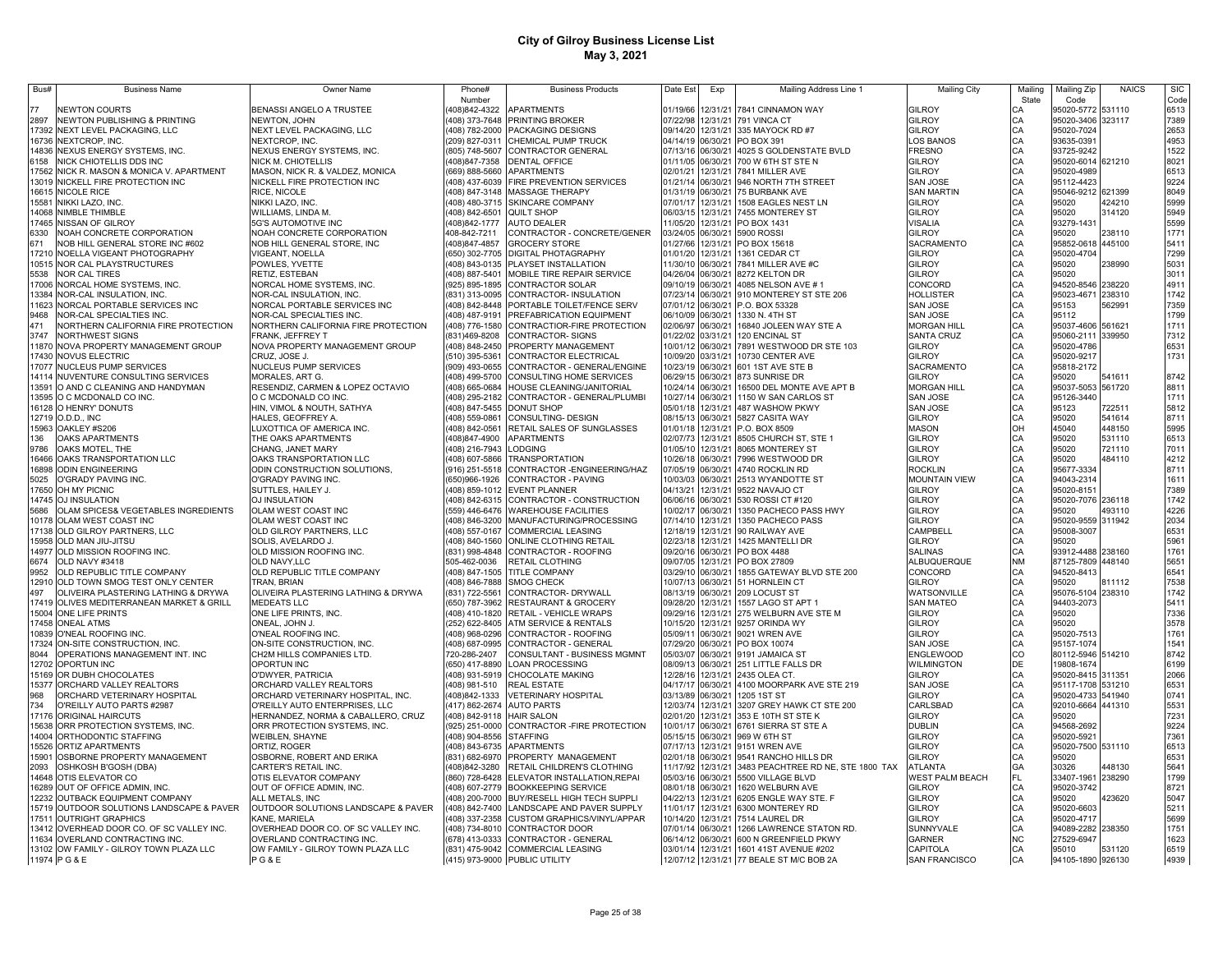| Bus#          | <b>Business Name</b>                          | <b>Owner Name</b>                                         | Phone#                                  | <b>Business Products</b>                    | Date Est                      | Exp                  | Mailing Address Line 1                                | <b>Mailing City</b>             | Mailinc   | Mailing Zip              | <b>NAICS</b>     | <b>SIC</b>   |
|---------------|-----------------------------------------------|-----------------------------------------------------------|-----------------------------------------|---------------------------------------------|-------------------------------|----------------------|-------------------------------------------------------|---------------------------------|-----------|--------------------------|------------------|--------------|
|               |                                               |                                                           | Number                                  |                                             |                               |                      |                                                       |                                 | State     | Code                     |                  | Code         |
| 2995          | P.S.G. FENCING CORPORATION                    | P.S.G. FENCING CORPORATION                                |                                         | (408) 842-0260 RETAIL - LUMBER/CONTRACTOR   | 02/25/99                      | 06/30/21             | 6630 MONTEREY RD                                      | <b>GILROY</b>                   |           | 95020-6644               | 444190           | 5211         |
| 2995          | P.S.G. FENCING CORPORATION                    | P.S.G. FENCING CORPORATION                                |                                         | (408) 842-0260 RETAIL - LUMBER/CONTRACTOR   | 02/25/99                      | 12/31/21             | 6630 MONTEREY RD                                      | GILROY                          | CA        | 95020-6644               | 444190           | 5211         |
| 13551         | PAC INTEGRATIONS INC                          | PAC INTEGRATIONS INC                                      |                                         | 925) 687-7233 CONTRACTOR - LOW VOLT/ELECT   | 10/09/14                      | 06/30/21             | 5051 COMMERCIAL CIRLCE                                | CONCORD                         | CA        | 94520-8596               | 238220           | 7382         |
| 16747         | PACHECO PASS CHEVRON                          | <b>NARJ LLC</b>                                           | 408) 849-2667                           | <b>GAS STATION</b>                          | 04/17/19                      | 12/31/21             | 510 NEWHALL DR                                        | SAN JOSE                        | CA        | 95110-1109 447110        |                  | 5541         |
| 1417          | PACHECO PASS SELF STORAGE                     | <b>SRS BREM ASSOCIATES</b>                                | (408)848-2367                           | <b>SELF STORAGE</b>                         | 09/27/91                      | 06/30/21             | 6600 BREM LN                                          | GILROY                          | CA        | 95020-7002 531130        |                  | 4225         |
| 15202         | PACIFIC COAST ELECTRIC-HEATING & AI           | <b>MBKT CORP</b>                                          | 408) 675-5674                           | CONTRACTOR-ELECTRICAL                       | 01/23/17                      | 06/30/21             | 2372 QUME DR STE# A                                   | SAN JOSE                        | CA        | 95131-1843 238210        |                  | 1731         |
| 11738         | PACIFIC COAST FIRE INC                        | PACIFIC COAST FIRE INC                                    | (408) 370-1234                          | CONTRACTOR FIRE PROTECTION                  | 07/23/12                      | 06/30/21             | 470 DIVISION ST                                       | CAMPBELL                        | CA        | 95008-6923               |                  | 1711         |
| 14885         | PACIFIC COAST IRON & METAL INC                | PACIFIC COAST IRON & METAL INC.                           | (408) 848-8611                          | <b>RECYCLING</b>                            | 08/03/16                      | 06/30/21             | 5895 OBATA WAY                                        | GILROY                          | СA        | 95020                    | 562111           | 4212         |
| 3937          | PACIFIC COAST RECYCLING INC.                  | PACIFIC COAST RECYCLING, INC.                             | (408)848-6811                           | <b>RECYCLING</b>                            | 04/30/02                      | 12/31/21             | 5895 OBATA WAY                                        | GILROY                          | CA        | 95020-7061               | 562000           | 5093         |
| 10281         | PACIFIC COAST RECYCLING, INC                  | PACIFIC COAST RECYCLING, INC                              | (408) 848-6811                          | METAL PROCESSING                            | 08/26/10                      | 06/30/21             | 5895 OBATA WY                                         | GILROY                          | CA        | 95020                    | 562111           | 4212         |
| 10190         | PACIFIC EYE                                   | HEROPOULOS, GEORGE/MAUREEN                                | (408) 410-9300                          | <b>ENGINEERING CONSULTING</b>               | 07/19/10                      | 06/30/21             | 7280 EAGLE RIDGE DR                                   | GILROY                          | CA        | 95020                    |                  | 8748         |
| 16964         | PACIFIC INTERWEST BUILDING CONSULTA           | PACIFIC INTERWEST BUILDING CONSULTA                       | (925) 939-5500                          | CONSULTING                                  | 08/12/19                      | 06/30/21             | 1600 S MAIN ST STE 380                                | <b>WALNUT CREEK</b>             | CA        | 94596-8817               |                  | 7389         |
| 46            | PACIFIC MOBILE ESTATES                        | <b>GM PARK ASSOCIATION</b>                                | (805) 687-7741                          | MOBILE HOME PARK                            | 01/28/77                      | 12/31/21             | 1875 OLYMPIC BLVD STE 103                             | <b>WALNUT CREEK</b>             | CA        | 94596-5081               | 531110           | 6515         |
| 15634         | PACIFIC OCEAN WATER SPORTS                    | COCO ISLAND TRADING LLC                                   | (510) 417-0025 SCUBA                    |                                             | 10/14/17                      | 12/31/21             | 431 1ST                                               | GILROY                          | CA        | 95020-5030               |                  | 5941         |
| 12941         | PACIFIC PLUMBING                              | PACIFIC PLUMBING                                          |                                         | (408) 894-9120 CONTRACTOR - PLUMBING        | 12/02/13                      | 06/30/21             | 329 SANGO CT                                          | <b>MILPITAS</b>                 | CA        | 95035-6837               |                  | 1711         |
| 14518         | PACIFIC POOL COMPANY                          | SANTIAGO, ROBERT S                                        |                                         | (408) 802-6219 POOL SERVICE                 | 03/07/16                      | 06/30/21             | 9700 BLACKFOOT CT                                     | GILROY                          | CA        | 95020                    |                  | 7389         |
| 3440          | PACIFIC SUNWEAR # 1076                        | PACIFIC SUNWEAR STORES CORP                               | (408)846-8224                           | RETAIL CLOTHING                             | 07/03/01                      | 12/31/21             | PO BOX 90139                                          | <b>BELLEVUE</b>                 | <b>WA</b> | 98009-0139 448140        |                  | 5651         |
| 14260         | PACIFIC WEST BUILDERS, INC                    | PACIFIC WEST BUILDERS, INC                                |                                         | (208) 461-0022 CONTRACTOR GENERAL           | 09/16/15                      | 06/30/21             | 430 E STATE ST STE 100                                | EAGLE                           | lın.      | 83616-5901               | 238220           | 1711         |
| 13891         | PACIFIC WEST INTERIOR TRIM                    | EDWARDS, ASHLEY                                           | (408) 427-1491                          | CONTRACTOR HOME BUILDING                    | 03/11/15                      | 06/30/21             | 9350 BURCHELL RD                                      | GILROY                          | CA        | 95020                    |                  | 1751         |
| 16530         | PACIFICWEST REGIONAL EYECARE, #2002           | PACIFICWEST REGIONAL EYECARE, #2002                       | (770) 965-6231                          | OPTOMETRY OFFICE                            | 12/02/18                      | 06/30/21             | PO BOX 460                                            | <b>BRASELTON</b>                | GA        | 30517-0008               |                  | 8042         |
| 14277         | PADILLA POOL REMODELING INC.                  | PADILLA POOL REMODELING INC.                              | (408) 279-2629                          | CONTRACTOR - TILE/POOL                      | 09/25/15                      | 06/30/21             | 304 W HEDDING ST                                      | SAN JOSE                        | C.A       | 95110                    | 236118           | 1722         |
| 16304         | PADRE PIO'S HOME HEALTH CARE SV INC           | PADRE PIO'S HOME HEALTH CARE SV INC                       |                                         | (408) 472-2059 HOME CARE SERVICES           | 08/06/18                      | 06/30/21             | PO BOX 23417                                          | SAN JOSE                        | CA        | 95153-3417               |                  | 8082         |
| 13841         | PAINT & MORE EVENTS                           | BODROUK, CORINNE                                          |                                         | (408) 888-7499 EVENT PLANNER                | 02/24/15                      | 12/31/21             | 1945 KILLARNEY CT                                     | <b>GILROY</b>                   | CA        | 95020                    | 711320           | 7389         |
| 11950         | PAINTLESS DENT REPAIR                         | AUGUSTA, MATTHEW A.                                       |                                         | (831) 915-4448 PAINTLESS DENT REPAIR        | 11/19/12                      | 12/31/21             | 1271 NINTH ST                                         | <b>MONTEREY</b>                 | CA        | 93940                    | 811192           | 7542         |
| 12951         | PAJARO VALLEY LOCK SHOP                       | CAMERON, CARROLL                                          |                                         | (831) 722-6540 CONTRACTOR LOW VOLTAGE       | 12/04/13                      | 06/30/21             | 1024 FREEDOM BLVD.                                    | WATSONVILLE                     | CA        | 95076                    |                  | 5999         |
| 4966<br>17242 | PALACE ART & OFFICE SUPPLY                    | ROY M TROWBRIDGE                                          |                                         | (831)476-3815 OFFICE SUPPLY/DELIVERY TRK    | 09/11/03                      | 06/30/21<br>03/31/21 | 2606 CHANTICLEER AVE                                  | <b>SANTA CRUZ</b>               | CA<br>CA  | 95065-1810<br>94580-3157 |                  | 9999<br>1521 |
|               | PALM CONSTRUCTION INC                         | PALM CONSTRUCTION INC                                     |                                         | (510) 571-6388 CONTRACTOR GENERAL           | 03/05/20<br>10/01/16 06/30/21 |                      | 17259 HESPERIAN BLVD STE 7                            | SAN LORENZO                     |           |                          |                  |              |
| 15041         | PALMER ELECTRIC, INC.                         | PALMER ELECTRIC, INC.                                     |                                         | (650) 592-7171 CONTRACTOR - ELECTRICAL      | 04/24/08 12/31/21             |                      | 801-C AMERICAN STREET<br>20410 TOWN CENTER LN STE 200 | <b>SAN CARLOS</b>               | CA        | 94070                    |                  | 1731         |
| 8725          | PALMERA PARK APARTMENTS                       | TWIN PALMS MOBILE HOME PARK                               |                                         | (408) 847-0721 MOBILE & APARTMENTS          | 09/18/19 06/30/21             |                      |                                                       | CUPERTINO                       | CA        | 95014-3230 531190        |                  | 6351<br>1521 |
| 17017         | PALOMINO CONSTRUCTION                         | BURDETT, JAMES M.                                         |                                         | (831) 596-2333 CONTRACTOR GENERAL           | 06/02/16                      | 12/31/21             | PO BOX 4504<br>445 1ST ST STE A                       | <b>SALINAS</b><br><b>GILROY</b> | CA        | 93912-4504 236118        |                  | 2051         |
| 6063          | 14733 PANADERIA NEGRETE<br>PANDA EXPRESS #878 | NEGRETE, MARIA D. & ZAVALA, MARIA H<br>PANDA EXPRESS #878 | (408) 847-1828 BAKERY<br>(626) 799-9898 | CHINESE FASTFOOD RESTAURANT                 | 12/08/04                      | 12/31/21             | 1683 WALNUT GROVE AVE                                 | ROSEMEAD                        | CA<br>CA  | 95020<br>91770-3711      | 311811<br>722513 | 5812         |
| 6467          | PANERA BREAD                                  | PANGENERA, LLC                                            |                                         | (408) 554-2060 BAKERY/ CAFE                 | 05/26/05 12/31/21             |                      | PO BOX 781846                                         | <b>WICHITA</b>                  | KS        | 67278-1846 311812        |                  | 5812         |
| 15800         | PANTHER PLUMBING INC                          | PANTHER PLUMBING INC                                      | 408)847-4791                            | CONTRACTOR - PLUMBING                       | 12/04/17                      | 06/30/21             | PO BOX 2083                                           | GILROY                          | CA        | 95020-2083               |                  | 1711         |
| 17607         | PAPAYA CLOTHING                               | CORNERSTONE APPAREL, INC.                                 |                                         | (408) 846-0613 RETAIL- CLOTHING             | 11/16/20 12/31/21             |                      | 5807 SMITHWAY ST                                      | COMMERCE                        | CA        | 90040-1605               |                  | 5621         |
| 6547          | PAPE' MACHINERY, INC                          | PAPE' MACHINERY, INC                                      | 408-848-4150                            | SALES/SERV CONST & FORESTRY                 | 02/16/05                      | 12/31/21             | PO BOX 10527                                          | <b>EUGENE</b>                   | <b>OR</b> | 97440                    | 423800           | 5082         |
| 16846         | PAPPAS ELECTRIC, INC                          | PAPPAS ELECTRIC, INC                                      | (408) 846-5204                          | CONTRACTOR - ELECTRICAL                     | 05/10/01                      | 06/30/21             | 1871 CAROB CT                                         | GILROY                          | CA        | 95020                    | 238210           | 1731         |
| 17633         | PAP'S HECKER PASS LIQUOR                      | DABS VENTURES, INC.                                       | 669) 239-0934                           | <b>LIQUOR STORE</b>                         | 03/31/21                      | 12/31/21             | 221 1ST ST                                            | GILROY                          | CA        | 95020-5130               |                  | 5921         |
| 12952         | PAR ELECTRICAL CONTRACTORS, INC.              | PAR ELECTRICAL CONTRACTORS, INC.                          | (909) 982-9450                          | ELECTRICAL CONTRACTOR                       | 10/10/13                      | 06/30/21             | 2315 W FOOTHILL BLVD                                  | <b>JPLAND</b>                   | C.A       | 91786                    | 238210           | 1730         |
| 16852         | PARADISE ELECTRICAL SERVICES, INC.            | PARADISE ELECTRICAL SERVICES. INC.                        | (831) 636-4900                          | CONTRACTOR - ELECTRICAL                     | 06/13/19                      | 06/30/21             | 378 5TH ST                                            | HOLLISTER                       | CA        | 95023-3833               |                  | 1731         |
| 9897          | PARC ENVIRONMENTAL                            | PROFESSIONAL ASBESTOS REMOVAL CORPO                       | (559) 233-7156                          | <b>CONTRACTOR ASBESTOS</b>                  | 03/03/10                      | 06/30/21             | PO BOX 10077                                          | FRESNO                          | CA        | 93745-0077               |                  | 1799         |
| 14474         | PARMETER GENERAL ENGINEERS & SERV             | PARMETER GENERAL ENGINEERS & SERVIC                       | 707) 566-7437                           | CONTRACTOR - ENGINEERING                    | 02/01/16                      | 06/30/21             | 3601 REGIONAL PARKWAY STE F                           | SANTA ROSA                      | CA        | 95403                    | 236220           | 1794         |
| 15174         | PARRAZ IRRIGATION REPAIRS                     | PARRAZ, ELIGIO                                            | 408) 848-2427                           | <b>IRRIGATION SERVICES</b>                  | 01/05/17                      | 06/30/21             | 7841 PRINCEVALLE ST                                   | <b>GILROY</b>                   | CA        | 95020-5025               |                  | 0782         |
| 16574         | PARTY DECOR. & MORE LLC                       | FOX, LORAINE                                              |                                         | (408) 568-6155 ONLINE SALES                 | 01/11/19                      | 12/31/21             | 2430 MUIRFIELD WAY                                    | GILROY                          | CA        | 95020-3057               |                  | 5947         |
| 17519         | PARWIN TECHNOLOGIES                           | WINTER, ALISON P.                                         | (408)842-5658                           | <b>CONSULTING</b>                           | 12/15/20                      | 06/30/21             | 8285 FLOSSA WAY                                       | GILROY                          | CA        | 95020-8846               |                  | 8742         |
| 287           | PAT KNOWLES MASONRY INC                       | PAT KNOWLES MASONRY INC.                                  | 408)842-1301                            | CONTRACTOR - MASONRY                        | 11/22/89                      | 06/30/21             | 7648 SAINT FRANCIS CT                                 | GILROY                          | CA        | 95020-5319 235410        |                  | 1741         |
| 17252         | PATCHY AND FRIENDS                            | TADENEV, KATERINA                                         | (408) 710-3620                          | <b>ONLINE SALES-TOYS</b>                    | 02/07/20                      | 12/31/21             | 2375 SUNFLOWER CIR                                    | GILROY                          | CA        | 95020                    |                  | 5092         |
| 14954         | PATENT LAW OFFICE OF DOUG WELLER              | <b>WELLER, DOUG</b>                                       |                                         | 408) 985-0642 PATENT LAW OFFICE             | 09/01/16                      | 06/30/21             | 1832 ROSEMARY DR                                      | GILROY                          | CA        | 95020                    | 541110           | 8111         |
| 12215         | PATRICIA TAYLOR                               | TAYLOR, PATRICIA                                          |                                         | (408) 847-4900 APARTMENTS                   | 04/11/13                      | 12/31/21             | 8505 CHURCH ST, STE 1                                 | GILROY                          | CA        | 95020                    | 531110           | 6513         |
| 12216         | PATRICIA TAYLOR                               | TAYLOR, PATRICIA                                          |                                         | (408) 847-4900 APARTMENTS                   | 04/11/13                      | 12/31/21             | 8505 CHURCH ST STE 1                                  | GILROY                          | CA        | 95020                    | 531110           | 6513         |
| 8691          | PATTY'S PARTY RENTAL                          | <b>GOULARTE, PATTY L</b>                                  |                                         | (408) 686-0499 PARTY RENTAL EQUIPMENT       | 04/10/08                      | 06/30/21             | 645 POWDER HORN CT                                    | <b>SAN MARTIN</b>               | CA        | 95046                    |                  | 7359         |
| 17016         | PATZOLDT CONSULTING                           | PATZOLDT, MEGAN E.                                        | (408) 706-6623                          | AGRICULTURAL CONSULTING                     | 09/16/19                      | 06/30/21             | 940 PERRELLI ST                                       | <b>GILROY</b>                   | CA        | 95020-5519               |                  | 8811         |
| 13599         | PAUL BARNES PAINTING INC.                     | PAUL BARNES PAINTING INC.                                 |                                         | (916) 714-6018 CONTRACTOR PAINTING          | 10/28/14                      | 06/30/21             | 4900 SAINT AUGUSTINE DR                               | <b>ELK GROVE</b>                | CA        | 95758-9527 238160        |                  | 1721         |
| 15897         | PAULA LEE RESIDUARY TRUST UTA                 | LEE, PAULA & JAMES                                        | (408) 779-0090                          | <b>COMMERCIAL LEASING</b>                   | 02/01/18                      | 12/31/21             | 18640 SUTTER BLVD STE 300                             | <b>MORGAN HILL</b>              | CA        | 95037                    | 531120           | 6519         |
|               | 17535 PAVEMENT COATINGS CO                    | PAVEMENT COATINGS CO                                      | (714) 826-3011                          | CONTRACTOR-PAVEMENT PRESER\                 | 01/05/2                       | 06/30/21             | 10240 SAN SEVAINE WAY                                 | <b>JURUPA VALLEY</b>            | CA        | 91752-1100               |                  | 2952         |
| 16532         | PAVERS BY DESIGN CO.                          | PAVERS BY DESIGN CO.                                      | (408) 465-9229                          | CONTRACTOR-CONCRETE                         | 12/07/18                      | 09/30/21             | 409 TENNANT STA # 201                                 | <b>MORGAN HILL</b>              | CA        | 95037-7115               |                  | 1771         |
|               | 14046 PAVING CONSTRUCTION SERVICES INC        | PAVING CONSTRUCTION SERVICES INC                          |                                         | (408) 262-0486 CONTRACTOR PAVING            | 05/22/15                      | 06/30/21             | PO BOX 967                                            | <b>ALVISO</b>                   | CA        | 95002-0967               | 238220           | 1611         |
| 902           | PAYLESS SMOG & TUNE/AUTO SALES                | LEMON, DANIEL                                             | (408)847-2084                           | <b>AUTOMOTIVE SERVICES</b>                  | 01/31/91                      | 12/31/21             | 8518 CHURCH ST STE 1                                  | <b>GILROY</b>                   | CA        | 95020-4200 811111        |                  | 7538         |
| 10882         | PAYLESS WATER HEATERS AND PLUMBING            | PAYLESS WATER HEATERS AND PLUMBING                        |                                         | (661) 775-2944 CONTRACTOR PLUMBING          | 05/26/1                       | 06/30/21             | 27919 SMYTH DR                                        | VALENCIA                        | CA        | 91355                    |                  | 5074         |
|               | 17609 PAYMENT STRATEGIES CONSULTING           | WINSLOW, BRADLEY                                          |                                         | (408) 201-2127 FINANCIAL TECHNOLOGY CONSUL  | 01/01/21                      | 06/30/21             | 7851 CHURCH ST                                        | <b>GILROY</b>                   | CA        | 95020-5120               |                  | 8742         |
| 13921         | PEACHBROOK APARTMENTS                         | LINARES, EFRAIN A.                                        |                                         | (650) 283-4293 APARTMENTS                   | 03/20/15                      | 12/31/21             | 10557 LARRY WY                                        | <b>CUPERTINO</b>                | CA        | 95014                    | 531110           | 6513         |
|               | 17303 PEANUT'S NAILS                          | TON, CHINH                                                |                                         | (408) 854-0420 NAIL SERVICES                | 06/04/20                      | 12/31/21             | 1591 BERKSFORD WAY                                    | <b>SAN JOSE</b>                 | CA        | 95127-4608 812113        |                  | 7231         |
|               | 16082 PEARL SUSHI LOVERS                      | H & W PEARL, INC.                                         |                                         | (408) 846-5723 SUSHI RESTAURANT             | 04/19/18                      |                      | 12/31/21 340 E 10TH ST STE A                          | <b>GILROY</b>                   | CA        | 95020                    |                  | 5812         |
|               | 17348 PEDALBOARD COFFEE                       | GOODWYN, JUSTIN K                                         |                                         | (408) 427-6194 ROASTING & SELLING COFFEE    | 07/01/20                      | 12/31/21             | 8300 KERN AVE APT F119                                | GILROY                          | CA        | 95020-4092               |                  | 5963         |
|               | 13854 PEDIATRIX MEDICAL GROUP OF CA.          | PEDIATRIX MEDICAL GROUP OF CA.                            |                                         | (408) 848-2000 PEDIATRIC MEDICAL SERVICES   | 02/26/15                      | 06/30/21             | 1301 CONCORD TERRACE                                  | <b>SUNRISE</b>                  | FL        | 33323                    | 621111           | 8011         |
|               | 10671 PEDROSO CONSULTING                      | BUGARIN-PEDROSO, ROSIO                                    |                                         | (408) 846-5760 CONSULTING & INVESTING       | 02/15/11                      | 06/30/21             | 65 ERVIN CT                                           | GILROY                          | CA        | 95020                    | 541000           | 8748         |
|               | 13356 PEE WEE AND FRIENDS                     | DURAN, CHERYL L                                           |                                         | (408) 843-3773 CHILD DAY CARE SERVICES      | 07/10/14                      | 06/30/21             | 8371 HANNA ST                                         | <b>GILROY</b>                   | CA        | 95020-4437 624410        |                  | 8351         |
| 7300          | PELLE HEATING & AC INC                        | PELLE HEATING & AC INC                                    | 408 978-7060                            | CONTRACTOR - HVAC                           | 05/23/06                      | 06/30/21             | 3751 CHARTER PARK CT STE D                            | <b>SAN JOSE</b>                 | CA        | 95136-1361               | 238220           | 1711         |
| 3099          | PELLICCIONE APARTMENTS                        | PELLICCIONE, ROSE EMMA                                    | (408)847-2601                           | <b>APARTMENTS</b>                           | 01/19/01                      | 12/31/21             | 891 2ND ST                                            | GILROY                          |           | 95020-4343 531110        |                  | 6513         |
| 10285         | PENINSULATORS INC.                            | PENINSULATORS INC.                                        |                                         | (408) 229-8100 CONTRACTOR - WINDOW COVERING | 08/28/10                      | 06/30/21             | 360 PIERCY RD                                         | <b>SAN JOSE</b>                 |           | 95138                    | 238390           | 5719         |
| 15253         | PENNZOIL QUAKER STATE COMPANY                 | PENNZOIL QUAKER STATE COMPANY                             | (832) 337-4550 SALES                    |                                             | 01/01/17                      | 12/31/22             | 150 N DAIRY ASHFORD RD                                | <b>HOUSTON</b>                  | <b>TX</b> | 77079-1115               |                  | 4215         |
| 2926          | PENSKE TRUCK LEASING CO. L.P.                 | PENSKE TRUCK LEASING CORP.                                | (408)846-9362                           | TRUCK LEASING & RENTAL                      | 08/12/97                      | 12/31/21             | PO BOX 1321                                           | READING                         | PA        | 19603-1321 532120        |                  | 7513         |
|               | 13866 PEOPLE LIFTERS CONSULTING               | VICKROY, PATRICK C                                        |                                         | (408) 465-6521 MOTIVATIONAL SPEAKING        | 03/02/15                      |                      | 06/30/21 9271 TEA TREE CT                             | <b>GILROY</b>                   | C.A       | 95020                    |                  | 8999         |
|               | 14544 PEPSI BEVERAGE COMPANY                  | PEPSI BEVERAGE COMPANY                                    |                                         | (408) 713-2466 DELIVERY VEHICLE             |                               |                      | 03/18/16 12/31/21 6300 CAMERON BLV                    | <b>GILROY</b>                   |           | 95020                    | 488490           | 5149         |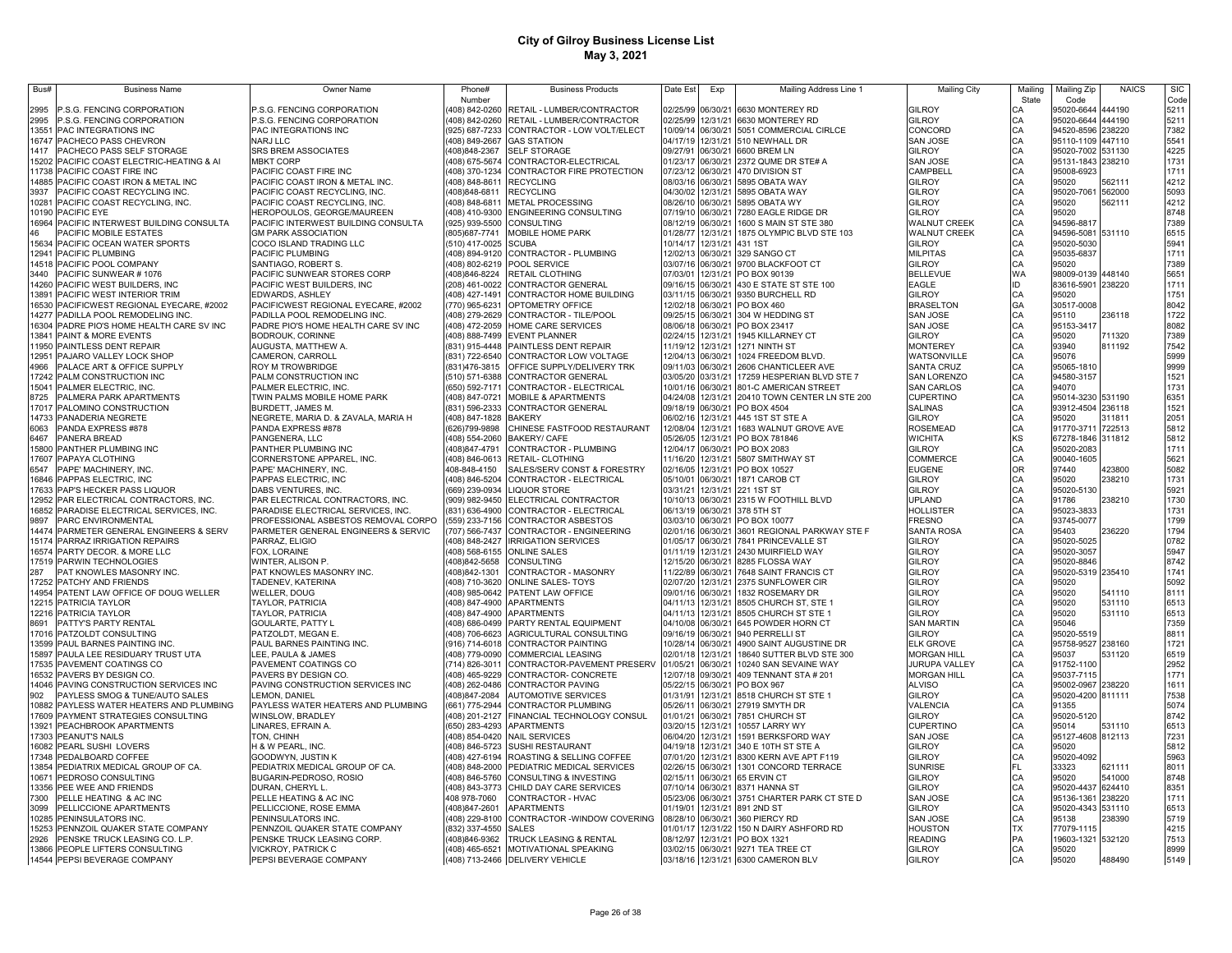| Bus#         | <b>Business Name</b>                                         | Owner Name                                                   | Phone#                           | <b>Business Products</b>                                 | Date Est             | Exp                  | Mailing Address Line 1                       | <b>Mailing City</b>      | Mailing        | Mailing Zip       | <b>NAICS</b> | <b>SIC</b>   |
|--------------|--------------------------------------------------------------|--------------------------------------------------------------|----------------------------------|----------------------------------------------------------|----------------------|----------------------|----------------------------------------------|--------------------------|----------------|-------------------|--------------|--------------|
|              |                                                              |                                                              | Number                           |                                                          |                      |                      |                                              |                          | State          | Code              |              | Code         |
| 15558        | PERFECT BROW                                                 | KUMAR, KIRAN                                                 | (408) 847-3231                   | <b>BEAUTY SERVICES</b>                                   |                      |                      | 08/01/17 12/31/21 1268 FREMONT BLVD          | <b>SEASIDE</b>           |                | 93955-4827        | 812199       | 2002         |
|              | 16782 PERFORMANCE FOOD GROUP, INC.                           | PERFORMANCE FOOD GROUP, INC.                                 |                                  | (831) 465-3205 DISTRIBUTION                              |                      |                      | 06/10/19 12/31/21 P O BOX 17928              | <b>DENVER</b>            | CO             | 80217-0928        |              | 4222         |
| 7904         | PERFORMANCE MECHANICAL, INC.                                 | DONALD J. SILVA                                              | 925-432-4080                     | CONTRACTOR GENERAL                                       |                      |                      | 03/09/07 06/30/21 PO BOX 1516                | PITTSBURG                | CA<br>FL       | 94565             |              |              |
| 17459        | PERFUMANIA                                                   | PERF OPCO, LLC                                               | (759) 799-5699                   | RETAIL PERFUME                                           |                      |                      | 10/30/20 12/31/21 11920 MIRAMAR PKWY         | <b>MIRAMAR</b>           |                | 33025-7005        |              | 5999         |
| 14344        | PERFUMERIA A & K                                             | BRITO, OLIVIA                                                |                                  | (408) 460-5615 SALES/PERFUME & ACCESSORIES               |                      |                      | 11/05/15 12/31/21 7293 MONTEREY ST           | <b>GILROY</b>            | CA<br>CA<br>CA | 95020             | 446120       | 5999         |
| 385          | PERMA-GREEN HYDRO SEEDING INC.                               | PERMA-GREEN HYDRO SEEDING INC.                               | (408)848-3310                    | CONTRACTOR ENGINEERING                                   |                      |                      | 03/20/95 06/30/21 7096 HOLSCLAW RD           | <b>GILROY</b>            |                | 95020-8026 541330 |              | 8711         |
| 909          | PERMANENTE MEDICAL GROUP, INC.                               | PERMANENTE MEDICAL GROUP, INC.                               | 5106252790                       | <b>DOCTORS OFFICE</b>                                    |                      |                      | 04/07/86 06/30/21 1950 FRANKLIN ST FL 18TH   | <b>OAKLAND</b>           |                | 94612-5118        |              | 8049         |
| 15949        | PERMIT SERVICES, INC.                                        | PERMIT SERVICES, INC.                                        |                                  | (800) 627-3764 PERMIT SERVICE                            |                      |                      | 01/01/18 06/30/21 980 HOPPER AVENUE          | <b>SANTA ROSA</b>        | CA<br>CA       | 95403             |              | 9651         |
| 498          | PERSONAL IMPRESSIONS                                         | COLLINS, TIMOTHY K                                           | (408) 843-7256                   | CONTRACTOR- PAINTING                                     |                      |                      | 09/24/97 06/30/21 331 EL CERRITO WAY         | <b>GILROY</b>            |                | 95020-4432        |              | 1721         |
| 17297        | PERTRIA, INC.                                                | PERTRIA, INC.                                                |                                  | (408) 357-7777 PROPERTY MANAGEMENT                       |                      |                      | 06/16/20 06/30/21 720 UNIVERSITY AVE STE 100 | LOS GATOS                | CA             | 95032-7651        |              | 6513         |
| 10277        | PET PEEVE                                                    | DIAZ, GLORIA G                                               | (408) 310-2741                   | PET GROOMING                                             | 08/25/10 06/30/21    |                      | 777 1ST ST #242                              | GILROY                   | CA<br>CA       | 95020             |              | 0752         |
| 16990        | PETE VALDEZ ENTERPRISES                                      | MARTINEZ, CHRISTINA                                          |                                  | (408) 828-8209 MANAGEMENT SERVICE                        | 08/28/19 06/30/21    |                      | 895 SUSAN CT                                 | <b>GILROY</b>            |                | 95020             |              | 8742         |
| 5988         | PETSMART, INC.                                               | PETSMART. INC                                                | (408)848-1383                    | <b>RETAIL PET STORE</b>                                  | 11/01/04 12/31/21    |                      | 19601 N. 27TH AVE                            | PHOENIX                  | AZ<br>CA       | 85027             | 453910       | 5999         |
| 16564        | PETSVET                                                      | ANIMUS, INC                                                  | (510) 755-8479                   | <b>VETERINARY</b>                                        | 02/03/19 06/30/21    |                      | 34501 7TH ST                                 | <b>JNION CITY</b>        |                | 94587-3673 541940 |              | 0742         |
| 17555        | PH REALTY, LLC                                               | PANJRATH, NAVJYOT                                            | (408) 835-5844                   | <b>COMMERCIAL LEASING</b>                                | 01/01/21             | 12/31/21             | 2587 BISHOP AVE                              | <b>FREMONT</b>           | CA             | 94536-3837        |              | 6512         |
| 12098        | <b>PHAM PROPERTIES</b>                                       | PHAM, DUNG H.                                                | (408) 480-7687                   | <b>APARTMENTS</b>                                        | 02/26/13             | 12/31/21             | 18625 SAGE CT                                | <b>SARATOGA</b>          | CA             | 95070-4574        | 531110       | 6514         |
| 12099        | <b>PHAM PROPERTIES</b>                                       | PHAM, DUNG H                                                 | (408) 480-7687                   | <b>APARTMENTS</b>                                        | 02/26/13             | 12/31/21             | 18625 SAGE CT                                | SARATOGA                 | CA             | 95070-4574        | 531110       | 6513         |
| 14960        | PHAM PROPERTIES                                              | PHAM, DUNG H                                                 | (408) 480-7687                   | <b>APARTMENTS</b>                                        | 09/02/16             | 12/31/21             | 18625 SAGE CT                                | <b>SARATOGA</b>          | CA             | 95070             | 531110       | 6513         |
| 17321        | PHASE 3 COMMUNICATIONS, INC.                                 | PHASE 3 COMMUNICATIONS, INC.                                 | (408) 946-9011                   | CONTRACTOR - LOW VOLTAGE                                 | 07/28/20 06/30/21    |                      | 3091 MONTEREY HWY                            | SAN JOSE                 | CA             | 95111-3204        |              | 1731         |
| 17665        | PHIL HAWKINSON CONSTRUCTION                                  | HAWKINSON, WENDELL PHILLIP                                   | (831) 245-7725                   | CONTRACTOR - GENERAL                                     | 04/30/21             | 09/30/21             | 1250 GLORIA DR                               | HOLLISTER                | CA             | 95023-5806        |              | 1521         |
| 17363        | PHILLIP PRICE CONSTRUCTION                                   | PRICE, PHILLIP V.                                            | (408) 499-8093                   | GENERAL CONTRACTOR                                       | 08/27/20 06/30/21    |                      | 16945 MALAGA DR                              | <b>MORGAN HILL</b>       | CA             | 95037             |              |              |
| 14981        | PHIXEL-COLOR PRODUCTIONS                                     | MORALES, DANIEL                                              | (408) 430-4393                   | PHOTOGRAPHY AND VIDEO                                    | 09/21/16             | 12/31/21             | 847 MARTIRI DR                               | <b>GILROY</b>            | CA             | 95020-3249 541921 |              | 7221         |
| 1304         | PHOENIX FIRE PROTECTION                                      | PHOENIX FIRE PROTECTION, INC                                 | (408) 683-2631                   | CONTRACTOR- FIRE PROTECTION                              | 05/19/00             | 06/30/21             | 11835 COLUMBET AVE                           | GILROY                   | CA             | 95020-9211        | 561621       | 7389         |
| 13616        | PIANO STUDIO OF IRENE WALKER                                 | WALKER, P, IRENE                                             |                                  | (408) 337-1360 PIANO LESSONS                             | 11/03/14             | 06/30/21             | 955 W. 6TH STREET                            | <b>GILROY</b>            | CA             | 95020-5921        |              | 7699         |
| 13581        | PIEOLOGY PIZZERIA                                            | YEUNG, J. & MANNY GHARA                                      | (714) 255-7988                   | PIZZA RESTAURANT                                         | 10/20/14             | 12/31/21             | 850 FILBERT PL                               | <b>BREA</b>              | CA             | 92821             | 722513       | 5812         |
| 3097         | PIERCE STREET APARTMENTS                                     | <b>JMK INVESTMENTS</b>                                       | (408)842-6341                    | <b>APARTMENTS</b>                                        | 11/01/84             | 12/31/21             | 100 SARATOGA AVE STE 300                     | SANTA CLARA              | CA             | 95051-7337        | 531110       | 6513         |
| 10635        | PINEDA GARDENING                                             | PINEDA, LUIS                                                 | (831) 207-2632                   | <b>GARDENING</b>                                         | 02/02/11             | 06/30/21             | 2241 VENTANA CT                              | <b>HOLLISTER</b>         | CA             | 95023             | 561730       | 0782         |
| 17490        | PINK SASSY NAILS                                             | THI. THU H.                                                  | (408) 848-3488 NAIL SALON        |                                                          | 11/23/20             |                      | 12/31/21 8021 WAYLAND LANE                   | GILROY                   | CA             | 95020             |              | 7231         |
| 12884        | PINOCCHIO'S PIZZA #1.                                        | OLIVERI, SAL & VICKIE, GINA                                  | (408) 847-3464                   | <b>PIZZA PARLOR</b>                                      | 11/01/13             |                      | 12/31/21 8400A CHURCH ST                     | GILROY                   | CA             | 95020-4229        | 722513       | 5812         |
| 10177        | PINTELLO COMEDY THEATER                                      | PINTELLO, ROD                                                | (408) 337-1599                   | THEATRICAL PRODUCTION                                    |                      |                      | 07/14/10 06/30/21 750 W 6TH ST               | GILROY                   | CA             | 95020-6015        |              | 7922         |
| 2404         | PIPE-NET INC.                                                | PIPE-NET INC.                                                |                                  | (408) 847-8470 CONTRACTOR ENGINEERING                    |                      |                      | 09/21/00 06/30/21 7821 MILLER AVE            | GILROY                   | CA             | 95020-4913 236220 |              | 1623         |
| 16066        | PIT STOP ROAD SERVICE                                        | CONCHAS, ERIBERTA & BORJAS, WILLIAMS                         |                                  | (408) 373-8097 MOBILE MECHANIC                           |                      |                      | 04/13/18 06/30/21 PO BOX 115                 | <b>SAN MARTIN</b>        | CA             | 95046             |              | 7699         |
| 17082        | PIZZA FACTORY                                                | DENNIS COLE ENTERPRISES INC.                                 | (408) 842-1011                   | <b>RESTAURANT</b>                                        |                      |                      | 10/01/19 12/31/21 PO BOX 165                 | <b>SAN JUAN BAUTISTA</b> | CA             | 95045-0165        |              | 5812         |
| 3123         | PIZZA HUT                                                    | PAC PIZZA, LLC                                               | (408)842-2424                    | <b>PIZZA PARLOR</b>                                      |                      |                      | 08/07/97 12/31/21 1938 N WOODLAWN #110       | <b>WICHITA</b>           | KS             | 67208             | 722513       | 5812         |
| 10512        | PLANNED PARENTHOOD                                           | PLANNED PARENTHOOD MAR MONTE INC                             | (408) 847-1739                   | REPRODUCTIVE HEALTH SERV                                 |                      |                      | 11/24/10 06/30/21 760 RENZ LN                | <b>GILROY</b>            | CA             | 95020             | 621410       | 8093         |
|              | 16172 PLATT ELECTRIC SUPPLY                                  | REXEL USA, INC.                                              | (972) 308-9802                   | ELECTRICAL SUPPLY WHOLESALE                              |                      |                      | 05/31/18 12/31/21 14951 DALLAS PARKWAY       | DALLAS                   | <b>TX</b>      | 75254-7892        | 423610       | 5063         |
|              | 14879 PLAYGROUNDS UNLIMITED                                  | PLAYGROUNDS UNLIMITED                                        | (408) 244-9848                   | CONTRACTOR - GENERAL                                     |                      |                      | 08/02/16 06/30/21 980 MEMOREX DR             | SANTA CLARA              | CA             | 95050             | 238990       | 1799         |
| 15863        | PLAYHOUSE DAYCARE                                            | MACHUCA, ROMELIA                                             | (408) 661-3193                   | <b>LARGE DAYCARE</b>                                     |                      |                      | 01/29/18 06/30/21 7540 CHESTNUT ST           | <b>GILROY</b>            | CA             | 95020-5808        | 624410       | 8351         |
| 8114         | PLEASANT VALLEY HOME INTERIOR                                | JULIE A. GOWAN                                               | 408-848-1550                     | <b>INTERIOR DESIGNER</b>                                 | 07/02/07             | 06/30/21             | 1635 WELBURN AVE                             | GILROY                   | CA             | 95020-3741        | 541410       | 7389         |
| 16626        | PLOKES PERSONAL TRAINING                                     | PLOKE, JOHNATHAN A. & IRVING                                 | (916) 934-9781                   | PERSONAL TRAINING                                        |                      |                      | 02/05/19 06/30/21 1861 CAROB CT              | GILROY                   | CA             | 95020-7796        |              | 7891         |
| 14539        | PLUM TREE WEST PRESERVATION LP                               | SZYMCZAK. WILLIAM E                                          | (408) 847-2099                   | <b>APARTMENTS</b>                                        | 03/17/16             | 12/31/21             | 1055 MONTEBELLO DR                           | GILROY                   | CA             | 95020             | 531311       | 9531         |
| 3940         | PLUMBING AMERICA INC                                         | PLUMBING AMERICA, INC                                        | (408)683-2631                    | CONTRACTOR- PLUMBING                                     | 04/30/02 06/30/21    |                      | 11835 COLUMBET AVE                           | GILROY                   | CA             | 95020-9211        | 238220       | 1711         |
| 5899         | POCO SOLAR ENERGY, INC                                       | POCO SOLAR ENERGY, INC.                                      | (408)970-0680                    | CONTRACTOR - SOLAR/BUILD                                 | 09/21/04             | 06/30/21             | 3345 KELLER ST                               | <b>SANTA CLARA</b>       | CA<br>CA       | 95054-2601        |              | 1711         |
| 15698        | POLARIS EYE & LASER, INC.                                    | POLARIS EYE & LASER, INC.                                    | (408) 358-3932                   | MEDICAL CLINIC                                           | 11/01/17             | 06/30/21             | 700 W 6H ST STE S                            | GILROY                   |                | 95020             |              | 8011         |
| 2029         | POLO RALPH L C/O FANDL TAX SERVICES                          | RALPH LAUREN RETAIL INC                                      | (201) 670-0057                   | <b>RETAIL CLOTHING</b>                                   | 06/20/00             | 12/31/21             | 2920 N GREEN VALLEY PKWY STE 722             | <b>HENDERSON</b>         | <b>NV</b>      | 89014             | 448140       | 5611         |
| 3479         | OLO RALPH LAUREN CHILDREN'S                                  | RALPH LAUREN RETAIL INC                                      | (201) 670-0057                   | <b>RETAIL STORE</b>                                      | 05/05/00             | 12/31/21             | 2920 N GREEN VALLEY PKEY STE 722             | <b>HENDERSEN</b>         | <b>NV</b>      | 89014             | 448130       | 5611         |
| 16671        | POLYNESIAN CARE                                              | TATOLA-VEIKOSO, TELEISIA                                     | (408) 606-0982                   | HOME HEALTH CARE                                         | 03/01/19<br>08/24/20 | 06/30/21<br>06/30/21 | 7800 PONDEROSA DR                            | GILROY<br>GILROY         | CA<br>CA       | 95020-4777        |              | 8082<br>8868 |
| 17355<br>441 | PONTIS SUPPORTED LIVING SERVCIES<br>PONZINI INSULATION, INC. | PONTIS SUPPORTED LIVING SERVCIES<br>PONZINI INSULATION, INC. | (408) 722-7667<br>(831) 623-2212 | <b>DISABILITY FACILITATOR</b><br>CONTRACTOR - INSULATION | 10/17/95             | 06/30/21             | 1128 DEL ORO WAY<br>PO BOX 1055              | SAN JUAN BAUTISTA        | CA             | 95020<br>95045    | 235420       | 1742         |
| 17531        | POOL PROS                                                    | DEL RIO, LADISLAO M.                                         | (408) 910-3502                   | <b>CONTRACTOR POOL</b>                                   | 01/05/21             | 06/30/21             | 195 N 31ST ST                                | SAN JOSE                 |                | 95116-1205        |              | 1799         |
| 14278        | OP PICTURE STUDIOS                                           | AVILA, ANTHONY MACIEL, JENNIFER                              | (408) 482-8179                   | PHOTO BOOTH RENTAL                                       | 09/28/15             | 12/31/21             | 7560 STEWARD DR                              | <b>GILROY</b>            | CA             | 95020             | 541922       | 7221         |
| 15534        | POPEYES CHICKEN & BISCUITS                                   | RMV FOODS INC.                                               | (408) 842-1111                   | FAST FOOD RESTAURANT                                     | 07/20/17             | 12/31/21             | 5700 STONERIDGE MALL RD STE 240              | PLEASANTON               | CA             | 94588             | 722513       | 5812         |
| 15806        | PORTFOLIO REALTY MANAGEMENT, INC.                            | PORTFOLIO REALTY MANAGEMENT, INC.                            | (408) 556-0200                   | PROPERTY MANAGEMENT                                      | 12/01/17             | 06/30/21             | 4020 MOORPARK AVENUE SUITE 218               | <b>SAN JOSE</b>          | CA             | 95117-4100        |              | 6519         |
| 15513        | POUND 4 POUND SPORTS FITNESS                                 | MAD DOG GUERRERO BOXING LLC                                  | (408) 655-2282                   | <b>BOXING TRAINER</b>                                    | 08/01/17             | 12/31/21             | 7648 MONTEREY ST                             | <b>GILROY</b>            | CA             | 95020-5216 812990 |              | 7992         |
| 11513        | POWER EQUIPMENT COMPANY                                      | CANNON, STEVEN & VICTORIA                                    | (408) 683-9555                   | <b>EQUIPMENT SALES</b>                                   | 04/26/12             | 12/31/21             | 8284 MURRAY AVE STE C                        | GILROY                   | CA             | 95020             | 144210       | 5261         |
| 17638        | POWER ON SOLAR                                               | RIKETY VENTURES LLC                                          | (925) 202-2238                   | CONTRACTOR-SOLAR INSTALATIO                              | 04/01/21             | 09/30/21             | 5729 SONOMA DR STE G                         | PLEASANTON               | CA             | 94566-7782        |              | 1799         |
| 17360        | POWER PLUS                                                   | S R BRAY LLC                                                 | (707) 400-4779                   | <b>GENERAL CONTRACTOR</b>                                | 08/26/20             | 06/30/21             | 5500 E LAS PALMAS AVE                        | ANAHEIM                  | CA             | 92807             |              |              |
| 13916        | POWERHOUSE RETAIL SERVICES, LLC                              | POWERHOUSE RETAIL SERVICES, LLC                              | (817) 297-8575                   | CONTRACTOR GEN& ELECTRICAL                               | 04/02/15             | 03/31/21             | 812 S CROWLEY RD STE A                       | CROWLEY                  | TX             | 76036-3714        | 238220       | 1542         |
| 9866         | PPC & HSHPS                                                  | HAAS, JULIE                                                  | (408) 961-3638                   | PET SITTING, DOG WALKING                                 | 02/18/10 06/30/21    |                      | 8742 FOXGLOVE CT                             | GILROY                   | CA             | 95020             | 812910       | 8999         |
| 771          | PRADO CONSTRUCTION                                           | RAUL PRADO CONSTRUCTION. INC.                                | (831)636-9565                    | <b>CONTRACTOR GENERAL</b>                                | 11/19/93 06/30/21    |                      | PO BOX 1621                                  | <b>HOLLISTER</b>         | CA             | 95023-9628        |              | 1542         |
| 10867        | PRAXAIR DISTRIBUTION INC.                                    | PRAXAIR DISTRIBUTION INC.                                    |                                  | (408) 848-1122 WELDING SUPPLIES SALES                    | 05/19/11             | 12/31/21             | 2301 SE CREEKVIEW DR                         | ANKENY                   | IA             | 50021-8853        | 423840       | 5169         |
| 15828        | PRECISION GRADE INC                                          | PRECISION GRADE INC                                          |                                  | (831) 800-1602 CONTRACTOR ENGINEERING                    | 12/22/17             | 06/30/21             | PO BOX 90                                    | SAN JUAN BAUTISTA        | CA             | 95045-0090        |              | 1611         |
| 13847        | PRECISION SHEET METAL PRODUCTS INC                           | SHOSTLE, MIKE & CATHY                                        |                                  | (408) 848-1490 SHEET METAL SALES REP                     | 11/17/12             |                      | 12/31/21 P.O. BOX 1704                       | <b>GILROY</b>            | CA             | 95021             | 423330       | 8748         |
| 13002        | PRECISION STAIRS INC.                                        | PRECISION STAIRS INC.                                        | (953) 56                         | CONTRACTOR - GENERAL BUILDI                              |                      |                      | 01/01/14 06/30/21 485 BITRITTO WY UNIT F     | <b>MODESTO</b>           | CA             | 95356             | 238220       | 1751         |
| 2113         | PREDATOR'S                                                   | CAMPISI, CURTIS & PIERCE, MIKE                               | (408)842-7733                    | <b>ARCHERY SALES</b>                                     |                      |                      | 03/19/93 12/31/21 7350 MONTEREY ST           | <b>GILROY</b>            | CA             | 95020-6935        | 451110       | 5091         |
| 15884        | PREMIER APPLIANCE INSTALLATION                               | CHAMBERLIN, JAMES & MATTHEWS, CHADWI                         |                                  | (408) 607-6130 APPLIANCE INSTALLATION                    |                      |                      | 01/01/18 06/30/21 755 GETTYSBURG WAY         | <b>GILROY</b>            |                | 95020             | 238210       | 5722         |
| 15087        | PREMIER BUILDERS INC.                                        | PREMIER BUILDERS INC.                                        |                                  | (408) 847-4622 CONTRACTOR - GENERAL                      |                      |                      | 02/01/16 06/30/21 8360 BURCHELL RD           | <b>GILROY</b>            | CA<br>CA       | 95020-9474        |              | 1542         |
| 12725        | PREMIER DIESEL LLC                                           | PREMIER DIESEL LLC                                           |                                  | (408) 422-4938 TRUCK & TRAILER REPAIR                    |                      |                      | 08/16/13 12/31/21 6490 AUTOMALL PKWY         | <b>GILROY</b>            | CA<br>CA       | 95020-6619        |              | 7538         |
| 17002        | PREMIER DIESEL LLC                                           | PREMIER DIESEL LLC                                           |                                  | (408) 422-4938 AUTO & TRUCK REPAIR                       |                      |                      | 09/05/19 12/31/21 6490 AUTOMALL PKWY         | GILROY                   |                | 95020-6619        |              |              |
| 17625        | PREMIER HEATING AND COOLING SERVICE                          | CRUZ, JOSE CARLOS                                            |                                  | (408) 561-6447 CONTRACTOR- HVAC                          | 03/25/21             |                      | 12/31/21 1235 S. WHITE RD                    | SAN JOSE                 |                | 95127-4148        |              | 1711         |
| 16279        | PREMO ROOFING COMPANY                                        | PREMO ROOFING COMPANY                                        | (831) 443-3605                   | CONTRACTOR ROOFING                                       | 07/27/18 06/30/21    |                      | PO BOX 7355                                  | <b>SPRECKELS</b>         |                | 93962-7355        |              | 1799         |
|              | 13336 PRIDE INDUSTRIES ONE INC                               | PRIDE INDUSTRIES ONE INC                                     |                                  | (800) 550-6005 CUSTODIAL CONTRACTOR                      |                      |                      | 07/01/14 06/30/21 P O BOX 1200               | <b>ROCKLIN</b>           | CA             | 95677-1200 561720 |              |              |
|              | 16382 PRIME AIR                                              | LONGANBACH, MATTHEW                                          |                                  | (408) 515-0951 CONTRACTOR - HVAC                         |                      |                      | 09/19/18 06/30/21 9384 RODEO DR              | GILROY                   | CA             | 95020             |              | 1711         |
|              | 15628 PRIME RETAIL SERVICES, INC.                            | PRIME RETAIL SERVICES, INC                                   |                                  | (866) 504-3511 CONTRACTOR - GENERAL/FABRIC               |                      |                      | 09/05/17 06/30/21 3617 SOUTHLAND DRIVE       | <b>FLOWERY BRANCH</b>    | GA             | 30542-5741        |              | 1542         |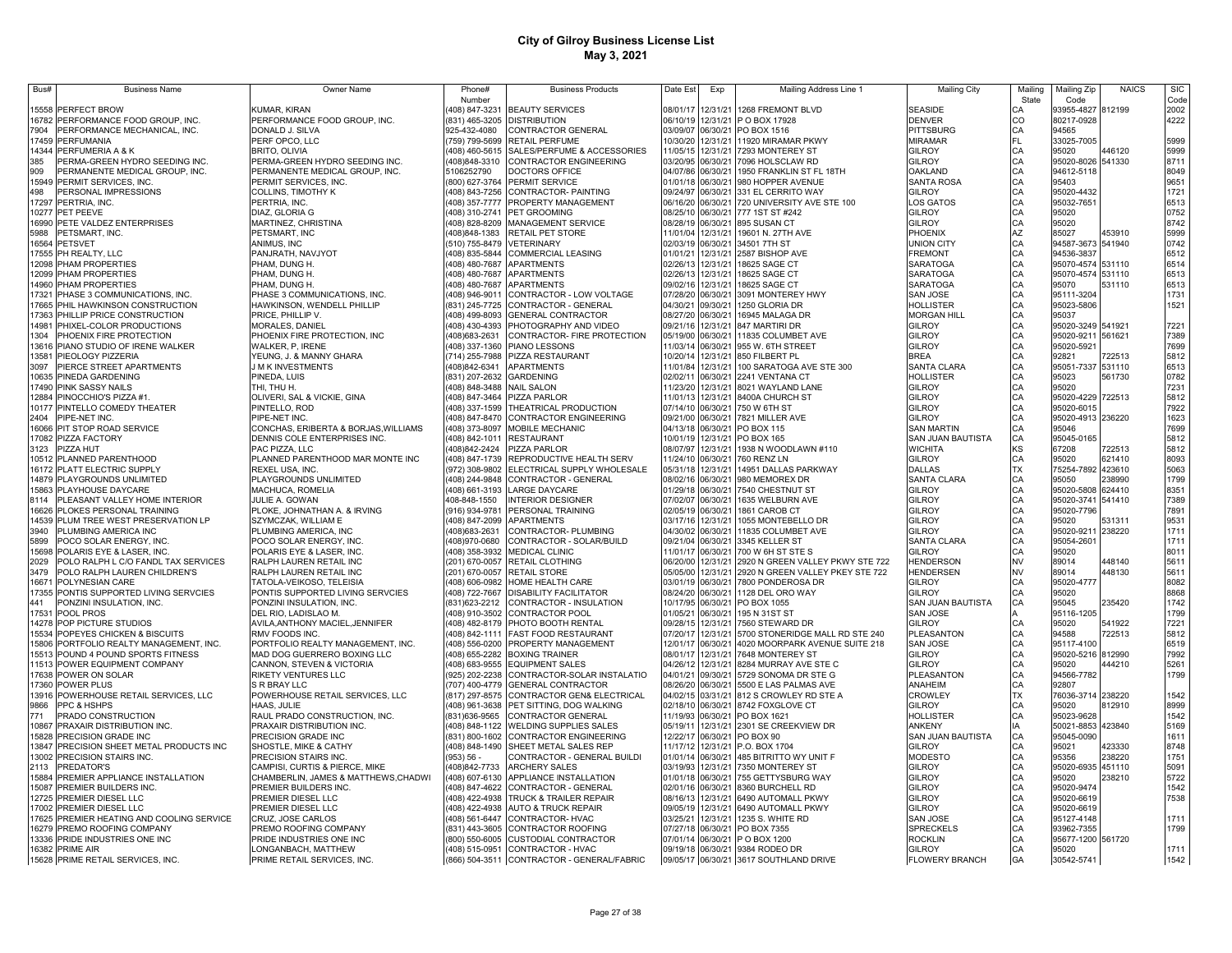| Bus#           | <b>Business Name</b>                                             | Owner Name                                                    | Phone#                                      | <b>Business Products</b>                                              | Date Est             | Exp                  | Mailing Address Line 1                                               | <b>Mailing City</b>                     | Mailing  | Mailing Zip                | <b>NAICS</b>     | <b>SIC</b>   |
|----------------|------------------------------------------------------------------|---------------------------------------------------------------|---------------------------------------------|-----------------------------------------------------------------------|----------------------|----------------------|----------------------------------------------------------------------|-----------------------------------------|----------|----------------------------|------------------|--------------|
| 7804           |                                                                  |                                                               | Number                                      |                                                                       |                      |                      |                                                                      |                                         | State    | Code                       |                  | Code         |
|                | PRINCE SHAH, M.D.<br>5306 PRINCES' BREATHE MUSIC & ENT           | PRINCE SHAH, M.D.<br>PRINCE, CLEAVON D                        | 408-848-8336                                | <b>PHYSICIAN</b><br>(408) 905-9070 DIGITAL & MEDIA SERVICE            | 01/11/07<br>04/01/17 | 06/30/21<br>12/31/21 | 9460 N NAME UNO STE 130<br>1445 WELBURN AVE                          | <b>GILROY</b><br><b>GILROY</b>          | CA       | 95020-3532<br>95020-3736   | 621111           | 8011<br>7929 |
| 12976          | PRINCESS PURSE AND MORE                                          | LANDEROS, ROSA                                                |                                             | 408) 848-0269 RETAIL SALES                                            | 12/30/13             | 12/31/21             | 7010 HOLSCLAW RD                                                     | <b>GILROY</b>                           | CA       | 95020-8026 448150          |                  | 5699         |
| 969            | PRINCEVALLE PET HOSPITAL INC.                                    | PRINCEVALLE PET HOSPITAL INC.                                 | 408)848-3443                                | <b>VETERINARY</b>                                                     | 06/07/89             | 06/30/21             | 7995 PRINCEVALLE ST STE 100                                          | <b>GILROY</b>                           | CA       | 95020-5042 541940          |                  | 0742         |
| 17432          | PRISMONDE                                                        | MALDONADO, ALEXANDRIA & DURAN, ALEX                           | 408) 209-4865                               | CONSULTANT                                                            | 10/09/20             | 06/30/21             | 9130 WREN AVE                                                        | <b>GILROY</b>                           | CA       | 95020-7282                 |                  | 8748         |
| 17172          | PROBE SPECIALISTS INC                                            | PROBE SPECIALISTS INC                                         | (408) 842-7148                              | <b>ELECTRICAL REPAIR</b>                                              | 01/01/20             | 12/31/21             | 5810 OBATA WAY STE 1                                                 | <b>GILROY</b>                           | CA       | 95020-7039                 |                  | 7629         |
| 2949           | PRODUCTS PLUS, INC.                                              | <b>NARNECK, BRUCE A.</b>                                      | (408)847-7111                               | DIST. OF MAGNETIC MEDIA                                               | 12/10/97             | 12/31/21             | 6550 BREM LN STE A                                                   | <b>GILROY</b>                           | CA       | 95020-7003                 | 443120           | 5023         |
| 10878<br>17464 | PROFESSIONAL SERVICE INDUSTRIES INC<br>PROLIFIC BARBERS LLC      | PROFESSIONAL SERVICE INDUSTRIES INC<br>PROLIFIC BARBERS LLC   | (831) 757-3536<br>(408) 767-5359            | CONSTRUCTION INSPECTIONS<br><b>BARBER SHOP</b>                        | 05/25/11<br>11/03/20 | 06/30/21<br>12/31/21 | 380 TENNANT AVE STE 3<br>280 E SAN MARTIN AVE                        | <b>MORGAN HILL</b><br><b>SAN MARTIN</b> | CA<br>CA | 95037-5478<br>95046-9642   | 926150           | 8711<br>7241 |
| 5772           | PROMISED LAND BREWING CO LLC                                     | PROMISED LAND BREWING CO LLC                                  | (408) 482-1462                              | <b>BREWERY</b>                                                        | 11/16/17             | 12/31/21             | 7419 MONTEREY ST                                                     | <b>GILROY</b>                           | CA       | 95020-5823                 | 312120           | 5181         |
| 9281           | PRONTO TRUCK & TRAILER REPAIR                                    | SANDOVAL, RAUL                                                | (831) 902-5338                              | MECHANICAL                                                            | 02/11/09             | 06/30/21             | 9628 PRUNEDALE SOUTH ROAD                                            | <b>SALINAS</b>                          | CA       | 93907                      | 811111           | 7538         |
| 17557          | PROPERTY REMODEL SERVICES INC                                    | PROPERTY REMODEL SERVICES INC                                 | (408) 210-7789                              | CONTRACTOR GENERAL                                                    | 01/26/21             | 06/30/21             | PO BOX 53625                                                         | SAN JOSE                                | CA       | 95153-0625                 |                  | 1521         |
| 8688           | PROPERTY RESCUE                                                  | MONTEZ, RALPH J                                               | (408) 710-8003                              | <b>CLEANING SERVICES</b>                                              | 04/09/08             | 06/30/21             | 1193 ARAPAHO DR                                                      | <b>GILROY</b>                           | CA       | 95020-8116                 |                  | 7349         |
| 17455          | PRO-PIPE, INC.                                                   | <b>NATIONAL UNDERGROUND GROUP, I</b>                          | (909) 598-9743                              | CONTRACTOR - GEN ENGINEERIN                                           | 10/28/20             | 03/31/21             | 47 DISCOVERY STE 250                                                 | <b>IRVINE</b>                           | CA       | 92618-3206                 |                  | 4959         |
| 17044<br>17499 | PROSPECTORS PROPERTY MANAGEMENT, IN<br>PROSTYLE CREDIT SOLUTIONS | PROSPECTORS PROPERTY MANAGEMENT, IN<br>BARBOZA, ANTOINETTE    | (408) 779-0111<br>(408) 422-5030            | PROPERTY MANAGEMENT                                                   | 10/03/19<br>01/01/21 | 06/30/21<br>06/30/21 | 17770 MONTEREY RD STE A<br>353 E 10TH ST STE E PMB 629               | <b>MORGAN HILL</b><br><b>GILROY</b>     | CA       | 95037-3693 531311          |                  | 6531         |
| 6923           | PRO-TECH PAINTING SERVICE                                        | PRO-TECH PAINTING, INC                                        | 408-559-7225                                | <b>CREDIT REPAIR SERVICES</b><br><b>CONTRACTOR PAINTING</b>           | 01/06/06             | 06/30/21             | <b>818 CRISTICH LN STE 3</b>                                         | CAMPBELL                                | CA<br>CA | 95020-6500<br>95008-5423   |                  | 7322<br>1721 |
| 17621          | PROTEK ROOFING                                                   | CANO. JOSE E.                                                 |                                             | (408) 427-1645 CONTRACTOR ROOFING                                     | 03/18/21             | 06/30/21             | PO BOX 1122                                                          | <b>SALINAS</b>                          | CA       | 93902-1122                 |                  | 1761         |
| 7970           | PROVEN TERMITE SOLUTIONS                                         | <b><i>NEED ENTERPRISES INC.</i></b>                           |                                             | (408) 929-1992 PEST CONTROL                                           | 04/10/07             | 06/30/21             | 662 GIGUERE CT STE F                                                 | <b>SAN JOSE</b>                         | CA       | 95133-1744 561710          |                  | 7342         |
| 1194           | PSI DEVELOPMENT CO.                                              | PACIFIC STATES INDUSTRIES DEVELOPME                           | (408) 271-2210                              | CONTRACTOR - GENERAL                                                  |                      | 07/21/99 06/30/21    | PO BOX 1300                                                          | <b>MORGAN HILL</b>                      | CA       | 95038-1300 233210          |                  | 1521         |
| 2034           | PUMA NORTH AMERICA                                               | PUMA NORTH AMERICA - TAX DEPT                                 | (408)846-0688                               | RETAIL ATHLETIC SHOES                                                 | 06/21/00             | 12/31/21             | 10 LYBERTY WAY                                                       | WESTFORD                                | MA       | 01886-3616 448210          |                  | 5661         |
| 14117          | PYRO SPECTACULARS NORTH, INC                                     | <b>PYRO SPECTACULARS NORTH, INC</b>                           |                                             | (916) 640-0173 PUBLIC DISPLAY FIREWORKS                               | 07/01/15 06/30/21    |                      | 5301 LANG AVE                                                        | <b>MCCLELLAN</b>                        | CA       | 95652                      | 713990           | 7999         |
|                | 14190 Q BEAUTY SPA<br>17158 Q NAIL SPA                           | DO, QUYEN & VU, TRANG<br>VO, KIM QUANH                        | (408) 848-0666<br>(408) 847-8942 NAIL SALON | <b>NAIL/HAIR SALON</b>                                                | 08/10/15<br>01/18/19 | 12/31/21<br>12/31/21 | 895 1ST STREET<br>6970 AUTOMALL PKWY STE H                           | <b>GILROY</b><br><b>GILROY</b>          | CA<br>CA | 95020<br>95020             | 812113           | 7231<br>7231 |
| 6114           | QUALITY ACOUSTICS, INC.                                          | QUALITY ACOUSTICS, INC.                                       | (831)663-6063                               | CONTRACTOR - GENERAL                                                  | 12/28/04             | 06/30/21             | 17780 CUNHA LN                                                       | <b>SALINAS</b>                          | CA       | 93907-1528 235420          |                  | 1742         |
|                | 10709 QUALITY FIRST HOME IMPROVEMENTS                            | ANDERSON, GERRY OR GARY KLUCK                                 | (916) 788-2921                              | CONTRACTOR- GENERAL                                                   | 03/08/11             | 06/30/21             | 6545 SUNRISE BLVD                                                    | <b>CITRUS HEIGHTS</b>                   | CA       | 95610                      |                  | 1521         |
| 510            | <b>QUALITY HOMES SERVICES</b>                                    | B AND D QUALITY WATER INC                                     | (559) 275-0222                              | CONTRACTOR- GENERAL                                                   | 11/04/97             | 06/30/21             | 4936 E. ASHLAN AVE                                                   | <b>FRESNO</b>                           | CA       | 93726-3099 333319          |                  | 1799         |
| 7745           | QUALITY INN & SUITE (LEAVESLY                                    | PATEL, HIRABHAI D                                             | 408-847-5500                                | MOTEL/HOTEL                                                           | 12/05/06             | 12/31/21             | 8430 MURRAY AVE                                                      | GILROY                                  | CA       | 95020-3636 721110          |                  | 7011         |
| 1186           | <b>QUALITY PLUMBING ASSOCIATES</b>                               | QUALITY PLUMBING ASSOCIATES                                   | (831) 775-0655                              | CONTRACTOR - PLUMBING                                                 | 05/06/99             | 06/30/21             | 607 BRUNKEN AVE STE A                                                | <b>SALINAS</b>                          | CA       | 93901                      | 238220           | 1711         |
| 9980           | QUICK DRAW ATM INC                                               | <b>HAYNES, KENNETH</b>                                        | 408) 776-8767                               | ATM SALES & SERVICE                                                   | 04/12/10             | 06/30/21             | 305 VINEYARD TOWN CENTER #224                                        | <b>MORGAN HILL</b>                      | CA<br>CA | 95037                      | 423420           | 3578<br>7217 |
| 1900<br>11075  | QUICK DRY<br><b>QUICK N EASY MARKET</b>                          | ROCHA, ROB A<br><b>HARJOT MARKETS, INC.</b>                   | 408) 842-0025<br>408) 847-4543              | <b>CARPET CLEANING</b><br><b>GROCERY &amp; LIQUOR</b>                 | 10/22/12<br>08/24/11 | 06/30/21<br>12/31/21 | 1020 SAN MIGUEL ST<br><b>8429 MURRAY AVE</b>                         | <b>GILROY</b><br><b>GILROY</b>          | CA       | 95020-5402<br>95020-3611   | 445310           | 5411         |
| 3343           | QUINCY ENGINEERING, INC.                                         | QUINCY ENGINEERING, INC.                                      | (408) 848-0310                              | <b>ENGINEERING CONSULTANTS</b>                                        | 02/01/14             | 06/30/21             | 11017 COBBLEROCK DR #100                                             | RANCHO CORDOVA                          | CA       | 95670                      | 541330           | 8711         |
| 1477           | R & D GREASE TRAP CLEANING                                       | WHITE, RON B                                                  | 707) 632-5827                               | <b>CLEANING SERVICE</b>                                               | 01/20/95             | 06/30/21             | PO BOX 640                                                           | THE DALLES                              | OR       | 97058-0640                 | 562998           | 7349         |
| 16806          | R & F REMODELS, INC.                                             | R & F REMODELS, INC                                           | (408) 840-1399                              | CONTRACTOR - GENERAL BUILDI                                           | 05/22/19             | 06/30/21             | 440 QUEENS LN                                                        | <b>SAN JOSE</b>                         | CA       | 95112-4308                 | 236118           | 1752         |
| 1892           | <b>R &amp; M SANTOS TRACTOR SERVICE</b>                          | SANTOS, ROGER L & MARK T                                      | 408)842-8547                                | AGRICULTURAL EQUIPMENT                                                | 12/31/99             | 06/30/21             | 1195 BUENA VISTA AVE                                                 | <b>GILROY</b>                           | CA       | 95020-9133                 | 532490           | 7699         |
| 4568           | R AND R LABOR, INC.                                              | RAMIRO RODRIZGUEZ JR.                                         | (831) 638-0290                              | <b>TEMP AGENCY</b>                                                    | 03/17/03             | 06/30/21             | 710 KIRKPATRIC CT                                                    | <b>HOLLISTER</b>                        | CA       | 95023-2817                 | 561320           | 0761         |
| 5433           | 14739 R C PACIFIC CONSTRUCTION INC.<br>R K ELECTRIC INC          | R C PACIFIC CONSTRUCTION INC.<br>R K ELECTRIC, INC.           | (916) 782-5682<br>(510)770-5660             | CONTRACTOR GENERAL<br>CONTRACTOR ELECTRICAL                           | 06/02/16<br>03/23/04 | 06/30/21<br>06/30/21 | 7070 GALILEE RD<br>49211 MILMONT DR                                  | <b>ROSEVILLE</b><br><b>FREMONT</b>      | CA<br>CA | 95678<br>94538             | 238210           | 1542<br>1731 |
|                | 12720 R O W CUSTOM POOLS                                         | R O W CUSTOM ENTERPRISE                                       | (209) 537-6500                              | SWIM POOL CONTRACTOR                                                  | 08/15/13             | 06/30/21             | 5200 FAITH HOME RD                                                   | <b>CERES</b>                            | CA       | 95307                      | 236220           | 1799         |
|                | 17410 R S CONSTRUCTION                                           | R S CONSTRUCTION                                              | (559) 416-7340                              | CONTRACTOR - GENERAL/ELECTR                                           | 09/21/20             | 06/30/21             | 35021 AVENUE 13                                                      | <b>MADERA</b>                           | CA       | 93636-8424                 |                  | 1711         |
|                | 11926 R Z PROPERTIES                                             | ZEPEDA, REGOBERTO                                             | (408) 205-8546                              | <b>APARTMENTS</b>                                                     | 11/01/12             | 12/31/21             | 1973 VIA DI SALERNO                                                  | <b>PLEASANTON</b>                       | CA       | 94566-2121                 | 531110           | 6513         |
|                | 16700 R&D BUILDING SOLUTIONS, INC.                               | R&D BUILDING SOLUTIONS, INC.                                  | (408) 500-5340                              | CONTRACTOR - GENERAL                                                  | 03/19/19             | 06/30/21             | 1390 KATHLEEN COURT                                                  | <b>HOLLISTER</b>                        | CA       | 95023-6749                 |                  | 1522         |
| 6958           | R. E. CUDDIE CO.                                                 | r. e. cuddie co.                                              | 408-998-1250                                | CONTRACTOR FLOORING                                                   | 01/19/06             | 06/30/21             | 1751 JUNCTION AVE                                                    | <b>SAN JOSE</b>                         | CA       | 95112-1010 238330          |                  | 1752         |
|                | 16881 R.A.C SERVICES, LLC<br>17639 R.A.C SERVICES, LLC           | R.A.C SERVICES, LLC<br>R.A.C SERVICES, LLC                    | (408) 888-8054<br>(408) 888-8054            | <b>HOME OFFICE</b><br><b>FACILITIES BUSINESS</b>                      | 06/26/19<br>04/01/21 | 06/30/21<br>12/31/21 | 85 5TH ST<br>85 5TH ST                                               | <b>GILROY</b><br><b>GILROY</b>          | CA<br>CA | 95020-5765<br>95020-5765   |                  | 8744<br>7349 |
|                | 14614 RA SOLAR                                                   | FREE ENERGY SYSTEMS, INC                                      | (800) 804-7958                              | CONTRACTOR - SOLAR PV                                                 | 09/22/20             | 06/30/21             | 2055 LOMBARD ST STE 470517                                           | <b>SAN FRANCISCO</b>                    | CA       | 94147-3007                 | 221114           | 1731         |
|                | 13089 RABOBANK, N.A                                              | ARREDONDO, RICK                                               |                                             | 408) 847-3133 BANKING SERVICES                                        | 03/01/14             | 06/30/21             | 805 1ST STREET                                                       | <b>GILROY</b>                           | CA       | 95020                      | 522110           | 6029         |
|                | 15711 RACZ EVENTS                                                | RACZ, RICHARD                                                 |                                             | 408) 705-3686 EVENT PLANNING                                          | 10/20/17             | 06/30/21             | 822 GERONIMO ST                                                      | <b>GILROY</b>                           | CA       | 95020-9354                 |                  | 7389         |
|                | 7256 RAGE MACHINE, INC.                                          | RAGE MACHINE, INC.                                            |                                             | (408) 749-1475 MACHINE SHOP                                           | 03/12/20             | 12/31/21             | 8075 CAMINO ARROYO STE A                                             | <b>GILROY</b>                           | CA       | 95020                      |                  | 3599         |
|                | 16546 RAILROAD BUILDING                                          | AWD FAMILY TRUST                                              | (408) 848-1693                              | COMMERCIAL LEASING                                                    | 12/18/18             | 12/31/21             | PO BOX 600                                                           | <b>GILROY</b>                           | CA       | 95021-0600 531311          |                  | 7549         |
| ุรร<br>16954   | RAMIREZ APARTMENTS<br>RAMIREZ GARDENING SERVICE                  | RAMIREZ, MARIA DEJESUS<br>RAMIREZ, JUAN/ AYALA, ERIKA         | (408) 500-2187                              | (408) 842-6156 APARTMENTS<br>YARD MAINTENANCE                         | 10/27/71<br>08/07/19 | 12/31/21<br>06/30/21 | 7321 EIGLEBERRY ST<br>880 MANTELLI DRIVE #102                        | <b>GILROY</b><br>GILROY                 | CA<br>CA | 95020-6118 531110<br>95020 |                  | 6513         |
| 16268          | RAMIREZ'S SERVICES AND REPAIRS                                   | RAMIREZ G., INOSENCIO                                         | (408) 310-5697                              | MAINTANANCE AND REPAIRS                                               | 07/20/18             | 06/30/21             | 6265 PACHECO PASS HWY                                                | <b>GILROY</b>                           | CA       | 95020-9575                 |                  | 7349         |
| 6277           | RAMOS BOOKKEEPING                                                | RAMOS, JEANETTE                                               | 408-846-8195                                | <b>BOOKKEEPING SERVICE</b>                                            | 03/03/05             | 06/30/21             | 1597 EL DORADO DR                                                    | <b>GILROY</b>                           | CA       | 95020-3716 541219          |                  | 8721         |
| 13438          | RAMOS ELECTRIC                                                   | RAMOS, JORGE E                                                | 408)425-0846                                | CONTRACTOR - ELECTRICAL                                               | 08/18/14             | 06/30/21             | 341 EDEN ST                                                          | <b>GILROY</b>                           | CA       | 95020-7265 236118          |                  | 1731         |
| 375            | RANDAZZO ENTERPRISES, INC.                                       | RANDAZZO ENTERPRISES, INC.                                    | (831) 633-4420                              | <b>CONTRACTOR GENERAL</b>                                             | 09/14/94             | 06/30/21             | 13550 BLACKIE RD                                                     | CASTROVILLE                             | CA       | 95012-3200                 |                  | 1795         |
| 16323          | RANI EYEBROWS THREADING & BEAUTY                                 | <b>KAYASTHA, MIJALA</b>                                       | 347) 403-8217                               | EYEBROW HAIR REMOVAL SERV                                             | 09/01/18             | 12/31/21             | 7660 MONTEREY ST STE 103                                             | <b>GILROY</b>                           | CA       | 95020                      | 812112           | 7231         |
| 17064<br>17404 | RAOOF DONUTS R'US<br>RAPID PLUMBING                              | RAOOF, AMAYA & ABRAHAM<br>TRIPLE A PLUMBING SERVCS LET STINKY | 408) 763-0661<br>(408) 245-4940             | <b>DELIVERY</b><br><b>STORAGE</b>                                     | 10/15/19<br>08/01/20 | 12/31/21<br>06/30/21 | 5981 WINGED FOOT DR<br>PO BOX 5144                                   | <b>GILROY</b><br><b>SANTA CLARA</b>     | CA<br>CA | 95020-2635<br>95056-5144   |                  | 2499<br>1711 |
| 14094          | RAPIDO TRACTOR TRAILER REPAIRS                                   | KRUGER, DARREN L                                              | (408) 402-2924                              | <b>ROAD SERVICES</b>                                                  | 07/01/15             | 06/30/21             | PO BOX 185                                                           | <b>SAN MARTIN</b>                       | CA       | 95046                      |                  | 7549         |
| 16878          | RAY TECH PROFESSIONAL PAINTING                                   | TECHAIRA, RAYMOND GEORGE                                      | (925) 606-0512                              | CONTRACTOR - PAINTING                                                 | 06/25/19             | 06/30/21             | 175 CONTRACTORS AVE                                                  | LIVERMORE                               | CA       | 94551-8856                 |                  | 1721         |
| 8549           | RAYNE PLUMBING & SEWER SERVICE, INC                              | RAYNE PLUMBING & SEWER SERVICE LEAS                           | (408) 283-0600                              | CONTRACTOR - PLUMBING                                                 | 02/01/08             | 06/30/21             | 517 MADERA AVE                                                       | SAN JOSE                                | CA       | 95112-2906 238220          |                  | 1711         |
|                | 12965 RCM CONCRETE                                               | RCM CONCRETE                                                  | (408) 847-7326                              | CONTRACTOR - CONCRETE                                                 | 12/20/13             | 06/30/21             | 2015 TRUMAR LANE                                                     | <b>GILROY</b>                           | CA       | 95020                      |                  | 1771         |
|                | 16125 RDF INVESTMENTS, LLC                                       | RDF INVESTMENTS, LLC                                          | (831) 372-3309                              | COMMERCIAL LEASING                                                    | 01/01/15             | 12/31/21             | 409 WASHINGTON ST STE 201                                            | <b>MONTEREY</b>                         | CA       | 93940-3054 531311          |                  | 5812         |
| 15492          | REACO HEATING & AC, INC.<br>5424 READY FLEET, INC.               | REACO HEATING & AC, INC.<br>READY FLEET, INC.                 | (408) 578-6145<br>(408) 843-4290            | CONTRACTOR - HEATING & A/C<br>TRANSPORTATION SERVICES                 | 07/01/17<br>05/17/17 | 06/30/21<br>06/30/21 | 8475 FOREST ST UNIT 125<br>PO BOX 23242                              | <b>GILROY</b><br><b>TIGARD</b>          | CA<br>OR | 95020-3646<br>97281-3242   | 238220           | 1711<br>4731 |
| 7402           | REAL ESTATE ADVISORS, INC                                        | REAL ESTATE ADVISORS, INC                                     |                                             | (949) 488-3937 PROPERTY MANAGEMENT                                    | 09/01/20             | 06/30/21             | 34455 YUCAIPA BLVD STE 214                                           | <b>YUCAIPA</b>                          | CA       | 92399-6114                 |                  | 6531         |
| 3644           | REALTY EXECUTIVES OF GILROY                                      | <b>AVAMASH, INC.</b>                                          |                                             | 408) 846-7700 REAL ESTATE                                             | 12/01/14             | 06/30/21             | 189 WEST EL PORTAL DRIVE                                             | <b>MERCED</b>                           | CA       | 95348                      | 531210           | 6531         |
| 1937           | REBEKAH CHILDRENS SERVICES                                       | REBEKAH CHILDRENS SERVICES                                    | 408)846-2100                                | CHILDREN'S HOME                                                       | 07/08/99             | 06/30/21             | 290 I O O F AVE                                                      | <b>GILROY</b>                           | CA       | 95020-5204                 | 623990           | 8361         |
| 16647          | REBOZZI, INC.                                                    | REBOZZI, INC.                                                 |                                             | 408) 229-9689 CONTRACTOR - GENERAL BUILDI                             | 02/14/19             | 06/30/21             | 5765 WINFIELD #4                                                     | <b>SAN JOSE</b>                         | CA       | 95123-2432                 |                  | 1795         |
| 1715           | RECOLOGY SOUTH VALLEY                                            | RECOLOGY INC.                                                 |                                             | 408) 842-3358 SOLID WASTE & RECYCLING                                 | 07/15/98             | 06/30/21             | 1351 PACHECO PASS HWY                                                | <b>GILROY</b>                           | CA       | 95020-9579 562119          |                  | 4212         |
|                | 14526 RECYCLE FOR CHANGE<br>14527 RECYCLE FOR CHANGE             | RECYCLE FOR CHANGE<br>RECYCLE FOR CHANGE                      |                                             | (415) 755-3092 COLLECTING TEXTILES<br>(510) 932-3839 COLLECT TEXTILES |                      |                      | 03/09/16 06/30/21 1081 ESSEX AVE<br>03/09/16 06/30/21 1081 ESSEX AVE | <b>RICHMOND</b><br><b>RICHMOND</b>      | CA<br>CA | 9020<br>94801              | 453310<br>453310 | 5932<br>7389 |
|                |                                                                  |                                                               |                                             |                                                                       |                      |                      |                                                                      |                                         |          |                            |                  |              |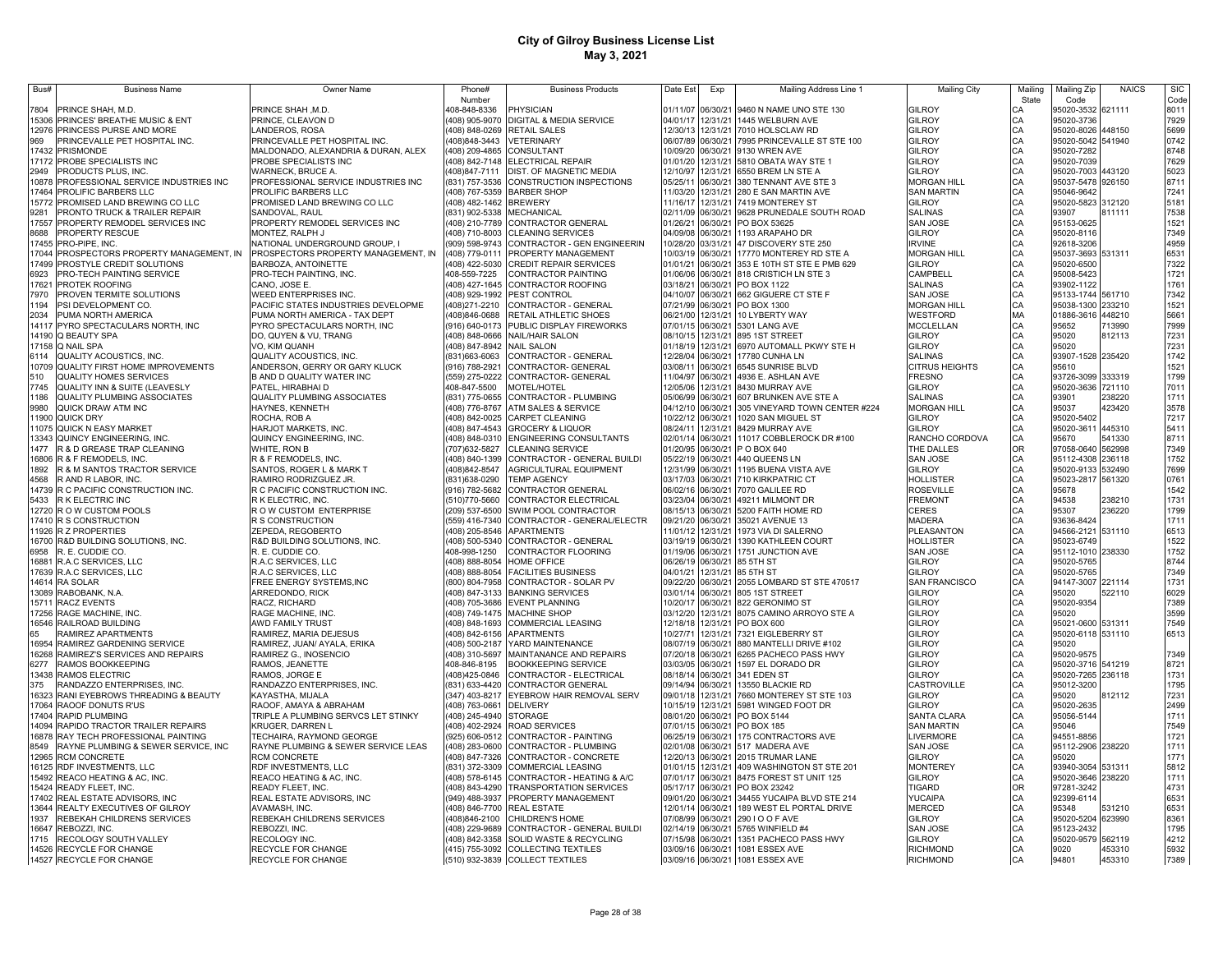| Bus#           | <b>Business Name</b>                                                    | Owner Name                                               | Phone#                                        | <b>Business Products</b>                                                | Date Est             | Exp                  | Mailing Address Line 1                                    | <b>Mailing City</b>                  | Mailing   | Mailing Zip                     | <b>NAICS</b>     | <b>SIC</b>   |
|----------------|-------------------------------------------------------------------------|----------------------------------------------------------|-----------------------------------------------|-------------------------------------------------------------------------|----------------------|----------------------|-----------------------------------------------------------|--------------------------------------|-----------|---------------------------------|------------------|--------------|
|                |                                                                         |                                                          | Number                                        |                                                                         |                      |                      |                                                           |                                      | State     | Code                            |                  | Code         |
| 16281<br>8173  | RED ROOTS LANDSCAPE, INC.<br>REDBOX AUTOMATED RETAIL LLC                | RED ROOTS LANDSCAPE, INC.<br>CORPORATION SERVICE COMPANY | 408) 683-0336<br>630/756-8000                 | CONTRACTOR-LANDSCAPING<br>DVD VENDING MACHINE                           | 07/27/18<br>07/01/07 | 06/30/21             | 7500 ARROYO CIRCLE STE 150<br>06/30/21 1 TOWER LN STE 900 | GILROY<br>OAKBROOK TERRACE           | CА        | 95020<br>60181                  | 541320<br>454210 | 0781<br>5962 |
|                | 16809 REDESIGN HOME STAGING SERVICES                                    | LOPEZ, ELIZABETH                                         | (408) 710-9498                                | HOME STAGING                                                            | 05/20/19             |                      | 06/30/21 5862 CAJON WAY                                   | GILROY                               | CA        | 95020-6828                      |                  | 7389         |
| 16810          | REDESIGN HOME STAGING SERVICES 2                                        | SILVA, ANA                                               |                                               | (408) 499-7194 HOME STAGING                                             | 05/20/19             | 06/30/21             | 7440 HANNA ST                                             | GILROY                               | CA        | 95020-5724                      |                  | 7389         |
| 17447          | REDFIN HOME SERVICES LLC                                                | REDFIN HOME SERVICES LLC                                 |                                               | (206) 576-8333 CONTRACTOR GENERAL                                       | 10/21/20             | 06/30/21             | 2611 INTERNET BLVD STE 201                                | <b>FRISCO</b>                        | <b>TX</b> | 75034-9093                      |                  | 1521         |
|                | 10395 REDMAN'S AUTOMOTIVE                                               | REDMAN, KEVIN D, OR KAREN J                              | (408)842-0663                                 | <b>AUTOMOTIVE REPAIRS</b>                                               | 10/04/10             | 12/31/21             | 20 E LUCHESSA AVE                                         | GILROY                               | CA<br>CA  | 95020-6621 811111               |                  | 7538         |
|                | 16984 REDUX                                                             | <b>HANAPS ENTERPRISES</b>                                |                                               | 408) 314-9092 ASSEMBLY & STORAGE MANUFACT                               | 08/22/19             | 12/31/21             | 8100 CAMINO ARROYO CIR                                    | GILROY                               |           | 95020-7304                      |                  | 7373         |
| 5534           | REDWOOD GEOTECHNICAL                                                    | NICHOLAS J. RAFFERTY, G.E.                               | 408)848-6009                                  | <b>SOIL ENGINEERING</b>                                                 | 04/23/04             | 06/30/21             | PO BOX 53058                                              | SAN JOSE                             | CA        | 95153-0058                      | 541380           | 8734         |
| 2233           | REEBOK INTERNATIONAL LTD #0082                                          | REEBOK INTERNATIONAL LTD #0082                           | 781)401-4639                                  | RETAIL ATHLETIC SHOES                                                   | 10/17/95             | 12/31/21             | PO BOX 80600                                              | <b>INDIANAPOLIS</b>                  | IN        | 46280-0600                      | 448110           | 5661         |
| 16883<br>12573 | REGAL SOLAR ELECTRIC, INC.<br><b>REGIONAL FARMS INC</b>                 | REGAL SOLAR ELECTRIC, INC.<br><b>REGIONAL FARMS INC</b>  |                                               | (925) 433-3463 CONTRACTOR- ELECTRICAL<br>408) 842-3160 WHOLESALE FLORAL | 06/27/19<br>07/01/13 | 06/30/21<br>12/31/21 | 5020 PACHECO BLVD<br>P O BOX 196                          | <b>MARTINEZ</b><br><b>SAN MARTIN</b> | CA<br>CA  | 94553-4327<br>95046-0196 111421 |                  | 5074         |
| 10733          | REHABONE MEDICAL GROUP INC                                              | REHABONE MEDICAL GROUP INC                               |                                               | (408) 445-8400 PHYSICIAN OFFICE                                         | 03/23/11             | 06/30/21             | 13980 BLOSSOM HILL                                        | <b>OS GATOS</b>                      | CA        | 95032                           | 621111           | 5193<br>8011 |
| 10083          | REID LERNER, ARCHITECT                                                  | LERNER, REID                                             |                                               | 408) 842-9942 ARCHITECTURAL SERVICES                                    | 06/07/10             | 06/30/21             | 7680 MONTEREY ST STE 105                                  | GILROY                               | CA        | 95020                           |                  | 8712         |
| 15779          | <b>REID MEDIA PRODUCTIONS</b>                                           | <b>REID, CHARLES</b>                                     |                                               | (408) 807-9618 MEDIA PRODUCTS                                           | 11/20/17             | 12/31/21             | PO BOX 1760                                               | GILROY                               | CA        | 95021-1760                      |                  | 8999         |
| 8969           | RELIABLE CLEANING SOLUTIONS                                             | CARRILLO, GILBERT & ROSEMARY                             |                                               | (408) 848-5859 SUBMICRON CLEANING                                       | 08/20/08             | 06/30/21             | 8861 MURAOKA DR BLDG B                                    | <b>GILROY</b>                        | CA        | 95020                           | 334510           | 7699         |
| 17640          | RELIABLE FIRE AND SECURITY SOLUTION                                     | RELIABLE FIRE AND SECURITY SOLUTION                      | (559) 277-3754                                | CONTRACTOR LOW VOLTAGE                                                  | 04/06/21             | 09/30/21             | 6339 HIGHWAY 145                                          | MADERA                               | CA        | 93637-9406                      |                  | 7382         |
|                | 15626 RELIABLE PROPERTIES                                               | QUARESMA 2003 TRSUT                                      |                                               | (408) 776-1320 APARTMENTS                                               | 08/31/17             | 12/31/21             | PO BOX 1801                                               | <b>MORGAN HILL</b>                   | CA        | 95038-1801                      | 531110           | 6513         |
|                | 17446 RELIABLE ROOFING                                                  | AVA, INC.                                                | (818) 646-0458                                | CONTRACTOR- ROOFING                                                     | 10/15/20             | 06/30/21             | 12441 CHANDLER BLVD                                       | VALLEY VILLAGE                       | CA        | 91607-1606                      |                  | 1761         |
| 1541<br>684    | RELIABLE TRUCK REPAIR, INC.<br>REM MFG. INC.                            | RELIABLE TRUCK REPAIR, INC.<br>MCCRORY, ROBERT E.        |                                               | (530) 347-0183 MOBILE AUTO REPAIR<br>INDUST MACHINE & EQUIPT.           | 03/12/97<br>12/03/81 | 06/30/21<br>12/31/21 | 18655 DEL NORTE DR<br>180 E 6TH ST                        | COTTONWOOD<br><b>GILROY</b>          | CA<br>CA  | 96022<br>95020-6902 336399      | 811111           | 7538<br>6411 |
| 7885           | RENAISSANCE STONE CARE & WATERPROOF                                     | IVARY MANAGEMENT COMPANY                                 | (408) 848-2901<br>(408) 998-4700              | CONTRACTOR- PAINTING                                                    | 03/02/07             | 06/30/21             | 677 KINGS ROW                                             | SAN JOSE                             | CA        | 95112-2724                      | 238320           | 1799         |
| 16441          | RENEE BYNUM, LMFT                                                       | BYNUM, RENEE                                             |                                               | (888) 856-9138 TELEHEALTH/COUNSELING                                    | 10/17/18             | 06/30/21             | 766 1ST ST. APT 20                                        | GILROY                               | CA        | 95020                           |                  | 8322         |
| 12860          | RENEWAL BY ANDERSEN OF SAN FRAN                                         | <b>JEMICO LLC</b>                                        |                                               | (510) 263-3186 CONTRACTOR GENERAL                                       | 10/17/13             | 06/30/21             | 30800 SANTANA ST                                          | HAYWARD                              | CA        | 94544                           |                  | 1521         |
| 7831           | RENN TRANSPORTATION, INC.                                               | RENN TRANSPORTATION, INC.                                | 408-842-3545                                  | <b>TRANSPORTATION</b>                                                   | 01/29/07             | 06/30/21             | 8845 FOREST ST                                            | <b>GILROY</b>                        | CA        | 95020-3651 484121               |                  | 4213         |
| 1048           | <b>RENZ &amp; RENZ</b>                                                  | <b>GEORGE L. RENZ</b>                                    | (408)846-1031                                 | <b>REAL ESTATE AGENTS</b>                                               | 10/21/98             | 06/30/21             | 7500 ARROYO CIR STE 170                                   | <b>GILROY</b>                        | CA        | 95020-7339 531210               |                  | 6531         |
| 543            | RESCUE ROOTER                                                           | ARS AMERICAN RESIDENTIAL SERVICES O                      |                                               | (408) 982-0405 CONTRACTOR PLUMBING                                      | 08/04/98             | 06/30/21             | 2305 PARAGON DR                                           | <b>SAN JOSE</b>                      | CA        | 95131-1309 238220               |                  | 3432         |
| 13207          | RESIDENTIAL DESIGN SERVICES                                             | L.A.R.K. INDUSTRIES, INC                                 |                                               | (925) 454-5100 CONTRACTOR- GENERAL                                      | 04/25/14             | 06/30/21             | 4900 E. HUNTER AVENUE                                     | ANAHEIM                              | CA        | 92807                           |                  | 1541         |
|                | 13477 RESIDENTIAL DESIGN SERVICES                                       | RESIDENTIAL DESIGN SERVICES                              |                                               | (714) 701-4200 FABRICATION SHOP                                         | 09/04/14             |                      | 12/31/21 4900 E. HUNTER AVE                               | ANAHEIM                              | CA        | 92807                           |                  | 1541         |
|                | 11937 RESSAC, INC.                                                      | ROHAN, ROBERT                                            |                                               | (800) 273-7710 HVAC/FREEZER CONTRACTOR                                  | 11/09/12<br>05/02/18 | 06/30/21<br>06/30/21 | 207 E. LOS FELIZ RD                                       | <b>GLENDALE</b><br><b>HAYWARD</b>    | CA<br>CA  | 91205                           | 238220<br>238330 | 1521<br>1752 |
|                | 16105 RESTORATION MANAGEMENT COMPANY<br>16512 RETINAL DIAGNOSTIC CENTER | JON K. TAKATA CORPORATION<br>RETINAL DIAGNOSTIC CENTER   | (408) 559-0666                                | (510) 314-5400 CONTRACTOR - FLOORING<br>MEDICAL OFFICE                  | 01/01/19             | 06/30/21             | 4142 POINT EDEN WAY<br>3395 S BASCOM AVE                  | CAMPBELL                             | CA        | 94545<br>95008                  | 621111           | 8011         |
|                | 1854 RETIREMENT INCOME STRATEGIES INC                                   | RETIREMENT INCOME STRATEGIES INC                         |                                               | (760) 803-4833 INSURANCE/FINANCIAL PLANNIN                              | 09/24/12             | 06/30/21             | 777 1ST ST PMB 111                                        | GILROY                               | CA        | 95020-4918                      |                  |              |
|                | 16192 REY VILLARREAL PORTABLE TOILET SERV                               | VILLARREAL, REYNALDO&ESTHER                              | (831) 902-5996                                | PORTABLE TOILETS/RV SERVICE                                             | 06/01/18             |                      | 12/31/21 5991 FAIRVIEW RD                                 | HOLLISTER                            | CA        | 95023-9334                      | 562991           | 7359         |
| 8499           | <b>REYES HANDY MAN</b>                                                  | REYES, JOEL                                              |                                               | (408) 465-2450 HANDYMAN SERVICE                                         | 01/03/08             |                      | 06/30/21 50 W EDMUNDSON AVE APT 11                        | <b>MORGAN HILL</b>                   | CA        | 95037-5343 236118               |                  | 1711         |
| 541            | RFI COMM & SECURITY SYSTEM                                              | RFI ENTERPRISES, INC                                     |                                               | (408) 298-5400 FIRE PROTECT/LOW VOLT ELEC                               | 08/04/98             |                      | 06/30/21 360 TURTLE CREEK CT                              | SAN JOSE                             | CA        | 95125-1315 561621               |                  | 1731         |
| 9451           | RGIS, LLC                                                               | RGIS, LLC                                                |                                               | (248) 601-6416 INVENTORY SERVICE                                        |                      | 06/03/09 06/30/21    | 2000 TAYLOR RD # 200                                      | <b>AUBURN HILLS</b>                  | MI        | 48326-1771                      |                  | 7389         |
| 7241           | RIANDA AIR, INC                                                         | RIANDA AIR, INC.                                         | 331-636-3767                                  | CONTRACTOR HVAC                                                         | 05/01/06             | 06/30/21             | PO BOX 1648                                               | <b>HOLLISTER</b>                     | CA        | 95023-4033                      | 238160           | 1711         |
| 196            | RIANDA CONSTRUCTION                                                     | RIANDA, GREGG                                            | 408)847-1490                                  | CONTRACTOR- GENERAL                                                     | 09/01/93             | 06/30/21             | 650 CATHERINE CT                                          | GILROY                               | CA<br>CA  | 95020-6717                      | 236220           | 1521         |
| 17237<br>10608 | RICARDO URIBE<br>RICHARD GALLAGHER DDS                                  | URIBE, RICARDO<br>GALLAGHER, RICHARD R.                  | 408) 677-9523 BARBER<br>408) 846-5887 DENTIST |                                                                         | 03/03/20<br>01/14/11 | 06/30/21<br>06/30/21 | 575 HIGHLAND AVE<br>752 1ST ST                            | <b>SAN MARTIN</b><br>GILROY          | CA        | 95046-9426<br>95020-4916 621210 |                  | 7241<br>5047 |
| 15108          | RICHIE RICH FINANCIALS                                                  | SURESH JOSEPH, RINKI                                     | 408) 477-9760                                 | PUBLIC ACCOUNTING FIRM                                                  | 11/18/16             | 06/30/21             | 107 PALOMINO PL                                           | GILROY                               | CA        | 95020                           | 541219           | 8811         |
|                | 16444 RICHTER FENCE. INC.                                               | RICHTER FENCE. INC.                                      | 209) 599-5645                                 | <b>CONTRACTOR FENCE</b>                                                 | 10/18/18             | 06/30/21             | 125 E MAIN ST #6                                          | RIPON                                | CA        | 95366-2442 238990               |                  | 1799         |
| 5650           | RICK'S FINE HOMES & FURNISHING, INC.                                    | RICK'S FINE HOMES & FURNISHING, INC.                     | 408) 472-3999                                 | <b>APARTMENTS</b>                                                       | 09/22/17             | 12/31/21             | 2216 TERRA NOVA LN                                        | SAN JOSE                             | CA        | 95121                           | 531110           | 6513         |
| 7802           | RICKS PUMP REPAIR                                                       | PERDICHIZZI, RICHARD A                                   | 408-887-9058                                  | REPAIR VACUUM PUMPS                                                     | 01/10/07             | 06/30/21             | 6440 AUTOMALL PKWY STE B                                  | <b>GILROY</b>                        | CA        | 95020-6646 811310               |                  | 7699         |
| 17429          | <b>RICKY TWEETS</b>                                                     | <b>KRISTICH, ERIC</b>                                    | (669) 888-5522                                | ONLINE SALES/AUTHOR                                                     | 11/01/20             | 12/31/21             | 9585 EAGLE VIEW WAY                                       | GILROY                               | CA        | 95020-7707                      |                  | 5192         |
| 11771          | RICOH USA, INC.                                                         | RICOH USA, INC.                                          | (823) 513-6205                                | SALES, LEASE OFFICE EQUIP                                               | 04/01/12             | 06/30/21             | 10343 SAM HOUSTON PARK DR STE 310                         | <b>HOUSTON</b>                       | <b>TX</b> | 77064-4656                      |                  |              |
| 7688           | RIGHTWAY MOBILE VIDEO                                                   | BALTAZAR, JERRY & CATHERINE                              | 4085611220                                    | INSTALLATION CAR STEREO/ELE                                             | 11/08/06             | 06/30/21             | PO BOX 700663                                             | SAN JOSE                             | CA        | 95170-0663                      |                  | 7629         |
| 14327          | RJF CONCRETE CONSTRUCTION<br>16453 RK IMMIGRATION SERVICES              | FISCALINI JR, ROBERT & LETIA<br>KHAIRA, RANJEET          | (408) 218-8156                                | (408) 710-5306 CONTRACTOR - CONCRETE<br>IMMIGRATION DOCUMENT PREPAR     | 10/28/15<br>10/01/18 | 06/30/21<br>06/30/21 | PO BOX 2728<br>953 MORO CT                                | GILROY<br><b>GILROY</b>              | CA<br>CA  | 95021-2728<br>95020             | 561410           | 1771<br>7389 |
| 17231          | <b>RLD CONSULTING</b>                                                   | DELGADO, RAMON L                                         | (408) 504-2486                                | CONSULTANT COMMUNICATION                                                | 03/02/20             | 06/30/21             | 5431 NICOLE WAY                                           | GILROY                               | CA        | 95020-6810                      |                  | 4899         |
| 16667          | <b>RLYTAXES INC</b>                                                     | <b>RLYTAXES INC</b>                                      | (408) 674-9264                                | <b>TAX SERVICES</b>                                                     | 02/28/19             | 06/30/21             | 744 SULLIVAN WAY                                          | GILROY                               | CA        | 95020-4182 541213               |                  | 7291         |
| 683            | RMC ENGINEERING                                                         | RMC ENGINEERING CO., INC.                                | (408 842 2525                                 | INDUS. MACHINE & EQUIPT                                                 | 04/28/83             | 12/31/21             | PO BOX 575                                                | GILROY                               | CA        | 95021-0575                      | 336399           | 3499         |
| 2955           | RMC HEAVY DUTY TRAILER PARTS                                            | RMC HEAVY DUTY TRAILER PARTS                             | (408)846-6737                                 | <b>TRAILER PARTS</b>                                                    | 02/01/00             | 12/31/21             | 255 MAYOCK RD BLDG A                                      | <b>GILROY</b>                        | CA        | 95020-7032                      | 441229           | 5399         |
| 2056           | RMS CONSTRUCTION                                                        | SCHWARTZ, RICHARD M                                      | (408) 847-4222                                | CONTRACTOR - GENERAL                                                    | 07/20/00             | 06/30/21             | 8330 CHANTRELLE CT                                        | GILROY                               | CA        | 95020-3101                      |                  | 1542         |
| 17137          | ROBERT D LEHMAN CONSTRUCTION CO                                         | LEHMAN, ROBERT D.                                        | (831) 498-8333                                | CONTRACTOR - ELECTRICAL                                                 | 12/17/19             | 09/30/21             | 19184 MALLORY CANYON RD                                   | PRUNEDALE                            | CA        | 93907-1224                      |                  | 1731         |
| 14240          | ROBERT H. GIENGER TRUST                                                 | GIENGER, ROBERT H.                                       | (310) 938-7266                                | <b>COMMERCIAL LEASING</b>                                               | 09/08/15             | 12/31/21             | 93 SOUTHGATE CT                                           | <b>SAN JOSE</b>                      | CA<br>CA  | 95138                           | 531110           | 6531         |
| 1106           | ROBERT RAYMOND SALON<br>14273 ROBERTSON LAW GROUP                       | SOTELLO, STANLEY L<br>ROBERTSON, JULIETTE T              | (408) 847-1338                                | <b>BEAUTY SHOP</b><br>(916) 434-2550 TRUST & ESTATES LAW FIRM           | 04/16/73<br>09/23/15 | 12/31/21<br>06/30/21 | 7465 EIGLEBERRY ST<br>458 MCBEAN PARK                     | <b>GILROY</b><br>LINCOLN             | CA        | 95020-5711 812112<br>95648      | 541110           | 7231<br>8111 |
|                | 11782 ROBERTSONS BACKFLOW                                               | ROBERTSON, CLINTON E                                     |                                               | 530) 306-1056 BACKFLOW TESTING                                          | 08/17/12             | 06/30/21             | 3170 DEEP HAVEN RD                                        | POLLOCK PINES                        | CA        | 95726-9718 238220               |                  | 3432         |
| 212            | ROBINSON & MORETTI INC                                                  | ROBINSON & MORETTI INC                                   | (408)842-5593                                 | CONTRACTOR- ENGINEERING                                                 | 06/13/88             | 06/30/21             | 7780 HOLSCLAW RD                                          | <b>GILROY</b>                        | CA        | 95020-9526                      |                  | 1629         |
|                | 17184 ROCIO S GUEVARA                                                   | GUEVARA, ROCIO                                           |                                               | (408) 688-7509 INTERPRETER                                              | 01/02/20             |                      | 06/30/21 169 W 8TH ST                                     | GILROY                               | CA        | 95020                           |                  | 7389         |
|                | 12875 ROCKY ROAD AHEAD                                                  | <b>FAROTTE, ROSALIND L</b>                               |                                               | (408) 842-2432 FOOD SERVICE(COTTAGE FOOD)                               | 10/25/13             |                      | 12/31/21 5 MONTE VISTA WAY                                | <b>GILROY</b>                        | CA        | 95020                           | 311821           | 2060         |
|                | 16914 RODRIGUEZ GARDENING SERVICE                                       | RODRIGUEZ, JOSE & MARISOL                                |                                               | (408) 430-8330 GARDENING SERVICE                                        | 07/12/19             |                      | 06/30/21 7240 HANNA ST APT 2                              | <b>GILROY</b>                        | CA        | 95020-6148                      |                  | 0782         |
|                | 15630 RODRIGUEZ TRAINING                                                | RODRIGUEZ, TEODORA                                       | (408) 761-8203                                | <b>HERBALIFE PRODUCTS</b>                                               | 09/06/17             |                      | 12/31/21 PO BOX 911                                       | <b>GILROY</b>                        | CA        | 95021                           | 446191           | 7319         |
| 5824           | ROGER COUTIER & ASSOCIATES                                              | CLOUTIER, JOSEPH                                         | (408)847-5400                                 | LIGHTING MANUFAC REP                                                    | 08/23/04             |                      | 12/31/21 8010 EL MATADOR DR                               | GILROY                               | CA        | 95020-9489 335121               |                  | 8611         |
| 146            | ROGERS LANE APART. 7490                                                 | LUI, PUN MAN                                             |                                               | (408) 779-6710 APARTMENTS                                               | 07/14/98             | 12/31/21             | 330 5TH AVE                                               | <b>SAN FRANCISCO</b>                 | CA        | 94118                           | 531110           | 6531         |
|                | 14825 ROGER'S LANE APARTMENTS                                           | TERESI, CHRISTOPHER<br>ROGUE TRUCKING, INC               |                                               | (408) 947-1471 APARTMENTS<br>(408) 856-7240 TRUCKING-DIRT & GRAVEL HAUL | 07/08/16<br>10/17/17 |                      | 12/31/21 PO BOX 28745<br>06/30/21 6301 SNOWBERRY CT       | SAN JOSE<br><b>GILROY</b>            | CA<br>CA  | 95159<br>95020                  | 531110<br>484220 | 6513<br>4212 |
|                | 15703 ROGUE TRUCKING, INC<br>15559 ROMINA GARZONE                       | GARZONE, ROMINA P.                                       |                                               | (408) 848-6106 HOME DAYCARE                                             | 07/31/17             |                      | 06/30/21 826 MANTELLI DR                                  | GILROY                               |           | 95020-7519 624410               |                  | 8351         |
| 2300           | ROM'S AUTO SERVICE                                                      | ROMERO MARTINEZ, LORIS                                   | (408)847-7359                                 | <b>AUTO REPAIR</b>                                                      | 03/04/97             |                      | 12/31/21 7225 MONTEREY RD                                 | GILROY                               |           | 95020                           | 811111           | 7538         |
| 4477           | RON HULBERT CONSTRUCTION                                                | HULBERT, RONALD G                                        | 408)683-2849                                  | <b>GENERAL CONTRACTOR</b>                                               | 01/28/03             | 06/30/21             | 13405 FOOTHILL AVE                                        | <b>SAN MARTIN</b>                    |           | 95046-9667                      | 233210           | 1521         |
| 991            | RONALD G. PRAY COMPANY                                                  | PRAY, RONALD G.                                          |                                               | (408)842-5112 INSURANCE AGENTS/BROKERS                                  | 06/22/92             | 06/30/21             | 1534 CALABRESE WAY                                        | <b>GILROY</b>                        | CA        | 95020-4966 524210               |                  | 6411         |
|                | 12225 RONAN AVENUE APARTMENTS                                           | COX, CLINT AND SHELBY                                    |                                               | (408) 847-7300 APARTMENTS                                               |                      |                      | 04/17/13 12/31/21 PO BOX 1803                             | GILROY                               | CA        | 95021-1803 531110               |                  | 6513         |
|                | 8979 ROOF GUARD ROOFING COMPANY INC                                     | ROOF GUARD ROOFING COMPANY INC                           |                                               | (408) 293-9519 CONTRACTOR - ROOFING                                     |                      |                      | 10/20/20 03/31/21 1493 W SAN CARLOS ST                    | <b>SAN JOSE</b>                      | CA        | 95126                           | 238160           | 2381         |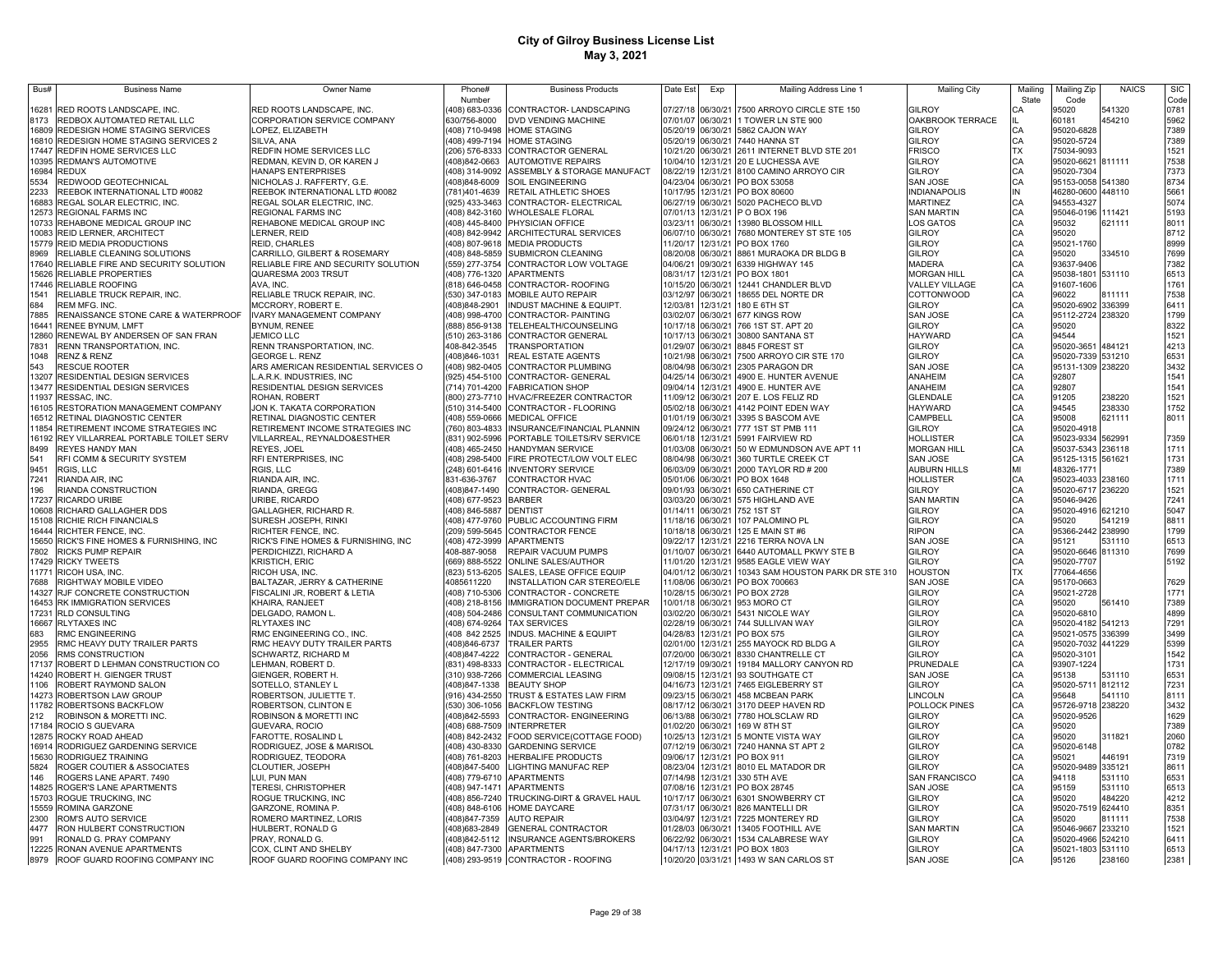| Bus#           | <b>Business Name</b>                                                  | <b>Owner Name</b>                                                     | Phone#                           | <b>Business Products</b>                                    | Date Est                               | Exp                  | Mailing Address Line 1                                          | <b>Mailing City</b>              | Mailing        | Mailing Zip                            | <b>NAICS</b>     | <b>SIC</b>   |
|----------------|-----------------------------------------------------------------------|-----------------------------------------------------------------------|----------------------------------|-------------------------------------------------------------|----------------------------------------|----------------------|-----------------------------------------------------------------|----------------------------------|----------------|----------------------------------------|------------------|--------------|
|                |                                                                       |                                                                       | Number                           |                                                             |                                        |                      |                                                                 |                                  | State          | Code                                   |                  | Code         |
| 9133           | ROOF STRUCTURES INC                                                   | ROOF STRUCTURES INC                                                   | (510) 226-7171                   | CONTRACTOR - COM ROOF                                       |                                        |                      | 11/01/08 06/30/21 3333 YALE WAY                                 | <b>FREMONT</b>                   | CA             | 94538                                  | 238160           | 1761         |
| 14651<br>373   | ROOTER HERO PLUMBING INC.<br>ROSA CONSTRUCTION & DRYWALL CO           | PLUMBER HERO, INC.<br>ROSA, JOSE                                      | (408)848-4345                    | (888) 929-4376 CONTRACTOR -PLUMBING<br>CONTRACTOR - GENERAL | 09/06/94                               |                      | 05/04/16 06/30/21 2827 AIELLO DR #A<br>06/30/21 1015 MASTEN AVE | <b>SAN JOSE</b><br><b>GILROY</b> | CA             | 95111-2155 238220<br>95020-8902 238310 |                  | 1711<br>1742 |
| 17036          | <b>ROSALES CONSULTING</b>                                             | ROSALES, MARY E.                                                      | (785) 342-4947                   | <b>CONSULTING</b>                                           | 10/01/19 06/30/21                      |                      | 7740 PONDEROSA DR                                               | GILROY                           |                | 95020-4774                             |                  | 8748         |
|                | 17145 ROSE GOLD EVENTS                                                | ROSE GOLD EVENTS LLC                                                  |                                  | (408) 597-5488 EVENT PLANNER                                |                                        |                      | 12/19/19 12/31/21 875 SORRENTO DR                               | <b>GILROY</b>                    |                | 95020-3239                             |                  | 5193         |
|                | 17155 ROSELI ASTORGA                                                  | ASTORGA, ROSELI                                                       | (408) 680-7588                   | <b>HAIR BRAIDING</b>                                        | 01/01/20 12/31/21                      |                      | 1262 WAGON WAY                                                  | GILROY                           |                | 95020                                  |                  |              |
| 6078           | ROSEMARY'S CARING AND CLEANING                                        | DUENAS, ROSEMARY H                                                    | (408)847-5301                    | CLEANING SERVICES                                           | 12/15/04 06/30/21                      |                      | 461 FELLOM CT                                                   | GILROY                           |                | 95020-3602 561720                      |                  | 7349         |
| 338            | ROSENDIN ELECTRIC INC.                                                | ROSENDIN ELECTRIC INC.                                                | (408) 321-2263                   | CONTRACTOR- GENERAL                                         | 01/22/93 06/30/21                      |                      | PO BOX 49070                                                    | <b>SAN JOSE</b>                  |                | 95161                                  | 235310           | 1731         |
|                | 17589 ROSIES & POSIES                                                 | ROSIES & POSIES                                                       | (408) 378-4046                   | <b>FLOWER SHOP</b>                                          | 11/01/20 12/31/21                      |                      | 8355 MONTEREY ST                                                | <b>GILROY</b>                    |                | 95020-4533                             |                  | 5992         |
| 5405           | ROSS DRESS FOR LESS #740                                              | ROSS DRESS FOR LESS #740                                              | (925)965-4400                    | DEPARTMENT STORE                                            | 03/16/04 12/31/21                      |                      | 5130 HACIENDA DR                                                | DUBLIN                           |                | 94568-7579                             | 452112           | 5651         |
| 4424<br>728    | ROSSI'S ENGINE & DRIVE TRAIN<br>ROSSO FURNITURE, INC                  | ROSSI, PAUL R<br>ROSSO, JAIME & ANTHONY                               | (408)842-5950<br>(408)842-2800   | MACHINE SHOP/PARTS SALES<br><b>FURNITURE STORE</b>          | 01/02/03 12/31/21<br>09/12/78 12/31/21 |                      | 7860 MONTEREY ST<br>6881 MONTEREY RD                            | GILROY<br>GILROY                 |                | 95020-4520<br>95020-6662               | 332710<br>442110 | 3599<br>5712 |
| 16499          | ROTO-ROOTER SERVICES COMPANY                                          | ROTO-ROOTER SERVICES COMPANY                                          | (650) 300-3053                   | CONTRACTOR PLUMBING                                         | 11/14/18                               | 06/30/21             | 255 E 5TH ST STE 2500                                           | <b>CINCINNATI</b>                | OH             | 45202-4725                             | 238220           | 1711         |
| 720            | ROTTEN ROBBIE #31                                                     | MISSION TRAIL OIL COMP                                                | (408)842-5560                    | <b>GASOLINE STATION</b>                                     | 08/02/77                               | 12/31/21             | 955 MARTIN AVE                                                  | SANTA CLARA                      | CA             | 95050-2608                             | 447110           | 5541         |
| 17468          | ROWAN'S HOME ROASTING                                                 | DECKER, ROWAN F.                                                      | (408) 345-5667                   | <b>COFFEE ROASTING</b>                                      | 11/06/20 12/31/21                      |                      | 1180 DRIFTWOOD TER APT C                                        | GILROY                           | CA             | 95020-4759                             |                  | 5963         |
| 17421          | ROYAL CT. INC.                                                        | ROYAL CT. INC.                                                        | (669) 705-7109                   | <b>ONLINE SALES</b>                                         | 09/29/20                               | 12/31/21             | 1509 EAGLES NEST LN                                             | <b>GILROY</b>                    | CA<br>CA       | 95020-776                              |                  | 5999         |
| 17450          | <b>ROYAL INTERIOR</b>                                                 | JURADO, EDEN                                                          | (408) 706-0049                   | UPHOLSTRY CAR CLEANING                                      | 10/26/20 12/31/21                      |                      | 766 RAMONA WAY                                                  | GILROY                           |                | 95020-4011                             |                  | 7217         |
| 15804          | ROYAL NAILS SPA                                                       | DANH, HOANG ANH TRAN                                                  | (408) 497-6760                   | <b>NAIL SALON</b>                                           | 01/01/18                               | 12/31/21             | 404 RODEO DR                                                    | SAN JOSE                         | CA             | 95111                                  | 812113           | 7231         |
| 221            | ROYAL POOLS BY ADAMS                                                  | ROYAL POOLS OF SANTA CLARA                                            | (408) 371-8000                   | CONTRACTOR - SWIMMING POOL                                  | 06/15/88 06/30/21                      |                      | 2258 CAMDEN AVE                                                 | SAN JOSE                         | CA             | 95124-2028                             |                  | 1771         |
| 14255          | ROYAL SINALOA                                                         | CRANFORD, TREVOR                                                      | (408) 500-9222                   | CONTRACTOR - ROOFING/GENERAL                                | 09/14/15                               | 06/30/21             | 15090 BELLINI WAY                                               | <b>MORGAN HILL</b>               | CA             | 95037-5858                             | 236118           | 1761         |
| 14410<br>17462 | RS DISPLAY INC                                                        | SINGLEY, SANDE R/ RANDY S                                             | (408) 683-0422                   | TRADE SHOW FABRICATION                                      | 01/04/16 12/31/21                      |                      | 12625 HAGER CT                                                  | <b>SAN MARTIN</b>                | CA<br>CA       | 95046-9717                             | 561920           | 7389<br>1761 |
| 2973           | RUA & SON MECHANICAL INCORPORATED<br>RUE 21 (#320)                    | RUA & SON MECHANICAL INCORPORATED<br>RUE 21 INC.                      | (916) 543-9360<br>(408)847-2766  | CONTRACTOR- GENERAL<br>RETAIL CLOTHING                      | 11/03/20 06/30/21<br>07/16/98 12/31/21 |                      | 4265 DULUTH AVE<br>800 COMMONWEALTH DR STE 100                  | <b>ROCKLIN</b><br>WARRENDALE     | PA             | 95765-1400<br>15086-7525               | 448120           | 5651         |
| 3735           | RUGGERI-JENSEN-AZAR                                                   | RUGGERI-JENSEN-AZAR                                                   | (408)848-0300                    | <b>ENGINEERING SERVICES</b>                                 | 01/15/02                               | 06/30/21             | 8055 CAMINO ARROYO                                              | <b>GILROY</b>                    | CA             | 95020-7304                             | 541330           | 8711         |
| 14222          | RURAL/ METRO OF CALIFORNIA, INC                                       | RURAL/METRO OF CALIFORNIA, I                                          | (800) 352-2309                   | AMBULANCE TRANSPORT SERVICE                                 | 08/26/15                               | 06/30/21             | 1345 VANDER WAY                                                 | SAN JOSE                         | CA             | 95112                                  | 621910           | 4119         |
| 14223          | RURAL/METRO OF CALIFORNIA, INC                                        | RURAL/ METRO OF CALIFORNIA, INC                                       | (800) 352-2309                   | AMBULANCE TRANSPORT SERVICE                                 | 08/26/15                               | 06/30/21             | 1345 VANDER WAY                                                 | SAN JOSE                         | CA             | 95020                                  | 621910           | 4119         |
| 11264          | RURAL/METRO OF CALIFORNIA, INC.                                       | RURAL/METRO OF CALIFORNIA, INC.                                       | (800) 352-2309                   | AMBULANCE TRANSPORTATION                                    | 11/01/11                               | 06/30/21             | 1345 VANDER WAY                                                 | SAN JOSE                         | CA             | 95112-2809                             |                  | 4119         |
| 1460           | RUSH ORDER INC.                                                       | RUSH ORDER, INC.                                                      | (408)848-3525                    | WAREHOUSE SHIPPING                                          | 03/24/94                               | 12/31/21             | 6600 SILACCI WAY                                                | GILROY                           | CA             | 95020-7005                             | 541614           | 5961         |
|                | 13484 RUSS FELLOM PLUMBING                                            | FELLOM, RUSS L.                                                       | (408) 722-7626                   | CONTRACTOR - PLUMBING                                       | 09/08/14                               | 06/30/21             | P.O. BOX 2326                                                   | GILROY                           | CA             | 95020                                  | 238220           | 1711         |
|                | 17588 RUSSELL ELECTRIC                                                | RUSSELL, THOMAS                                                       |                                  | (408) 655-3879 CONTRACTOR ELECTRICAL                        | 02/22/21                               | 06/30/21             | 415 N 20TH ST                                                   | <b>SAN JOSE</b>                  | CA             | 95112-1744                             |                  | 1731         |
| 14997          | S & N NETWORKING SOLUTIONS                                            | MORIKANG, CHRISTOPHER N.                                              | (408) 691-0068                   | <b>IT CONSULTING</b>                                        | 09/27/16                               | 06/30/21             | 9771 HOPI LN                                                    | <b>GILROY</b>                    | CA<br>CA       | 95020                                  | 541512           | 8748         |
|                | 14148 S C FUELS                                                       | SOUTHERN COUNTIES OIL CORP LC                                         | (714) 744-7140                   | <b>GAS SALES</b>                                            | 07/01/15 12/31/21                      |                      | 1800 W KATELLA AVE STE 400                                      | ORANGE                           |                | 92867-                                 | 447190           | 5172         |
|                | 12829 S WILLIAM INC                                                   | S WILLIAM INC                                                         | (408) 492-9123                   | CONTRACTOR -DRYWALL & PAINT                                 | 10/07/13 06/30/21                      |                      | 1220 E SAN ANTONIO ST                                           | <b>SAN JOSE</b>                  | CA<br>CA       | 95116                                  | 238310           | 1742         |
|                | 13488 S. CHARABATY MD, INC.                                           | S. CHARABATY MD, INC.                                                 | (408) 848-2170                   | <b>MEDICAL OFFICE</b>                                       | 09/10/14 06/30/21                      |                      | 700 W 6TH ST STE #P                                             | <b>GILROY</b>                    |                | 95020                                  | 621111           | 8011         |
|                | 16427 S.O.S SEPTIC TANK SERVICE                                       | GARCIA, FERNANDO                                                      | (805) 212-2355                   | SEPTIC TANK PUMPING & CLEAN                                 | 10/11/18 06/30/21                      |                      | PO BOX 37                                                       | <b>HOLLISTER</b>                 | CA             | 95024-0037                             | 562991           | 7699         |
|                | 16675 S2M<br>11932 S3 DESIGN GROUP                                    | MOMENTUM SERVICES CORPORATIO                                          | (559) 322-4805<br>(408) 629-9906 | <b>CONTRACTOR GENERAL</b><br>CONTRACTOR-DESIGN & BUILD      | 03/05/19 06/30/21<br>11/05/20 03/31/21 |                      | 8839 N CEDAR AVE STE 1<br>307 PIERCY RD                         | FRESNO<br>SAN JOSE               | CA<br>CA       | 93720-1832<br>95138-1403               | 236118           | 1731<br>1521 |
|                | 13039 SABBATINI PLUMBING INC                                          | S3 DESIGN GROUP<br>SABBATINI PLUMBING INC.                            | (831) 637-8826                   | <b>CONTRACTOR PLUMBING</b>                                  | 02/03/14 06/30/21                      |                      | 73 SOUTH ST                                                     | <b>HOLLISTER</b>                 | CA             | 95023                                  | 238220           | 1711         |
| 14955          | SACRAMENTO CONTROL SYSTEMS, INC.                                      | SACRAMENTO CONTROL SYSTEMS, INC.                                      | (916) 638-0788                   | CONTRACTOR - ELECTRICAL/ALAR                                | 08/01/16 06/30/21                      |                      | 11249 SUNCO DRIVE STE 3                                         | RANCHO CORDOVA                   | CA             | 95742                                  |                  | 7382         |
|                | 17565 SAFETY NETWORK TRAFFIC SIGNS INC                                | SAFETY NETWORK TRAFFIC SIGNS INC                                      | (559) 721-2728                   | CONTRACTOR ELECTRICAL                                       | 02/01/21 06/30/21                      |                      | 1345 N RABE AVE                                                 | <b>FRESNO</b>                    |                | 93727-2249                             |                  | 1611         |
| 700            | SAFEWAY STORES #1505                                                  | SAFEWAY INC                                                           | (408)842-6446                    | <b>GROCERY STORE</b>                                        | 12/13/82 12/31/21                      |                      | PO BOX 29096 MS 6516                                            | PHOENIX                          | CA<br>AZ       | 85038-9096                             | 445110           | 5411         |
| 6876           | <b>SAGA CONSULTING</b>                                                | SANCHEZ, JORGE A                                                      | 408/842-4270                     | <b>CONSULTING</b>                                           | 12/13/05 06/30/21                      |                      | 9032 SPENCER CT                                                 | <b>GILROY</b>                    | CA             | 95020-7516 541000                      |                  | 8742         |
| 15830          | SAIGON -2- SIAM BISTRO                                                | SAIGON -2- SIAM BISTRO, LLC                                           | (408) 848-6000                   | <b>RESTAURANT</b>                                           | 01/01/18 12/31/21                      |                      | 1280 1ST STREET STE E                                           | GILROY                           | CA<br>CA       | 95020                                  | 722511           | 5812         |
| 16569          | SAKAI LAW OFFICE                                                      | SAKAI, MASUMI                                                         | (408) 767-2336                   | <b>LAW OFFICE</b>                                           | 01/09/19                               | 06/30/21             | 60 4TH ST STE 204                                               | GILROY                           |                | 95020                                  | 541110           | 8111         |
| 11536          | SALADINO'S, INC.                                                      | SALADINO'S, INC.                                                      | 559) 271-3700                    | <b>FOODSERVICE PROVIDER</b>                                 | 05/04/12                               | 06/30/21             | 3325 W. FIGARDEN DR                                             | <b>FRESNO</b>                    | CA             | 93777                                  | 624210           | 8322         |
| 14847          | <b>SALINAS AUTO SALES</b>                                             | SALINAS AUTO GROUP LLC                                                | (408) 842-1833                   | <b>AUTO SALES</b>                                           | 07/19/16                               | 12/31/21             | 10 WELBURN AVE                                                  | GILROY                           | CA             | 95020                                  | 441120           | 5521         |
| 17593          | SALON PS CALIFORNIA LLC                                               | SALON PS CALIFORNIA LLC                                               | 440) 600-1592                    | <b>HAIR SALON</b>                                           | 02/24/21                               | 12/31/21             | 55 PUBLIC SQ STE 1180                                           | CLEAVELAND                       | OH             | 44113-1901                             |                  | 7231         |
| 15397          | SAMANTHA CHARNOTA                                                     | CHARNOTA, SAMANTHA                                                    | (408) 713-0790                   | MASSAGE ON-SITE/OFF-SITE                                    | 05/02/17                               | 06/30/21             | 2546 BUTCH DR                                                   | GILROY                           | CA<br>CA       | 95020                                  |                  | 7299         |
| 10640<br>14699 | SAMIE DIVA CAFE LLC                                                   | SAMIE DIVA CAFE LLC                                                   | (408) 848-1200                   | <b>RESTAURANT</b><br>INSTALL HVAC/SHEETMETAL                | 02/07/11<br>06/01/16                   | 12/31/21<br>06/30/21 | 6120 MONTEREY RD<br>1771 SAN FELIPE RD                          | GILROY<br>HOLLISTER              | CA             | 95020                                  | 22511<br>238220  | 5812<br>1711 |
| 17598          | SAN BENITO HEATING & SHEETMETAL INC<br>SAN BENITO ROOFING COMPANY INC | SAN BENITO HEATING & SHEETMETAL INC<br>SAN BENITO ROOFING COMPANY INC | (831) 637-1112<br>(831) 245-5684 | CONTRACTOR ROOFING                                          | 02/26/21                               | 06/30/21             | 3605 FALLON RD                                                  | <b>HOLLISTSER</b>                | CA             | 95023-2543<br>95023-9338               |                  | 1761         |
| 2978           | SAN JOSE EQUIPMENT SALES                                              | VERGARA, JOSE R                                                       | (408)842-1021                    | USED AUTO DEALER                                            | 03/22/98                               | 12/31/21             | 281 YAMANE DR                                                   | GILROY                           | CA             | 95020-3695                             | 441120           | 5599         |
| 5508           | SAN JOSE PLUMBING                                                     | SAN JOSE PLUMBING, INC.                                               | (408)296-1820                    | CONTRACTOR - PLUMBING                                       | 04/13/04                               | 06/30/21             | 19970 MCKEAN RD                                                 | <b>SAN JOSE</b>                  | CA             | 95120-2306                             | 238220           | 1711         |
| 10309          | SANCHEZ PROPERTIES                                                    | CAGINIA SAMUEL J & KATHERINE S TRUS                                   | (408) 847-0708                   | COMMERCIAL LEASING                                          | 08/28/10                               | 12/31/21             | 885 GREENWICH DR                                                | <b>GILROY</b>                    | CA             | 95020                                  | 531120           | 6519         |
| 10310          | SANCHEZ PROPERTIES/K.CAGINIA                                          | CAGINIA SAMUEL J & KATHERINE S TRUS                                   | (408) 847-0708                   | <b>COMMERCIAL LEASING</b>                                   | 08/28/10                               | 12/31/21             | 885 GREENWICH DR                                                | <b>GILROY</b>                    | CA             | 95020-6327                             | 531120           | 6519         |
| 13663          | SANCO PIPELINES, INC.                                                 | SANCO PIPELINES, INC.                                                 | (408) 377-2793                   | CONTRACTOR ENGINEERING                                      | 11/25/14                               | 06/30/21             | 727 UNIVERSITY AVE                                              | LOS GATOS                        | CA             | 95032                                  |                  | 1623         |
| 8690           | SANDIS CIVIL ENGINEERS SURVEYORS PL                                   | OLCOTT, KEN & SETERA, JEFF                                            | (650) 969-6900                   | CIVIL ENGINEER SURVEYORS                                    | 04/10/08 06/30/21                      |                      | 3007 DOUGLAS BLVD STE 105                                       | <b>ROSEVILLE</b>                 | CA             | 95661-4220                             |                  | 8711         |
| 301            | SANDOVAL LANDSCAPING                                                  | SANDOVAL, ISRAEL                                                      |                                  | (408) 968-0440 LANDSCAPING                                  | 07/18/91                               | 06/30/21             | 150 GARDENIA LN                                                 | <b>HOLLISTER</b>                 | CA<br>CA       | 95023-4237                             | 541320           | 0781         |
| 15190          | SANDRA'S DAYCARE INC.                                                 | SANDRAS DAY CARE INC.                                                 | (408) 607-1655                   | DAY CARE                                                    | 01/13/17                               | 06/30/21             | 1029 WELBURN AVE                                                | GILROY                           |                | 95020                                  |                  | 8351         |
| 1935           | SANTA CLARA CO FED CREDIT UNIO                                        | SANTA CLARA COUNTY FEDERAL                                            | 408)947-3161                     | <b>CREDIT UNION</b>                                         | 09/24/97                               | 06/30/21             | 6915 CAMINO ARROYO STE 50                                       | GILROY                           | CA             | 95020-7084                             | 522130           | 6061         |
| 16290          | SANTA CLARA COUNTY ASSOCIATION OF R                                   | SANTA CLARA COUNTY ASSOCIATION OF R                                   | 408) 445-5091                    | <b>COMMERCIAL LEASING</b>                                   | 08/01/18                               | 12/31/21             | 1651 N 1ST ST                                                   | <b>SAN JOSE</b>                  | CA<br>CA       | 95112-4507                             | 531311           | 6519         |
| 17097<br>15982 | SANTA CLARA COUNTY ASSOCIATION OF R                                   | SANTA CLARA COUNTY ASSOCIATION OF R                                   | (408) 445-5091                   | REALTOR OFFICE                                              | 11/04/19                               | 06/30/21             | 1651 N. 1ST ST                                                  | <b>SAN JOSE</b>                  |                | 95112-4507                             |                  | 6531         |
| 17151          | SANTA CRUZ BAKERY<br>SANTACRUZ GARDEN SERVICE                         | TELLO, JAIME<br>CEDILLO, SANDRA                                       | (408) 848-4466<br>(408) 644-4851 | <b>BAKERY</b><br>GARDEN SERVICE                             | 03/01/18 12/31/21<br>12/30/19          | 06/30/21             | 340 10TH ST STE E<br>500 W 10TH ST SPC 84                       | <b>GILROY</b><br>GILROY          | CA<br>CA<br>CA | 95020<br>95020-6535                    | 311811           | 2051<br>0782 |
| 1462           | SANTILLAN'S LANDSCAPE MAINTENANCE I                                   | SANTILLAN'S LANDSCAPE MAINTENANCE I                                   | (408) 683-4225                   | CONTRACTOR - LANDSCAPING                                    | 03/24/94                               | 06/30/21             | 12571 CENTER AVE                                                | <b>SAN MARTIN</b>                |                | 95046-9760 561730                      |                  | 0782         |
| 2244           | SAS FACTORY SHOE STORE #150                                           | SAN ANTONIO SHOE INC.                                                 | (408)842-2185                    | <b>RETAIL SHOES</b>                                         | 01/08/96                               | 12/31/21             | PO BOX 240700                                                   | <b>SAN ANTONIO</b>               | <b>TX</b>      | 78224-0700 448210                      |                  | 5661         |
| 14857          | SATELLITE HEALTH PLAN, INC.                                           | SATELLITE HEALTH PLAN, INC                                            | (650) 404-3600 DIALYSIS          |                                                             | 07/25/16 06/30/21                      |                      | 300 SANTANA ROW                                                 | SAN JOSE                         | CA             | 95128                                  | 621492           | 8092         |
| 869            | SAVALAN AUTO SALE                                                     | BAKHTAR, MOHAMMAD A                                                   | (408)847-8811                    | <b>AUTO DEALERSHIP</b>                                      | 01/25/90 12/31/21                      |                      | 7161 MONTEREY ST                                                | <b>GILROY</b>                    |                | 95020-6615 441120                      |                  | 5521         |
| 17524          | SCAGLIOTTI CONSULTING                                                 | SCAGLIOTTI, MICHELLE                                                  | (831) 247-1748                   | <b>CONSULTING</b>                                           | 12/27/20 06/30/21                      |                      | 9054 BRITTANY CT                                                | GILROY                           | CA<br>CA       | 95020-7514                             |                  | 8742         |
| 15568          | SCHAAF & WHEELER, CONSULTING CIVIL                                    | SCHAAF & WHEELER, CONSULTING CIVIL                                    | (408) 246-4848                   | WATER RESOURCE CIVIL ENGENE                                 | 07/25/17 06/30/21                      |                      | 1171 HOMESTEAD RD STE 255                                       | SANTA CLARA                      |                | 95050-5485                             |                  |              |
| 5457           | SCHAPER CONSTRUCTION, INC.                                            | SCHAPER CONSTRUCTION, INC.                                            | (408) 591-4057                   | CONTRACTOR GENERAL                                          | 03/24/04 06/30/21                      |                      | 1177 N 15TH ST                                                  | SAN JOSE                         |                | 95112                                  |                  | 1542         |
| 5168           | SCHINDLER ELEVATOR CORPORATION                                        | SCHINDLER ELEVATOR CORPORATION                                        | (510)382-2205                    | CONTRACTOR ELEVATOR INSTALL                                 | 10/24/03 06/30/21                      |                      | 20 WHIPPANY RD                                                  | <b>MORRISTOWN</b>                | NJ.            | 07960-4539                             | 235950           | 1796         |
| 3366           | SCHWAN'S HOME SERVICES, INC.                                          | CYGNUS HOME SERVICE, LLC                                              |                                  | (612) 439-8497 DELIVERY VEHICLE                             |                                        |                      | 04/11/95 06/30/21 PO BOX 178                                    | <b>MARSHALL</b>                  | <b>MN</b>      | 56258-0178                             |                  | 9621         |
|                | 13647 SCUDDER ROOFING SUN ENERGY SYSTEMS                              | SCUDDER ROOFING SUN ENERGY SYSTEMS                                    |                                  | (831) 384-3900 CONTRACTOR - ROOFING/ SOLAR                  |                                        |                      | 11/17/14 09/30/21 3342 PAUL DAVIS DR                            | <b>MARINA</b>                    | CA             | 93933                                  | 238160           | 1731         |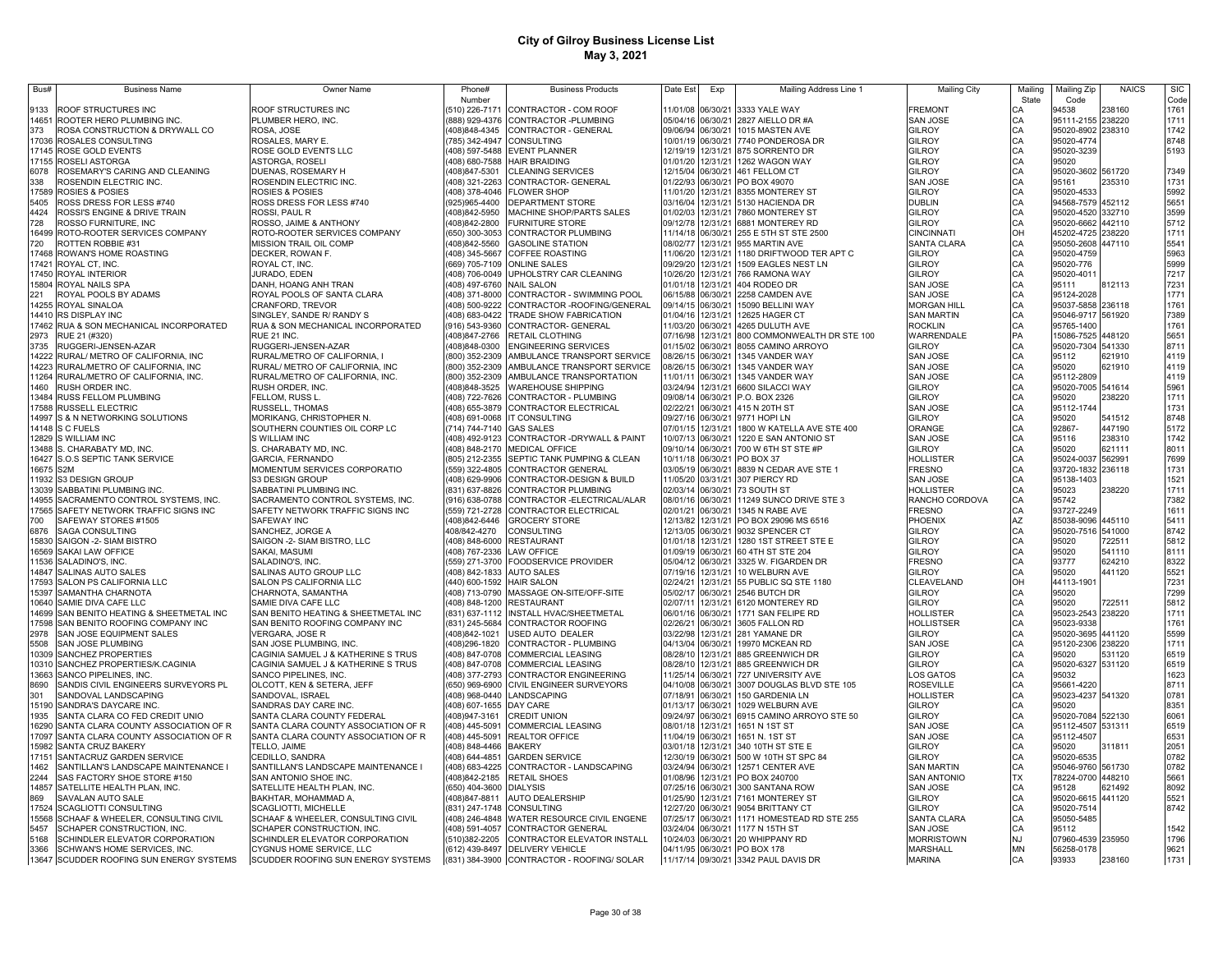| Bus#          | <b>Business Name</b>                                    | <b>Owner Name</b>                                         | Phone#                           | <b>Business Products</b>                              | Date Est                      | Exp                  | Mailing Address Line 1                               | <b>Mailing City</b>                | Mailino  | Mailing Zip                            | <b>NAICS</b> | <b>SIC</b>   |
|---------------|---------------------------------------------------------|-----------------------------------------------------------|----------------------------------|-------------------------------------------------------|-------------------------------|----------------------|------------------------------------------------------|------------------------------------|----------|----------------------------------------|--------------|--------------|
|               |                                                         |                                                           | Number                           |                                                       |                               |                      |                                                      |                                    | State    | Code                                   |              | Code         |
| 5100          | SEAN ANTHONY'S REFINISHING                              | GEIGER, SEAN A                                            | 408)848-3814                     | <b>FURNITURE REFINISHING</b>                          |                               |                      | 10/29/03 06/30/21 8505 CHURCH ST STE 6               | <b>GILROY</b>                      | CА       | 95020-4262                             |              | 7641         |
| 7195          | <b>SEANG KENNEDY</b>                                    | <b>KENNEDY SEANG</b>                                      | 408-489-7137                     | <b>APARTMENTS</b>                                     |                               |                      | 04/13/06 12/31/21 385 MANTELLI DR                    | <b>GILROY</b>                      | CA       | 95020-4271 531110                      |              | 6513         |
| 12367<br>7004 | <b>SEAN'S PAINTING</b>                                  | ARTISTIC DESIGN CONSTRUCTION CORP                         | (408) 847-7587<br>(831) 771-1905 | CONTRACTOR- PAINTING<br>CONTRACTOR - ENGINEERING      | 02/02/06 06/30/21             |                      | 07/01/13 06/30/21 8841 ZINNIA ST<br>467 AIRPORT BLVD | <b>GILROY</b><br><b>SALINAS</b>    | CA<br>CA | 95020-7556 238320<br>93905-3364 234910 |              | 1721         |
| 14915         | SEATEC UNDERGROUND UTILT, INC.<br>SECURE SOLUTIONS INC  | SEATEC UNDERGROUND UTILT, INC.<br>ASHLEY, KURT S.         | (408) 607-0640                   | <b>SECURITY CONSULTING</b>                            | 08/17/16 06/30/21             |                      | 8505 CHURCH ST STE 17                                | <b>GILROY</b>                      | CA       | 95020                                  | 541690       | 1623<br>7299 |
| 1560          | SECURITAS SECURITY SERV., INC.                          | SECURITAS SECURITY SERVICES                               | (831)763-0444                    | <b>SECURITY SERVICES</b>                              | 06/12/97                      | 06/30/21             | 4330 PARK TERRACE DR                                 | <b>WESTLAKE VILLAGE</b>            | CA       | 91361-4630 561611                      |              | 7381         |
| 9891          | SECURITY ALERT SYSTEMS OF CA, INC.                      | SECURITY ALERT SYSTEMS OF CA, INC.                        | (408) 930-5873                   | CONTRACTOR ELECTRICAL                                 | 03/02/10 06/30/21             |                      | 2125 PERIWINKLE DR                                   | <b>GILROY</b>                      | CA       | 95020-7929 561621                      |              | 1731         |
| 195           | SECURITY PLUS ALARM SYSTEMS INC                         | SECURITY PLUS ALARM SYSTEMS INC                           | (408)997-7588                    | CONTRACT LOW VOLTAG SYSTEM                            | 07/10/92                      | 06/30/21             | 272 SAN JOSE AVE                                     | <b>SAN JOSE</b>                    | CA       | 95125-1017 561611                      |              | 7382         |
| 6241          | SECURITY SIGNAL DEVICES, INC                            | SECURITY SIGNAL DEVICES, INC.                             | 714-449-9900                     | CONTRACTOR ELECTRICAL                                 | 02/18/05 06/30/21             |                      | 1740 N LEMON ST                                      | ANAHEIM                            | CA       | 92801-1007 238210                      |              | 1731         |
| 17370         | SEE GRINS RV                                            | TAYLORMADE ROUND TWO LLC                                  | (408) 683-4652                   | RECREATIONAL SALES                                    | 07/09/20                      | 12/31/21             | 7900 ARROYO CIR                                      | <b>GILROY</b>                      | CA       | 95020                                  |              | 5561         |
| 98            | SEGHIERI APARTMENTS                                     | <b>EDWARD SEGHIERI</b>                                    | (408)847-4900                    | <b>APARTMENTS</b>                                     | 09/24/98                      | 12/31/21             | 8505 CHURCH ST, STE 1                                | <b>GILROY</b>                      | CA       | 95020                                  | 531110       | 6514         |
| 16708         | SEGURA & SON BUILDING CONTRACTING                       | SEGURA & SON CONTRACTING INC.                             | (650) 996-5750                   | CONTRACTOR - GENERAL                                  | 03/22/19 06/30/21             |                      | 1439 CALIFORNIA ST                                   | <b>MOUNTAIN VIEW</b>               | CA       | 94041-1803 236118                      |              | 1522         |
| 16945         | SELDEN & SON                                            | SELDEN, WILLIAM SR & JR                                   | (831) 722-9949                   | CONTRACTOR - GENERAL                                  | 07/31/19                      | 06/30/21             | P.O. BOX 327                                         | WATSONVILLE                        | CA       | 95077-0327                             |              | 1542         |
| 14347         | SEMPER SOLARIS                                          | ALMOND, JOHN                                              | (619) 715-4054                   | SOLAR PV CONTRACTOR                                   | 11/06/15                      | 06/30/21             | 1637 TIERRA MONTANOSA                                | <b>ALPINE</b>                      | CA       | 91901                                  | 221114       | 1522         |
| 16484         | SENECA FAMILY OF AGENCIES                               | SENECA FAMILY OF AGENCIES                                 | (510) 317-1444                   | <b>NON PROFIT</b>                                     | 11/05/18                      | 06/30/21             | 15942 FOOTHILL BLVD                                  | <b>SAN LEANDRO</b>                 | CA       | 94578-2102                             |              | 8200         |
| 368           | SENTRY ALARM SYSTEMS                                    | SENTRY ALARM SYSTEMS OF AMERICA, IN                       | (408)375-2727                    | CONTRACTOR - ELECTRIC/LOW                             | 07/27/94                      | 06/30/21             | <b>8 THOMAS OWENS WAY</b>                            | <b>MONTEREY</b>                    | CA       | 93940-5754 238210                      |              | 1731         |
| 14810         | SEQUENTIAL ENVIRONMENTAL SERVICES                       | <b>ENCORE OILS LLC</b>                                    | (831) 422-6436                   | USED OIL COLLECTION & FOG S                           | 05/24/16                      | 06/30/21             | 3333 NW 35TH AVE BLDG C                              | PORTLAND                           | OR.      | 97210                                  | 562119       | 4212         |
| 16311         | <b>SERENA RICO</b>                                      | RICO, SERENA                                              | (408) 612-2318                   | <b>TEACHER</b>                                        | 09/04/18                      | 06/30/21             | 480 CANOPY CT                                        | <b>GILROY</b>                      | CA       | 95020-7261                             |              | 8351         |
| 15355         | SERRANO'S GARDENING                                     | SERRANO, ROSENDO                                          | (408) 706-3990                   | YARD MAINTENANCE                                      | 03/07/17                      | 06/30/21             | 15080 OLIVE AVE APT 1                                | <b>MORGAN HILL</b>                 | CA       | 95037                                  | 561730       | 0782         |
| 13435         | SERVICE CHAMPIONS                                       | ON-TIME AIR CONDITIONING & HEATING                        | (925) 598-1911                   | CONTRACTOR - HVAC                                     | 08/18/14                      | 06/30/21             | 7020 COMMERCE DR                                     | <b>PLEASANTON</b>                  | CA       | 94588-8021                             | 238220       | 1711         |
| 5201          | SERVICE METAL PRODUCTS, INC.                            | SERVICE METAL PRODUCTS, INC.                              | (510) 568-0888                   | CONTRACTOR METAL                                      | 01/01/04                      | 06/30/21             | 9828 KITTY LN                                        | <b>OAKLAND</b>                     | CA       | 94603-1070                             |              | 1799         |
| 4730<br>5211  | SERVICE STATION SYSTEMS, INC.<br>SEW 'N' SEW EMBROIDERY | SERVICE STATION SYSTEMS, INC.                             | (408) 971-2445<br>(408)848-2105  | CONTRACTOR - GENERAL<br><b>EMBROIDERY</b>             | 06/17/03 06/30/21<br>01/02/04 |                      | 680 QUINN AVE<br>12/31/21 9368 LONE DEER WAY         | <b>SAN JOSE</b><br><b>GILROY</b>   | CA<br>CA | 95112-2635 235990<br>95020-8125 451130 |              | 1799<br>5131 |
| 16506         | <b>SEWSEW MAMABEAR</b>                                  | LAFUENTE, MARY E & GONZALO R.<br>SERLES, MELINDA & DENNIS | (408) 802-4689                   | HANDMADE QUILTS/BLANKETS                              | 11/16/18                      |                      | 12/31/21 9731 ZUNI LN                                | <b>GILROY</b>                      | CA       | 95020-9628                             |              | 5949         |
| 12241         | <b>SFV CONSTRUCTION</b>                                 | VASQUEZ, FRANK                                            | (408) 710-7431                   | <b>CONTRACTOR GENERAL</b>                             |                               |                      | 04/23/13 06/30/21 740 GEORGETOWN PL                  | <b>GILROY</b>                      | CA       | 95020                                  | 236118       | 1522         |
| 9683          | SHAG SALON INC                                          | SHAG SALON INC                                            | (408) 842-3883                   | BEAUTY SALON AVEDA PRODUCTS                           | 10/23/09                      |                      | 12/31/21 64 5TH ST                                   | <b>GILROY</b>                      | CA       | 95020                                  | 812112       | 7231         |
| 15767         | SHAMBAUGH & SON, L.P.                                   | <b>EMCOR GROUP</b>                                        | (260) 487-7777                   | CONTRACTOR FIRE PROTECTION                            | 11/15/17                      |                      | 06/30/21 7614 OPPORTUNITY DR                         | <b>FORT WAYNE</b>                  | IN       | 46825-3363 561621                      |              | 1711         |
| 4698          | SHARON HOLLOWAY C.S.M.T                                 | HOLLOWAY, SHARON L                                        | (408)842-6316                    | MASSAGE THERAPY                                       | 05/16/03                      |                      | 06/30/21 7463 EIGLEBERRY ST                          | <b>GILROY</b>                      | CA       | 95020-5711 621399                      |              | 8049         |
| 8350          | SHEAR CREATIONS, HAIR SALON                             | <b>ISABEL M. BERNAL</b>                                   | 408-710-0728                     | <b>HAIR SALON</b>                                     | 09/17/07                      |                      | 12/31/21 8010 WAYLAND LN STE 1A                      | <b>GILROY</b>                      | СA       | 95020                                  | 812112       | 7231         |
|               | 17610 SHELTON ROOFING                                   | SHELTON ENTERPRISES                                       | (831) 464-4120                   | <b>CONTRACTOR ROOFING</b>                             | 03/05/21                      |                      | 06/30/21 135 AVIATION WAY STE 18                     | WATSONVILLE                        | CA       | 95076-2065                             |              | 1761         |
|               | 11308 SHERI RUSSELL                                     | RUSSELL, SHERI L                                          | (408) 710-2001                   | <b>COUNSELING</b>                                     | 01/20/12                      |                      | 06/30/21 7877 WREN AVE SUITE A                       | <b>GILROY</b>                      | СA       | 95020                                  | 621330       | 8322         |
| 16767         | SHERRI LAROCQUE PHOTOGRAPHY                             | HARRINGTON, SHERRI L                                      |                                  | (408) 710-7965 PHOTOGRAPHY                            | 05/01/19                      |                      | 12/31/21 9550 EAGLE VIEW WAY                         | <b>GILROY</b>                      | CA       | 95020                                  | 541921       | 7221         |
| 1072          | SHERWIN-WILLIAMS COMPANY #8159                          | SHERWIN WILLIAMS COMPANY                                  | (408)842-3688                    | PAINT & SUPPLY STORE                                  | 07/25/91                      |                      | 12/31/21 PO BOX 6027                                 | <b>CLEVELAND</b>                   | OH       | 44101-1027                             | 444120       | 5231         |
| 17431         | SHIELDS ART DESIGN                                      | SHIELDS, LOUISE                                           | (408) 612-6022                   | ART WORK DESIGNS/ PAINTINGS                           | 10/05/20                      |                      | 12/31/21 7450 ALEXANDER ST                           | <b>GILROY</b>                      | CA       | 95020-5802                             |              | 7336         |
|               | 16306 SHINE COAT AUTO DETAILING                         | RIVERA, B. & SANTILLAN, C.                                | (408) 609-9741                   | MOBILE DETAILING                                      | 08/07/18                      |                      | 12/31/21 600 FOOTHILL RD                             | <b>HOLLISTER</b>                   | CA       | 95023-9419 811192                      |              | 7542         |
|               | 17349 SHINE X DESIGN LLC                                | SHINE X DESIGN LLC                                        | (877) 300-3101                   | RES. & COM EXT CLEANING                               |                               |                      | 08/19/20 06/30/21 1020 CHEYENNE DR                   | <b>GILROY</b>                      | CA       | 95020                                  |              | 1799         |
|               | 11662 SHOE PALACE                                       | MERSHO, GEORGE & RALPH                                    |                                  | (408) 842-1115 RETAIL SHOE & APPAREL                  | 06/28/12                      |                      | 12/31/21 755 JARVIS DR                               | <b>MORGAN HILL</b>                 | CA       | 95037                                  | 448210       | 5661         |
|               | 12798 SHOPS ON WHEELS                                   | DOMINGUEZ, FELIX M.                                       | (408) 655-6394                   | <b>MOBILE TRUCK REPAIR</b>                            |                               |                      | 09/18/13 06/30/21 1040 CHURCH AVE                    | GILROY                             | C.A      | 95020                                  | 811111       | 7549         |
| 15713         | SIDE BY SIDE: MEMORY CARE COACHING                      | ROYER-THIELGES, DALE                                      | (408) 375-2005                   | <b>EDUCATION SERVICES</b>                             | 11/01/17                      | 06/30/21             | 9210 LOGANBERRY DR                                   | <b>GILROY</b>                      | CA       | 95020-8215 611691                      |              | 8299         |
| 16362         | SIEMENS MOBILITY INC                                    | SIEMENS MOBILITY INC                                      | (317) 596-3260                   | CONTRACTOR - ELECTRICAL                               | 07/01/18                      |                      | 06/30/21 P.O. BOX 80600                              | <b>INDIANAPOLIS</b>                |          | 46280-0600                             |              | 1731         |
| 365<br>6040   | SIERRA LUMBER & FENCE COMPANY INC                       | SIERRA LUMBER & FENCE COMPANY INC                         | (408) 286-7071<br>(408) 848-9996 | CONTRACTOR GENERAL BUILDING                           | 03/24/94<br>11/30/04          | 06/30/21             | 1711 SENTER RD<br>965 LAUREL GLEN DR                 | <b>SAN JOSE</b><br>PALO ALTO       | CA<br>CA | 95112-2515<br>94304-1323 447110        |              | 1799<br>5541 |
| 17596         | SIERRA PINE CONE INC<br>SIG SOLAR, S.I.G.               | SIERRA PINE CONE INC<br>SOLAR INSTALLATION GROUP INC      | (209) 552-1717                   | <b>GAS STATION/FOOD MART</b><br>CONTRACTOR ELECTRICAL | 02/25/21                      | 12/31/21<br>06/30/21 | <b>PO BOX 265</b>                                    | <b>OAKDALE</b>                     | CA       | 95361-0265                             |              | 1761         |
| 16553         | SIGNAL HEATING & AIR CONDITIONING                       | SIGNAL HEATING AIR CONDITION                              | (925) 371-0122                   | CONTRACTOR- HVAC                                      | 01/30/19                      | 06/30/21             | 111 LINDBERGH AVE STE C                              | LIVERMORE                          | CA       | 94551-9342 238220                      |              | 1711         |
| 11648         | SIGN-O-GRAPHICS                                         | TRUJILLO, RICHARD                                         | (408) 835-8016                   | SIGN MANUFACTURING                                    | 06/22/12                      | 12/31/21             | 8505 CHURCH ST. STE. 5                               | <b>GILROY</b>                      | CA       | 95020                                  | 339950       | 0702         |
| 14380         | SILICON VALLEY ABA & CONSULTING SVC                     | BAYANI, ALMA G.                                           | (408) 476-3208                   | CORPORATE OFFICE/DATA CNTR                            | 01/01/16                      | 06/30/21             | 1603 A S MAIN ST                                     | <b>MILPITAS</b>                    | CA       | 95035                                  |              | 8322         |
| 17377         | SILICON VALLEY AUTOMOTIVE                               | SILICON VALLEY AUTOMOTIVE                                 | (408) 728-3833                   | <b>AUTO BROKER RETAIL</b>                             | 07/04/20                      | 12/31/21             | 8352 CHURCH ST STE A9                                | <b>GILROY</b>                      | CA       | 95020-4449                             |              | 5521         |
| 17341         | SILICON VALLEY DEALER GROUP LLC                         | SILICON VALLEY DEALER GROUP LLC                           | (408) 537-3756                   | OFFICE - RETAIL AUTO SALES                            | 08/03/20                      | 12/31/21             | 7660 MONTEREY ST STE 201                             | <b>GILROY</b>                      | CA       | 95020-5216                             |              | 5521         |
| 17453         | SILICON VALLEY FIRE, INC                                | SILICON VALLEY FIRE, INC                                  | (408) 826-7008                   | CONTRACTOR- GENERAL                                   | 09/14/20                      | 06/30/21             | 8505 CHURCH ST STE 2                                 | <b>GILROY</b>                      | CA       | 95020-4262                             |              | 1711         |
| 8157          | SILICON VALLEY HARDWOOD FLOORS                          | ZAVALA, ANTONIO                                           | 408-416-1206                     | CONTRACTOR FLOORS                                     | 06/21/07                      | 06/30/21             | 748 GETTYSBURG WAY                                   | <b>GILROY</b>                      | CA       | 95020-6351                             | 238330       | 1752         |
| 16836         | SILICON VALLEY MEDICAL DEVELOPMENT                      | SILICON VALLEY MEDICAL DEVELOPMENT                        | (408) 871-3200                   | <b>MEDICAL OFFICES</b>                                | 04/01/19                      | 06/30/21             | 973 UNIVERSITY AVE                                   | <b>LOS GATOS</b>                   | CA       | 95032-7636 621111                      |              | 8011         |
| 14236         | SILICON VALLEY SALES                                    | HARDING, NOLAN                                            | (408) 398-9604                   | SEMICONDUCTOR EQUIPMENT SAL                           | 09/02/15                      | 12/31/21             | 2405 MUIRFIELD WAY                                   | <b>GILROY</b>                      | CA       | 95020                                  | 333242       | 3559         |
| 392           | <b>SILVA APARTMENTS</b>                                 | SILVA, FERNANDO & LUCIA V. TRUSTEE                        | (408) 573-7200                   | APARTMENTS                                            | 04/16/91                      | 12/31/21             | 6585 REDWOOD RETREAT RD                              | <b>GILROY</b>                      | CA       | 95020-6545 531110                      |              | 6531         |
|               | 15860 SILVA CUSTOM CONSTRUCTION                         | SILVA CUSTOM CONSTRUCTION                                 | (408) 612-4888                   | <b>CONTRACTOR GENERAL</b>                             | 01/09/18                      | 06/30/21             | 409 TENNANT STA # 227                                | <b>MORGAN HILL</b>                 | CA       | 95037-7115 236118                      |              | 1521         |
|               | 17513 SILVER CREEK ELECTRIC                             | SILVER CREEK CONSTRUCTION, INC.                           | (408) 321-9094                   | CONTRACTOR ELECTRICAL                                 | 12/14/20                      | 06/30/21             | 280 COCHRANE CIR STE B                               | <b>MORGAN HILL</b>                 | CA       | 95037-2966                             |              | 1711         |
| 14838         | SILVER CREEK PHYSICAL THERAPY                           | SILVER CREEK PHYSICAL THERAPY                             | (408) 841-7311                   | PHYSICAL THERAPY                                      | 07/14/16                      | 06/30/21             | 1518 COFFEE RD SUITE I                               | <b>MODESTO</b>                     | C.A      | 95355                                  | 621340       | 8049         |
|               | 17339 SILVER LINING REAL ESTATE                         | ZART. SHEILA                                              |                                  | (408) 829-3778 REAL ESTATE BROKERAGE                  | 07/01/20                      | 06/30/21             | 1955 KILLARNEY CT                                    | <b>GILROY</b>                      | CA       | 95020-3054                             |              | 6531         |
| 17503         | SIMANCAS & TAMACAS LANDSCAPE                            | SIMANCAS & TAMACAS LANDSCAPE                              | (669) 500-9104                   | CONTRACTOR-LANDSCAPE                                  | 12/07/20                      | 06/30/21             | 1499 SAN SIMEONE WY                                  | <b>LOS BANOS</b>                   | CA       | 93635-2802                             |              | 0782         |
|               | 13195 SIMANCAS GARDENING                                | SIMANCAS, ELOISA                                          | (408) 608-7114                   | <b>GARDENING</b>                                      | 04/01/14                      | 06/30/21             | 1499 SAN SIMEONE WY                                  | <b>LOS BANOS</b>                   | CA<br>CA | 93635                                  | 561730       | 0782         |
| 432           | SIMMITRI, INC.<br>14473 SITELOGIQ                       | SIMMITRI, INC.                                            | (408) 779-3333<br>(916) 988-8808 | CONTRACTOR- ROOFING/SOLAR<br>CONTRACTOR - BUILDING    | 08/22/95<br>02/12/16          | 06/30/21<br>06/30/21 | 1910 DAY ROAD<br>1512 SILICA AVE                     | <b>GILROY</b><br><b>SACRAMENTO</b> | CA       | 95020<br>95815-3312                    | 238160       | 1761<br>1711 |
| 8386          | SITEONE LANDSCAPE SUPPLY LLC                            | FAMAND, INC.<br>SITEONE LANDSCAPE SUPPLY LLC              |                                  | (248) 588-2100 LANDSCAPE SUPPLY/SPRINKLES             | 10/08/07                      |                      | 12/31/21 650 STEPHENSON                              | <b>TROY</b>                        | MI       | 48083                                  | 444220       | 5191         |
| 17497         | SIXTH AND HARBOR                                        | MACKIE, JENNIFER                                          | (415) 302-5272                   | <b>BUSINESS CONSULTING</b>                            | 12/02/20                      |                      | 06/30/21 1535 GOLD FINCH CT                          | <b>GILROY</b>                      | CA       | 95020-8307                             |              |              |
| 16541         | SKANDA SYSTEMS APARTMENTS                               | SKANDA SYSTEMS, LLC                                       |                                  | (408) 859-9120 APARTMENTS                             | 03/30/09                      |                      | 12/31/21 7891 WESTWOOD DR STE 103                    | <b>GILROY</b>                      | CA       | 95020                                  | 531110       | 6514         |
| 17487         | SKECHERS USA RETAIL, LLC                                | SKECHERS USA RETAIL, LLC                                  |                                  | (408) 847-6485 RETAIL FOOTWEAR & APPAREL              | 11/20/20                      |                      | 12/31/21 228 MANHATTAN BEACH BLVD                    | <b>MANHATTAN BEACH</b>             | CA       | 90266-5347                             |              | 5661         |
| 17505         | SKILLIO NETWORKS LLC                                    | SKILLIO NETWORKS LLC                                      | (888) 926-1985                   | DIGITAL SERVICES/IT CONSULT                           | 12/01/20                      |                      | 06/30/21 2590 APPLE TREE WAY                         | <b>GILROY</b>                      | CA       | 95020-7577                             |              | 7379         |
|               | 15549 SKIN TECH                                         | ROSAS, DEBRA                                              |                                  | (408) 413-9200 SKIN CARE ESTHETICS                    | 07/27/17                      |                      | 06/30/21 PO BOX 1866                                 | <b>GILROY</b>                      | CA       | 95021                                  | 812112       | 7231         |
| 9366          | SKYLAKE MANAGEMENT CO LLC                               | SKYLAKE MANAGEMENT CO LLC                                 | (408) 439-0693                   | <b>APARTMENTS</b>                                     | 04/07/09                      |                      | 12/31/21 1095 AYER DRIVE                             | <b>GILROY</b>                      | CA       | 95020                                  | 531110       | 6513         |
| 13290         | <b>SKYLAKE REALTY</b>                                   | CLINTON, WILSON J.                                        | (408) 767-2383                   | <b>REAL ESTATE</b>                                    | 06/06/14                      |                      | 06/30/21 7426 CRAWFORD CT                            | <b>GILROY</b>                      | C.A      | 95020                                  |              | 6531         |
|               | 14530 SKYLAKE TREE SERVICE                              | HAGINS, JOHN M. & ASHLEY                                  |                                  | (408) 439-0693 CONTRACTOR - TREE SERICE               |                               |                      | 03/10/16 06/30/21 1095 AYER DR                       | <b>GILROY</b>                      | C.A      | 95020                                  | 561730       | 0783         |
| 9965          | SLOAN SAKAI YEUNG & WONG, LLP                           | SAKAI, CHARLES D                                          | (415) 848-7205 LAW FIRM          |                                                       | 04/05/10 06/30/21             |                      | 555 CAPITOL MALL STE 600                             | SACRAMENTO                         | CА       | 95814-4581                             | 541110       | 8111         |
|               | 14488 SM MEXICAN IMPORT                                 | GUTIERREZ, CARLOS                                         |                                  | (408) 661-9285 CANDLE SHOP                            |                               |                      | 02/24/16 12/31/21 46 MARTIN ST                       | GIL ROY                            | CΑ       | 95020                                  | 453998       | 5399         |
| 6888          | SMART & FINAL #589                                      | SMART & FINAL STORES LLC                                  | 408-846-7020                     | RETAIL FOOD STORE                                     |                               |                      | 12/16/05 12/31/21 PO BOX 512377                      | <b>LOS ANGELES</b>                 | C.A      | 90051-0377 445110                      |              | 5411         |
|               | 14127 SMART72, INC.                                     | SMART72, INC.                                             |                                  | (800) 280-1428 CONTRACTOR HVAC/ ELECTRICAL            |                               |                      | 07/07/15 06/30/21 1140 KENDALL RD STE C              | <b>SAN LUIS OBISPO</b>             | C.A      | 93401                                  | 238220       | 1711         |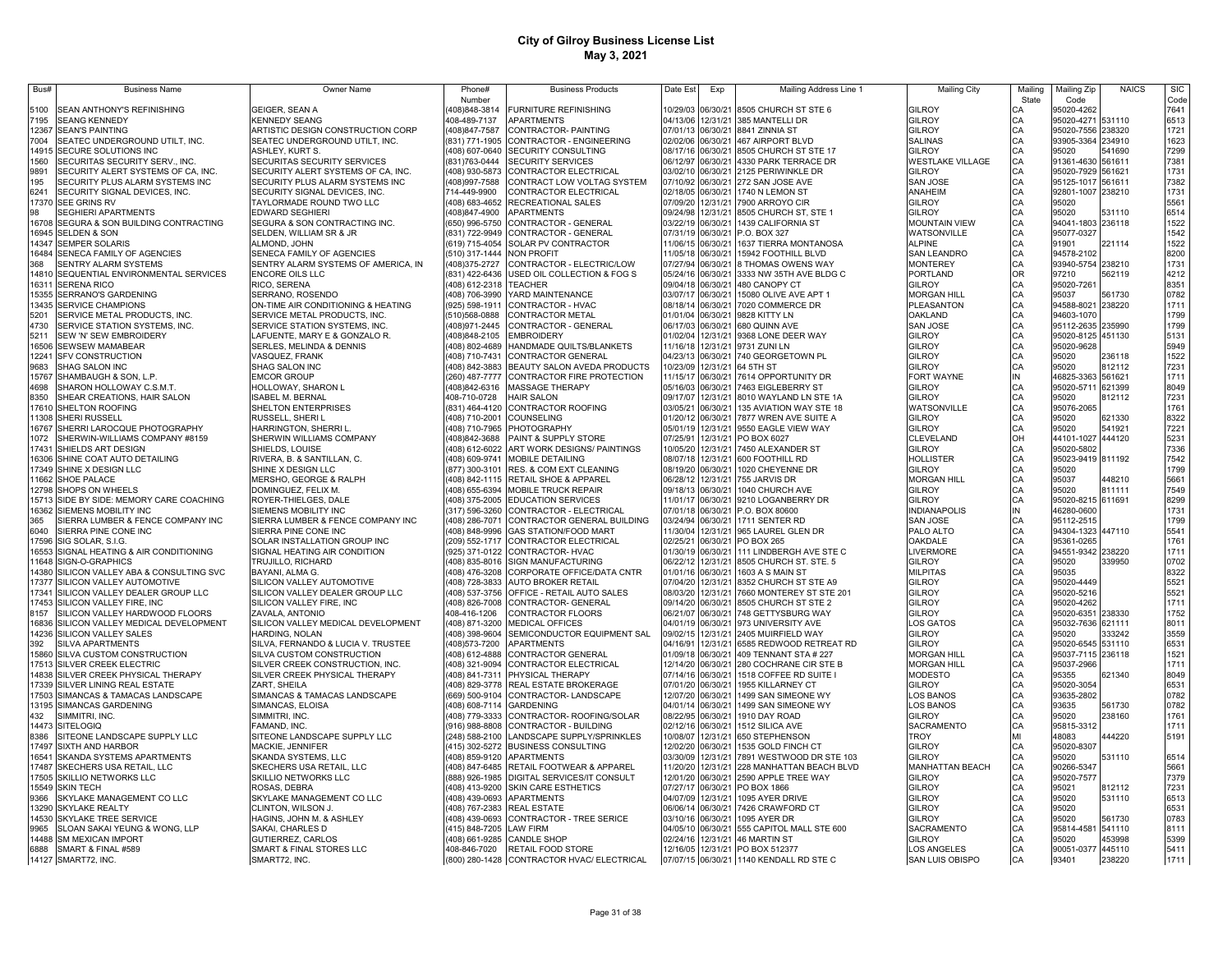| Bus#         | <b>Business Name</b>                                                    | Owner Name                                                  | Phone#                         | <b>Business Products</b>                 | Date Est             | Exp                  | Mailing Address Line 1                                          | <b>Mailing City</b>          | Mailinc   | Mailing Zip                | <b>NAICS</b>     | <b>SIC</b>   |
|--------------|-------------------------------------------------------------------------|-------------------------------------------------------------|--------------------------------|------------------------------------------|----------------------|----------------------|-----------------------------------------------------------------|------------------------------|-----------|----------------------------|------------------|--------------|
|              |                                                                         |                                                             | Number                         |                                          |                      |                      |                                                                 |                              | State     | Code                       |                  | Code         |
|              | 16285 SMARTLINK AUTO                                                    | <b>BABELLA, SARGON</b>                                      | 408) 315-1912                  | CAR DEALER OFFICE USE ONLY               | 07/31/18             |                      | 12/31/21 5538 MAPLE CREST CT                                    | SAN JOSE                     |           | 95123-3025                 |                  | 5521         |
|              | 17347 SMITH COMMERCIAL MANAGEMENT INC                                   | SMITH COMMERCIAL MANAGEMENT INC                             | 408) 779-0090                  | COMMERCIAL PROPERTY MANAGEM              | 08/01/20 06/30/21    |                      | 18640 SUTTER BLVD STE 300                                       | MORGAN HILL                  |           | 95037-8110                 |                  | 6531         |
|              | 14074 SMITH DENISON CONST CO                                            | SMITH DENISON CONST CO                                      | (925) 606-4433                 | CONTRACTOR - GENERAL                     |                      | 06/09/15 06/30/21    | 500 GREENVILLE RD                                               | <b>LIVERMORE</b>             | CA        | 94550                      |                  | 1623         |
|              | 14442 SMITH TREE SPECIALISTS, INC.                                      | SMITH TREE SPECIALISTS, INC                                 | 408) 722-8942                  | CONTRACTOR TREE SERVICE                  |                      | 01/26/16 06/30/21    | 9440 TRAILBLAZER WAY                                            | GILROY                       | CA        | 95020                      |                  | 0783         |
|              | 15076 SNAP FITNESS                                                      | TERRY'S UNLIMITED FITNESS LLC                               | (408) 767-2585                 | <b>FITNESS CENTER</b>                    | 1/04/16              | 12/31/21             | 9752 COYOTE MOON LN                                             | GILROY                       | CA        | 95020-9661                 | 713940           | 7991         |
| 1123         | SO. COUNTY POOL & SPA SERVICE                                           | FILICE, DARIN S                                             | 408)847-0169                   | <b>BUSINESS SERVICE</b>                  | 07/06/89             | 06/30/21             | 1608 VALLEY OAKS DR                                             | GILROY                       | CA        | 95020-7748 713390          |                  | 7389         |
|              | 10738 SOCIAL VOCATIONAL SERVICES                                        | SOCIAL VOCATIONAL SERVICES                                  | (415) 896-5777                 | ADULT DAY CARE PROGRAM                   | 03/23/11             | 06/30/21             | 2030 ADDISON ST STE 700                                         | BERKELEY                     | CA        | 94704-1144 624120          |                  | 8322         |
| 4559         | SOFIE                                                                   | SOFIE CO.                                                   | 317)908-6114                   | <b>WHOLESALE PHARMACY</b>                | 03/11/03             | 12/31/21             | 21000 ATLANTIC BLVD STE 730                                     | <b>DULLES</b>                | VA        | 20166-2499 422210          |                  | 2834         |
|              | 11393 SOLAR TECHNOLOGIES                                                | <b>STE ELECTRIC</b>                                         | (925) 939-8300                 | CONTRACTOR ELECTRICAL                    | 02/21/12             | 06/30/21             | 14 BETA CT                                                      | SAN RAMON                    | CA        | 94583-1202 238220          |                  | 1731         |
|              | 14914 SOLEEVA ENERGY, INC                                               | SOLEEVA ENERGY, INC                                         | (408) 691-8658                 | CONTRACTOR GENERAL                       | 08/17/16             | 06/30/21             | 1918 JUNCTION AVE                                               | SAN JOSE                     | CA        | 95131-2102 237130          |                  | 1629         |
| 17554        | <b>SOLGEN ELECTRIC</b>                                                  | SOLGEN CONSTRUCTION, LLC.                                   | 908) 868-2677                  | CONTRACTOR - ELECTRICAL                  | 01/22/21             | 06/30/21             | 1894 W 2425 S                                                   | <b>NOODS CROSS</b>           | UT        | 84087-2465                 |                  | 1731         |
| 7173         | SOLSTICE MARKETING CONCEPTS                                             | SOLSTICE MARKETING CONCEPTS LLC                             | 973-952-2800                   | RETAIL SUNGLASSES                        | 04/21/06             | 12/31/21             | 2920 N GREEN VALLEY PKWY, STE 722                               | HENDERSON                    | <b>NV</b> | 89014-0411                 | 446130           | 5995         |
|              | 11754 SOMARK LP                                                         | <b>HORTON, RANDALL</b>                                      | (408) 871-2740                 | <b>APARTMENTS</b>                        | 08/03/12             | 12/31/21             | P.O. BOX 1378                                                   | LOS GATOS                    |           | 95031                      | 531110           | 5193         |
| 276          | SONITROL/PACIFIC WEST SECURITY                                          | PACIFIC WEST SECURITY INC                                   | (408) 998-2002                 | CONTRACTOR - LOW VOLT/ELECT              | 09/21/88             | 06/30/21             | 1587 SCHALLENBERGER RD                                          | SAN JOSE                     | CA        | 95131-2434                 | 235310           | 7382         |
|              | 12000 SONJA BIGGS EDUCATIONAL SERVICES IN                               | SONJA BIGGS EDUCATIONAL SERVICES IN                         | (650) 833-9766                 | <b>EDUCATIONAL SERVICES</b>              | 01/03/13             | 06/30/21             | 7483 DORNOCH CT                                                 | <b>GILROY</b>                | CA        | 95020-3005 611691          |                  | 8299         |
|              | 16529 SOULISTICA LLC                                                    | SOULISTICA LLC                                              | (669) 888-5328                 | THERMOGRAPHY SERVICE                     | 12/06/18             | 06/30/21             | 1910 DAY RD                                                     | GILROY                       | CA        | 95020-9444                 |                  | 7389         |
| 9775         | SOUTH BAY CASINO PARTY                                                  | MORTEZAEI, MAZIAR                                           | (408) 687-0545                 | CASINO PARTIES DEALER                    | 01/04/10             | 06/30/21             | 835 DEARBORN PL                                                 | <b>GILROY</b>                | CA        | 95020-6303                 |                  | 7299         |
|              | 14890 SOUTH BAY TILE & STONE                                            | DE SOUSA, MARIO                                             | (408) 705-3211                 | <b>CONTRACTOR</b>                        | 08/04/16<br>01/01/18 | 06/30/21<br>06/30/21 | 2320 VALLEY VIEW RD                                             | <b>HOLLISTER</b><br>CAMPBELL | CA        | 95023                      | 238330           | 1743         |
|              | 15814 SOUTH BAY VASCULAR CENTER & VEIN IN                               | POLYXENE GAZETAS KOKINOS, M.D., A P                         | (408) 858-3586                 | <b>MEDICAL OFFICE</b>                    | 07/01/18             | 06/30/21             | 2255 S BASCOM AVE STE 200                                       | <b>MORGAN HILL</b>           | CA        | 95008                      | 621111           | 8011         |
|              | 16223 SOUTH COUNTY CLEANUP AND DEMO,LLC                                 | SULLIVAN, TIMOTHY AND TERRILL                               | (408) 430-3560                 | <b>CLEANUP &amp; HAULING</b>             |                      | 06/30/21             | 360 LONGVIEW DR                                                 |                              | CA        | 95037-4214                 |                  | 4212         |
|              | 16851 SOUTH COUNTY DRYWALL & PLASTERING                                 | SOUTH COUNTY DRYWALL & PLASTERING                           | (831) 801-4119                 | CONTRACTOR - DRYWALL/LATHIN              | 06/06/19             |                      | 224 VALLE VERDA<br>8864 MURAOKA DR                              | <b>HOLLISTER</b>             | CA        | 95023-6914                 | 238310           | 1742<br>7532 |
| 8030         | SOUTH COUNTY LINE-X<br>SOUTH COUNTY LOCK & SAFE                         | <b>EMG ENTERPRISES LLC</b>                                  | 408-842-8803<br>(408) 847-1963 | SPRAY ON TRUCK LINERS                    | 04/30/07<br>04/17/08 | 12/31/21             | 9440 RANCHO HILLS DR                                            | GILROY                       | CA        | 95020-3684 811198          |                  | 7699         |
| 8703         |                                                                         | <b>BROWN, RANDY S</b>                                       |                                | LOCKSMITH                                | 09/13/19             | 06/30/21             |                                                                 | GILROY                       | CA        | 95020-7726                 |                  |              |
|              | 17015 SOUTH COUNTY PAIN & REHAB                                         | MINER, MAUREEN D. A PROFESSIONAL CO                         | (408) 842-7754                 | <b>HEALTH CLINIC</b>                     | 01/23/04             |                      | 06/30/21 P.O. BOX 1812                                          | <b>MORGAN HILL</b>           | CA        | 95038-1812                 |                  | 8049         |
| 5274         | SOUTH COUNTY PENTECOSTAL CHUR                                           | SOUTH COUNTY PENTECOSTAL CHUR                               | 408)842-1320                   | <b>CHURCH</b>                            |                      |                      | 06/30/21 7455 EIGLEBERRY ST                                     | GILROY                       | CA        | 95020-5711 813110          |                  | 8661         |
| 3000         | SOUTH COUNTY ROCKERY&BLDG INC.                                          | VERGARA, JIM                                                | 408)842-0022                   | <b>BUILDING MATERIALS</b>                | 07/29/99             |                      | 12/31/21 281 YAMANE DR                                          | GILROY                       | CA        | 95020-3695 444190          |                  | 5211         |
|              | 10859 SOUTH VALLEY BUSINESS SERVICES                                    | MATTEUCCI, CARLA                                            | (408) 887-0905<br>408)848-2363 | <b>TAXES &amp; NOTARY SERVICES</b>       | 07/01/11             |                      | 06/30/21 66 1ST ST #B                                           | GILROY                       | CA        | 95020                      | 541213<br>813110 | 7291         |
| 5259         | SOUTH VALLEY COMMUNITY CHURCH<br>12557 SOUTH VALLEY ELECTRIC INC.       | SOUTH VALLEY COMMUNITY CHURCH<br>SOUTH VALLEY ELECTRIC INC. | (408) 804-0947                 | <b>CHURCH</b><br>CONTRACTOR - ELECTRICAL | 01/22/04<br>06/17/13 |                      | 06/30/21 8000 SANTA TERESA BLVD STE 110<br>06/30/21 P O BOX 988 | GILROY<br><b>SAN MARTIN</b>  | CA        | 95020<br>95046-0988 238210 |                  | 8661<br>1731 |
|              |                                                                         |                                                             | (408) 842-0855                 |                                          |                      |                      | 06/30/21 8359 CHURCH ST                                         |                              |           |                            | 621512           | 8071         |
|              | 12091 SOUTH VALLEY IMAGING LLC                                          | AFFORDABLE IMAGING SERVICES LLC                             |                                | MEDICAL IMAGING SERVICES                 | 02/22/13<br>02/15/11 |                      | 06/30/21 8339 CHURCH ST #215                                    | GILROY<br>GILROY             |           | 95020<br>95020             | 524210           |              |
| 7183         | 10670 SOUTH VALLEY INSURANCE SERVICES<br>SOUTH VALLEY PHARMACY SERVICES | GUENTHER, JEFF D<br>GOVE, DANA J                            | (408) 847-3030<br>408-847-6160 | <b>INSURANCE SALES</b><br>PHARMACY       | 04/11/06             |                      | 12/31/21 7496 EIGLEBERRY ST                                     | GILROY                       |           | 95020-5712                 | 446110           | 6411<br>5122 |
|              | SOUTH VALLEY PROPERTY MANAGEMENT                                        | BARBAGLIA, CAROLYN                                          | (408) 848-5480                 | PROPERTY MANAGEMENT                      | 04/04/08             |                      | 06/30/21 8050 SANTA TERESA BLVD STE 220                         | GILROY                       |           | 95020-3862 531311          |                  |              |
| 8675<br>3003 | SOUTH VALLEY WINDOWS INC.                                               | SOUTH VALLEY WINDOWS, INC.                                  | 408)846-5454                   | CONTRACTOR & WINDOW DEALER               | 03/22/99             |                      | 12/31/21 315 1ST ST                                             | GILROY                       |           | 95020                      | 238150           | 6531<br>1751 |
| 3003         | SOUTH VALLEY WINDOWS INC.                                               | SOUTH VALLEY WINDOWS, INC.                                  | 408)846-5454                   | CONTRACTOR & WINDOW DEALER               | 03/22/99             |                      | 06/30/21 315 1ST ST                                             | GILROY                       |           | 95020                      | 238150           | 1751         |
|              | 14188 SPACETEL NORTH INC                                                | SPACETEL NORTH INC                                          | (408) 767-2101                 | <b>WIRELESS RETAIL STORE</b>             | 08/07/15             | 12/31/21             | 2955 ABRAMS DR                                                  | <b>MARINA</b>                | CA        | 93933-5220                 | 423690           | 5999         |
|              | 16284 SPACETEL NORTH, INC                                               | SPACETEL NORTH, INC                                         | (408) 842-7533                 | <b>WIRELESS RETAIL</b>                   | 08/01/18             | 12/31/21             | 2955 ABRAMS DR                                                  | <b>MARINA</b>                | CA        | 93933-5220                 | 423690           | 5999         |
|              | 14319 SPARKY ELECTRIC, INC                                              | SPARKY ELECTRIC, INC                                        | 559) 492-1752                  | CONTRACTOR ELECTRICAL                    | 10/23/15             | 06/30/21             | PO BOX 765                                                      | <b>FRIANT</b>                |           | 93626-0765                 |                  | 1731         |
| 1953         | SPECIALTY CONCRETE                                                      | CASALEGNO, JEFF P                                           | 408)847-8079                   | CONTRACTOR - CONCRETE                    | 06/30/00             | 06/30/21             | PO BOX 1317                                                     | GILROY                       | CA        | 95020-4239                 | 238110           | 8611         |
| 16528        | SPECIALTY TRUCK PARTS, INC                                              | SPECIALTY TRUCK PARTS, INC.                                 | 408) 998-7272                  | SALES OF TRUCK PARTS                     | 01/01/19             | 2/31/21              | 7700 ARROYO CIRCLE                                              | GILROY                       |           | 95020                      | 423120           | 5013         |
| 17551        | SPECTRUM PACIFIC WEST, LLC                                              | SPECTRUM PACIFIC WEST, LLC                                  | 831) 566-0246                  | RETAIL SALES-WIRELESS                    | 01/21/21             | 2/31/21              | 12405 POWERSCOURT DR                                            | <b>SAINT LOUIS</b>           | MO        | 63131-3673                 |                  | 4899         |
|              | 17578 SPECTRUM SMALL BUSINESS ADVISORS, L                               | SPECTRUM SMALL BUSINESS ADVISORS, L                         | (949) 351-1538                 | <b>FINANCIAL CONSULTING</b>              | 02/12/21             | 06/30/21             | PO BOX 1913                                                     | GILROY                       | CA        | 95021-1913                 |                  | 8721         |
|              | 17463 SPEED QUALITY SIGNS INC                                           | SPEED QUALITY SIGNS INC                                     | (714) 292-8309                 | SIGN MANUFACTURING                       | 11/03/20             | 03/31/21             | 635 S SANTA FE STREET                                           | SANTA ANA                    | CA        | 92705-4143                 |                  | 3993         |
|              | 13535 SPENCER TRANSPORTATION                                            | SPENCER, BRAD, SR. & LISA                                   | (408) 842-3877                 | TRANSPORTING/ LUMBER/HARDWA              | 10/03/14             | 06/30/21             | 10780 FOOTHILL AVE                                              | GILROY                       | CA        | 95020-9345 113310          |                  | 4225         |
| 8796         | SPLENDID FEET                                                           | CHUE, RICHARD                                               |                                | (408) 847-0010 MASSAGE THERAPY           | 07/01/08             | 06/30/21             | 8650 SAN YSIDRO AVE STE 124                                     | <b>GILROY</b>                | CA        | 95020                      | 621399           | 7991         |
|              | 15415 SPLENDID SPA                                                      | CHUE, RICHARD                                               | (408) 660-0790 SPA             |                                          | 05/08/17             | 06/30/21             | 8620 SAN YSIDRO AVE STE 108                                     | <b>GILROY</b>                | CA        | 95020                      | 812199           | 7991         |
|              | 14168 SPM TURBO INC.                                                    | SPM TURBO INC.                                              | (408) 888-2453                 | <b>TURBO PUMP REPAIR</b>                 | 07/01/15             | 06/30/21             | 8881 MURAOKA DR #5                                              | GILROY                       | CA        | 95020                      |                  | 3561         |
| 5447         | <b>SPRIG ELECTRIC</b>                                                   | SPRIG ELECTRIC                                              | (408) 298-3134                 | CONTRACTOR- ELECTRICAL                   | 07/01/17             | 06/30/21             | 1860 S 10TH ST                                                  | SAN JOSE                     | CA        | 95112-4108 238210          |                  | 1731         |
| 5194         | <b>SPRINT</b>                                                           | <b>SPRINT</b>                                               | 408)846-8924                   | RETAIL SALES OF WIRELESS                 | 12/18/03             |                      | 12/31/21 PO BOX 8000                                            | <b>MONSEY</b>                | NY        | 10952-8505 443112          |                  | 5999         |
| 14968        | SPROUSE COMMUNICATIONS INC.                                             | SPROUSE COMMUNICATIONS INC.                                 | (805) 460-7223                 | CONTRACTOR - ENGINEERING                 | 09/13/16             | 06/30/21             | 6855 MARCHANT AVE                                               | <b>ATASCADERO</b>            | CA        | 93422                      | 236220           | 1522         |
| 17656        | SPRUCED NINE LTD. LIABILITY CO.                                         | SPRUCED NINE LTD. LIABILITY CO.                             | (408) 857-2992                 | <b>ONLINE RETAIL</b>                     | 04/21/21             | 12/31/21             | 718 BAXTER WAY                                                  | GILROY                       | CA        | 95020-4184                 |                  | 5947         |
| 1843         | SQUEEGEE CLEAN JANITORIAL SERVICE                                       | SQUEEGEE CLEAN JANITORIAL SERVICE                           |                                | (408) 482-3413 WINDOW CLEANING SERVICE   | 12/03/99             | 06/30/21             | 5690 FRAZIER LAKE RD                                            | GILROY                       | CA        | 95020                      | 561790           | 7349         |
| 3536         | SSB CONTRACTING, INC.                                                   | SALINAS STEEL BUILDERS INC                                  | (831)424-1647                  | CONTRACTOR GENERAL                       | 08/31/01             | 06/30/21             | 1161 TERVEN AVE                                                 | <b>SALINAS</b>               | CA        | 93901-4522                 |                  | 1542         |
| 1929         | ST STEPHENS EPISCOPAL CHURCH                                            | RECTOR, WARDENS & VESTRY                                    | (408) 842-4415                 | <b>CHURCH</b>                            | 12/28/92             | 06/30/21             | 651 BROADWAY                                                    | GILROY                       | CA        | 95020-4304                 | 813110           | 8661         |
|              | 14967 ST. FRANCIS ELECTRIC LLC                                          | ST. FRANCIS ELECTRIC                                        | (510) 639-0639                 | ELECTRICAL & UNDERGROUND CO              | 09/13/16             |                      | 06/30/21 P.O. BOX 2057                                          | <b>SAN LEANDRO</b>           | CA        | 94577                      | 238210           | 1731         |
| 6176         | ST. JOSEPH'S FAMILY CENTER                                              | ST. JOSEPH'S FAMILY CENTER                                  | 408)842-6662                   | EMERGENCY DIRECT AID SERV                | 01/24/05             | 06/30/21             | 7950 CHURCH ST                                                  | <b>GILROY</b>                | CA        | 95020-4401                 | 624190           | 8399         |
| 6785         | STANLEY CONVERGENT SECURITY SOLUTIO                                     | STANLEY COVERGENT SECURITY SOLUTION                         | (510) 252-5600                 | LOW VOLTAGE ELECTRICITY                  | 10/18/05             | 06/30/21             | 8350 SUNLIGHT DRIVE                                             | <b>FISHERS</b>               | IN        | 46037                      | 238210           | 1731         |
|              | 14409 STANLEY J. ALONSO IRREVOCABLE TRUST                               | ALONSO, ROBERT & JANET                                      |                                | (408) 847-1619 COMMERCIAL LEASING        | 01/01/16             |                      | 12/31/21 6800 GLENVIEW DR                                       | GILROY                       | CA        | 95020                      | 531120           | 6531         |
|              | 14946 STAR ARTS EDUCATION                                               | STAR ARTS EDUCATION                                         |                                | (408) 767-2800 YOUTH ART PROGRAMS        |                      |                      | 08/29/16 06/30/21 7393 MONTEREY ST                              | GILROY                       | CA        | 95020                      | 611610           | 7911         |
|              | 11970 STAR CONCRETE                                                     | SANDMAN INC                                                 |                                | (408) 947-0669 READY MIX CONCRETE MFG    | 01/01/13             | 12/31/21             | 1404 S 7TH ST                                                   | <b>SAN JOSE</b>              | CA        | 95112-5927                 | 327320           | 3273         |
|              | 15206 STAR TEA                                                          | DINH, ANTHONY & PHAN, CHAU & OANH                           |                                | (510) 316-4049 TEA/COFFEE/ BUBBLE TEA    | 01/27/17             |                      | 12/31/21 8650 SAN YSIDRO AVE STE 102                            | GILROY                       | CA        | 95020-5268                 | 722515           | 5812         |
|              | 14923 STARBUCK COFFEE # 29569                                           | STARBUCKS CORPORATION                                       | (206) 318-4994                 | <b>COFFEE SHOP</b>                       | 08/23/16             |                      | 12/31/21 PO BOX 34442                                           | <b>SEATTLE</b>               | <b>WA</b> | 98124-1442 722515          |                  | 5812         |
| 5606         | STARBUCKS COFFEE # 2889                                                 | STARBUCKS COFFEE COMPANY                                    | (206)318-8705                  | COFFEE SHOP                              | 05/18/04             |                      | 12/31/21 PO BOX 34442                                           | <b>SEATTLE</b>               | <b>WA</b> | 98124-1442 722213          |                  | 5812         |
| 3008         | STARBUCKS COFFEE #5364                                                  | STARBUCKS COFFEE COMPANY                                    | (206)318-8705                  | <b>COFFEE SHOP</b>                       | 09/02/97             |                      | 12/31/21 PO BOX 34442, S-TAX2                                   | <b>SEATTLE</b>               | <b>WA</b> | 98124-1442 722213          |                  | 5812         |
| 3007         | STARBUCKS COFFEE #5501                                                  | STARBUCKS COFFEE COMPANY                                    | (206)447-1575                  | <b>COFFEE SHOP</b>                       | 03/20/98             |                      | 12/31/21 PO BOX 34442                                           | <b>SEATTLE</b>               | <b>WA</b> | 98124-1442 722213          |                  | 5812         |
|              | 17470 STARBUCKS COFFEE #56890                                           | STARBUCKS CORPORATION                                       |                                | (206) 319-8705 COFFEE SHOP               | 11/05/20             | 12/31/21             | PO BOX 34442                                                    | <b>SEATTLE</b>               | WA        | 98124-1442                 |                  | 5812         |
|              | 15683 STARKWEATHER PAINTING, INC                                        | STARKWEATHER PAINTING, INC                                  | (831) 637-6413                 | CONTRACTOR - PAINTING                    | 10/10/17             | 06/30/21             | PO BOX 1398                                                     | <b>HOLLISTER</b>             | CA        | 95024-1398                 | 238320           | 1721         |
| 224          | STARRITT CONSTRUCTION, INC.                                             | STARRITT CONSTRUCTION, INC.                                 | (408)842-8253                  | CONTRACTOR - GENERAL BUILD               | 06/16/88             | 06/30/21             | 7467 EIGLEBERRY ST                                              | GILROY                       | CA        | 95020-5711                 | 236220           | 1542         |
| 913          | STARRITT REALTORS                                                       | STARRITT JACOBSEN, SUSAN                                    | 408) 842-8251                  | REAL ESTATE AGENTS                       | 05/20/67             | 06/30/21             | 7477 EIGLEBERRY ST                                              | GILROY                       |           | 95020-5711                 | 531210           | 6531         |
| 11698        | STATCOMM INC.                                                           | STATCOMM INC                                                | (650) 988-9508                 | CONTRACTOR - FIRE PROTECTION             | 07/11/12             | 06/30/21             | 939 C SAN RAFAEL AVE                                            | <b>MOUNTAIN VIEW</b>         |           | 94043-194                  |                  | 1731         |
| 16277        | STATE FARM INSURANCE (GLOPEZ)                                           | GINA LOPEZ INSURANCE & FINAN                                | (408) 846-9077                 | <b>INSURANCE</b>                         | 01/31/18             | 06/30/21             | 8401 CHURCH ST STE B                                            | <b>GILROY</b>                |           | 95020-4269                 | 524210           | 6411         |
| 7909         | STATE ROOFING SYSTEMS, INC.                                             | STATE ROOFING SYSTEMS, INC.                                 |                                | CONTRACTOR ROOFING                       | 03/15/07             | 06/30/21             | 15444 HESPERIAN BLVD                                            | SAN LEANDRO                  | CA        | 94578-3959 238160          |                  | 1761         |
|              | 12812 STATEWIDE INSULATION INC.                                         | STATEWIDE INSULATION INC.                                   |                                | (408) 567-9955 CONTRACTOR INSULATION     | 09/26/13             | 06/30/21             | P.O. BOX 2176                                                   | <b>SANTA CRUZ</b>            | CA        | 95063-2176                 |                  |              |
|              | 5567 STATEWIDE ROOFING, INC.                                            | STATEWIDE ROOFING, INC.                                     | (408) 286-7828                 | CONTRACTOR - ROOFING                     | 05/04/04             | 06/30/21             | 1615 SOUTH 7TH ST UNIT C                                        | SAN JOSE                     | CA        | 95112                      | 238160           | 1761         |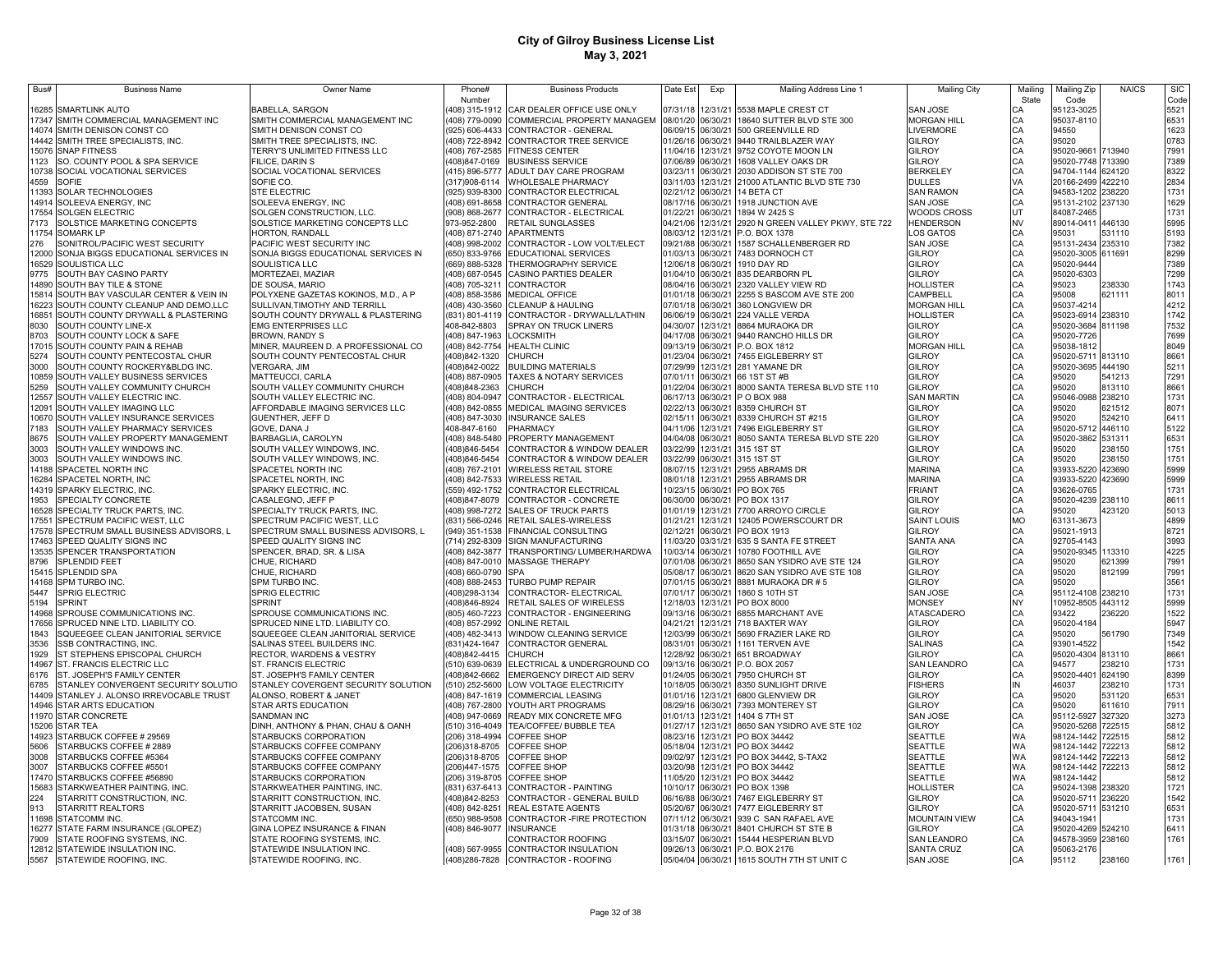| Bus#           | <b>Business Name</b>                                   | Owner Name                                    | Phone#                    | <b>Business Products</b>                                    | Date Est             | Exp               | Mailing Address Line 1                                             | <b>Mailing City</b>                 | Mailing   | Mailing Zip         | <b>NAICS</b> | <b>SIC</b>   |
|----------------|--------------------------------------------------------|-----------------------------------------------|---------------------------|-------------------------------------------------------------|----------------------|-------------------|--------------------------------------------------------------------|-------------------------------------|-----------|---------------------|--------------|--------------|
|                |                                                        |                                               | Number                    |                                                             |                      |                   |                                                                    |                                     | State     | Code                |              | Code         |
| 11975          | STEEL SOLUTIONS, INC                                   | STEEL SOLUTIONS, INC                          |                           | 831) 638-0774 CONTRACTOR - GENERAL                          | 12/11/12             | 06/30/21          | PO BOX 2566                                                        | HOLLISTER                           |           | 95024-2566          |              | 1791         |
| 1011           | STENNES & SABATH CPA'S                                 | SABATH, STEVE                                 |                           | 408)842-9466 ACCOUNTING SERVICES                            |                      | 11/14/94 06/30/21 | 7877 WREN AVE STE B                                                | GILROY                              | CА        | 95020-4980 541211   |              | 8721         |
| 16013          | STEPHANIE WONG, RN                                     | <b>WONG, STEPHANIE</b>                        |                           | 408) 887-3374 CPR & 1ST AID TRAINER                         | 03/16/18             | 06/30/21          | 7670 PRINCEVALLE ST                                                | <b>GILROY</b>                       | CA        | 95020-5022          |              | 7999         |
| 15893          | STEPHEN P. SCHERR MD, PC                               | SCHERR, STEPHEN P.                            |                           | (408) 846-0608 ER MEDICINE SERVICES                         | 01/30/18             | 06/30/21          | 353 E 10TH ST STE E # 729                                          | GILROY                              | CA        | 95020               |              | 8099         |
| 1896           | STERIGENICS U.S., LLC                                  | STERIGENICS U.S., LLC                         | (408)848-4035             | FOOD PRESERVATION PROCESS                                   | 12/31/99             | 06/30/21          | 9100 SOUTH HILLS BLVD STE 300                                      | <b>BROADVIEW HEIGHTS</b>            | OH        | 44147-3525 311942   |              | 7389         |
| 17602          | <b>STERLING GC</b>                                     | STERLING GC                                   | 408) 874-6485             | CONTRACTOR GENERAL                                          | 03/02/21             | 06/30/21          | 1566 SABINA WAY                                                    | <b>SAN JOSE</b>                     | CA        | 95118-2144          |              | 1521         |
| 12142          | STEVE FORTINO APARTMENTS                               | FORTINO, STEVE                                |                           | (408) 848-2450 APARTMENTS                                   | 03/15/13             | 12/31/21          | 7891 WESTWOOD DR STE 103                                           | <b>GILROY</b>                       | CA        | 95020               | 531110       | 6513         |
| 4917           | STEVE OWEN INS & EDUCATION                             | OWEN, STEPHEN L & ALEXANDRIA                  | (408)842-8998             | LIFE INSURANCE SALES                                        | 08/19/03             | 06/30/21          | 1114 VALBUSA DR                                                    | <b>GILROY</b>                       | CA        | 95020-7454 524210   |              | 6411         |
| 16649          | STEVE RIFFLE AMERICAN PASTIME CARDS                    | RIFFLE, STEVEN R                              |                           | (408) 842-7668 ONLINE SALES                                 | 02/15/19             | 12/31/21          | 1466 SWALLOW LN                                                    | <b>GILROY</b>                       | CA        | 95020-8227          |              | 5999         |
| 64             | STEVE W. RILEY                                         | RILEY, STEVE                                  | (408) 847-4070            | <b>APARTMENTS</b>                                           | 04/19/99             | 12/31/21          | 8251 FOREST ST # A                                                 | GILROY                              | CA        | 95020-4044 531110   |              | 6513         |
| 16790          | STICK & MOVE AMATEUR BOXING CLUB IN                    | STICK & MOVE AMATEUR BOXING CLUB IN           |                           | (831) 902-5088 YOUTH BOXING GYM                             | 05/09/19             | 06/30/21          | 7330 ORCHARD ST                                                    | <b>GILROY</b>                       | CA        | 95020               | 713990       | 7997         |
| 14377          | STRAW HAT PIZZA                                        | RRA PIZZA INC                                 | (408)842-2754             | PIZZA RESTAURANT                                            |                      | 12/02/15 12/31/21 | 1053 1ST ST                                                        | GILROY                              | CA        | 95020-4817 722513   |              | 5812         |
| 13160          | STREET PLUMBING & ROOTER                               | STREET, MARK                                  |                           | (408) 496-1155 PLUMBING CONTRACTOR                          | 04/02/14             | 06/30/21          | 2293 WALNUT GROVE AVE                                              | SAN JOSE                            | CA        | 95128               |              | 1711         |
| 5225           | STREETWISE SPECIAL DELIVERY, INC.                      | STREETWISE SPECIAL DELIVERY, INC.             |                           | (408) 422-4846 COURIER SERIVCE                              | 01/04/04             | 06/30/21          | 7413 DORNOCH CT                                                    | GILROY                              | CA        | 95020-3005          |              | 4215         |
| 15570          | STRUCTURE LEASING & ENGINEERING INC                    | STRUCTURE LEASING & ENGINEERING INC           |                           | (408) 504-2486 DESIGN ENGINEERING                           | 08/21/17             | 06/30/21          | 8833 MONTEREY RD STE B                                             | GILROY                              | CA        | 95020-7200          |              | 7363         |
| 15571          | STRUCTURE LEASING & ENGINEERING INC                    | STRUCTURE LEASING & ENGINEERING INC           |                           | (408) 504-2486 ADDITIONAL ADJACENT OFFICE                   | 08/21/17             | 06/30/21          | 8833 MONTEREY RD STE B                                             | GILROY                              | CA        | 95020-7200          |              |              |
| 9093           | <b>STUDIO THREE DANCE</b>                              | DALKE, TRACI L                                |                           | (408) 846-5392 DANCE STUDIO                                 |                      |                   | 10/13/08 06/30/21 5450 NICOLE WAY                                  | GILROY                              | CA        | 95020               |              | 7911         |
| 5809           | SUBWAY                                                 | NAHAL EMPIRE CORP.                            | (408)848-5588             | <b>FAST FOOD</b>                                            | 08/16/04             |                   | 12/31/21 340 E 10TH ST STE H                                       | GILROY                              | CA        | 95020-6582 722513   |              | 5812         |
| 3760           | SUBWAY #24692                                          | K BHATIA, INC.                                | (408)846-8757             | SANDWICHES AND SALADS                                       | 01/25/02             |                   | 12/31/21 197C WELBURN AVE                                          | GILROY                              | CA        | 95020-4424 722513   |              | 2099         |
| 12981          | SUCCESS WATER SYSTEMS INC                              | SUCCESS WATER SYSTEMS INC                     |                           | (800) 287-8798 CONTRACTOR - PLUMBING                        | 01/02/14             |                   | 06/30/21 380 CARROL CT                                             | <b>BRENTWOOD</b>                    | CA        | 94513               |              | 3088         |
| 317            | SULLIVAN PLUMBING INC.                                 | SULLIVAN PLUMBING INC.                        | 408)778-9971              | <b>CONTRACTOR PLUMBING</b>                                  |                      |                   | 04/21/92 06/30/21 PO BOX 231                                       | <b>MORGAN HILL</b>                  | CA        | 95038-0231 238220   |              | 1711         |
| 10027          | SUMMERHILL PROPERTY MANAGEMENT                         | SUMMERHILL PROPERTY MANAGEMENT                |                           | (650) 815-8588 PROPERTY MANAGEMENT                          |                      |                   | 05/04/10 06/30/21 PO BOX 1466                                      | LOS ALTOS                           | CA        | 94023-1466          |              | 6531         |
|                | 13682 SUNBELT RENTALS INC                              | SUNBELT RENTALS INC                           |                           | (803) 578-5492 TOOL, HVY EQPMT SALE/RENTAL                  | 01/01/15             |                   | 12/31/21 2341 DEERFIELD DR                                         | FORT MILL                           | SC        | 29715               | 532412       | 7353         |
|                | 17078 SUNGEVITY                                        | HOSOPO CORPORATION                            |                           | (951) 926-1176 CONTRACTOR ELECTRICAL                        |                      |                   | 10/23/19 06/30/21 27368 VIA INDUSTRIA STE 101                      | <b>TEMECULA</b>                     | CA        | 92590-4852 238210   |              | 1521         |
| 15964          | SUNGLASS HUT #4544                                     | LUXOTTICA OF AMERICA INC.                     |                           | (408) 842-4617 RETAIL SALES OF SUNGLASSES                   |                      |                   | 01/01/18 12/31/21 PO BOX 8509                                      | MASON                               | OH        | 45040-7110          |              | 5999         |
| 15962          | SUNGLASS HUT #4746                                     | LUXOTTICA OF AMERICA INC.                     |                           | (408) 846-6183 RETAIL SALES SUNGLASSES                      | 01/01/18             |                   | 12/31/21 P.O. BOX 8509                                             | MASON                               | OH        | 45040               |              | 5999         |
| 17530          | SUNIL KAPOOR APTS                                      | KAPOOR, SUNIL                                 |                           | (408) 886-1234 APARTMENTS                                   | 01/04/21             | 12/31/21          | 105 SAN FELIPE RD                                                  | HOLLISTER                           | CA        | 95023-3016          |              | 6513         |
| 13185          | SUNNY SMILES DENTISTRY                                 | SINGH, SANDALDEEP                             |                           | (408) 842-1100 DENTAL OFFICE                                | 04/01/14             | 06/30/21          | 7210 CAMINO ARROYO STE 106                                         | GILROY                              | CA        | 95020               | 621210       | 8021         |
| 11286          | SUNPOWER CORPORATION SYSTEMS                           | SUNPOWER CORPORATION SYSTEMS                  | 510-540-0550              | <b>CONTRACTOR GENERAL</b>                                   | 02/01/12             | 06/30/21          | 120 S. CENTRAL AVE STE 400 C/O CTBL                                | <b>CLAYTON</b>                      | <b>MO</b> | 63105               |              | 1731         |
| 8257           | SUNRISE CLEANING                                       | <b>ZUNIGA MARIA</b>                           | 408-848-2152              | <b>CLEANING SERVICE</b>                                     | 08/06/07             | 06/30/21          | 737 W 6TH ST                                                       | GILROY                              | CA        | 95020-6001 561720   |              | 7349         |
| 10073          | SUNRUN INSTALLATION SERVICES INC.                      | SUNRUN INSTALLATION SERVICES INC              | (408) 747-2487            | CONTRACTOR-SOLAR                                            | 06/03/10             | 06/30/21          | 575 DADO ST                                                        | SAN JOSE                            | CA        | 95131-1207 238220   |              | 1711         |
| 15892          | SUN'S PROPERTY MANAGEMENT & SERVICE                    | WANG, HUISON & GUONENG                        | (408) 874-5099            | PROPERTY MANAGER                                            | 01/30/18             | 06/30/21          | 2165 HOLLYHOCK LN                                                  | GILROY                              | CA        | 95020               |              |              |
| 9527           | SUNSERI PAINTING                                       | SUNSERI, JOSEPH A.                            | (408) 426-1536            | <b>CONTRACTOR PAINTING</b>                                  | 07/16/09             | 06/30/21          | 8420 DAVID CT                                                      | GILROY                              | CA        | 95020               | 238320       | 1721         |
| 15003          | SUNSET HILLS DEVELOPMENT, LLC                          | ROCHA, JOE A.                                 | (408) 842-4188            | COMMERCIAL LEASING                                          | 09/29/16             | 12/31/21          | 575 SOUTHSIDE DR STE C                                             | <b>GILROY</b>                       | CA        | 95020               | 531311       | 6512         |
| 711            | SUNSHINE BICYCLE INC                                   | SUNSHINE BICYCLES, INC.                       |                           | (408) 656-7978 BIKE REPAIRS AND SALES                       | 09/07/76             | 12/31/21          | 311 1ST ST                                                         | <b>GILROY</b>                       | CA        | 95020               | 451110       | 7699         |
| 14136          | SUNWEST ENGINEERING CONSTRUCTION IN                    | SUNWEST ENGINEERING CONSTRUCTION IN           | (909) 594-9850            | CONTRACTOR ENGINEERING                                      | 07/14/15             | 06/30/21          | 4780 CHEYENNE WY                                                   | CHINO                               | CA        | 91710-5531          | 236220       | 1799         |
| 14891          | SUNWORKS, INC.                                         | SUNWORKS, INC.                                | (916) 824-5282            | CONTRACTOR - SOLAR                                          | 08/05/16             | 06/30/21          | 1030 WINDING CREEK RD STE 100                                      | ROSEVILLE                           | CA        | 95678-7046 237130   |              | 1629         |
| 15335          | SUPER 8 GILROY                                         | AATRAY HOTELS INC                             | (831) 915-7723            | HOTEL/MOTEL                                                 | 03/31/17             | 12/31/21          | 8435 SAN YSIDRO AVE                                                | <b>GILROY</b>                       | CA        | 95020-3624 721110   |              | 7011         |
| 14362          | SUPER AIR HVAC & APPLIANCE REPAIR                      | ROBERT E WAGNER INC                           |                           | (408) 710-9232 HVAC & APPLIANCE REPAIR                      | 11/19/15             | 06/30/21          | 8505 CHURCH ST STE 10                                              | <b>GILROY</b>                       | CA        | 95020               | 811412       | 5075         |
| 12552          | SUPER BURGER DRIVE IN                                  | ABDULLAH, MONIF A,                            |                           | (408) 767-2146 RESTAURANT BURGER                            | 06/19/13             | 12/31/21          | 611 1ST ST                                                         | <b>GILROY</b>                       | CA        | 95020               | 722513       | 5812         |
| 13874          | SUPER DONUT                                            | HONG, VA                                      | (408)848-0859             | <b>DONUT SHOP</b>                                           | 03/01/15             | 12/31/21          | 193 WELBURN AVE STE B                                              | <b>GILROY</b>                       | CA        | 95020-4462 722511   |              | 5461         |
| 11588          | SUPER TAQUERIA RESTAURANTS INC                         | SUPER TAQUERIA RESTAURANTS INC                | (408) 847-2505            | MEXICAN FOOD RESTAURANT                                     | 05/29/12             | 12/31/21          | 911 MCLAUGHLIN AVE                                                 | SAN JOSE                            | CA        | 95122-2612 722513   |              | 5812         |
| 285            | SUPERIOR ALARM COMPANY                                 | POLAND, DOYLE                                 | (800) 750-5771            | CONTRACTOR - ELECTRICAL                                     | 07/05/89             | 06/30/21          | 238 JACKSON ST                                                     | <b>SANTA CRUZ</b>                   | CA        | 95060-2229          |              | 7382         |
| 17116          | SUPERIOR DEMOLITION SERVICES, INC.                     | SUPERIOR DEMOLITION SERVICES, INC.            | (408) 683-5654            | CONTRACTOR - BUILDING/DEMO                                  | 12/01/16             | 06/30/21          | 12475 LLAGAS AVE                                                   | <b>SAN MARTIN</b>                   | CA        | 95046-9508          |              | 1795         |
| 7829           | SUPERIOR HYDROSEEDING                                  | SUPERIOR HYDROSEEDING, INC                    | 831-750-0020              | CONTRACTOR LANDSCAPING                                      | 01/29/07             | 06/30/21          | 250 W RIVERSIDE DR                                                 | WATSONVILLE                         | CA        | 95076-5106          |              | 0782         |
|                | 12248 SUPERIOR PAVER SYSTEM                            | SUPERIOR PAVER SYSTEM                         |                           | (408) 386-1791 CONTRACTOR LANDSCAPING                       | 04/26/13             | 03/31/21          | 51 E CAMPBELL AVE UNIT 129#871                                     | CAMPBELL                            | CA        | 95009-3006          |              | 3531         |
| 13635          | SUPERIOR STONE INC.                                    | SUPERIOR STONE INC.                           |                           | (408) 848-9991 GRANITE SALES                                | 11/10/14             |                   | 12/31/21 6400 MONTEREY RD, SUITE B                                 | GILROY                              | CA        | 95020               | 327991       | 5713         |
| 14606          | SUPREMA FOODS LLC.                                     | SUPREMA FOODS, LLC                            |                           | (408) 465-9207 FOOD SALES/MARKETING                         | 04/11/16             |                   | 12/31/21 22 MARTIN ST STE 3                                        | GILROY                              | CA        | 95020-5813 454390   |              | 5141         |
| 16206<br>3053  | SUPREME AIR & WATER SERVICE, INC.                      | SUPREME AIR & WATER SERVICE, INC.             |                           | (888) 858-1399 AIR/WATER MACHINE REPAIRS                    | 06/15/18             |                   | 06/30/21 725 CREEKSIDE CT<br>12/20/00 06/30/21 80 GILMAN AVE STE 1 | GILROY<br>CAMPBELL                  | CA<br>CA  | 95020               |              | 1796<br>1711 |
|                | SUPREME AIR SYSTEMS, INC.                              | SUPREME AIR SYSTEMS, INC.                     |                           | (408) 376-0406 CONTRACTOR HVAC                              |                      |                   |                                                                    |                                     |           | 95008-3013 235110   |              |              |
| 11456<br>10054 | SUPREME COMFORT HVAC, INC.<br>SUSHI OMAKASE-GILROY INC | MARTINEZ, GABRIEL<br>SUSHI OMAKASE-GILROY INC |                           | (408) 222-6463 HVAC CONTRACTOR<br>(408) 221-1049 RESTAURANT | 07/20/20<br>05/24/10 |                   | 06/30/21 PO BOX 2403<br>12/31/21 6905 CAMINO ARROYO STE 50         | <b>MORGAN HILL</b><br><b>GILROY</b> | CA<br>CA  | 95038-2403<br>95020 | 722511       | 1711<br>5812 |
|                | 17587 SV GROUP                                         | SILICON VALLEY GROUP, INC.                    |                           | (408) 218-0993 CONTRACTOR GENERAL                           | 02/19/21             | 06/30/21          | 155 E MAIN AVE STE 110                                             | <b>MORGAN HILL</b>                  | CA        | 95037-7521          |              | 1795         |
|                | 16498 SWAN POOLS                                       | VENCO MANAGEMENT, INC.                        |                           | (408) 224-7926 CONTRACTOR POOL                              |                      | 11/14/18 06/30/21 | 5988 SILVER CREEK VALLEY RD STE 65                                 | <b>SAN JOSE</b>                     | CA        | 95138-1077          |              | 1799         |
|                | 14469 SWEET SILICY, INC.                               | D'ANNA, SAVERIO                               |                           | (408) 707-2535 FOOD & BEVERAGE SERVICE                      | 02/11/16             | 12/31/21          | 1280 1ST ST STE F                                                  | GILROY                              | CA        | 95020               | 722511       | 5149         |
| 168            | SWENSON APARTMENTS                                     | SWENSON, ROY D                                |                           | (408)842-6196 APARTMENTS                                    | 02/02/78             | 12/31/21          | 830 WILLARD CT                                                     | GILROY                              | CA        | 95020-3820 531110   |              | 6513         |
| 13529          | SWENSON DEVELOPMENT & CONSTRUCTION                     | SANTA CLARA VALLEY CORPORATION                |                           | (408) 947-1100 JANITORIAL/LANDSCAPE/MAINTA                  | 10/02/14             | 06/30/21          | 715 N 1ST ST STE 27                                                | SAN JOSE                            | CA        | 95112-6309          |              | 7349         |
| 7611           | SWM CONSTRUCTION                                       | MONTARBO, STAN                                |                           | (669) 888-3190 CONTRACTOR - GENERAL BUILDI                  |                      | 09/27/06 03/31/21 | 155 MAST ST STE 112                                                | <b>MORGAN HILL</b>                  | CA        | 95037-8400          |              |              |
| 14400          | <b>SWSS ELECTRICAL</b>                                 | SOUTHWEST SUN SOLAR, INC.                     |                           | (408) 780-2013 SOLAR/ELECTRICAL CONTRACTOR                  | 12/21/15             | 03/31/21          | 1310 TULLY RD STE 115                                              | SAN JOSE                            | CA        | 95122               | 238220       | 1796         |
| 326            | SYCAMORE CONCRETE CONSTRUCTION, INC                    | SYCAMORE CONCRETE CONSTRUCTION, INC           |                           | (408)779-5173 CONTRACTOR - CONCRETE                         | 08/10/92             | 06/30/21          | 15290 SYCAMORE DR                                                  | <b>MORGAN HILL</b>                  | CA        | 95037-9597 238110   |              | 1771         |
| 550            | SYMMETRIC DESIGN PLUMBING INC.                         | SYMMETRIC DESIGN PLUMBING INC.                |                           | (408) 842-8110 CONTRACTOR - PLUMBING                        | 09/01/98             | 06/30/21          | 8880 FOREST ST                                                     | GILROY                              | CA        | 95037-5139          |              | 1711         |
| 12245          | SYNERGY 17, LLC.                                       | TOVAR, JOSEPH                                 |                           | (408) 842-6779 GARMENT DECOR                                | 04/25/13             | 12/31/21          | 966 MARTIRI CT.                                                    | <b>GILROY</b>                       | CA        | 95020               | 313310       | 7336         |
| 17352          | SYNERGY HOME IMPROVEMENTS                              | SYNERGY HOME IMPROVEMENTS                     |                           | (800) 542-3100 CONTRACTOR-SOLAR AND HVAC                    | 08/21/20             | 06/30/21          | 2000 OPPORTUNITY DR STE 110                                        | ROSEVILLE                           | CA        | 95678-3020          |              | 1711         |
| 17502          | SYNERGY POWER                                          | <b>SYNERGY POWER</b>                          |                           | (925) 273-5315 CONTRACTOR- GENERAL                          | 12/07/20             | 03/31/21          | 962 SUNSET DR                                                      | LIVERMORE                           | CA        | 94551-1826          |              | 1731         |
| 9593           | SYNERGY SPA WELLNESS CENTER                            | ANGUIANO, AURORA                              |                           | (408) 847-3148 MASSAGE THERAPY                              | 08/24/09             | 06/30/21          | 7995 PRINCEVALLE ST STE 130                                        | <b>GILROY</b>                       | CA        | 95020               | 621399       | 8049         |
| 11076          | SYNGENTA FLOWERS, LLC                                  | SYNGENTA FLOWERS, LLC                         |                           | (408) 847-7333 R & D FLOWER SEED                            | 08/31/11             | 12/31/21          | 2280 HECKER PASS RD                                                | <b>GILROY</b>                       | CA        | 95020-8801 111422   |              | 0181         |
| 1360           | SYSCO FOOD SERVICES OF SF INC.                         | SYSCO CORP.                                   | (510)226-3000             | FOOD DELIVERY                                               | 07/31/67             | 06/30/21          | PO BOX 8000                                                        | <b>MONSEY</b>                       | NY        | 10952-8505 562111   |              | 5149         |
| 10576          | SYSTEM POWER SOLUTIONS                                 | NOBOA, LUIS A                                 |                           | (408) 847-4235 MANUFACTURES REP/SALES                       | 01/01/11             | 12/31/21          | 1481 SWALLOW LANE                                                  | GILROY                              | CA        | 95020               | 33513        | 3612         |
| 11233          | <b>BAHRAMI APARTMENTS</b>                              | BAHRAMI, TARANEH                              |                           | (408) 564-2496 APARTMENTS                                   | 10/25/11             | 12/31/21          | P O BOX 23723                                                      | SAN JOSE                            | C.A       | 95153               | 531110       | 6514         |
| 12921          | <b>FDAVLANTIS CERTIFIED NOTEREADER/SC</b>              | DAVLANTIS, TERI D                             | (408) 337-5550            | <b>LEGAL TRANSCRIPTION</b>                                  | 11/15/13             | 06/30/21          | 1663 VALLEY OAKS DR                                                | GILROY                              | CA        | 95020-7747 541199   |              | 7389         |
| 13123          | T&D ARCHITECTURAL BUILDING PROD INC                    | T&D ARCHITECTURAL BUILDING PROD INC           |                           | (408) 847-2555 RETAIL ARCH BUILDING PROD                    | 03/17/14             | 12/31/21          | 5780 OBATA WAY SUITE C                                             | GILROY                              |           | 95020               |              | 5251         |
| 15365          | <b>T2 NAILS</b>                                        | NGUYEN, HIEN                                  | (408) 846-8733 NAIL SALON |                                                             | 04/01/17             | 12/31/21          | 1340 1ST ST STE D                                                  | GILROY                              | CA        | 95020-4766 812113   |              | 7231         |
|                | 17495 TABEL CONSTRUCTION AND DESIGN, INC.              | TABEL CONSTRUCTION AND DESIGN, INC.           |                           | (408) 448-1342 CONTRACTOR GENERAL                           |                      | 12/01/20 06/30/21 | 9255 BRAQUET LN                                                    | <b>GILROY</b>                       | CA        | 95020-9408          |              | 1521         |
|                | 17626 TABS BUILDING SERVICES, INC                      | TABS BUILDING SERVICES, INC                   |                           | (925) 285-1305 CONTRACTOR- GENERAL                          |                      |                   | 03/25/21 06/30/21 3300 POWELL ST                                   | <b>EMERYVILLE</b>                   | CA        | 94608               |              | 1771         |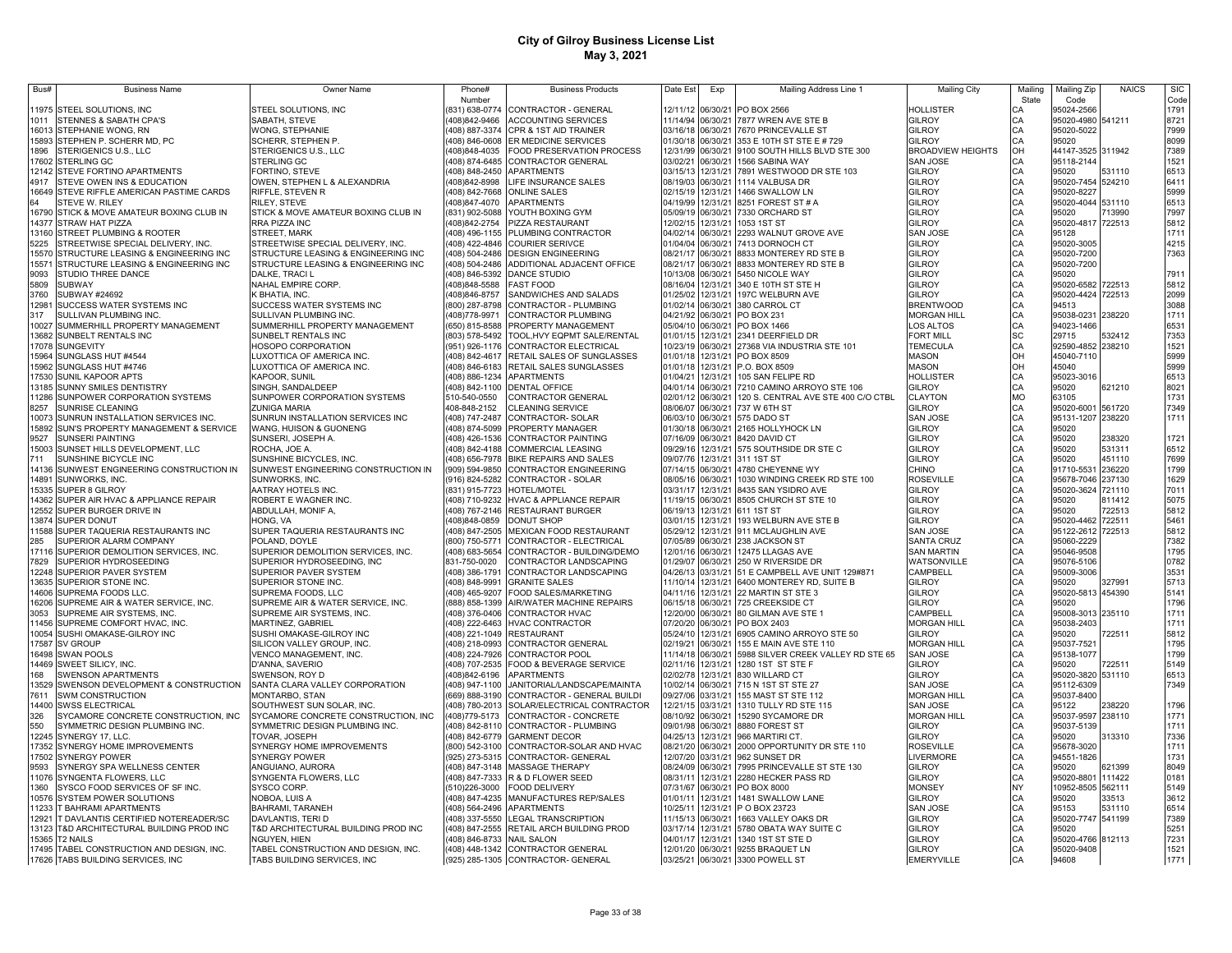| Bus#          | <b>Business Name</b>                                    | Owner Nam                                                         | Phone#                           | <b>Business Products</b>                                     | Date Est             | Exp                           | Mailing Address Line 1                      | <b>Mailing City</b>                 | Mailing   | Mailing Zip              | <b>NAICS</b>     | <b>SIC</b>   |
|---------------|---------------------------------------------------------|-------------------------------------------------------------------|----------------------------------|--------------------------------------------------------------|----------------------|-------------------------------|---------------------------------------------|-------------------------------------|-----------|--------------------------|------------------|--------------|
|               |                                                         |                                                                   | Number                           |                                                              |                      |                               |                                             |                                     | State     | Code                     |                  | Code         |
| 695           | TACO BELL #19338                                        | LAABS, GARY                                                       | 408)846-1188                     | RESTAURANT FAST FOOD                                         | 12/01/77             |                               | 12/31/21 2780 ALUM ROCK AVE                 | SAN JOSE                            | CА        | 95127-2801               | 722513           | 5812         |
| 857           | TACO BELL #26235                                        | <b>ALAN LAABS</b>                                                 | 408)847-4565                     | RESTAURANT FAST FOOD                                         | 06/26/89             |                               | 12/31/21 2780 ALUM ROCK AVE                 | SAN JOSE                            | СA        | 95127-2801               | 722513           | 5812         |
| 12723         | TACOMANIA INC                                           | TACOMANIA INC                                                     | (408) 608-5317                   | RESTAURANT & TACO TRUCK                                      | 08/15/13             |                               | 12/31/21 565 1ST ST                         | GILROY                              | CA        | 95020-5032               | 722511           | 5812         |
| 13223         | TACOS AMECA #1 INC                                      | TACOS AMECA #1 INC                                                | (408) 337-5451                   | <b>TAQUERIA</b>                                              | 04/30/14             |                               | 12/31/21 7001 MONTEREY ST                   | GILROY                              | CA        | 95020                    | 722511           | 5812         |
| 14845         | TACOS AMECA #2, INC                                     | TACOS AMECA #2 INC                                                | (408) 337-5451                   | <b>RESTAURANT</b>                                            | 07/19/16             |                               | 12/31/21 9335 MONTEREY RD                   | GILROY                              | CA        | 95020                    | 722511           | 7389         |
| 12800         | TACOS EL JALISCIENCE J                                  | LLAMAS, JUAN                                                      | (408) 848-3204                   | <b>RESTAURANT</b>                                            | 09/19/13             |                               | 12/31/21 353 E 10TH ST STE H                | <b>GILROY</b>                       | CA        | 95020-6574               | 722513           | 5812         |
| 16988<br>9478 | TAKE A PEEK BOUTIQUE<br><b>TALAMANTES YARD SERVICE</b>  | MAO, SOPHEAK<br>TALAMANTES, ROBERTO                               | (408) 430-3354<br>(408) 313-8869 | ULTRASOUND STUDIO<br><b>GARDENING SERVICES</b>               | 06/16/09             | 08/27/19 06/30/21<br>06/30/21 | 2335 FOUNTAIN OAKS DR<br>PO BOX 2446        | <b>MORGAN HILL</b><br><b>GILROY</b> | CA<br>CA  | 95037-3819<br>95021-2446 |                  | 7299<br>0783 |
| 17574         | TALL TREE REMODELING INC                                | TALL TREE REMODELING INC                                          | 408) 782-8526                    | CONTRACTOR GENERAL                                           | 02/10/21             | 06/30/21                      | 15905 LA ESCUELA CT                         | <b>MORGAN HILL</b>                  | CA        | 95037-5666               |                  | 1521         |
| 6783          | TAO XU & ASSOCIATES, INC.                               | TAO XU & ASSOCIATES, INC.                                         | 408-842-6563                     | <b>CONSULTING ENGINEERS</b>                                  | 10/17/05             |                               | 06/30/21 2114 GULLANE WAY                   | GILROY                              | CA        | 95020-3084               | 541330           | 8711         |
| 11316         | AQUERIA Y MARISCOS CHAPALA                              | ZAMORA, FELIPE & GUERRA, ESPERANZA                                |                                  | 408) 842-8925 RESTAURANT                                     | 01/12/12             | 12/31/21                      | 303 1ST STREET                              | <b>GILROY</b>                       | CA        | 95020                    | 722511           | 7225         |
| 17286         | AQUERIA Y MARISCOS CHAPALA #2                           | GUERRA, ESPERANZA                                                 | (408) 706-8576 RESTAURANT        |                                                              | 05/28/20             |                               | 12/31/21 340 E 10TH ST STE D                | GILROY                              | CA        | 95020-6582               |                  | 7225         |
| 17076         | AQUERIA Y MARISCOS EL RUFLES                            | TACOS EL RUFLES LLC                                               | (408) 417-3757                   | <b>RESTAURANT</b>                                            | 10/23/19             | 12/31/21                      | 168 W 10TH ST                               | GILROY                              | CA        | 95020-6501               |                  |              |
| 14928         | ARC CONSTRUCTION, INC.                                  | TARC CONSTRUCTION, INC.                                           | (408) 224-2154                   | <b>CONTRACTOR PAVING</b>                                     |                      | 08/24/16 06/30/21             | PO BOX 4226                                 | <b>SANTA CRUZ</b>                   | CA        | 95063                    |                  | 1771         |
| 5190          | FARGET CORP. STORE #1851                                | <b>TARGET</b>                                                     | 408)848-6466                     | <b>RETAIL STORE</b>                                          | 10/04/03             | 12/31/21                      | PO BOX 9471 CC-1028                         | <b>MINNEAPOLIS</b>                  | MN        | 55440-9471               | 452910           | 5311         |
| 1080          | <b>FARGET PEST CONTROL, INC.</b>                        | TARGET PEST CONTROL, INC                                          | (408)424-7308                    | PEST CONTROL                                                 | 10/29/75             | 06/30/21                      | 235 GRIFFIN ST                              | SALINAS                             | CA        | 93901-3736               |                  | 7342         |
| 8205          | <b><i>FARKON'S HOUSEKEEPING</i></b>                     | TARKON, DAVID                                                     | (408) 891-4667                   | HOUSE CLEANING                                               | 07/16/07             | 06/30/21                      | 6825 EAGLE RIDGE DR                         | <b>GILROY</b>                       | CA        | 95020-3034 561720        |                  | 8811         |
| 8458          | TAX DEPT/ CEMEX MATERIALS LLC                           | CEMEX CONSTRUCTION MATERIALS PACIFI                               |                                  | (916) 941-2800 BUILDING MATERIAL                             | 11/29/07             | 06/30/21                      | 1501 BELVEDERE RD                           | <b>WEST PALM BEACH</b>              | FL.       | 33406                    | 326199           | 3996         |
| 13169         | TAX SERVICE OF AMERICA, INC DBA JAC                     | TAX SERVICE OF AMERICA, INC                                       |                                  | (407) 691-0004 INCOME TAX SERVICE                            |                      |                               | 04/07/14 06/30/21 PO BOX 941290             | MAITLAND                            | FL.       | 32794                    | 541213           | 7291         |
| 204           | <b>TAZTECH STEEL</b>                                    | LE BLANC, SCOTT                                                   | 408)8465635                      | <b>CONTRACTOR STEEL</b>                                      | 07/23/97             |                               | 06/30/21 535 LAS ANIMAS AVE # B             | GILROY                              | CA        | 95020-3506               |                  | 1799         |
| 15366         | TD CONSTRUCTION                                         | GOLDEN STATE SOLAR, INC.                                          |                                  | 408) 355-0842 CONTRACTOR - SOLAR                             |                      |                               | 04/10/17 06/30/21 944 FERRAGALLI CT         | <b>GILROY</b>                       | CA        | 95020                    | 221114           | 4911         |
| 17423         | TEA YONDER, INC.                                        | TEA YONDER, INC.                                                  |                                  | 408) 256-0118 ONLINE SALES- TEA                              | 09/01/20             |                               | 12/31/21 6689 BOGIALA WY                    | <b>GILROY</b>                       | CA        | 95020-7108               |                  | 5141         |
| 13383         | TEAM PATEREAU PROPERTY MANAGEMENT                       | PATEREAU, SUSAN & RICHARD                                         |                                  | 408) 981-2799 PROPERTY MANAGEMENT                            | 01/01/11             |                               | 06/30/21 7470 CRAWFORD DR                   | GILROY                              | CA        | 95020-5439               |                  | 6531         |
| 17451         | TEAM SOLAR                                              | MALAKIS, THEODOROS                                                |                                  | 408) 992-5716 SOLAR SERVICE                                  |                      |                               | 10/27/20 06/30/21 405 IOOF AVE              | GILROY                              | CA        | 95020-5207               |                  | 1799         |
| 11647         | <b>FECHSMART AIR CONDITIONING INC</b>                   | TECHSMART AIR CONDITIONING, INC.                                  |                                  | 408) 825-1185 CONTRACTOR HVAC                                |                      |                               | 06/22/12 06/30/21 365 WOODVIEW AVE STE 700  | <b>MORGAN HILL</b>                  | CA        | 95037-2840 238220        |                  | 1711         |
| 14993         | <b>FECTA AMERICA SACRAMENTO, INC.</b>                   | TECTA AMERICA SACRAMENTO, INC.                                    | (916) 635-9921                   | CONTRACTOR - ROOFING                                         |                      |                               | 09/26/16 06/30/21 3257 FITZGERALD RD        | RANCHO CORDOVA                      | CA        | 95742                    | 238160           | 1761         |
| 9163          | TED HERNANDEZ POOL SERVICE                              | TED HERNANDEZ POOLS                                               | 408) 842-8707                    | POOL SERVICE                                                 |                      |                               | 11/17/08 06/30/21 3315 OLD CREEK RD         | GILROY                              | CA        | 95020                    | 561790           | 7389         |
| 14460         | TEICHERT CONSTRUCTION                                   | A. TEICHERT & SON, INC.                                           | (916) 484-3011                   | <b>CONTRACTOR ENGINEERING</b>                                |                      |                               | 01/14/16 06/30/21 PO BOX 13557              | SACRAMENTO                          | CA        | 95853-3557               |                  | 1611         |
| 11823         | <b>TEN JAPAN</b>                                        | <b>KUSHIYA</b>                                                    |                                  | (805) 636-7842 RESTAURANT                                    | 09/20/12             | 12/31/21                      | 1340 1ST ST                                 | <b>GILROY</b>                       | CA        | 95020                    | 722511           | 5812         |
| 10400         | <b>TERA-LITE INC</b>                                    | TERA-LITE, INC.                                                   | (408) 288-8655                   | CONTRACTOR - FLOORING/PAINT                                  |                      | 10/05/10 06/30/21             | 1631 S 10TH ST.                             | SAN JOSE                            | CA        | 95112-2518               |                  | 1752         |
| 15528         | ERESA MARTINEZ HOUSECLEANING                            | MARTINEZ, TERESA                                                  | (408) 710-6059                   | <b>HOUSE CLEANING SERVICE</b>                                | 07/01/17             | 06/30/21                      | 16018 SANTA FE GRADE                        | OS BANOS                            | CA        | 93635                    | 561720           | 7349         |
| 11464         | <b>ERI GRIER BOOKKEEPING</b>                            | GRIER, TERI                                                       |                                  | 408) 203-1929 BOOKKEEPING SERVICE                            | 03/29/12             | 06/30/21                      | 7700 HANNA ST #A                            | <b>GILROY</b>                       | CA        | 95020-5053 541219        |                  | 7389         |
| 1101          | <b><i>ERMINIX</i></b>                                   | TERMINIX INTERNATIONAL CO LP                                      | (408)443-1071                    | PEST CONTROL                                                 | 06/10/67             | 06/30/21                      | 150 PEABODY PL #TAX -0020                   | <b>MEMPHIS</b>                      | TN        | 38103                    | 561720           | 7342         |
| 16834         | <b><i>ERRAZO APARTMENTS</i></b>                         | TOWMAN TERRAZO, LLC                                               | (408) 847-0721                   | <b>APARTMENTS</b>                                            | 06/06/19             | 12/31/21                      | 20410 TOWN CENTER LN STE 100                | CUPERTINO                           | CA        | 95014-3219               |                  | 6531         |
| 13079         | ESCO CONTROLS INC                                       | TESCO CONTROLS INC                                                | (916) 395-8800                   | CONTRACTOR - ELECTRICAL                                      | 02/25/14             | 06/30/21                      | PO BOX 299007                               | SACRAMENTO                          | CA        | 95829-9012 238210        |                  | 5084         |
| 17400         | <b>TESLA ELECTRIC</b>                                   | SABOUNCHI, MOHAMMAD                                               | (408) 313-0703                   | CONTRACTOR - ELECTRIC                                        | 09/16/20             | 06/30/21                      | 3035 DUVALL CT                              | GILROY                              | CA        | 95020                    |                  | 1731         |
| 9048          | TESLA ENERGY OPERATIONS, INC                            | TESLA ENERGY OPERATIONS, INC.                                     |                                  | (650) 963-5630 CONTRACTOR - SOLAR INSTALL                    | 09/24/08             | 06/30/21                      | 901 PAGE AVE                                | <b>FREMONT</b>                      | CA        | 94538                    | 238210           | 4931         |
| 17637         | TESLA MOTORS, INC.                                      | TESLA, INC.                                                       |                                  | (408) 427-0048 AUTO DEALER                                   | 04/01/21             | 12/31/21                      | 500 AUTOMALL DR                             | GILROY                              | CA        | 95020-7100               |                  | 7538         |
| 11984         | TESLA, INC.                                             | TESLA, INC.                                                       | (650) 996-4454                   | <b>CHARGING STATION</b>                                      | 12/20/12             | 06/30/21                      | PO BOX 8000                                 | <b>MONSEY</b>                       | NY        | 10952-8505               |                  |              |
| 11103         | <b>TFB DESIGNS</b>                                      | <b>BOSTOCK, TIM</b>                                               |                                  | (408) 431-6728 CUSTOM VEHICLE GRAPHICS                       | 09/13/11             |                               | 12/31/21 55 W 6TH ST                        | GILROY                              | CA        | 95020                    | 336991           | 3993         |
| 17102         | TFM                                                     | ALBIZU, ERWIN                                                     | (408) 230-2334                   | <b>EMERGENCY MOBILE SERVICE</b>                              | 11/08/19             |                               | 12/31/21 921 FESTA AGLIO CT                 | <b>GILROY</b>                       | CA        | 95020                    |                  | 7549         |
| 10243         | THE APPROPRIATE CONNECTIONS INC                         | THE APPROPRIATE CONNECTIONS INC                                   | (408) 846-6554                   | CONTRACTOR - LOW VOLTAGE                                     |                      |                               | 08/20/10 06/30/21 270 NAGAREDA DR STE 1 & 2 | <b>GILROY</b>                       | CA        | 95020                    | 238210           | 1731         |
| 7338          | THE AUSTRALIAN TANNING COMPANY                          | AUSTRALIAN TANNING COMPANY, LLC                                   | 408-846-0811                     | TANNING SALON                                                | 07/01/06             |                               | 12/31/21 305 VINEYARD TOWN CENTER           | <b>MORGAN HILL</b>                  | CA        | 95037                    | 812199           | 7299         |
| 9183          | THE BACKFLOW GUY INC                                    | THE BACKFLOW GUY INC                                              |                                  | (408) 500-2373 CONTRACTOR - PLUMBING                         | 12/01/08             |                               | 06/30/21 39252 WINCHESTER RD STE 107        | <b>MURRIETA</b>                     | CA        | 92563-3510 238220        |                  | 1711         |
| 9496          | THE BACKFLOW PRO INC                                    | THE BACKFLOW PRO, INC                                             |                                  | (800) 511-2210 CONTRACTOR - BACKFLOW                         | 06/25/09             |                               | 06/30/21 7 W 41ST AVE #505                  | SAN MATEC                           | CA        | 94403                    | 238220           | 1711         |
| 17205         | THE BEAUTY NEST LLC                                     | THE BEAUTY NEST LLC                                               | (408) 846-0777                   | <b>HAIR SALON</b>                                            | 02/04/20             |                               | 12/31/21 1230 1ST ST STE 102                | GILROY                              | CA        | 95020-4723               |                  | 7231         |
| 1167          | THE BEST ELECTRICAL CO., INC.                           | THE BEST ELECTRICAL CO., INC                                      | (408)287-2040                    | CONTRACTOR - ELECTRICAL                                      |                      |                               | 06/14/89 06/30/21 667 WALNUT ST             | SAN JOSE                            | CA        | 95110                    | 235310           | 1731         |
| 17428         | THE BLOX GROUP, LLC                                     | THE BLOX GROUP, LLC                                               | (208) 461-0022                   | CONTRACTOR CONCRETE                                          |                      |                               | 10/06/20 03/31/21 420 E STATE ST            | EAGLE                               | ID        | 83616-4898               |                  | 1771         |
| 5876          | THE CHILDREN'S PLACE #1745                              | THE CHILDREN'S PLACE, INC                                         | (408)846-6934                    | RETAIL-CHILDRENS CLOTHING                                    | 09/10/04             |                               | 12/31/21 2920 N GREEN VALLEY PKWY STE 722   | <b>HENDERSON</b>                    | NV        | 89014-0411               | 448130           | 5641         |
| 3578          | THE COACH STORE                                         | TAPESTRY, INC.                                                    | (408)846-8255                    | RETAIL LEATHER HANDBAGS                                      | 09/28/01             |                               | 12/31/21 10 HUDSON YARDS FL 10              | NFW YORK                            | <b>NY</b> | 10001-2158 448320        |                  | 5948         |
| 7520          | THE CONVERSE OUTLET #3715                               | CONVERSE. INC.                                                    | 408-846-2745                     | RETAIL OUTLET/FOOTWEAR                                       | 08/22/06             |                               | 12/31/21 PO BOX 80600                       | <b>INDIANAPOLIS</b>                 | IN        | 46280                    | 448210           | 5661         |
| 485<br>16464  | THE DAVEY TREE EXPERT COMPANY<br>THE DOGGIE SPAW L.L.C. | THE DAVEY TREE EXPERT COMPANY<br><b>MOON. JUSTIN &amp; SANDRA</b> | (330) 673-9511                   | CONTRACTOR LANDSCAPING<br>(408) 218-0760 MOBILE DOG GROOMING | 06/12/97<br>10/25/18 | 06/30/21<br>12/31/21          | 140 GRAND ST STE 300<br>1090 VIOLET WY      | <b>WHITE PLAINS</b><br>GILROY       | NY<br>CA  | 10601<br>95020           | 541320<br>812910 | 0781<br>0752 |
| 339           | THE DON CHAPIN CO., INC.                                | THE DON CHAPIN CO., INC.                                          |                                  | (831) 449-4273 CONTRACTOR ENGINEERING                        |                      | 03/04/93 06/30/21             | 560 CRAZY HORSE CANYON RD                   | SALINAS                             | CA        | 93907-8434               | 233210           | 1629         |
| 14620         | THE EL CAMINO CLUB                                      | THE EL CAMINO CLUB                                                | (530) 941-5520 NON PROFIT        |                                                              | 04/22/16             | 06/30/21                      | 6565 PRINCEVALLE STREET                     | GILROY                              | CA        | 95020                    | 813211           | 6732         |
| 13524         | THE ENERGY HOUSE.                                       | THE ENERGY HOUSE.                                                 | (650) 593-1496                   | <b>FIREPLACE SUBCONTRACTOR</b>                               | 10/01/14             | 12/31/21                      | 8284 MURRAY AVE STE A                       | GILROY                              | CA        | 95020                    | 238220           | 5719         |
| 1940          | THE FOOTHILLS FOURSQUARE CHURCH                         | <b>MARK S WILSON</b>                                              | (408) 848-3100                   | <b>CHURCH</b>                                                |                      | 12/31/99 06/30/21             | 8335 CHURCH ST                              | GILROY                              | CA        | 95020                    | 813110           | 8661         |
| 17191         | THE FOREST OF GILROY HOA                                | THE FOREST OF GILROY HOA                                          | (408) 226-3300                   | <b>NON PROFIT</b>                                            | 01/28/20             | 06/30/21                      | 77 LAS COLINAS LN                           | <b>SAN JOSE</b>                     | CA        | 95119-1214               |                  |              |
| 6552          | THE FRAGRANCE OUTLET                                    | THE FRAGRANCE OUTLET                                              | 305-654-8015                     | RETAIL FRAGRANCE                                             | 07/05/05             | 12/31/21                      | 11920 MIRAMAR PARKWAY                       | <b>MIRAMAR</b>                      | FL.       | 33025                    | 446120           | 2844         |
| 14679         | THE FURNACE ROOM, INC.                                  | THE FURNACE ROOM, INC.                                            | (831) 476-3817                   | <b>CONTRACTOR HVAC</b>                                       |                      | 05/13/16 06/30/21             | 2951 RESEARCH PARK DR                       | SOQUEL                              | CA        | 95073-2079               | 238220           | 1711         |
| 386           | THE G B GROUP, INC                                      | THE G B GROUP, INC.                                               | (408) 848-8118                   | CONTRACTOR-GENERAL                                           | 04/03/95             |                               | 06/30/21 8921 MURRAY AVE                    | GILROY                              | CA        | 95020-3633               | 236220           | 1521         |
| 2771          | THE GARLIC FARM                                         | ASHRAF ALI (AASIM ENTERPRISES)                                    | (408) 847-5172                   | <b>GAS STATION - TRUCK STOP</b>                              | 02/02/00             |                               | 12/31/21 5000 E 2ND ST STE G                | <b>BENICIA</b>                      | CA        | 94510                    | 447110           | 5541         |
| 17558         | THE GARLIC FARM RV PARK LLC                             | THE GARLIC FARM RV PARK LLC                                       | (209) 644-7200 RV PARK           |                                                              | 10/30/20             | 12/31/21                      | 6653 EMBARCADERO DR STE C                   | <b>STOCKTON</b>                     | CA        | 95219-3397               |                  | 3792         |
| 16901         | THE GEMERIE                                             | NAGY, KIRSTIN                                                     |                                  | (310) 703-3710 HANDMADE JEWELRY                              | 07/15/19             |                               | 12/31/21 9737 GOLDEN SKYWAY                 | GILROY                              | CA        | 95020                    |                  | 4541         |
| 15690         | THE GINGER PEOPLE                                       | FOOD MARKET MANAGEMENT                                            |                                  | (831) 582-2494 FOOD DISTRIBUTION                             | 09/26/17             |                               | 12/31/21 215 REINDOLLAR AVE                 | <b>MARINA</b>                       | CA        | 93933-3804 562111        |                  | 5149         |
| 5458          | THE GOLDEN 1 CREDIT UNION                               | THE GOLDEN 1 CREDIT UNION                                         |                                  | (916) 563-3058 CREDIT UNION                                  |                      |                               | 03/24/04 06/30/21 8945 CAL CENTER DR        | SACRAMENTO                          | CA        | 95826-3239               |                  | 6062         |
| 13884         | THE HABIT BURGER GRILL                                  | BENDEL, RUSS & FILS, IRA                                          | 949) 851-8881                    | <b>RESTAURANT</b>                                            |                      |                               | 03/10/15 12/31/21 17320 RED HILL AVE #140   | <b>RVINE</b>                        | CA        | 92614-5695 722511        |                  | 5812         |
| 17188         | THE HEALING LOTUS                                       | SOSA, ELIZABETH A.                                                |                                  | 408) 313-3253 HOLISTIC THERAPIST                             |                      |                               | 02/01/20 06/30/21 7650 DOWDY ST             | <b>GILROY</b>                       | CA        | 95020-5010               |                  | 5999         |
| 17660         | THE HERTZ CORPORATION                                   | THE HERTZ CORPORATION                                             |                                  | 408) 847-9179 SHORT-TERM MOTOR VEH RENTAL                    | 01/01/21             |                               | 12/31/21 8501 WILLIAMS RD                   | <b>ESTERO</b>                       | FL        | 33928-3325               |                  | 7514         |
| 2804          | THE HOME DEPOT #6677                                    | HOME DEPOT USA INC.                                               |                                  | 408)847-7712 RETAIL BUILDING MATERIALS                       | 07/08/99             |                               | 12/31/21 PO BOX 8000                        | <b>MONSEY</b>                       | NY        | 10952-8505               | 444110           | 5251         |
| 16263         | THE HONEST PLUMBER INC                                  | THE HONEST PLUMBER INC                                            |                                  | 669) 392-1455 CONTRACTOR- PLUMBING                           |                      |                               | 07/13/18 06/30/21 3335 PEGASUS DR #304      | BAKERSFIELD                         | CA        | 93308-7031               |                  | 3432         |
|               | 15209 THE KEN BRATNEY CO                                | THE KEN BRATNEY CO                                                |                                  | 515) 270-2417 CONTRACTOR - ENGINEER                          |                      |                               | 01/25/17 06/30/21 3400 109TH ST             | <b>DES MOINES</b>                   | IA        | 50322-8104               | 234910           | 1541         |
|               | 17605 THE LAUNDRY ROOM                                  | KAPOOR, SUNIL                                                     |                                  | (408) 886-1234 LAUNDRY & CONVENIENCE STORE                   |                      |                               | 01/01/21 12/31/21 7777 MONTEREY ST          | GILROY                              | CA        | 95020-5217               |                  | 7215         |
|               | 14132 THE LAW OFFICES OF JAMES A. WARD                  | WARD, JAMES A.                                                    | (408) 847-4800 LAW OFFICE        |                                                              |                      |                               | 07/09/15 06/30/21 7888 WREN AVE STE D140    | <b>GILROY</b>                       | CA        | 95020-4966 541110        |                  | 8111         |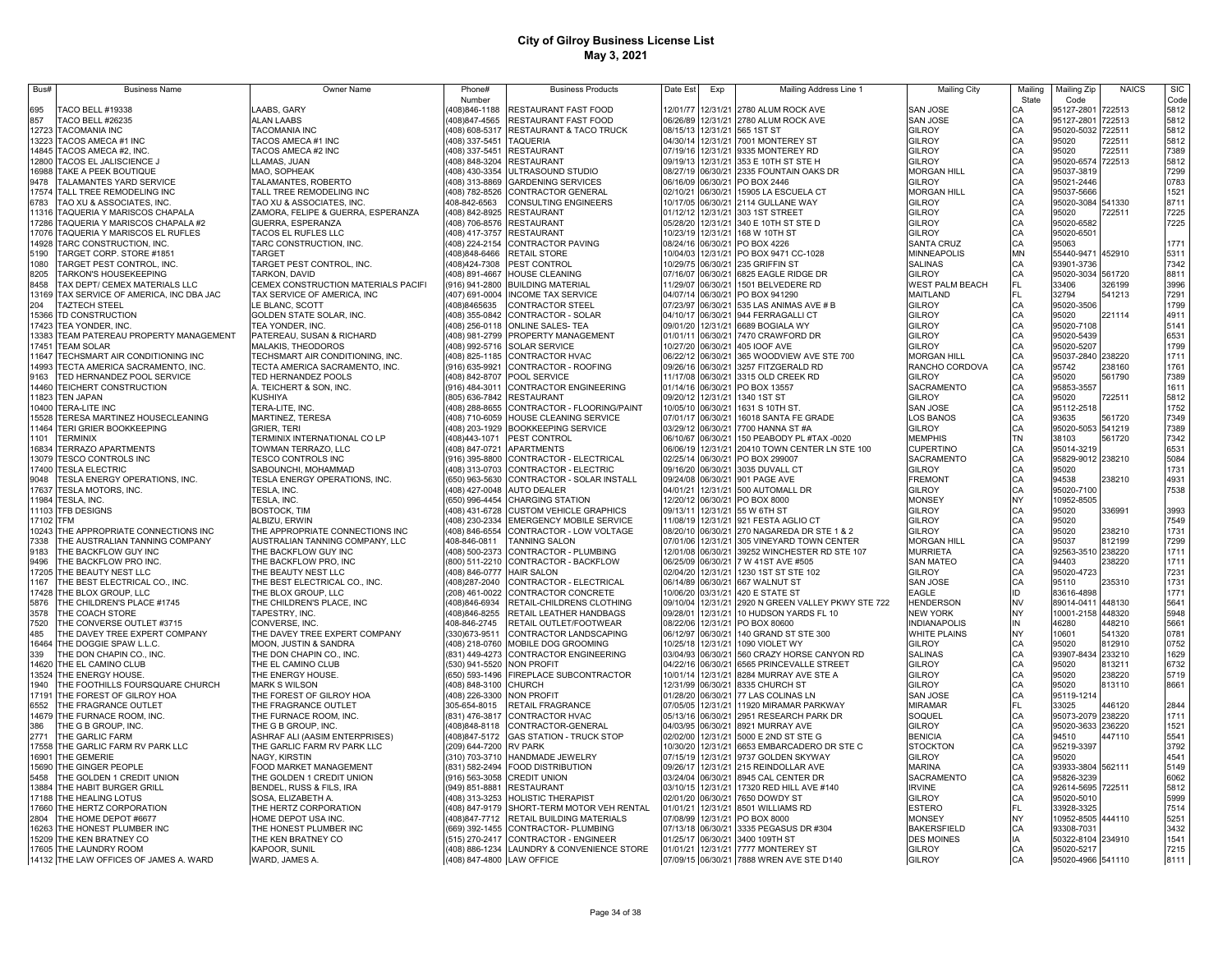| Bus#           | <b>Business Name</b>                                   | <b>Owner Name</b>                                    | Phone#                           | <b>Business Products</b>                                                        | Date Est             | Exp                  | Mailing Address Line 1                                  | <b>Mailing City</b>              | Mailing   | Mailing Zip                    | <b>NAICS</b>     | <b>SIC</b>   |
|----------------|--------------------------------------------------------|------------------------------------------------------|----------------------------------|---------------------------------------------------------------------------------|----------------------|----------------------|---------------------------------------------------------|----------------------------------|-----------|--------------------------------|------------------|--------------|
|                |                                                        |                                                      | Number                           |                                                                                 |                      |                      |                                                         |                                  | State     | Code                           |                  | Code         |
|                | 13470 THE MUSIC ACADEMY                                | FLINSBAUGH, LINDA G.                                 |                                  | 408) 848-1064 MUSIC LESSONS                                                     | 09/02/14             |                      | 06/30/21 7600 CHURCH ST                                 | <b>GILROY</b>                    | CA        | 95020                          | 611610           | 8661         |
|                | 16746 THE NEON EXCHANGE                                | <b>BOWLES, ANTONIA</b>                               | 408) 661-5353 OFFICE             |                                                                                 | 04/16/19             |                      | 12/31/21 150 DRY CREEK RD                               | <b>HOLLISTER</b>                 | CA        | 95023-5166                     |                  | 7389         |
|                | 12793 THE NORTH FACE #81                               | VF OUTDOOR, LLC                                      |                                  | (336) 424-6372 RETAIL CLOTHING STORE                                            | 09/17/13             |                      | 12/31/21 PO BOX 21647                                   | <b>GREENSBORO</b>                | <b>NC</b> | 27420-1647                     | 448190           | 5651         |
|                | 16673 THE OASIS                                        | <b>BARRIGA, ROMELIA</b>                              |                                  | (408) 201-2016 SALES HERBAL LIFE                                                | 03/04/19             |                      | 12/31/21 PO BOX 1236                                    | GILROY                           | CA        | 95020                          | 424210           | 5812         |
| 840            | THE PRINTING SPOT                                      | <b>LAURENCE KWONG</b>                                | (408)842-0884                    | <b>COMMERCIAL PRINT SHOP</b>                                                    | 01/06/89             |                      | 12/31/21 501 1ST ST                                     | GILROY                           | CA        | 95020-5032                     | 323100           | 2759         |
| 17343<br>15968 | THE PUN GROUP, LLP<br>THE REALTY SOCIETY               | THE PUN GROUP, LLP<br>RKP. INC                       |                                  | (949) 777-8807 ACCOUNTING SERVICES<br>(408) 805-0359 REAL ESTATE                | 08/14/20<br>04/01/18 | 06/30/21             | 06/30/21 200 SANDPOINTE AVE STE 600<br>7451 MONTEREY ST | SANTA ANA<br><b>GILROY</b>       | CA<br>CA  | 92707-574<br>95020-5823 531210 |                  | 8721<br>6531 |
| 9099           | THE REPAIR PEOPLE LTD                                  | THE REPAIR PEOPLE LTD                                |                                  | (408) 374-2033 CONTRACTOR - GENERAL                                             | 10/14/08             | 06/30/21             | 8505 CHURCH ST STE 14                                   | GILROY                           | CA        | 95020-4262                     |                  | 1522         |
| 10153          | THE SCAFFOLD WORKS, INC.                               | THE SCAFFOLD WORKS, INC.                             | (408) 436-8265                   | CONTRACTOR - SCAFFOLDING                                                        | 07/07/10             | 06/30/21             | 1697 ROGERS AVE                                         | <b>SAN JOSE</b>                  | CA        | 95112                          |                  | 1799         |
| 15402          | THE TIPPIT GROUP                                       | TIPPIT, JOHN D                                       | 408)842-0650                     | <b>CONSULTING</b>                                                               | 05/01/17             | 06/30/21             | PO BOX 97                                               | GILROY                           | CA        | 95020-4450 541611              |                  | 9711         |
| 3147           | THE TRAINING CENTER                                    | SOUTH VALLEY RESOURCES CENTER                        |                                  | (408) 713-2770 DISABILITY TRAINING CENTER                                       | 04/01/14             | 06/30/21             | 7990 WESTWOOD DRIVE                                     | GILROY                           | CA        | 95020                          |                  |              |
| 17619          | THE TRILLO COMPANIES, INC.                             | THE TRILLO COMPANIES, INC.                           |                                  | (831) 636-7625 CONTRACTOR HVAC                                                  | 03/17/21             | 06/30/21             | 857 INDUSTRIAL DR STE D                                 | HOLLISTESR                       | CA        | 95023-5023                     |                  | 1711         |
| 12708          | THE ULTIMATE DETAIL                                    | FURTADO, LINDA & ESTRADA EDWARD                      |                                  | 408) 710-8936 MOBILE AUTO DETAILING                                             | 08/12/13             | 06/30/21             | 777 1ST ST PMB 230                                      | GILROY                           | CA        | 95020-4918 811192              |                  | 7542         |
| 15151          | THE VINEYARDS                                          | ABL PROPERTIES, INC.                                 |                                  | 408) 842-2379 APARTMENTS                                                        | 12/15/16             | 12/31/21             | 792 MERIDIAN WAY                                        | <b>SAN JOSE</b>                  | CA        | 95126-3879 531110              |                  | 6513         |
| 17162          | THE WAX STUDIO                                         | ZUNIGA, MARYLOU                                      |                                  | (408) 612-5185 WAX & ESTHETICS SERVICES                                         | 01/03/20             | 12/31/21             | 421 LEWIS ST                                            | <b>GILROY</b>                    | CA        | 95020-5222                     |                  | 7299         |
| 5485           | THERMA LLC                                             | THERMA HOLDINGS LLC                                  |                                  | (408) 347-3400 CONTRACTOR HVAC                                                  | 06/20/17             | 06/30/21             | 1601 LAS PLUMAS AVE                                     | SAN JOSE                         | CA        | 95133-1613                     |                  | 1711         |
| 16510          | THERMAL DYNAMICS, INC.                                 | THERMAL DYNAMICS, INC.                               | (559) 782-1100                   | CONTRACTOR- GENERAL                                                             | 11/26/18             | 06/30/21             | 1221 NORTH MAIN STREET SUITE #1                         | PORTERVILLE                      | CA        | 93257-1200                     |                  | 5084         |
| 9907           | THERMAL MECHANICAL                                     | THERMAL MECHANICAL                                   |                                  | (408) 988-8744 CONTRACTOR - HVAC, PLUMBING                                      | 03/09/10             | 06/30/21             | 425 ALDO AVE                                            | SANTA CLARA                      | CA        | 95054                          |                  | 1711         |
| 4112           | THOMAS APPLIANCE SERVICE                               | RANUCCI, IRENE T                                     | (408) 224-8756                   | APPLIANCE REPAIR                                                                | 10/08/03             | 06/30/21             | 232 BLOSSOM HILL RD                                     | SAN JOSE                         | CA        | 95123-2201 811412              |                  | 7629         |
| 12528          | THOMAS T. TAVARES                                      | TAVARES, THOMAS T                                    | (408) 605-2323                   | <b>INTERIOR DESIGN</b>                                                          | 06/11/13             | 06/30/21             | 2440 CLUB DRIVE                                         | GILORY                           | CA        | 95020                          |                  | 7389         |
| 4839           | THORPE DESIGN, INC.                                    | THORPE DESIGN, INC.                                  | (925)634-5758                    | CONTRACTOR - FIRE PROTECTION                                                    | 07/17/03             | 06/30/21             | 410 BEATRICE CT STE A                                   | <b>BRENTWOOD</b>                 | CA        | 94513-7366 235110              |                  | 1711         |
| 15268          | THRIVING CANINE                                        | CULP, CHAD                                           |                                  | (408) 838-0100 DOG TRAINING                                                     | 02/28/17             | 06/30/21             | 9400 BENBOW DR                                          | GILROY                           | C.A       | 95020                          | 812910           | 0752         |
| 8120           | THYSSENKRUPP ELEVATOR COR                              | THYSSENKRUPP ELEVATOR CORP                           | 408-392-0910                     | CONTRACTOR - ELEVATOR INSTA                                                     | 06/06/07             | 06/30/21             | 3100 INTERSTATE NORTH CIR SE ST 500                     | <b>ATLANTA</b>                   | GA        | 30339-2296                     | 238290           | 1796         |
| 17029          | TIGER LEADERSHIP DEVELOPMENT                           | RUIZ, FIDELINA A.                                    |                                  | (831) 595-0170 FINANCIAL SERVICE & LEADERS                                      | 09/24/19             | 06/30/21             | 118 AMESTI RD                                           | WATSONVILLE                      | CA        | 95076-1102                     |                  | 6411         |
| 14610          | <b>TIGER TANKS, INC.</b>                               | <b>TIGER TANKS, INC.</b>                             |                                  | (661) 363-8335 TANK/TRUCKING CO.                                                | 04/19/16             | 06/30/21             | 3397 EDISON HWY                                         | <b>BAKERSFIELD</b>               | CA        | 93307                          | 484230           | 4213         |
| 10905          | <b>TIMBERLAKE CABINETRY</b>                            | AMERICAN WOODMARK CORP                               |                                  | (540) 665-9100 CONTRACTOR CABINETS                                              | 05/05/11             | 06/30/21             | 561 SHADY ELM RD                                        | <b>WINCHESTER</b>                | VA        | 22602-2531                     | 337110           | 2434         |
| 2176<br>10239  | TIMBERLAND #126                                        | VF OUTDOOR, LLC                                      |                                  | (603) 772-9500 RETAIL CLOTHING                                                  | 10/12/94<br>08/12/10 | 12/31/21<br>06/30/21 | PO BOX 21647                                            | <b>GREENSBORO</b>                | <b>NC</b> | 27420                          | 448140           | 5139         |
| 17529          | TIMBERWORKS CONSTRUCTION, INC.<br>TINTWORLD, SOUTHBAY  | TIMBERWORKS CONSTRUCTION, INC.<br>ARANI OWENS INC.   |                                  | (916) 786-6666 FRAMING CONTRACTOR<br>(408) 645-7773 AUTOMOTIVE & WINDOW TINTING | 01/04/21             |                      | 3720 MADISON AVE #190<br>12/31/21 1220 1ST ST           | <b>NORTH HIGHLANDS</b><br>GILROY | CA<br>CA  | 95660-5024<br>95020-4734       | 238130           | 1521<br>5531 |
| 5896           | TINY TOTS PRESCHOOL                                    | TINY TOTS PRESCHOOL & CHILDCARE INC                  | (408) 710-3338                   | <b>PRESCHOOL</b>                                                                | 02/20/18             |                      | 06/30/21 PO BOX 1537                                    | GILROY                           | CA        | 95021                          |                  | 8351         |
| 9177           | TK NOODLE 7                                            | TK INVESTMENT DBA TK NOODLE 7                        |                                  | (408) 293-6400 CHINESE FOOD RESTAURANT                                          | 11/24/08             | 12/31/21             | 2020 SENTER RD                                          | SAN JOSE                         | CA        | 95112                          | 722511           | 5812         |
| 17547          | TLC HOME IMPROVEMENT                                   | TLC HOME IMPROVEMENT                                 |                                  | (408) 840-9513 CONTRACTOR GENERAL                                               | 11/03/20             | 06/30/21             | 160 LINDO LANE                                          | <b>MORGAN HILL</b>               | CA        | 95037-4315                     |                  | 1521         |
| 15327          | <b>T-MORIL F</b>                                       | <b>EXCLUSIVE WIRELESS INC</b>                        | (559) 432-3002 CELLULAR          |                                                                                 | 03/28/17             |                      | 12/31/21 1320 W HERNDON AVE                             | <b>FRESNO</b>                    | CA        | 93711                          | 517312           | 5731         |
| 7398           | T-MOBILE FINANCIAL, LLC                                | T-MOBILE WEST LLC                                    |                                  | (630) 857-2106 RETAIL SALES WIRELESS/ACCES                                      | 09/16/20             | 12/31/21             | 12920 SE 38TH ST                                        | BELLEVUE                         | <b>WA</b> | 98006-1350                     |                  | 5731         |
| 5522           | <b>T-MOBILE LEASING, LLC</b>                           | T-MOBILE LEASING, LLC                                |                                  | 630) 857-2106 CONSUMER LEASES & WIRELESS                                        | 07/12/17             | 12/31/21             | 12920 SE 38TH ST                                        | <b>BELLEVUE</b>                  | <b>WA</b> | 98006-1350                     |                  | 5731         |
| 7399           | <b>T-MOBILE LEASING, LLC</b>                           | T-MOBILE LEASING, LLC                                |                                  | 630) 857-2106 RETAIL WIRELESS/ACCESORIES                                        | 09/16/20             | 12/31/21             | 12920 SE 38TH ST                                        | <b>BELLEVUE</b>                  | <b>WA</b> | 98006-1350                     |                  | 5731         |
| 5521           | <b>MOBILE WEST LLC</b>                                 | T-MOBILE FINANCIAL, LLC                              |                                  | 302) 636-8910 RETAIL INSTALL SALES                                              | 02/22/17             | 12/31/21             | 12920 SE 38TH ST                                        | <b>BELLEVUE</b>                  | <b>WA</b> | 98006-1350                     |                  | 5731         |
| 17425          | <b>T-MOBILE WEST LLC</b>                               | T-MOBILE WEST LLC                                    |                                  | 302) 636-8910 RETAIL SALES WIRELESS/ACCES                                       | 10/05/20             | 12/31/21             | 12920 SE 38TH ST                                        | <b>BELLEVUE</b>                  | <b>WA</b> | 98006-1350                     |                  | 5731         |
| 14925          | <b>MOBILE WEST, LLC</b>                                | <b>F-MOBILE WEST, LLC</b>                            |                                  | 630) 857-2106 CELLULAR SITE                                                     | 07/01/13             | 06/30/21             | 12920 SE 38TH ST                                        | <b>BELLEVUE</b>                  | <b>WA</b> | 98006-1350 517210              |                  | 4899         |
| 14984          | -MOBILE WEST, LLC                                      | T-MOBILE WEST, LLC                                   | 800) 927-9800                    | <b>CELLULAR SITE</b>                                                            | 07/01/13             | 06/30/21             | 12920 SE 38TH ST                                        | <b>BELLEVUE</b>                  | <b>WA</b> | 98006-1350                     | 517210           | 4899         |
| 14985          | -MOBILE WEST, LLC                                      | <b>F-MOBILE WEST, LLC</b>                            | 800) 927-9800                    | CELLULAR SITE                                                                   | 07/01/13             | 06/30/21             | 12920 SE 38TH ST                                        | BELLEVUE                         | <b>WA</b> | 98006-1350                     | 517210           | 4899         |
| 14986          | -MOBILE WEST, LLC                                      | T-MOBILE WEST, LLC                                   | 800) 927-9800                    | CELLULAR SITE                                                                   | 07/01/13             | 06/30/21             | 12920 SE 38TH ST                                        | <b>BELLEVUE</b>                  | <b>WA</b> | 98006-1350                     | 517210           | 4899         |
| 14987          | -MOBILE WEST, LLC                                      | T-MOBILE WEST, LLC                                   | 800) 927-9800                    | CELLULAR SITE                                                                   | 07/01/13             | 06/30/21             | 12920 SE 38TH ST                                        | <b>BELLEVUE</b>                  | <b>WA</b> | 98006-1350                     | 517210           | 4899         |
| 15520          | -MOBILE WEST, LLC/ T-MOBILE                            | T-MOBILE WEST, LLC                                   | (302) 636-8910                   | RETAIL SALES OF WIRELESS EQ                                                     | 02/22/17             | 12/31/21             | 12920 SE 38TH ST                                        | <b>BELLEVUE</b>                  | WA        | 98006-1350                     |                  | 5731         |
| 5425           | TOGO/BASKIN ROBBINS                                    | Byung S & Kyungwon Chung                             |                                  | (408)847 -3020 SANDWICH AND ICE CREAM SHOP                                      | 03/19/04             | 12/31/21             | 6965 CAMINO ARROYO STE 30                               | GILROY                           | CA        | 95020-7343                     | 722513           | 5812         |
| 6287<br>3023   | TOGO'S<br>TOGO'S RESTAURANT SERVICES LLC               | VIA VILLAGIO, INC.<br>TOGO'S RESTAURANT SERVICES LLC | 408) 847-2710<br>(408) 847-5172  | <b>RESTAURANT</b><br><b>RESTAURANT</b>                                          | 03/07/05<br>04/23/99 | 12/31/21<br>12/31/21 | 7067 ANJOU CREEK CIR<br>5920 TRAVEL PARK CIR            | SAN JOSE<br>GILROY               | CA<br>CA  | 95120-4105<br>95020-8088       | 722513<br>722513 | 5812<br>5812 |
| 11117          | TOKITA SEED AMERICA                                    | TOKITA SEED AMERICA INC.                             | (408) 842-4381                   | <b>SEED WHOLESALER</b>                                                          | 10/01/11             | 12/31/21             | 250 NAGAREDA DR #6                                      | <b>GILROY</b>                    | CA        | 95020                          | 424910           | 5191         |
| 14517          | TOM ROJAS REFRIGERATION                                | ROJAS, THOMAS A.                                     | (408) 607-3042                   | COMMERCIAL REFRIGERATION                                                        | 03/07/16             | 12/31/21             | 8501 DELTA DR                                           | GILROY                           | CA        | 95020                          | 423740           | 7623         |
| 270            | <b>TOMASELLO'S FLOOR COVERING &amp; INTERI</b>         | TOMASELLO, JOHN                                      | (408)847-3353                    | CONTRACTOR - FLOORING/COVER                                                     | 08/19/88             | 06/30/21             | 7510 RAILROAD ST                                        | GILROY                           | CA        | 95020-5821                     |                  | 1752         |
| 15021          | TOMLINSON SIDING & DECKING CONSTRUC                    | TOMLINSON SIDING & DECKING CONSTRUC                  | (208) 286-9966                   | SUB-CNTR SIDING.GUTTERS.WIN                                                     | 11/01/16             | 09/30/21             | 251 DOUMECQ RD                                          | WHITE BIRD                       | ID        | 83554-5018 238170              |                  | 1761         |
| 14121          | TOMMY HILFIGER #113                                    | PVH RETAIL STORES, LLC                               |                                  | (908) 685-0050 RETAIL CLOTHING                                                  | 07/02/15             | 12/31/21             | PO BOX 6969                                             | BRIDGEWATER                      | <b>NJ</b> | 08807                          | 448140           | 5651         |
| 2362           | TOMMY TONG DDS MSD                                     | TOMMY, TONG                                          | (408)842-0314 DENTIST            |                                                                                 | 08/31/00             |                      | 06/30/21 7880 WREN AVE STE C132                         | <b>GILROY</b>                    | CA        | 95020-4943                     | 621210           | 8021         |
| 17306          | TOM'S SEPTIC CONSTRUCTION                              | THE DON CHAPIN CO., INC.                             | (831) 449-4273                   | CONTRACTOR - SANITATION/GEN                                                     | 07/01/20             | 06/30/21             | 560 CRAZY HORSE CANYON RD                               | <b>SALINAS</b>                   | CA        | 93907-8434                     |                  |              |
| 13385          | <b>TONI'S TREASURES</b>                                | SNYDER, TONI L.                                      | (408) 842-9598                   | SALE/CRAFTS & ANTIQUES                                                          | 07/24/14             |                      | 12/31/21 7501 CRAWFORD DR                               | <b>GILROY</b>                    | CA        | 95020                          | 453310           | 5949         |
| 16613          | TONY C CONSTRUCTION                                    | RIVELLINI, TONY C                                    |                                  | (408) 607-3248 CONTRACTOR- GENERAL                                              | 04/15/19             |                      | 06/30/21 PO BOX 1317                                    | <b>MORGAN HILL</b>               | CA        | 95038-1317 236118              |                  | 1521         |
| 15408          | TONY JIMENEZ THE HANDY MAN                             | JIMENEZ, ANTONIO JR & ANTONIO SR                     | (408) 706-6702 HANDYMAN          |                                                                                 | 05/05/17             | 06/30/21             | 423 E 6TH ST                                            | GILROY                           | CA        | 95020-6231                     |                  | 1522         |
| 15220          | TONYA KETCHUM THERAPEUTIC MASSAGE                      | KETCHUM, TONYA                                       | (408) 310-8985                   | THERAPEUTIC MASSAGE                                                             | 01/01/17             |                      | 06/30/21 7881 CHURCH ST STE A                           | GILROY                           | CA        | 95020-5141                     | 812199           | 7299         |
| 8049           | TONY'S SMOKE & GIFT SHOP                               | ASFOUR, TAWFIG & SALIMEN                             |                                  | (408) 848-5792 RETAIL TABACCO                                                   | 05/04/07             |                      | 12/31/21 231 1ST ST STE A                               | GILROY                           | CA        | 95020-5130 453990              |                  | 5993         |
| 13400          | TONY'S THERAPEUTIC MASSAGE                             | ALONZO, JOSE A                                       |                                  | (831) 425-5048 MASSAGE THERAPIST                                                | 07/31/14             | 06/30/21             | 355 WESTDALE DR                                         | <b>SANTA CRUZ</b>                | CA        | 95060                          | 621399           | 8049         |
| 16969          | TOP TIP TOE SALON                                      | DT NAILS SPA, INC                                    |                                  | (408) 848-5877 MASSAGE & NAIL SALON                                             | 08/14/19             | 06/30/21             | 1209 1ST ST                                             | GILROY                           | CA        | 95020-4733                     |                  | 7231         |
| 2200           | TORO PETROLEUM, CORP                                   | TORO PETROLEUM, CORP.                                | (831) 424-1691 PETROLEUM         |                                                                                 | 03/08/95             | 06/30/21             | 308 W MARKET ST                                         | <b>SALINAS</b>                   | CA        | 93901-1420 424710              |                  | 5172         |
| 15837          | TORQUE-A-MATIC PRECISION MACHINING                     | TORQUE-A-MATIC PRECISION MACHINING                   |                                  | (650) 968-3172 MANUFACTURING                                                    | 02/01/18             | 12/31/21             | 8440 CHURCH ST                                          | GILROY                           | CA        | 95020-4229                     |                  | 3599         |
| 9355           | <b>TOWN &amp; COUNTRY CONTRACTORS &amp; INC</b>        | TOWN & COUNTRY CONTRACTORS, INC                      | (916) 586-6576                   | CONTRACTOR - GENERAL                                                            | 03/26/09             | 06/30/21             | 3206 LUYUNG DR                                          | RANCHO CORDOVA                   | CA        | 95742-6830                     | 236118           | 1522         |
| 15343<br>3109  | TOWNSEND ELECTRIC SERVICE<br><b>TPX COMMUNICATIONS</b> | TOWNSEND, TOMMY E<br>US TELEPACIFIC CORP             | (408) 665-1837<br>(213) 213-3026 | CONTRACTOR ELECTRICAL<br>TELEPHONE CARRIER                                      | 04/03/17<br>10/25/00 | 06/30/21<br>06/30/21 | 760 RAMONA WAY<br>1595 PEACHTREE PKWY # 204-337         | <b>GILROY</b><br><b>CUMMING</b>  | CA<br>GA  | 95020<br>30041-9584            | 238210<br>513310 | 1731<br>4813 |
| 8377           | <b>TRACTOR SUPPLY COMPANY</b>                          | TRACTOR SUPPLY COMPANY                               | (408) 842-1594                   | RETAIL TRACTOR SUPPLY                                                           | 10/04/07             | 12/31/21             | 5401 VIRGINIA WAY                                       | <b>BRENTWOOD</b>                 | TN        | 37027                          | 444220           | 5999         |
| 9872           | TRACY LYNN WEBENBAUER BOOKKEEPING                      | WEBENBAUER, TRACY L.                                 | 408) 848-3804                    | <b>BOOKKEEPING SERVICES</b>                                                     | 02/22/10             | 06/30/21             | 500 W 10TH ST #94                                       | GILROY                           | СA        | 95020-6565                     |                  | 8721         |
| 12266          | TRACY'S HAUTE SPOT.                                    | MCALLISTER, TRACY                                    | (408) 600-6559                   | <b>JEWELRY SALES</b>                                                            | 05/03/13             | 12/31/21             | 819 CUMBERLAND DR                                       | GILROY                           | CA        | 95020                          | 448310           | 5944         |
| 9598           | <b>TRAILERSPLUS</b>                                    | <b>INTERSTATE GROUP, LLC</b>                         | (877) 850-7587                   | <b>CARGO TRAILERS</b>                                                           | 08/26/09             | 12/31/21             | 3800 AIRPORT RD                                         | NAMPA                            | ID        | 83687-8633                     | 423110           | 5511         |
| 14406          | TRAILSIDE HOMEOWNERS ASSOCIATION                       | TRAILSIDE HOMEOWNERS ASSOCIATION                     | (408) 680-3763                   | HOMEOWNERS ASSOCIATION                                                          | 12/28/15             | 06/30/21             | 9045 CHURCH ST                                          | <b>GILROY</b>                    | CA        | 95020-7210                     | 813990           | 8699         |
| 16796          | TRANSERVICE LEASE CORP.                                | TRANSERVICE LEASE CORP.                              |                                  | (714) 309-6463 TRUCK REPAIR                                                     | 06/01/19             | 12/31/21             | <b>5 DAKOTA DR</b>                                      | NEW HYDE PARK                    | <b>NY</b> | 11042-1107 811111              |                  | 7538         |
| 2142           | TRAVEL INN GILROY                                      | TRAVEL INN GILROY LLC                                |                                  | (408)842-6464 HOTEL MOTEL                                                       | 03/02/94             | 12/31/21             | 5530 MONTEREY RD                                        | GILROY                           | CA        | 95020-9512 721100              |                  | 7011         |
|                | 15320 TRENCHFREE, INC                                  | TRENCHFREE, INC.                                     |                                  | (408) 729-7926 CONTRACTOR-UNDERGROUND PLUM 03/27/17 09/30/21                    |                      |                      | PO BOX U                                                | <b>SAN JOSE</b>                  | CA        | 95151-0021                     | 238220           | 1711         |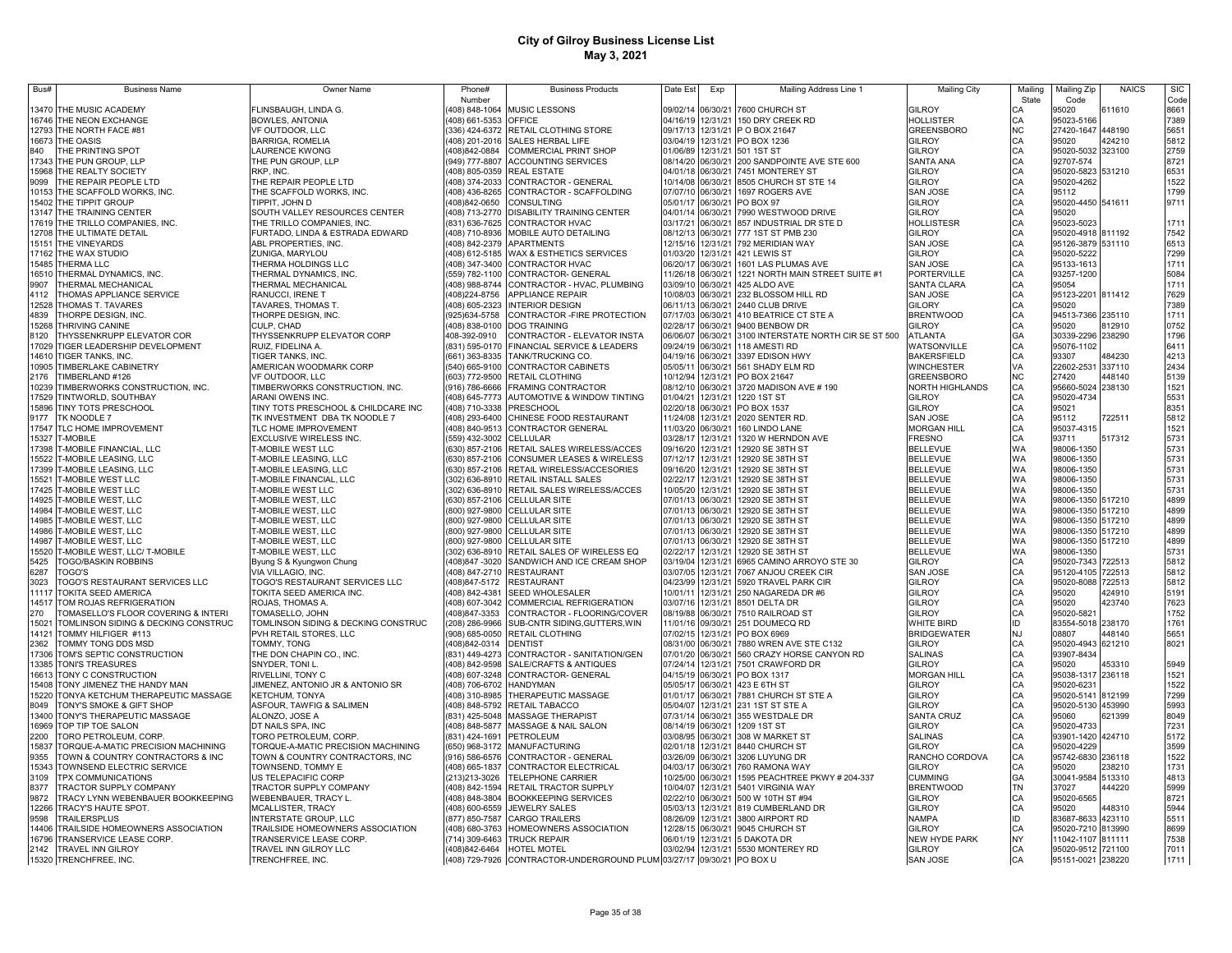| Bus#  | <b>Business Name</b>                                        | Owner Name                          | Phone#                    | <b>Business Products</b>                     | Date Est | Exp               | Mailing Address Line 1                | <b>Mailing City</b>    | Mailing   | Mailing Zip       | <b>NAICS</b> | <b>SIC</b> |
|-------|-------------------------------------------------------------|-------------------------------------|---------------------------|----------------------------------------------|----------|-------------------|---------------------------------------|------------------------|-----------|-------------------|--------------|------------|
|       |                                                             |                                     | Number                    |                                              |          |                   |                                       |                        | State     | Code              |              | Code       |
| 1083  | <b>FREVIS BERRY TRANSPORTATION, INC.</b>                    | TREVIS BERRY TRANSPORTATION, INC.   | (408)842-8238             | LOCAL TRUCK. W/OUT STORAGE                   |          |                   | 08/07/70 06/30/21 655 E LUCHESSA AVE  | GILROY                 | CА        | 95020-7009 562111 |              | 4212       |
|       | 17438 TRI - COUNTY ROOFING                                  | RAMIREZ, JOSE ANTONIO & AURELIO     | (831) 663-7634            | CONTRACTOR - ROOFING                         |          | 10/26/20 03/31/21 | 19220 MARJORIE RD                     | <b>SALINAS</b>         | CA        | 93907-8460        |              | 1721       |
| 16781 | TRI CITY PEST CONTROL                                       | GALLEGOS, ELISEO R                  | (669) 253-9985            | STRUCTUAL PEST CONTROL                       |          |                   | 05/06/19 06/30/21 495 LAS COCHES CT   | <b>MORGAN HILL</b>     | CA        | 95037-5739 561710 |              | 7342       |
| 271   | TRI COUNTY FIRE PROTECTION IN                               | TRI-COUNTY FIRE PROTECTION INC      | (800) 675-3473            | CONTRACTIOR-FIRE PROTECTION                  | 08/19/88 |                   | 06/30/21 260 RIANDA ST STE A          | <b>SALINAS</b>         | CA        | 93901-3730 561621 |              | 7382       |
| 16385 | TRI POINTE HOMES, INC.                                      | TRI POINTE HOMES, INC.              |                           | (408) 752-4678 CONTRACTOR- GENERAL           | 09/30/18 |                   | 06/30/21 6450 GODANI STREET           | GILROY                 | CA        | 95020             |              | 1521       |
| 16789 | TRI POINTE HOMES, INC                                       | TRI POINTE HOMES, INC.              |                           | (408) 752-4678 NEW HOME TEMP SALES OFFICE    | 05/09/19 | 12/31/21          | 6450 GODANI STREET                    | GILROY                 | CA<br>CA  | 95020             |              |            |
| 15232 | TRICAL, INC.                                                | TRICAL. INC.                        |                           | (831) 637-0195 OFFICE AGDRIP IRRIGATION      | 04/01/16 | 12/31/21          | 8100 ARROYO CIRCLE                    | GILROY                 |           | 95020-7305        |              | 8741       |
| 17651 | <b>FRI-CITY HEALTH CENTER GILROY</b>                        | TRI-CITY HEALTH CENTER GILROY       | (408) 797-2500            | <b>HEALTH CLINIC</b>                         | 04/13/21 | 06/30/21          | 40910 FREMONT BLVD                    | <b>FREMONT</b>         | CA<br>CA  | 94538-4375        |              | 8011       |
| 5825  | <b>FRI-COUNTY CABINETS, INC.</b>                            | TRI-COUNTY CABINETS, INC.           | 408)848-4130              | CONTRACTOR - CARPENTRY                       | 08/23/04 | 06/30/21          | 335 MAYOCK RD # 4                     | GILROY                 |           | 95020-7024        |              | 1751       |
| 238   | <b>FRINCHERO CONSTRUCTION INC.</b>                          | DONALD TRINCHERO                    | 408)683-2503              | <b>GEN ENGINEERING/BUILDING</b>              | 06/29/88 | 06/30/21          | 12860 SYCAMORE AVE                    | <b>SAN MARTIN</b>      | CA        | 95046-9531        |              | 1611       |
| 6234  | <b>TRINI MENDOZA TAX SERVICES</b>                           | MENDOZA, TRINIDAD                   | 408-842-6332              | <b>TAX SERVICES</b>                          | 02/17/05 | 06/30/21          | 550 GRANT CT                          | GILROY                 | CA        | 95020-4603 541213 |              | 7291       |
| 17035 | <b>FRINITY FINANCIAL SERVICES, LLC</b>                      | TRINITY FINANCIAL SERVICES, LLC     | (972) 520-1555            | <b>REAL ESTATE</b>                           | 10/01/19 | 06/30/21          | 1900 PRESTON RD STE 267-268           | PLANO                  | <b>TX</b> | 75093-3604        |              | 6162       |
| 6159  | <b>TRINITY HOUSE</b>                                        | LORIMER, ABIGAIL B                  | 408)406-5082              | ADULT RESIDENTIAL FACILITY                   | 01/12/05 | 06/30/21          | 836 WELBURN AVE                       | GILROY                 | CA        | 95020-4015        | 623220       | 8361       |
| 17662 | TRIPEPI, SMITH & ASSOCIATES, INC.                           | TRIPEPI, SMITH & ASSOCIATES, INC.   | (949) 278-8261            | MARKETING & PUBLIC AFFAIRS                   | 04/27/21 | 06/30/22          | PO BOX 52152                          | <b>IRVINE</b>          | CA        | 92619-2152        |              | 8742       |
| 5546  | FRITEK CONSTRUCTION, INC.                                   | TRITEK CONSTRUCTION, INC.           | (925)243-1100             | CONTRACTOR GENERAL & FRAMIN                  | 04/28/04 | 09/30/21          | 672 W 11TH ST # 202                   | TRACY                  | CA        | 95376-3821        |              | 1542       |
| 11751 | <b>FRITON CONSTRUCTION</b>                                  | REMEDIATION RISK MANAGEMENT, INC    | (831) 475-8141            | CONTRACTOR - GENERAL                         | 08/02/12 | 06/30/21          | 2560 SOQUEL AVE #202                  | <b>SANTA CRUZ</b>      | CA        | 95062-1429 236118 |              | 8999       |
| 16702 | <b>FROJAN CAPITAL INVESTMENTS, LLC</b>                      | TROJAN CAPITAL INVESTMENTS, LLC     | (877) 684-9517            | PROPERTY MANAGEMENT                          | 03/20/19 | 06/30/21          | 2618 SAN MIGUEL DR # 316              | NEWPORT BEACH          | CA        | 92660-5437        |              |            |
| 16058 | <b>FROPHIES, PLAQUES &amp; PERSONALIZED GI</b>              | MONGONO JR., JERRY L.               | (408) 847-0044 ENGRAVING  |                                              | 04/09/18 | 12/31/21          | 8843 MONTEREY RD                      | GILROY                 | CA        | 95020-7207        |              | 5099       |
| 13091 | TRUE COLOR SIGNS                                            | TRUE COLOR SIGNS                    |                           | (408) 294-1270 SIGN CONTRACTOR               | 03/04/14 | 06/30/21          | 2912 DAYLIGHT WY                      | SAN JOSE               | CA        | 95111             | 339950       | 7389       |
| 10365 | TRUE RELIGION BRAND JEANS                                   | TRUE RELIGION BRAND JEANS           |                           | (408) 842-6128 RETAIL APPAREL                | 10/07/10 | 12/31/21          | 1888 ROSECRANS AVE                    | <b>MANHATTAN BEACH</b> | CA        | 90266-3795 448120 |              | 5621       |
| 9745  | TRUGREEN, L.P.                                              | TRUGREEN, L.P.                      | (408) 956-0271            | <b>LAWN CARE SERVICES</b>                    | 12/02/09 | 06/30/21          | 1790 KIRBY PKWY                       | <b>MEMPHIS</b>         | <b>TN</b> | 38138             | 561730       | 0782       |
| 15928 | <b>FRUTEAM OF CALIFORNIA, INC</b>                           | BUILDER SERVICES GROUP INC          | 386) 304-2222             | CONTRACTOR INSULATION                        | 02/12/18 | 06/30/21          | 475 N WILLIAMSON BLVD                 | DAYTONA BEACH          | FL        | 32114-7101 238310 |              | 1742       |
| 8738  | <b>T'S TRACTOR SERVICE</b>                                  | <b>IVELICH, TONY</b>                |                           | (408) 607-0305 TRACTOR SERVICE               | 04/29/08 | 06/30/21          | 8121 HANNA ST                         | <b>GILROY</b>          | CA        | 95020             | 811411       | 0782       |
| 59    | <b>SENG APARTMENTS</b>                                      | TSENG, RAY                          | 408)268-9638              | <b>APARTMENTS</b>                            | 02/15/78 | 12/31/21          | 8505 CHURCH ST STE1                   | GILROY                 | CA        | 95020             | 531110       | 6514       |
| 12268 | <b>TTP MANUFACTURING</b>                                    | ASHLEY, KURT S.                     |                           | 408) 607-0640 LIGHT MANUFACTURING PARTS      | 05/06/13 | 12/31/21          | 7235 MILLER AVE                       | GILROY                 | CA        | 95020             | 423610       | 7699       |
| 6528  | <b>TTRC APARTMENTS</b>                                      | SOARES, REGINA M                    |                           | 408) 607-8506 APARTMENTS                     | 06/28/05 | 12/31/21          | PO BOX 702                            | <b>SAN MARTIN</b>      | CA        | 95046             | 531110       | 6513       |
| 344   | <b>TUFF SHED INC.</b>                                       | TUFF SHED INC                       | 303)753-8833              | CONTRACTOR - GENERAL BUILD                   | 07/02/93 | 06/30/21          | 1777 S HARRISON ST STE 600            | <b>DENVER</b>          | CO        | 80210-3925 235610 |              | 1521       |
| 17011 | TUFF SHED, INC                                              | TUFF SHED, INC                      |                           | 831) 269-7901 SMALL STORAGE BLDG             | 09/12/19 | 06/30/21          | 1777 S. HARRISON ST 600 STE 600       | DENVER                 |           | 80210-3931        |              | 1521       |
|       |                                                             |                                     |                           |                                              | 04/08/99 | 06/30/21          |                                       | LIVERMORE              | $\rm{co}$ |                   | 235210       | 1721       |
| 806   | <b>FURMAN COMMERCIAL PAINTERS</b><br><b>TWEILER SYSTEMS</b> | E TURMAN AND COMPANY, INC           |                           | 925) 455-9091 CONTRACTOR - PAINTING          | 07/20/98 |                   | 2055 RESEARCH DR                      | GILROY                 | CA        | 94550-3803        |              |            |
| 3020  |                                                             | WEILER, ANTHONY                     |                           | 408) 828-6010 COMPUTER CONSULTANT            |          |                   | 12/31/21 170 LONDON PL                |                        | CA        | 95020-6745 811212 |              | 3571       |
| 60    | TWIN OAKS TOWNHOUSES                                        | <b>BURCH, ROGER</b>                 |                           | 408)271-2210 APARTMENTS                      | 04/27/88 |                   | 12/31/21 PO BOX 1300                  | <b>MORGAN HILL</b>     | CA        | 95038-1300 531110 |              | 7021       |
| 17063 | TYPE A TEES                                                 | CLAWSON, ALISA                      |                           | (714) 496-4383 ONLINE RETAIL                 | 10/15/19 |                   | 12/31/21 1130 RUBY WAY                | GILROY                 | CA        | 95020-7122        |              | 5137       |
| 17405 | U S FIRE PREVENTION                                         | <b>VIRTUE FIRE INC</b>              |                           | (408) 761-3890 CONTRACTOR FIRE PROTECTION    |          |                   | 09/18/20 06/30/21 1531 OLIVE GROVE CT | GILROY                 | CA        | 95020-2731        |              | 9224       |
| 17457 | <b>U&amp;I CONSULTING</b>                                   | DOIDGE, CHRISTOPHER                 |                           | (831) 632-9035 CONSULTING SERVICES           |          |                   | 10/01/20 06/30/21 7155 UTICA PL       | GILROY                 | CA        | 95020             |              | 8742       |
| 3792  | UCA GENERAL INSURANCE SERVICES, INC                         | UCA GENERAL INSURANCE SERVICES, INC | (408)842-1792             | MNG GENERAL AGENCY-INSURANC                  | 02/08/02 |                   | 06/30/21 449 LEAVESLEY RD STE E       | GILROY                 | CA        | 95020-3634 524210 |              | 6411       |
| 12157 | <b>ULTA BEAUTY</b>                                          | ULTA SALON COSMETICS                |                           | (630) 410-4814 RETAIL BEAUTY PROD/SALON      | 06/14/13 |                   | 12/31/21 1000 REMINGTON BLVD.         | <b>BOLINGBROOK</b>     |           | 60440             | 446120       | 5999       |
| 8543  | <b>ULTIMATE ROOFING</b>                                     | DRAMINSKI, DAVID & HOWARD, PAT      |                           | (408) 297-4547 CONTRACTOR - ROOFING          | 04/05/21 |                   | 09/30/21 2277 MAYWOOD AVE STE B       | SAN JOSE               | CA        | 95128-3447        |              | 1761       |
| 13010 | UMN INTERNATIONAL, INC.                                     | UMN INTERNATIONAL, INC.             |                           | (408) 722-6578 IMPORT/EXPORT RECYCLING       | 01/14/14 | 12/31/21          | 1036 CHEYENNE DR                      | <b>GILROY</b>          | CA        | 95020             | 325991       | 5099       |
| 10724 | UNDER ARMOUR RETAIL OF CA LLC                               | UNDER ARMOUR RETAIL INC             | 410) 454-6501             | RETAIL ATHLETIC APPAREL                      | 04/19/11 | 12/31/21          | 120 S CENTRAL AVE STE 350             | <b>CLAYTON</b>         | <b>MO</b> | 63105-1705 448110 |              | 0448       |
| 17058 | UNDERGROUND BORING SYSTEMS, INC                             | UNDERGROUND BORING SYSTEMS, INC     |                           | (800) 978-2673 CONTRACTOR- ENGINEERING       | 10/01/19 | 06/30/21          | 3735 W SHAW AVE                       | <b>FRESNO</b>          | CA        | 93711-3207        |              | 1623       |
| 13939 | UNDERGROUND CONSTRUCTION CO. INC.                           | UNDERGROUND CONSTRUCTION CO. INC.   | 707) 746-8800             | CONTRACTOR - GENERAL                         | 03/27/15 | 06/30/21          | 5145 INDUSTRIAL WY                    | <b>BENICIA</b>         | CA        | 94510             |              | 1629       |
| 15740 | UNILAB CORPORATION                                          | UNILAB CORP Y3R                     | 209) 898-5441             | SPECIMEN DRAW CENTER                         | 11/13/17 | 06/30/21          | 8401 FALLBROOK AVE                    | <b>WEST HILLS</b>      | CA        | 91304             | 541380       | 8071       |
| 1996  | UNILAB CORPORATION                                          | UNILAB CORPORATION                  | 8187376623                | LABORATORY                                   | 05/26/00 | 06/30/21          | 8401 FALLBROOK AVE                    | <b>WEST HILLS</b>      | CA        | 95020-7801        | 621511       | 8071       |
| 14805 | UNION TAXI CAB CO                                           | JIMENEZ, PEDRO VIRGEN               | 408) 846-9927             | <b>TAXI BUSINESS</b>                         | 07/01/15 | 06/30/21          | 7263 MONTEREY ST                      | GILROY                 | CA        | 95020             | 185310       | 4121       |
| 5268  | JNITED METHODIST CHURCH                                     | UNITED METHODIST CH OF GILROY THE   | 408)847-1522              | CHURCH                                       | 01/23/04 | 06/30/21          | 7600 CHURCH ST                        | GILROY                 | CA        | 95020-5117        | 813110       | 8661       |
| 14129 | UNITED NATURAL FOODS WEST INC.                              | UNITED NATURAL FOODS WEST INC       | 401) 528-8634             | <b>NATURAL FOOD DISTRIBUTOR</b>              | 08/14/15 | 12/31/21          | 6351 CAMERON BLVD                     | GILROY                 | CA        | 95020             | 424490       | 4222       |
| 349   | UNITED SITE SERVICES OF CALIFORNIA,                         | UNITED SITE SERVICES OF CALIFORNIA, | (408) 295-2263            | ELECTRICAL & PLUMBING                        | 08/03/93 | 06/30/21          | 118 FLANDERS RD                       | WESTBOROUGH            | MA        | 01581-1035        | 238210       | 1731       |
| 4987  | UNIVERSAL SECURITY & FIRE, INC                              | UNIVERSAL SECURITY & FIRE, INC      | (916) 563-1700            | CONTRACTOR ELECTRICAL                        | 09/18/03 | 12/31/21          | 809 W STADIUM LN                      | SACRAMENTO             | CA        | 95834-1102        |              | 1731       |
| 13759 | URBAN GLASS CO.                                             | VILLICANA, PORFIRIO V.              | (408) 767-9215            | WINDSHIEL REPLACEMENT                        | 01/21/15 | 12/31/21          | P.O. BOX 1750                         | GILROY                 | CA        | 95020             | 142299       | 5719       |
| 1406  | URENDA GARDENING                                            | URENDA, ADRIAN                      | (408) 847-4337            | <b>GARDENING SERVICES</b>                    | 02/21/91 | 06/30/21          | 555 ADAMS CT                          | GILROY                 | CA        | 95020-4602 561730 |              | 0782       |
| 13698 | USA SPORTS                                                  | M&M LAWRENCE, INC                   | (831) 801-1711            | <b>GYMNASTICS FOR KIDS</b>                   | 12/16/14 | 06/30/21          | 7800 ARROYO CIRCLE ST C               | GILROY                 | CA        | 95020             | 611620       | 7999       |
| 10120 | UTILIQUEST LLC                                              | UTILIQUEST LLC                      | (678) 250-2613            | UNDERGROUND LOCATING SERVIC                  | 07/01/10 | 06/30/21          | 1499 SALMON WAY                       | HAYWARD                | CA        | 94544-7838        |              | 4939       |
| 16094 | UTILZE APPAREL                                              | LEAL, ALESSIO                       | (408) 762-8277            | ONLINE CLOTHING RETAIL                       | 05/15/18 | 12/31/21          | 75 FARRELL AVE                        | <b>GILROY</b>          | CA        | 95020-7616        |              | 8999       |
| 708   | VACUUM CENTER OF GILROY                                     | BROWNFIELD, MIKE                    | (408) 842-8728            | VACUUM REPAIR/SALES STORE                    | 10/09/73 | 12/31/21          | 7463 MONTEREY ST                      | GILROY                 | CA        | 95020-5823 811490 |              | 5722       |
| 7753  | VALLEY HEATING & COOLING                                    | ATKINSON CLIMATROLLERS, INC.        | (408) 294-6290            | CONTRACTOR - ELECTRICAL                      | 12/08/06 | 06/30/21          | 1171 N 4TH ST                         | SAN JOSE               | CA        | 95112-4968 238210 |              | 5538       |
| 7917  | VALLEY OAK DENTAL                                           | TAI, MICHAEL                        | 408-842-9999              | <b>DENTAL OFFICE</b>                         | 03/19/07 | 06/30/21          | 7845 MONTEREY ST                      | GILROY                 | CA        | 95020-4519 621210 |              | 8021       |
| 17435 | VALLEY ROOTED CONSULTING                                    | LOZA, RICO                          |                           | (747) 256-0217  INDUSTRIAL STORAGE, SECURITY | 10/20/20 | 06/30/21          | 1511 DIABLO DR UNIT A                 | HOLLISTER              | CA        | 95023-6509        |              | 0752       |
| 8622  | VAL'S PLUMBING & HEATING, INC.                              | SPEAR, RAY & LAURA ROBERTI          |                           | (831) 424-1633 CONTRACTOR - PLUMBING         | 03/14/08 | 06/30/21          | 413 FRONT ST                          | <b>SALINAS</b>         | CA        | 93901-3609        |              | 1711       |
| 2237  | VAN HEUSEN COMPANY #398                                     | PHILLIPS-VAN HEUSEN CORP            | (408)847-0326             | <b>RETAIL</b>                                | 11/20/95 |                   | 12/31/21 PO BOX 6969                  | <b>BRIDGEWATER</b>     | <b>NJ</b> | 08807-0969        | 448110       | 5651       |
| 872   | VAN HEUSEN FACTORY STORE #237                               | PHILLIPS-VAN HEUSEN CORP.           | (408)842-5008             | MEN'S CLOTHING STORE                         | 02/01/90 |                   | 12/31/21 PO BOX 6969                  | <b>BRIDGEWATER</b>     | <b>NJ</b> | 08807-0969 448110 |              | 5651       |
| 53    | VAN VALEY APARTMENTS                                        | VAN VALEY, MARY JO                  | (408)847-3939             | <b>APARTMENTS</b>                            | 02/21/86 | 12/31/21          | 16064 S TIMBER BROOK DR               | <b>DRAPER</b>          | UT        | 84020-2508 531110 |              | 6513       |
| 14337 | VANDER LANDSCAPING                                          | VANDER, REETPAUL S                  |                           | (408) 649-0464 CONTRACTOR - LANDSCAPING      | 11/05/15 | 06/30/21          | 1025 RUCKER AVE                       | GILROY                 | CA        | 95020-8904 561730 |              | 0781       |
| 2212  | VANDERFORD'S AUTO REPAIR                                    | VANDERFORD, LARRY                   | (408) 848-1622            | <b>AUTO REPAIR</b>                           | 05/02/95 | 12/31/21          | 75 W 6TH ST                           | GILROY                 | CA        | 95020-6101 811111 |              | 7538       |
| 16828 | VANNI & HUMPHREY CPAS                                       | VANNI, V. & HUMPHREY M.             |                           | (408) 847-4330 CERTIFIED PUBLIC ACCOUNTING   | 07/01/19 | 06/30/21          | 8070 SANTA TERESA BLVD STE 110        | GILROY                 | CA        | 95020-3865        |              | 8721       |
| 5255  | VANNI PROPERTIES, INC.                                      | VANNI PROPERTIES, INC               | (408)847-9190             | REAL ESTATE DEVELOPMENT                      | 01/22/04 | 06/30/21          | 8080 SANTA TERESA BLVD STE 210        | GILROY                 | CA        | 95020-3866        | 237210       | 6531       |
| 2183  | <b>VANS #11</b>                                             | VF OUTDOOR, LLC                     | 408-848-2232              | <b>RETAIL SHOES</b>                          | 11/15/94 | 12/31/21          | PO BOX 21647                          | <b>GREENSBORO</b>      | <b>NC</b> | 27420             | 448210       | 5139       |
| 17258 | VAPE THIS SMOKE THAT LLC                                    | VAPE THIS SMOKE THAT LLC            | (408) 500-1202            | RETAIL SMOKE PRODUCTS                        | 03/13/20 | 12/31/21          | 1005 STONEGATE CT                     | <b>MORGAN HILL</b>     | CA        | 95037-5355        |              | 5993       |
| 15429 | VAQUERO CONSTRUCTION INC.                                   | VAQUERO CONSTRUCTION INC.           | (408) 767-2537            | CONTRACTOR - GENERAL                         | 06/15/17 | 06/30/21          | 7600 MONTEREY ST STE 120              | <b>GILROY</b>          | CA        | 95020-5264        |              | 1522       |
| 11587 | VELASQUEZ ROOFING REPAIR                                    | VELASQUEZ, VICTOR                   | (408)842-0804             | CONTRACTOR ROOFING                           | 05/29/12 | 06/30/21          | 786 WELBURN AVE                       | <b>GILROY</b>          | CA        | 95020-4135        |              | 1761       |
|       | 16332 VELEX, INC.                                           | VELEX, INC.                         |                           | (972) 581-9888 CONTRACTOR- ELECTRICAL        |          | 08/13/18 06/30/21 | 2595 DALLAS PARKWAY SUITE 300         | <b>FRISCO</b>          | <b>TX</b> | 75034-8530 238210 |              | 1731       |
|       | VELLADAO MOBILE HOME PARK                                   | <b>VELLADAO INC</b>                 | (408) 842-0471            | MOBILE HOME PARK                             | 07/23/73 | 12/31/21          | 186 GREVILLIA DR                      | PETALUMA               | CA        | 94952-6110 531110 |              | 6531       |
|       | 17654 VENTWERX INC.                                         | VENTWERX INC.                       |                           | 408) 710-9595 CONTRACTOR HVAC                | 04/16/21 | 09/30/21          | 16890 CHURCH ST BLDG 18C              | <b>MORGAN HHILL</b>    | CA        | 95037-5144        |              | 1711       |
|       | 15286 VERIZON WIRELESS                                      | GTE MOBILNET OF CALIFORNIA          |                           | (630) 857-2100 CELLULAR SITE                 | 03/06/17 |                   | 06/30/21 C/O KPMG LLP                 | <b>LISLE</b>           |           | 60532-0914 517210 |              | 4899       |
|       | 17373 VERIZON WIRELESS                                      | <b>VERIZON WIRELESS</b>             | (866) 694-2415 CELL TOWER |                                              |          |                   | 09/01/20 06/30/21 295 PARKSHORE DR    | <b>FOLSOM</b>          | CA        | 95630-4716        |              | 4812       |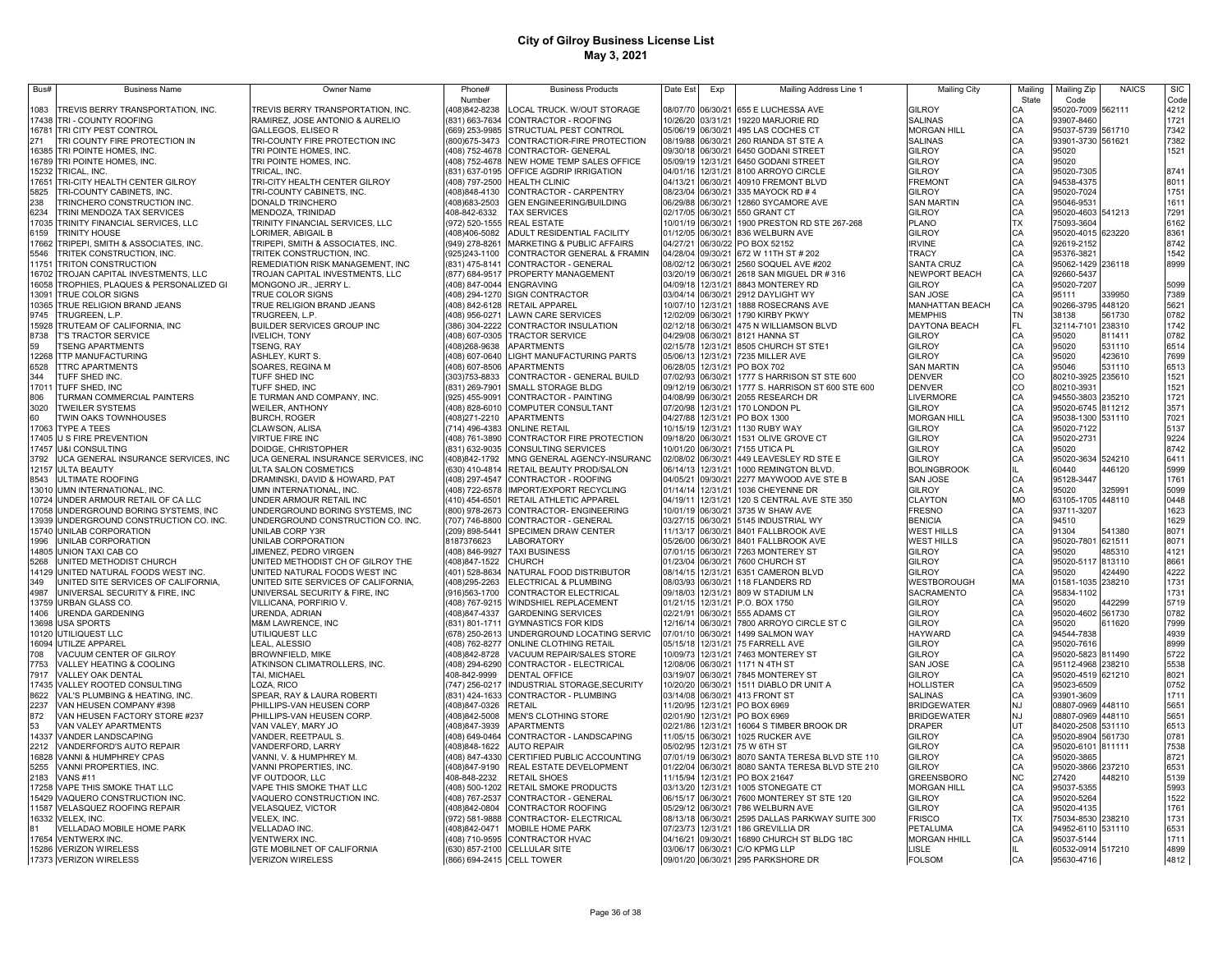| Bus#           | <b>Business Name</b>                                                | Owner Name                                             | Phone#                    | <b>Business Products</b>                                                    | Date Est             | Exp                  | Mailing Address Line 1                               | <b>Mailing City</b>                        | Mailing         | Mailing Zip                            | <b>NAICS</b> | <b>SIC</b>   |
|----------------|---------------------------------------------------------------------|--------------------------------------------------------|---------------------------|-----------------------------------------------------------------------------|----------------------|----------------------|------------------------------------------------------|--------------------------------------------|-----------------|----------------------------------------|--------------|--------------|
|                |                                                                     |                                                        | Number                    |                                                                             |                      |                      |                                                      |                                            | State           | Code                                   |              | Code         |
| 17374<br>5851  | <b>VERIZON WIRELESS</b><br><b>VERIZON WIRELESS</b>                  | <b>VERIZON WIRELESS</b><br><b>VERIZON WIRLESS</b>      |                           | 866) 694-2415 CELL TOWER<br>WIRELESS TOWER CELL SITE                        | 09/01/20<br>08/30/04 | 06/30/21<br>06/30/21 | 2785 MITCHELL DR<br>2785 MITCHELL DR BLDG 9          | <b>WALNUT CREEK</b><br><b>WALNUT CREEK</b> | CA<br>CA        | 94598-1601<br>94598-1601               |              | 4812         |
| 16175          | VERNEROVA ANDREA 2015 TRUST                                         | <b>VERNEROVA ANDREA 2015 TRUST</b>                     |                           | 408) 621-4921 APARTMENTS                                                    | 05/30/18             | 12/31/21             | 2034 WOODARD RD                                      | SAN JOSE                                   | CA              | 95124-2739 531110                      |              | 6513         |
| 17272          | VERNEROVA ANDREA 2015 TRUST                                         | <b>/ERNEROVA ANDREA 2015 TRUST</b>                     |                           | 408) 621-4921 APARTMENTS                                                    | 05/14/20             | 12/31/21             | 2034 WOODARD RD                                      | SAN JOSE                                   | CA              | 95124-2739                             |              | 6514         |
| 742            | VERSACO MANUFACTURING                                               | /ERSACO MANUFACTURING, INCORPORATE                     |                           | 408)848-2880 MANUFACTURING                                                  | 07/28/83             | 12/31/21             | 550 E LUCHESSA AVE                                   | GILROY                                     | CA              | 95020-7068 332000                      |              | 3498         |
| 17329          | VETERAN POWER INC.                                                  | <b>VETERAN POWER INC.</b>                              |                           | (916) 521-3161 GENERAL CONTRACTOR                                           | 08/10/20             | 06/30/21             | PO BOX 639                                           | <b>BENICIA</b>                             | CA              | 94510                                  |              | 2371         |
| 4061           | <b>VICKI L MINERVA</b>                                              | MINERVA, VICKY L.                                      | (408) 848-3331            | COUNSELING OFFICE                                                           | 07/02/02             | 06/30/21             | 8371 CHURCH ST                                       | GILROY                                     | CA              | 95020-4406                             |              | 8049         |
| 16452          | <b>VICKY BAUER PILATES</b>                                          | <b>BAUER, VICKY</b>                                    |                           | (951) 741-0676 PILATES STUDIO                                               | 11/01/18             | 06/30/21             | 2481 CLUB DR                                         | GILROY                                     | CA              | 95020-3018                             |              | 7991         |
| 13386          | <b>VICTORIA FLOWERS</b>                                             | MODIR, VICTORIA                                        | (408) 806-7575 FLORIST    |                                                                             | 07/24/14             | 12/31/21             | 7270 ORHARD DR                                       | GILROY                                     | CA              | 95020                                  | 453110       | 5992         |
| 735            | VICTORIA'S MEXICAN RESTAURANT                                       | PRIETO, LINDA                                          |                           | (408)848-1052 MEXICAN RESTAURANT                                            | 08/29/83             | 12/31/21             | 757 1ST ST                                           | GILROY                                     | CA              | 95020-4918 722511                      |              | 5812         |
| 10669          | VICTORY FIRE PROTECTION                                             | VICTORY FIRE PROTECTION                                |                           | (925) 240-2417 CONTRACTOR FIRE SPRINKLER                                    | 02/15/11             | 06/30/21             | 5083 LONETREE WAY                                    | ANTIOCH                                    | CA              | 94531                                  | 238220       | 1796         |
| 5798           | VICTORY OUTREACH                                                    | VICTORY OUTREACH                                       | (408) 848-6715 NON PROFIT |                                                                             | 08/06/04             | 06/30/21             | 7401 HANNA ST                                        | <b>GILROY</b>                              | CA              | 95020-5723                             |              |              |
|                | 15973 VICTRA                                                        | AKA WIRELESS INC.                                      |                           | (408) 848-3600 RETAIL PHONE STORE                                           | 03/01/18             | 12/31/21             | PO BOX 8000                                          | <b>MONSEY</b>                              | NY              | 10952-8505 517312                      |              | 5731         |
| 17577          | <b>VIDEO GAINS, LLC</b>                                             | VIDEO GAINS, LLC                                       |                           | (408) 802-3281 E-COMMERCE WEBSITE                                           | 02/12/21             | 12/31/21             | 7719 CURRY DR                                        | GILROY                                     | CA              | 95020-2688                             |              | 5999         |
| 17337          | VIDITO CONSULTING SERVICES                                          | VIDITO, REBECCA M.                                     |                           | (408) 612-7058 CONSULTING SERVICES                                          | 08/12/20             | 06/30/21             | 1246 HOGAN WAY                                       | GILROY<br>GILROY                           | CA              | 95020                                  |              | 8742         |
| 16891<br>10701 | <b>VIERRA DESIGNS</b><br><b>VIET GRAFIX</b>                         | LEE, RENEE V.<br>PHAM, LIEM T                          | (408) 393-5860            | <b>INTERIOR DESIGN SERVICES</b><br>(408) 244-9674 ARTWORK DESIGN (COMPUTER) | 07/01/19<br>03/03/11 | 06/30/21<br>06/30/21 | 1551 PEREGRINE DR<br>353 E 10TH ST STE D             | GILROY                                     | CA<br>CA        | 95020<br>95020                         | 541430       | 7311         |
| 11604          | VIKING SIGN INSTALLATIONS, INC                                      | VIKING SIGN INSTALLATIONS, INC                         |                           | (209) 239-3339 CONTRACTOR - ELECTRICAL SIGN                                 | 05/30/12             | 06/30/21             | 1164 BESSEMER AVE STE 1                              | <b>MANTECA</b>                             | CA              | 95337                                  |              | 1799         |
|                | 11676 VILLA & SONS ENTERPRISES, INC.                                | VILLA & SONS ENTERPRISES INC                           |                           | (831) 637-4063 CONTRACTOR GENERAL                                           | 05/01/12             | 06/30/21             | 1400 ORCHARD RD                                      | HOLLISTER                                  | CA              | 95023-9419 236220                      |              | 1521         |
| 17331          | VILLACANA AUTO SALES LLC                                            | VILLACANA AUTO SALES LLC                               |                           | (831) 402-4985 OFFICE - CAR USED DEALER                                     | 07/15/20             | 12/31/21             | 8352 CHURCH ST ST A2                                 | GILROY                                     | CA              | 95020-4451                             |              | 5521         |
| 7267           | VILLAGE GREEN @ GILROY                                              | VILLAGE GREEN @ GILROY LP                              |                           | (408) 848-8500 SENIOR APARTMENTS                                            | 05/09/06             | 12/31/21             | 1525 MARGARETA PL                                    | GILROY                                     | CA              | 95020-2601 531110                      |              | 6513         |
|                | 16109 VILLAGRAN OFFICE CLEANING                                     | VILLAGRAN, JUAN                                        |                           | (408) 710-6731 CLEANING SERVICES                                            | 05/02/18             | 06/30/21             | 9250 WREN AVE APT 224                                | GILROY                                     | CA              | 95020-7634 561720                      |              | 7349         |
| 10551          | VILLARA CORPORATION                                                 | <b>VILLARA CORPORATION</b>                             |                           | (916) 646-2700 CONTRACTOR- GENERAL                                          | 12/15/10             | 06/30/21             | P.O. BOX 515015                                      | SACRAMENTO                                 | CA              | 95652                                  | 238220       | 1711         |
| 16858          | VINCE MOFFITT CONSTRUCTION                                          | MOFFITT, VINCE P.                                      |                           | 408) 427-7032 CONTRACTOR - GENERAL                                          | 06/17/19             | 06/30/21             | 320 1ST ST                                           | <b>GILROY</b>                              | CA              | 95020-5029                             |              | 1542         |
| 5189           | <b>VINES CUSTOM ENTERPRISES</b>                                     | VINES, EDWARD                                          | 408)406-8531              | <b>GUNSMITH</b>                                                             | 12/17/03             | 06/30/21             | 5414 NICOLE WAY                                      | GILROY                                     | CA              | 95020-6811                             |              | 7699         |
|                | 12143 VIOLA CARR APARTMENTS                                         | CARR, VIOLA                                            |                           | 408) 848-2450 APARTMENTS                                                    | 03/15/13             |                      | 12/31/21 7891 WESTWOOD DR STE 103                    | GILROY                                     | CA              | 95020                                  | 531110       | 6513         |
| 7678           | VIP WIRELESS, INC.                                                  | <b>VIP WIRELESS</b>                                    | 408-847-7753              | PRE-PAID PHONE SALES                                                        | 11/01/06             | 12/31/21             | 280 E 10TH ST STE G                                  | <b>GILROY</b>                              | CA              | 95020-6581 517210                      |              | 4899         |
|                | 15218 VISIT AND EXCHANGE SOLUTIONS                                  | DELAO, LILLY                                           |                           | 408) 710-9965 SUPERVISED VISITS PROVIDER                                    | 02/01/17             |                      | 06/30/21 PO BOX 928                                  | SAN MARTIN                                 | CA              | 95046                                  | 621610       | 8351         |
|                | 14908 VISITING ANGELS GILROY                                        | MINISTERS OF HOPE INC                                  |                           | 408) 846-2988 HOME CARE SERVICES                                            | 08/12/16             | 06/30/21             | 700 W 6TH ST STE L                                   | GILROY                                     | CA              | 95020                                  | 621610       | 8082         |
| 1957           | VISUAL EDGE OPTOMETRIC GROUP, INC.                                  | VISUAL EDGE OPTOMETRIC GROUP, INC.                     |                           | (408)842-2020 OPTOMETRY PRACTICE                                            | 06/30/00 06/30/21    |                      | 8050 SANTA TERESA BLVD STE 110                       | GILROY                                     | CA              | 95020-3862                             |              | 8042         |
| 6497<br>16254  | VITAMIN SHOPPE INDUSTRIES, LLC.<br>VIVIAN INVESTMENT PARTNERS, INC. | VITAMIN WORLD USA<br>VIVIAN INVESTMENT PARTNERS, INC.  | 408-848-0327              | RETAIL SALES OF VITAMINS                                                    | 06/09/05<br>07/09/18 | 12/31/21<br>06/30/21 | 400 PLAZA DR<br>7631 STRATH PL                       | SECAUCUS<br>GILROY                         | <b>NJ</b><br>CA | 07094-3605 446191<br>95020-2673 621399 |              | 5499<br>6411 |
| 9377           | <b>VIVINT INC</b>                                                   | <b>VIVINT INC</b>                                      |                           | (408) 713-2020 WEALTH MANAGEMENT<br>(801) 377-9111 CONTRACTOR - ELECTRICAL  | 04/20/09             | 06/30/21             | 4931 N 300 W                                         | PROVO                                      | UT              | 84604-5816 238210                      |              | 1731         |
|                | 12615 VIVINT SOLAR DEVELOPER LLC                                    | VIVINT SOLAR DEVELOPER LLC                             |                           | (855) 877-2974 CONTRACTOR- ELECTRICAL                                       | 07/11/13             | 06/30/21             | 1800 W ASHTON BLVD                                   | <b>LEHI</b>                                | UT              | 84043                                  | 237130       | 1731         |
| 16121          | VIZZA INVESTMENTS, LLC                                              | VIZZA INVESTMENTS, LLC                                 |                           | (831) 372-3309 COMMERCIAL LEASING                                           | 01/01/15             | 12/31/21             | 409 WASHINGTON ST STE 201                            | <b>MONTEREY</b>                            | CA              | 93940                                  | 531120       | 7991         |
| 16122          | VIZZA INVESTMENTS, LLC                                              | VIZZA INVESTMENTS, LLC                                 |                           | (831) 372-3309 COMMERCIAL LEASING                                           | 01/01/15             | 12/31/21             | 409 WASHINGTON ST STE 201                            | <b>MONTEREY</b>                            | CA              | 93940                                  | 531120       | 8011         |
| 16123          | VIZZA INVESTMENTS, LLC                                              | /IZZA INVESTMENTS, LLC                                 | (831) 372-3309            | <b>COMMERCIAL LEASING</b>                                                   | 01/01/15             | 12/31/21             | 409 WASHINGTON ST STE 201                            | <b>MONTEREY</b>                            | CA              | 93940                                  | 531120       | 5812         |
| 16124          | VIZZA INVESTMENTS, LLC                                              | <b>VIZZA INVESTMENTS, LLC</b>                          | (831) 372-3309            | <b>COMMERCIAL LEASING</b>                                                   | 01/01/15             | 12/31/21             | 409 WASHINGTON ST STE 201                            | <b>MONTEREY</b>                            | CA              | 93940                                  | 531120       | 5812         |
| 16903          | <b>VOEKS INC.</b>                                                   | /OEKS INC.                                             | 408) 332-9635             | <b>CONTRACTOR PLUMBING</b>                                                  | 07/09/19             | 06/30/21             | 1156 DEAN AVE                                        | SAN JOSE                                   | CA              | 95125-3301 238220                      |              | 1711         |
| 16106          | VOILA INVESTMENT CORP                                               | <b>VOILA INVESTMENT CORP</b>                           |                           | 408) 799-9681 REAL ESTATE SERVICES                                          | 07/01/18             | 06/30/21             | 9101 GUNNERA LANE                                    | GILROY                                     | CA              | 95020                                  |              | 6163         |
| 10926          | VOLCOM RETAIL OUTLETS, LLC                                          | <b>VOLCOM RETAIL OUTLETS, LLC</b>                      |                           | 408) 847-0666 RETAIL CLOTHING STORE                                         | 06/16/11             | 12/31/21             | 1740 MONROVIA AVE                                    | <b>COSTA MESA</b>                          | CA              | 92627                                  | 448140       | 5651         |
| 17442          | <b>VOLTICITY</b>                                                    | TEMP POWER SYSTEMS                                     | (714) 223-5600            | CONTRACTOR- ELECTRICAL                                                      | 10/01/20             | 06/30/21             | 8929 IRVINE CENTER DR STE 200                        | <b>IRVINE</b>                              | CA              | 92618-4267                             |              | 1731         |
| 17538          | WABI-SABI BOTANICALS LLC                                            | WABI-SABI BOTANICALS LLC                               |                           | (714) 360-6287 RETAIL SKIN CARE                                             | 01/01/21             | 12/31/21             | 595 BROADWAY                                         | GILROY                                     | CA              | 95020-4341                             |              | 5999         |
| 16697          | WACHTER, INC.                                                       | WACHTER, INC.                                          |                           | (913) 227-3924 CONTRACTOR - ELECTRICAL                                      | 03/18/19             | 06/30/21             | 16001 W 99TH ST                                      | LENEXA                                     | KS              | 66219-1293 238210                      |              | 1731         |
| 166            | WAGON WHEEL MOBILE VILLAGE                                          | OPINA, AHTHONY                                         |                           | 408)842-6240 MOBILE HOME PARK                                               | 01/31/66             | 12/31/21             | 8282 MURRAY AVE                                      | GILROY                                     | CA              | 95020-4614 531110                      |              | 6515         |
| 9537<br>13282  | WALGREENS #09516<br>WALK RITE FOR LIFE                              | WALGREENS CO<br>BONSALL SHOES, INC.                    | 408) 847-0983             | <b>RETAIL DRUG</b><br>(408) 376-0495 RETAIL SHOES & ACCESSORIES             | 06/09/09<br>06/04/14 | 12/31/21<br>12/31/21 | 3207 GREY HAWK CT, STE 200<br>4701 HAMILTON AVE #705 | CARLSBAD<br><b>SAN JOSE</b>                | CA<br>CA        | 92010-6664 446110<br>95130             | 448210       | 5912<br>5661 |
| 8340           | WALKER CONSTRUCTION CO                                              | <b>WALKER, SCOTT</b>                                   | 408-842-7275              | CONTRACTOR - GENERAL                                                        | 09/12/07             | 06/30/21             | 720 GEORGETOWN PL                                    | <b>GILROY</b>                              | CA              | 95020                                  |              | 1542         |
| 8582           | WALLACE RANCH & MINATURE HORSES                                     | WALLACE, MARY K.                                       |                           | (408) 842-0498 DONKEY PARTIES                                               | 02/19/08             | 06/30/21             | 10655 CAROLYN CT                                     | GILROY                                     | CA              | 95020                                  | 712130       | 0272         |
| 8711           | <b>WALMART</b>                                                      | <b>WALMART INC</b>                                     |                           | (479) 204-8605 COMMERCIAL LEASING                                           | 01/01/05             | 12/31/21             | 702 SW 8TH ST - MS#0555                              | <b>BENTONVILLE</b>                         | AR              | 72716-0555 531120                      |              | 6512         |
| 2126           | WALMART #2002                                                       | <b>WALMART INC</b>                                     |                           | (479) 204-7167 DEPARTMENT STORE                                             | 10/21/93             | 12/31/21             | 702 SW 8TH ST                                        | <b>BENTONVILLE</b>                         | AR              | 72712-6209 452910                      |              | 5311         |
| 2126           | <b>WALMART #2002</b>                                                | <b>WALMART INC</b>                                     |                           | (479) 204-7167 DEPARTMENT STORE                                             | 10/21/93             | 06/30/21             | 702 SW 8TH ST                                        | <b>BENTONVILLE</b>                         | <b>AR</b>       | 72712-6209 452910                      |              | 5311         |
| 15943          | WALNUT PARK OWNERS' ASSOCIATION                                     | WALNUT PARK OWNERS' ASSOCIATION                        | (925) 247-3100 HOA        |                                                                             | 02/15/18             | 06/30/21             | 225 E BANBURY DR                                     | <b>STOCKTON</b>                            | CA              | 95207-5801 813990                      |              | 8699         |
| 6848           | WALTERS & WOLF INTERIORS                                            | WALTERS & WOLF INTERIORS                               | 510-490-1115              | <b>CONTRACTOR GENERAL</b>                                                   | 10/01/19             | 06/30/21             | 41450 BOSCELL RD                                     | <b>FREMONT</b>                             | CA              | 94538-3103                             |              | 1751         |
|                | 10584 WANG-CHIH LIN                                                 | LIN, WANG-CHIH OR YANG, SHU                            |                           | (626) 696-9737 APARTMENTS                                                   | 01/05/11             | 12/31/21             | 9800 NO NAME UNO                                     | GILROY                                     | CA              | 95020                                  | 531110       | 6513         |
| 977            | WAO SOUTH COUNTY                                                    | BAS W. WAFELBAKKER, DMD, INC.                          |                           | (408)847-1106 DENTIST OFFICE                                                | 03/12/90             | 06/30/21             | 7880 WREN AVE STE F165                               | GILROY                                     | CA              | 95020-7802 621210                      |              | 8021         |
| 17197          | <b>WARD REALTY</b>                                                  | WARD, JAMES A.                                         |                           | (408) 847-4800 REALTOR OFFICE                                               | 01/31/20             | 06/30/21             | 7888 WREN AVE STE D140                               | GILROY                                     | CA              | 95020-4966                             |              | 8111         |
|                | 17477 WARLICK CONSULTANTS                                           | WARLICK, MARK & STELLA                                 |                           | (408) 656-6738 DRAFTING & DESIGN CONSULTAT                                  | 11/16/20             | 06/30/21             | 95 CHURCH ST STE#2203                                | LOS GATOS                                  | CA              | 95030-6924                             |              | 8712         |
|                | 11889 WARREN'S MOBILE REPAIR                                        | SORIANO, WARREN P                                      |                           | (408) 565-8885 IPHONE/IPAD/IPOD SCREEN REP                                  | 10/22/12             | 06/30/21             | 1060 VIOLET WAY                                      | GILROY                                     | CA              | 95020-3859                             |              | 7629         |
| 9108           | WATC INCORPORATED<br>12186 WATER MART                               | <b>NATC INCORPORATED</b><br>MUNIZ, FRANCISCO DOMINGUEZ |                           | (408) 472-2059 COMMNTY BD ACTIVITY PROGR<br>(408) 722-0218 WATER SALES      | 07/01/08<br>04/05/13 |                      | 06/30/21 PO BOX 23417<br>12/31/21 631 1ST ST         | SAN JOSE<br>GILROY                         | CA<br>CA        | 95153-3417<br>95020                    | 445299       | 8322<br>4941 |
|                | 15139 WATERMON PROPERTIES LLC                                       | WATERMON PROPERTIES LLC                                |                           | (408) 859-4458 APARTMENTS                                                   | 11/01/16             |                      | 12/31/21 215 LA VIA AZUL CT                          | <b>MORGAN HILL</b>                         | CA              | 95037-5677 531110                      |              | 6513         |
|                | 17119 WATSON'S CHARGING STATIONS & ELECTR                           | WATSON, BRIAN R.                                       |                           | (408) 805-5046 CONTRACTOR ELECTRICAL                                        | 12/02/19             | 06/30/21             | 14435C BIG BASIN WAY #162                            | <b>SARATOGA</b>                            | CA              | 95070-6008                             |              | 1713         |
|                | 17585 WAWWUU LLC                                                    | DO, ANN                                                |                           | (408) 622-0788 WAREHOUSE                                                    | 02/19/21             | 06/30/21             | 1250I NEWELL AVE #315                                | WALNUT CREEK                               | CA              | 94596-5305                             |              | 4225         |
| 4475           | WB ELECTRIC, INC.                                                   | WALKER, RANDY                                          |                           | (408) 842-7911 ELECTRICAL CONTRACTOR                                        | 01/28/03             |                      | 06/30/21 PO BOX 319                                  | COARSEGOLD                                 | CA              | 93614-0319 238210                      |              | 1731         |
|                | 17478 WE EVOLVE ENTERTAINMENT                                       | ORROCK, WILLIAM E.                                     |                           | (650) 397-2607 CHOREOGRAPHER                                                | 11/17/20             |                      | 06/30/21 621 W 10TH ST                               | GILROY                                     | CA              | 95020-6561                             |              | 7911         |
|                | 17179 WEHOPE                                                        | <b>NEHOPE</b>                                          | (650) 779-4632 NON PROFIT |                                                                             | 01/15/20             | 06/30/21             | PO BOX 50624                                         | PALO ALTO                                  | CA              | 94303-0624                             |              | 8322         |
|                | 11899 WELLNESS WORKS                                                | <b>OSAKI, JAMES</b>                                    |                           | (408) 892-3159 PERSONAL TRAINER                                             | 10/19/12             |                      | 06/30/21 675 GLENVIEW CT                             | GILROY                                     | CA              | 95020-6558                             |              | 7299         |
|                | 14064 WELLS FARGO ADVISORS                                          | <b>NELLS FARGO ADVISORS</b>                            |                           | (314) 875-8729 SECURITIES BROKER                                            | 06/02/15             | 06/30/21             | 1 N JEFFERSON AVE                                    | <b>SAINT LOUIS</b>                         | <b>MO</b>       | 63103-2254 523120                      |              | 6211         |
| 4673           | <b>WENHOLZ ELECTRIC</b>                                             | <b>WENHOLZ, WILLIAM L</b>                              |                           | (408)847-0160 CONTRACTOR - ELECTRICAL                                       | 05/08/03             |                      | 06/30/21 9077 SAN JUAN CT                            | GILROY                                     | CA              | 95020-7413 238210                      |              | 1731         |
| 712            | <b>WES' SHOE REPAIR</b>                                             | CAMARENA, JOB T                                        |                           | (408)842-1010 SHOE REPAIR                                                   |                      | 02/08/80 12/31/21    | 7485 MONTEREY ST                                     | <b>GILROY</b>                              | CA              | 95020-5823 811930                      |              | 5139         |
|                | 10956 WEST COAST ARBORISTS INC                                      | WEST COAST ARBORISTS INC                               |                           | (800) 521-3714 CONTRACTOR-LANDSCAPING                                       | 07/01/11             | 06/30/21             | 2200 E VIA BURTON ST                                 | ANAHEIM                                    | CA              | 92806                                  | 561730       | 0783         |
|                | 16607 WEST COAST REMOVAL                                            | RAGSDALE, JENNIFER                                     |                           | (916) 631-7600 CONTRACTOR DEMOLITION                                        |                      |                      | 01/25/19 06/30/21 11267 COLOMA RD STE C4             | <b>GOLD RIVER</b>                          | CA<br>C.A       | 95670-4426                             |              | 1795         |
|                | 14509 WEST COAST SOLAR INC.                                         | WEST COAST SOLAR INC.                                  |                           | (925) 516-3900 CONTRACTOR - SOLAR                                           |                      |                      | 03/02/16 06/30/21 2155 ELKINS WY STE E               | <b>BRENTWOOD</b>                           |                 | 94513                                  | 238116       | 1522         |